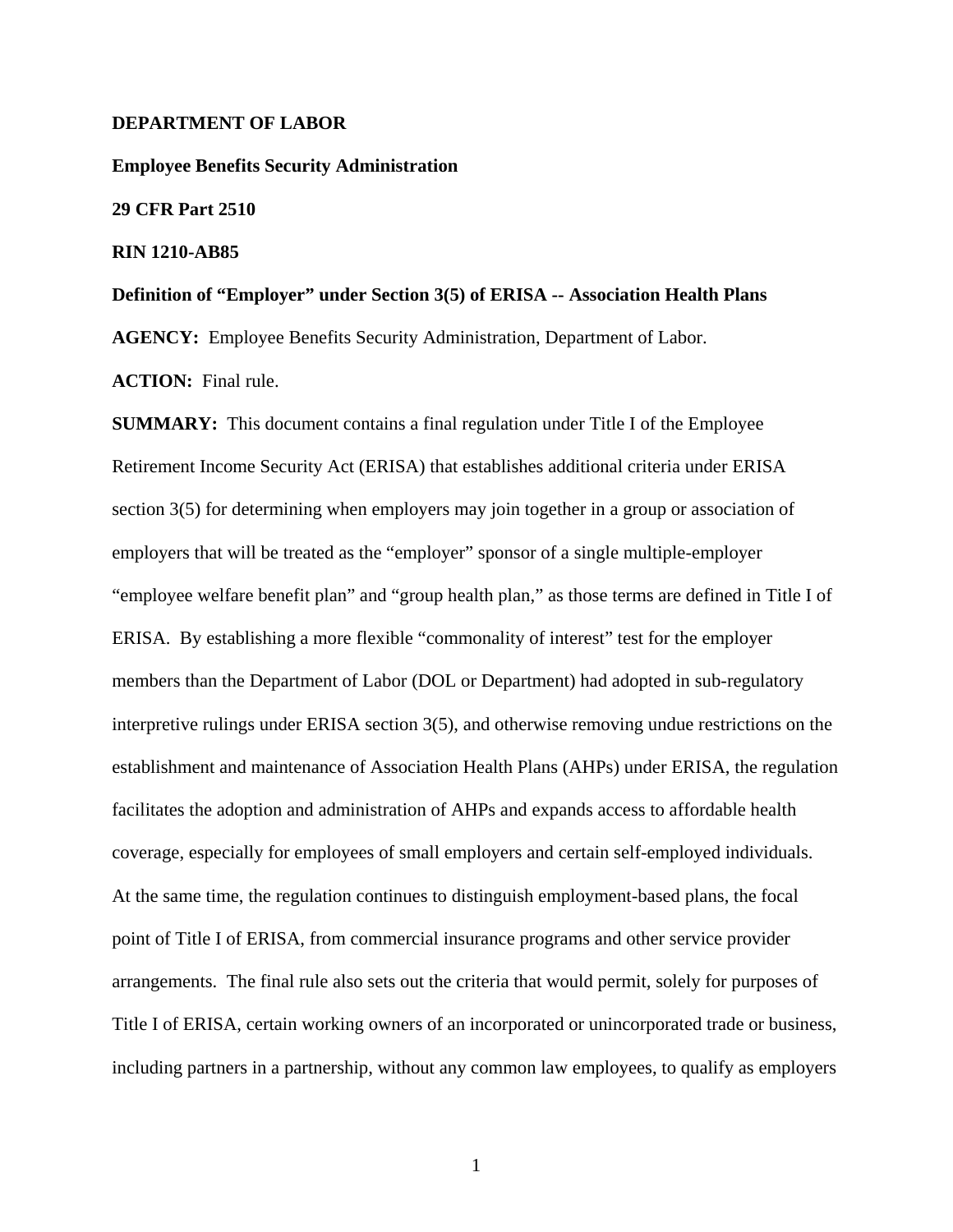for purposes of participating in a bona fide group or association of employers sponsoring an AHP and also to be treated as employees with respect to a trade, business or partnership for purposes of being covered by the AHP. The regulation would affect AHPs, bona fide groups or associations of employers sponsoring such plans, participants and beneficiaries with health coverage under an AHP, health insurance issuers, and purchasers of health insurance not purchased through AHPs.

**DATES:** *Effective date*. This final regulation is effective on [INSERT 60 DAYS AFTER PUBLICATION IN THE FEDERAL REGISTER]

*Applicability dates*. See Section D of the **SUPPLEMENTARY INFORMATION** section for applicability dates for the final rule for fully-insured AHPs and self-insured AHPs. As discussed more fully below, the Department has established an applicability date of September 1, 2018, for fully-insured AHPs, an applicability date of January 1, 2019, for existing self-insured AHPs complying with the Department's pre-rule test, and an applicability date of April 1, 2019, for new self-insured AHPs formed pursuant to this final rule. The Department has concluded that a staggered approach to implementation of this final rule is consistent with the objective of allowing stakeholders, including States and State insurance regulators, an appropriate amount of time to tailor their groups, associations, plans, and regulations to the final rule and to address a range of oversight and compliance assistance issues, especially with respect to self-insured AHPs.

**FOR FURTHER INFORMATION CONTACT:** Amber Rivers or Suzanne Adelman, Office of Health Plan Standards and Compliance Assistance, Employee Benefits Security Administration, (202) 693-8335 or Janet K. Song, Office of Regulations and Interpretations, Employee Benefits Security Administration, (202) 693-8500. These are not toll-free numbers.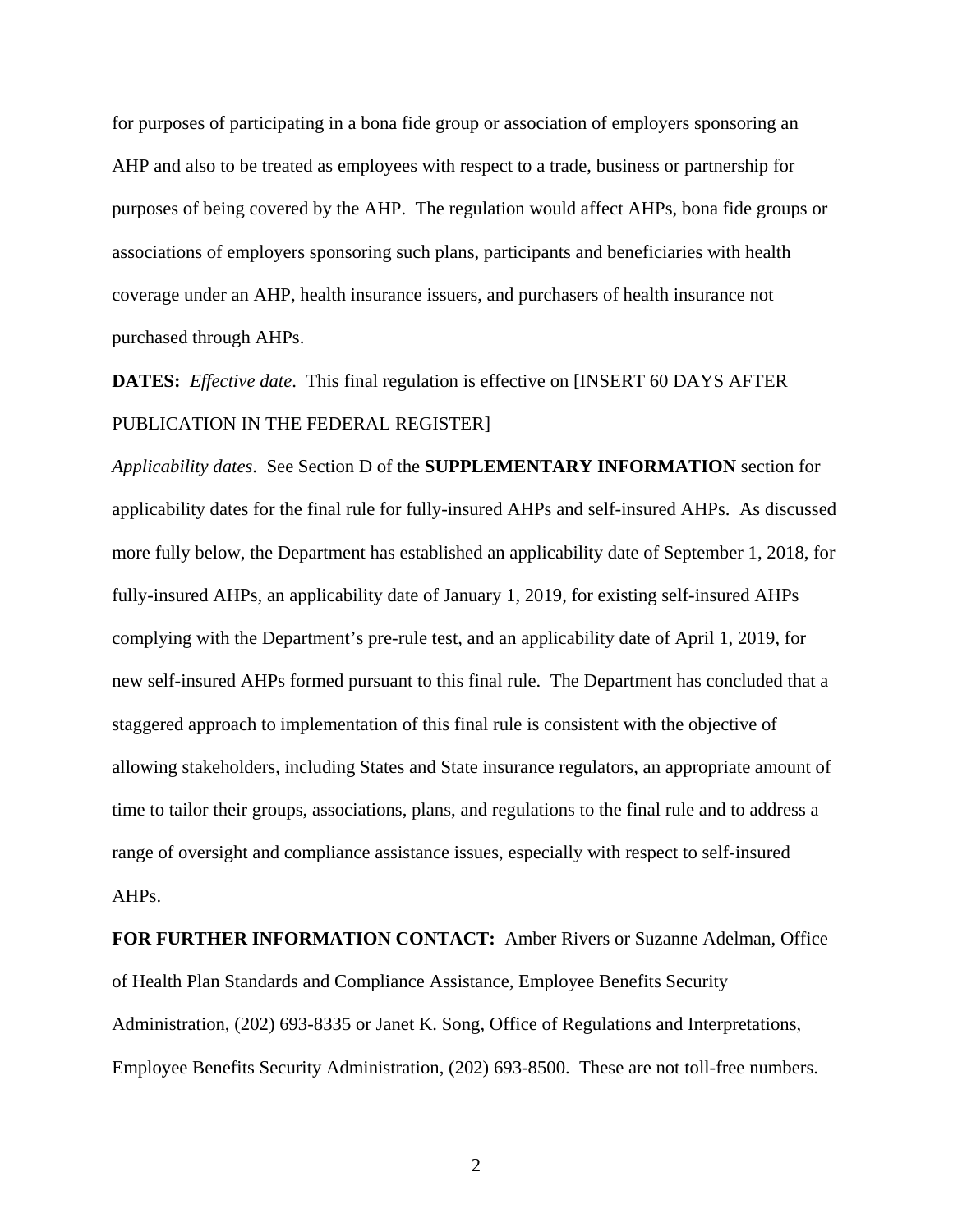# **SUPPLEMENTARY INFORMATION:**

# **A. Background**

On October 12, 2017, President Trump issued Executive Order 13813, "Promoting Healthcare Choice and Competition Across the United States," stating that "[i]t shall be the policy of the executive branch, to the extent consistent with law, to facilitate the purchase of insurance across State lines and the development and operation of a healthcare system that provides high-quality care at affordable prices for the American people."[1](#page-2-0) To advance this policy, the Executive Order directed the Secretary to consider issuing regulations or revising guidance, consistent with law, that would expand access to more affordable health coverage by permitting more employers to form AHPs. The Executive Order specifically directed the Secretary to consider expanding the conditions that satisfy the commonality of interest requirements under existing DOL advisory opinions interpreting the definition of an "employer" under ERISA section 3(5) and also to consider ways to promote AHP formation on the basis of common geography or industry.

AHPs are an innovative option for expanding access to employer-sponsored coverage (especially for small businesses). Through AHPs, employers band together to purchase health coverage. By participating in AHPs, employees of small employers and working owners are able to obtain coverage that is not subject to the regulatory complexity and burden that currently characterizes the market for individual and small group health coverage and, therefore, can enjoy flexibility with respect to benefit package design comparable to that enjoyed by large employers.

<span id="page-2-0"></span><sup>1</sup> See Executive Order 13813 at 82 FR 48385 (Oct. 17, 2017).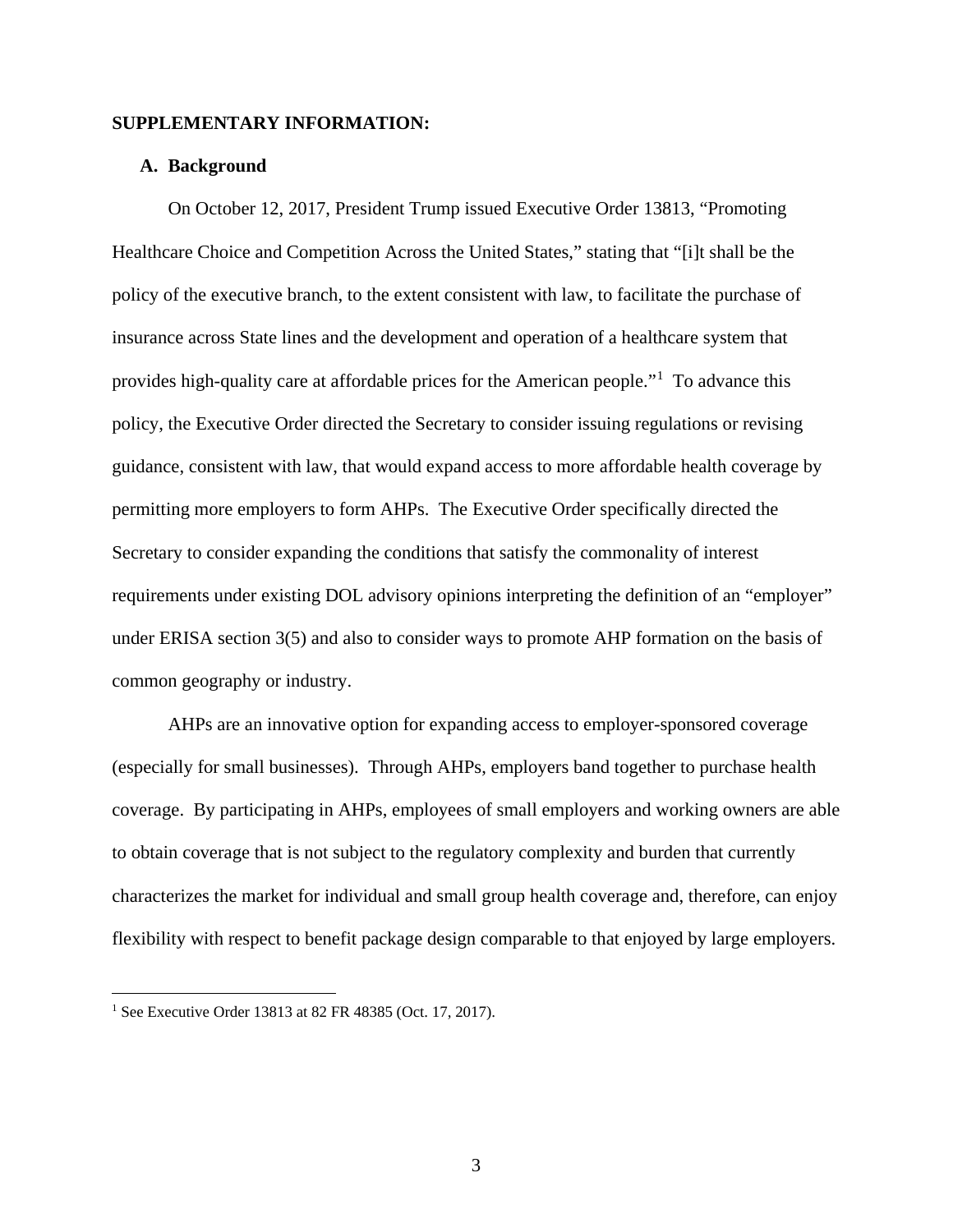AHPs may also help reduce the cost of health coverage to participating employer members by giving groups of employers increased bargaining power vis-à-vis hospitals, doctors, and pharmacy benefit providers, and creating new economies of scale, administrative efficiencies, and a more efficient allocation of plan responsibilities (as the day-to-day administration of the benefit program is transferred from participating employers, who may have little expertise in these matters, to the AHP sponsor).

The Department expects that a substantial number of uninsured people will enroll in AHPs because the Department expects the coverage will be more affordable than what would otherwise be available to them, and other people who currently have coverage will replace it with AHP coverage because the AHP coverage will be more affordable or better meet their needs. The Department also notes the U.S. Congressional Budget Office (CBO) predicted that 400,000 people who would have been uninsured will enroll in AHPs and 3.6 million people will enroll in AHPs who would have had other coverage, resulting in 4 million additional people enrolling in  $AHPs.<sup>2</sup>$  $AHPs.<sup>2</sup>$  $AHPs.<sup>2</sup>$ 

Under current federal law and regulations, health insurance coverage offered or provided through an employer trade association, chamber of commerce, or similar organization, to individuals and small employers is generally regulated under the same federal standards that

<span id="page-3-0"></span><sup>2</sup> U.S. Congressional Budget Office, "Federal Subsidies for Health Insurance Coverage for People Under Age 65: 2018 to 2028." https://www.cbo.gov/system/files/115th-congress-2017-2018/reports/53826 healthinsurancecoverage.pdf. The Department did not rely on the information contained in the CBO report to reach its conclusions regarding the effects of the final rule, but notes that the CBO's findings are consistent with the Department's own findings.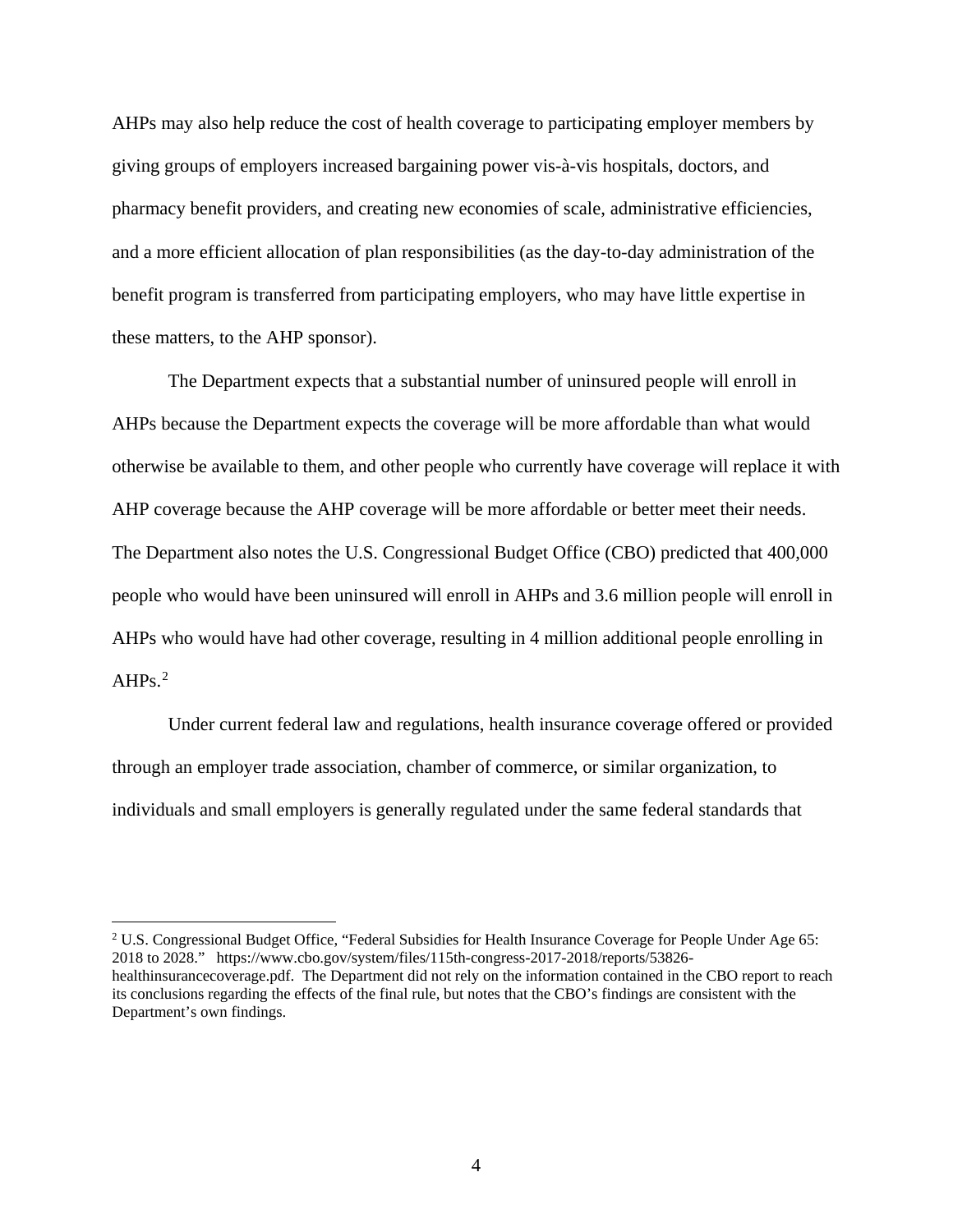apply to insurance coverage sold by health insurance issuers<sup>[3](#page-4-0)</sup> directly to these individuals and small employers, unless the coverage sponsored by the group or association constitutes a single ERISA-covered plan. Whether, and the extent to which, various regulatory requirements apply to association health coverage depends on whether the coverage is individual or group coverage and, in turn, whether the group coverage is small or large group coverage. Generally, unless the arrangement sponsored by the group or association constitutes a single ERISA-covered plan, the current regulatory framework disregards the group or association in determining whether the coverage obtained by any particular participating individual or employer is individual, small group, or large group market coverage (the "look through" doctrine). Instead, the test for determining the type of coverage focuses on whether the coverage is offered to individuals or employers. And, if the coverage is offered to employers, whether the group coverage is large group or small group coverage depends on the number of employees of the particular employer obtaining the coverage. Thus, unless the association plan is treated as a single ERISA-covered employee welfare benefit plan, the size of each individual employer participating in the group or association determines whether that employer's coverage is subject to the small group or large group market rules (or the individual market rules, if the participant is an individual and not an employer that can establish and maintain a group health plan). Accordingly, different group or association members will have coverage that is subject to the individual market, small group market, and/or large group market rules concurrently, as determined by each member's

<span id="page-4-0"></span><sup>&</sup>lt;sup>3</sup> A "health insurance issuer" or "issuer" means an insurance company, insurance service, or insurance organization (including an HMO) that is required to be licensed to engage in the business of insurance in a State and that is subject to State law that regulates insurance (within the meaning of section 514(b)(2) of ERISA). Such term does not include a group health plan. 29 CFR 2590.701-2. The terms "health insurance issuer" and "issuer" are used interchangeably in this preamble.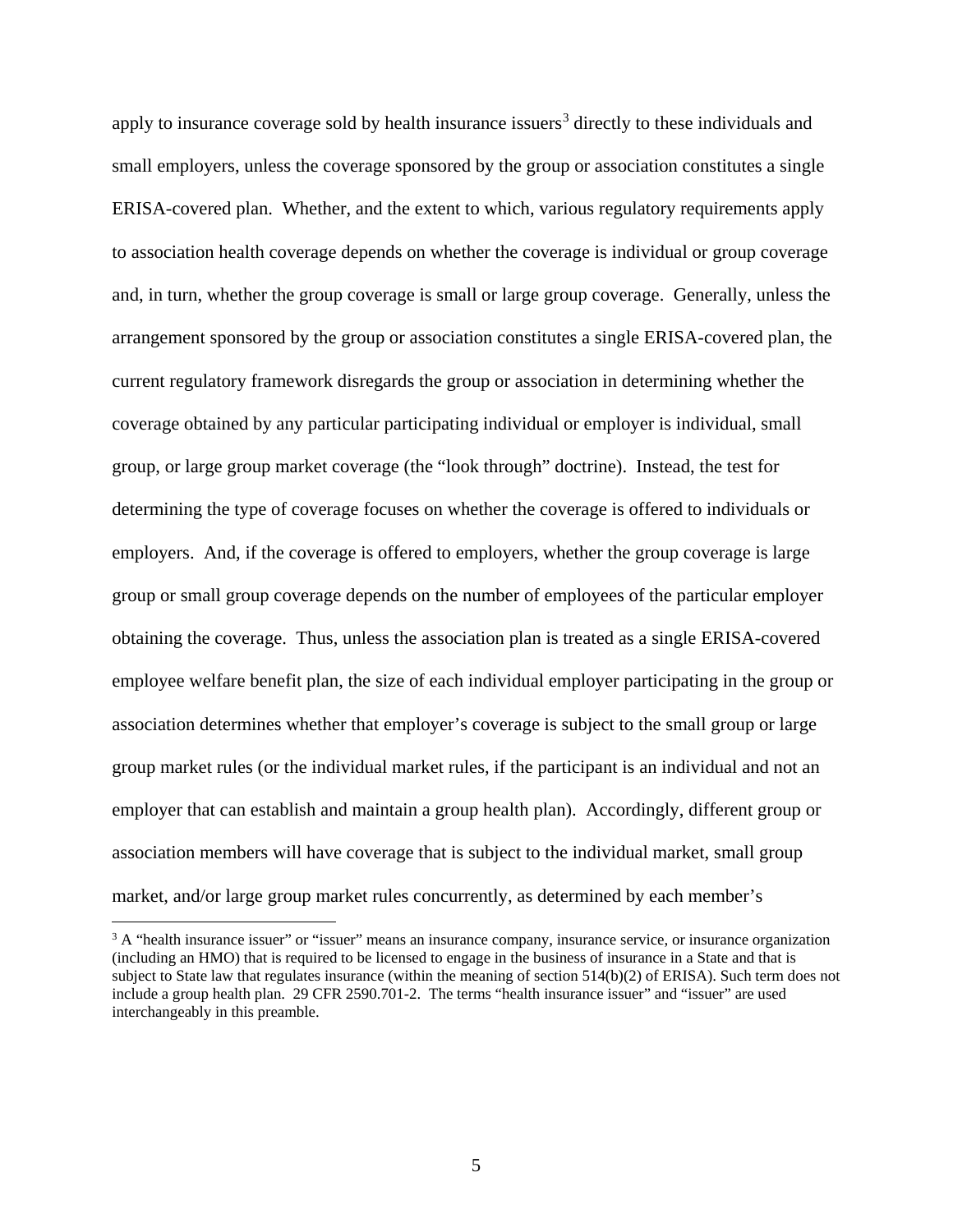circumstances, making the arrangement very difficult to administer and discouraging employers from banding together to sponsor association health coverage.

The term "employee welfare benefit plan" is defined in section 3(1) of ERISA to include, among other arrangements, "any plan, fund, or program … established or maintained by an employer or by an employee organization, or by both, to the extent that such plan, fund or program was established or is maintained for the purpose of providing for its participants, or their beneficiaries, through the purchase of insurance or otherwise … medical, surgical, or hospital care or benefits, or benefits in the event of sickness, accident, disability, death or unemployment . . . ." Thus, to be an employee welfare benefit plan, the plan, fund or program must, among other criteria, be established or maintained by an employer, an employee organization, or both an employer and an employee organization. With respect to groups or associations of employers, only a group or association acting as an "employer" under ERISA section 3(5) is capable of establishing an employee welfare benefit plan.

The term "employer" is defined in section 3(5) of ERISA as "... any person acting directly as an employer, or indirectly in the interest of an employer, in relation to an employee benefit plan; and includes a group or association of employers acting for an employer in such capacity." Thus, ERISA defines the term "employer" to include the "direct" (or common law) employer of the covered employees or "any other person acting indirectly in the interest of" the common law employer. Based on definitions in Title I of ERISA, and because Title I's overall structure contemplates employment-based benefit arrangements, DOL historically has recognized that, in the absence of the involvement of an employee organization, a group or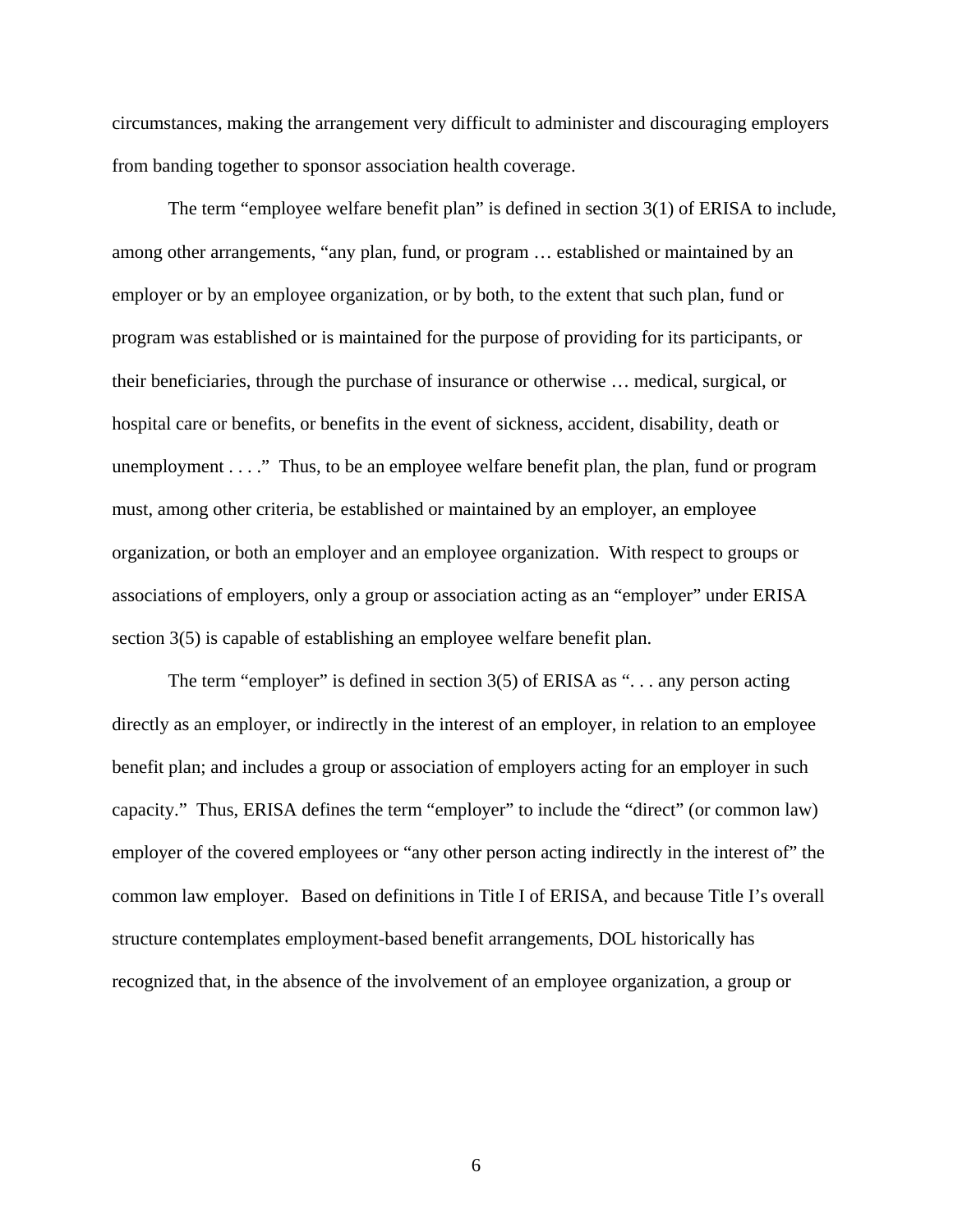association of employers may sponsor a single "multiple employer" plan, if certain factors are present.<sup>[4](#page-6-0)</sup> The key factors have been commonality of interests of employer members and control of the benefit arrangement by the employer members. These factors are present when an organized group or association of employers with common interests unrelated to the provision of benefits, acting in the interest of its employer members, establishes a benefit program for the employees of member employers and exercises control over the amendment process, plan termination, and other similar functions on behalf of these members with respect to the plan and any trust established under the program. DOL guidance generally refers to these entities as "bona fide" employer groups or associations. See, e.g., Advisory Opinions 2008-07A, 2003-17A and 2001-04A; see also Advisory Opinion 96-25A (if an employer adopts for its employees a program of benefits sponsored by an employer group or association that does not itself constitute an "employer," such an adopting employer may have established a separate, single-employer benefit plan covered by Title I of ERISA).<sup>[5](#page-6-1)</sup>

<span id="page-6-0"></span><sup>4</sup> Congress did not intend to treat commercial insurance products marketed by private entrepreneurs as ERISAcovered welfare benefit plans. Shortly after ERISA's passage, Congress expressly noted these concerns in The Report of the Committee on Education and Labor, HR. Rep. No. 1785, 94th Cong., 2d Sess. 48 (1977):

Certain entrepreneurs have undertaken to market insurance products to employers and employees at large, claiming these products to be ERISA covered plans. For instance, persons whose primary interest is in profiting from the provision of administrative services are establishing insurance companies and related enterprises. The entrepreneur will then argue that [its] enterprise is an ERISA benefit plan which is protected, under ERISA's preemption provision, from state regulation… [W]e are of the opinion that these programs are not 'employee benefit plans'... [T]hese plans are established and maintained by entrepreneurs for the purpose of marketing insurance products or services to others. … They are no more ERISA plans than is any other insurance policy sold to an employee benefit plan.

<span id="page-6-1"></span><sup>5</sup> See AO 2008-07 at www.dol.gov/agencies/ebsa/employers-and-advisers/guidance/advisory-opinions/2008-07a; AO 2003-17A at www.dol.gov/agencies/ebsa/employers-and-advisers/guidance/advisory-opinions/2003-17a; AO 2001-04A at www.dol.gov/agencies/ebsa/employers-and-advisers/guidance/advisory-opinions/2001-04a; AO 96- 25A at www.dol.gov/agencies/ebsa/employers-and-advisers/guidance/advisory-opinions/1996-25a.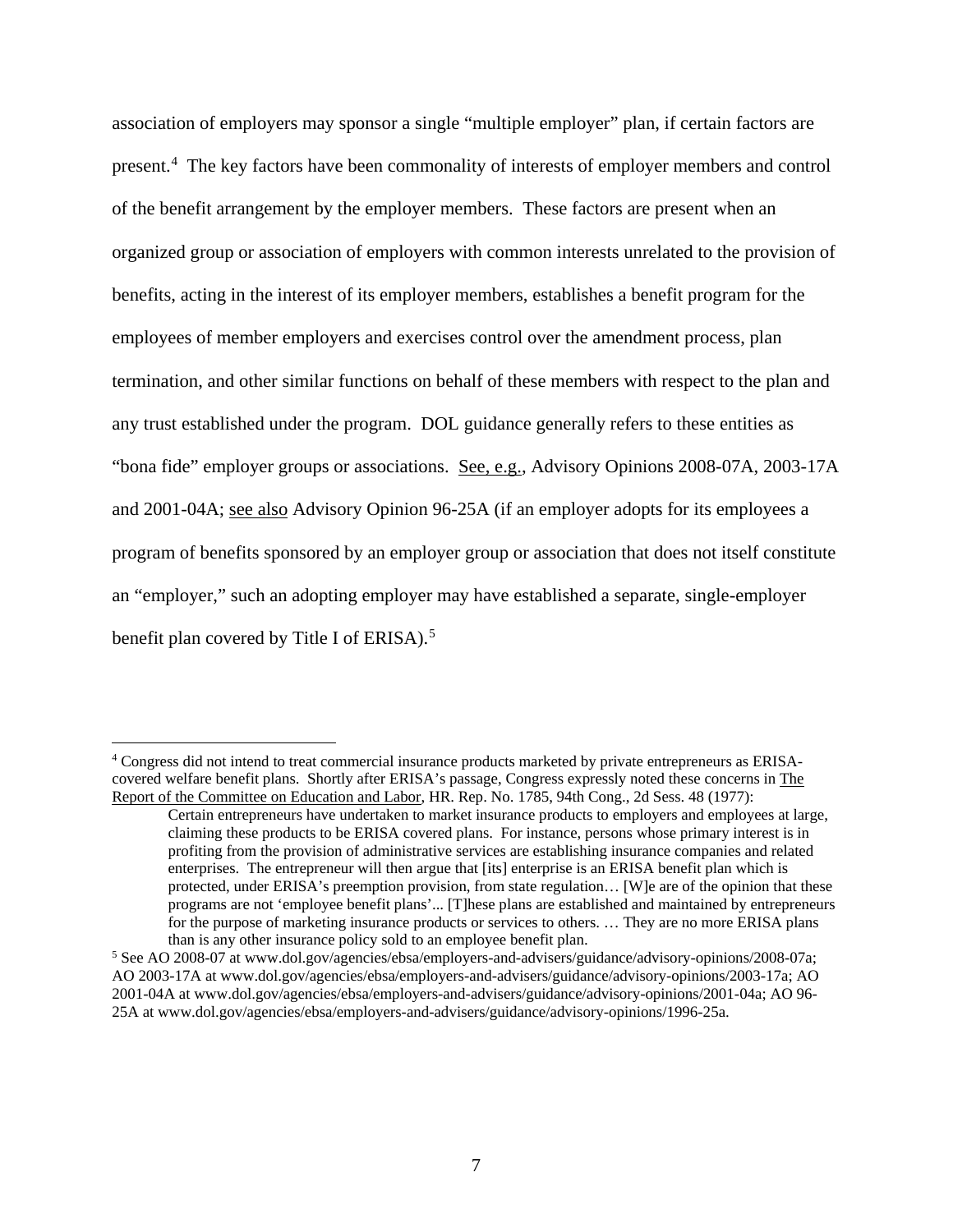In defining the type of employer group or association that can act as an ERISA section 3(5) employer in sponsoring a single "multiple employer" plan, DOL has long considered whether the group or association has a sufficiently close economic or representational nexus to the employers and employees that participate in the plan. This "commonality of interest" standard is intended to distinguish bona fide groups or associations of employers that provide coverage to their employees and the families of their employees from arrangements that more closely resemble State-regulated private insurance offered to the market at large. See, e.g.*,* Advisory Opinion 94-07A; Advisory Opinion 2001-04A.[6](#page-7-0)

Courts have also held that there must be some cohesive relationship between the provider of benefits and the recipient of benefits under the plan so that the entity that maintains the plan and the individuals who benefit from the plan are tied by a common economic or representational interest. Wisconsin Educ. Assn. Ins. Trust v. Iowa State Bd. of Public Instruction*,* 804 F.2d 1059, 1063-1064 (8th Cir. 1986); see also MD Physicians & Associates, Inc. v. State Bd. of Ins.*,* 957 F.2d 178, 183-186 (5th Cir. 1992); National Business Assn. Trust v. Morgan*,* 770 F. Supp. 1169 (W.D. Ky. 1991).[7](#page-7-1)

DOL advisory opinions and court decisions have applied a facts-and-circumstances approach to determining whether a group or association of employers is a bona fide employer group or association capable of sponsoring an ERISA plan on behalf of its employer members. This analysis has focused on three broad sets of issues, in particular: (1) Whether the group or

<span id="page-7-1"></span><span id="page-7-0"></span><sup>6</sup> See AO 94-07A at www.dol.gov/agencies/ebsa/employers-and-advisers/guidance/advisory-opinions/1994-07a and AO 2001-07A at www.dol.gov/agencies/ebsa/employers-and-advisers/guidance/advisory-opinions/2001-07a. <sup>7</sup> Brief of the Secretary of Labor as amicus curiae, MD Physicians & Associates, Inc. v. State Bd. of Ins.*,* 957 F.2d 178 (5th Cir. 1992) (No. CA-2-90-0054), 1991 WL 11248117.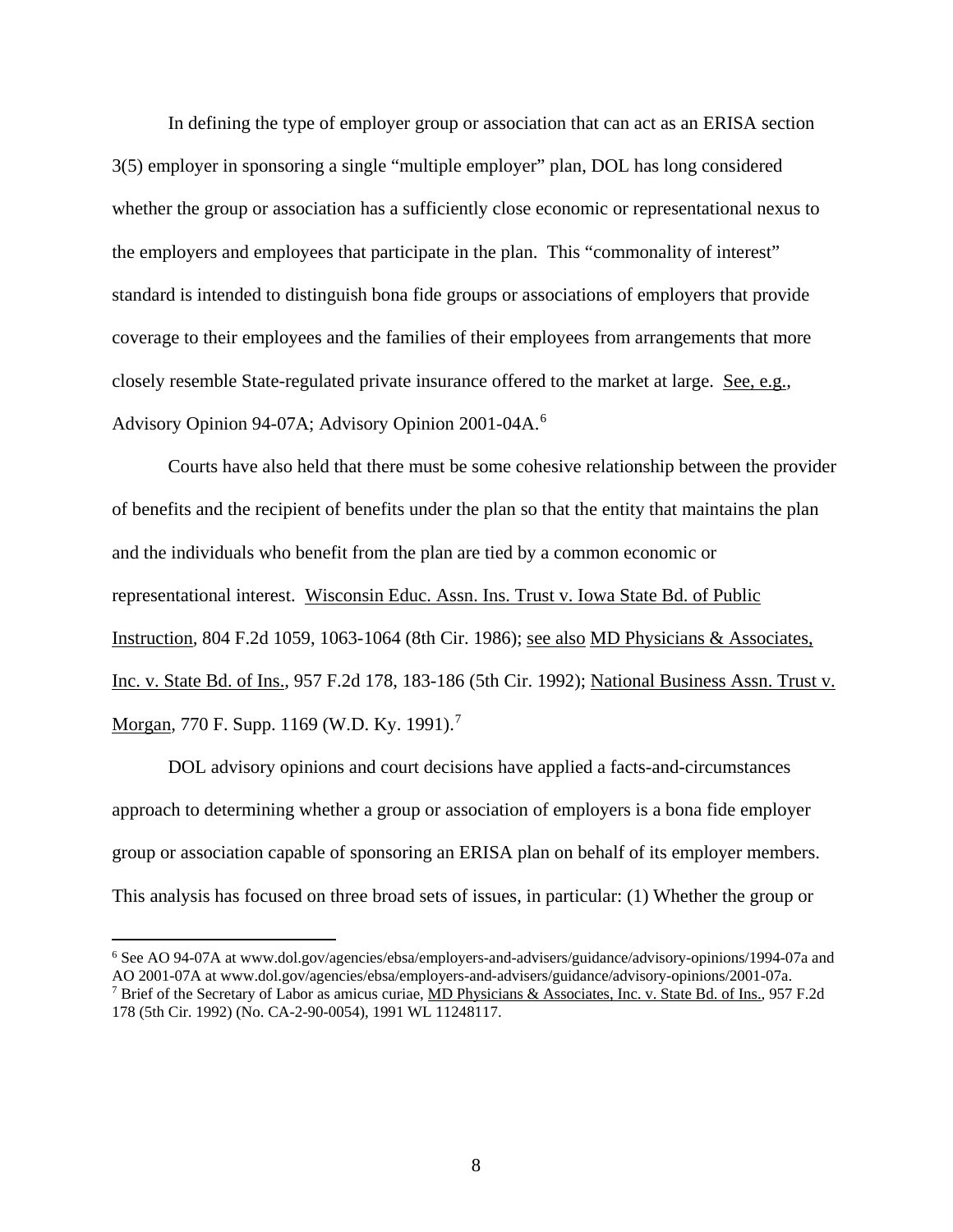association is a bona fide organization with business/organizational purposes and functions unrelated to the provision of benefits; (2) whether the employers share some commonality and genuine organizational relationship unrelated to the provision of benefits; and (3) whether the employers that participate in a benefit program, either directly or indirectly, exercise control over the program, both in form and substance.

The Department's historical approach to these issues was designed to ensure that the Department's regulation of employee benefit plans is focused on employment-based arrangements, as contemplated by ERISA, rather than merely commercial insurance-type arrangements that lack the requisite connection to the employment relationship. But neither the Department's previous advisory opinions, nor relevant court cases, foreclose DOL from adopting a more flexible test in a regulation, or from departing from particular factors previously used in determining whether a group or association can be treated as acting as an "employer" or "indirectly in the interest of an employer" for purposes of the statutory definition. Rather, the terms "employer" and "indirectly in the interest of an employer" are ambiguous as applied to a group or association in the context of ERISA section 3(5), and the statute does not specifically refer to or impose the "commonality" test on the determination of whether a group or association acts as the "employer" sponsor of an ERISA-covered plan within the scope of ERISA section  $3(5)$ .

In addition to the text and structure of Title I of ERISA, a regulation under ERISA section 3(5) should be guided by ERISA's purposes and appropriate policy considerations, including the need to expand access to healthcare and to respond to changes in law, market dynamics, and employment trends. Thus, Executive Order 13813 directed the Department to address the problem that too many legitimate employer associations cannot sponsor ERISA-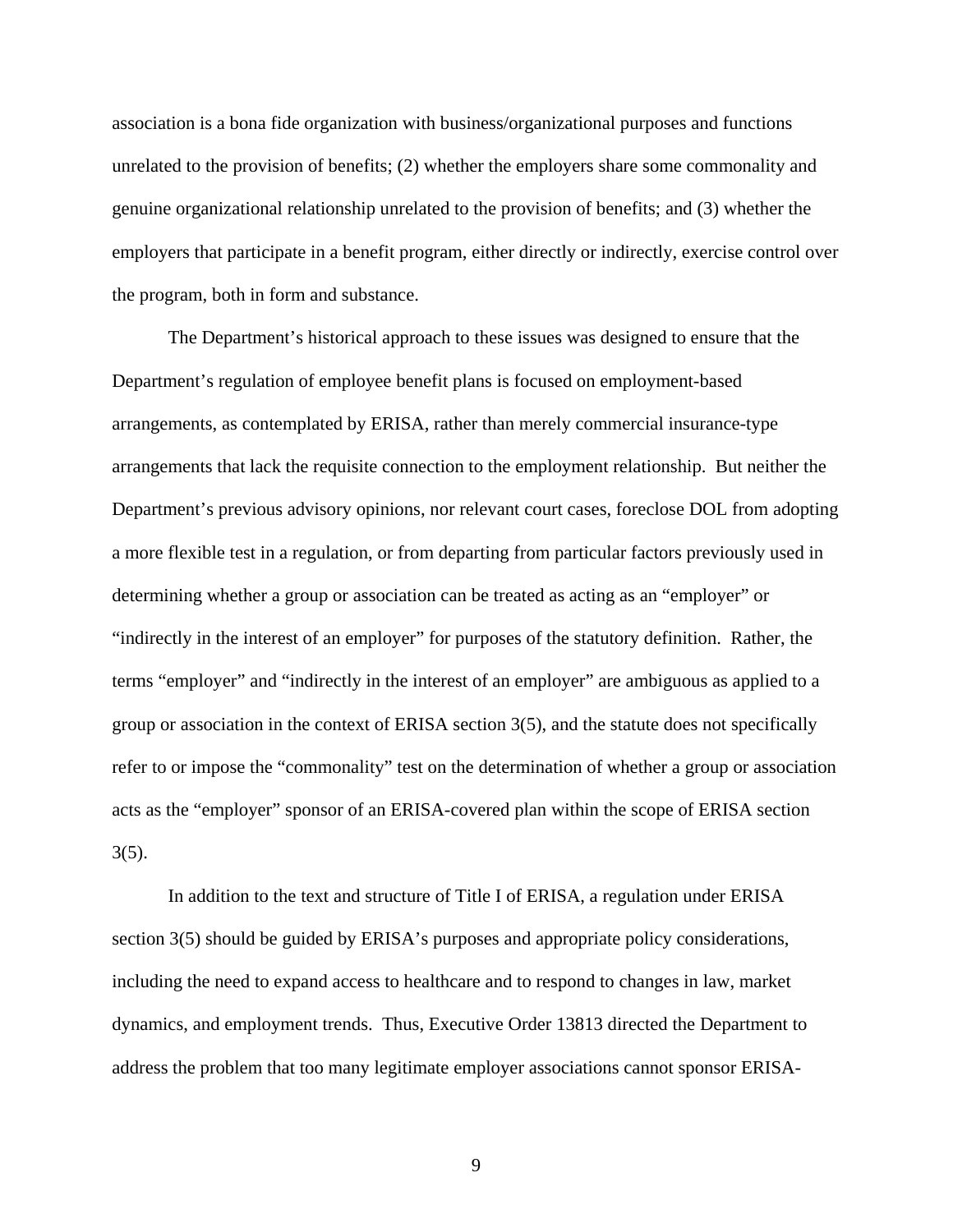covered plans because they do not satisfy the requirements for being treated as an "employer" or as "acting in the interest of" an employer under the Department's previous sub-regulatory guidance ("pre-rule guidance"). Instead, too many association arrangements for health coverage are treated as a mere collection of distinct plans, each separately sponsored by individual employers. Under the Department's pre-rule guidance, the association in most cases is treated as the mechanism by which each individual employer obtains benefits and administrative services for its own separate plan. To the extent the separate employers are small employers, their insurance is subject to regulation as small group coverage for purposes of the Patient Protection and Affordable Care Act (ACA). Similarly, in the case of sole proprietors and other business owners that do not also employ other individuals, the insurance coverage they obtain for themselves through an association is treated as individual coverage. As a result, associations that want to form AHPs and existing AHPs currently face a complex and costly compliance environment insofar as the various employer members of the association and the association's health insurance coverage arrangement may simultaneously be subject to large group, small group, and individual market regulation, which undermines one of the core purposes and advantages of an association forming and its employer members joining an AHP (i.e., to help small employers obtain better terms on health coverage by allowing them to group together to spread risk and administrative costs in a large group environment).

After Executive Order 13813 was issued, on January 5, 2018, the Department published a proposed regulation ("Proposed Rule") on the definition of "employer" in ERISA section 3(5) that would broaden the types of employer groups or associations that may sponsor a single group health plan under ERISA for the benefit of the employees of the group or association's member employers. The Proposed Rule would broaden the criteria for a group or association to satisfy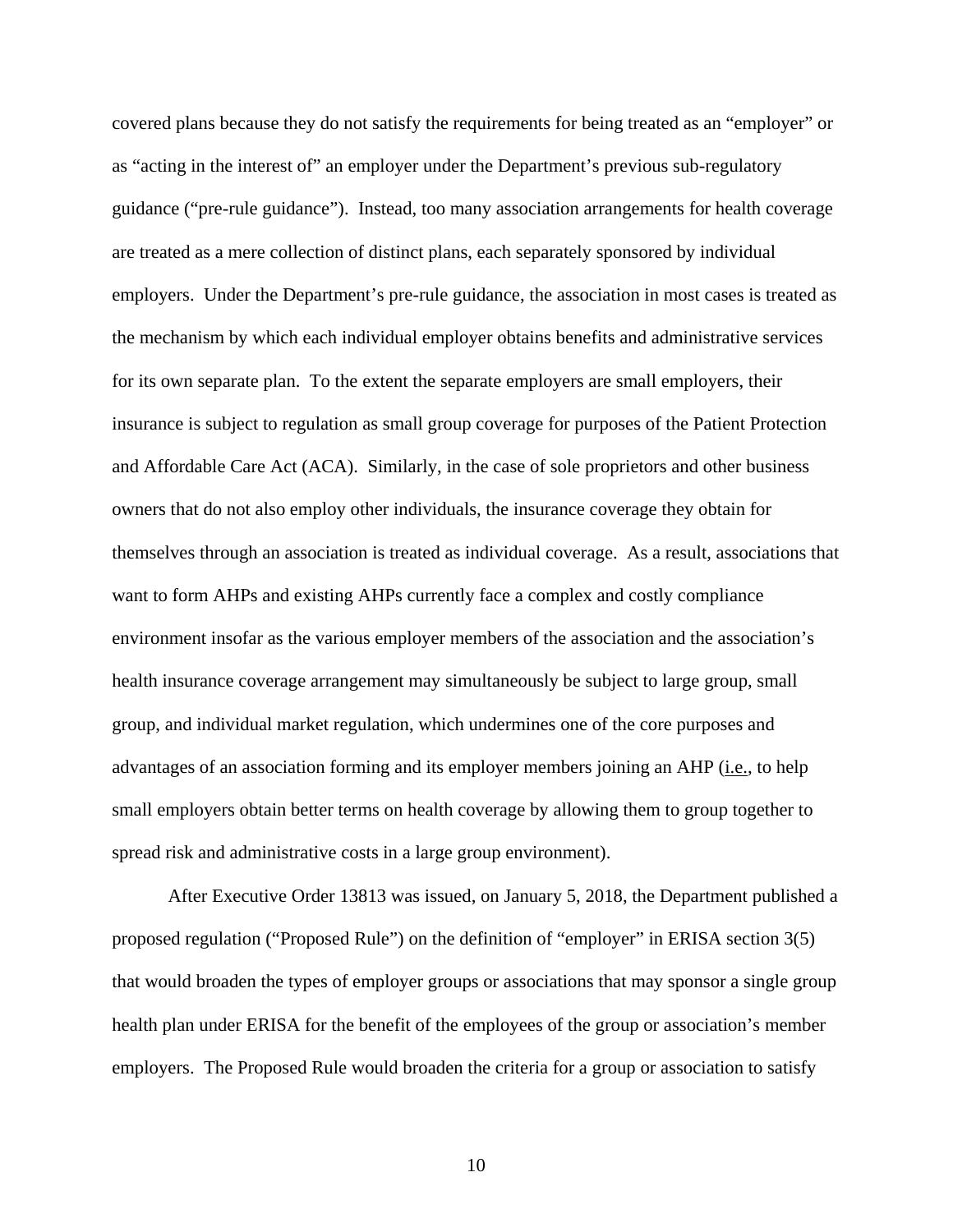the "commonality of interest" requirement, and provide additional flexibility for employer groups or associations to offer health coverage in a manner that would be considered a single group health plan. Specifically, under the Proposed Rule, employer groups or associations would meet the commonality of interest criteria if their members were in the same trade, industry, line of business, or profession, or maintained their principal places of business in a region that does not exceed the boundaries of the same State, or in the same metropolitan area (even if the metropolitan area includes more than one State).

The Proposed Rule also included a provision that would establish clear criteria under which working owners, such as sole proprietors and other self-employed individuals, could participate in AHPs. Furthermore, while the Department's regulation at 29 CFR 2510.3-3(b) (which excludes "plans without employees" from the definition of employee benefit plans covered by Title I of ERISA) does not prevent sole proprietors or other working owners from being participants in broader plan arrangements, such as AHPs, the Proposed Rule also included an amendment to that regulation that would expressly permit participation of working owners without any common law employees in AHPs. Under the Proposed Rule, the participants in an AHP thus could consist of common law employees, common law employees and working owners, or solely of working owners. In all cases, the working owner would be treated as an employee and the business as the individual's employer for purposes of being an employer member of the bona fide group or association and an employee participant in the AHP.

The Department received over 900 comments in response to the Proposed Rule from a wide range of stakeholders, including group health plan participants, consumer groups, employer groups, individual employers (including sole-proprietors), employer associations and other business groups, individual health insurance issuers, trade groups representing health insurance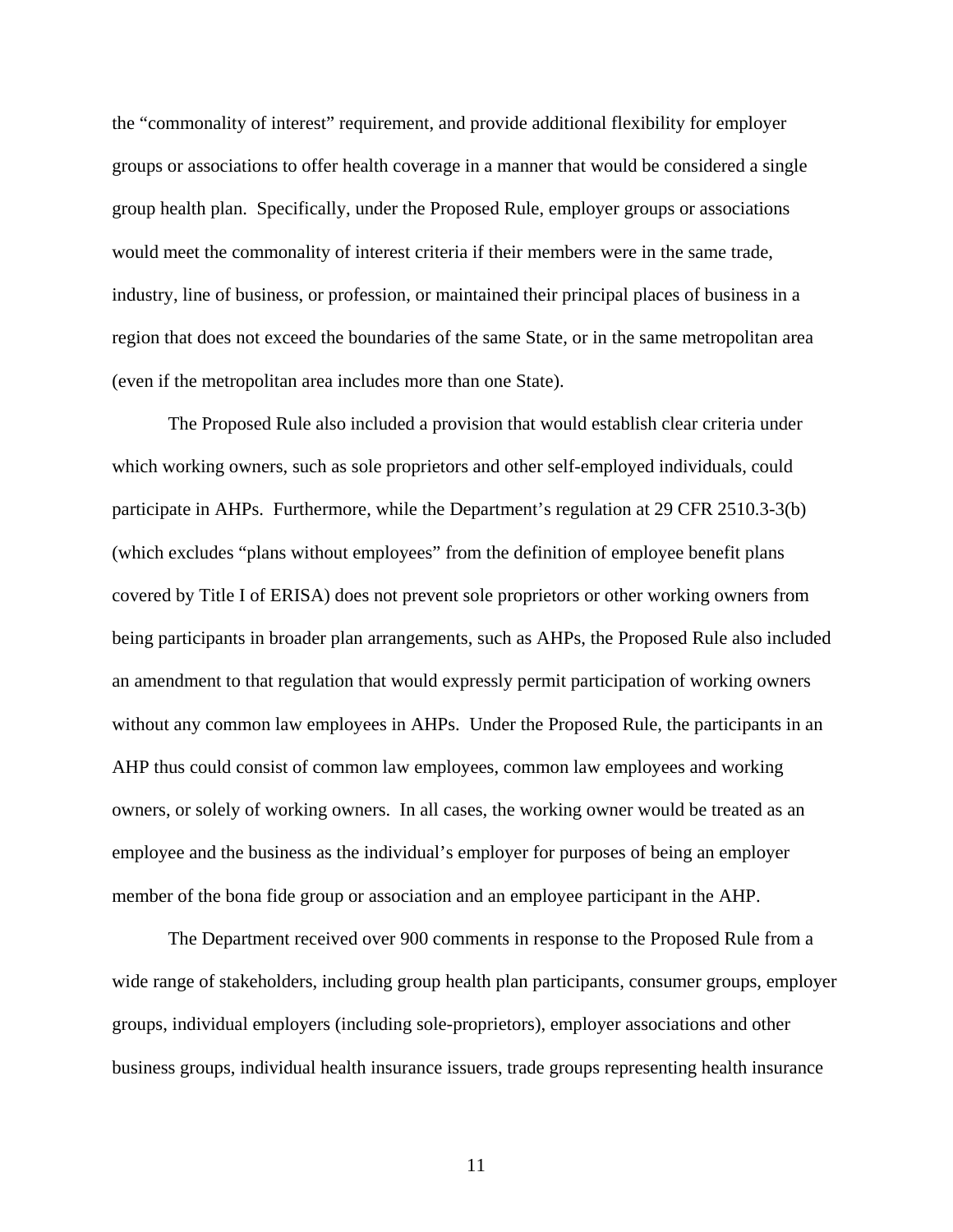issuers, State regulators, and existing AHPs. The public comments submitted in response to the Proposed Rule were posted on the Department's Web site at

https://www.dol.gov/agencies/ebsa/laws-and-regulations/rules-and-regulations/publiccomments/1210-AB85. A significant number of commenters, including small business owners and self-employed individuals, expressed serious concerns regarding the rising cost of healthcare. Many of these small business owners currently do not offer health coverage to their employees, citing ever-increasing costs as the primary reason they cannot offer affordable health coverage to their employees and their families. Similarly, small business owners that provide health coverage stressed that the premiums are exceedingly costly, and the increases in premiums are frequent and unsustainable. Many self-employed individuals, for example real estate agents, stated that they are forced to purchase insurance in a volatile individual insurance market, which tends to offer fewer choices at much higher costs. The small business owners who submitted these comments said that they were very supportive of the Proposed Rule as a way to expand the options they have to obtain more affordable healthcare coverage for themselves and their employees.

After careful consideration of the issues raised by the written public comments, the Department decided to adopt the Proposed Rule as a final rule, with certain modifications made in response to public comments. Small businesses are crucial to the U.S. economy. Small business owners are often anxious about their ability to obtain healthcare coverage for their employees through employee benefit plans. Similarly, sole proprietors and other self-employed individuals who do not have employees also find it difficult to obtain affordable coverage for themselves and their families through employee benefit plans, or through individual coverage. The Department believes that this final rule will promote broader availability of group health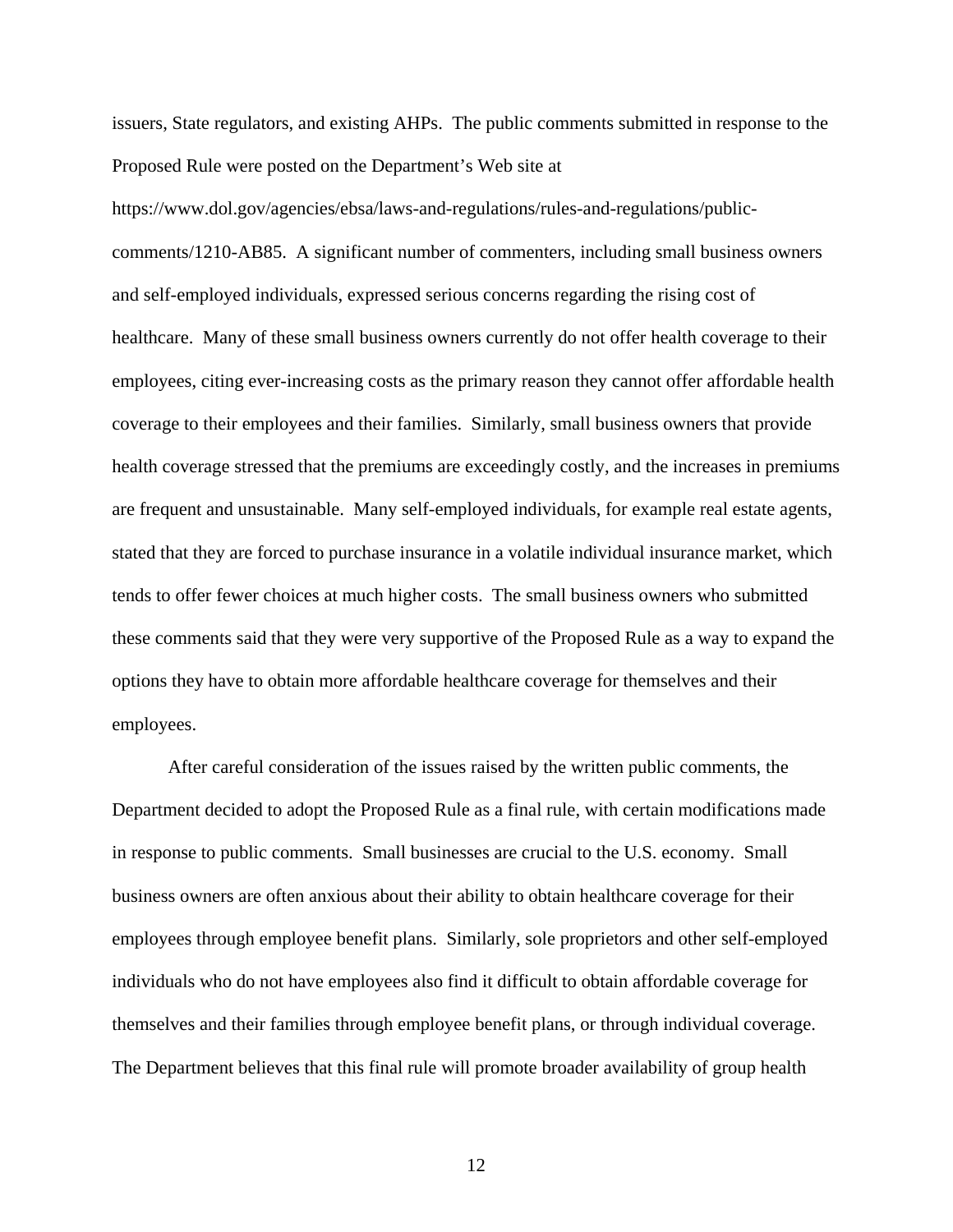coverage for these small business owners and self-employed people, and help alleviate their problems of limited or non-existent affordable healthcare options for these small businesses and self-employed people. The Department believes it is important to provide an alternative to the restrictions present in the Department's pre-rule guidance that have hampered the ability of small businesses to join together to purchase and provide affordable, quality health coverage for themselves, their employees and their families. The Department continues to believe that providing additional opportunities for employer groups or associations to offer health coverage to their members' employees under a single plan may, under the final rule, provide many more small businesses and self-employed individuals affordable alternatives not currently available in the individual or small group markets. The provisions in the final rule are designed to achieve the same goals that the Department's guidance regarding AHPs has always pursued—i.e., making AHPs available while helping to prevent fraud and distinguishing AHPs from commercial health insurance issuers—in light of compelling policy objectives, including especially the need to provide more, and more affordable, healthcare coverage for employees of small businesses and self-employed individuals.

The Department also continues to believe that the final rule will prompt some working owners who were previously uninsured and some small businesses that did not previously offer health coverage to their employees, to enroll in AHPs, and similarly prompt some small businesses with insured health plans to switch from their existing individual or small group policies to AHPs. As under the Proposed Rule, AHPs that buy insurance would not be subject to the insurance look-through doctrine as set forth in 2011 guidance from the Centers for Medicare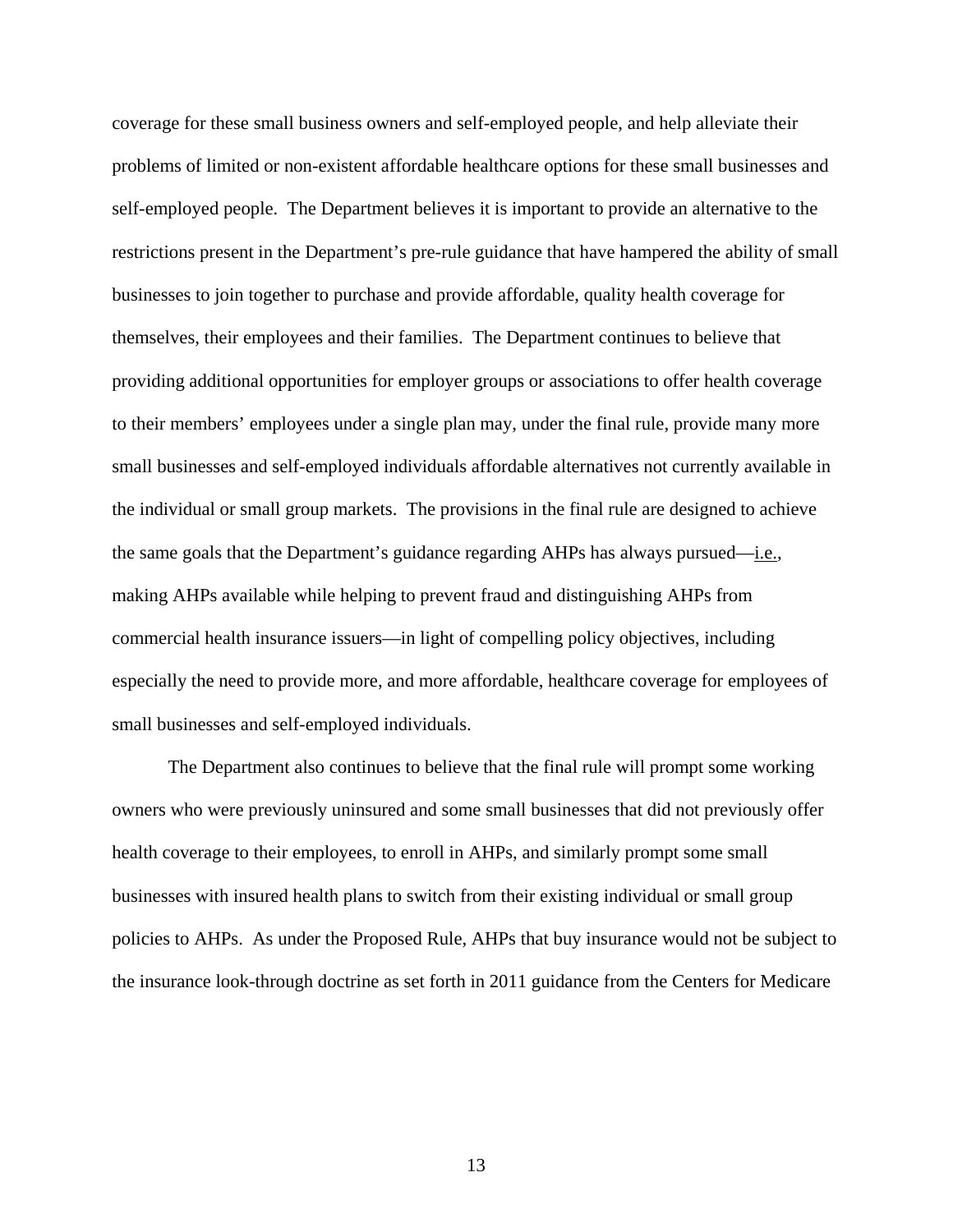& Medicaid Services (CMS); [8](#page-13-0) instead, because an AHP would constitute a single group health plan, whether the AHP would be buying insurance in the large or small group market would be determined by reference to the total number of employees of all the member employers participating in the AHP.

# **B. Overview of the Final Rule and Discussion of Public Comments**

The final rule adopts a new regulation at 29 CFR 2510.3-5. Subsection (a) of the final rule describes the general purpose of the regulation as clarifying which persons may act as an "employer" within the meaning of ERISA section 3(5) in sponsoring a multiple employer group health plan. Subsection (b) sets forth criteria for a bona fide group or association of employers capable of establishing a group health plan that is an employee welfare benefit plan. Subsection (c) sets forth criteria for the requisite commonality of interest that employer members of a group or association must have to constitute a bona fide group or association of employers. Subsection (d) establishes nondiscrimination requirements for any health coverage offered by the bona fide group or association, including examples that illustrate the application of those requirements. Subsection (e) describes the types of working owners without common law employees who can qualify as employer members and also be treated as employees for purposes of being covered by the bona fide employer group or association's health plan. Subsection (f) describes the effective date and applicability dates for the final rule. Subsection (g) is a severability provision making it clear that individual provisions in the final rule are independent of, and severable from, other

<span id="page-13-0"></span><sup>&</sup>lt;sup>8</sup> Application of Individual and Group Market Requirements under Title XXVII of the Public Health Service Act when Insurance Coverage Is Sold to, or through, Associations. September 1, 2011. Available at https://www.cms.gov/CCIIO/Resources/Files/Downloads/dwnlds/association\_coverage\_9\_1\_2011.pdf. Hereinafter referred to as "2011 CMS guidance."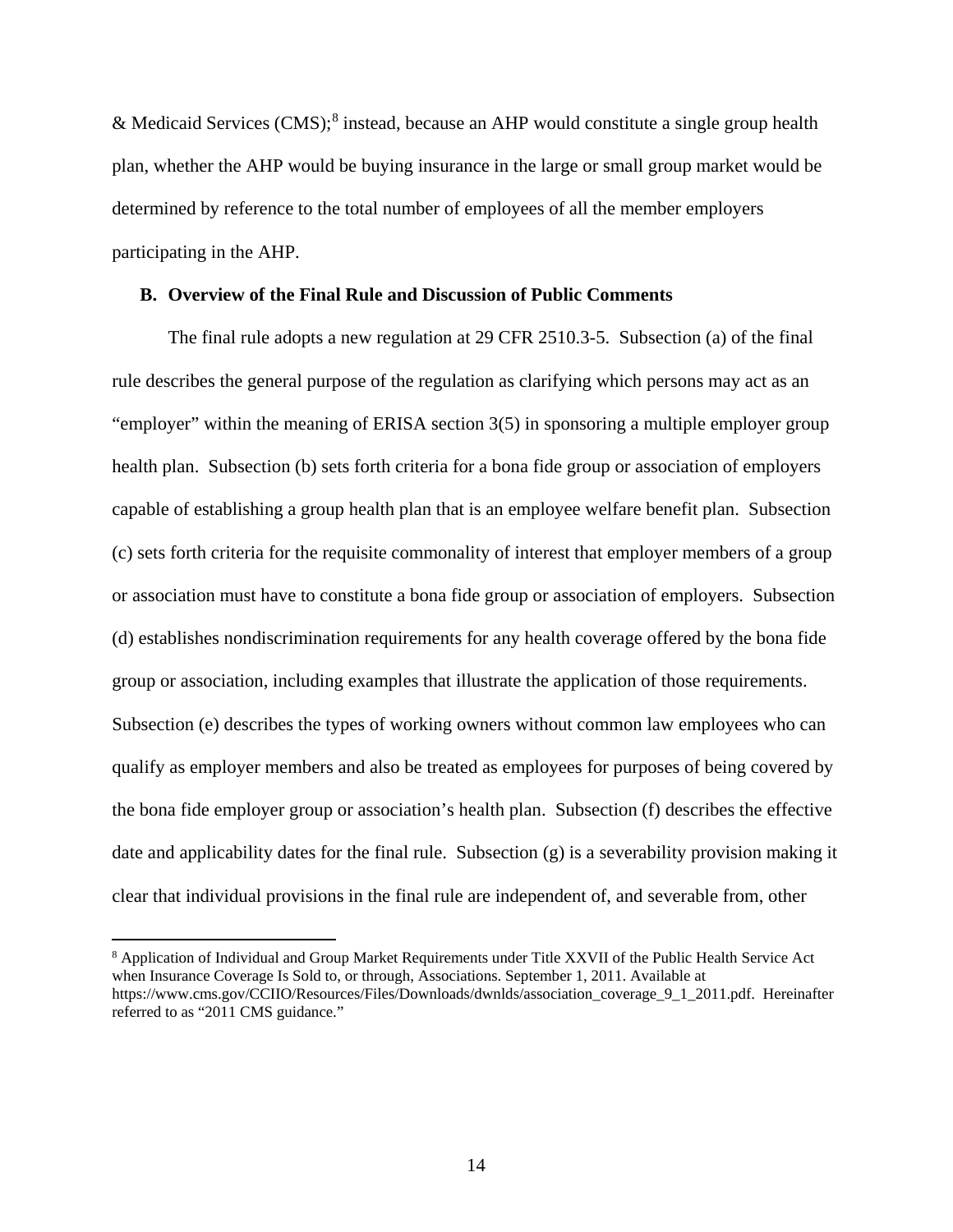provisions of the final rule.

 $\overline{a}$ 

The final rule establishes alternative criteria from those in the Department's existing subregulatory guidance for a bona fide group or association of employers capable of establishing a multiple employer group health plan that is an employee welfare benefit plan and a group health plan as those terms are defined in ERISA. The final rule has been developed in consultation with the Department of Health and Human Services (HHS), the Centers for Medicare and Medicaid Services (CMS), the Department of the Treasury (Treasury), and the Internal Revenue Service (IRS), with which the Department is working to implement the ACA, Executive Order 13813, and Executive Order 13765.<sup>[9](#page-14-0)</sup> However, the final rule will apply solely for purposes of Title I of ERISA and for determining whether health insurance coverage of the AHP is regulated by Public Health Service Act (PHS Act) provisions that apply to the individual, small group, or large group market, and not, for example, for purposes of taxation under the Internal Revenue Code  $(Code).$ <sup>[10](#page-14-1)</sup>

<span id="page-14-0"></span><sup>9</sup> The Departments of Labor, HHS, and the Treasury operate under a Memorandum of Understanding that implements section 104 of the Health Insurance Portability and Accountability Act of 1996 (HIPAA) and subsequent amendments, including certain sections of the Affordable Care Act, and provides for coordination and consultation. See 64 FR 70164 (December 15, 1999).

<span id="page-14-1"></span><sup>&</sup>lt;sup>10</sup> Both the Proposed Rule and this final rule under ERISA section 3(5) are limited to health benefits and AHPs. Accordingly, for simplicity, the preamble to this final rule often refers only to health benefits, including when discussing the application of prior Departmental guidance. Thus, neither this preamble nor the final rule address the application of the ERISA section 3(5) statutory phrases, "acting. . .indirectly in the interest" or "group or association of employers," in any context other than as applied to an employer group or association sponsoring an AHP. Several commenters asked that the final rule include provisions to expand the circumstances under which employers and self-employed individuals can sponsor and participate in ERISA-covered multiple employer plans (MEPs) that provide retirement benefits within the meaning of ERISA section 3(2) or other welfare benefits listed in ERISA section 3(1). The Department notes that as more Americans engage in part-time, contract, self-employment, or other alternative work arrangements, it is increasingly important that retirement plans and employee benefit regulation in general allow for more flexible, portable benefit programs. Although those issues are beyond the scope of this rulemaking, the Department will consider comments submitted in connection with this rule as part of its evaluation of MEP issues in the retirement plan and other welfare benefit plan contexts.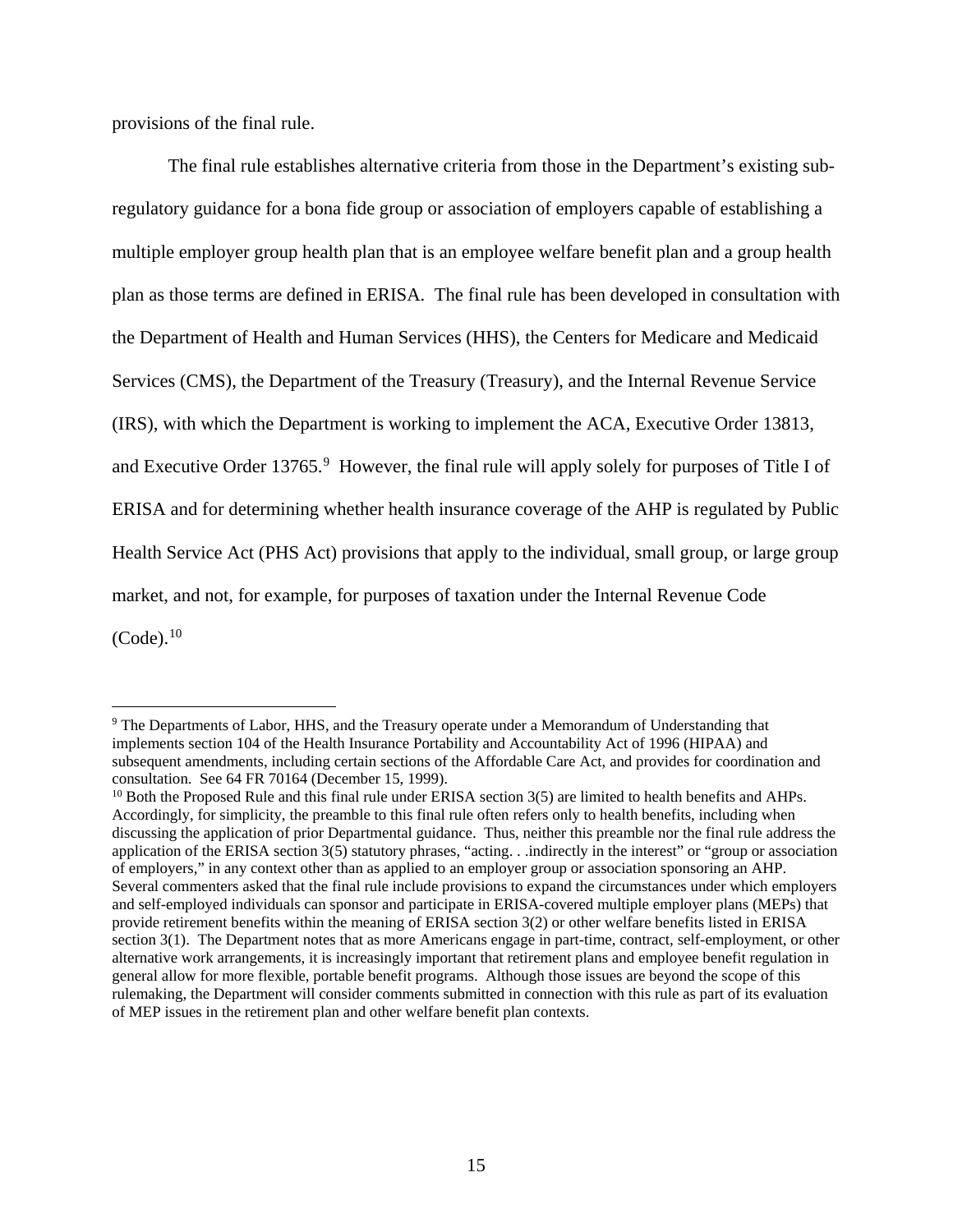# **1. Continued Availability of "Bona Fide Group or Association of Employers" Definition Under the Department's Pre-Rule Guidance***.*

The principal objective of the final rule is to expand employer and employee access to more affordable, high-quality coverage. Some commenters expressed concern, however, that application of the final rule's requirements to existing AHPs could reduce coverage. They argued that existing AHPs that relied on the Department's pre-rule guidance on "bona fide group or association of employers" did not design their operations with the new requirements in mind. As a consequence, existing AHPs may not be able to comply with the new conditions without reducing existing options for affordable healthcare. The Department agrees that would be an undesirable result. Accordingly, the Department notes that AHPs may continue to rely upon the Department's previous guidance.<sup>11</sup> This final rule provides an <u>additional</u> mechanism for groups or associations to meet the definition of an "employer" and sponsor a single ERISA-covered group health plan; it is not the sole mechanism. $^{12}$  $^{12}$  $^{12}$ 

A central aim of the new regulation is to provide an additional opportunity beyond those available under pre-rule guidance for employer groups or associations to offer health coverage to

 $\overline{a}$ <sup>11</sup> See, e.g., Advisory Opinion Nos. 94-07A, 2003-13A, and 2007-06A.

<span id="page-15-1"></span><span id="page-15-0"></span><sup>&</sup>lt;sup>12</sup> Also, some commenters indicated that some existing multiple employer welfare arrangements (MEWAs) are not interested in obtaining single-employer AHP status under ERISA. These commenters requested clarification of whether a group or association that provides health coverage to more than one employer member must sponsor an AHP to provide those benefits. While the final rule describes when a group or association of employers is permitted to act as an "employer" under section 3(5) of ERISA, the final rule does not compel the group or association to sponsor an AHP on behalf of the group or association's participating employer members. The Department believes that a group or association operating a MEWA can structure its operations to avoid being deemed an employer sponsoring a single ERISA-covered health plan for the employees of the participating members. Such a group or association is permitted to operate a MEWA under which each employer that gets its health coverage through the group or association is considered to have established a separate, single-employer health benefit plan covering its own employees. As under pre-rule guidance, the Department would look to the intent of all parties, as reflected in the plan documents, to determine whether there is a single multiple-employer plan or there are multiple singleemployer plans. MEWAs are discussed further below.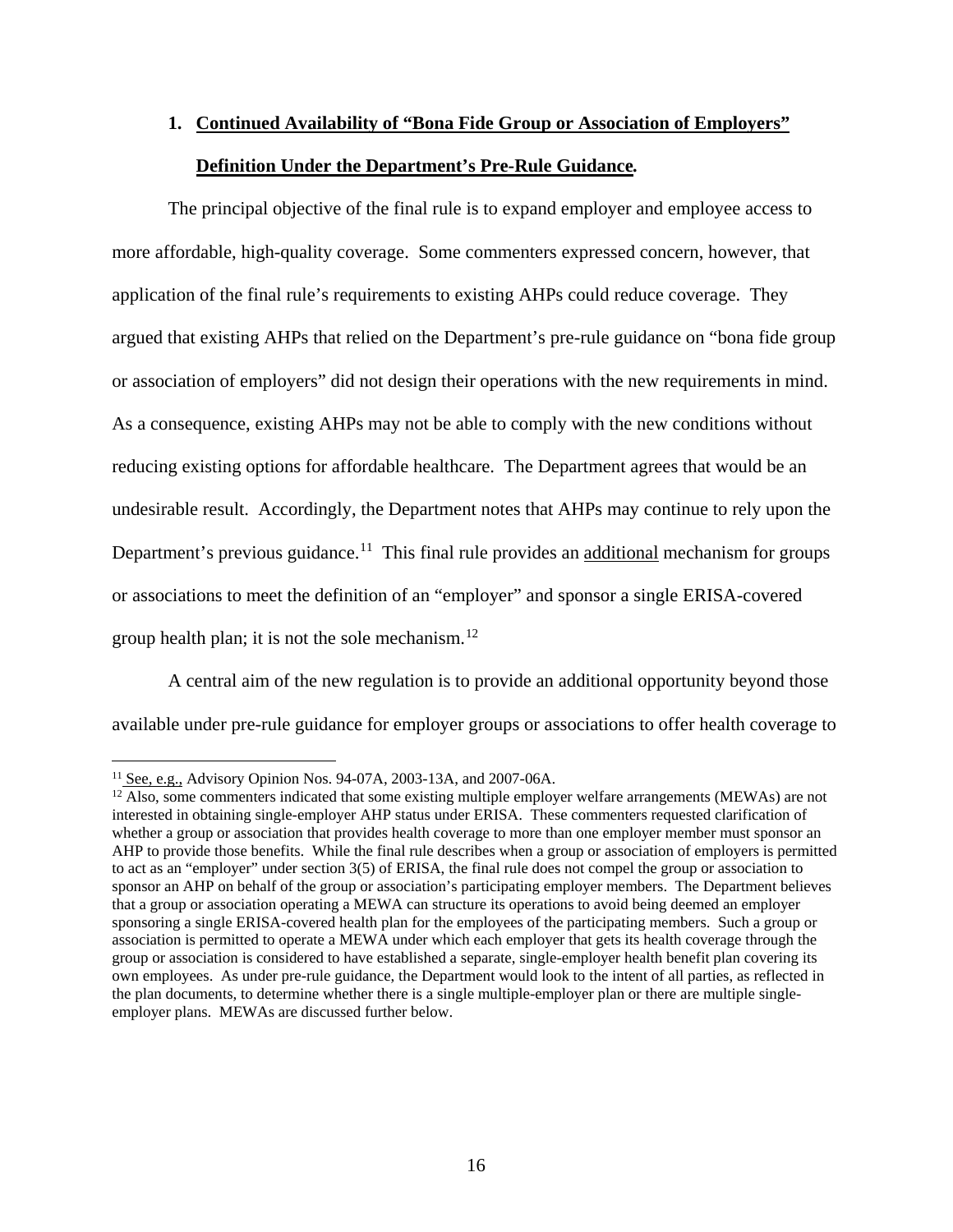their members' employees under a single plan. While the Department believes that it is appropriate to expand the availability of AHPs to the new arrangements permitted under the final rule, it does not suggest that arrangements that comply with its pre-rule guidance fail to meet the statutory definition of employer. An employer group or association that complies with either the requirements under the new rule or the pre-rule guidance is considered to be acting in the interest of participating employers. In either case, the group or association acts as an "employer" within the meaning of ERISA section 3(5), and has a sufficient nexus to employers and employees in the AHP to distinguish it from a mere commercial health insurance issuer that lacks the requisite connection to the employment-based relationships that ERISA regulates.[13](#page-16-0)

Accordingly, the final rule includes additional regulatory text to make it clear that this final rule does not supplant the Department's previously issued guidance under ERISA section 3(5), but rather provides an additional basis for meeting the definition of an "employer" under ERISA section 3(5). The Department emphasizes that both existing and new employer groups or associations that conform to the Department's pre-rule guidance can sponsor an AHP.

#### **2. Bona Fide Groups or Associations of Employers under the Final Rule**

 $\overline{a}$ 

Paragraph (b) of the Proposed Rule defines certain criteria for a "bona fide group or

<span id="page-16-0"></span><sup>&</sup>lt;sup>13</sup> The Department's previously issued guidance established criteria for determining that an employer group or association is an employer within the meaning of ERISA section 3(5) for purposes of establishing an AHP (or other employee welfare benefit plan). Among the factors considered are the following: how members are solicited; who is entitled to participate and who actually participates in the group or association; the process by which the group or association was formed, the purposes for which it was formed, and what, if any, were the preexisting relationships of its members; the powers, rights, and privileges of employer members that exist by reason of their status as employers; and who actually controls and directs the activities and operations of the benefit program. The employer members must also have a sufficient employment-based common nexus or other genuine organizational relationship unrelated to the provision of benefits. That determination is made on the basis of all the facts and circumstances involved. The employers that participate in a benefit program must also exercise control over the group or association's group health plan, both in form and in substance, in order to act as a bona fide employer group or association with respect to the plan.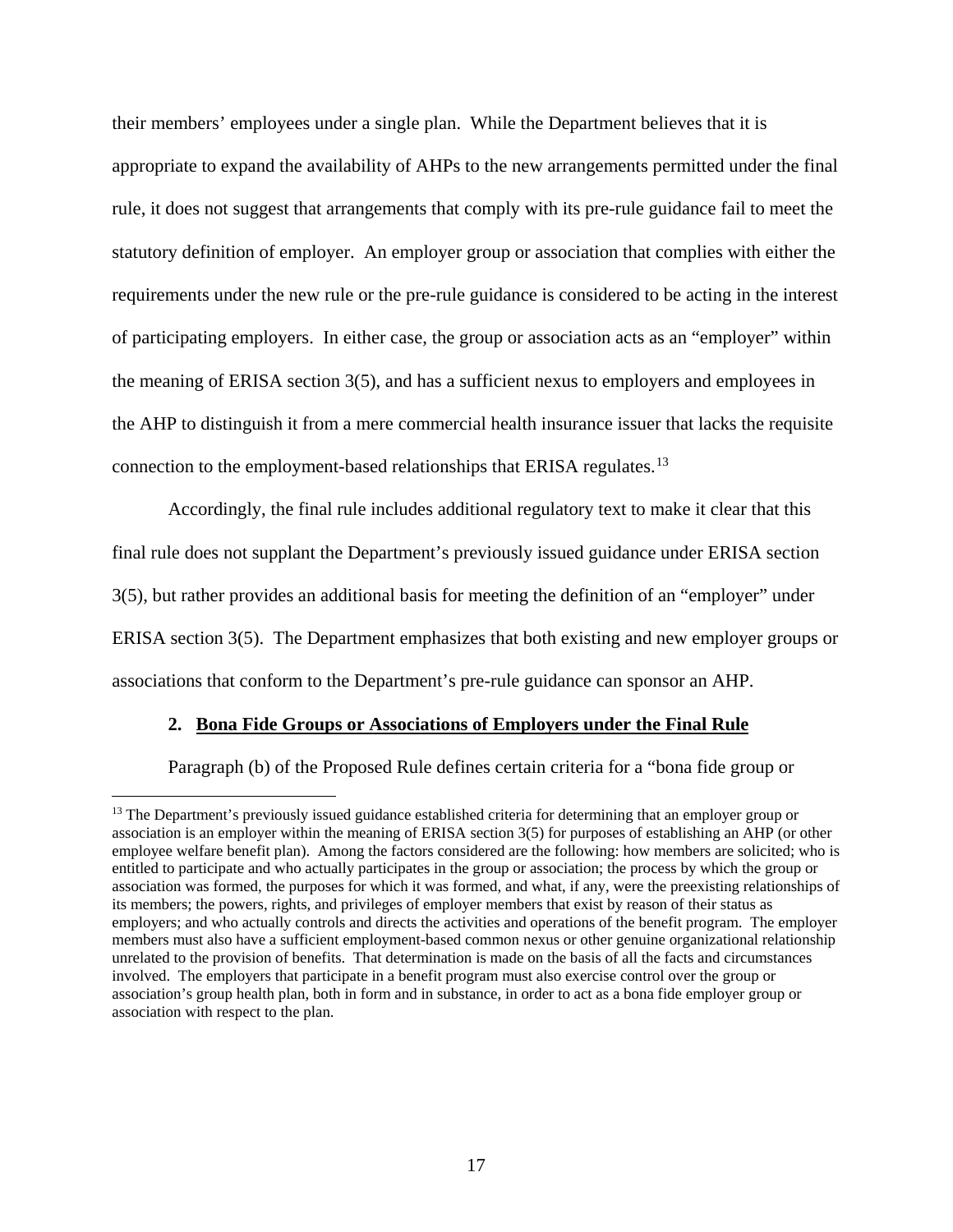association of employers" that may establish a group health plan that is an employee welfare benefit plan as those terms are defined in ERISA.<sup>[14](#page-17-0)</sup> Some commenters suggested broadening the definition of "bona fide groups or associations" to include a variety of tax-exempt organizations under Code section 501(c), such as scientific, literary, and educational organizations whose members are not necessarily employers. These commenters urged the Department to expand the regulation to allow groups or associations of individuals to sponsor an AHP, without regard to whether such individual's employer is a participating member or whether the individual is a "working owner." They explained that many well established professional associations include individuals in a common trade or business, but who are not self-employed and whose employers may not be participating members. Accordingly, they argued that the Department's Proposed Rule unduly limits these associations' ability to offer AHPs to their members, including members who are independent contractors or sole proprietors who could otherwise benefit from the new rule's extended coverage of "working owners." Whatever the policy merits of these arguments, however, the Department's authority to define "employer" and "group or association of employers" under ERISA section 3(5) does not broadly extend to arrangements established to provide benefits outside the employment context and without regard to the members' status as employers. The final rule, like ERISA section 3(5), is limited to employers, including working

<span id="page-17-0"></span><sup>&</sup>lt;sup>14</sup> One commenter also suggested that the term "bona fide" should be deleted from the rule because ERISA section 3(5) does not use that term but merely refers to "group or association of employers." The Department has chosen not to adopt this change in nomenclature. The term "bona fide" properly indicates that the group or association of employers must meet certain criteria to be eligible to act as an employer sponsor of a single AHP, within the meaning of ERISA section 3(5). The Department could have used "qualified" or "qualifying" but chose to use "bona fide" because that is the term used in the Department's previously-issued sub-regulatory guidance under ERISA section 3(5).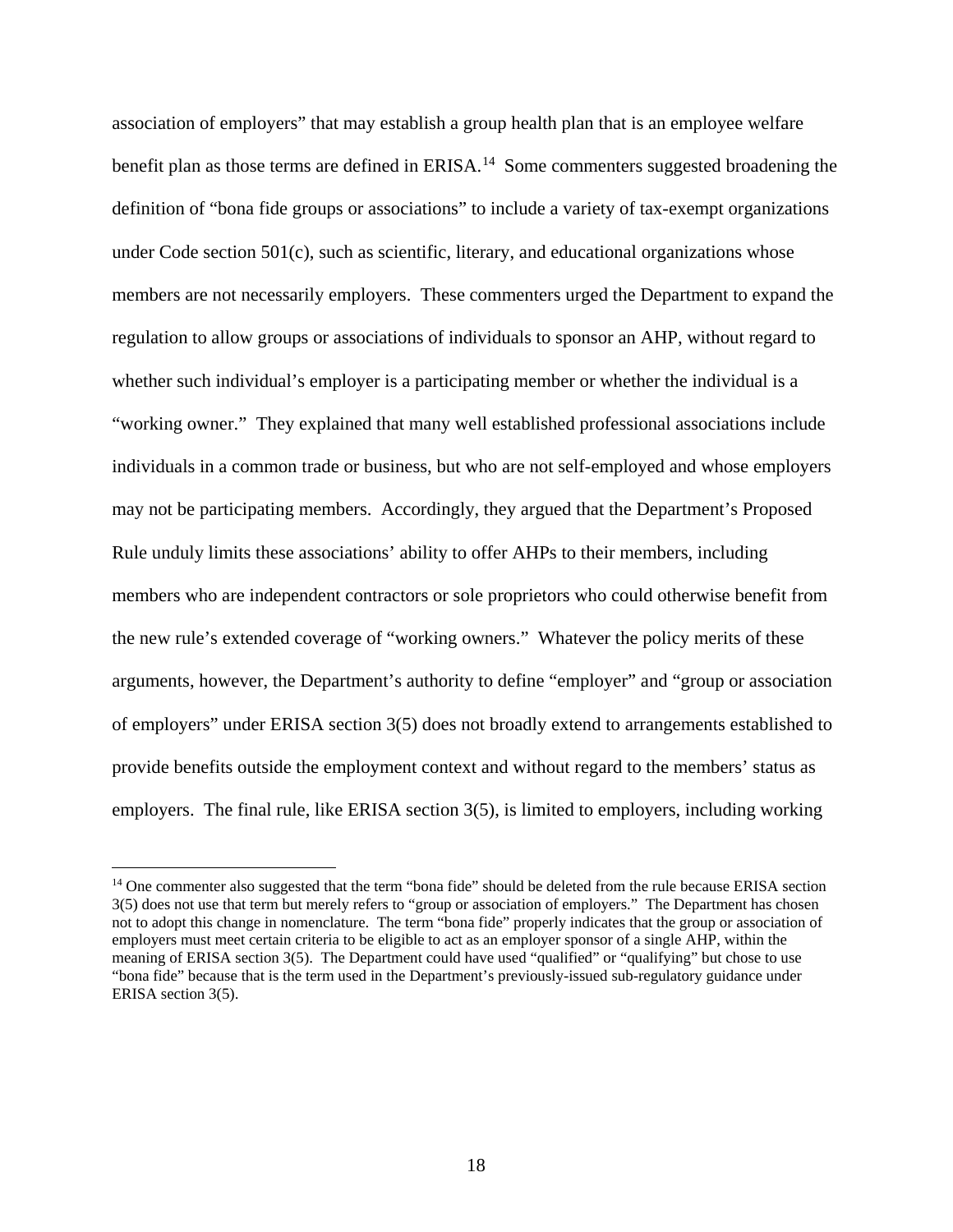owners, as discussed below. The Department cannot expand its definition beyond the statute's scope.

Some commenters additionally argued that the Department should remove the Proposed Rule's "commonality of interest" and "control" requirements altogether because, in the commenters' view, these requirements are not supported by the statutory text of ERISA. These commenters argued that ERISA section 3(5) does not expressly require either commonality or control but rather, requires only that the group or association of employers act indirectly in the interest of the group or association's employer members. They further argued that the Department should apply in this situation its regulation at  $29$  CFR  $2530.210(c)(3)$ , which provides that, for employee pension plans subject to ERISA's participation and vesting requirements, "multiple employer plan" means a multiple employer plan as defined in Code section 413(b) and (c). The commenters maintained that neither Code section 413(c) nor Treasury Regulation section 1.413-2 requires a "unique nexus" between the employers that maintain a multiple employer plan. The commenters claimed that, for purposes of the Code and, therefore, ERISA, a multiple employer plan is simply a plan maintained by more than one employer with no "nexus" required. As discussed more fully below, with regard to ERISA section 3(5), the Department does not agree. Commonality and control requirements are retained in the final rule as elements that distinguish employment-based benefit arrangements from commercial insurance marketing programs.

Other commenters argued that the Department's proposal to redefine the criteria for a bona fide group or association such that the group or association of employers and the individuals that benefit from the plan are no longer required to be tied by a common economic or representation interest, unrelated to the provision of benefits, is inconsistent with allegedly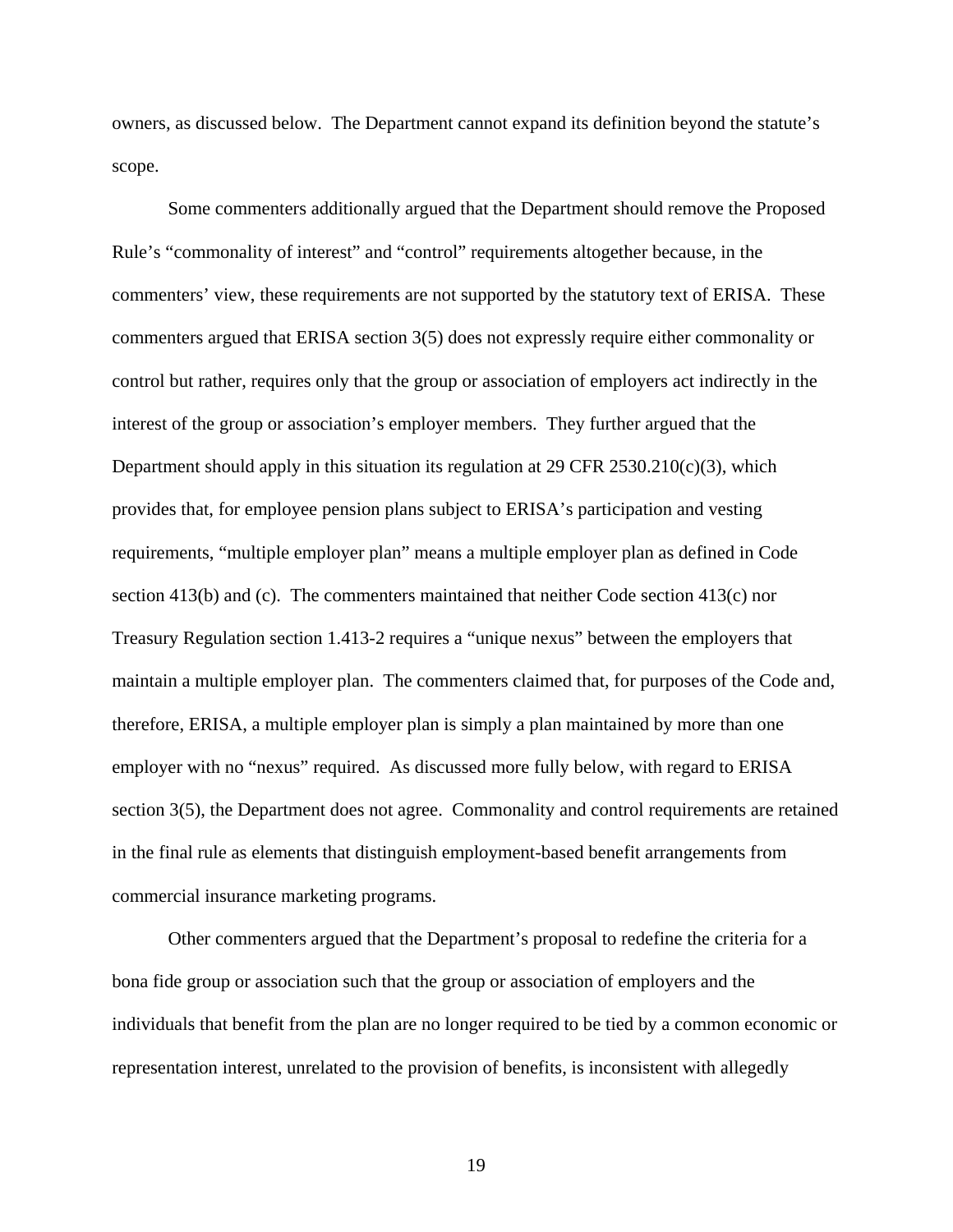unambiguous statutory language in ERISA and several decades of case law applying ERISA, is in excess of statutory authority, and is arbitrary and capricious under the Administrative Procedure Act ("APA"). As discussed more fully below, although the Department does not believe that the proposal was inconsistent with unambiguous statutory language or lacked reasoned analysis, the Department has decided that the final rule should require that a bona fide group or association of employers have at least one substantial business purpose unrelated to the provision of benefits to be eligible to sponsor an ERISA-covered group health plan, although the final rule makes clear that a group or organization's principal purpose may be the provision of benefits.

Several commenters also argued that the PHS Act, the ACA, and ERISA manifest a clear intent to treat the group markets and individual market as distinct, and that the Proposed Rule conflicts with the text of the ACA by allowing small employers and individuals, who are not subject to the employer shared responsibility provisions under section 4980H of the Code and who were supposed to be purchasing insurance coverage that is subject to the essential health benefits ("EHB") requirements, to band together to obtain health insurance that does not comply with all the ACA insurance rules applicable to small group market insurance. The Department disagrees that the Proposed Rule is unlawful under the ACA. As explained in the 2011 CMS guidance, although the ACA revised and added to Title XXVII of the PHS Act, it did not modify the underlying PHS Act framework for determining whether health insurance coverage issued through associations was individual or group health insurance coverage. The PHS Act derives its definitions of group health plan and employer from the ERISA definitions and where the association of employers is, in fact, sponsoring the group health plan and the association itself is deemed the "employer," the association itself is considered a group health plan for purposes of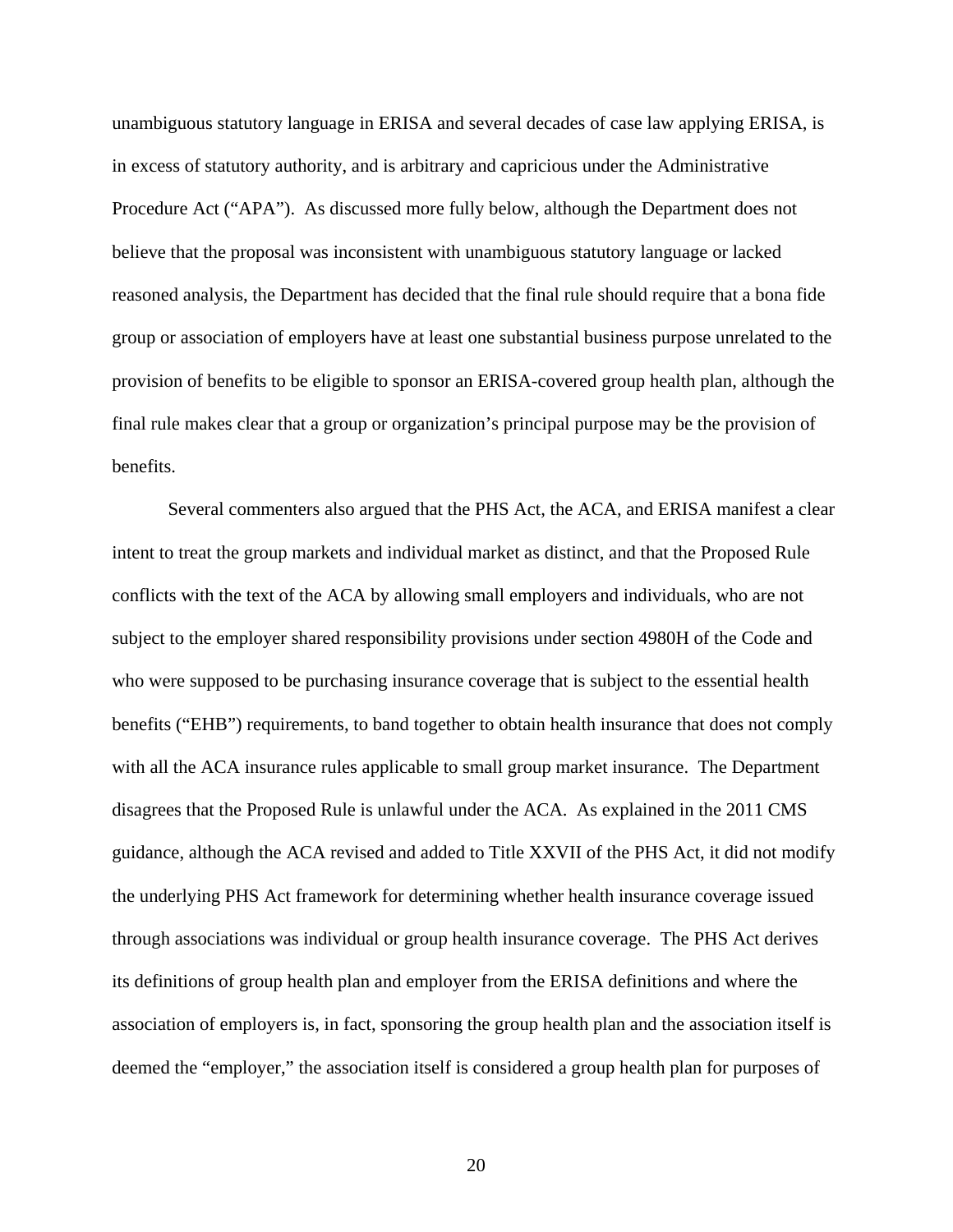the ACA provisions in Title XXVII of the PHS Act. Single plan MEWAs pre-date the ACA and continue to play an important role in the existing regulatory environment under the PHS Act, the ACA, and ERISA. Thus, employer groups already can group together to collectively sponsor ERISA plans, and those plans have to comply with applicable group market rules. In line with that recognized practice, here the DOL has simply used its rulemaking authority to define a statutory term in a way that allows employers to join together more broadly to promote the adoption and administration of AHPs and expand access to affordable health coverage, especially among small employers and self-employed individuals.

#### a. Purpose of the Association

Paragraph (b)(1) of the Proposed Rule stated that a group or association may act as an employer within the meaning of ERISA section 3(5) for purposes of sponsoring a group health plan if the group or association exists for the purpose, in whole or in part, of sponsoring a group health plan that it offers to its employer members. This represented a departure from previously issued sub-regulatory guidance, which required a group or association acting as an employer to exist for purposes other than providing health benefits.

Many commenters, including some who were otherwise supportive of the Proposed Rule, objected to this provision. Several commenters believed that, because most small businesses already have the opportunity to belong to a chamber of commerce or other professional association, allowing a group or association to be formed solely for the purpose of sponsoring a group health plan is unnecessary to achieve the Department's goals. Commenters believed that a proliferation of groups or associations established for the exclusive purpose of sponsoring an AHP could oversaturate the market, diminishing the value of existing trade and professional groups or associations which, for decades, have focused on building and maintaining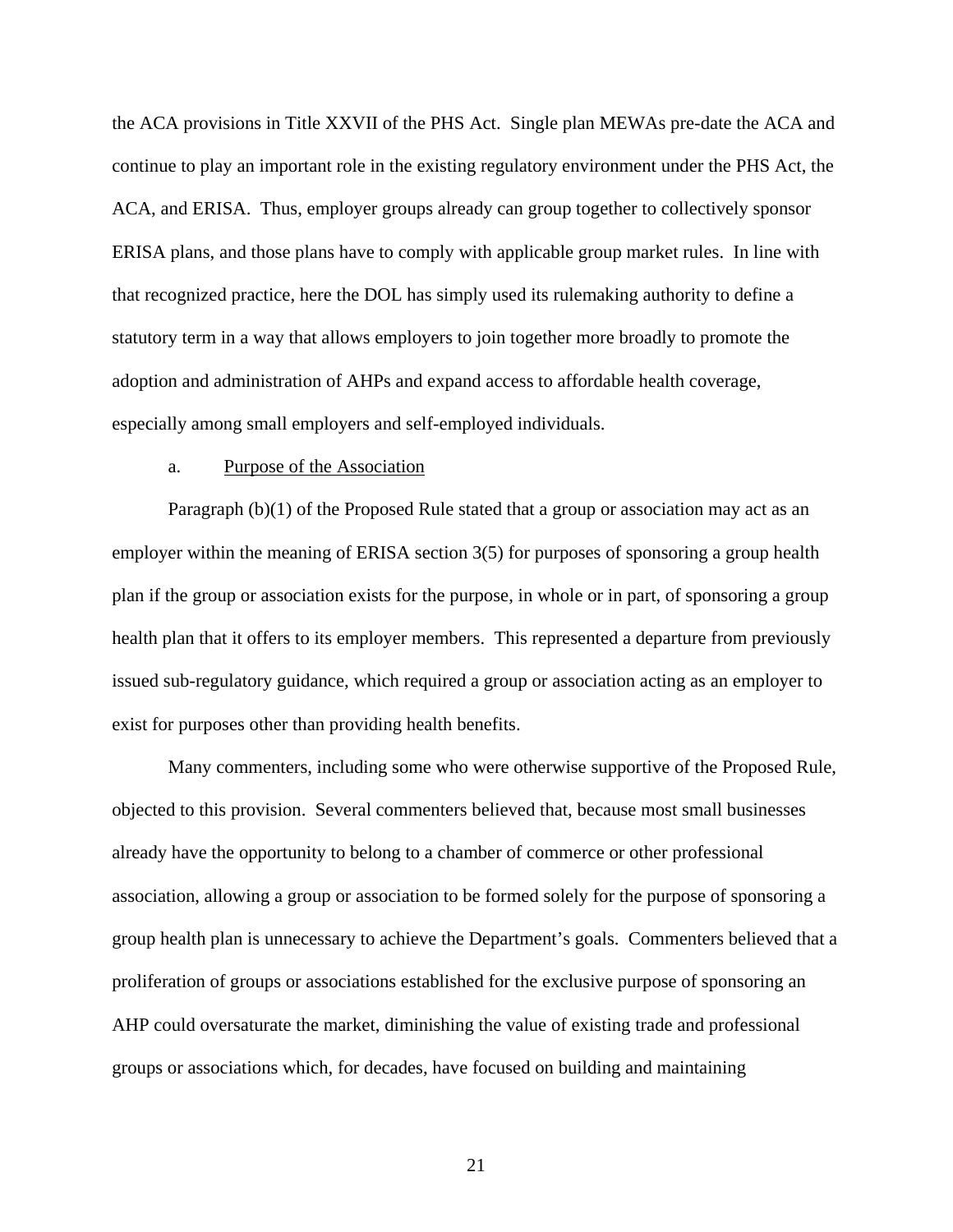relationships with their members and serving their members' needs on a multitude of issues well beyond health benefits. Similarly, it could also diminish the market power of existing AHPs and those that may be formed by groups and associations that exist for other purposes, which could limit their opportunities to achieve the economies of scale that make AHPs an attractive vehicle for providing affordable coverage in the first place. Commenters also expressed the view that established industry and trade groups and associations have strong incentives to maintain their good reputation and favorable historical record of responsibly acting in the interests of their employer members. These reputational incentives mitigate the risk that they would set up poorly managed AHPs or provide inadequate coverage. In contrast, these commenters argued, allowing groups and associations formed for the sole purpose of offering an AHP to be considered bona fide groups or associations of employers could invite unscrupulous promoters to enter the market with mismanaged and thinly funded AHPs and could increase the prevalence of fraudulent and abusive practices. Additionally, according to such commenters, newly-formed groups and associations are likely to lack the knowledge and expertise necessary to prudently operate an AHP, subject to all of the complexities of modern health markets and regulatory structures. Commenters noted that individuals and small businesses are not typically sophisticated purchasers of group health coverage and may confront challenges in evaluating AHP options. As a result, these persons may be more likely to make imprudent decisions that would drive them to select plans with the lowest premiums without understanding the impact on access to care, the rights of their employees, and risks associated with fraud and insolvency. Several commenters stated that self-insured AHPs in particular were ripe for abuse and recommended that groups and associations that do not exist for purposes other than sponsoring an AHP should be limited to offering fully-insured AHPs.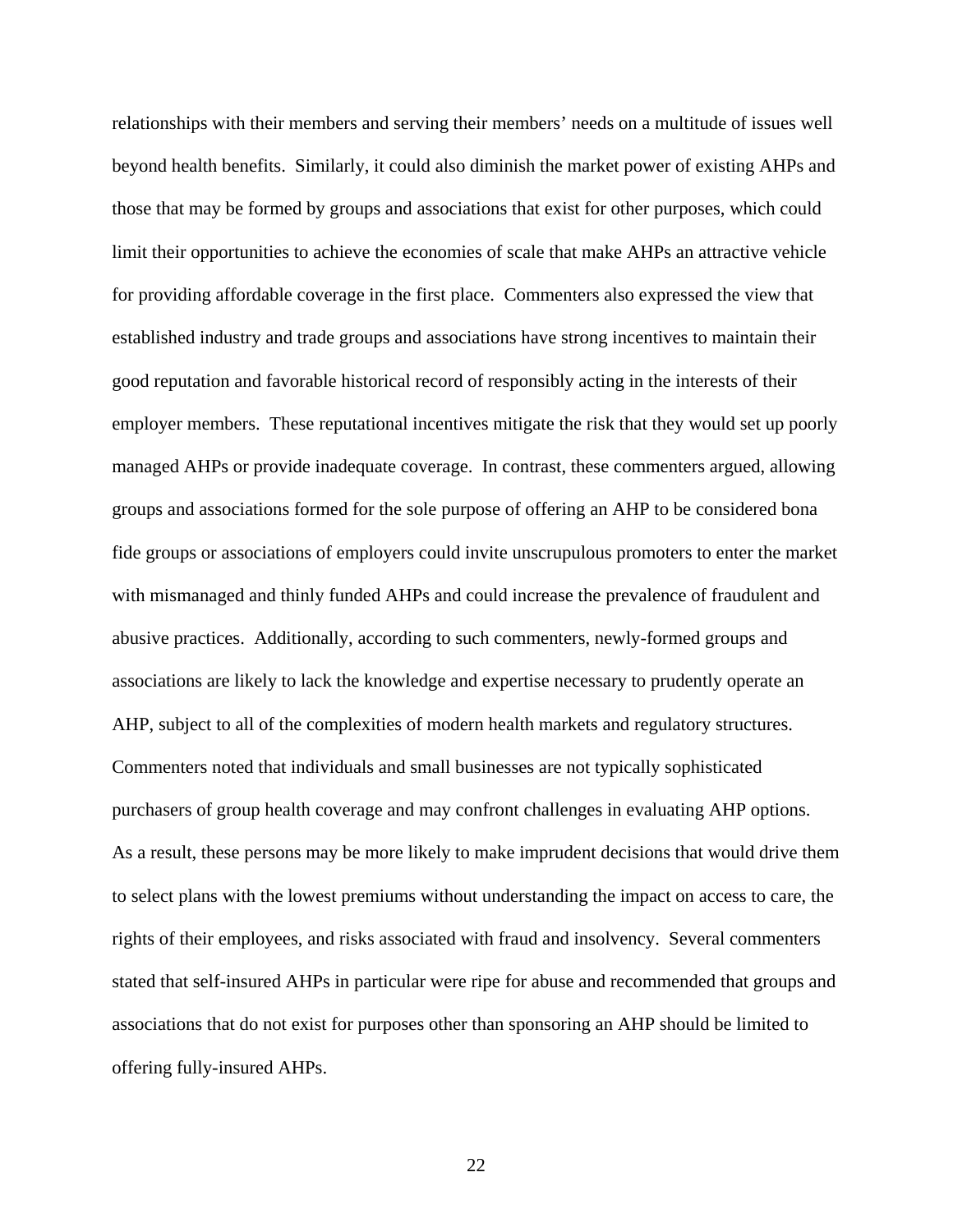Commenters offered numerous suggestions for alternative criteria for determining a bona fide group or association of employers for purposes of the new rule with the aim that those eligible be limited to legitimate, well-managed, and well-intended organizations with the ability to properly operate an AHP. Some commenters supported retaining the requirement in the Department's pre-rule guidance that the group or association exist for other purposes unrelated to the provision of benefits in order for the group or association to qualify as bona fide. Some suggested requiring a group or association to exist for a specified minimum length of time before it could sponsor an AHP. Others suggested requiring that the group or association meet certain criteria for tax-exempt organizations, have minimum revenues unrelated to AHP operations, or demonstrate by other means the capacity to oversee the administrative requirements associated with managing the complexities of an AHP in order to be considered a bona fide group or association.

After consideration of the public comments, the Department agrees that some modification of this provision is appropriate. The intent of this final rule is to expand access to AHP coverage options, while protecting plan participants and beneficiaries from imprudent, abusive, or fraudulent arrangements. Removing undue restrictions for existing groups and associations as well as for newly-formed groups and associations of employers and working owners is critical to achieving the Department's goal of expanding choice in health coverage options. But the Department understands the concerns regarding operational risks such as fraud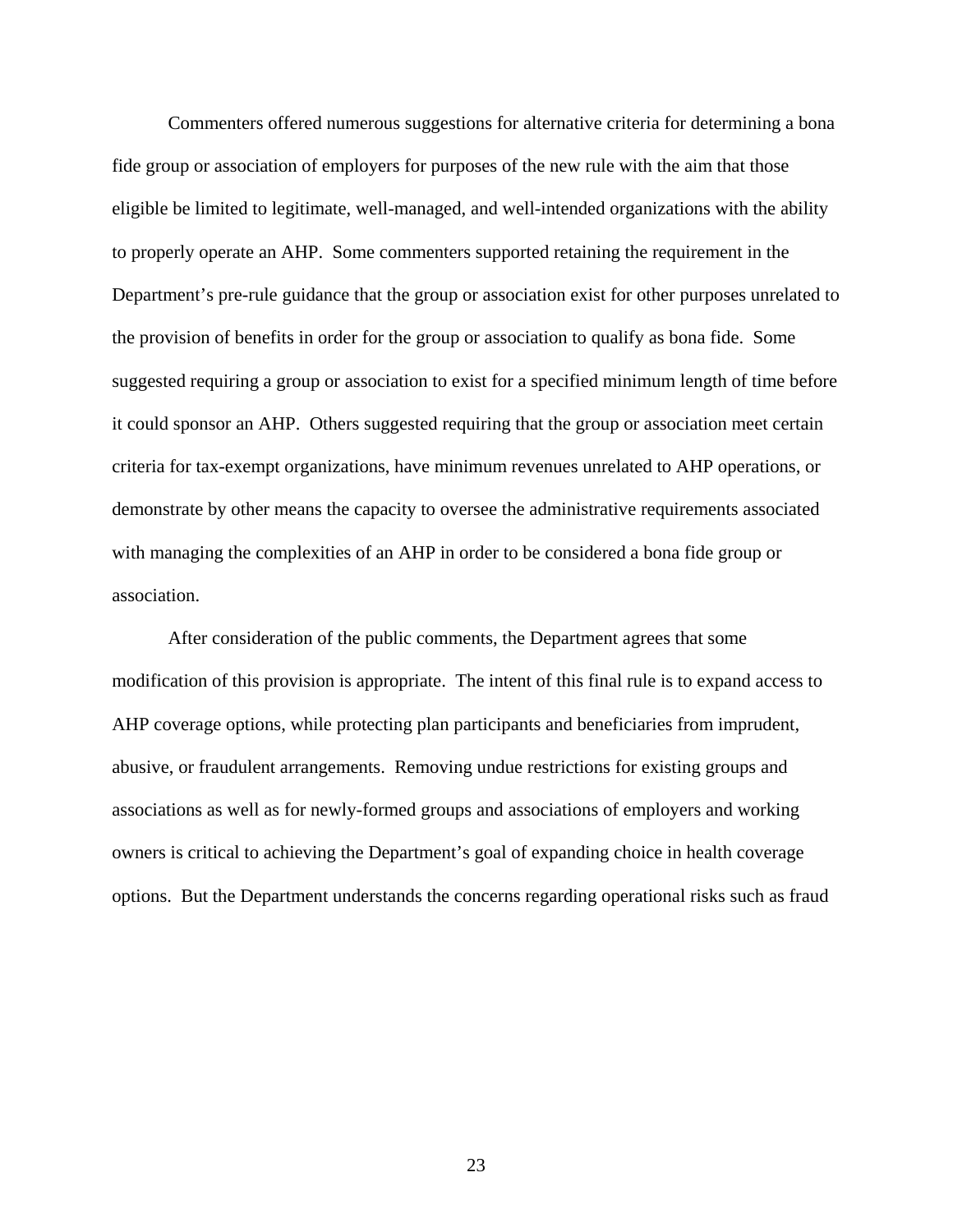and insolvency that commenters believed might be more likely with respect to AHPs offered by newly-formed groups and associations that exist solely for the purpose of sponsoring an AHP.<sup>[15](#page-23-0)</sup>

Accordingly, the Department is modifying this provision in the final rule to establish a general legal standard that requires that a group or association of employers have at least one substantial business purpose unrelated to offering and providing health coverage or other employee benefits to its employer members and their employees, even if the primary purpose of the group or association is to offer such coverage to its members. Although the final rule does not define the term "substantial business purpose," the rule contains an explicit safe harbor under which a substantial business purpose is considered to exist in cases where the group or association would be a viable entity even in the absence of sponsoring an employee benefit plan. The final rule also states that a business purposes is not required to be a for-profit purpose.<sup>[16](#page-23-1)</sup> Thus, for example, a bona fide group or association could offer other services to its members, such as convening conferences or offering classes or educational materials on business issues of interest to the association members. Depending on facts and circumstances, a bona fide group or association might be tax-exempt under Code section 501(a) as an organization described in Code section 501(c), with a purpose unrelated to the sponsorship of the AHP, if it meets all the

<span id="page-23-0"></span><sup>&</sup>lt;sup>15</sup> In addition, the Department's revisions of the final rule are responsive to concerns that, in the absence of some purpose other than providing health benefits, there may be insufficient basis for treating the group or association as the sort of bona fide group or association of employers contemplated by ERISA section 3(5), as opposed to a commercial insurance operation or issuer that should be regulated in the same manner as other insurance companies or issuers.

<span id="page-23-1"></span><sup>&</sup>lt;sup>16</sup> This responds to commenters concerns that engaging in substantial "for profit" activity could have unintended consequences with respect to an organization's status under section 501(c) of the Code. An association that is, or intends to be, tax-exempt under section 501(a) of the Code should keep in mind that engaging in a business ordinarily carried on for profit might affect its qualification for, or maintenance of, any recognition as a tax-exempt organization under federal law if the business activity is substantial.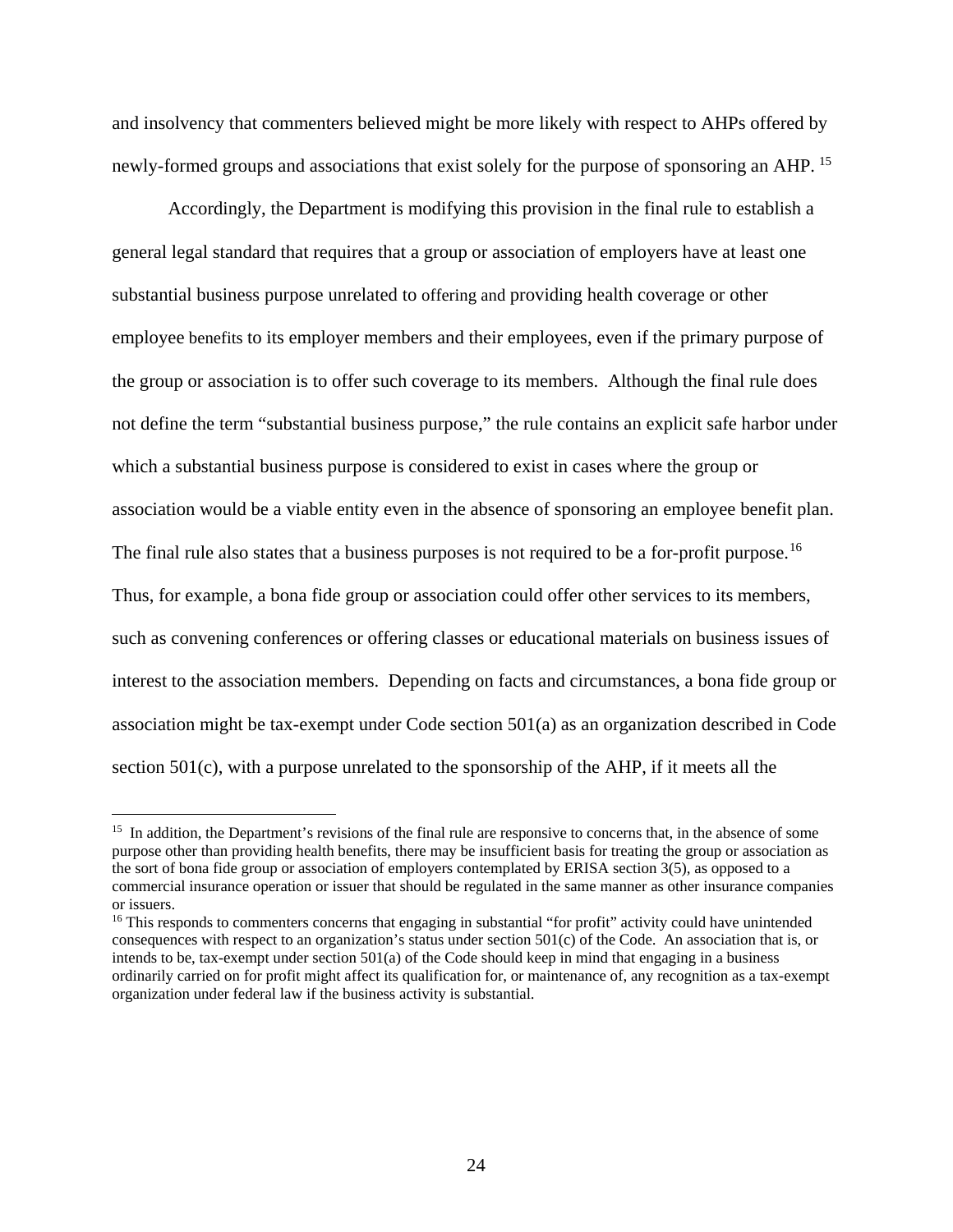requirements for exempt status, including furthering an exempt purpose. A bona fide group or association could also act as a standard-setting organization that establishes business standards or practices. A bona fide group or association could also engage in public relations activities such as advertising, education, and publishing on business issues of interest to association members unrelated to sponsorship of an AHP. A bona fide group or association's purpose could simply be to advance the well-being of the industry in which its members operate, although in that case the group or association would need to advance that well-being through substantial other activity in addition to providing health coverage. In each instance, the other business purpose(s) or activity should be substantial enough that the association could be a viable entity even in the absence of acting as a sponsor of an AHP. If, for example, the group or association had operated with an active membership before sponsoring an AHP, that would be compelling evidence of such a substantial business purpose. Nor would it be inconsistent with this provision if such a preexisting group or association created a wholly owned subsidiary to administer an AHP, even if the subsidiary exists solely to administer the group health plan. In this circumstance, the group or association's substantial business purpose unrelated to the provision of healthcare benefits is not eliminated by its decision to create a subsidiary under its control to administer the AHP.

These modifications emphasize that nothing in the final rule should be read as prohibiting a bona fide group or association — formed either before or after the issuance of this final rule from sponsoring an AHP as its primary purpose, provided that it also has a substantial business purpose unrelated to sponsorship of the AHP. Thus, for instance, a group or association formed after this final rule is issued and that has a primary purpose of providing health coverage, but that also convenes conferences and provides educational materials and opportunities to its members, would satisfy this rule's requirements, if the convening and educational activities are sufficiently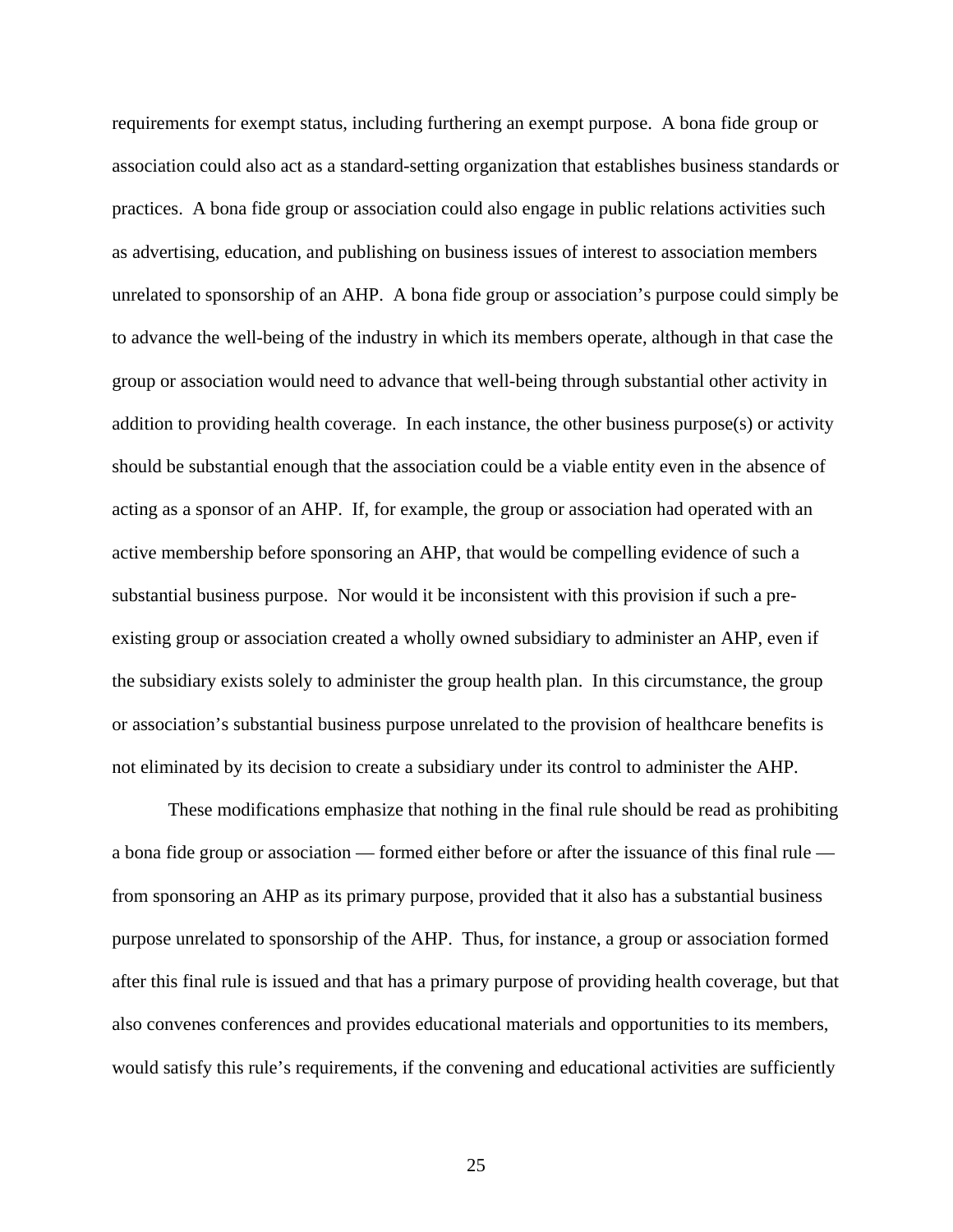substantial. The Department believes these modifications assist substantially in drawing the line between traditional health insurance issuers (which typically exist only to underwrite and sell insurance) on the one hand, and those that qualify as an "employer" under section 3(5) of ERISA, on the other (because of their other substantial business purpose).

# b. The Group or Association Must Have an Organizational Structure*.*

Paragraph (b)(3) of the Proposed Rule required that a group or association have "a formal organizational structure with a governing body" as well as "by-laws or other similar indications of formality" appropriate for the legal form in which the group or association operates in order to qualify as bona fide. Commenters generally supported these provisions on the basis that having such formalities will not only serve to clarify the rights and obligations of members of the association or group, but to promote accountability by enabling regulators and others to readily identify those parties who are responsible for operations, including the establishment and maintenance of the group health plan. These commenters suggested that the existence of formalized and robust organizational structures could be an important form of protection against fraud and insolvency. For these reasons, the final rule adopts these provisions without modification. There were requests for minor wording changes to paragraph (b)(3) to ensure that certain ongoing entities clearly fit within the final rule, and similarly, there were requests to clarify the meaning of certain words or phrases in paragraph (b)(3) as applied to specific fact patterns. The Department declines in this preamble to address the application of the final rule to specific fact patterns. The Department has procedures to answer inquiries of individuals or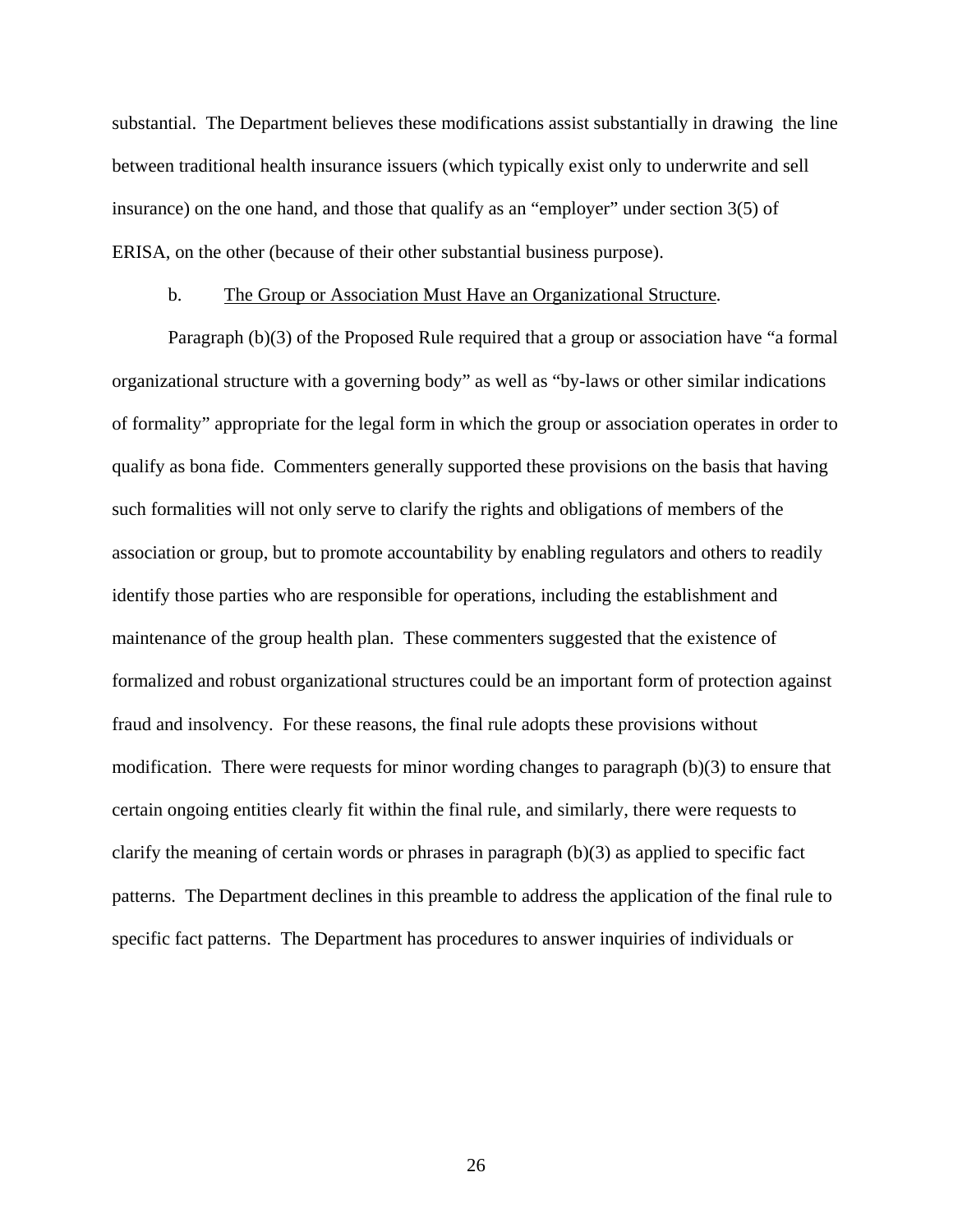organizations affected, directly or indirectly, by ERISA as to their status under ERISA and as to the effect of certain acts and transactions. $17$ 

# c. Participating Employer Control Over the Group or Association and the AHP.

Paragraph (b)(4) of the Proposed Rule required that member employers control the functions and activities of the group or association, including its establishment and maintenance of the group health plan, in order for it to qualify as a bona fide group or association. Such control under the Proposed Rule could be direct or it could be indirect through the regular election of directors, officers, or other similar representatives that control the group or association and the establishment and maintenance of the plan. The Department noted in the preamble to the Proposed Rule that this "control test" was intended to largely duplicate the conditions in the Department's pre-rule guidance under ERISA section 3(5).

Some commenters who supported the Proposed Rule acknowledged that a control test is necessary to ensure that bona fide groups or associations act as an "employer" in relation to the group health plan and "in the interest" of participating employers, as required by ERISA section 3(5). Indeed, some of these commenters believe that this provision would assume heightened importance in light of other provisions in the Proposed Rule, notably the special rule on the dual treatment of working owners as employers and employees.

Some commenters who generally opposed the Proposed Rule were skeptical that the proposed control test could adequately protect against fraudulent MEWAs<sup>[18](#page-26-1)</sup> and other entities

<span id="page-26-0"></span><sup>&</sup>lt;sup>17</sup> ERISA Advisory Opinion Procedure 76-1 (FR Doc. 76-25168).

<span id="page-26-1"></span><sup>&</sup>lt;sup>18</sup> A "MEWA" is a "multiple employer welfare arrangement" as defined in ERISA section 3(40). A MEWA can be a single ERISA-covered plan, or an arrangement comprised of multiple ERISA-covered plans, each sponsored by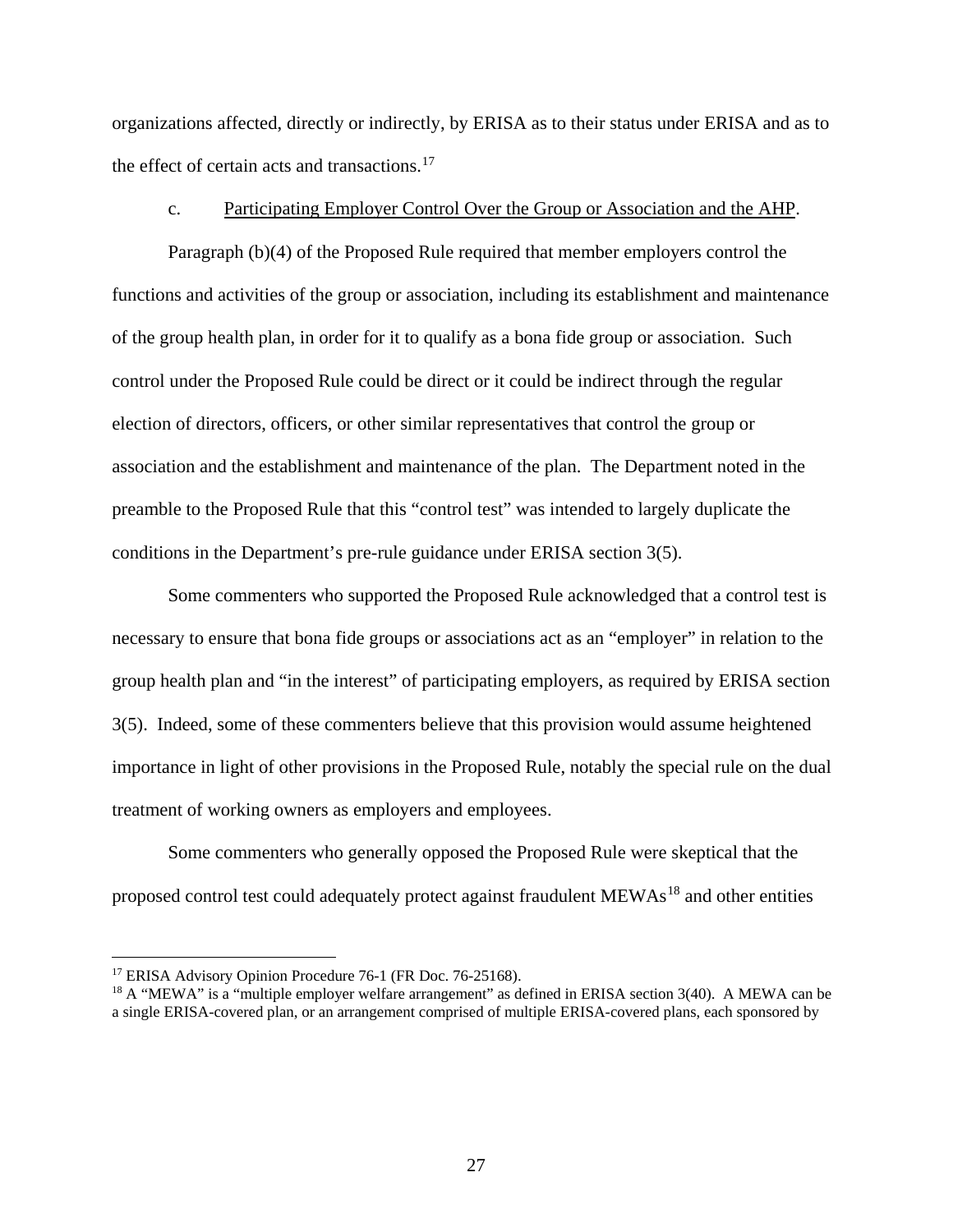that may not act in the best interest of the employer members. These commenters suggested that many small employers that join a group or association for the purpose of participating in a group health plan (and especially those employers that have little or no connection to each other beyond doing business in the same State or metropolitan area) are unlikely to have sufficient motivation or capacity to evaluate the integrity and expertise of those governing the group or association or administering the plan. For these reasons, these commenters consider the proposed control test to be a largely illusory safeguard, at least in the limited context they described. Some of these commenters urged the Department to bolster the proposed control test with additional or alternative requirements. In particular, commenters proposed that the Department clarify that employer members must not only control the group or association in form, but also in substance, in order for it to qualify as bona fide, because otherwise the protections contemplated by the control test could be evaded systematically. The commenters advancing this suggestion made reference to a strong historical correlation between fraudulent MEWAs and situations where participating employers had only nominal control of the entity sponsoring the MEWA.

A few commenters opposed the proposed control test entirely. These commenters generally expressed apprehension about the logistics of requiring participating employer members to control the functions and activities of a large group or association in order for it to qualify as bona fide. These commenters argued that at least for well-established groups or associations, which may have hundreds or even thousands of member employers and working

 $\overline{a}$ 

unrelated employer members that participate in the arrangement. AHPs are one type of MEWA, and they are single ERISA-covered plans.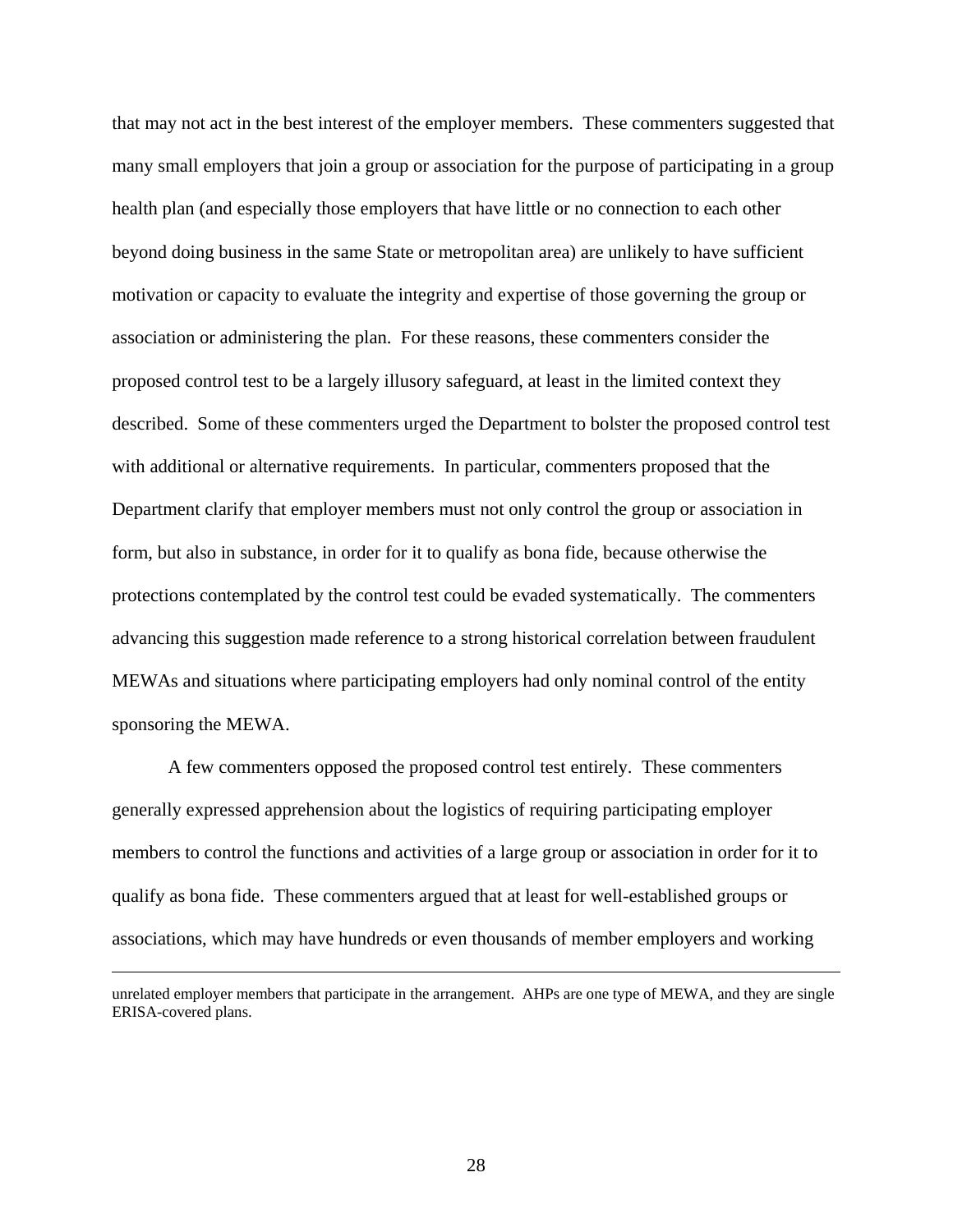owners and already act in the interest of their members, the requirement is impractical and unnecessary. One commenter argued that the control test set forth in the Proposed Rule should be recast as a safe harbor and that, if a group or association cannot meet the safe harbor's specific control criteria, it should be permitted to demonstrate in other ways that it is looking out for and acting in the interest of its members and their employees.

After careful consideration of these comments, the Department disagrees with the commenters who believe the proposed control test is unnecessary or that it will be ineffective, and the final rule adopts the proposed control test, with certain revisions as described below. The Department is of the view that the control test is necessary to satisfy the statutory requirement in ERISA section 3(5) that the group or association must act "in the interest of" the employer members in relation to the employee benefit plan. It will also help prevent formation of commercial enterprises that claim to be AHPs but, in reality, merely operate as traditional health insurance issuers, in all but name.

The regulatory text in the final rule is slightly different than in the Proposed Rule. Although the Department's intent in the Proposed Rule was to replicate the control test as it exists in the Department's previously-issued sub-regulatory guidance under ERISA section 3(5), a number of commenters questioned whether the language in the Proposed Rule would effectively accomplish that objective. The regulatory text in the final rule is intended to better align the control test in paragraph (b)(4) with the Department's pre-rule guidance under ERISA section 3(5), including the requirement that control exist in form and substance. As revised, the control test provides that the functions and activities of the group or association must be controlled by its employer members, and the group or association's employer members that participate in the group health plan must control the plan. Control must be present both in form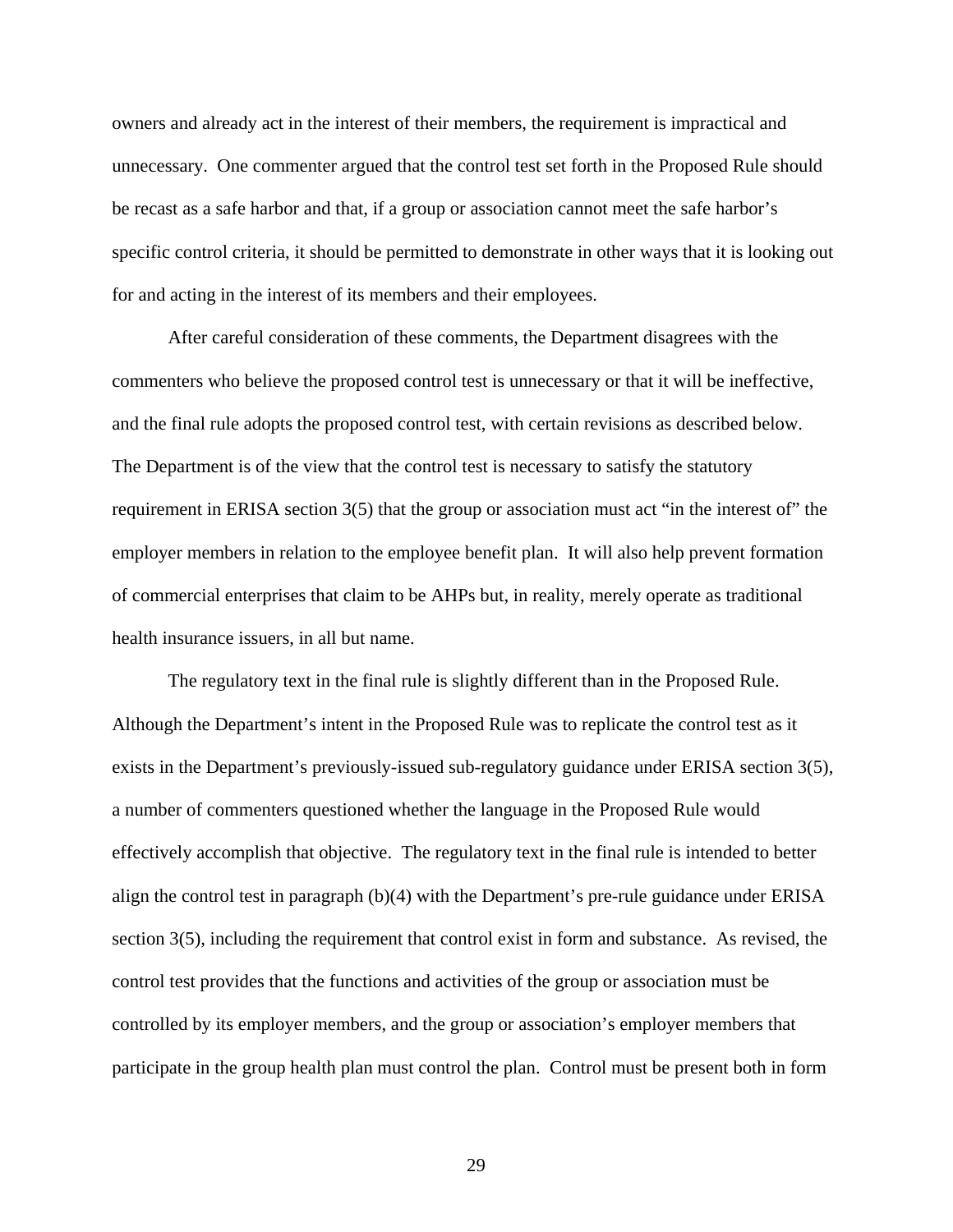and in substance. Whether the requisite control exists is determined under a facts and circumstances test.

Several commenters requested guidance and clarification, including specific examples if possible, on what it would mean for participating employers (particularly very small employers and working owners) to control the functions and activities of the group or association or the establishment and maintenance of the plan, especially in cases where the group or association and plan are extremely large and the primary purpose of the group or association is to sponsor the plan. These commenters expressed concern that the control test, as proposed, could be construed as requiring that participating employers be responsible for management and day-today operations of the group or association and AHP in order for the group or association to qualify as bona fide. Thus, the commenters specifically asked that the final rule clarify the type and degree of control that employer members must exercise over the group or association in order for it to qualify as bona fide, and suggested that the Department identify specific activities or other criteria that would be sufficient to demonstrate the necessary degree of control. For instance, these commenters requested clarification on whether the Department intended that the proposed control test would require participating employers to actively manage administrative and operational functions of the AHP, such as network composition, benefit and funding levels, marketing, and distribution.

The final rule does not require group or association members to manage the day-to-day affairs of the group or association or the plan in order for the group or association to qualify as bona fide. As has long been the case, the Department will consider all relevant facts and circumstances in determining whether the functions and activities of the group or association are sufficiently controlled by its employer members, and whether the employer members who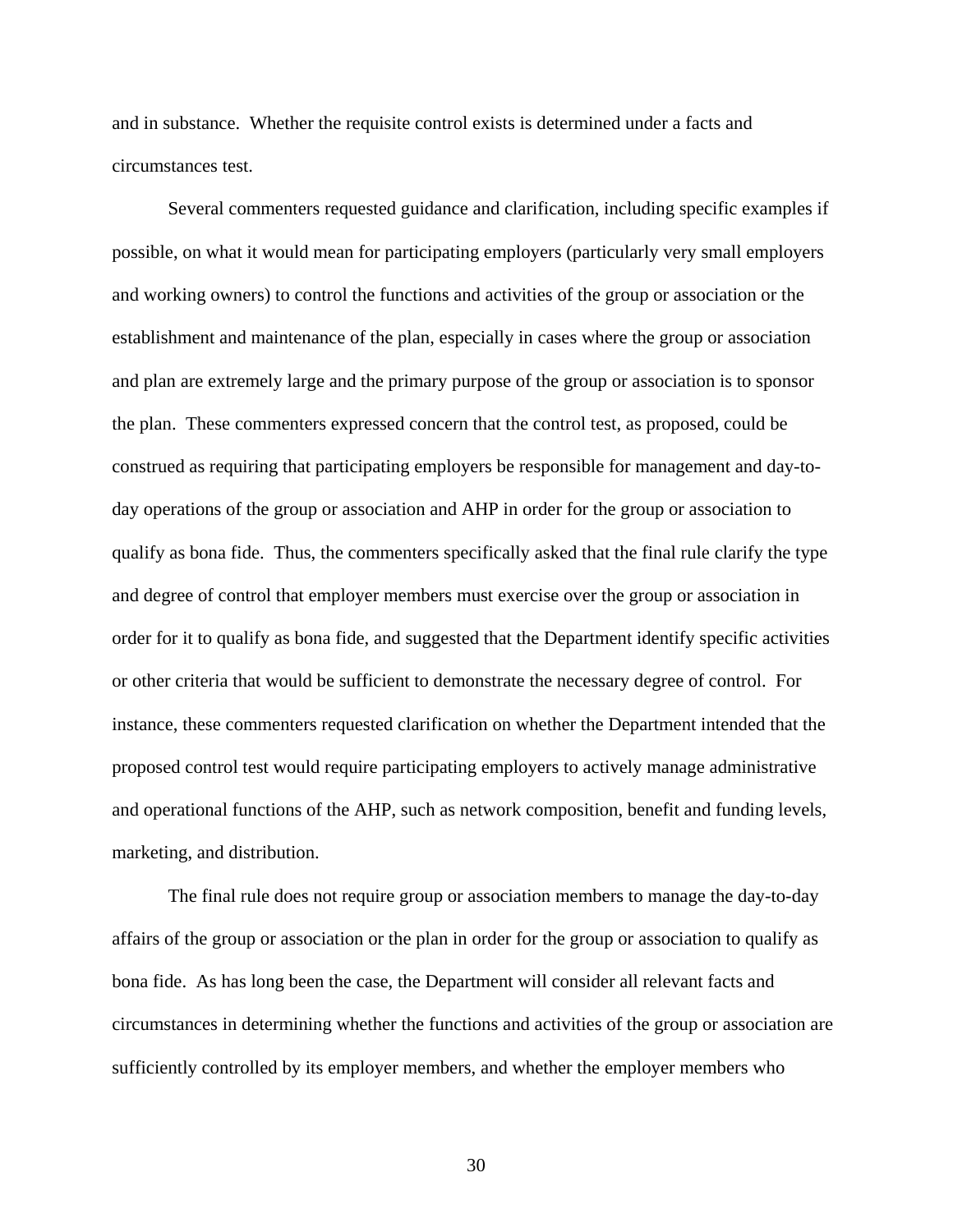participate in the group or association's group health plan sufficiently control the group health plan. In the Department's view, the following factors, although not exclusive, are particularly relevant for this analysis: 1) whether employer members regularly nominate and elect directors, officers, trustees, or other similar persons that constitute the governing body or authority of the employer group or association and plan; 2) whether employer members have authority to remove any such director, officer, trustees, or other similar person with or without cause; and 3) whether employer members that participate in the plan have the authority and opportunity to approve or veto decisions or activities which relate to the formation, design, amendment, and termination of the plan, for example, material amendments to the plan, including changes in coverage, benefits, and premiums. The Department ordinarily will consider sufficient control to be established if these three conditions are met.<sup>[19](#page-30-0)</sup>

A number of commenters raised issues regarding the interrelationship between the control test and the status of a group or association's board members under the definition of "fiduciary" under section 3(21) of ERISA. Whether, and the extent to which, any particular board members are fiduciaries under ERISA turns on whether they engage in activity described in section 3(21) of ERISA with respect to the AHP. Thus, although in many circumstances board members in fact will be fiduciaries under ERISA, the relevant facts and circumstances of

<span id="page-30-0"></span> $19$  A number of commenters requested clarification or confirmation that the control test would be satisfied in an array of fact patterns involving different control structures, membership classifications, and participation privileges, including subgroup structures and associations of groups or associations. As stated elsewhere in this preamble, control must be present both in form and in substance, and whether control exists is determined under a facts and circumstances test. The Department declines in this preamble to address the application of the final rule to specific fact patterns. As noted above, the Department has procedures to answer inquiries of individuals or organizations affected, directly or indirectly, by ERISA as to their status under ERISA and as to the effect of certain acts and transactions. See ERISA Advisory Opinion Procedure 76-1 (FR Doc. 76-25168).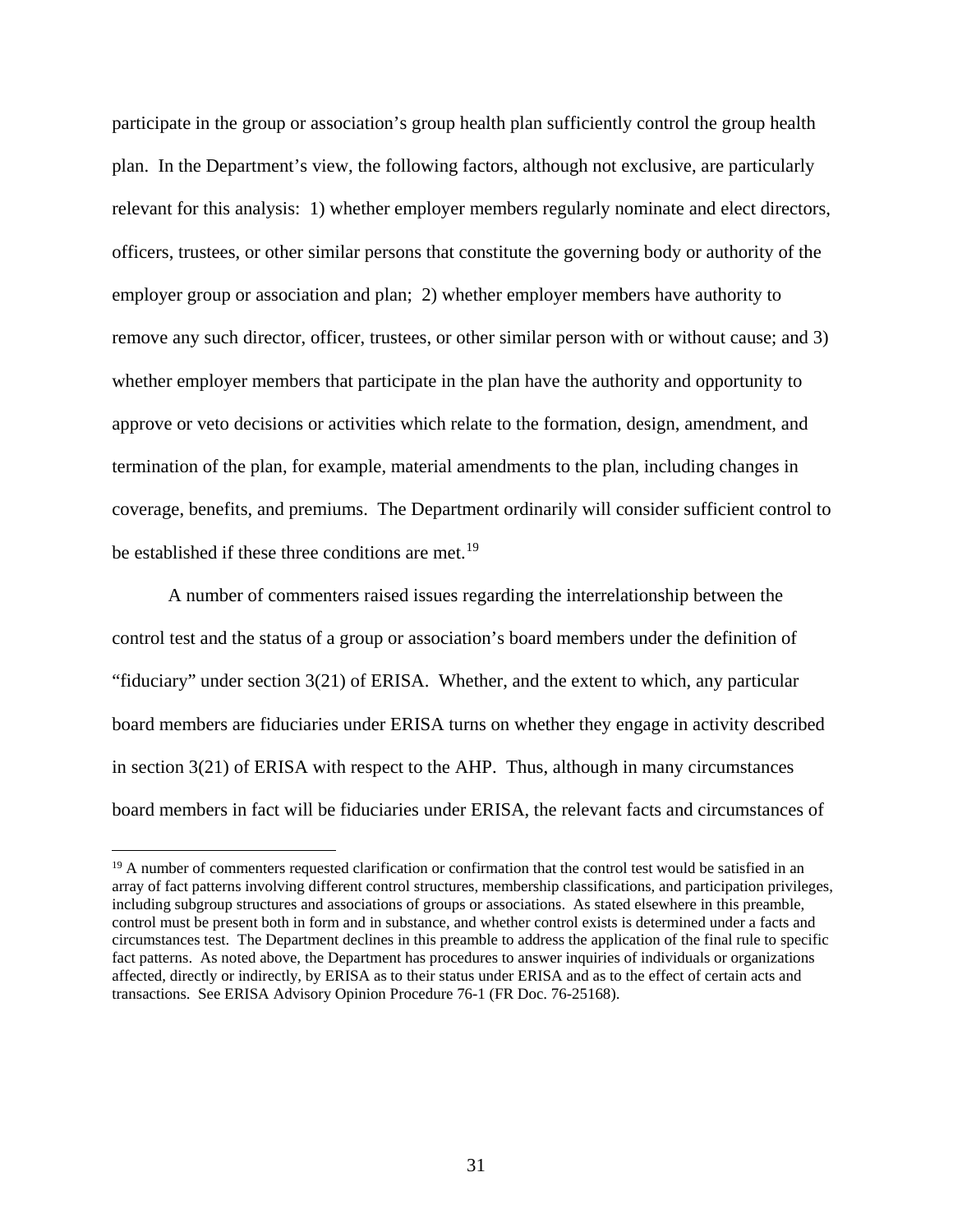the particular situation will dictate the outcome. Some commenters suggested that the final rule should require board members to acknowledge in writing their status as fiduciaries under ERISA. Section 402 of ERISA already provides that every employee benefit plan shall be established and maintained pursuant to a written instrument, and that such instrument shall provide for one or more named fiduciaries who jointly or severally shall have authority to control and manage the operation and administration of the plan. Some commenters suggested that the final rule could contain a deeming provision under which the control test would be considered satisfied if a group or association's board members (along with other officers) acknowledged in writing their fiduciary status. Whether group or association members in fact have sufficient control of the functions and activities of the group or association for it to be considered bona fide, however, is entirely independent of and unrelated to whether the group or association's key officials or board members are fiduciaries of the AHP. For these reasons, the Department declines to adopt the suggestions of these commenters.

Other commenters suggested revisions that the Department considers to be unnecessary, unduly burdensome, or beyond the scope of this rulemaking. For example, one suggestion was that the Department should require that a majority of the group or association's board members be participating employer members in order for it to be considered bona fide. Another suggestion was that the Department should dictate that groups or associations grant each employer member voting rights with respect to affairs of the group or association, health plan, or both, or require that groups or associations confer officer or director rights or status to some subset of participating employer members in order for the group or association to be considered bona fide. While these factors could be relevant to whether the members had the requisite degree of control, the Department is reluctant, and accordingly declines, to dictate specific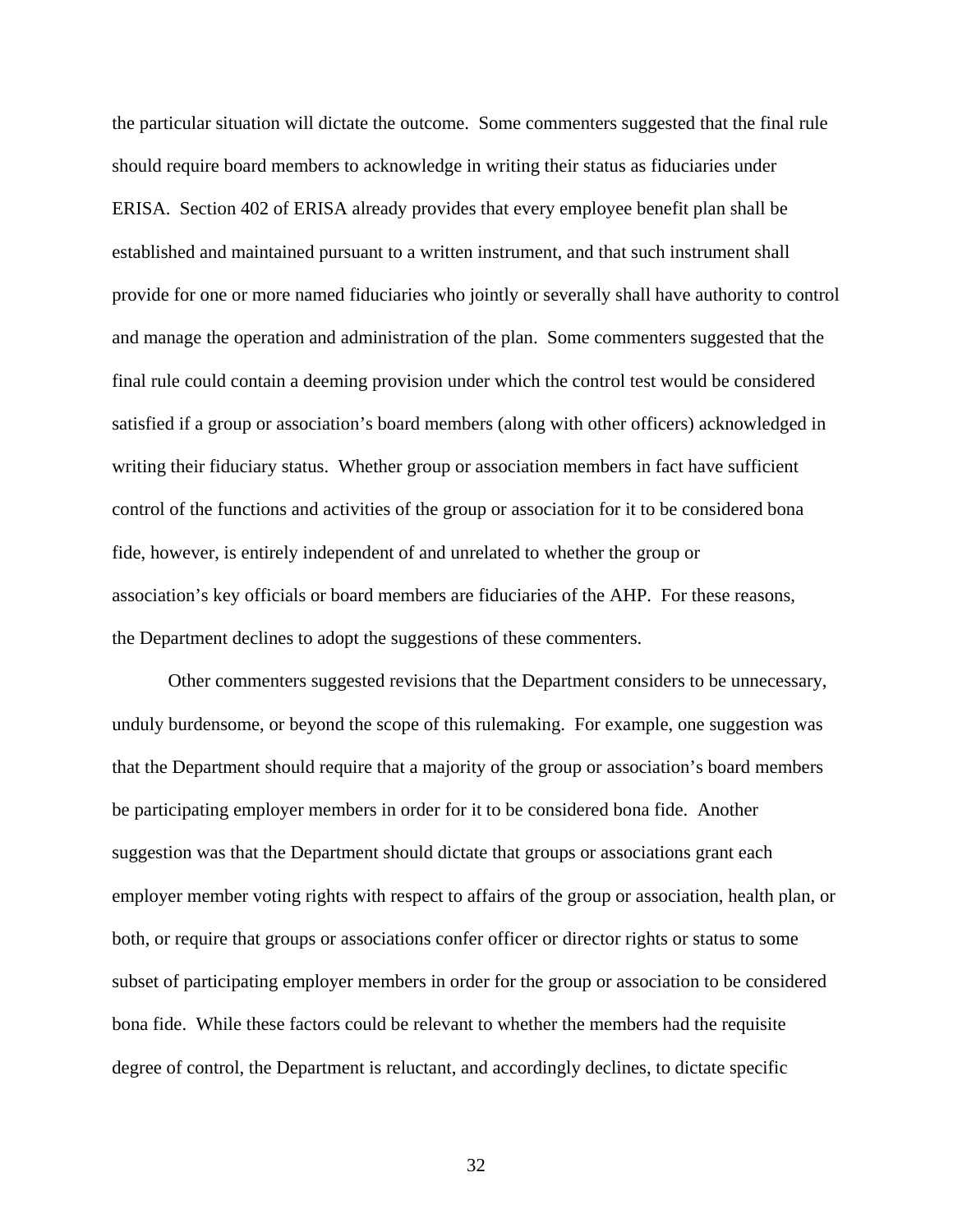governance structures (e.g., by requiring a board structure and specifying the board's powers, selection process, and membership criteria). The test is whether the employer members exercise control in form and substance, not whether they adopted a specific organizational structure.

# d. Definition of Eligible Participant.

 $\overline{a}$ 

The Proposed Rule provides that only employees and former employees of employer members and their families or other beneficiaries (for example, spouses and dependent children) would be able to participate in a group health plan sponsored by the group or association. Commenters asked the Department to clarify or modify the definition of the individuals who are eligible to participate in an AHP. Some commenters said the rule should expressly state that retirees and COBRA-eligible persons<sup>[20](#page-32-0)</sup> do not lose their status as eligible participants if their employer decides to no longer continue as a member of the bona fide group or association or ceases to be an employer member for other reasons (e.g., the employer goes out of business). Others said that the term "former employees" is too broad to the extent individuals would be able to join an AHP merely because at some time in the past they worked for an employer that currently is a member of the bona fide group or association. The commenters expressed concern that such an expansive approach would introduce adverse selection issues. Another commenter stated that the term "family member" is too broad and that the term "beneficiary" alone would suffice. Some commenters suggested defining eligible participants under paragraph (b)(6) as including only employees, spouses, and dependent children. One commenter requested

<span id="page-32-0"></span><sup>&</sup>lt;sup>20</sup> COBRA means Title X of the Consolidated Omnibus Budget Reconciliation Act of 1985, as amended. COBRA added ERISA sections 601-609, which require, among other things, group health plans to offer temporary continuation health coverage to covered employees, former employees, spouses, former spouses, and dependent children when group health coverage would otherwise be lost due to certain specific events.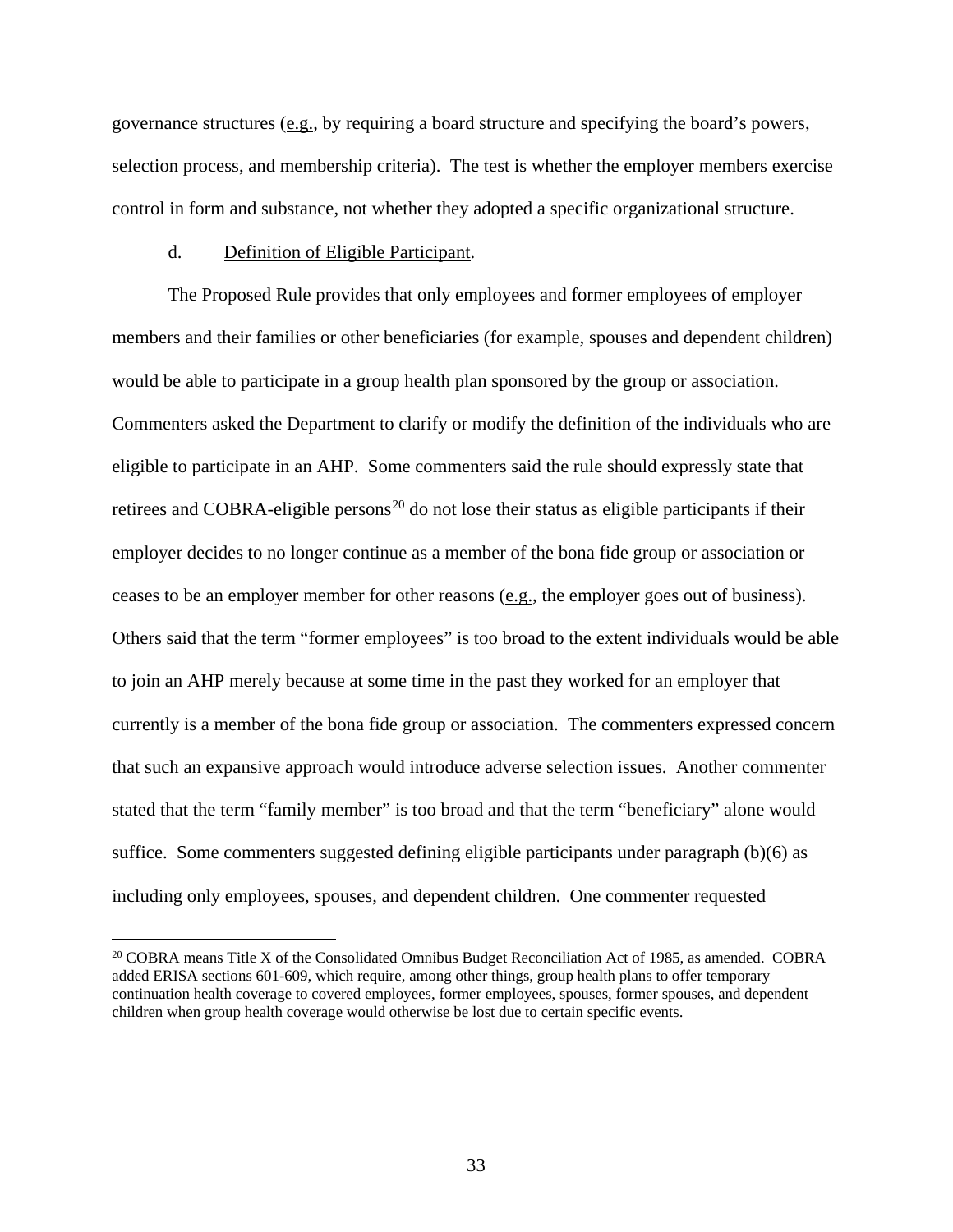clarification regarding whether employees of the bona fide group or association (as opposed to employees of employer members) can participate in the AHP.

The Department agrees that some clarification of the definition of eligible participant is appropriate. Thus, the final rule provides that an eligible participant includes employees of a current employer member of the group or association, former employees of a current employer member of the group or association who became entitled to coverage under the group's or association's group health plan when the former employee was an employee of the employer, and beneficiaries of such individuals (e.g., spouses and dependent children). The Department's objective with this final rule provision is to provide participating employers and their employees with the same basic rule for defining participants as would apply if the employer member of the association established its own separate group health plan. To achieve this objective in the case of working owner coverage, the final rule includes a special provision that states that, except as may be required for purposes of COBRA continuation coverage, an individual eligible for coverage under the group health plan as a working owner (and the individual's beneficiaries) cannot continue to be eligible for coverage under the group health plan for any plan year after it is determined that the individual does not meet the conditions for being treated as a working owner under paragraph (e)(2). In the Department's view, these provisions make it clear that, when applicable, an AHP must provide COBRA continuation coverage and certain other postemployment coverage to persons who became eligible for coverage by virtue of an employment relationship to an employer member that has a connection to the bona fide group or association and the AHP. The Department also believes that the provision clarifies that employment with an employer unrelated to the employer's membership in the group or association sponsoring the AHP, in itself, is insufficient for an individual to be eligible for coverage under the AHP. For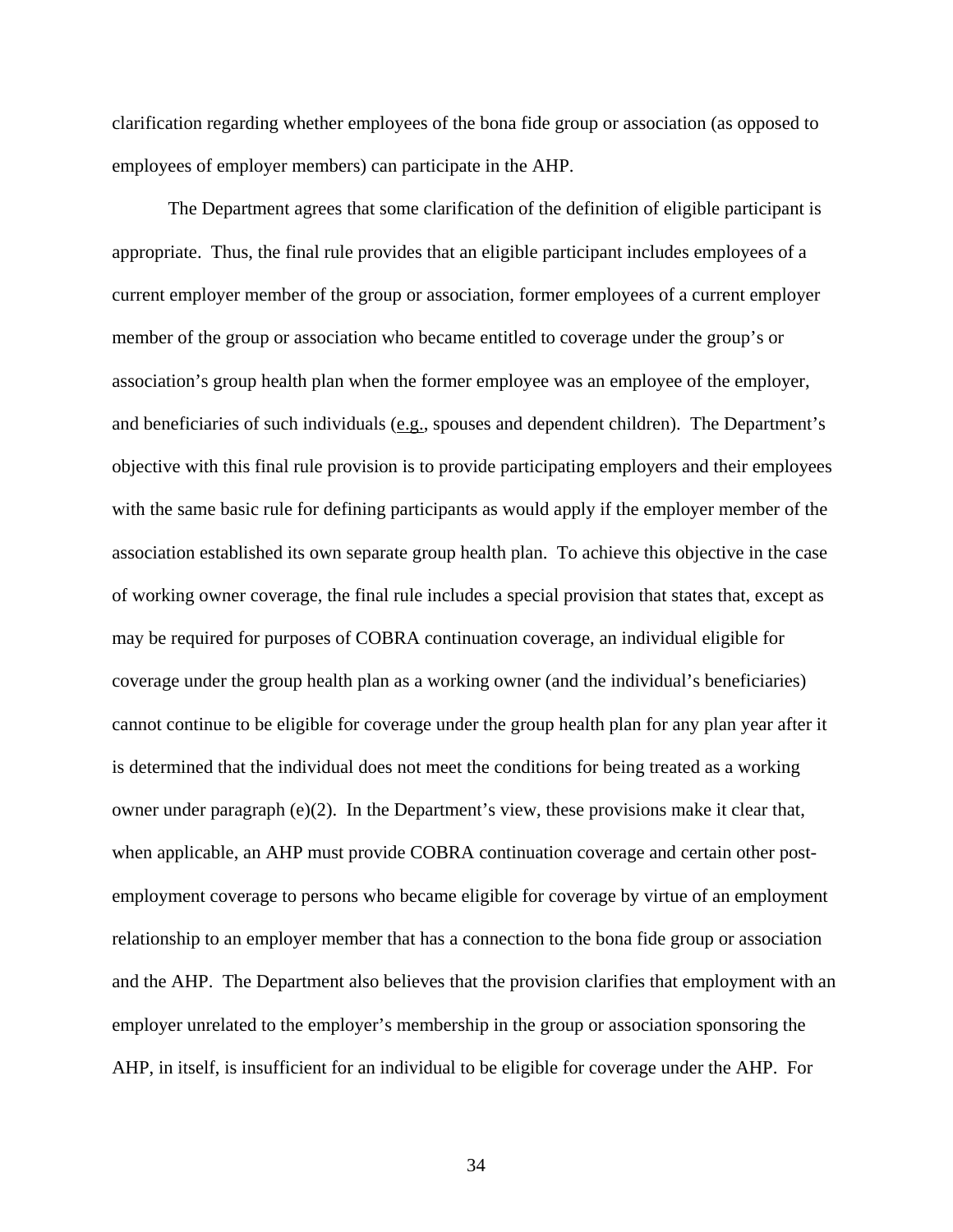example, an employment relationship entered into with an employer only after the employer ceased being a member of the bona fide group or association would not be sufficient to allow the individual to be a covered participant in the AHP.

The Department also agrees with the commenters who suggested that it use the existing ERISA-defined term "beneficiary" rather than "spouses," "dependent children," or "family member." Since an AHP may provide coverage to any ERISA beneficiaries (for example, dependents for federal tax purposes) and is not limited to spouses or dependent children, or other family members, the Department agrees that using the term "beneficiary" is more accurate.

The Department also agrees that it is not unusual for employer groups or associations to be established as separate legal entities that have their own employees, and for the group or association to choose to participate in the group or association's arrangement for the provision of health benefits as a way of providing benefits to its own employees. In the case of a geographybased AHP under the final rule, the group or association could be a participating employer by having its principal place of business within the relevant state or metropolitan area. In the case of an industry-based AHP under the final rule, the Department added a provision to the final rule to explicitly state that the group or association will be treated as being in the same trade or industry as the other employer members of the group or association.<sup>[21](#page-34-0)</sup>

Some commenters asked the Department to hold harmless health insurance issuers and third party administrators who exercise diligence and good faith in relying on the bona fide group or association's representations of participant eligibility in cases where an ineligible

<span id="page-34-0"></span><sup>&</sup>lt;sup>21</sup> The Department notes that it would similarly conclude under its pre-rule guidance that employees of the sponsoring association could participate in the association's AHP.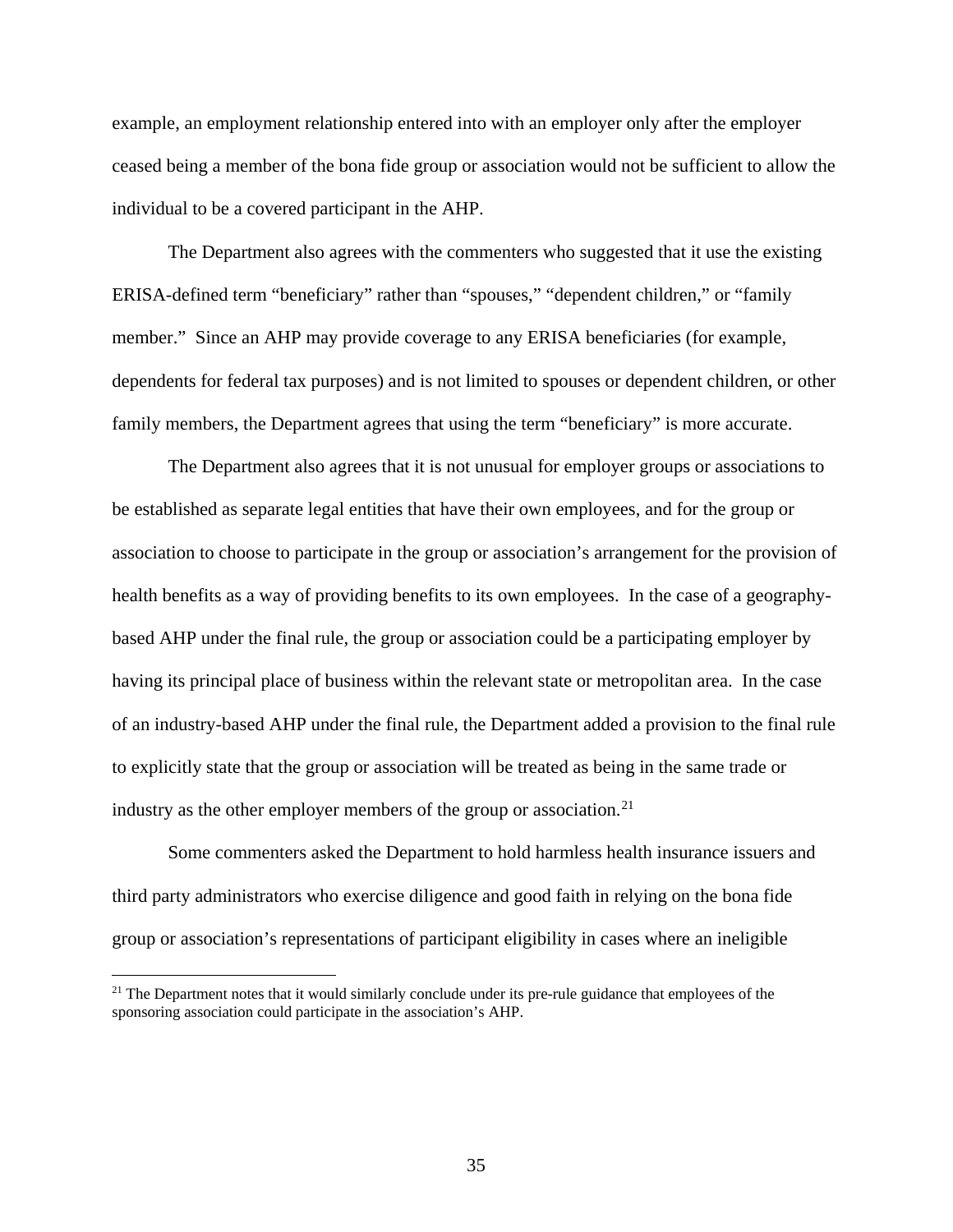individual is enrolled in an AHP. Another commenter asked that issuers and administrators be given access to the documentation necessary to verify employee eligibility. Issues of legal responsibility for operational errors in the establishment or implementation of an AHP would invariably depend on the particular facts and circumstances involved, including contractual provisions establishing the parties' respective rights and obligations. In the Department's view, this definitional rulemaking is not an appropriate vehicle for addressing such issues. Similarly, although the Department would expect a bona fide group or association to furnish its service providers (including issuers and third party administrators) access to documents and information necessary for those service providers to perform their obligations, the establishment of such information- sharing obligations is beyond the scope of this rulemaking under ERISA section 3(5).

Several commenters were concerned that if an AHP made coverage available to eligible participants on a continuous basis, as opposed to limiting enrollment to specified periods, the AHP could be subject to adverse selection as participants switched in and out of AHP coverage according to their current health needs. This could, in turn, make it difficult for AHPs to achieve stable risk pools and create challenges for issuers when setting rates for the policies they would offer to fully-insured AHPs. These commenters suggested that a final rule should require, or at least permit, AHPs to set temporal restrictions on enrollment such as only making coverage available to eligible participants during set open enrollment periods.

The Department declines to impose any specific requirements for AHPs with respect to the use of open enrollment periods. Although open enrollment periods are common for participant enrollment in group health plans, they are not required under any provision of Federal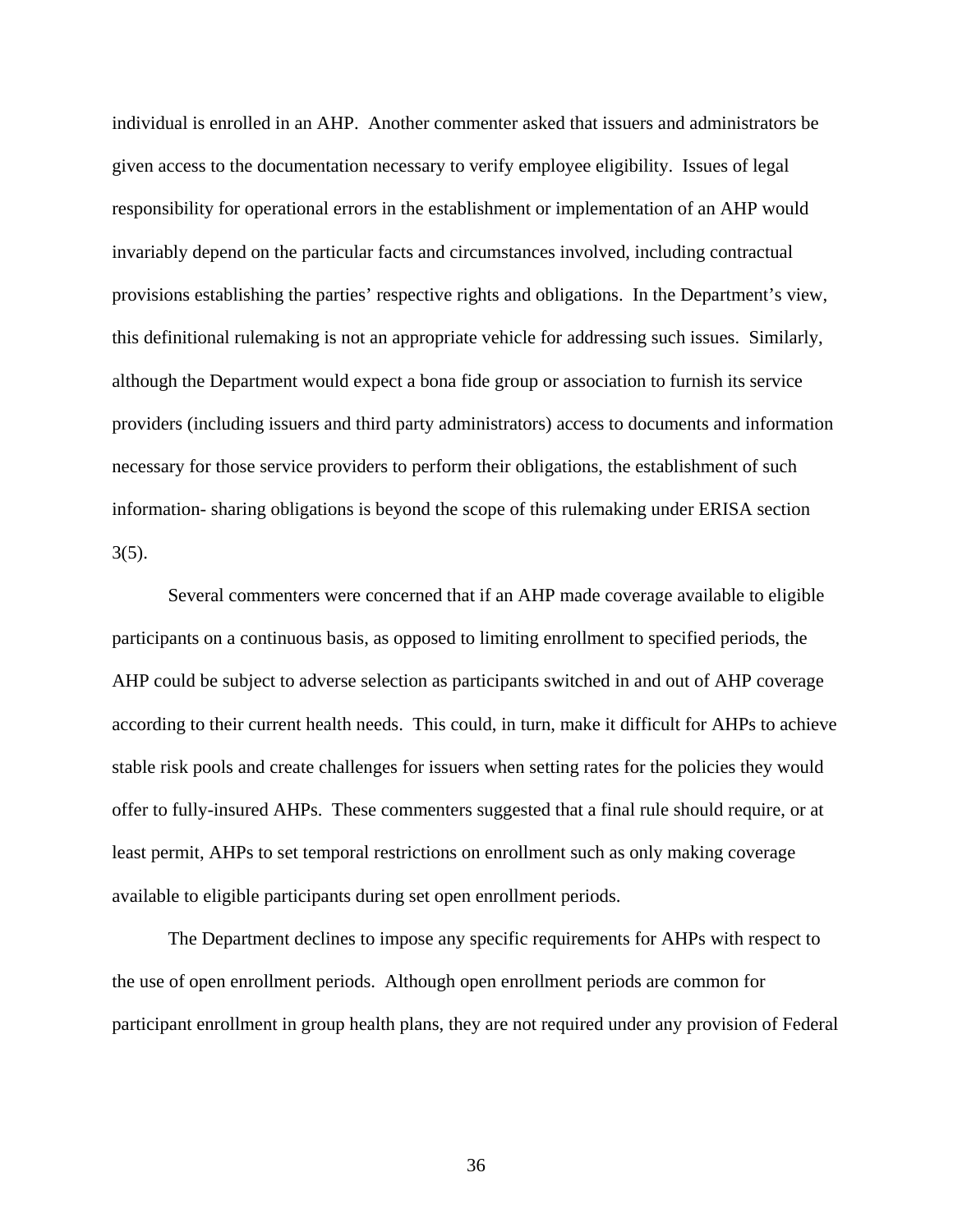law and nothing in these final rules affects or restricts an AHP's ability to limit open enrollment periods.[22](#page-36-0) 

## e. Health Insurance Issuer Cannot Sponsor an AHP*.*

The final rule retains the requirement in the Proposed Rule that the group or association sponsoring the AHP cannot be a health insurance issuer or owned or controlled by a health insurance issuer in order for it to qualify as bona fide. Several commenters supported this requirement as important to differentiate bona fide employer groups from commercial entities selling insurance to employers. Others asked the Department to strengthen this prohibition further by including other entities with similar conflicts of interest, such as healthcare systems and network providers. Some commenters also sought clarification that this requirement would not prohibit insurance issuers from serving as third party administrators or providing certain services to bona fide groups or associations. Those commenters explained that health insurance issuers and insurance agents and brokers often provide significant assistance to groups or associations, such as plan design advice and development, marketing, and administrative services (including claims administration).

Other commenters opposed this requirement and argued that insurance issuers should be allowed to form and operate AHPs because, they argued, issuers are uniquely capable of

<span id="page-36-0"></span><sup>&</sup>lt;sup>22</sup> Of course, group health plans must provide special enrollment periods under certain circumstances. For example, current employees and their dependents who have experienced a loss of coverage must have an opportunity to enroll in the plan under a special enrollment period if they are otherwise eligible to enroll and the coverage was previously offered at a time when the employee had other health coverage. Additionally, special enrollment periods must be provided for certain dependent beneficiaries who experience a qualifying life event such as marriage, birth, or adoption. See ERISA section 701(f) and 29 CFR 2590.701-6. In addition, a group health plan, and a health insurance issuer offering group health insurance coverage, must not apply any waiting period that exceeds 90 days. See PHS Act section 2708 and ERISA section 715. See also 29 CFR 2590.715-2708.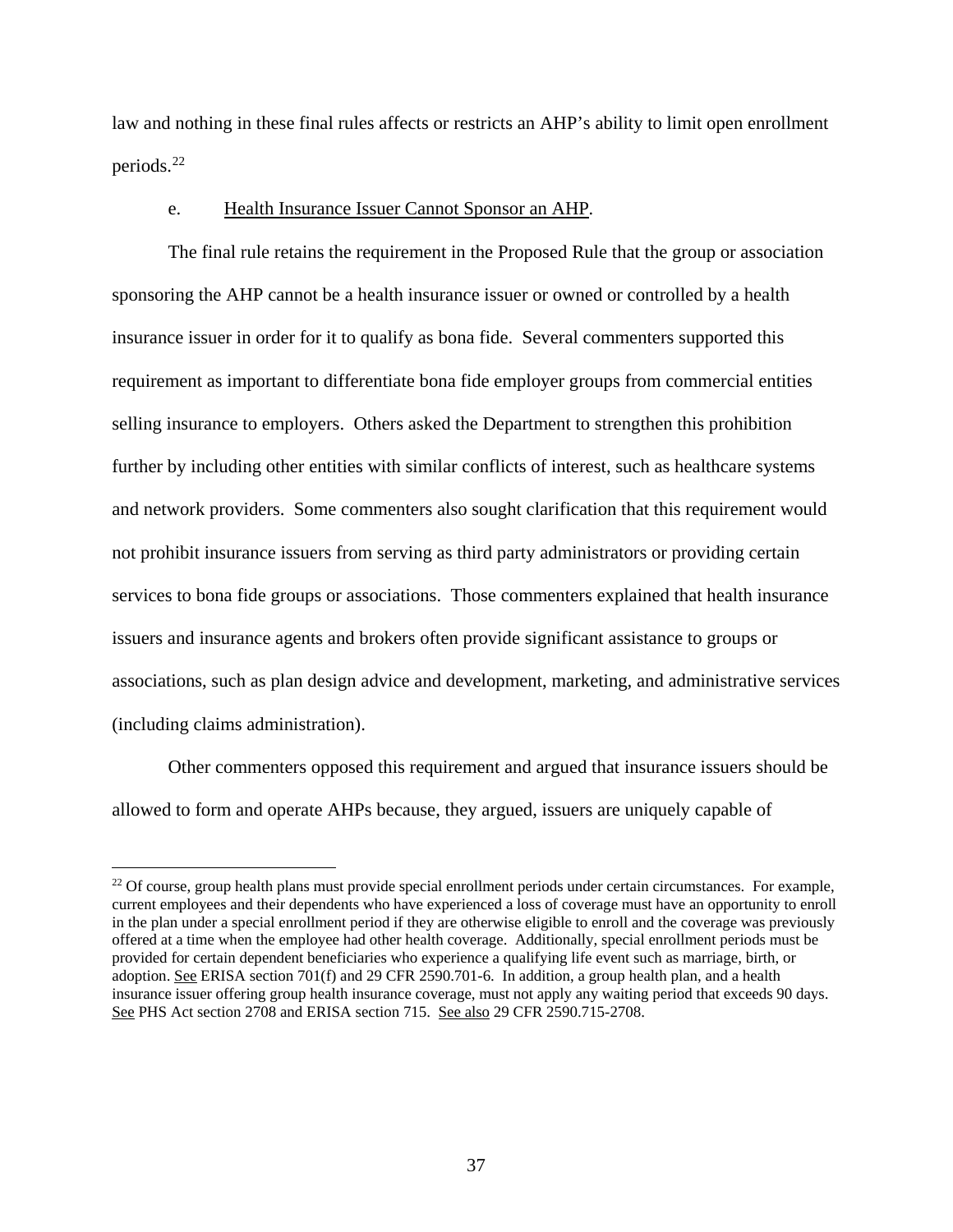guarding against fraud and are already subject to measures designed to protect against insolvency. These commenters argued that insurance carriers can leverage their existing knowledge to reduce the risks of insolvency and fraud, run AHPs efficiently, and improve the affordability of coverage for AHPs. One commenter argued that the prohibition was inconsistent with the Proposed Rule's provision that allowed AHP sponsors to be created solely for the purpose of providing health benefits. The same commenter stated that the Department did not provide any rationale for prohibiting health insurance issuers from sponsoring or controlling an AHP.

Other commenters noted that it is not uncommon for an employee of an issuer to sit on the boards of employer groups or associations. Such commenters asked the Department to confirm that an insurance issuer, agent, or broker providing services to an AHP or having members on the governing body of the bona fide group or association or the AHP would not be considered to be "controlling" the bona fide group or association. One commenter also suggested that the final rule should allow AHPs to engage in joint ventures with insurance companies.

The Department believes that it is important to continue to preclude health insurance issuers in their capacity as health insurance issuers from constituting or controlling a bona fide group or association under the final rule. As the Department explained in the preamble to the Proposed Rule, this prohibition was designed to draw a line between the sorts of employersponsored arrangements that are regulated by ERISA and commercial insurance arrangements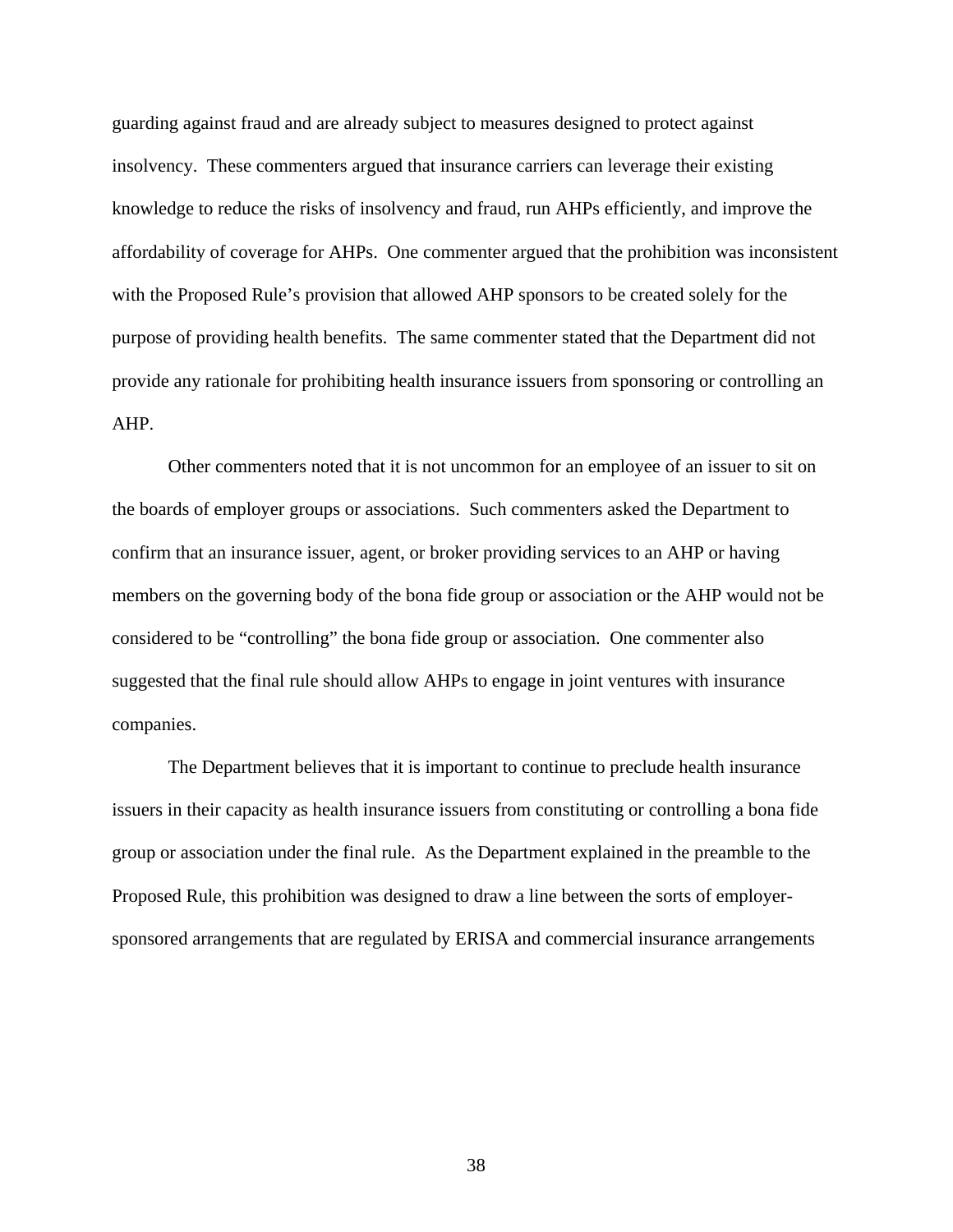that lack the requisite connection to the employment relationship.<sup>23</sup> Being an insurance company or concern necessarily would require the group or association to serve and advance the exclusive business interests of the company or concern, including its shareholders or other owners, which might stand as an obstacle to acting in the interests of the employer members of the group or association, as is required by section 3(5) of ERISA in order for the group or association to qualify as bona fide. The prohibition also serves to prevent the various conflicts of interest that could arise in a situation where, for example, a health insurance issuer acts as both an AHP plan sponsor and also offers an insurance policy or administrative services in connection with the plan in exchange for compensation. Further, there may be limited circumstances where such a person could be on a governing board, e.g., appointed as a part of a temporary board during an initial period of establishing the group or association or AHP, or serving as a non-voting member. But in general the Department does not believe it would be consistent with the final rule to have insurance issuer representatives on an AHP governing body due to concern that such structures suggest that the participating employers have effectively ceded control to an insurance issuer. However, this prohibition does not prevent a health insurance issuer from participating as an employer member of a bona fide association of insurers that sponsors an AHP. Nor does it prevent a group or association of health insurance issuers acting as employers from sponsoring an AHP for the benefit of their employees. In such cases, the health insurance issuers would be controlling the AHP in their capacity as employers of covered employees, and not in their

<span id="page-38-0"></span> $23$  See ERISA section 733(b)(2) and 29 CFR 2590.701-2, which provide that a health insurance issuer is an insurance company, insurance service, or insurance organization (including a health maintenance organization) that is required to be licensed to engage in the business of insurance and that is subject to state law that regulates insurance but does not include a group health plan (emphasis added).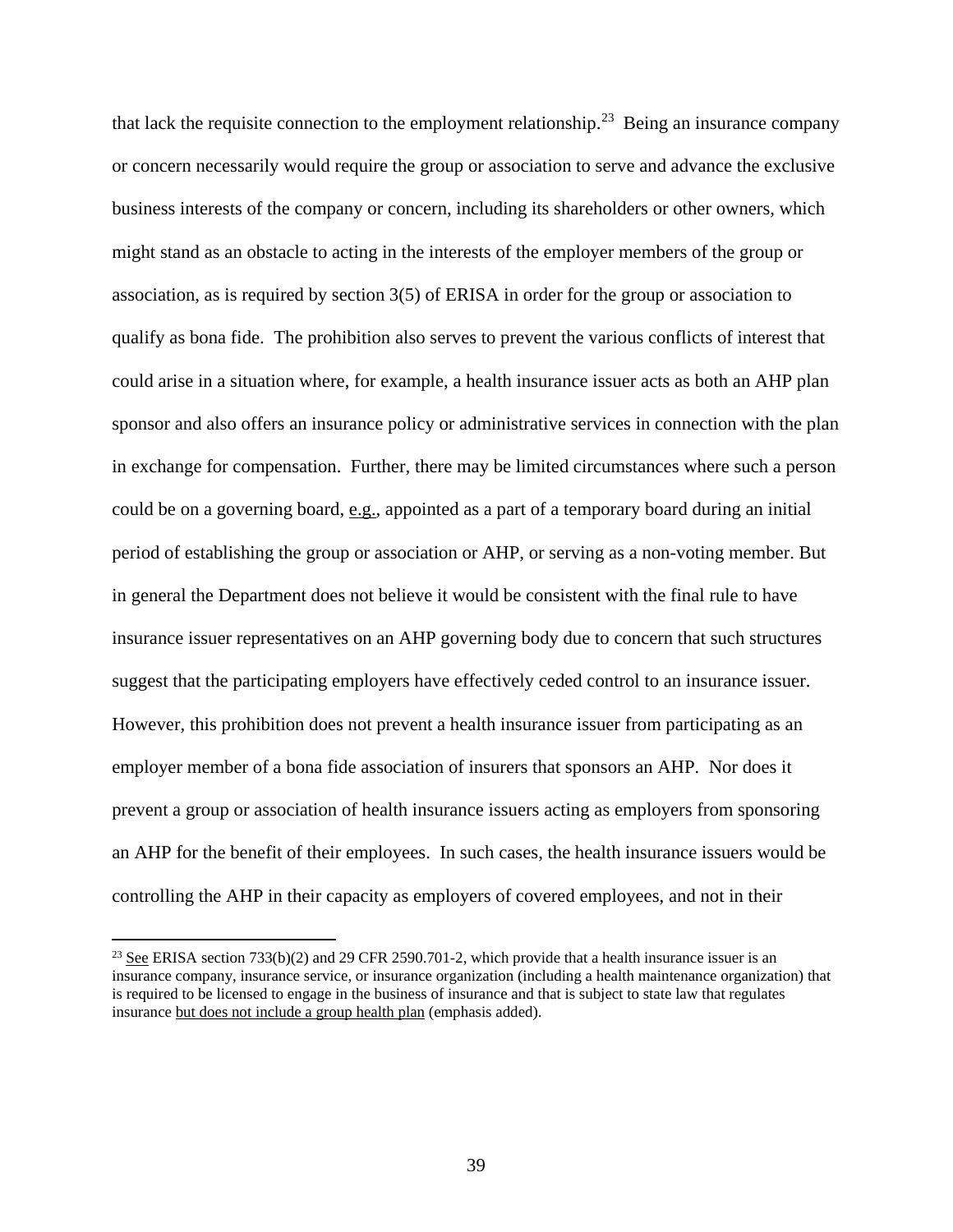capacity as health insurance companies, insurance services, or insurance organizations. The final regulation includes additional language to reflect this.

The Department agrees that, just as in the case of health insurance issuers, a group or association or plan that is controlled by a network provider, a healthcare organization, or some other business entity that is part of the U.S. healthcare delivery system would not be a bona fide group or association or AHP under this rule. The Department does not believe it is necessary or advisable to try to include an exhaustive list of all such entities in this provision of the rule. This is because such a control relationship would result in the employer group or association and plan failing the requirements in the final rule that the group or association must be controlled by its employer members and that the AHP be controlled by the employer members who participate in the plan. The Department acknowledges that the provision prohibiting control by a health insurance issuer could similarly be said to be redundant, however, in light of the fact that a key objective of various conditions in this final rule is to distinguish AHPs as employment-based benefit plans from commercial insurance arrangements, the Department believes that highlighting health insurance issuers in this provision helps reinforce that objective. The Department believes it would be consistent with the Department's purpose in including the health insurance issuer provision in the rule, and would also respond at least in part to the commenters, if the provision in the final rule was revised to expressly include subsidiaries of affiliates of health insurance issuers. The final rule includes such a revision. This provision of the final rule has been further revised to make clear that it does not preclude health issuers, their subsidiaries, or affiliates from being involved in the control of a bona fide group or association or AHP in such entity's capacity as a participating employer (e.g., an issuer participating in an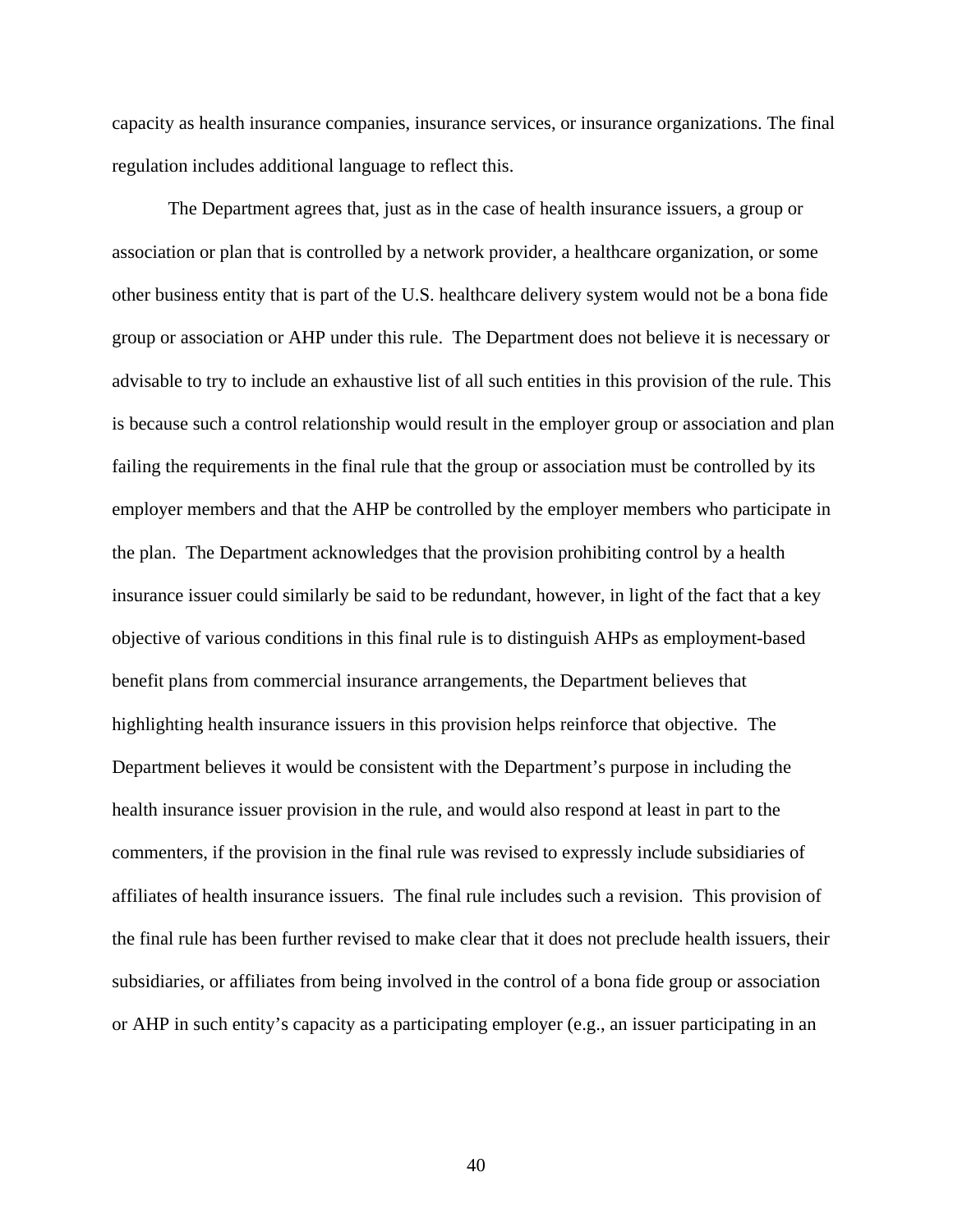AHP as an employer member of an industry-based or geography-based bona fide employer group or association).

Moreover, nothing in this rule precludes a health insurance issuer or other business entity that is part of the U.S. healthcare delivery system from providing administrative services to an AHP. For example, a health insurance issuer could provide third party claims administration and payment services to an AHP. Similarly, a health insurance issuer could provide services to an AHP such as medical provider network design, pharmacy network design, formulary design, recordkeeping services, reporting and disclosure services, wellness program administration, 24 hour nurse helpline services, or audits services, as well as assistance in setting up the AHP.

# f. Commonality of Interest*.*

 $\overline{a}$ 

Paragraph (c) of the Proposed Rule addressed the "commonality of interest" required for a group or association of employers to sponsor an AHP. Under the Proposed Rule, commonality could be established by employers that (1) are in the same trade, industry, line of business, or profession; or (2) have a principal place of business within a region that does not exceed the boundaries of the same State or the same metropolitan area (even if the metropolitan area includes more than one State). The final rule adopts the commonality of interest test from the Proposed Rule without substantive change.<sup>24</sup> Comments and clarifications on the main provisions are addressed below.

<span id="page-40-0"></span><sup>&</sup>lt;sup>24</sup> Paragraph (c) of the final rule contains a minor modification in wording. Paragraph (c) of the Proposed Rule contained introductory language stating that the commonalty test would be "determined based on relevant facts and circumstances." That language was intended for those groups and associations that would prefer to rely on the Department's pre-rule guidance regarding when, and under what circumstances, a group or association of employers is able to act as an employer within the meaning of ERISA section 3(5). Paragraph (a) of this final rule now contains language to more clearly make this point.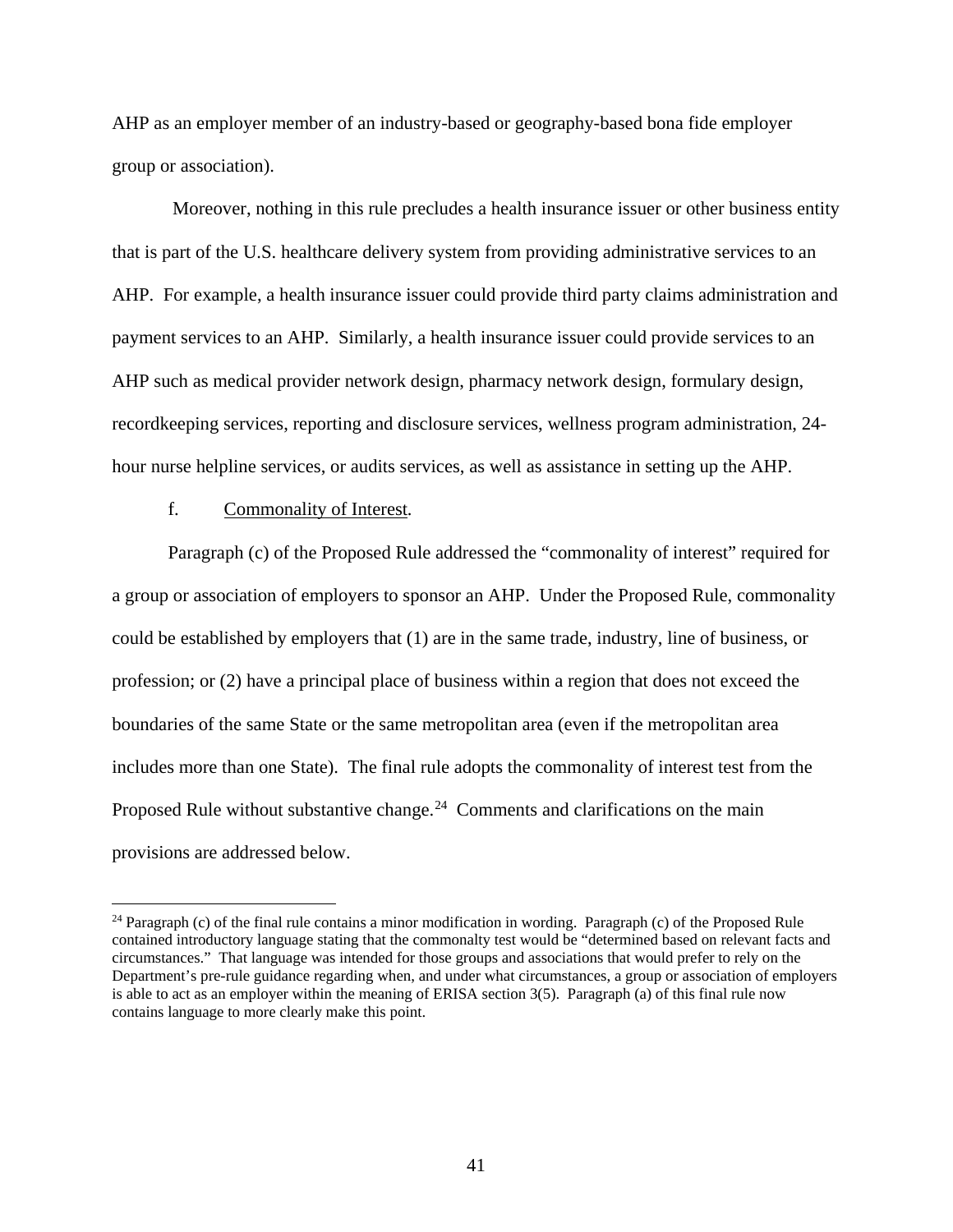## (i). Trade, industry, line of business, or profession.

Commenters generally supported the provision in the Proposed Rule establishing trade, industry, line of business, or profession, as a basis for finding commonality of interest, noting that groups or associations comprised of these classes of employer groups tend to be more stable, provide more predictable risk pools, allow formation of AHPs that are tailored to healthcare needs in the industry, and are more cost effective. Many commenters, however, requested that the Department clarify the terms "trade," "industry," "line of business," and "profession" so that persons interested in forming AHPs would have more certainty regarding the permissible scope and membership classifications that would satisfy the rule. Some of these commenters suggested that the Department develop specific definitions for these terms, including one suggestion that these definitions dovetail with existing definitions of similar terms for VEBAs under Treasury Regulations.[25](#page-41-0) Other commenters suggested a number of preexisting industry classification systems that the Department could sanction for this purpose. Among them were the North American Industry Classification System (NAICS) codes developed in part by the Office of Management and Budget (and which the Department incorporates in its Form 5500 series returns), the codes for the Standard Industrial Classification, which preceded the NAICS, and the OECD[26](#page-41-1) International Standard Industrial Classification.

Determinations of what is a "trade," "industry," "line of business," or "profession," as well as whether an employer fits into one or more these categories, are based on all the relevant facts and circumstances. The Department is not persuaded that embracing proscriptive

<span id="page-41-0"></span><sup>&</sup>lt;sup>25</sup> A VEBA is a "voluntary employees' beneficiary association" described in Code section  $501(c)(9)$ .

<span id="page-41-1"></span><sup>26</sup> Organization for Economic Cooperation and Development.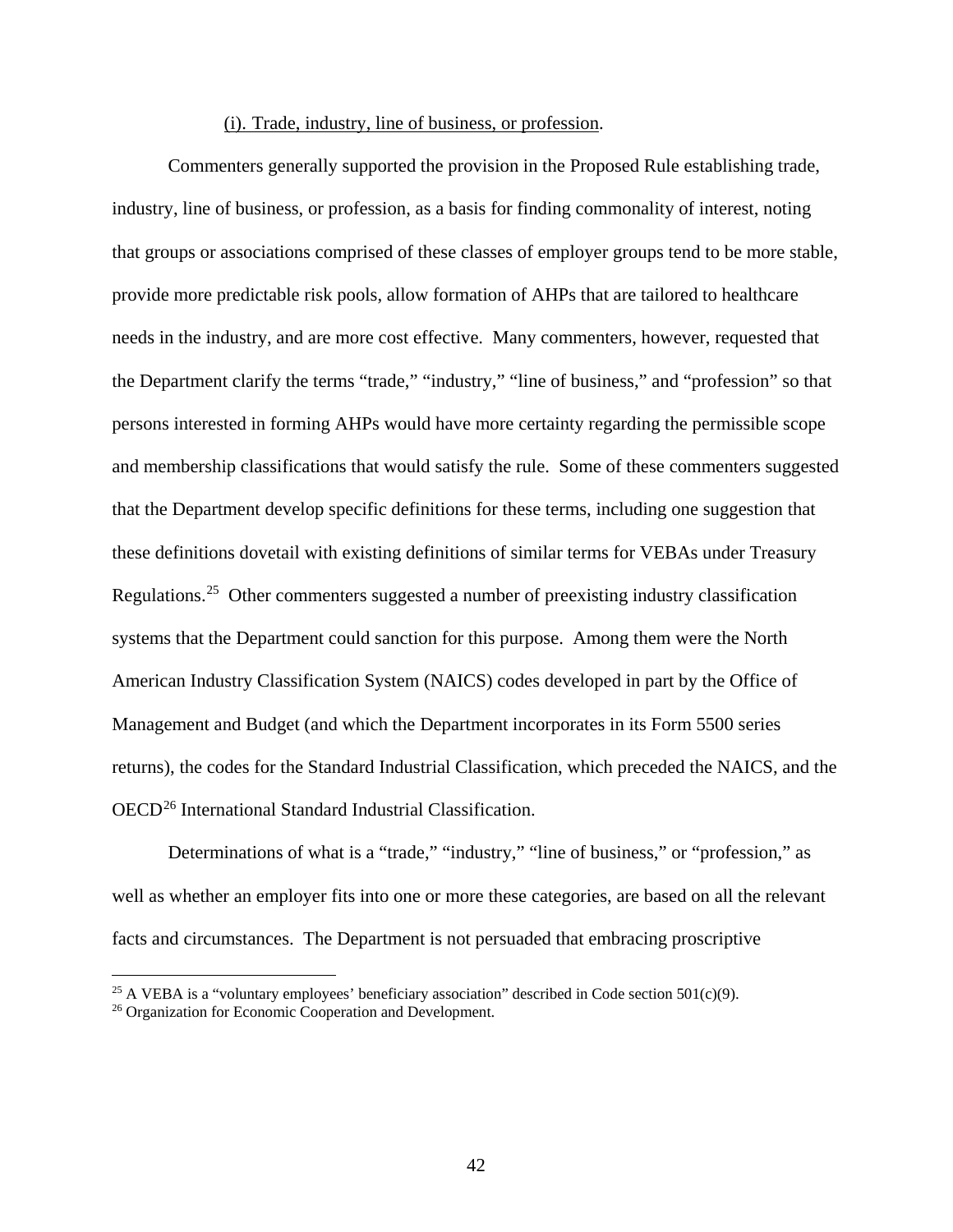definitions or sanctioning a specific industry classification list is appropriate because doing so might interfere with the ability of groups or associations to determine the scope of their own membership. In general, the Department intends for these terms to be construed broadly to expand employer and employee access to AHP coverage.<sup>27</sup> The Department will consider the use of any generally-accepted classification system of the sort identified by the commenters above, as sufficient to meet the commonality condition in paragraph  $(c)(1)(i)$  of the final rule.<sup>28</sup> That is because each of these definitions adequately articulates a concept of nexus or commonality that serves to distinguish a bona fide association from a commercial health insurance issuer. Similarly, if an association or group can establish that it would satisfy the "line of business" definition for VEBAs, as applicable in Treasury Regulations, the association or group is considered to meet the commonality test under the requirements of the final rule.<sup>29</sup> Finally, in the case of a bona fide group or association that is sponsoring an AHP and that is itself an employer member of the group or association, the Department will consider any trade,

<span id="page-42-0"></span> $27$  A few commenters requested clarification whether the "line of business" test is limited to "for profit" businesses or other organizations and excludes non-profit organizations. Paragraph  $(c)(1)(i)$  of the final rule is not limited in this manner. Thus, a non-profit employer does not fail to have commonality with for-profit employers in the same trade, industry, line of business, or profession in which it operates merely because of its non-profit status. Accordingly, paragraph (c)(1)(i) of the final rule would permit groups of for-profit employers, non-profit employers, or both.

<span id="page-42-1"></span><sup>&</sup>lt;sup>28</sup> The business code subcategories in the NAICS may be more restrictive than what would constitute an industry, trade, line of business or profession under the final rule. For instance, although each of the twenty subcategories of manufacturing listed by the NAICS, e.g., "Food Manufacturing," "Beverage and Tobacco Product Manufacturing," "Paper Manufacturing," etc. could be a "trade, industry, line of business or profession" within the meaning of paragraph  $(c)(1)(i)$  of the final rule, combinations of the listed manufacturing subcategories could also satisfy this provision in the final rule. However, a categorization that is defined or applied so broadly so as to potentially include practically any type of business would not satisfy the final rule.

<span id="page-42-2"></span><sup>&</sup>lt;sup>29</sup> 26 CFR 1.501(c)(9)-2(a)(1) says that membership in a VEBA must consist of individuals who become entitled to participate by reason of their being employees and whose eligibility for membership is defined by reference to objective standards that constitute an employment-related common bond among such individuals. That regulation further states that employees of one or more employers engaged in the same line of business in the same geographic locale will be considered to share an employment related bond for purposes of an organization through which their employers provide benefits.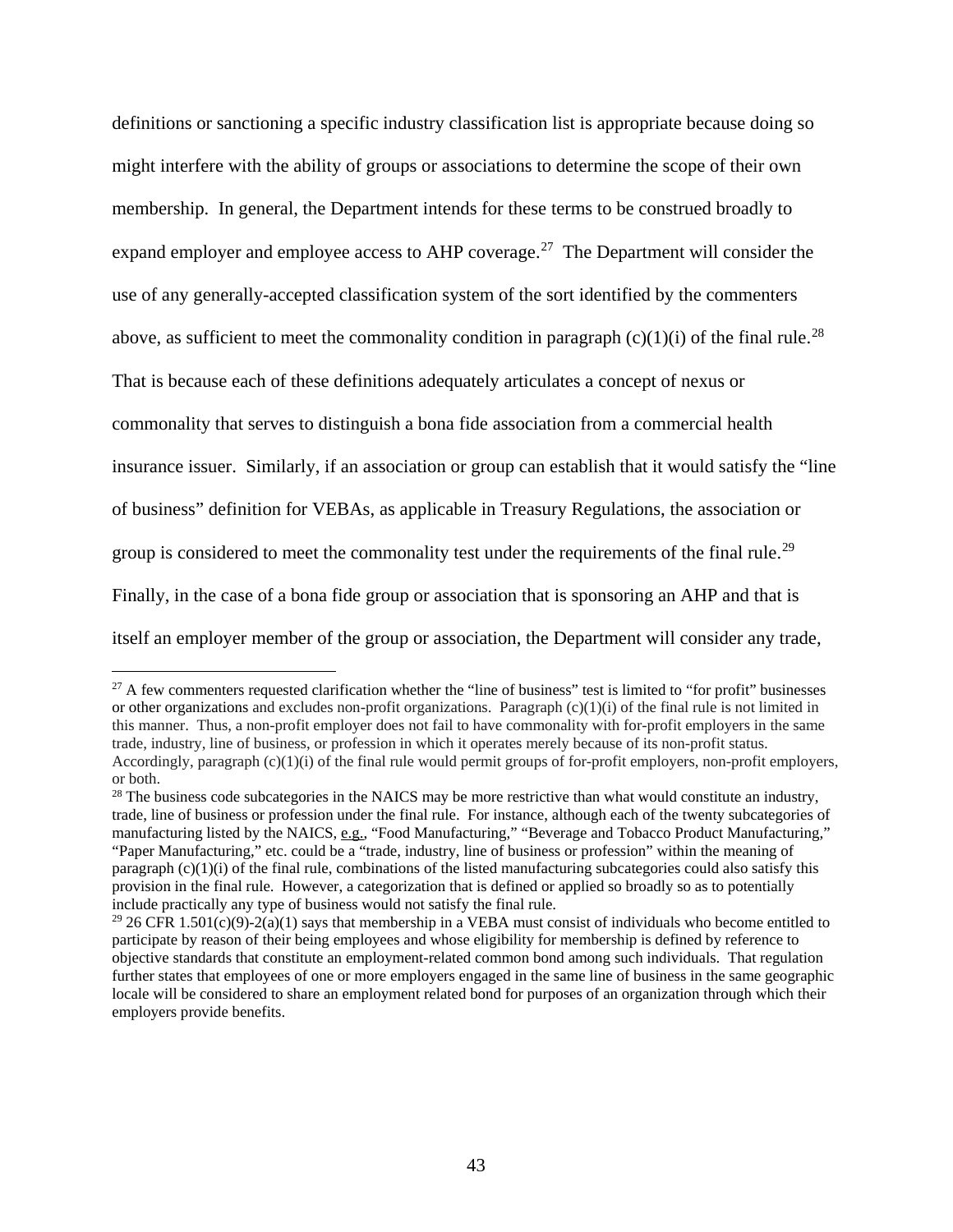industry, line of business, or professional group or association to be in that same trade, industry, line of business, or profession, as applicable, as the other employer members of the bona fide group or association.

Several commenters requested clarification on whether subsets of businesses clearly within trades, industries, or professions could further organize themselves around shared principles, values, or beliefs that, alone, would not be sufficient to establish commonality under paragraph (c) of the final rule. According to the commenters, these situations tend to focus on the characteristics of the owners, such as owners who are women, minorities, or veterans, or the structure of the businesses, such as franchises or companies owned by an employee stock ownership plan (ESOP). Commenters suggested that subset-associations organized in this manner may share more in common than those linked by line of business alone, including a shared culture or regulatory scheme. As mentioned above, the commonality test is based on all the relevant facts and circumstances. In the Department's view, therefore, a subset of otherwise eligible employers does not cease to have the requisite level of commonality under the final rule merely because it chooses to further segment itself inside its trade, industry, or profession into smaller groups based on other, reasonable similarities among employers, and thus such segmentation is permitted, provided that it is not a subterfuge for discriminating based on a health factor as prohibited under paragraph (d) of this final rule.<sup>[30](#page-43-0)</sup> Therefore, for example, a subset of information technology firms, such as cloud storage companies, could meet this test,

<span id="page-43-0"></span> $30$  As discussed elsewhere in this preamble, other Federal and State nondiscrimination rules may also apply.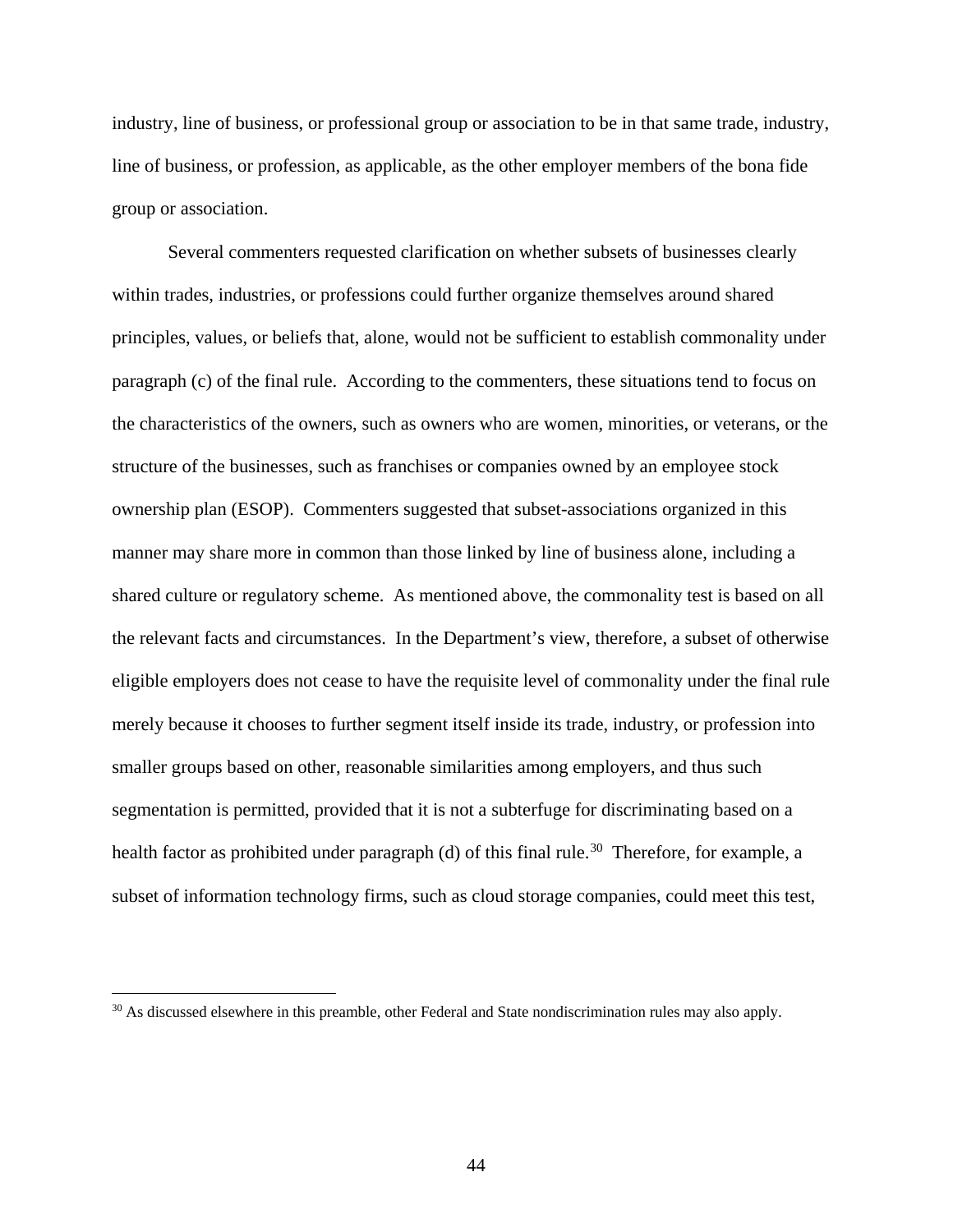without having to cover the entire information technology industry. Restaurant owners that are military veterans could also meet this test, without having to include all restaurant owners.<sup>31</sup>

### (ii).Geography.

 $\overline{a}$ 

The Proposed Rule's definition also permits a bona fide employer group or association to base its membership on a common geographic location, even if the membership is comprised of unrelated employers in multiple unrelated trades, industries, lines of business or professions. To meet the terms of the geographic test, the group or association's employer members each must have a principal place of business within a region that does not exceed the boundaries of the same State or metropolitan area (even if the metropolitan area includes more than one State). The preamble to the Proposed Rule cited examples of such metropolitan areas as the Greater New York City Area/Tri-State Region covering portions of New York, New Jersey and Connecticut; the Washington Metropolitan Area of the District of Columbia and portions of Maryland and Virginia; and the Kansas City Metropolitan Area covering portions of Missouri and Kansas. The preamble also made it clear that AHPs could satisfy the commonality requirement by limiting themselves to a smaller geographic region, such as a city or county.

The Department invited comments specifically on whether more clarification would be helpful regarding the definition of a metropolitan area. The Department asked in particular whether a federal designation by the U.S. Census or the Office of Management and Budget (OMB), which delineates and defines Metropolitan and Micropolitan Statistical Areas according

<span id="page-44-0"></span> $31$  This flexibility is also consistent with the final rule's nondiscrimination rules, described below, which permit employment-based distinctions to be used within an AHP, provided that such distinctions are not directed at individual participants or beneficiaries based on any health factor.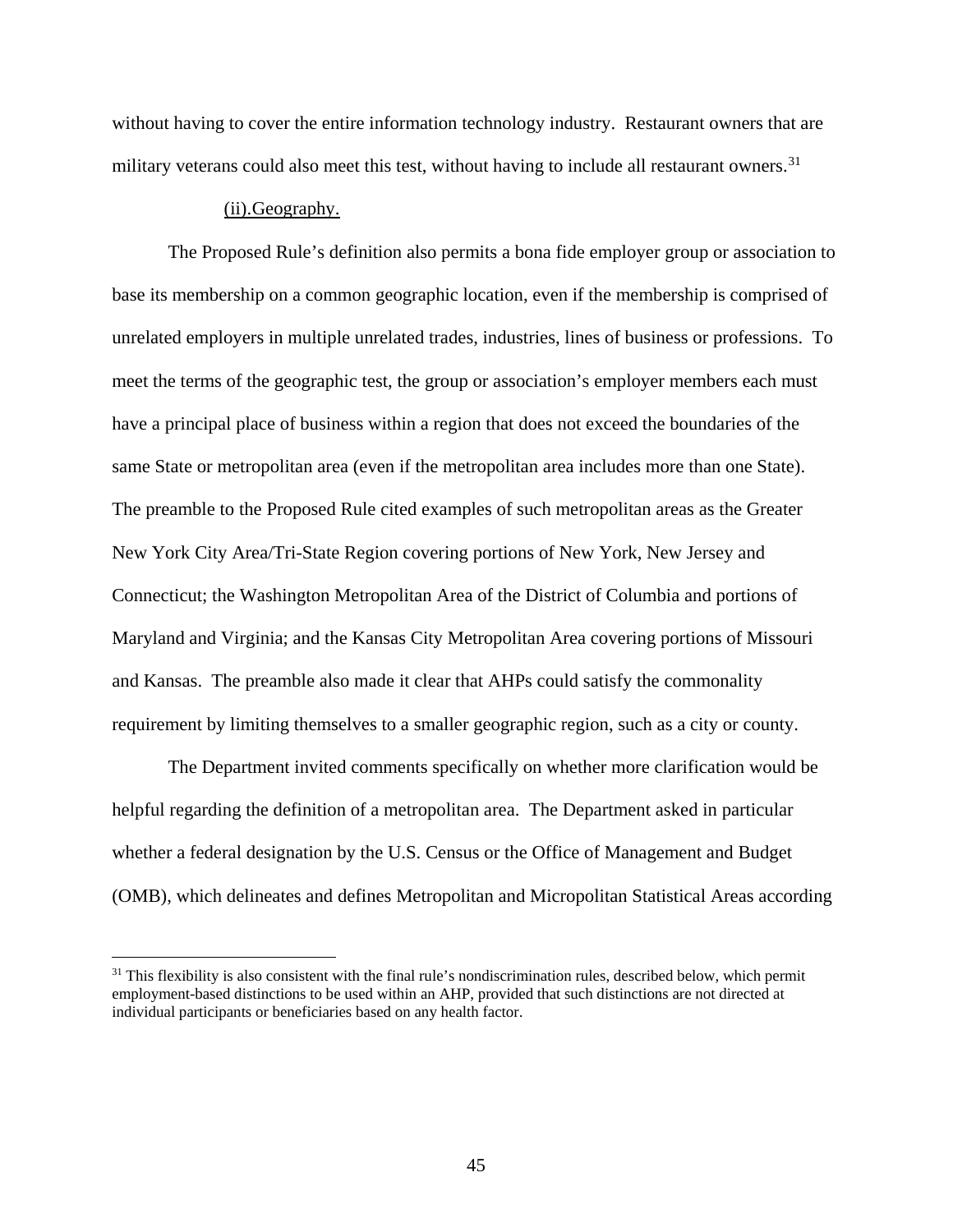to published standards (see www.census.gov/programs-surveys/metro-micro.html), or another definition, should be used and, if so, how, for purposes of establishing eligibility for continued or new employer membership (e.g., at the beginning of each plan year). The Department also asked whether there is any reason for concern that groups or associations could manipulate geographic classifications to avoid offering coverage to employers expected to incur more costly health claims. The Department also sought comments on whether there are other examples that would be helpful to clarify the provision and on whether there should be a special process established to obtain a determination from the Department that all of a group or association's members have a principal place of business in the same metropolitan area.

Many commenters supported this provision and said a geography-based ability to satisfy the commonality requirement would provide employer groups and associations with important flexibility and allow more employers to join together to secure lower cost healthcare coverage for themselves and their employees through AHPs. Many commenters supporting an expansion of the commonality of interest test to allow employers with a principal place of business in a single State said that such a provision in the final rule would allow well-established organizations like a State chamber of commerce to take advantage of the new health coverage choice that AHPs represent. Many commenters also sought clarification of what would constitute a metropolitan area for purposes of the final rule. Some commenters suggested that the final rule define a metropolitan area consistent with definitions developed by OMB and used by the Census Bureau and other federal agencies, such as the Bureau of Labor Statistics (BLS). Some of those commenters noted that although they would prefer the OMB Metropolitan Statistical Areas definition, other federal sources would be acceptable. The commenters noted that OMB, in identifying Metropolitan Statistical Areas, requires that the regions demonstrate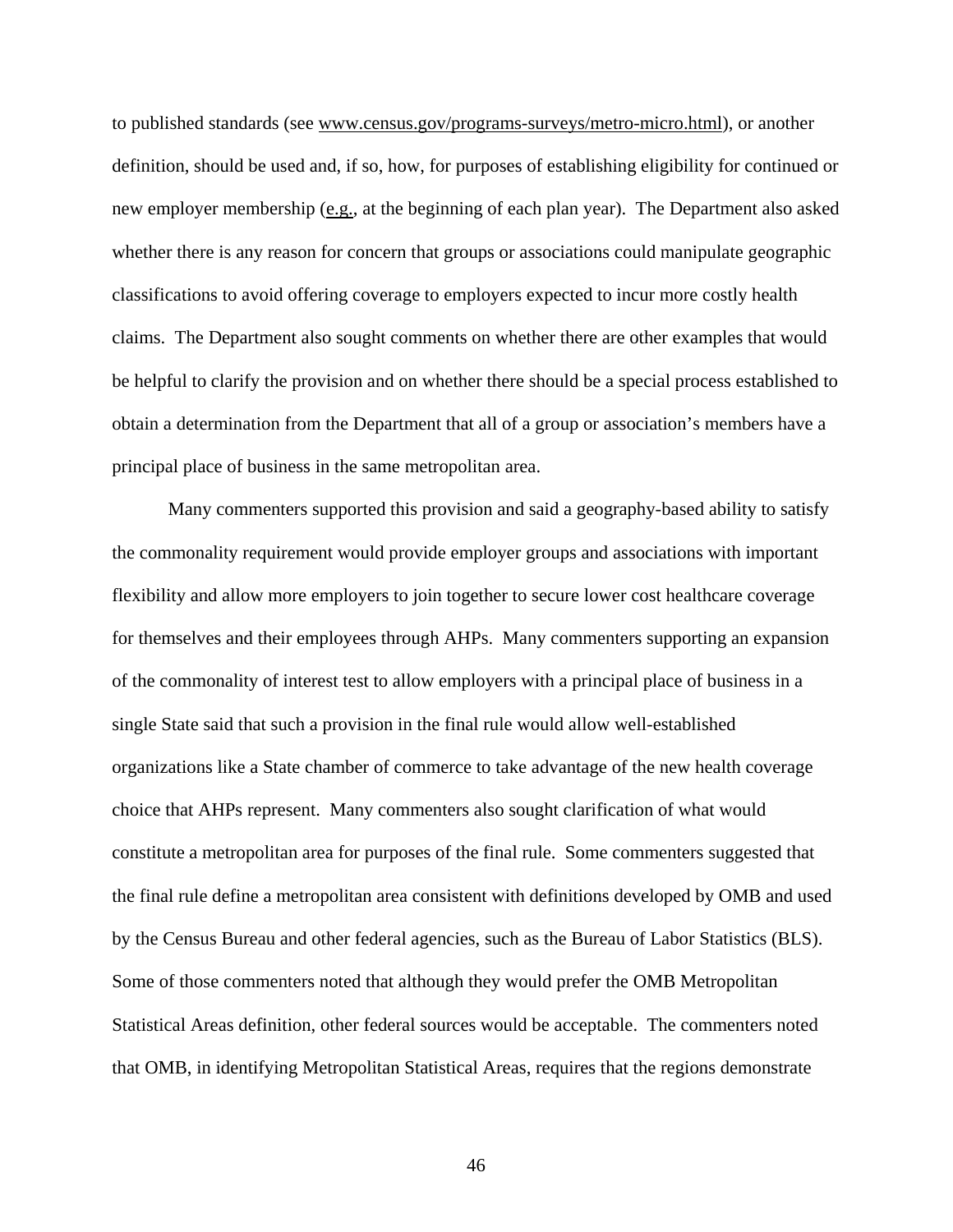high degrees of economic and social ties, and that Metropolitan Statistical Areas could, therefore, serve as appropriate geographic markers for bona fide associations and AHPs. Some of those commenters noted that one of the benefits of using the OMB definition of Metropolitan Statistical Areas is that it is an objective and standard benchmark that would create a level of certainty for groups and associations to use in structuring the scope of their bona fide group and association and their AHP. Others suggested that the rule expressly allow associations and groups sponsoring AHPs to rely on OMB's definitions of Metropolitan and Micropolitan Statistical areas. One commenter urged the Department not to limit the geographic commonality standard to one State or a single Metropolitan Standard Area, claiming it was arbitrary because employers that satisfy the commonality of interest requirement on the basis of trade, industry, line of business, or profession are not subject to geographic constraints and any employer group or association that sponsors an AHP will demonstrate that it acts in the interest of its members by meeting the control requirements. The commenter suggested that if any geographic limitation were to be included in the final rule it should allow employers in three contiguous States to meet the test.

Other commenters generally opposed the geography-based expansion of the commonality of interest test, saying it is so broad that employers with no genuine common interest other than being in the same State will be allowed to join together to offer AHPs, opening the door to fraudulent entities to offer coverage. These commenters expressed concern that the proposed test was so permissive as to promote the formation of AHPs across State lines with the result that some sponsors of AHPs might attempt to manipulate geographic boundaries with the goal of choosing particular State regulators. They argued that the ability of State insurance regulators to assist consumers would also decrease because State regulatory jurisdiction typically does not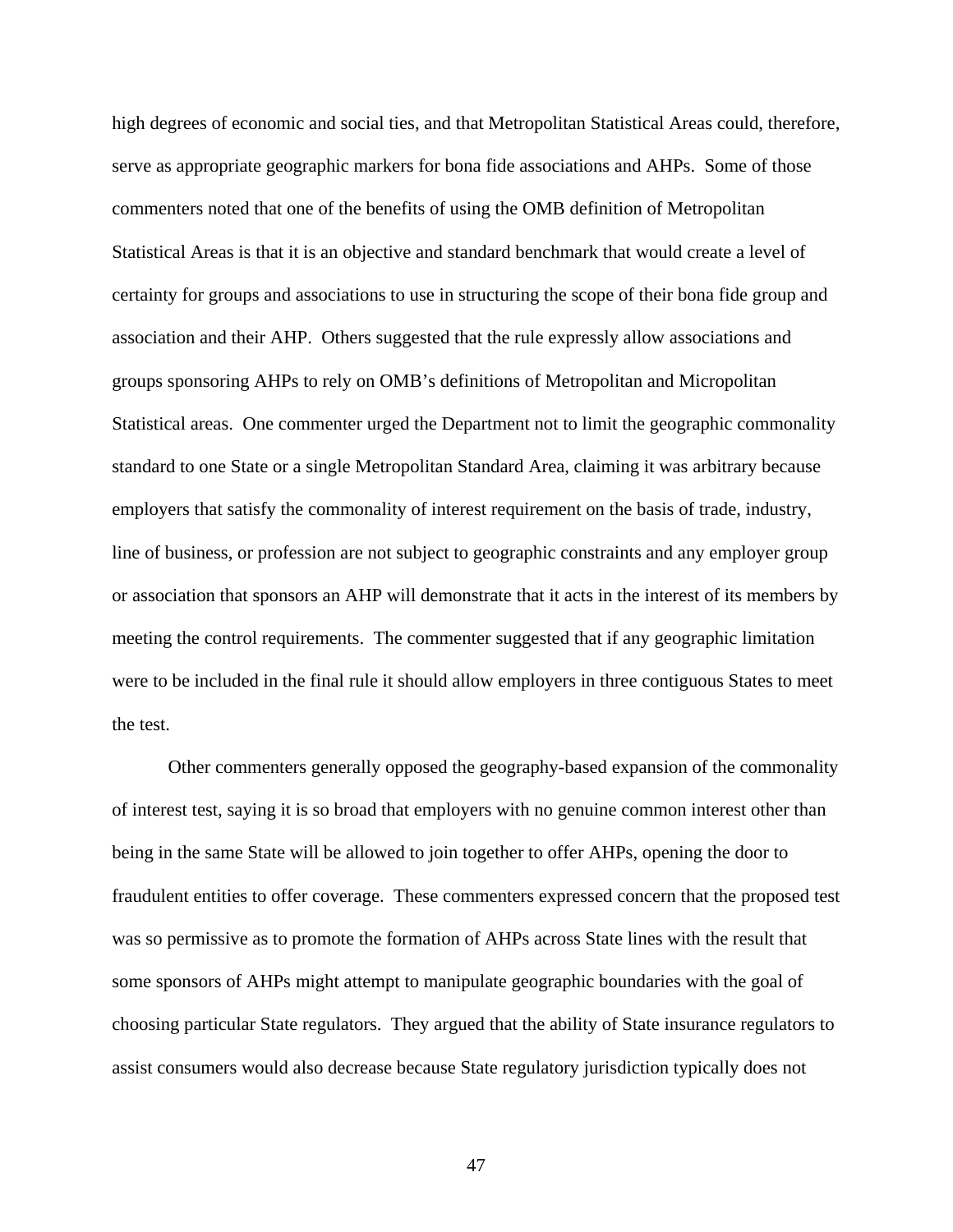extend across State lines. One commenter said that the final rule should allow multi-State metropolitan areas only if, after consultation with the NAIC, the Department finds that such a provision would not diminish the ability of States to have proper oversight. One commenter said that if the final rule envisions AHPs operating in multiple States, then the Department should establish an independent task force to resolve issues of interstate regulation and oversight among impacted States. One commenter suggested that the Department create a process to review and issue a determination that all of the employer members of a bona fide group or association sponsoring an AHP have a principal place of business in the same metropolitan area. The commenter reasoned that verification that the plan service areas align with the employers' principal places of business is essential to determining an accurate quote for the cost of coverage.

Some commenters said the "principal place of business" standard was confusing. They said that health insurance issuers typically declare a "situs" State for large employer plans that is typically the location of the company's headquarters and/or the State where most of the employees reside. The commenter was concerned that, without more conditions, the principalplace-of-business provision could be used by sponsors of AHPs to pick as a situs one State with perceived regulatory advantages. The commenter suggested that the final rule also require that the situs State be where the principal place of business of most of the employer members of the AHP are or are anticipated to be. Another suggested that if an AHP is formed for members in a certain region, the AHP should be required to cover a minimum number of members to assure that the group or association is not formed to provide a special benefit for a limited number of individuals. Another suggestion was that the final rule require the situs of the AHP to be a physical location and not merely a post office box.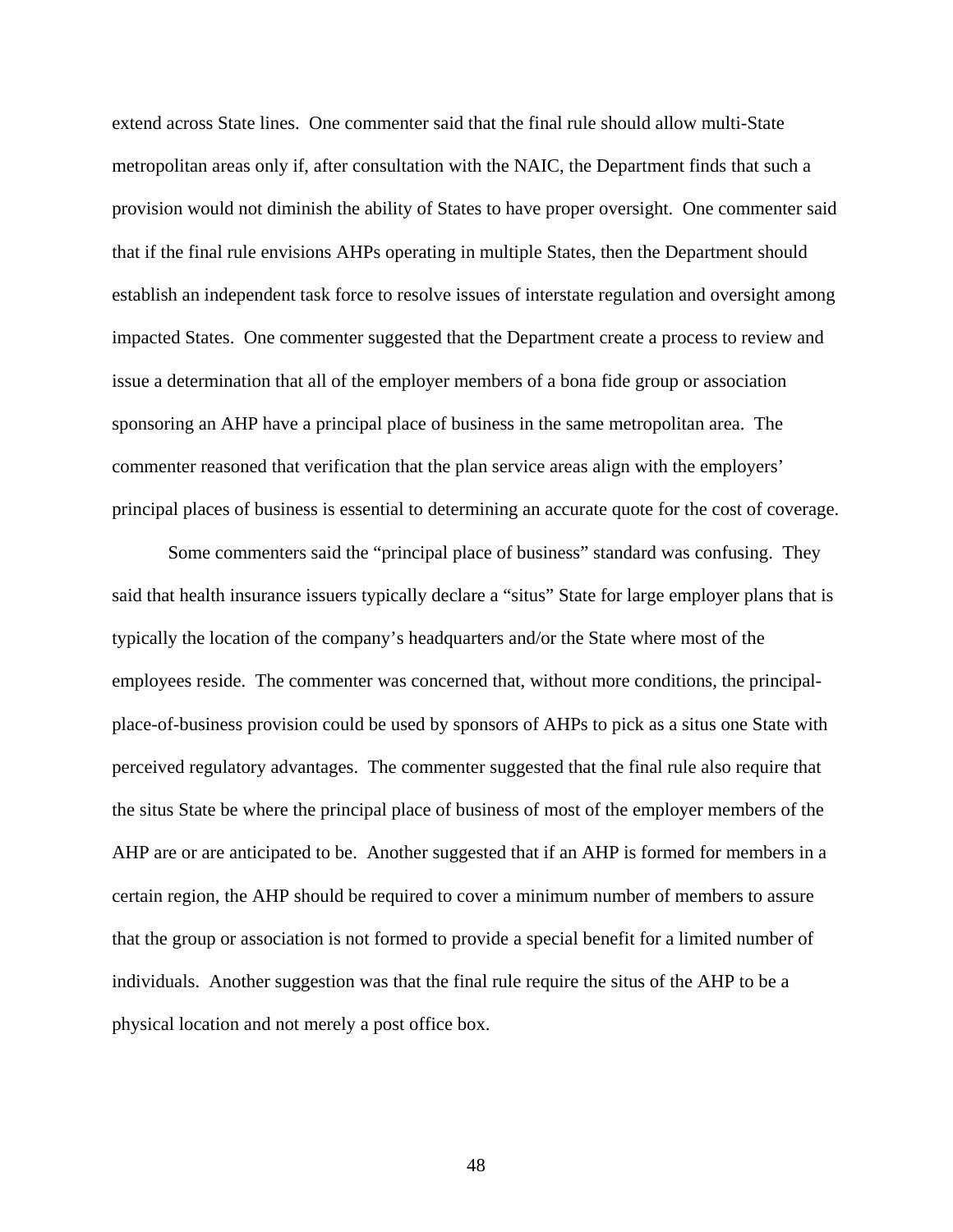Other commenters said that if the geography provision was included in the final rule, the group or association and AHP should be required to cover the whole State or metropolitan area or, if sub-areas were permitted, the sub-areas should be required to be contiguous in order for the group or association to qualify as bona fide. The commenters said that, without such requirements, an AHP could "redline" to achieve favorable risk pools by defining a region or a metropolitan area to avoid areas that are less affluent and, therefore, more likely to have chronic health problems. Other commenters similarly argued that the Proposed Rule should be revised to prohibit redlining in geographic or commonality definitions. The commenters expressed concern that geographically-based AHPs, in particular, could cater to upper income, more highly educated zip codes and avoid lower-income, inner-city areas with lower levels of collegeeducated residents, and effectively exclude individuals in poorer health. The commenters also expressed concern about the ability of AHPs to use geographic restrictions to exclude certain high-cost areas or high-risk profession employees (e.g., defining their region to cover only a high density area while excluding a rural area) and to favor participation of lower risk industries, professions, and geographic areas. One commenter suggested that the Department rely on rating areas that already exist in every State. The commenter said each State already has a set of geographic rating areas that issuers must use to set rates, and that these areas are generally the size of Metropolitan Statistical Areas, or larger to include adjacent rural areas, and are designed to be reasonably economically diverse.

This final rule retains the geography standard as a basis for meeting the commonality test as proposed without substantive revision. The Department acknowledges stakeholders' interest in clear guidelines so that employer groups interested in establishing and maintaining AHPs pursuant to the final rule can have an acceptable level of certainty regarding the group or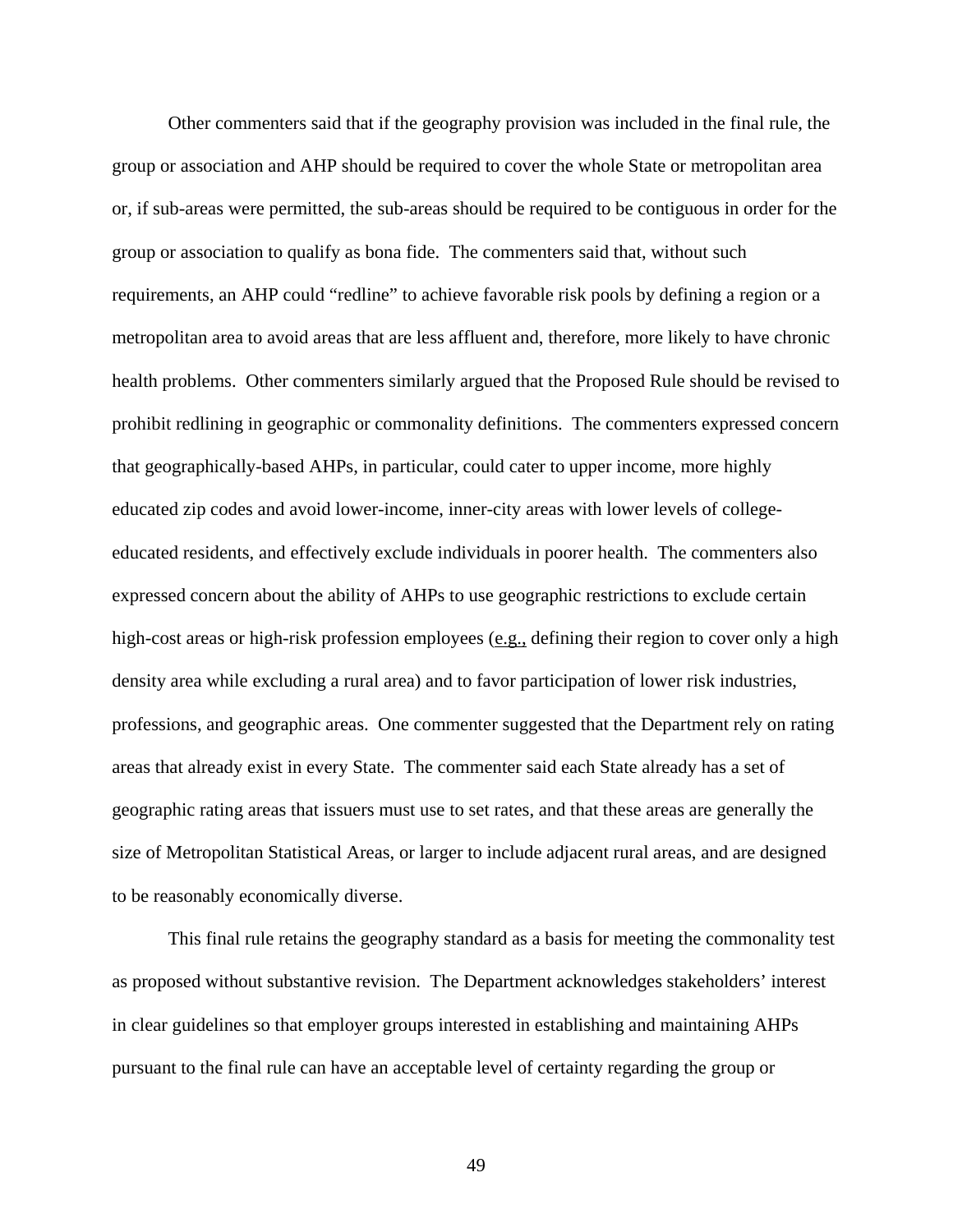association's status as an employer under ERISA section 3(5) and the plan's status as an employee welfare benefit plan under ERISA section 3(1). The Department did not intend the commonality of interest provisions to be overly restrictive or to be applied in an overly rigid way. In the Department's view, an area that matches a Metropolitan Statistical Area or a Combined Statistical Area, as defined by OMB (and as used by U.S. government agencies for statistical purposes), would constitute a metropolitan area for purposes of the rule.<sup>32</sup> The Department does not intend, however, that the OMB standard be the exclusive definition of metropolitan area for purposes of the final rule. Rather, by adopting the proposed geography provision as the final rule the Department intends to leave open the possibility that other geographic areas may also qualify as metropolitan areas based on the particular facts and circumstances involved. For instance, the area from which a city regularly draws its commuters may qualify as a metropolitan area, regardless of whether it would qualify under OMB's definition.

Further, as noted in the Proposed Rule, the Department did not intend, and nothing in the final rule requires, that a group or association or their AHP cover the entire State or an entire metropolitan area in order for the group or association to qualify as bona fide. Rather, as

<span id="page-49-0"></span> $32$  The Office of Management and Budget is responsible for maintaining and updating statistical area delineations, a task it has performed every decade since the 1950 Census. OMB establishes and maintains these areas solely for statistical purposes. The delineations are intended to provide a nationally consistent set of geographic areas for collecting, tabulating, and publishing federal statistics. More information, including current and historical federal statistical area delineation files, is available on the Census Bureau website at www.census.gov/programssurveys/metro-micro.html. In periodically reviewing and revising the definitions of these areas, OMB does not take into account or attempt to anticipate any nonstatistical uses that may be made of the definitions, nor will OMB modify the definitions to meet the requirements of any nonstatistical program. Thus, OMB has advised agencies that in cases where there is no statutory requirement and an agency elects to use the Metropolitan, Micropolitan, or Combined Statistical Area definitions in nonstatistical programs, it is the sponsoring agency's responsibility to ensure that the definitions are appropriate for such use.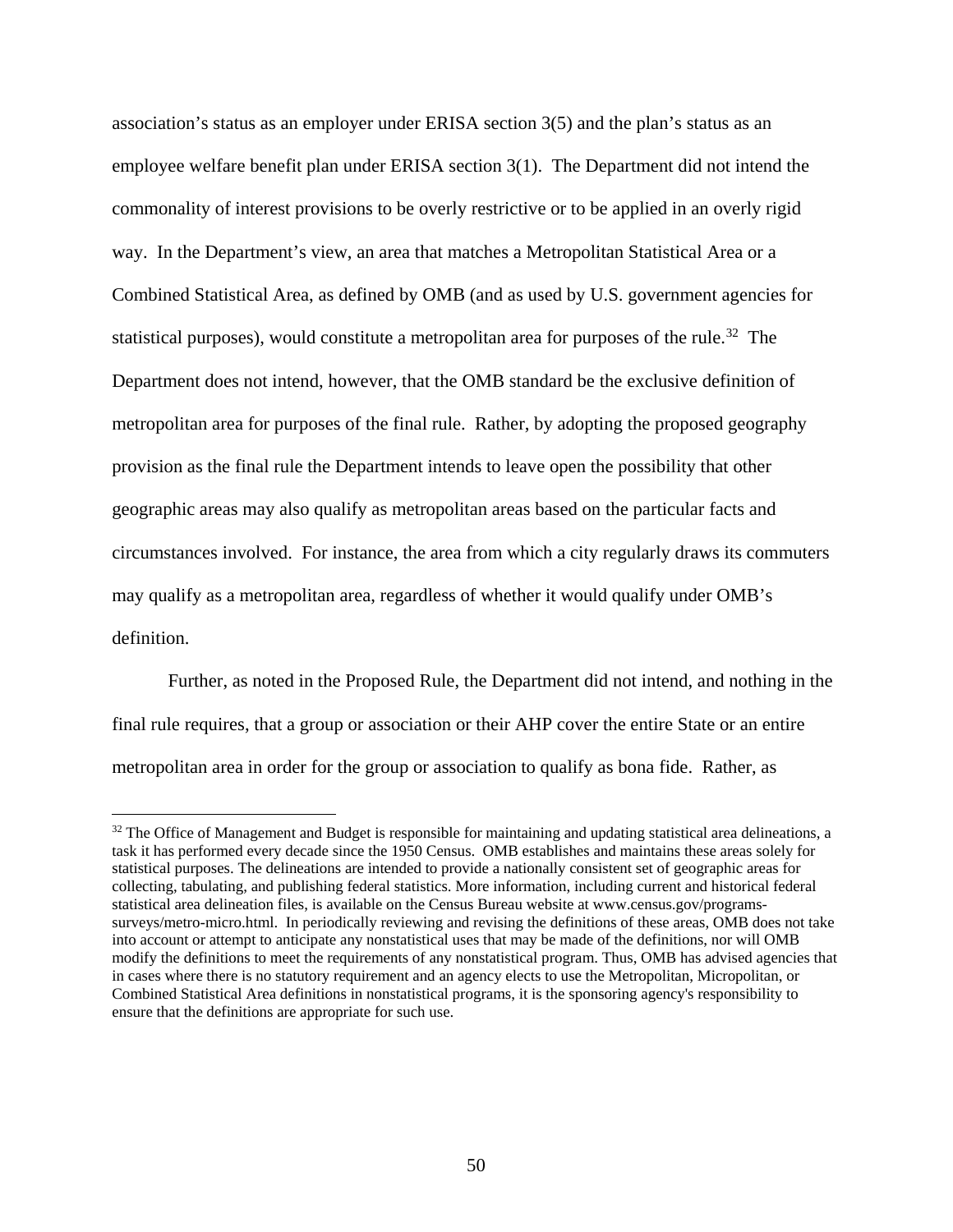explained elsewhere in this preamble, in the Department's view, the final rule provides substantial flexibility for groups and associations to cover segments of a geographic area that otherwise meets the commonality of interest definition, provided such segmentation is not gerrymandered or manipulated in such a way as to be a subterfuge for discriminating based on a health factor. [33](#page-50-0)

The Department does not agree that it would be appropriate to expand the single-State provision to include, as one commenter suggested, three contiguous States. The Department believes that the final rule's provisions allowing nationwide AHPs based on a common trade, industry, line of business or profession and multi-state AHPs based on a common metropolitan area provide sufficient flexibility to groups or associations interested in sponsoring multi-State AHPs. At the same time, the final rule appropriately balances the need for flexibility with the concerns expressed by State regulators and other stakeholders about potential confusion related to compliance with insurance laws and regulations when AHPs, especially self-insured AHPs, operate in multiple States.

With respect to the comments suggesting that more clarity is needed in defining the "principal place of business" provision, the Department does not agree that further clarification is necessary or would be helpful. First, several commenters raising this issue seemed to believe that the principal place of business provision applied to the group or association and their AHP. However, the requirement in the Proposed Rule, which is adopted in the final rule, applies to the principal place of business of the *employers* that are participating in the group or association, not

<span id="page-50-0"></span><sup>&</sup>lt;sup>33</sup> See ERISA sections 510 and 702. See also 29 CFR 2590.702. Other federal and State nondiscrimination laws may also apply.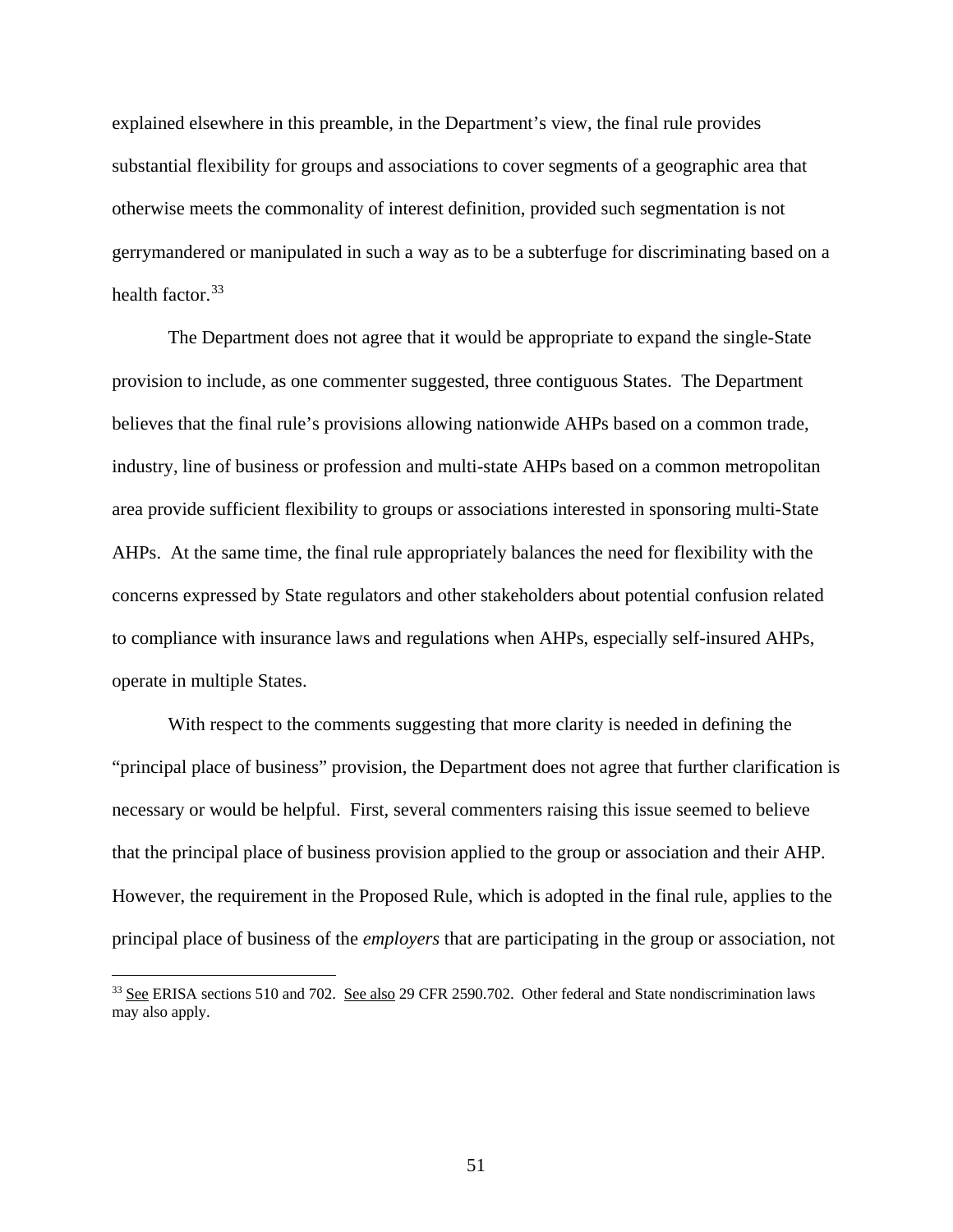the principal place of business of the group or association or AHP. To the extent the commenters were intending to raise issues about situs states and state insurance regulation, those issues are not germane here. The application and coordination of state insurance law remains the province of the States and is discussed by the Department elsewhere in this document in connection with other provisions of the final rule.

The Department believes that the inclusion of the subterfuge provision in the final rule, as well as other provisions of federal and State law, sufficiently address the concern about groups or associations and their AHPs being structured to define eligibility for membership in a way that will avoid high cost areas and/or high risk professions.<sup>34</sup> The Department agrees with those commenters who suggested that these issues are more appropriately addressed under State authorities. Additionally, the Department explains elsewhere in this preamble that the final rule does not change existing ERISA preemption rules that authorize broad State insurance regulation of AHPs, either through the health insurance issuers through which they purchase coverage or directly in the case of self-insured AHPs. State insurance regulators have a long history of preventing redlining in insurance; the Department is confident that States will continue to use their authority to play that important role successfully in this context. [35](#page-51-1) Moreover, the Department does not believe that imposing contiguity requirements or similar constraints would

<span id="page-51-0"></span><sup>&</sup>lt;sup>34</sup> As discussed elsewhere in this preamble, if a group or association organizes or offers health coverage to a segment of an industry or geography as a subterfuge for discriminating against an individual based on a health factor, the association will not meet the commonality of interest requirement. Moreover, the HIPAA health nondiscrimination rules and paragraph (d) of the final rule prohibit AHPs from making distinctions between groups of participants for purposes of eligibility, benefits, or premiums, if such distinctions are directed at individual participants or beneficiaries based on any health factor.

<span id="page-51-1"></span> $35$  See, e.g., https://kaiserfamilyfoundation.files.wordpress.com/2013/01/8328.pdf.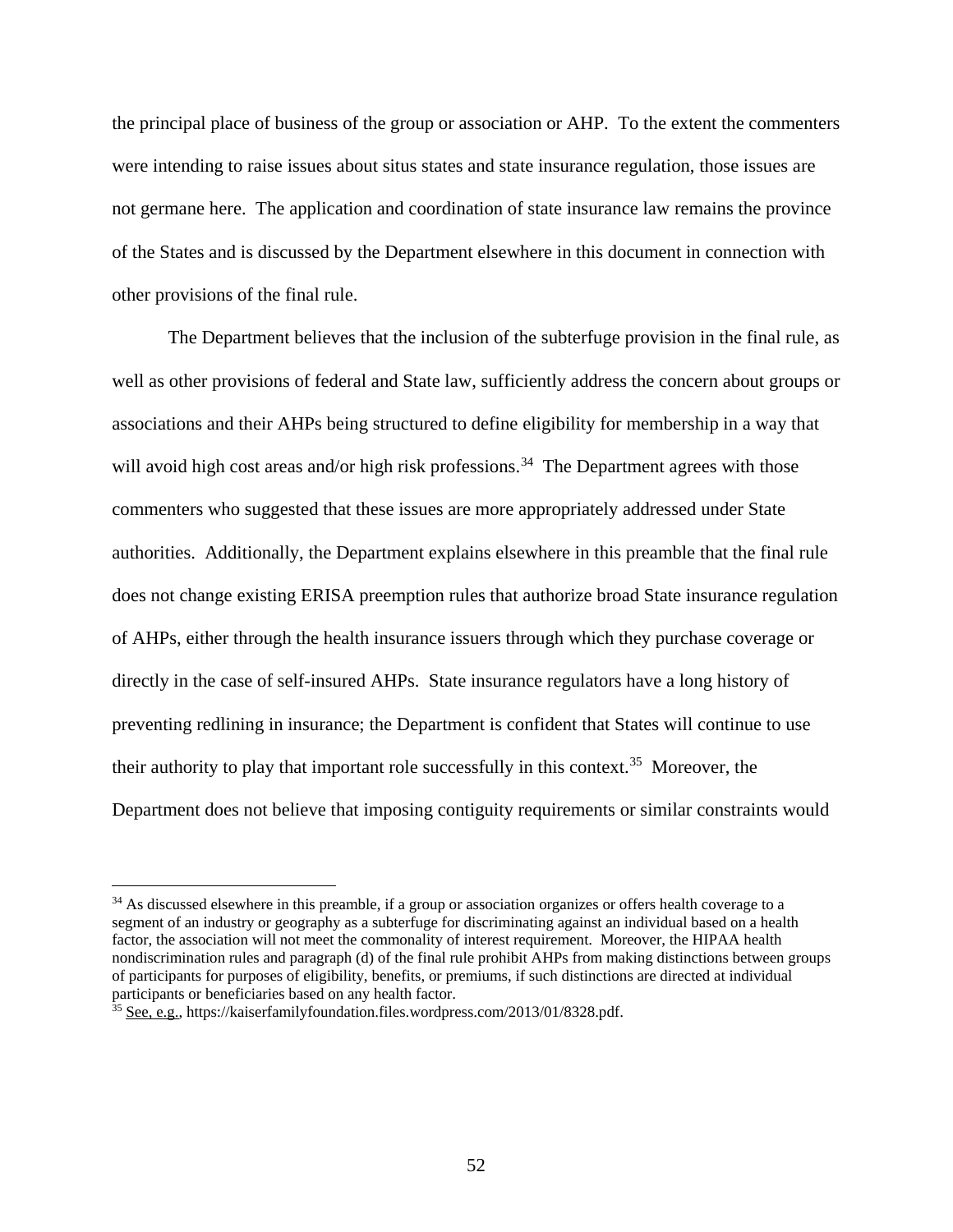effectively address the rating and redlining concerns described above because even with such restrictions an AHP could rate coverage within the AHP based on sub-areas.

### (iii). Other factors for commonality of interest.

The Proposed Rule also requested comments on whether the final rule, if adopted, should also recognize other bases for finding a commonality of interest. In response, stakeholders suggested other bases for finding commonality such as ownership characteristics (e.g., an association of owners who are women, minorities or veterans), business models or structures (such as businesses owned by ESOPs, franchises, or not-for-profits), size of business (e.g., small businesses), shared religious and moral convictions, and those without any commonality at all. According to the commenters, employers within these relationships often share unique bonds, interests, needs, and regulatory schemes, and may have significantly more commonality of interest than those in the same industry or region due to these shared traits. Commenters argued that permitting such employers to work together through their groups and associations to establish market power and economies of scale is consistent with the Department's stated goals, and, therefore, should be permitted to benefit from the final rule.

The Department does not agree that these characteristics should be included as additional commonality of interest criteria in the final rule. To the extent these classes of unrelated businesses are not part of a single trade, industry, line of business, or profession, the geography standard for establishing a commonality of interest at paragraph (c)(1)(ii) already provides them with the ability to form State-wide and metropolitan area groups and associations that qualify as an employer for purposes of sponsoring an AHP. Thus, for example, groups or associations of employers with no commonality of interest other than shared moral convictions may sponsor AHPs, provided they satisfy the geography standard and other requirements of the final rule.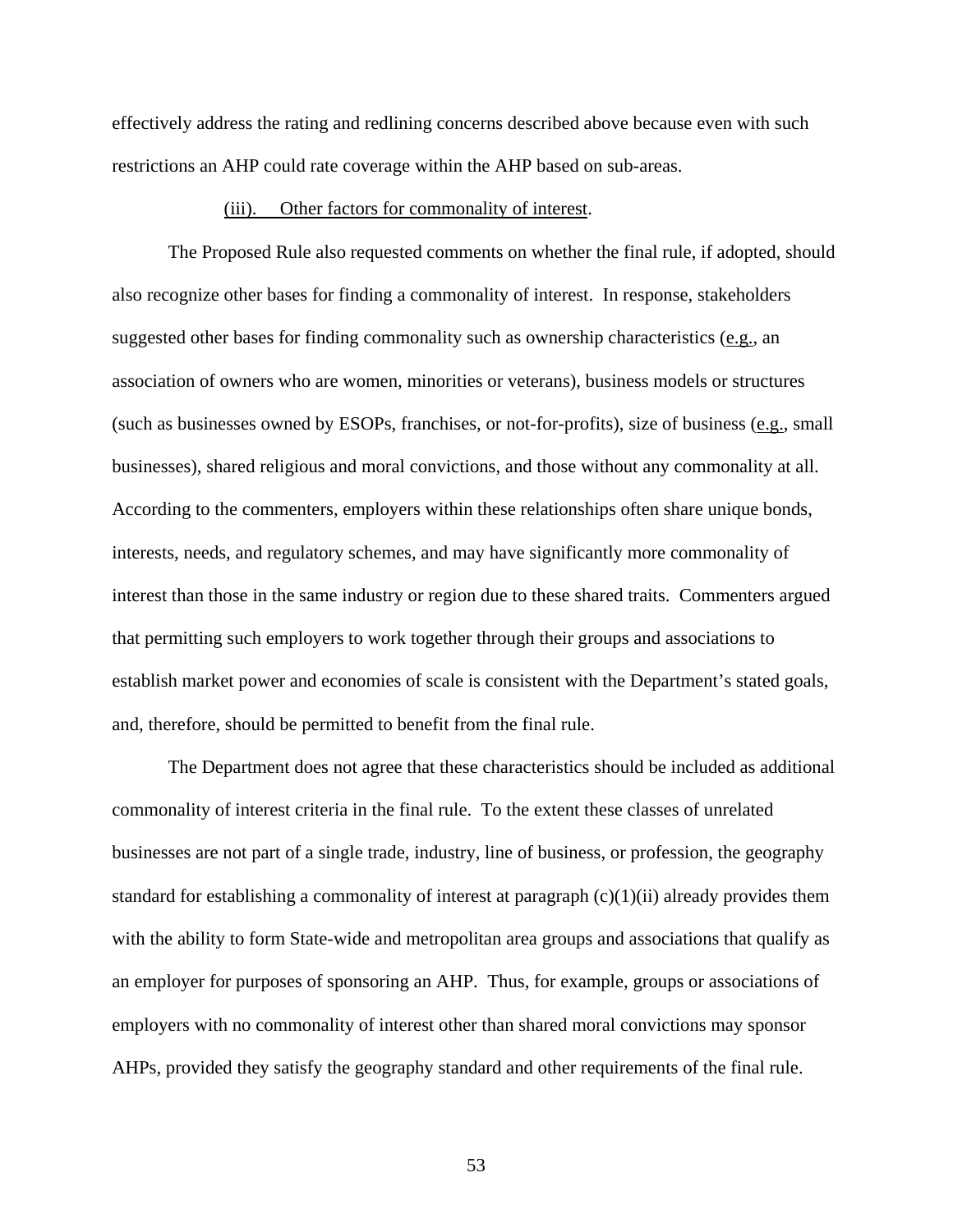Similarly, the "same business" standard in paragraph  $(c)(1)(i)$  also is available to all of these scenarios to the extent the employers are in the same trade, industry, line of business, or profession. For example, a national affinity group or association of military veteran business owners or franchise operators may, through its constitution and bylaws, establish subgroups of its members along relevant industry or business lines, such as entertainment, construction, security, agriculture, gaming, information technology and so forth. Each subgroup, in turn, could serve as the "employer" for purposes of section 3(5) of ERISA and could establish an AHP without geographic limitations covering the employer members within the subgroup. In these circumstances, the provisions of the rule would apply at the subgroup level, including the control requirement in section (b), and the subgroups could rely on their membership in the national affinity group or association to satisfy the requirement that the subgroup have a substantial business purpose other than providing benefits. However, a test that would treat all nationwide franchises, all nationwide small businesses, or all nationwide minority-owned businesses, as having a common employment-based nexus – no matter the differences in their products, services, regions, or lines of work – would not be sufficient to establish commonality of interest for a national group or association and AHP because it would be impossible to define or limit (e.g., business owners who support democracy) and, in the Department's view, would effectively eviscerate the genuine commonality of interest required under ERISA.

#### g. Nondiscrimination*.*

The Proposed Rule included certain nondiscrimination requirements that built on the existing health nondiscrimination provisions applicable to group health plans under the Health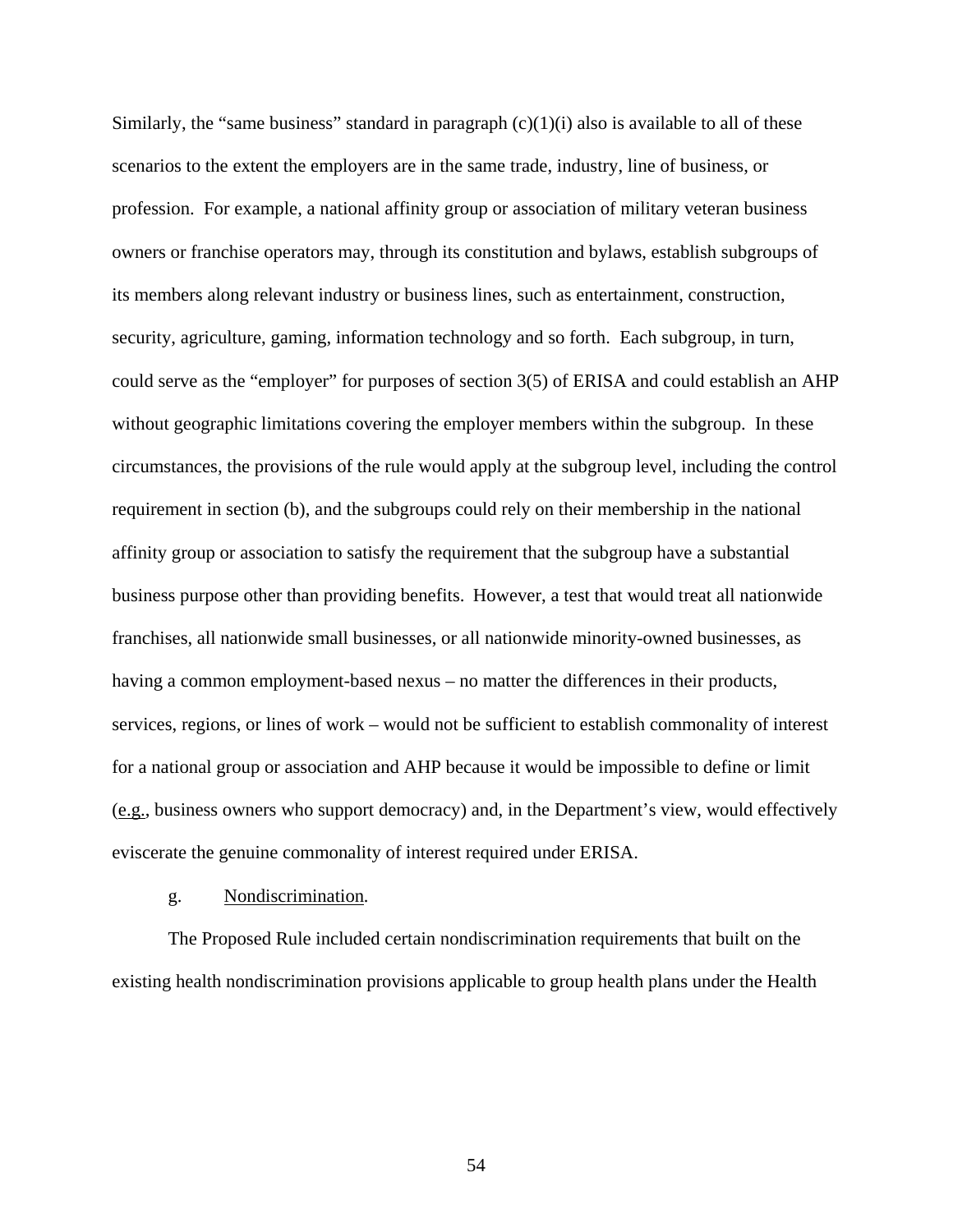Insurance Portability and Accountability Act of 1996 (HIPAA). [36](#page-54-0) As explained in the preamble to the Proposed Rule, the HIPAA health nondiscrimination rules generally prohibit health discrimination in eligibility for benefits and premiums<sup>[37](#page-54-1)</sup> within groups of similarly-situated individuals, but they do not prohibit discrimination across different groups of similarly-situated individuals. In determining what counts as a group of similarly-situated individuals, for these purposes, paragraph (d) of the HIPAA health nondiscrimination rules at 29 CFR 2590.702, generally provides that plans may, subject to an anti-abuse provision for discrimination directed at individuals, treat groups of participants as distinct groups if the groups are defined by reference to a bona fide employment-based classification consistent with the employer's usual business practice.

As stated in the HIPAA health nondiscrimination rules, whether an employment-based classification is bona fide is determined based on all the relevant facts and circumstances, including whether the employer uses the classification for purposes independent of qualification for health coverage (e.g., determining eligibility for other employee benefits or determining other terms of employment). Examples in the HIPAA health nondiscrimination rules of classifications that may be bona fide, based on all the relevant facts and circumstances, include full-time versus part-time status, different geographic location, membership in a collective bargaining unit, date of hire, length of service, current employee versus former employee status, and different

<span id="page-54-0"></span><sup>&</sup>lt;sup>36</sup> See ERISA section 702 and 29 CFR 2590.702-1. This final rule generally refers to the HIPAA health nondiscrimination provisions in ERISA. Parallel provisions are included in the Code and PHS Act at Code section 9802, PHS Act section 2705, 26 CFR 54.9802-1 and 45 CFR 146.121. The Department notes that HIPAA was amended by the ACA in certain respects not relevant to this final rule.

<span id="page-54-1"></span> $37$  29 CFR 2590.702(c)(3) provides that, notwithstanding the general nondiscrimination rule, a plan or issuer may vary premium or contribution amounts that it requires similarly situated individuals to pay based on whether an individual has met the standards of a wellness program that satisfies 29 CFR 2590.702(f).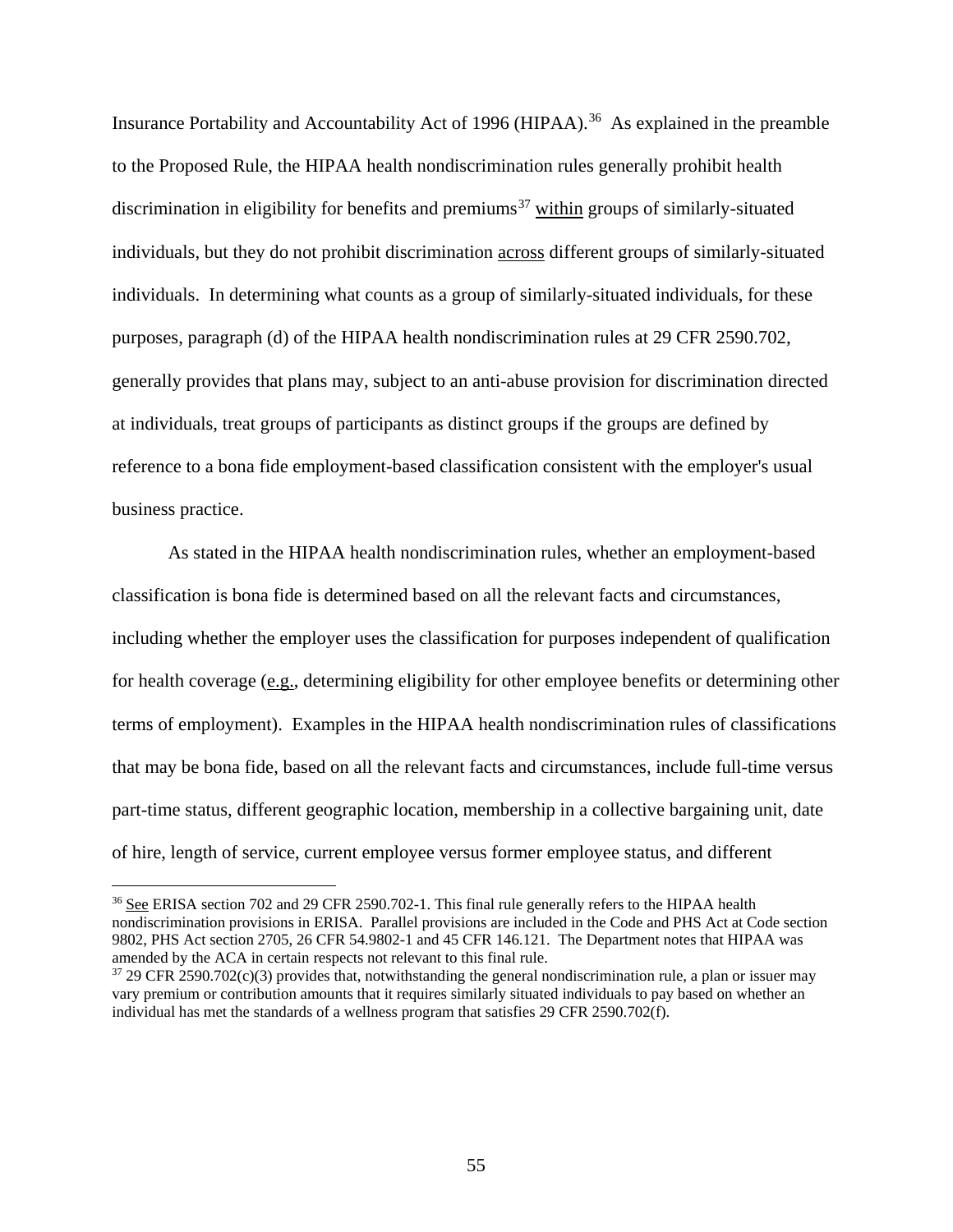occupations. Under an anti-abuse provision contained in the HIPAA health nondiscrimination rules at 29 CFR 2590.702(d)(3), however, a distinction between groups of individuals is not permitted if the creation or modification of an employment or coverage classification is directed at individual participants or beneficiaries based on any health factor of the participants or beneficiaries.[38](#page-55-0)

In addition, under the HIPAA health nondiscrimination rules, a plan may, generally, subject to certain anti-abuse provisions for discrimination directed at individuals, treat beneficiaries as distinct groups based on the bona fide employment-based classification of the participant through whom the beneficiary is receiving coverage, the relationship to the participant, marital status, with respect to children of a participant, age or student status (subject to PHS Act section 2714, as incorporated in ERISA section 715, as well as ERISA section 714) and other factors if the factor is not a health factor. Finally, the HIPAA health nondiscrimination rules generally allow group health plans to treat participants and beneficiaries as distinct groups.

The HIPAA nondiscrimination rules apply to group health plans, including AHPs. Therefore, AHPs, like any other group health plan, cannot discriminate in eligibility, benefits, or premiums against an individual within a group of similarly situated individuals based on a health factor. AHPs, like other group health plans, generally may make distinctions between groups of

<span id="page-55-0"></span><sup>&</sup>lt;sup>38</sup> The term health factor means, in relation to an individual, any of the following health status-related factors: health status, medical condition (including both physical and mental illnesses), claims experience, receipt of healthcare, medical history, genetic information, evidence of insurability, or disability. Evidence of insurability includes conditions arising out of acts of domestic violence and participation in activities such as motorcycling, snowmobiling, all-terrain vehicle riding, horseback riding, skiing, and other similar activities. ERISA section 702(a)(1); 29 CFR 2590.702(a). In the Department's view, "[t]hese terms are largely overlapping and, in combination, include any factor related to an individual's health." Nondiscrimination in Health Coverage in the Group Market; Interim Final Rules and Proposed Rules, 66 FR 1378, 1379 (Jan. 8, 2001).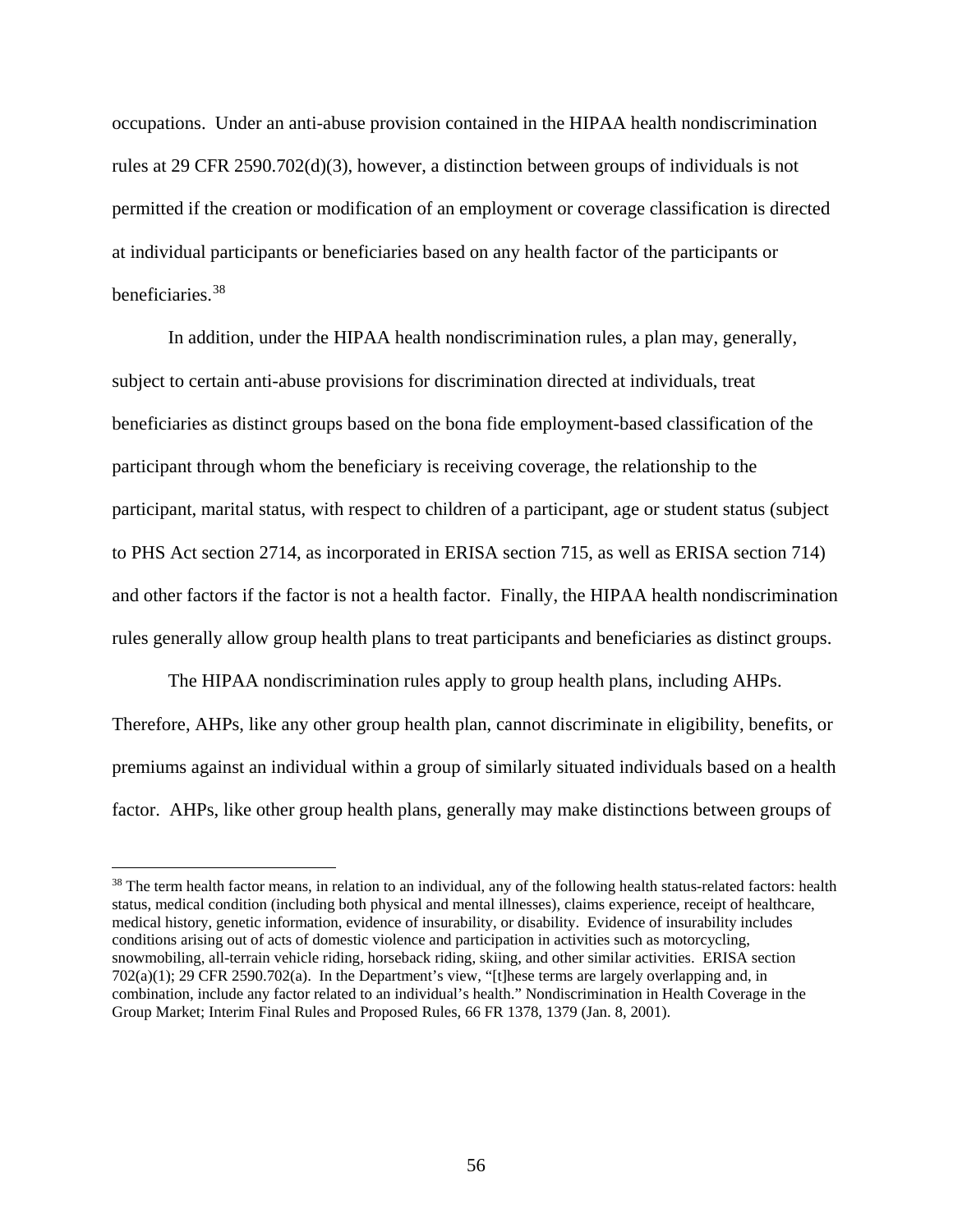individuals based on bona fide employment-based classifications consistent with the employer's usual business practice, provided such distinction is not directed at individual participants or beneficiaries based on a health factor. Accordingly, as illustrated in examples in the final rule, an agricultural AHP may offer a different coverage package to dairy farmers than to corn growers, and a metropolitan AHP may offer different pricing to retailers than to restauranteurs, provided such distinctions are not directed at individual participants or beneficiaries based on a health factor.

The Proposed Rule proposed that, in applying the HIPAA health nondiscrimination rules for defining similarly-situated individuals, the group or association may not treat member employers as distinct groups of similarly-situated individuals if it wishes to qualify as a bona fide group or association for purposes of sponsoring an AHP. As noted above, the HIPAA health nondiscrimination rules apply within groups of similarly-situated individuals. If a bona fide group or association could treat different employer-members as different bona fide employment classifications, the preamble to the Proposed Rule said that the nondiscrimination protections in paragraphs  $(d)(1)$  through  $(d)(3)$  could be ineffective, as AHPs could offer membership to all employers meeting the group or association's membership criteria, but then charge specific employer members higher premiums, based on the health status of those employers' employees and dependents. Accordingly, the preamble to the Proposed Rule stated that a group or association that seeks treatment as an "employer" under ERISA section 3(5) for purposes of sponsoring a single group health plan under ERISA section 3(1) cannot simultaneously undermine that status by treating different employers as different groups based on a health factor of an individual or individuals within an employer member. The Department sought comment on whether this structure, which could potentially represent an expansion of current regulations,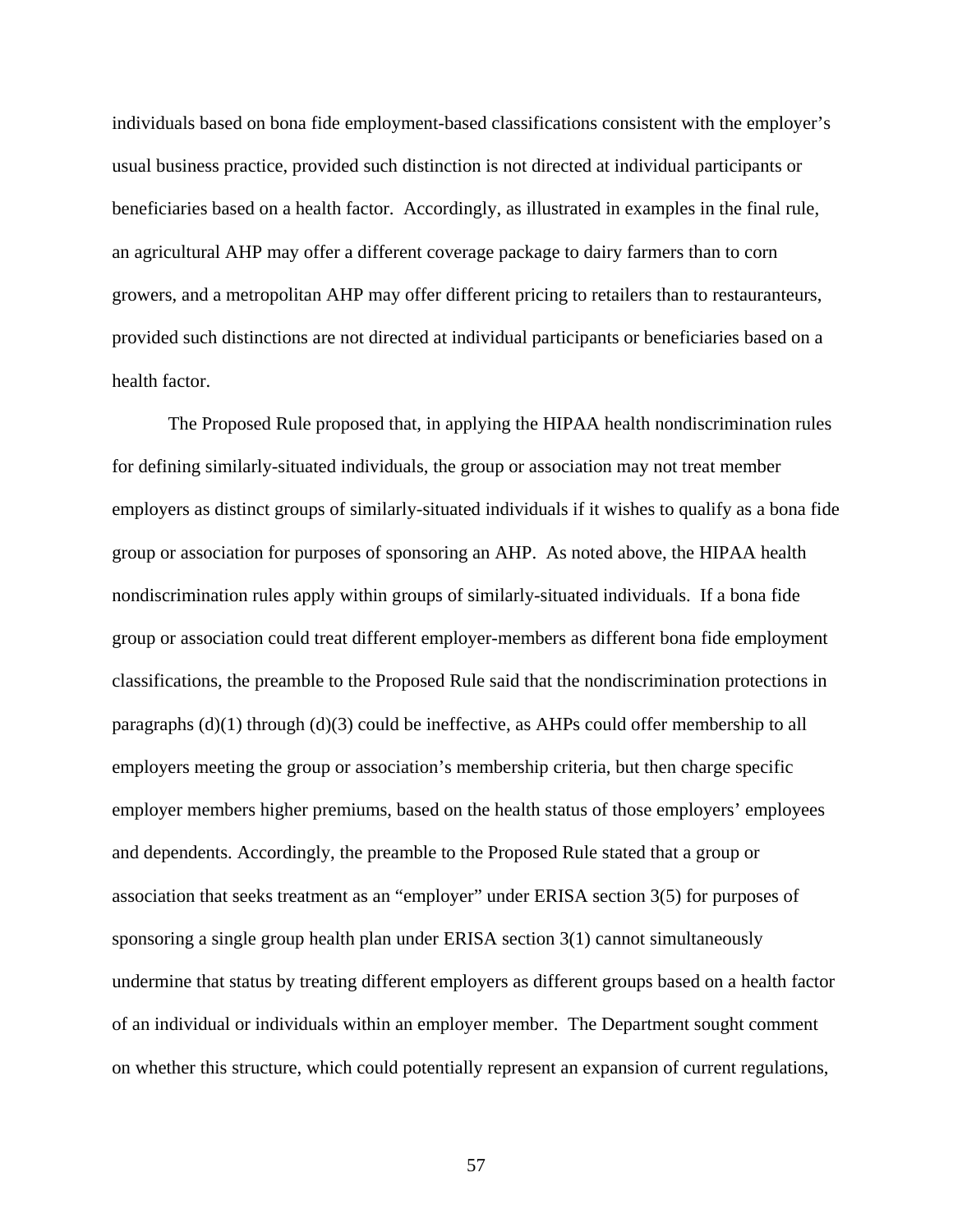would create involuntary cross-subsidization across firms that would discourage formation and use of AHPs.

Many commenters strongly supported the proposed nondiscrimination provisions and urged that such provisions be retained in any final rule. Some commenters believed that the nondiscrimination provisions would provide important protection for AHP participants and beneficiaries and that they would reduce, if not eliminate, opportunities for AHPs to engage in risk selection. One commenter felt that prohibiting discrimination based on health factors alone is appropriate for AHPs because AHPs differ from single-employer plans which typically have steady enrollment based on the employer's workforce and do not see variability in the underlying demographics of the eligible versus enrolled population. The commenter speculated that allowing AHPs to make distinctions based on non-health factors would ensure that premiums and contributions will be sufficient to pay incurred claims and attract a mix of risk.

Numerous commenters also expressed support for the proposed restriction on AHPs treating different employers as distinct groups based on a health factor of an individual or individuals within an employer member. These commenters argued that this provision is essential for preventing AHPs from discriminating against at-risk populations and individuals with preexisting conditions. In their view, without this requirement, AHPs would also have an excessively unfair advantage over commercial insurance issuers offering coverage in the community rated small group and individual markets, which would lead to adverse selection and increased premiums for non-AHP employer sponsored coverage. Many commenters urged DOL to go even further in a final rule because non-health factors such as age, gender, industry, occupation, and geography are closely related to health status and, in their view, rating on these criteria would actually be a pretext for discrimination based on health factors. These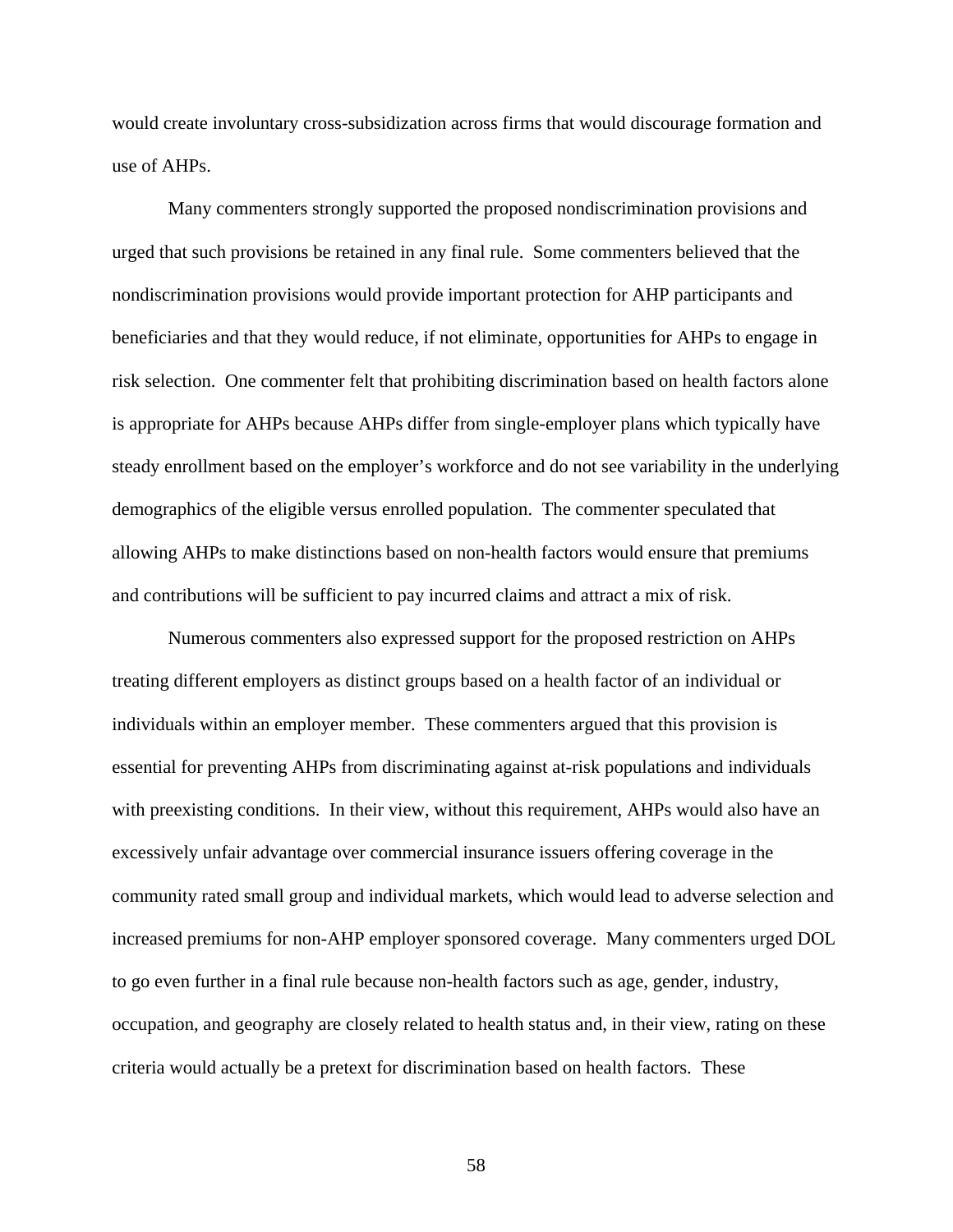commenters stated that AHPs should be limited to the rating factors currently allowed in the small group market.

Other commenters argued that additional requirements are necessary and pointed to the fact that age, gender, occupation, and other characteristics are likely to affect an individual's claims experience but do not meet the definition of a health factor. Thus, the commenters stated, groups and associations that wish to be treated as a bona fide group or association and offer a group health plan may still be able to set criteria for membership and set rates in ways that favor healthier populations, because, for example, younger age correlates with lower healthcare expenditures. Commenters also asserted that the Proposed Rule could create an uneven playing field where AHPs were exempt from rating rules and nondiscrimination requirements applicable to health insurance issuers (especially those in the individual and small group markets) and could therefore exercise competitive advantages by charging more actuarially fair premiums. Such practices could encourage healthy groups to obtain AHP coverage while discouraging less healthy groups from doing so. As a result, premiums would likely rise for individuals and small employers with non-AHP coverage. Many of these commenters further suggested that these effects could be avoided if AHPs were made subject to some or all of the rating rules that apply to issuers in the individual and small group markets.

Other commenters argued that the proposed nondiscrimination provisions were too restrictive. With respect to paragraph (d)(4) of the Proposed Rule, which provides that different employer members of a group or association offering an AHP may not be treated as distinct groups of similarly-situated individuals if the group or association wishes to qualify as bona fide, many commenters claimed that this provision presented a new regulatory restraint for existing AHPs and would discourage the formation and use of new AHPs. They argued that the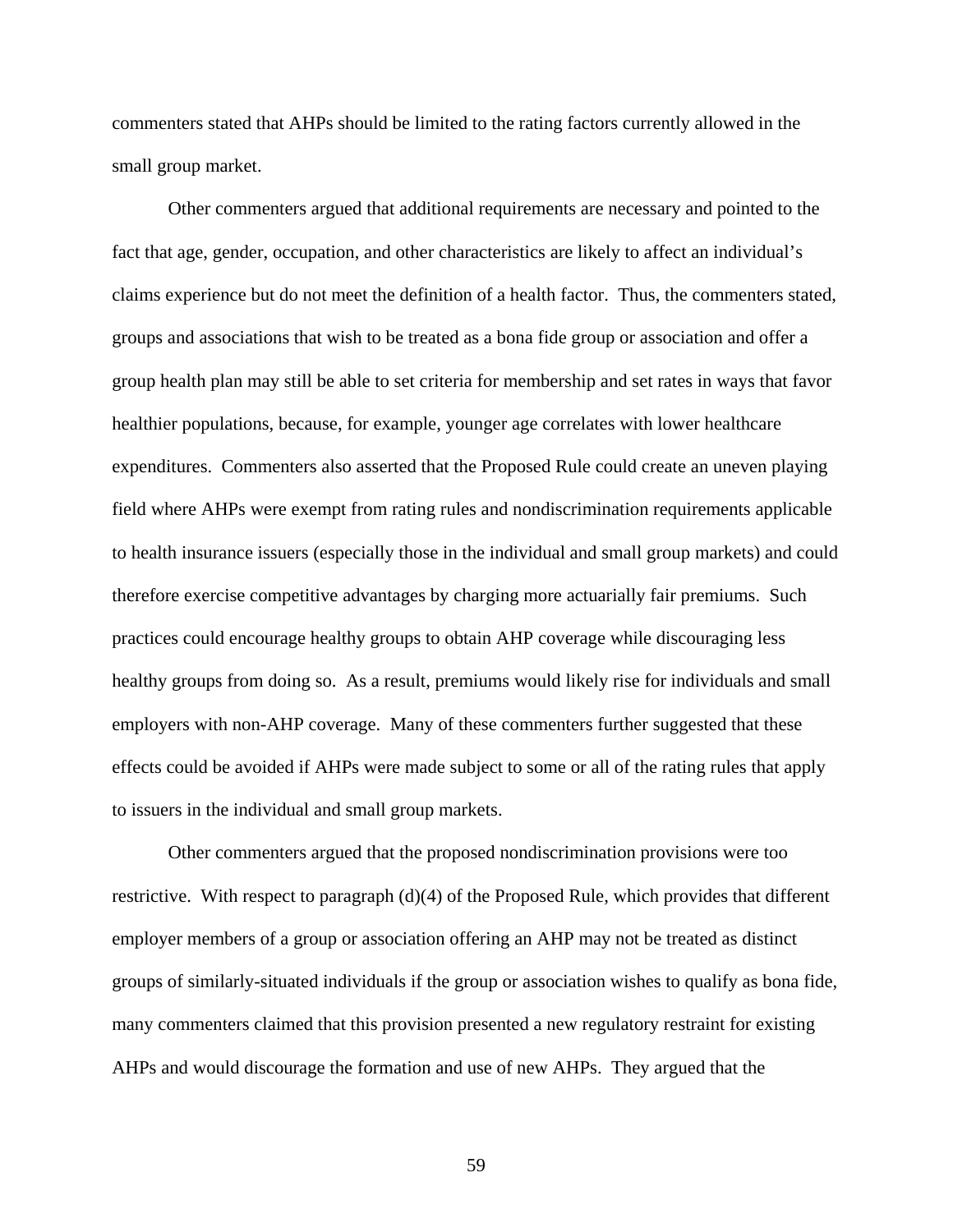provision would effectively prohibit AHPs from setting rates for each employer member based on prior or expected claims experience ("experience-rate"). Such rate-setting, they argued, is critical to AHPs' ability to offer affordable coverage because a key component of balancing risk and creating a stable and sustainable plan is directly related to the ability to assign appropriate premiums through medical underwriting of each employer-member. The commenters asserted that if AHPs cannot separately experience-rate each employer member based on the health status of its employees, employers with healthier employees will leave the AHP to obtain better rates elsewhere, leaving the AHP with a less stable risk pool. Several commenters noted that it is common for existing AHPs to treat employer members as distinct groups of similarly-situated individuals and experience-rate each employer-member. Some commenters believed that requiring existing AHPs to comply with the proposed nondiscrimination rules could be so burdensome and disruptive that it would cause many AHPs to cease operations.

One commenter stated that omitting a risk adjustment mechanism to address differences in enrollees' aggregate health conditions would make AHPs unstable and would lead to their failure. Another commenter argued that this would disincentivize large employers, whose plans can be experience-rated, from participating in an AHP unless their risk pool was significantly sicker than that of the AHP. Some commenters also stated that experience rating was necessary due to the fact that AHPs have a smaller risk pool as compared to a commercial insurer and without the ability to manage risk by experience rating, they will be unable to compete with commercial issuers. Another commenter claimed that without the ability to experience-rate each member employer, AHPs would be left to compete with other coverage options on the basis of benefits, such as by offering less generous benefit packages to achieve lower prices. A few commenters were also concerned that the Proposed Rule could interfere with AHPs' ability to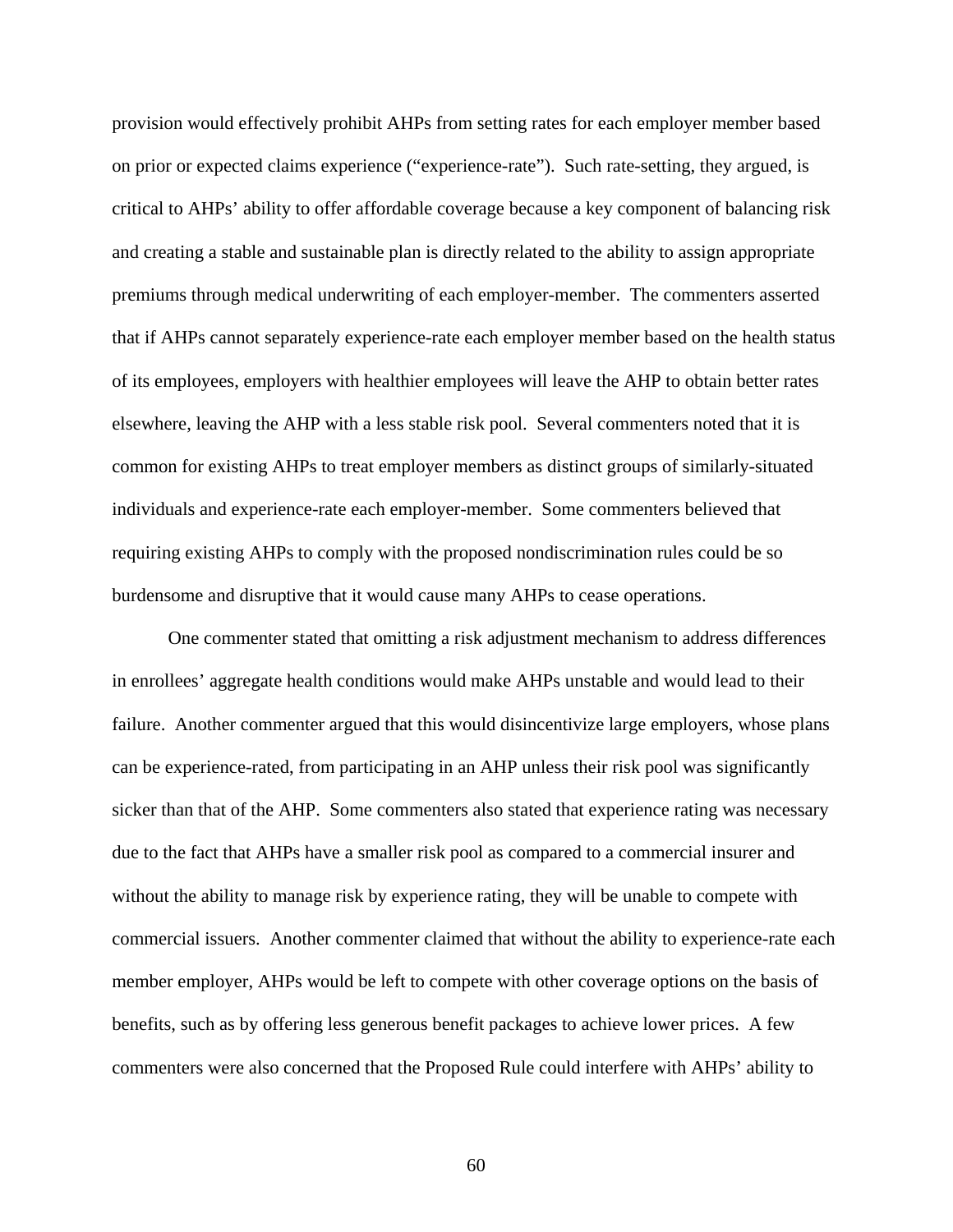establish wellness programs by preventing AHPs from rewarding those groups that do participate, or by reducing the incentive to offer wellness programs.<sup>[39](#page-60-0)</sup>

Commenters also claimed that a prohibition against experience-rating was not necessary to distinguish AHPs from commercial insurance arrangements because the Proposed Rule retained the requirements of commonality and control. Also, several commenters pointed out that some States, including Washington and Kentucky, appear to allow such practices pursuant to laws and regulations applicable to MEWAs. Many commenters suggested that the Department should include a type of grandfather rule to accommodate AHPs that already use experiencerating for each employer-member, to prevent market disruption and burdens associated with coming into compliance with new rules that are inconsistent with long-standing business practices.

After considering the comments and feedback received from stakeholders, the Department is finalizing the proposed nondiscrimination provisions in paragraph (d) with one clarification and adding four new examples to illustrate the nondiscrimination provisions. [40](#page-60-1) The

<span id="page-60-0"></span><sup>&</sup>lt;sup>39</sup> The Department is not persuaded that AHPs will fail to offer wellness programs due to paragraph (d)(4). Paragraph (d)(4) does not preclude an AHP established under this final rule from offering a wellness program. Employers will retain many incentives to offer incentives to offer wellness programs, even though an AHP cannot rate the employer based on a health factor (e.g., reduced absenteeism and increased productivity).

<span id="page-60-1"></span><sup>&</sup>lt;sup>40</sup> As explained elsewhere in the preamble, bona fide employer groups or associations and AHPs that meet the Department's pre-rule sub-regulatory guidance are not required to satisfy the standards of this final rule, including paragraph (d)(4) of this final rule, in order to be considered an employer under ERISA section 3(5) that can sponsor a single group health plan. The pre-rule sub-regulatory guidance had a stronger employer nexus requirement in that geography, alone, was not sufficient to establish commonality, and working owners without common law employees were not permitted to participate in the plan. Accordingly, whether a single plan MEWA that meets the Department's pre-rule sub-regulatory guidance can treat employer members as distinct groups of similarly-situated individuals depends on whether the creation or modification of the classification is directed at individual participants or beneficiaries based on a health factor. For example, if the classification was implemented to single out individual participants and beneficiaries based on a health factor and deny them health coverage, the classification would not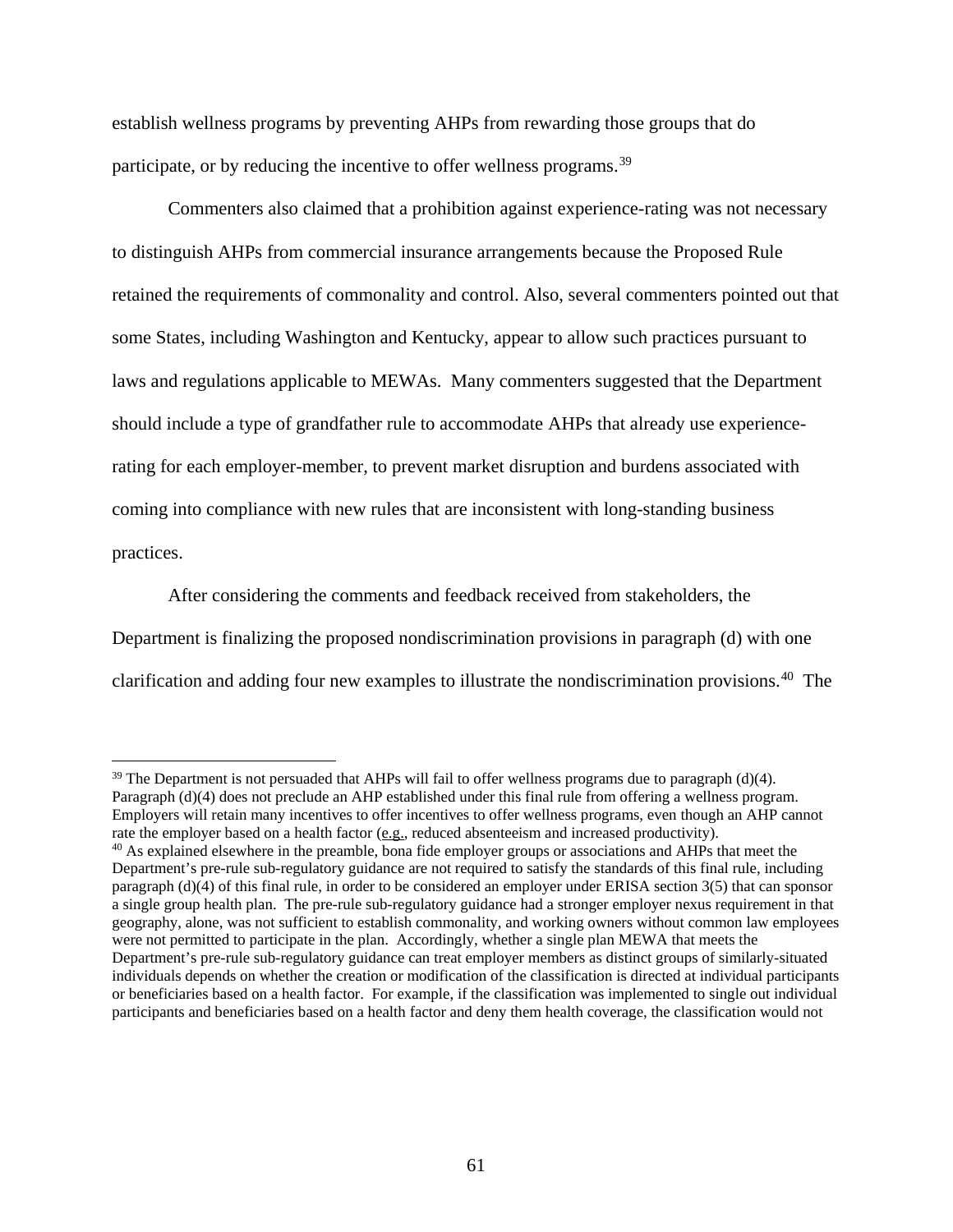final rules include an adaptation of the HIPAA health nondiscrimination rules for AHPs, but the Department declines to adopt additional rating requirements in this final rule. Federal rating rules that some commenters suggested should apply to AHPs are grounded in the PHS Act and apply to health insurance issuers in the individual and small group markets, but not to issuers in the large group market or to group health plans. Thus, these rules do not apply those Federal rating rules to self-insured AHPs, or to insured AHPs that have employer members with a total of more than 50 employees, as insurance coverage sold to the latter would generally be regulated as large group coverage.

Additionally, AHPs' ability to discriminate based on non-health factors is subject to State regulation. As discussed in more detail in section B.7., below (entitled "ERISA Preemption and State Regulation of AHPs"), under ERISA section 514, States maintain significant authority to impose additional rating rules on insured AHPs through regulation of the underlying insurance policies obtained by AHPs to fund the benefits they provide, and may also impose similar requirements for self-insured AHPs.

The Department understands the concerns raised by commenters regarding the importance of allowing AHPs to experience-rate each employer member but has decided to keep paragraph (d)(4), with one clarification and several new examples to illustrate the circumstances under which an AHP could charge different premiums to different member employers under paragraph (d)(4). As explained in the preamble to the Proposed Rule, paragraph (d)(4) was intended to distinguish bona fide AHPs from commercial arrangements that more closely

be permitted under the HIPAA health nondiscrimination rules. 29 CFR 2590.702(d)(3). See also 29 CFR 2590.702(d)(4) Example 5.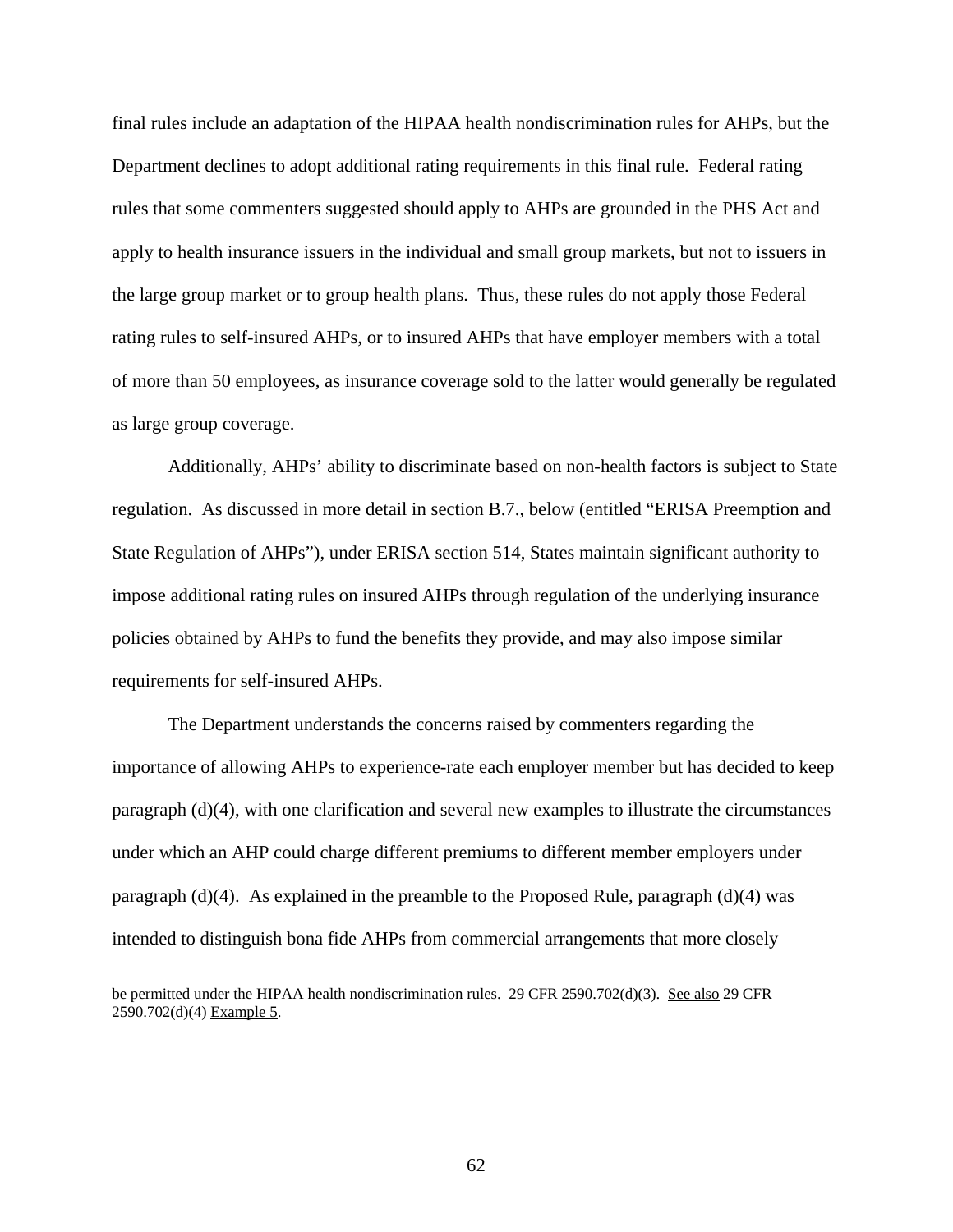resemble State-regulated private insurance offered to the market at large, a distinction the Department viewed as especially important with the broadening of the employment nexus requirement. See, e.g., Advisory Opinion 94-07A; Advisory Opinion 2001-04A.<sup>[41](#page-62-0)</sup> As discussed earlier in this document, Congress did not intend to treat commercial insurance products marketed by private entrepreneurs, who lack the close economic or representational ties to participating employers and employees, as ERISA-covered welfare benefit plans.<sup>[42](#page-62-1)</sup>

Accordingly, as noted above, the touchstone of the Department's analysis has long been whether the group or association has a sufficiently close economic or representational nexus to the employers and employees that participate in the plan. Only groups or associations that have such a nexus can be appropriately treated as sponsors of ERISA-covered plans, as opposed to commercial insurance providers. Moreover, when plans are sponsored by employers, or by groups or associations that have the requisite connection or commonality, there is less cause for concern about fraud, because an employer or group or association with the requisite commonality pursues objectives—e.g., maintaining a satisfied workforce or advancing the wellbeing of a particular industry or economic community—that could be imperiled by fraud. Because the final rule relaxes the Department's pre-rule guidance on the groups or associations that may sponsor a single ERISA-covered group health plan, it is especially important to maintain paragraph  $(d)(4)$  as proposed. In the context of these new, broader arrangements, paragraph (d)(4) ensures that the group or association is distinguishable from commercial-

<span id="page-62-0"></span><sup>&</sup>lt;sup>41</sup> See AO 94-07A at www.dol.gov/agencies/ebsa/employers-and-advisers/guidance/advisory-opinions/1994-07a and AO 2001-04A at www.dol.gov/agencies/ebsa/employers-and-advisers/guidance/advisory-opinions/2001-04a.

<span id="page-62-1"></span><sup>42</sup> See supra footnote 4.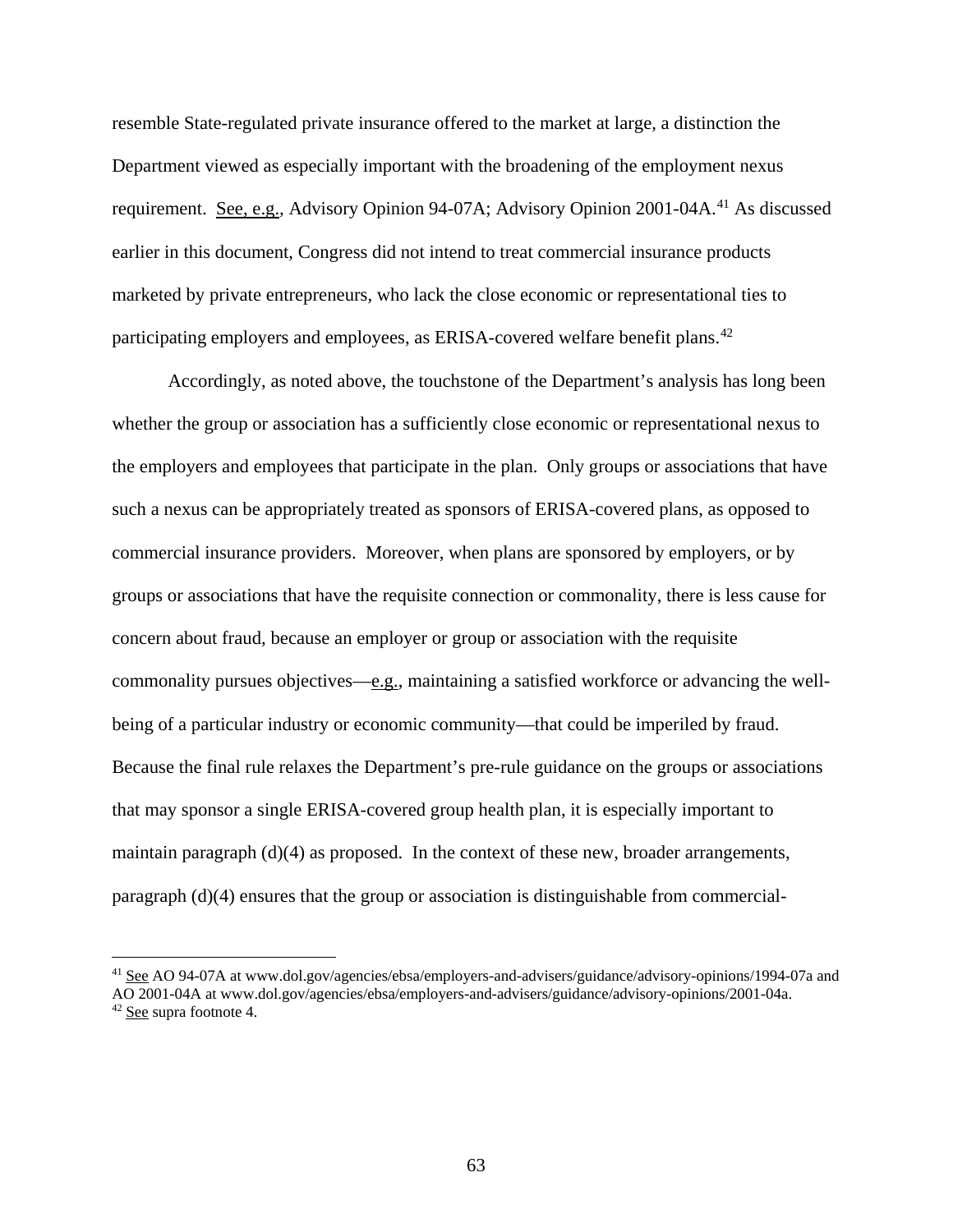insurance-type arrangements, which lack the requisite connection to the employment relationship and whose purpose is, instead, principally to identify and manage risk on a commercial basis. Such an AHP that provides benefits for employer members (including working owners without employees), but classifies each of them as distinct groups of similarly-situated individuals that can be experience-rated or otherwise discriminated against based on a health factor, may be more comparable to a commercial insurance issuer.

An important purpose of the commonality of interest test is to ensure that the members of the group or association are bound by a common interest as employers, as reflected in the uniform treatment of members based on their common nexus. Generally, one of the primary benefits of participation in a group health plan is that required premiums and contributions, as well as benefits, are determined for groups of similarly-situated individuals and individual employees cannot be singled out. Absent paragraph  $(d)(4)$ , the rating practices of AHPs forming under the broader nexus test could too closely resemble medically-underwritten individual or small employer market commercial-type insurance coverage.

At the same time, the final rule clarifies that AHPs are not precluded from making distinctions between employer members in all circumstances. Several commenters asked the Department to confirm that paragraph (d)(4) of the Proposed Rule would not have prevented an AHP from charging employer members different premiums or contributions based on non-health factors, such as age, case size, industry, and gender. According to these commenters, many AHPs may fail without the ability to make these distinctions. Distinctions based on a factor other than a health factor (such as industry, occupation, or geography) are permitted, provided they are not directed at individual participants or beneficiaries based on a health factor of one or more of those individuals. This clarification is consistent with the HIPAA health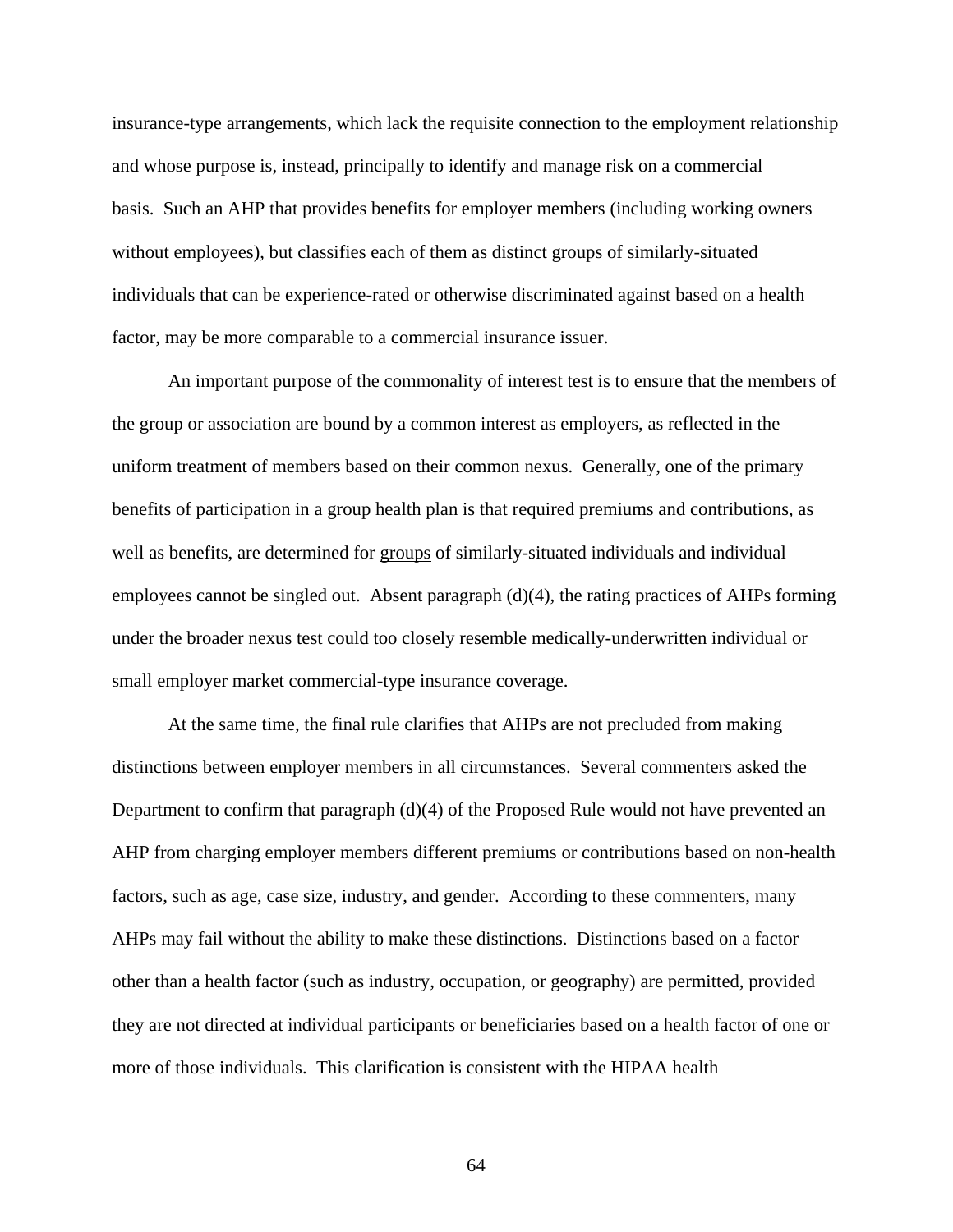nondiscrimination rules. AHPs could draw distinctions based on non-health attributes of a particular member employer (e.g., the industry or region in which it operates) or based on nonhealth factors of a member employer's workforce (e.g., adjusting the member employer's rate based on the employees' occupations within the member).<sup>[43](#page-64-0)</sup>

New examples seven through nine in the final rule illustrate some circumstances under which an AHP could charge different premiums to different member employers while complying with paragraph  $(d)(4)$  of the final rules. These examples draw on the bona fide business classification principles set forth in the HIPAA health nondiscrimination rules.<sup>[44](#page-64-1)</sup> For this reason, AHPs will be permitted to charge different premiums to different member employers in much the same way that a single large employer could charge different premiums to employees in different operating divisions, locations, or occupations within the company, but may not make distinctions in premiums that a single large employer could not make. The final rule thus continues to maintain the important distinction between rating approaches that are appropriate for AHPs and those that are used by commercial insurers.

New example 10 was also added to make clear that the wellness program provisions of the HIPAA health nondiscrimination rules at 29 CFR 2590.702(f) apply. The wellness program provisions permit plans to vary benefits (including cost-sharing mechanisms, such as a

<span id="page-64-0"></span><sup>&</sup>lt;sup>43</sup> Under HIPAA, employer members could then pass through the different premium charges to their employees based on these same non-health factors.

<span id="page-64-1"></span><sup>44</sup> As discussed earlier in this preamble, examples in the HIPAA health nondiscrimination rules of classifications that may be bona fide, based on all the relevant facts and circumstances, include full-time versus part-time status, different geographic locations, membership in a collective bargaining unit, date of hire, length of service, current employee versus former employee status, and different occupations. Under an anti-abuse provision contained in the HIPAA health nondiscrimination rules at 29 CFR 2590.702(d)(3), however, a distinction between groups of individuals is not permitted if the creation or modification of an employment or coverage classification is directed at individual participants or beneficiaries based on any health factor of the participants or beneficiaries.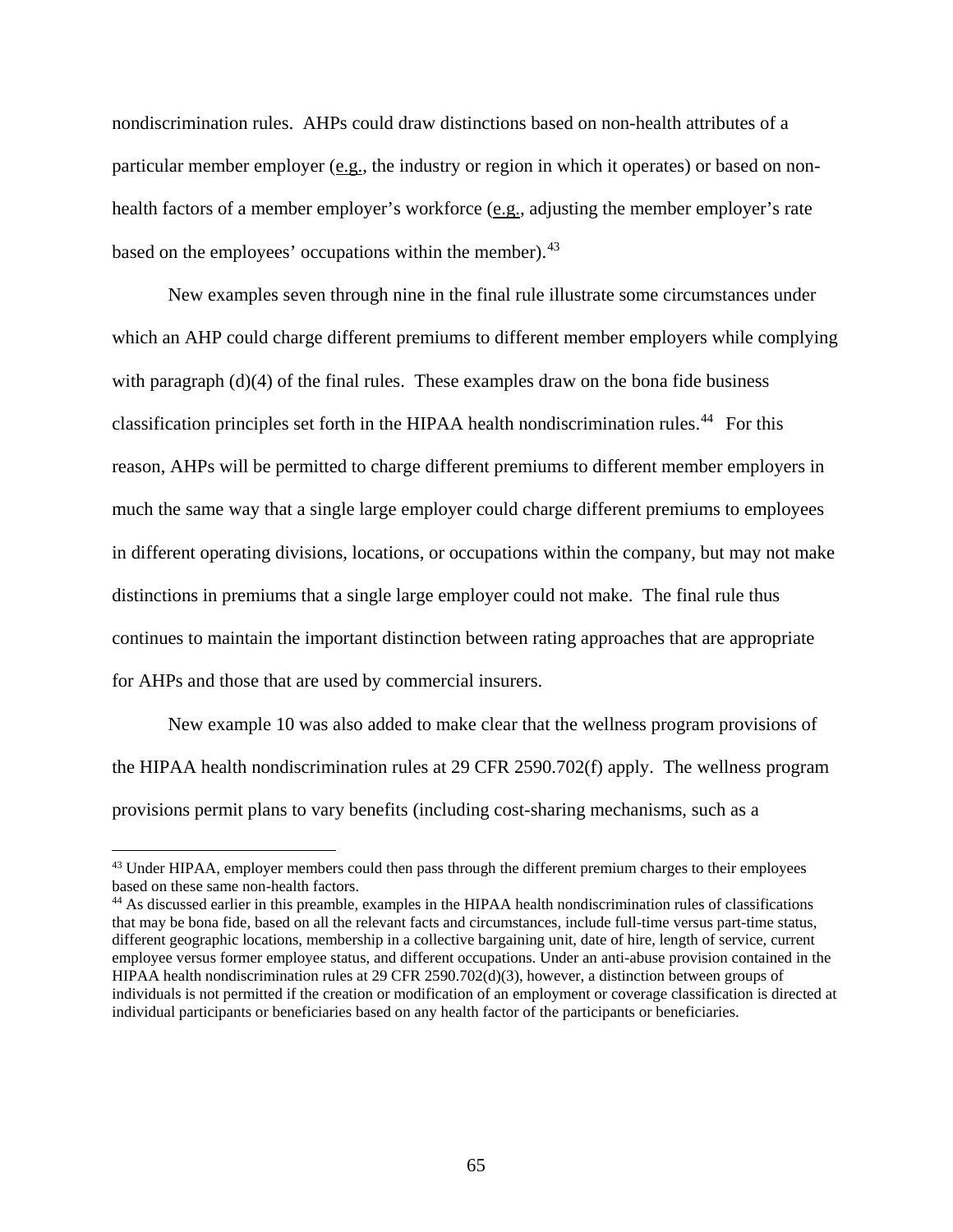deductible, copayment, or coinsurance), and the amount of premium or contribution they require similarly situated individuals to pay, based on whether an individual has met the standards of a wellness program that satisfies the HIPAA health nondiscrimination rules. The HIPAA health nondiscrimination rules generally permit rewards of up to the 30 percent of the total cost of coverage under the plan, except that the percentage is increased by an additional 20 percentage points (to 50 percent) to the extent that the additional percentage is in connection with a program designed to prevent or reduce tobacco use. Moreover, the total cost of coverage for such purpose is generally determined based on the total cost of employee-only coverage under the plan. However, if, in addition to employees, any class of dependents (such as spouses, or spouses and dependent children) may participate in the wellness program, the plan may use the total cost of the coverage in which an employee and any dependents are enrolled. In either case, the cost of coverage is determined based on the total amount of employer and employee contributions towards the cost of coverage for the benefit package under which the employee is (or the employee and any dependents are) receiving coverage.

### **3. Working Owner Provision**

#### a. Treatment of Working Owners as Employers and Employees

A number of commenters, including many associations and working owners (such as farm owners, realtors and court reporters) strongly supported the "working owner" provision of the Proposed Rule. These small business owners noted that while most Americans get their health coverage through an employer, self-employed professionals without common law employees are forced to purchase insurance in the more volatile individual insurance market, which tends to offer fewer choices at much higher costs. These commenters said that the working owner provision will offer sole proprietors and other self-employed individuals without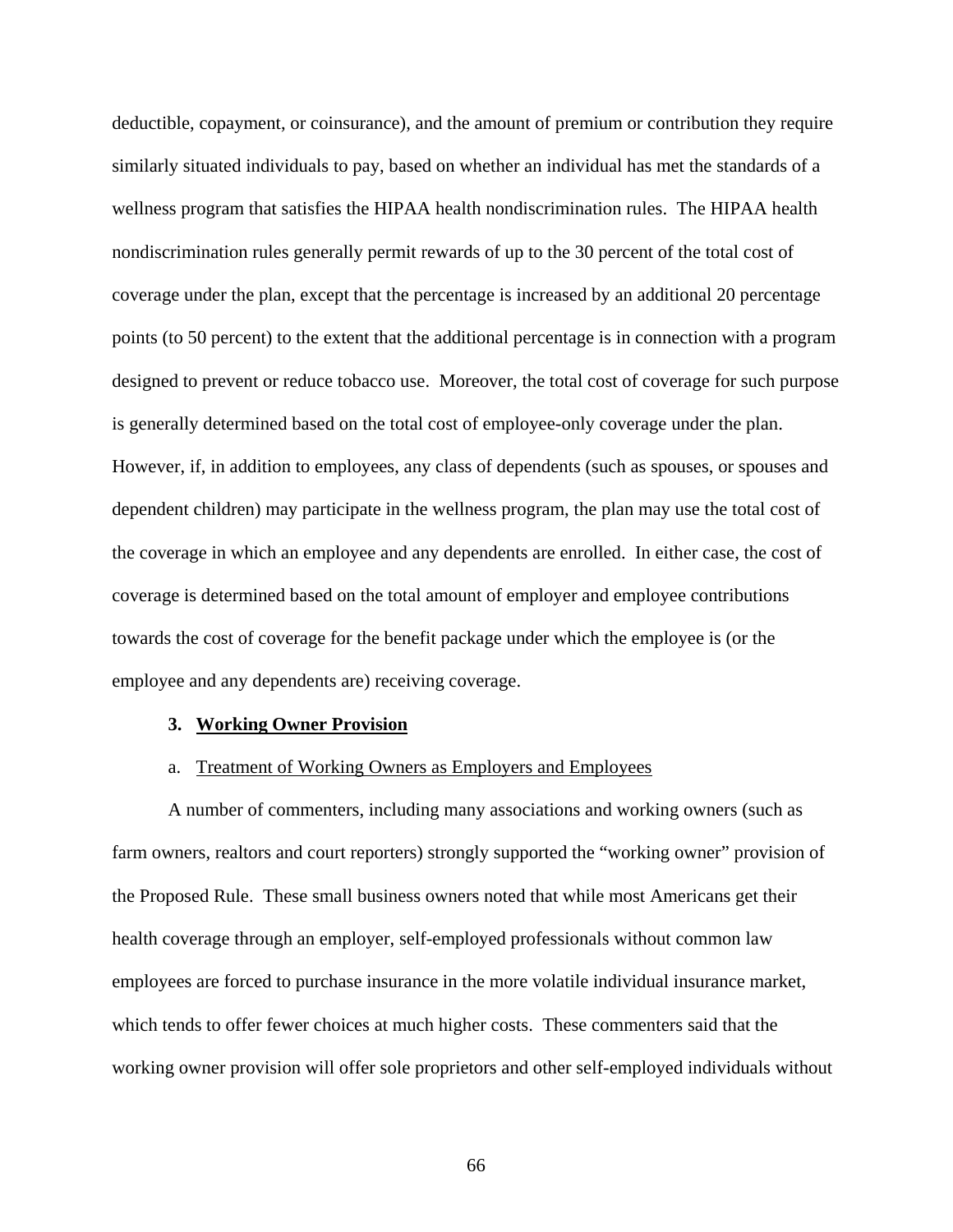employees more flexibility in insurance plan design, improved negotiating power, and lower cost health coverage. The Department agrees that allowing working owners such as sole proprietors to participate in AHPs covered by ERISA will give additional coverage options to certain individuals who may not currently have access to affordable health coverage. In the time since the Department first issued sub-regulatory guidance on bona fide groups or associations, increasing numbers of workers fall into these categories.<sup>45</sup> The final rule is responsive to these changes in the composition of the workforce and to the needs of that workforce.

Other commenters opposed the working owner provision and argued that allowing working owners without employees to participate in AHPs, and even permitting an AHP to consist entirely of such individuals, would harm the small group and individual markets. These commenters expressed concern that such AHPs would be able to design and market plans with the result that a disproportionate number of healthy individuals might shift out of ACAcompliant individual markets and small group markets, resulting in increased rates and decreased choice in those markets. These commenters also argued that allowing working owners without employees to be considered "employers" under ERISA section 3(5) would upset existing DOL guidance and court decisions. Specifically, these commenters asserted that the Department has

<span id="page-66-0"></span><sup>&</sup>lt;sup>45</sup> The number and proportion of U.S. workers with at least some degree of self-employment or working-ownership has been increasing for some time. See for example: Emilie Jackson, Adam Looney, and Shanthi Ramnath, "The Rise of Alternative Work Arrangements: Evidence and Implications for Tax Filing and Benefit Coverage," U.S. Department of the Treasury, Office of Tax Analysis Working Paper 114 January 2017, https://www.treasury.gov/resource-center/tax-policy/tax-analysis/Documents/WP-114.pdf; Steven F. Hipple and Laurel A. Hammond, "Self-employment In The United States," U.S. Bureau of Labor Statistics Spotlight on Statistics, March 2016, https://www.bls.gov/spotlight/2016/self-employment-in-the-united-states/pdf/selfemployment-in-the-united-states.pdf; and Katharine G. Abraham, John C. Haltiwanger, Kristin Sandusky, and James

R. Spletzer, "Measuring the Gig Economy: Current Knowledge and Open Issues," March 2, 2017, https://aysps.gsu.edu/files/2016/09/Measuring-the-Gig-Economy-Current-Knowledge-and-Open-Issues.pdf.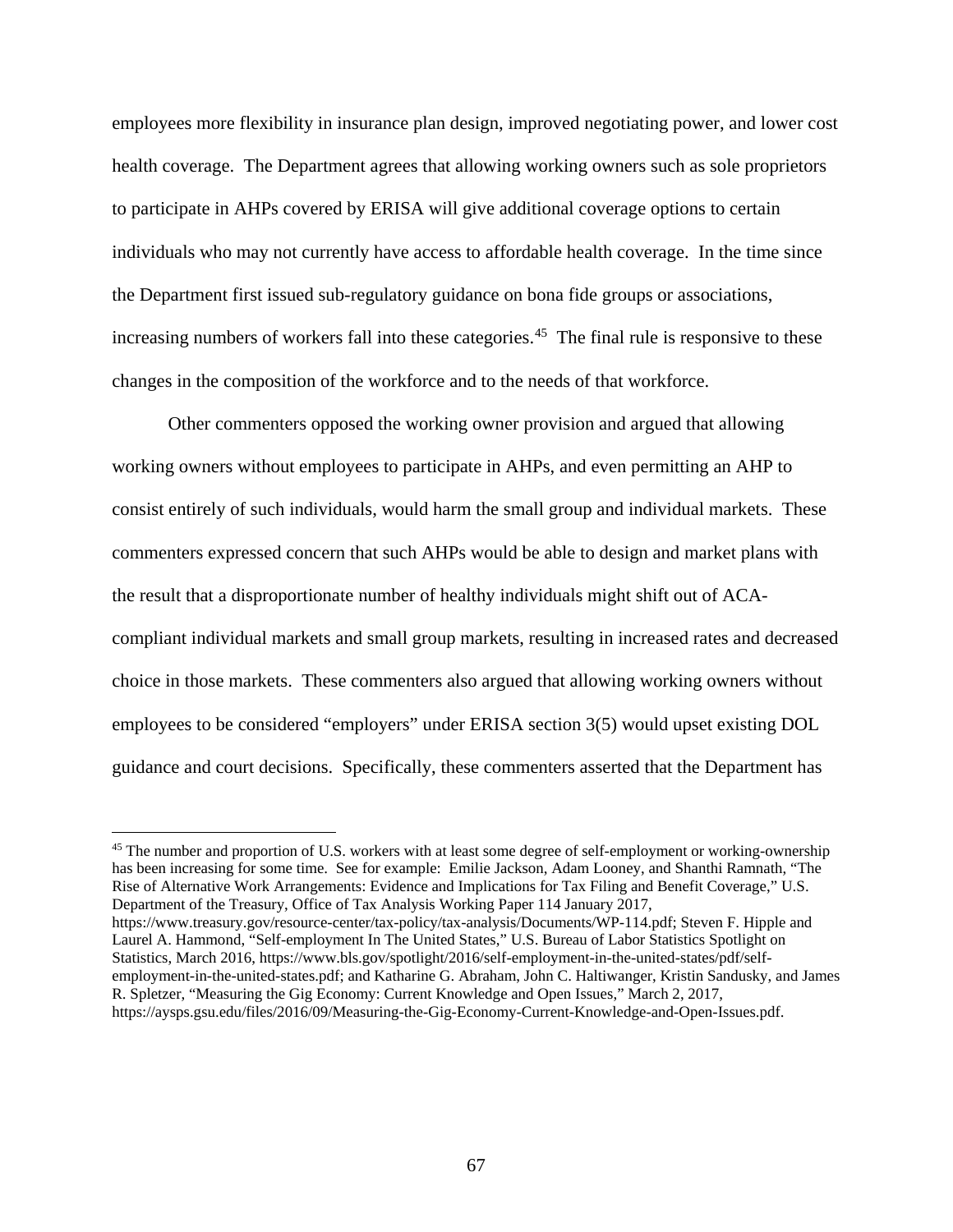consistently taken the position in sub-regulatory guidance that where membership in a group or association is open to anyone engaged in a particular trade or profession regardless of employer status (such as working owners and self-employed individuals without common law employees), and where control of the group or association is not vested solely in employer members, the group or association is not a group or association of employers within the meaning of ERISA section 3(5).

Some commenters also noted that the Proposed Rule would have permitted an AHP to consist entirely of working owners. They complained that it was an impermissible reading of ERISA for the Department to conclude that a plan with no common law employees was an employment-based plan that Congress intended to be regulated under ERISA. They cited the U.S. Supreme Court decision in Nationwide Mutual Insurance Co. v. Darden, 503 U.S. 318 (1992), as supporting that argument. They asserted that even where a working owner participates in an AHP with unrelated persons who are common law employees, there still is no employment-based nexus sufficient for that working owner to be treated as a plan participant.

Additionally, some commenters argued that the inclusion of "working owners" in the definition of "employer" is in conflict with the ACA. Specifically, they argued that Congress, in adopting the ACA, was aware of the existing case law and the Department's sub-regulatory guidance, and intended to retain that legal structure, as reflected in the ACA's inclusion of various protections for individual market participants. In particular, they point to ACA definitions of the individual, small group, and large group markets (42 U.S.C. 18024) that continue to provide that owners of businesses who have no employees cannot qualify for group coverage (although the ACA permitted small group coverage for groups that included only one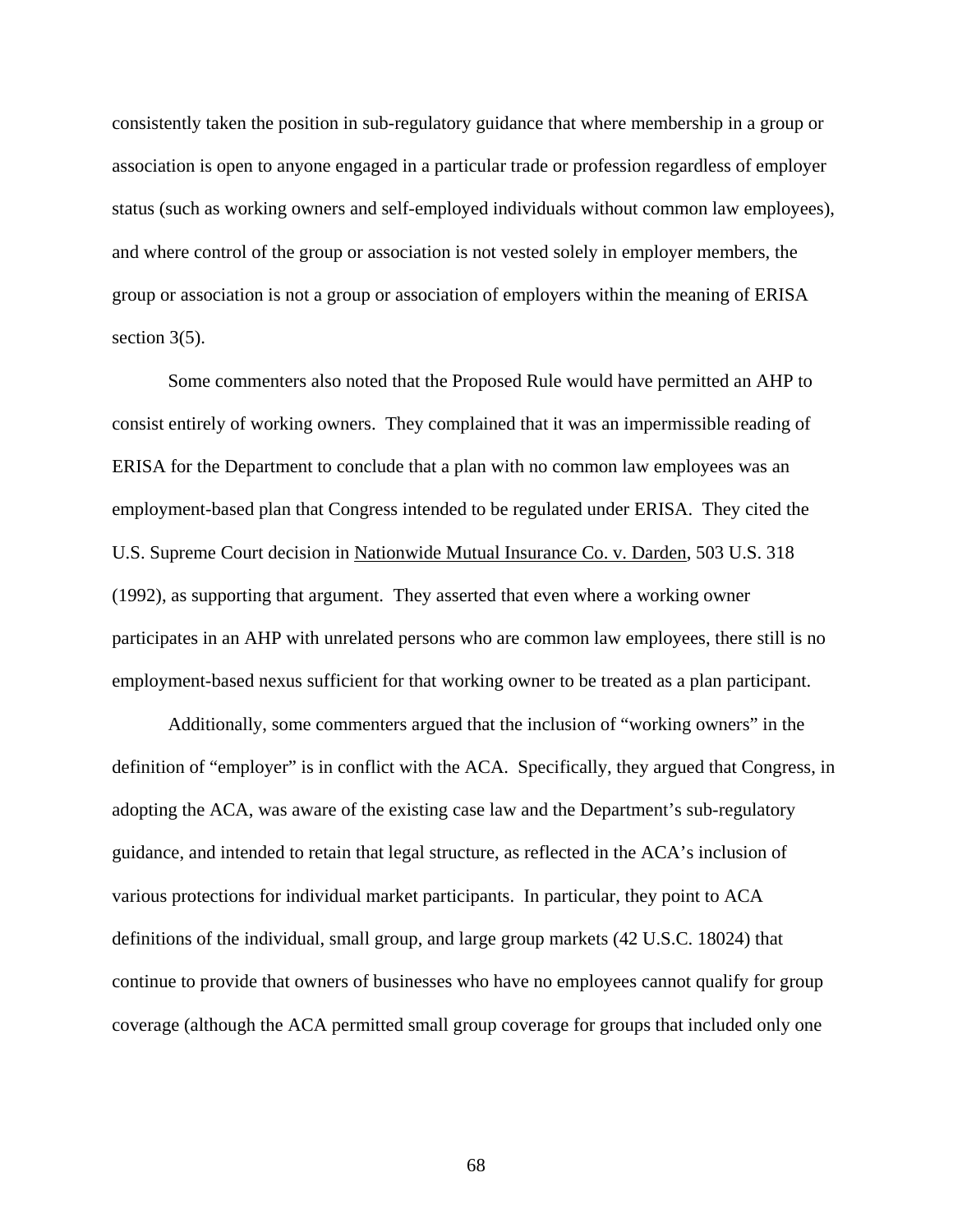employee other than the owner). They claim that adopting the working owner provision as part of the final rule would violate the ACA.

The Department disagrees. As described in the preamble to the Proposed Rule, the working owner provision is consistent with the Department's longtime recognition that working owners should be able to participate in ERISA-covered plans. See Advisory Opinion 99–04A (various ERISA and Code provisions "reveal a clear Congressional design to include 'working owners' within the definition of 'participant' for purposes of Title I of ERISA."). The Department also explained in the preamble to the Proposed Rule that the policy underlying its regulation at 29 CFR 2510.3-3, which excludes "plans without employees" from the definition of employee benefit plans covered by Title I of ERISA, was not to prevent working owners from participating in ERISA covered plans, but to confirm that ERISA does not mandate that a working owner incur costs to comply with reporting and disclosure, fiduciary, and enforcement provisions that serve no practical purpose in the context of a plan run by and covering only the working owner and spouse. In the case of an AHP, however, many or most of the affected employers and employees will not be directly involved in the administration of the AHP or the provision of benefits, and would benefit from ERISA's prudence and loyalty requirements for those administering the AHP, as well as such other protections as reporting and disclosure obligations and claims procedure requirements, and enforcement, in the same manner and to the same extent as participants in other ERISA plan arrangements.

The working owner provision in the rule also is consistent with longstanding conclusions the Department has reached that address the operational impracticalities of having a plan alternate between being ERISA and non-ERISA coverage as a result, for example, of a sole proprietor sometimes having common law employees and sometimes not based on business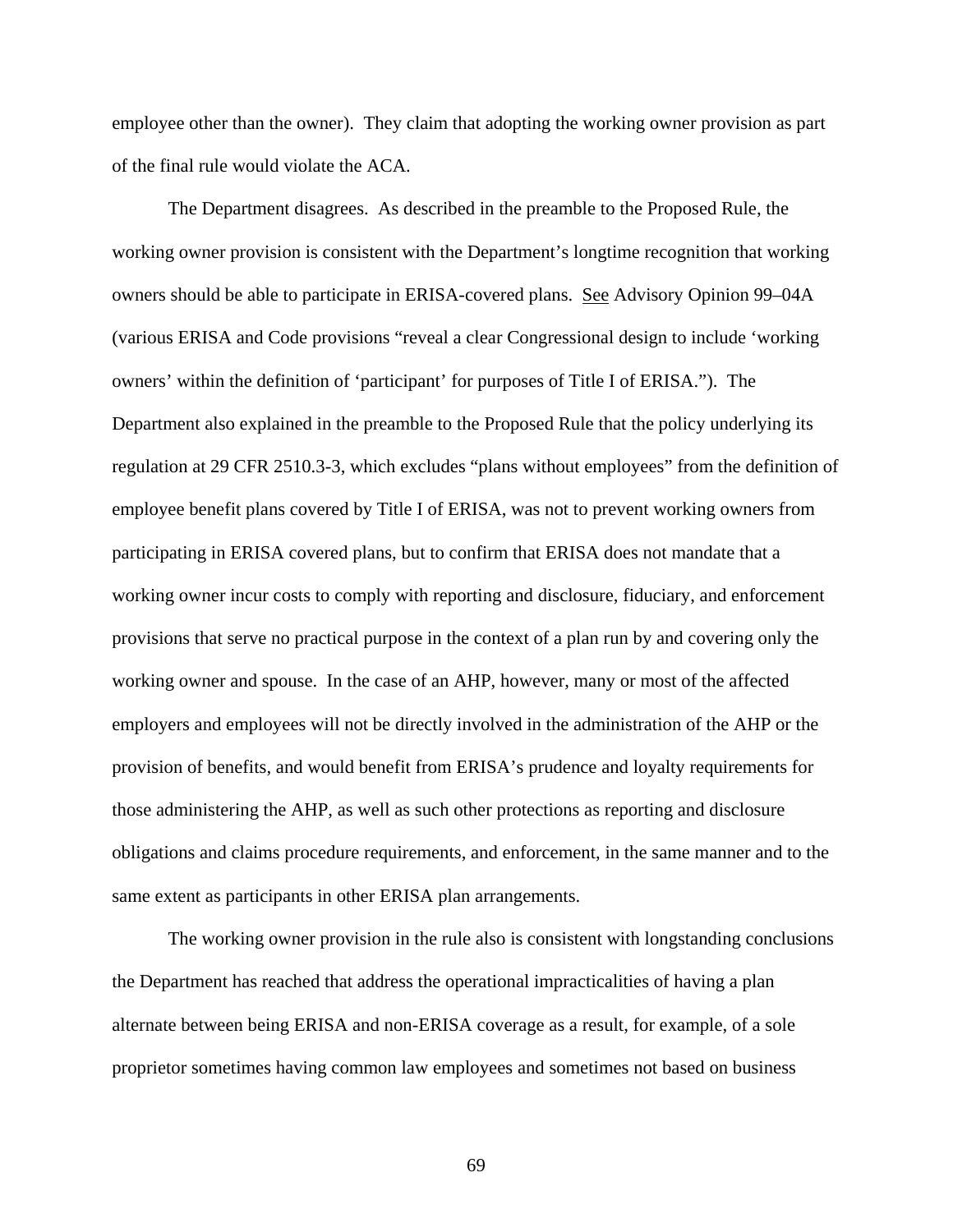cycles, or a person who was a common law employee participating in the plan becoming an independent contractor of the member employer. See, e.g., DOL Advisory Opinion 99-04A (acknowledging that nothing in the definition of Title I of ERISA precluded a working owner who had initially participated in a plan as an employee of a contributing employer from continuing to participate in the plan).

The Department also does not believe that the U.S. Supreme Court decision in Darden precludes it from including the working owner provision in this rule. The Darden Court did not address the validity of an agency rule promulgated after notice and comment defining "employer" or "employee" under ERISA. It also must be read in the context of the specific issue the Court was addressing (an attempt to disqualify an individual from receiving benefits) and the fact that the "expectations" test advocated by the plaintiff would have severely undermined ERISA purposes insofar as it would have "severely compromise[d] the capacity of companies to figure out who their 'employees' are and what, by extension, their pension-fund obligations will be." Id. at 327. In the subsequent case Yates v. Hendon, 541 U.S. 1 (2004), the Court clarified that "[u]nder ERISA, a working owner may have dual status, i.e., he can be an employee entitled to participate in a plan and, at the same time, the employer (or owner or member of the employer) who established the plan." Id. at 14.

Also, unlike the issue in Darden, there are other provisions of ERISA and related federal laws governing employee benefit plans that address the ability of working owners to act both as employer members of groups or associations and to participate as employee participants in AHPs. The varying treatment of working owners in Title I, Title II, and Title IV of ERISA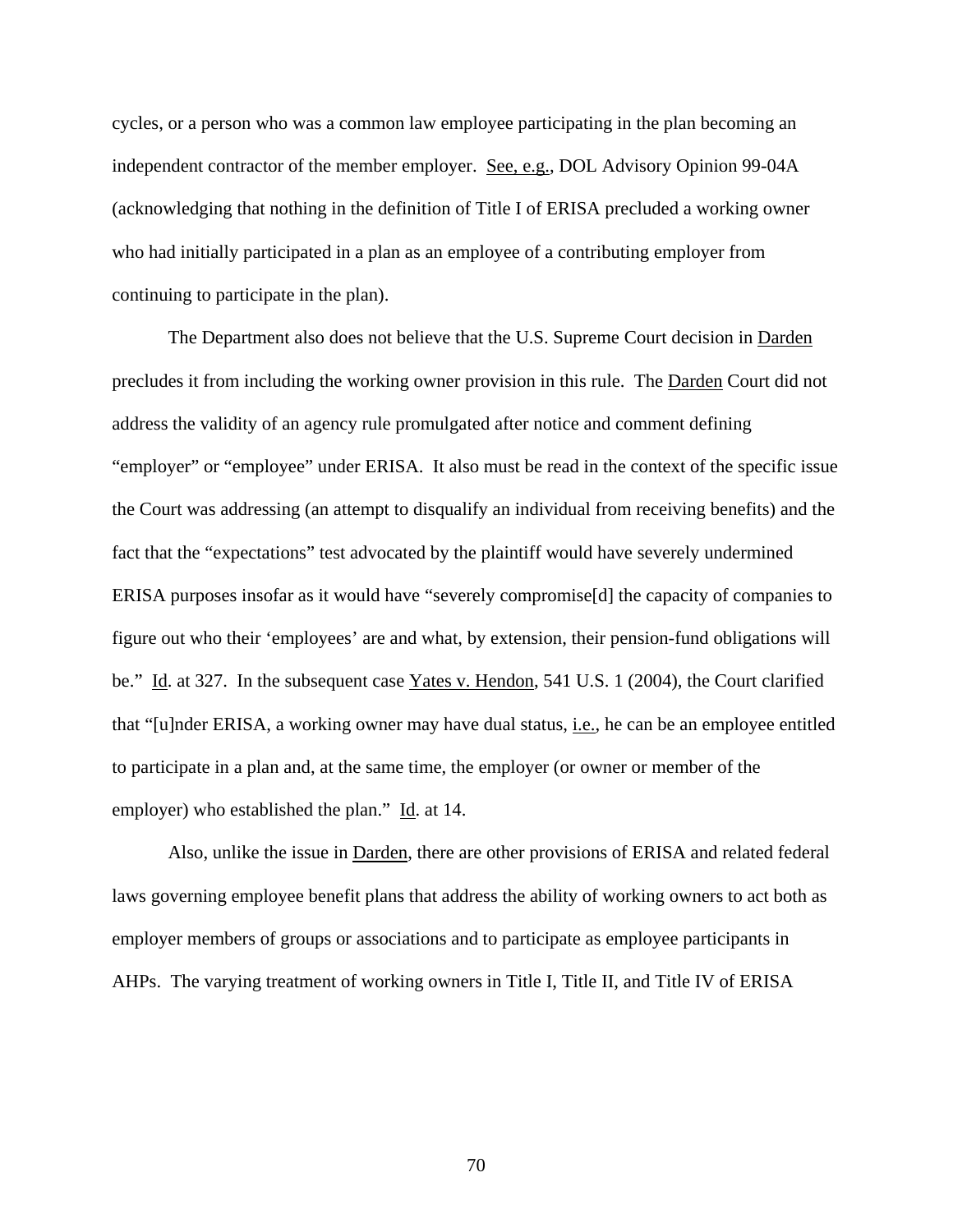establishes that the statute allows the Department, where appropriate, to treat a working owner as having dual status as an "employer" and "employee."<sup>[46](#page-70-0)</sup>

Moreover, the Department's treatment of working owners as such does not violate the ACA. The PHS Act definitions (which were added to the PHS Act by HIPAA and later amended by the ACA and the Protecting Affordable Coverage for Employees  $Act^{47}$  $Act^{47}$  $Act^{47}$  (PACE Act)) all specifically incorporate the ERISA definitions of employer, employee, and employee welfare benefit plan under ERISA sections 3(5), (3)(6), and 3(1), respectively, by reference. Under all of the ACA provisions, related to whether coverage is in the individual or group market, who is an employer (and who is an employee) is determined under ERISA section 3(5).

Accordingly, although a working owner without common law employees generally would not meet the PHS Act definition of a small employer (and, thus, would generally have to purchase insurance in the individual market, to the extent he desired coverage), such a working owner participating in a group or association that meets the ERISA section 3(5) definition of an employer would be counted as an employee of the single group or association employer, which allows him to obtain group health coverage through the AHP. The final rule makes explicit that working owners without common law employees may qualify as both an employer and as an employee for purposes of participating in an AHP. HHS has reviewed this final rule and has advised the Department that nothing in the PHS Act precludes the Department from amending its

<span id="page-70-1"></span><span id="page-70-0"></span><sup>&</sup>lt;sup>46</sup> Congress in HIPAA itself expressly provided for dual status treatment of partners and other working owners in defining group health plans covered by Part 7 of Title I of ERISA, which encompasses plans that cover only sole proprietors and spouses. See ERISA section 732(d) and PHS Act 2721.  $47$  Pub. L. 114-60 (2015).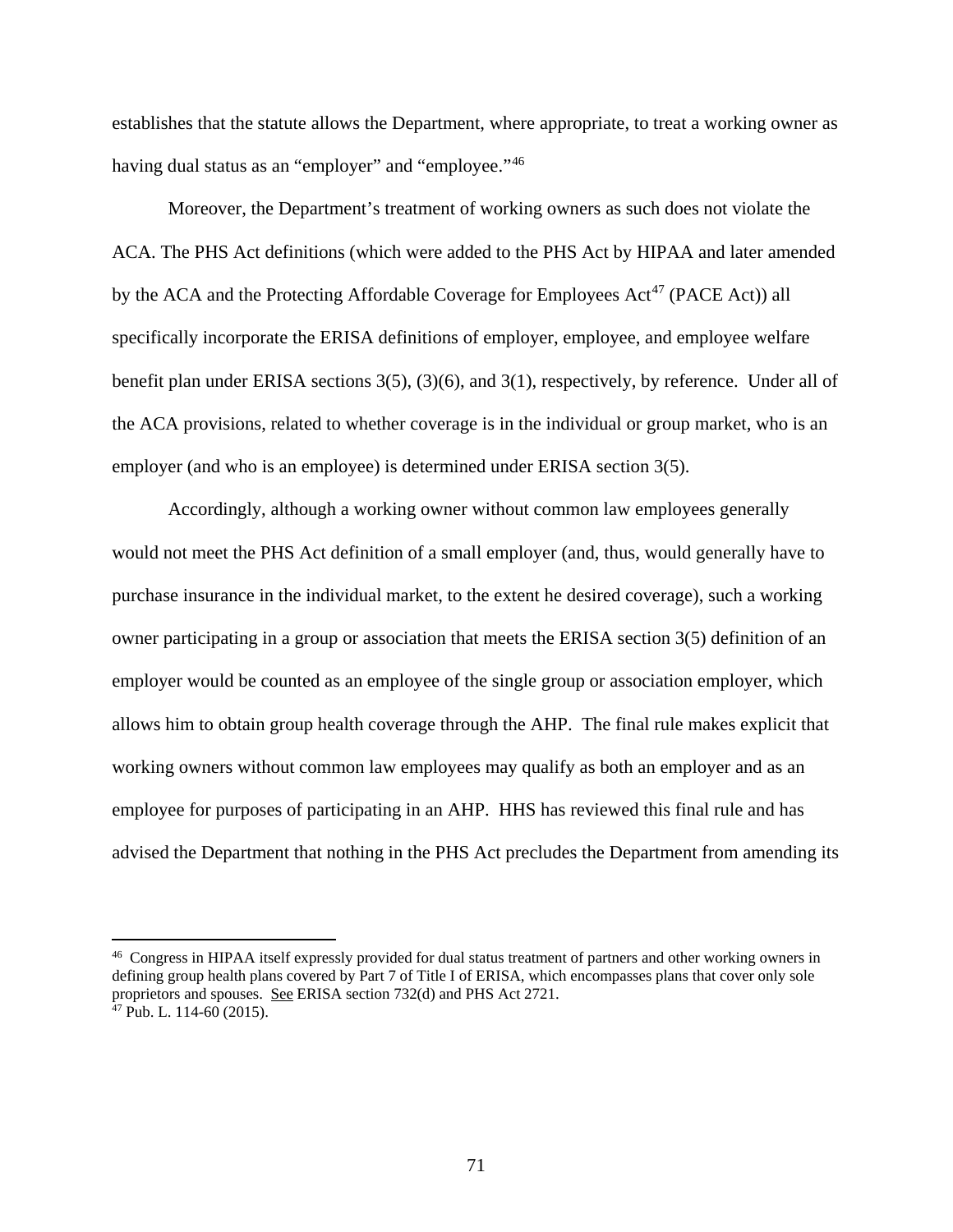interpretation of the definition of an employer under ERISA section 3(5), and that it concurs with this interpretation of PHS Act section  $2791(d)(6)$  in light of this final rule.<sup>[48](#page-71-0)</sup>

## b. Working Owner Definition and Verification of Working Owner Status

As in the Proposed Rule, the working owner criteria in the final rule are designed to ensure that a legitimate trade or business exists, because ERISA governs benefits provided in the context of a work relationship, as opposed to the mere marketing of insurance to individuals unrelated to their status as employees in a trade or business and any benefits they obtain through that status. Thus, a group or association would fall outside the purview of the final rule if it offered coverage to persons who are not genuinely engaged in a trade or business (e.g.*,* a group or association offering AHP coverage could not make eligibility for "working owners" turn on such de minimis "commercial activities" as merely registering with a ride sharing service or giving a "customer" a single on-demand ride for a fee, or knitting a single scarf to be offered for sale on the internet, with no requirement that the individual engage in the supposed "trade or business" ever again). The rule is intended to cover genuine work relationships, including selfemployment relationships, not to permit individual coverage masquerading as employment-based coverage.

The Department also solicited comments on whether the criteria in the proposed standard were workable, whether any additional clarifications would be helpful to address issues relating

<span id="page-71-0"></span><sup>48</sup> One commenter stated that the PHS Act definitions supersede ERISA in that ERISA section 715(a)(2) provides that, to the extent any provision of "this part" conflicts with a provision of part A of title XVII of the PHS Act with respect to group health plans or health insurance issuers, then the provisions of the PHS Act shall apply. First, the reference to "this part" is to the provisions of Part 7 of ERISA, which does not include section 3(5) of ERISA. Moreover, the Department does not agree there is a conflict between the PHS Act definitions that cross-reference ERISA in any case.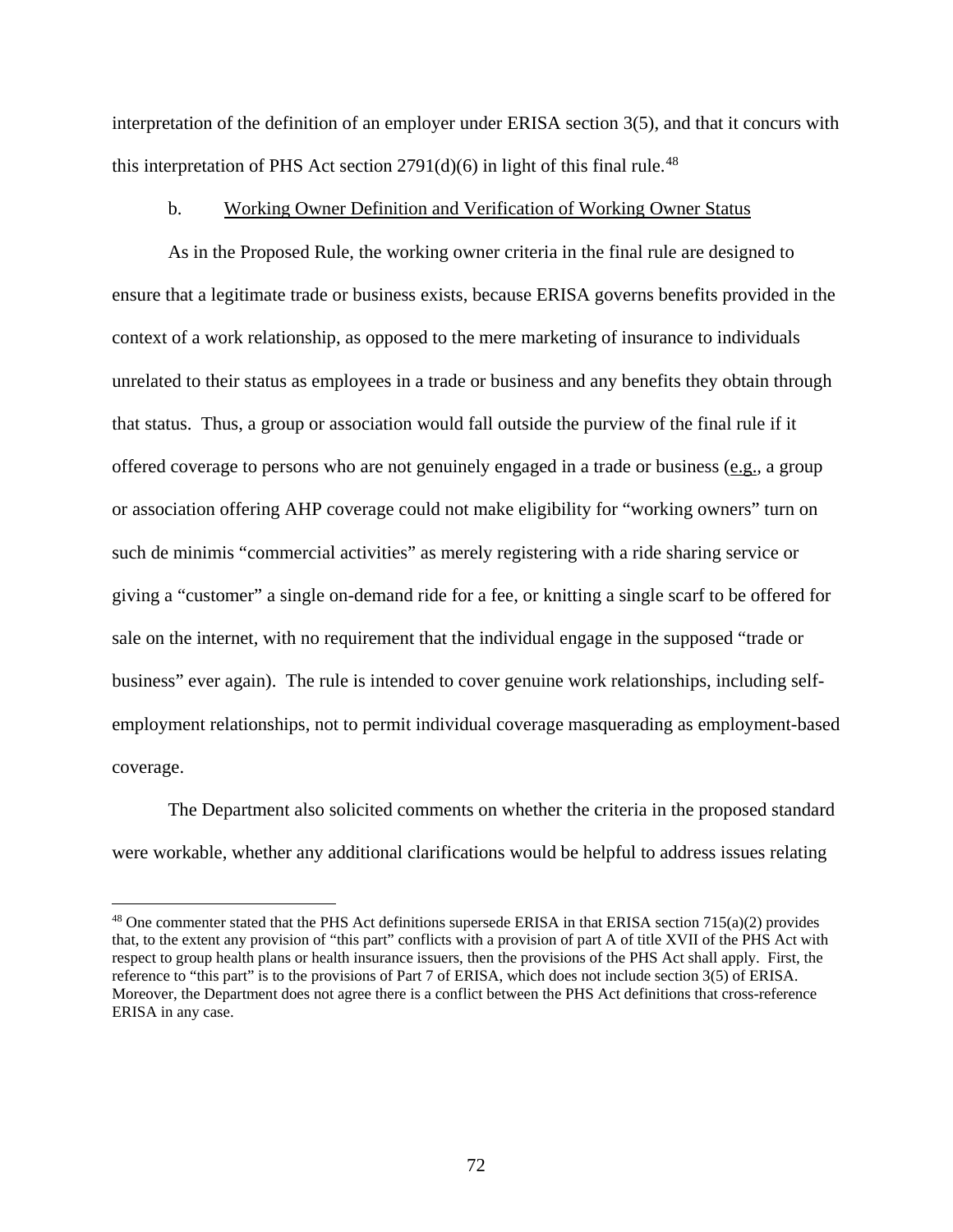to how working owners could reasonably predict whether they will meet the earned income and hours worked requirements, and whether AHPs should be required to obtain any evidence in support of such a prediction beyond a representation from the working owner.

The Proposed Rule's definition of "working owner" required that the individual either work at least 30 hours per week or 120 hours per month providing services to the trade or business, or have earned income from such trade or business that at least equals the working owner's cost of coverage for participation by the working owner and any covered beneficiary in the group health plan. The Proposed Rule also expressly would have allowed the group or association sponsoring the group health plan to rely on written representations from the individual seeking to participate as a working owner as a basis for concluding that these conditions are satisfied.

The Department received comments stating that the final rule should (1) retain requirements for minimum hours worked or income; (2) include a verification or audit process to confirm that participating working owners meet eligibility requirements and confirm that issuers may separately verify that working owners meet eligibility requirements as a condition of providing insurance coverage; and (3) clarify that issuers will be held harmless in the event of fraudulent enrollments of working owners.<sup>[49](#page-72-0)</sup>

<span id="page-72-0"></span><sup>&</sup>lt;sup>49</sup> Some commenters urged that the final rule make clear that the AHPs are not required to include working owners in their plans and, therefore, are permitted to exclude working owners from their AHPs. The Department believes the final rule leaves groups or associations with substantial flexibility to determine their own membership requirements, including whether to include working owners. If groups or associations decide to include working owners they can also set criteria for working owner participants that are more stringent than the minimum criteria in the final rule, provided such criteria are consistent with the applicable nondiscrimination provisions under paragraph (d) of this final rule.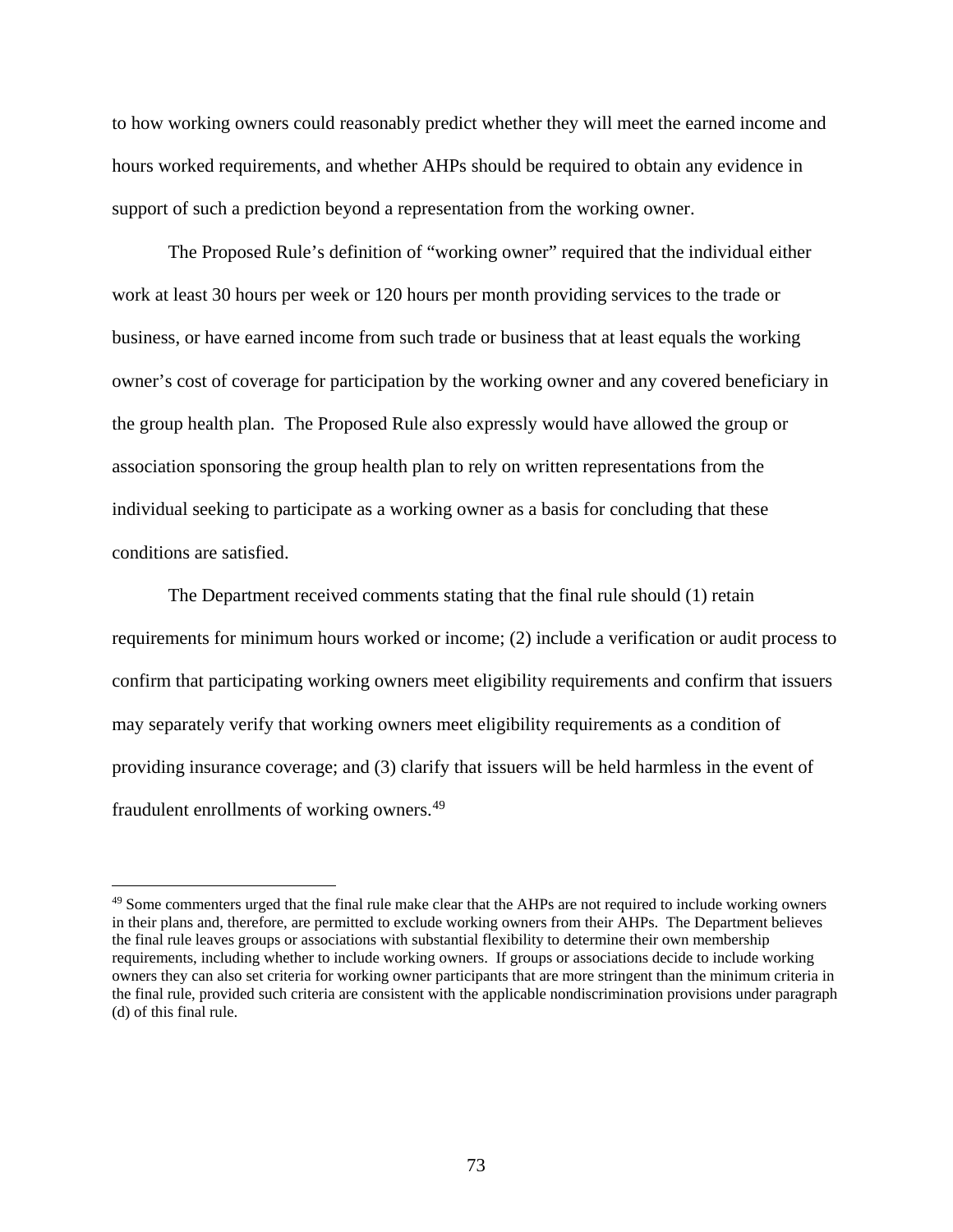With respect to the verification process, some commenters said that the Proposed Rule would allow working owner enrollment in an AHP based on the mere attestation that the individual is actually a "working owner," without a requirement that the AHP take steps to confirm this basic element of eligibility. Some commenters argued that such an attestation approach invites abuse and does not ensure an adequate employment nexus as required by ERISA. Those commenters suggested that, if the Department decided to retain the workingowners provision in the final rule, the Department should strengthen the verification requirements to ensure that these individuals are genuinely engaged in a trade or business and are performing services for the trade or business in a manner that is in the nature of an employment relationship. Other commenters suggested that the Department should include a requirement in the final rule that the working owners have been in business for a certain number of years before joining the AHP.

The Department notes as a preliminary matter, that the attestation provision was included in the Proposed Rule to reduce compliance burdens and potential liability exposure in the case of errors or failures. Plan fiduciaries have an obligation under ERISA to take steps to ensure that only eligible individuals participate and receive benefits under the plan. In carrying out that responsibility, ERISA section  $404(a)(1)(B)$  requires fiduciaries to make eligibility determinations "with the care, skill, prudence, and diligence under the circumstances then prevailing that a prudent man acting in a like capacity and familiar with such matters would use . . . ." The Department agrees with commenters that a written representation from an individual that he or she meets the working owner conditions, without more, may be insufficient in some cases and even could lead to abuses. The Department revised the final rule to eliminate that provision. In its place, the final rule offers flexibility, but clarifies that plan fiduciaries have a duty to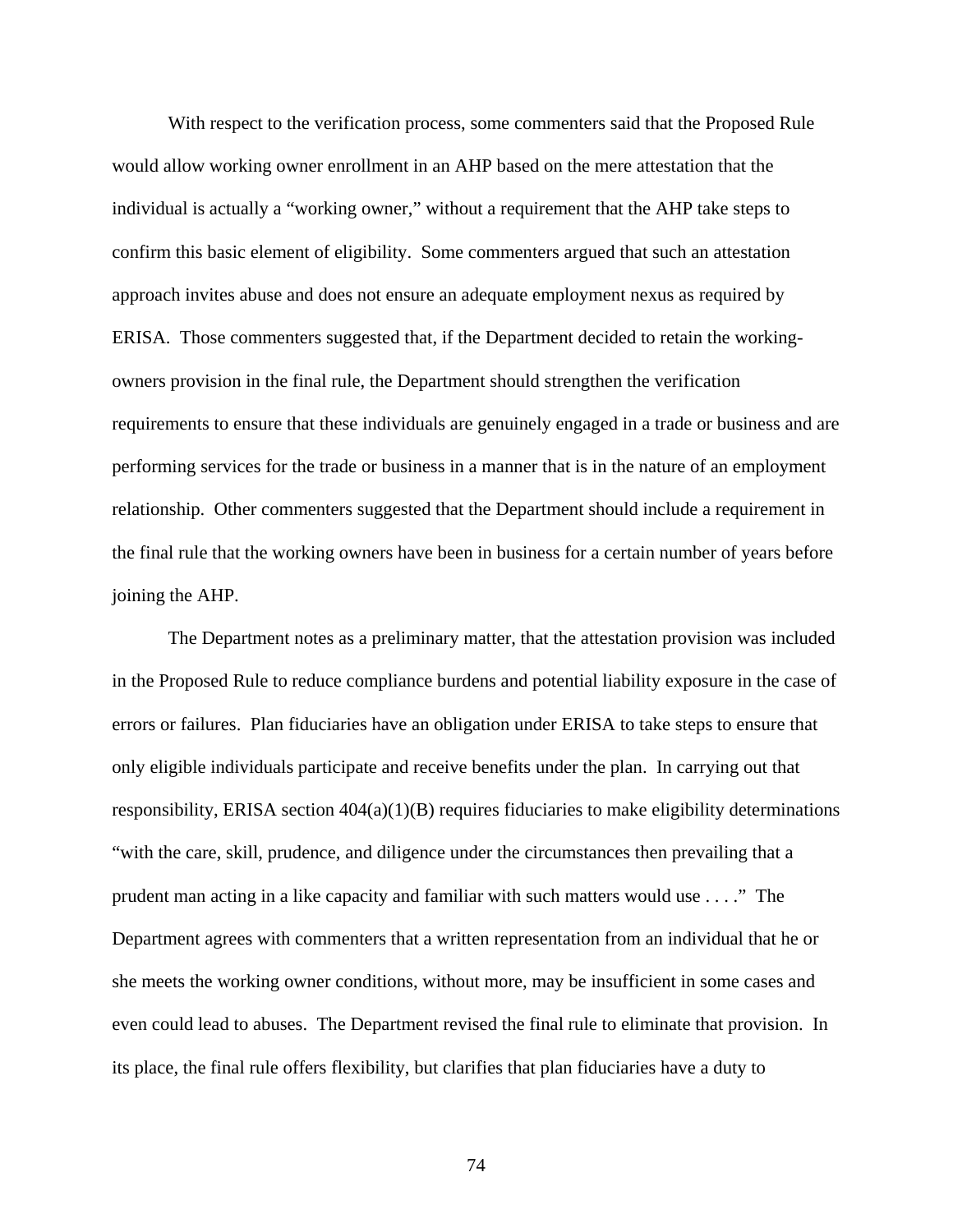reasonably determine that the conditions of paragraph  $(e)(2)$  are satisfied and monitor continued eligibility for coverage under the AHP. The Department recognizes that there are various ways that fiduciaries could establish prudent processes for making working owner (and other eligibility) determinations, and it would not be appropriate for the Department to establish a onesize-fits-all process under this final rule. For instance, in the Department's view, a reasonable determination could involve the fiduciary relying on the accuracy of the information in written documentation or a sworn statement submitted by a working owner, without independent verification, unless something in the written document or sworn statement, or other knowledge of the fiduciary, would cause a reasonable fiduciary to question the accuracy or completeness of the documentation. Nothing in the final rule precludes groups or associations sponsoring AHPs from establishing their own, separate verification processes and requirements for working owners, or any employer or employee, as a condition of membership in the group or association. Similarly, health insurance issuers doing business with AHPs could establish a verification and monitoring requirement as part of the insurance policy or an administrative service arrangement with the AHP.

Commenters stated that the Proposed Rule's "hours worked" provision should be modified to take into account that many industries include workers that do not have a defined work schedule that results in a steady and predictable 30-hour work week or 120-hour month. One commenter noted that in its industry, over 15% of working owners work fewer than 30 hours per week and make less than \$10,000. The commenter also suggested that the provision should also provide for workers who are reducing their hours, as they make a transition out of their former job. Another commenter suggested that the final rule include a "variable" worker provision allowing flexibility in making an hours-worked determination to address situations in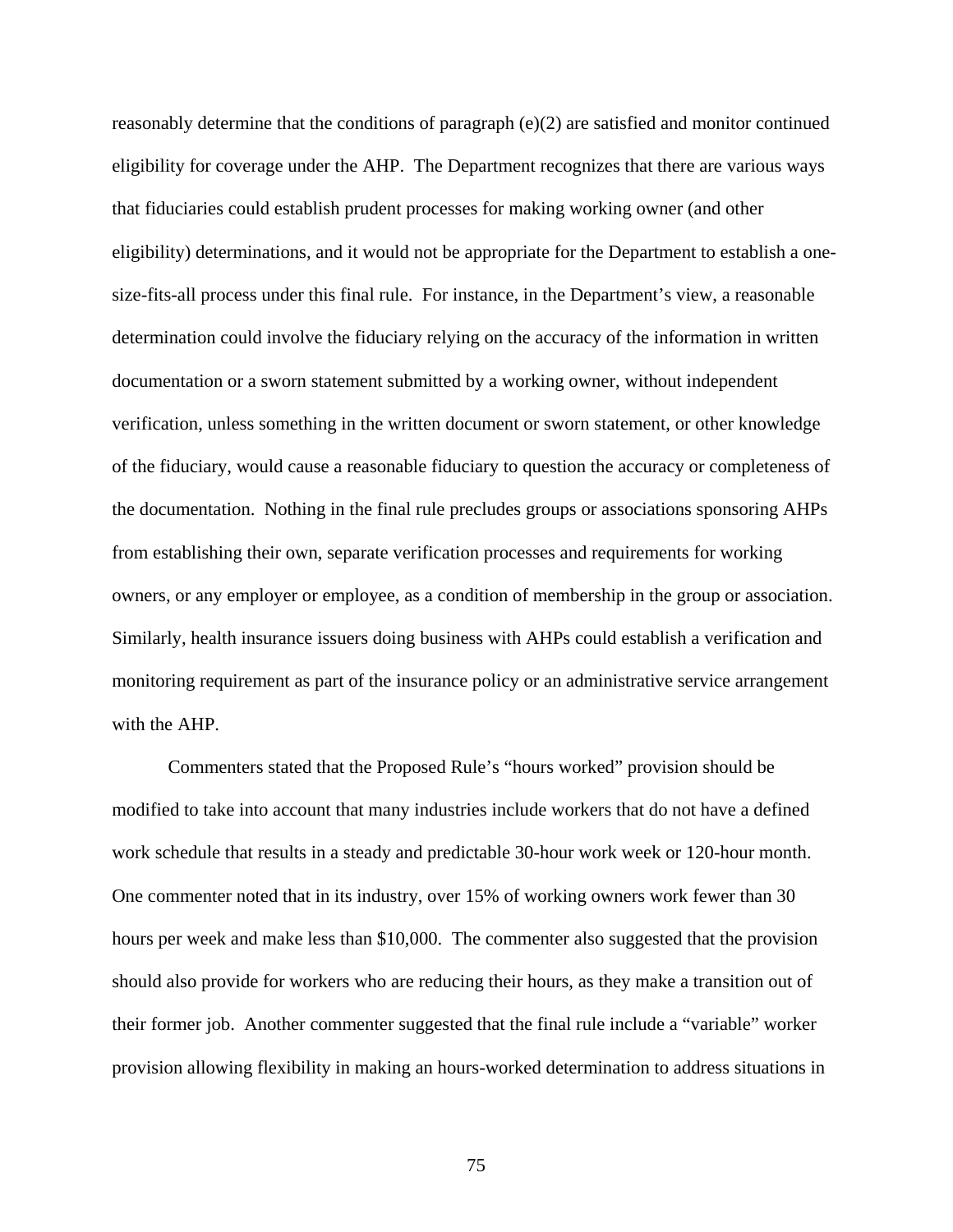which a working owner's time performing services for his business can often vary due to various industry, seasonal, and other business and market factors, and said it would be particularly useful to owners of start-up businesses and other newly formed entities. The Department agrees that the "hours-worked" criterion could be made more flexible without impairing the objective of limiting the provision to self-employed individuals who are genuinely engaged in a trade or business. Accordingly the final rule reduces the hours-worked provision to an average of 20 hours per week or 80 hours per month. A working owner could demonstrate this by evidence of a work history or a reasonable projection of expected self-employment hours worked in a trade or business. For this purpose, consistent with the principles of the gig economy, hours worked in a trade or business can be aggregated across individual jobs or contracts. Therefore, for example, an on-demand driver could aggregate hours driven using different ride assignment technology platforms. (Similarly, wages earned could be aggregated so that, for example, a pianist could aggregate money earned teaching piano lessons and money earned while giving performances.)

The Proposed Rule stated that the earned income standard and other group health eligibility provisions are informed by Federal tax standards, including section 162(l) of the Code, that describe conditions for self-employed individuals to deduct the cost of health insurance. (In the final rule, the term "self-employment income" replaces the term "earned income" that was used by the Proposed Rule.)<sup>50</sup> Accordingly, in applying the working owner provisions of

<span id="page-75-0"></span> $50$  In paragraph (e)(2)(iii)(B) of the final rule, the words "wages or self-employment income" replace "earned income" to conform this paragraph to language in paragraph  $(e)(2)(ii)$  of the final rule. This change is to eliminate the use of inconsistent terminology in these two paragraphs and to avoid confusion.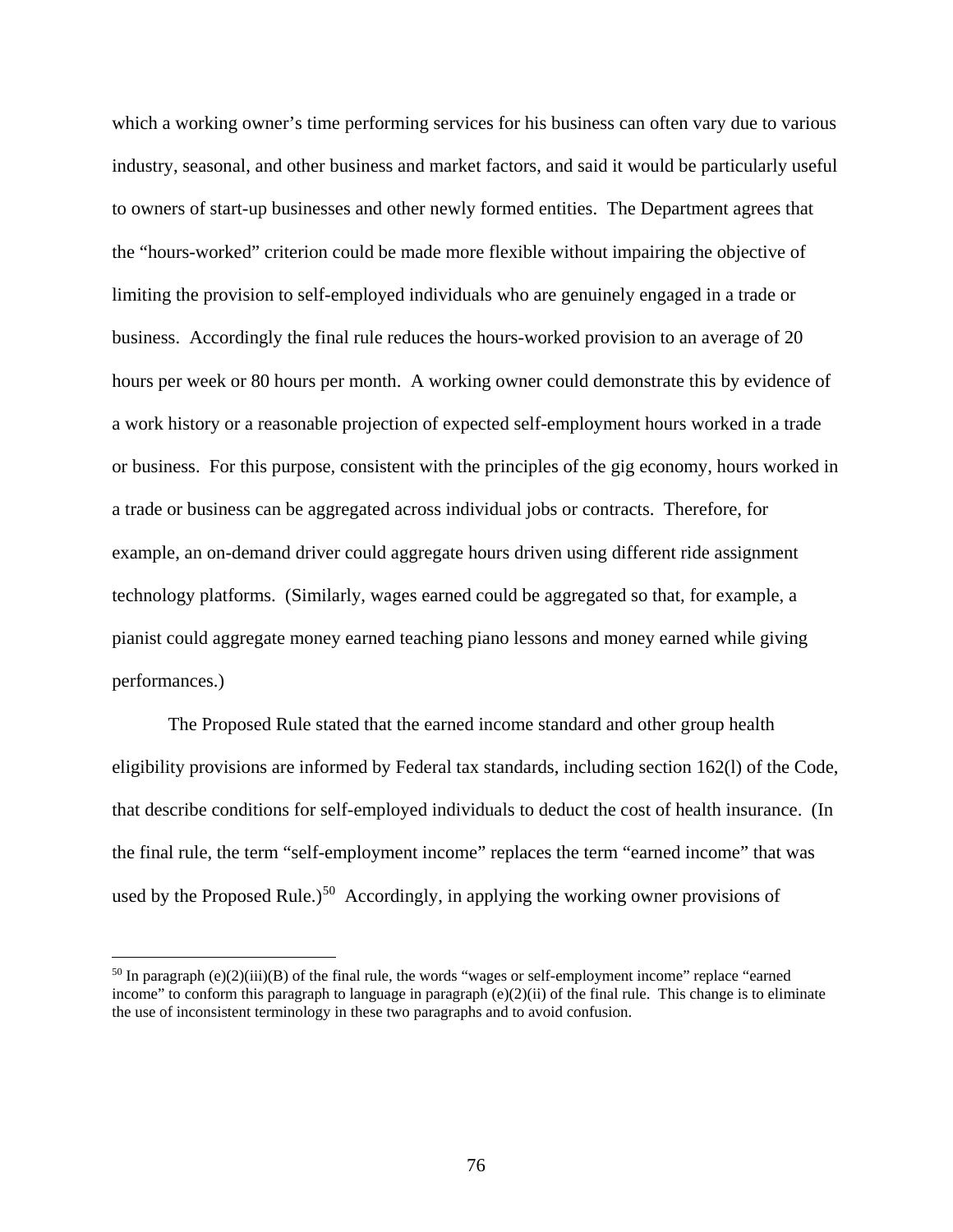paragraph (e) of the final rule, AHPs may rely on the definitions of "wages" and "selfemployment income" in Code sections 3121(a) and 1402(b) (but without regard to the exclusion in section 1402(b)(2)), respectively.

Concerns about the potential liability of issuers with respect to ineligible individuals wrongly treated as working owners would invariably depend on the particular facts and circumstances involved, including contractual provisions establishing the parties' respective rights and obligations. Accordingly, the final rule does not include any provision on that subject. $51$ 

Section 2510.3-5(e)(2)(iii) of the Proposed Rule would have provided that an individual would not be treated as a "working owner" if the individual was eligible to participate in any subsidized group health plan maintained by any other employer of the individual or the individual's spouse. Many commenters opposed this provision. Some argued that coverage available through a separate employer or through a spouse's employer may not be the most affordable option for a family, the AHP coverage may in fact provide more comprehensive coverage than that made available by a separate employer, and that the provision in the Proposed Rule would result in a "marriage penalty" that is not applied to other employers or their

<span id="page-76-0"></span><sup>&</sup>lt;sup>51</sup> Some commenters asked the Department more generally to address the liability of the respective parties to the AHP for violations of the nondiscrimination provisions in the rule, general ERISA reporting and disclosure requirements and fiduciary rules, Code section 4980H and the related Code sections 6055 and 6056 reporting requirements, Form W-2 reporting, COBRA compliance, and "all of the other responsibilities that come with the maintenance of a single large employer plan." With regard to the provisions under the Department's jurisdiction, the Department does not believe this document is the appropriate place to address these questions because they also will invariably depend on the application of the particular law involved and the particular facts and circumstances of each case. The Code provisions listed are under the jurisdiction of Treasury and the IRS and are outside the scope of this rulemaking; stakeholders should refer to the relevant Code sections and guidance thereunder.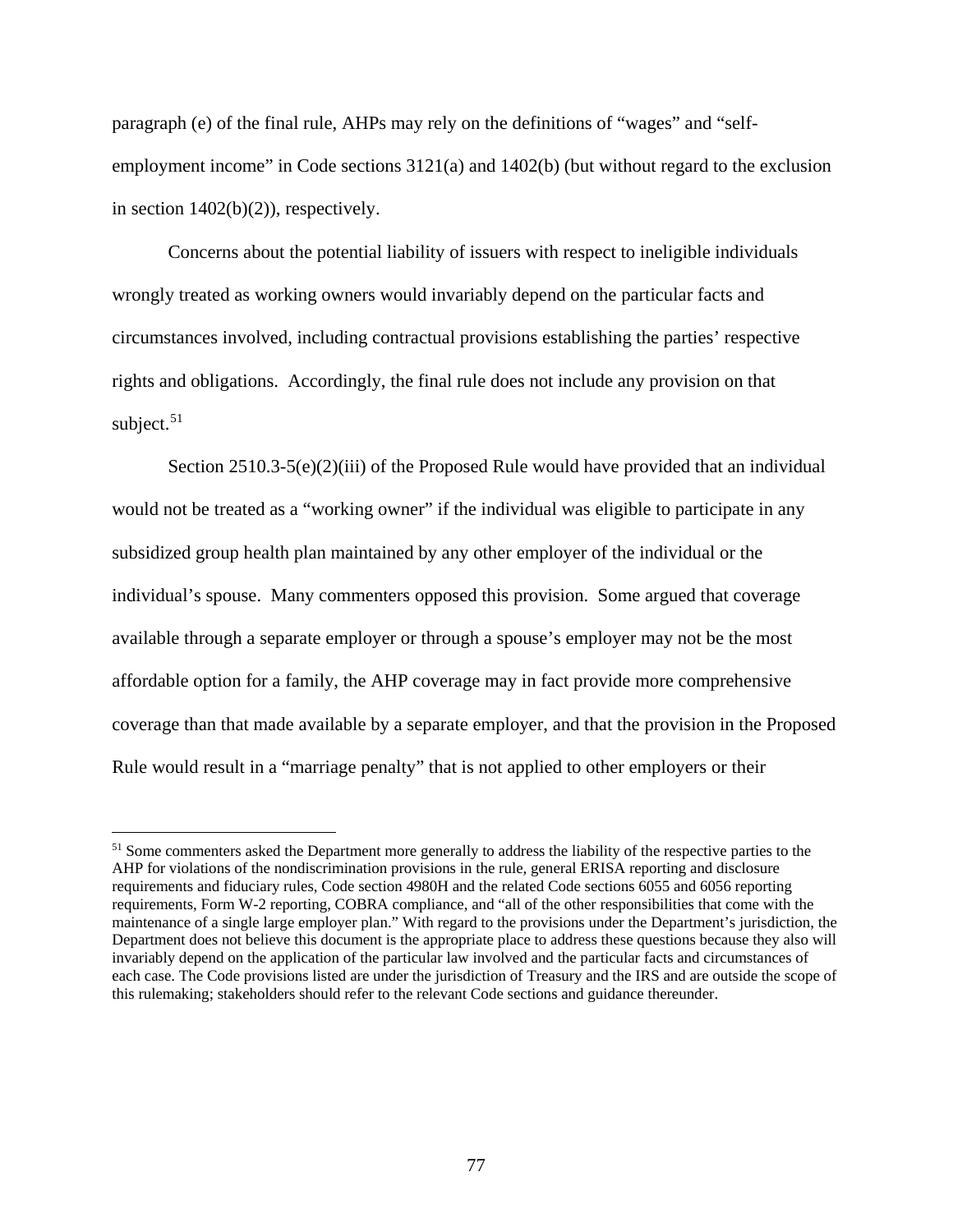employees. These commenters also noted that this requirement would be very hard to enforce and would require the fiduciary of the AHP to establish a verification process that would add unnecessary complexity and burden to the working-owner provision. For example, commenters said that they did not believe the Department intended that eligibility for "excepted benefits" would be disqualifying. Excepted benefits generally provide only limited health coverage (e.g., dental-only coverage, vision-only coverage, certain employee assistance plans, or fixed indemnity coverage) or are generally not primarily health insurance coverage (e.g., accidental death and dismemberment or automobile coverage).<sup>[52](#page-77-0)</sup> Those commenters said that if "excepted benefits" coverage was not disqualifying, administrators of AHPs would not only have to monitor for group health coverage but would also have to make determinations on whether the coverage was limited to excepted benefits. Other commenters pointed out that the Proposed Rule did not include any guidance on how administrators would address situations when a working owner or a working owner's spouse is offered or loses subsidized coverage during the middle of the year.

After consideration of the public comments, the Department agrees that the condition is not a good indicator of whether a working owner is involved in a legitimate trade or business, as opposed to engaged in de minimis "commercial activities" that cannot fairly be classified as

<span id="page-77-0"></span><sup>52</sup> See ERISA section 733. See also Preamble to Health Insurance Portability for Group Health Plans; Interim Rules, explaining that there are four types of excepted benefits and that "category 1" benefits, for example, automobile insurance, liability insurance, workers compensation and accidental death and dismemberment coverage, are generally not "health insurance coverage" and are excepted in all circumstances. The other three categories are considered health insurance (for example, limited scope dental and vision benefits, employee assistance programs) and are excepted only if certain conditions are met. 62 FR 16894, 16903 (April 8, 1997).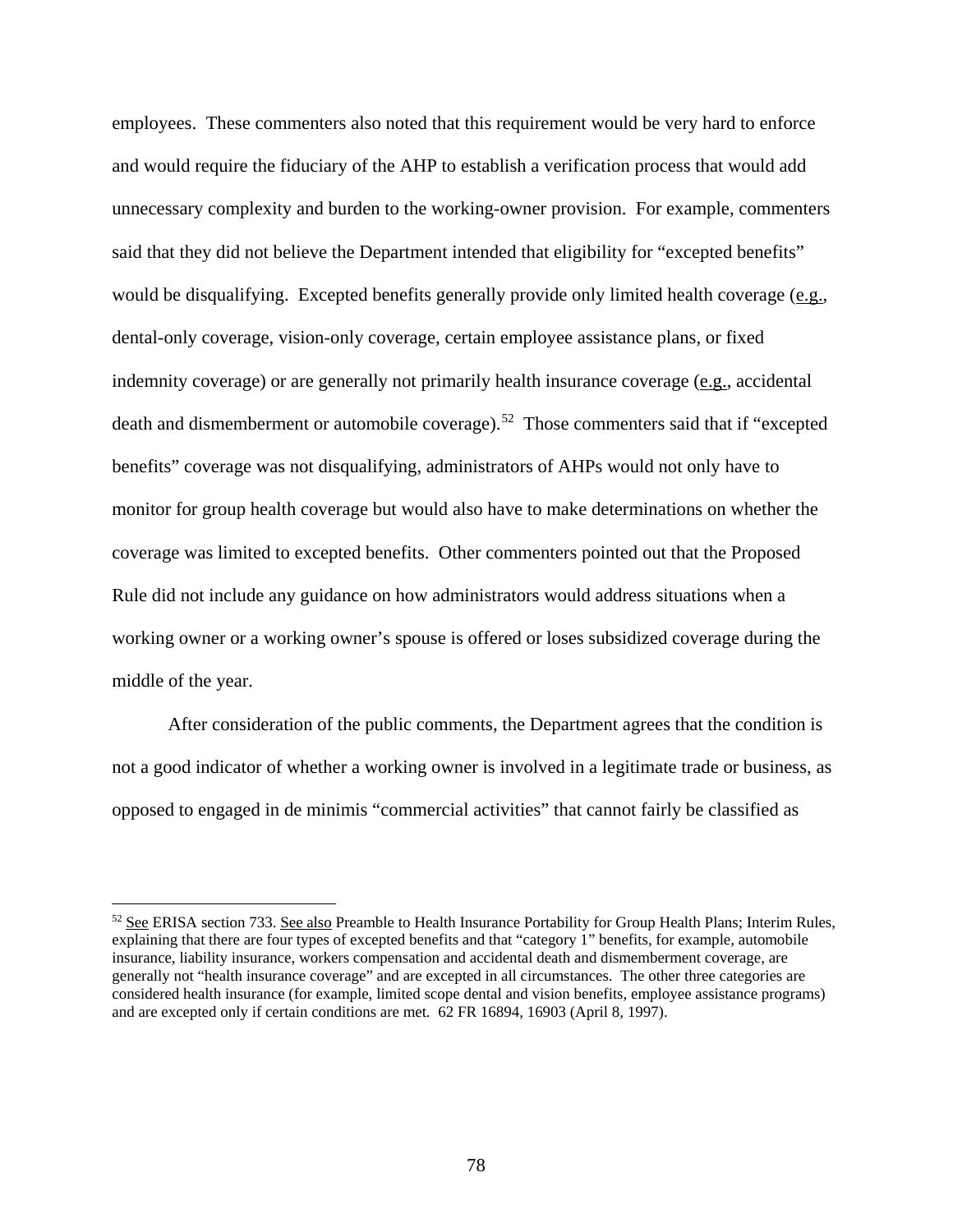meaningful self-employment. Accordingly, the subsidized health coverage provision in the Proposed Rule is not adopted as part of the final rule.

# **4. Essential Health Benefits and Comprehensive Coverage Requirements**

Many commenters opposed the Proposed Rule on the grounds that because AHPs will generally be insured in the large group market or be self-insured, AHPs would not be subject to the requirement to provide EHBs, which only applies to non-grandfathered individual market and small group market insurance coverage. Commenters raised the possibility that AHPs would seek to deliver low premiums by providing benefits that are not as comprehensive as other coverage options available to working owners and small employers. They asserted that the Proposed Rule could lead to adverse selection in the individual and small group markets because healthier groups and working owners could be attracted to AHPs providing minimal benefits because of the lower costs, while less healthy groups and working owners would seek out more robust coverage in the individual and small group markets. This could lead to less stable risk pools in the individual and small group markets, rising premiums, and cascading effects that could leave certain markets without any active health insurance issuers. Further, they stated that AHPs offering comprehensive benefits may also be disadvantaged, as healthy members could leave to join lower-cost AHPs (and return when their medical needs increase). Commenters noted that certain populations with specific needs, such as those with disabilities, could be disproportionately affected if their coverage does not include a robust level of benefits. Some of these commenters suggested that in order to mitigate these effects, the Department should require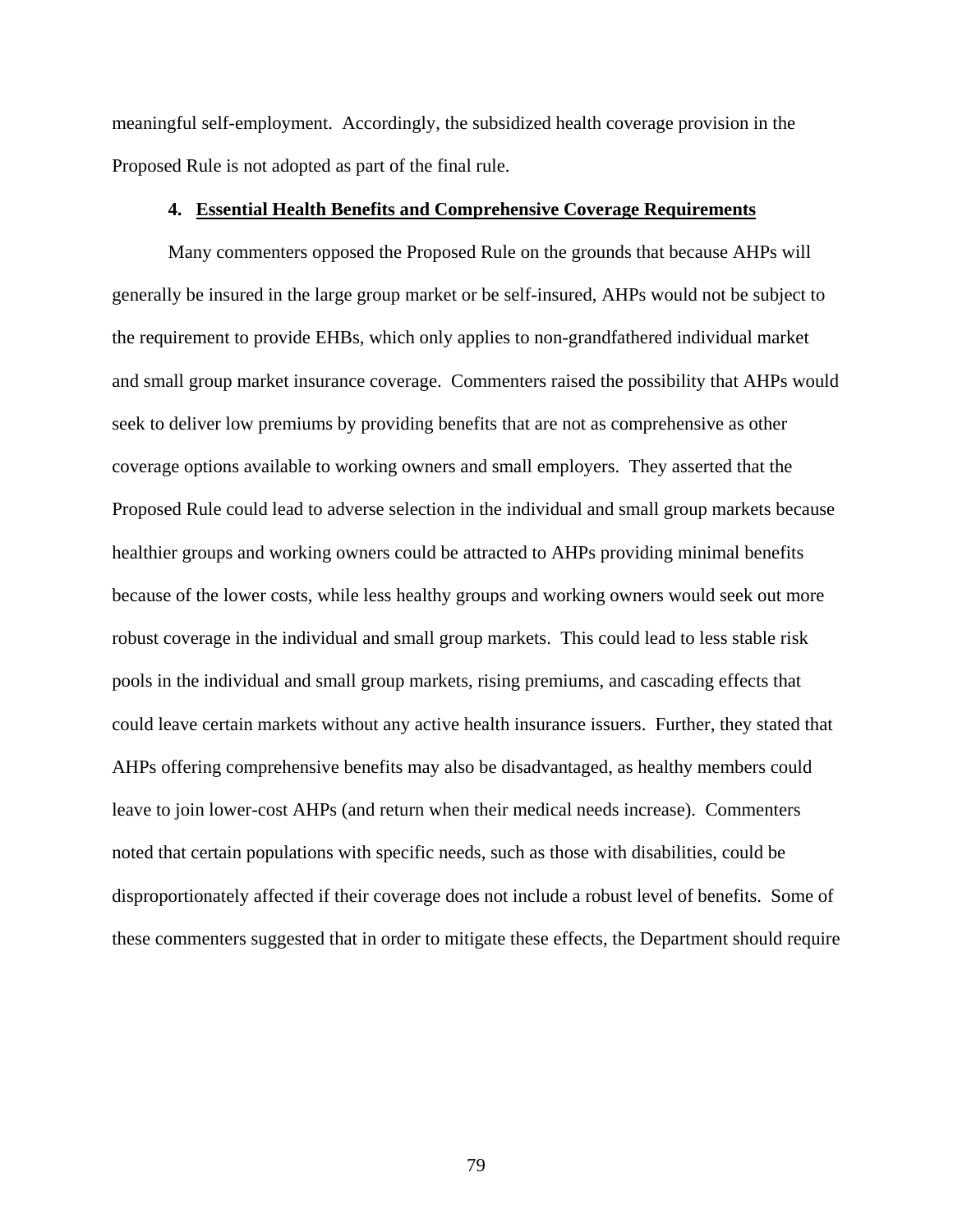AHPs to provide EHBs or some other minimum level of benefits, or require them to provide "minimum value" within the meaning of Code section  $36B(c)(2)(C)(ii)$  and  $26$  CFR 1.36B-6.<sup>[53](#page-79-0)</sup>

Other commenters acknowledged concerns that AHPs may provide inadequate benefits but did not believe that legitimate membership organizations would risk their goodwill and reputation by offering such health plans. Instead, they argued that economies of scale would enable AHPs to offer more comprehensive coverage to their members than they would be able to purchase on their own. Another commenter noted that even though self-insured plans and large group market policies are not required to provide EHBs, most do, in fact, provide comprehensive coverage.

The Department declines to adopt commenters' recommendations to make the provision of EHBs in an AHP a condition for a group or association to qualify as bona fide. Such a mandate would run contrary to the goal of leveling the playing field between small employers in AHPs, on the one hand, and large employers, on the other, who generally are not subject to the EHB requirements. Furthermore, such a mandate could reduce AHPs' flexibility to tailor coverage to the particular needs of the members of the group or association offering the benefits, and thereby reduce access to AHPs by making them less attractive options for providing affordable coverage. For this reason, the Department also declines to require the provision of minimum value coverage as a condition for a group or association to qualify as bona fide. The ability to design AHP benefit packages and set cost-sharing requirements without the burden of

<span id="page-79-0"></span><sup>53</sup> Unless otherwise specified, the Department interpreted commenters' use of "minimum value" to refer to the term as used in Code section  $36B(c)(2)(C)(ii)$  and  $26$  CFR 1.36B-6, which generally means that the percentage of the total allowed costs of benefits provided under the plan is greater than or equal to 60 percent, and that the plan also provides substantial coverage for inpatient hospitalization and physician services. See also 45 CFR 156.145.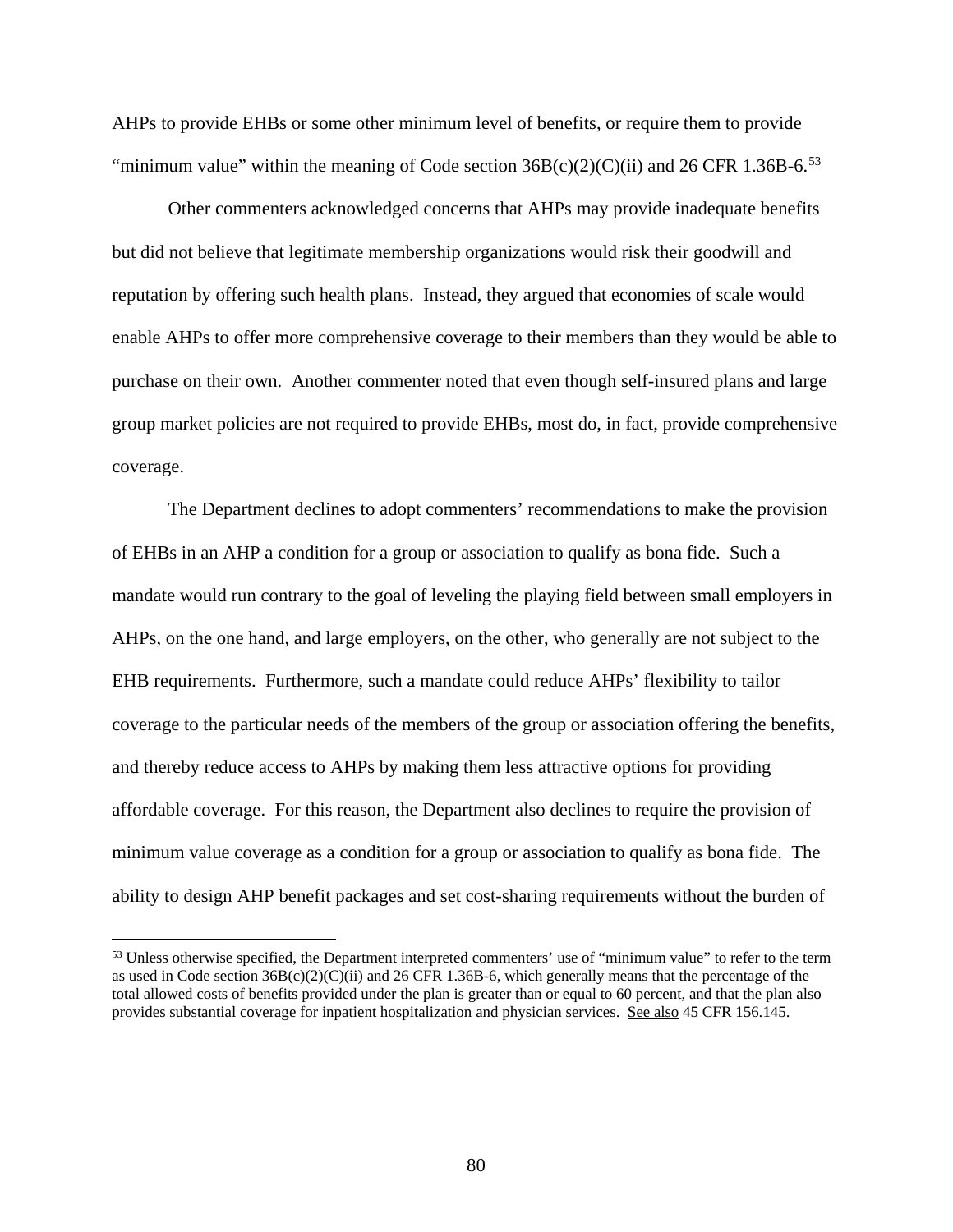certain Federal restrictions is critical to enabling AHPs to provide an additional, more affordable coverage option to small businesses and working owners who may otherwise have been unable or unwilling to obtain higher-priced coverage. Moreover, the Department believes that concerns regarding adverse selection as result of AHPs not providing comprehensive coverage are overstated because we agree with those commenters who asserted that AHPs are not likely to offer relatively low levels and scope of benefits, which could jeopardize their relationship with their members and because other federal and State coverage requirements may apply.

The Department notes that for those AHPs that choose to offer coverage to employers that are applicable large employers subject to the employer shared responsibility provisions of Code section 4980H, the participating applicable large employers face the possibility of having to make an employer shared responsibility payment if the AHP does not provide minimum value coverage. [54](#page-80-0) AHPs also remain subject to Federal and State laws other than EHB requirements that require the provision of certain benefits. For example, AHPs must provide coverage for certain recommended preventive services without the imposition of cost-sharing.<sup>55</sup> These services include:

(1) Evidence-based items or services that have in effect a rating of A or B in the current recommendations of the United States Preventive Services Task Force (Task Force) with respect to the individual involved;

(2) Immunizations for routine use in children, adolescents, and adults that have in effect a recommendation from the Advisory Committee on Immunization Practices of the Centers for Disease Control and Prevention (Advisory Committee) with respect to the individual involved. A recommendation of the Advisory Committee is considered to be "in effect" after it has been adopted by the Director of the Centers for Disease Control and

<span id="page-80-1"></span><span id="page-80-0"></span><sup>&</sup>lt;sup>54</sup> See Code sections 36B and 4980H.<br><sup>55</sup> See PHS Act section 2713, which is incorporated in ERISA section 715 and Code section 9815.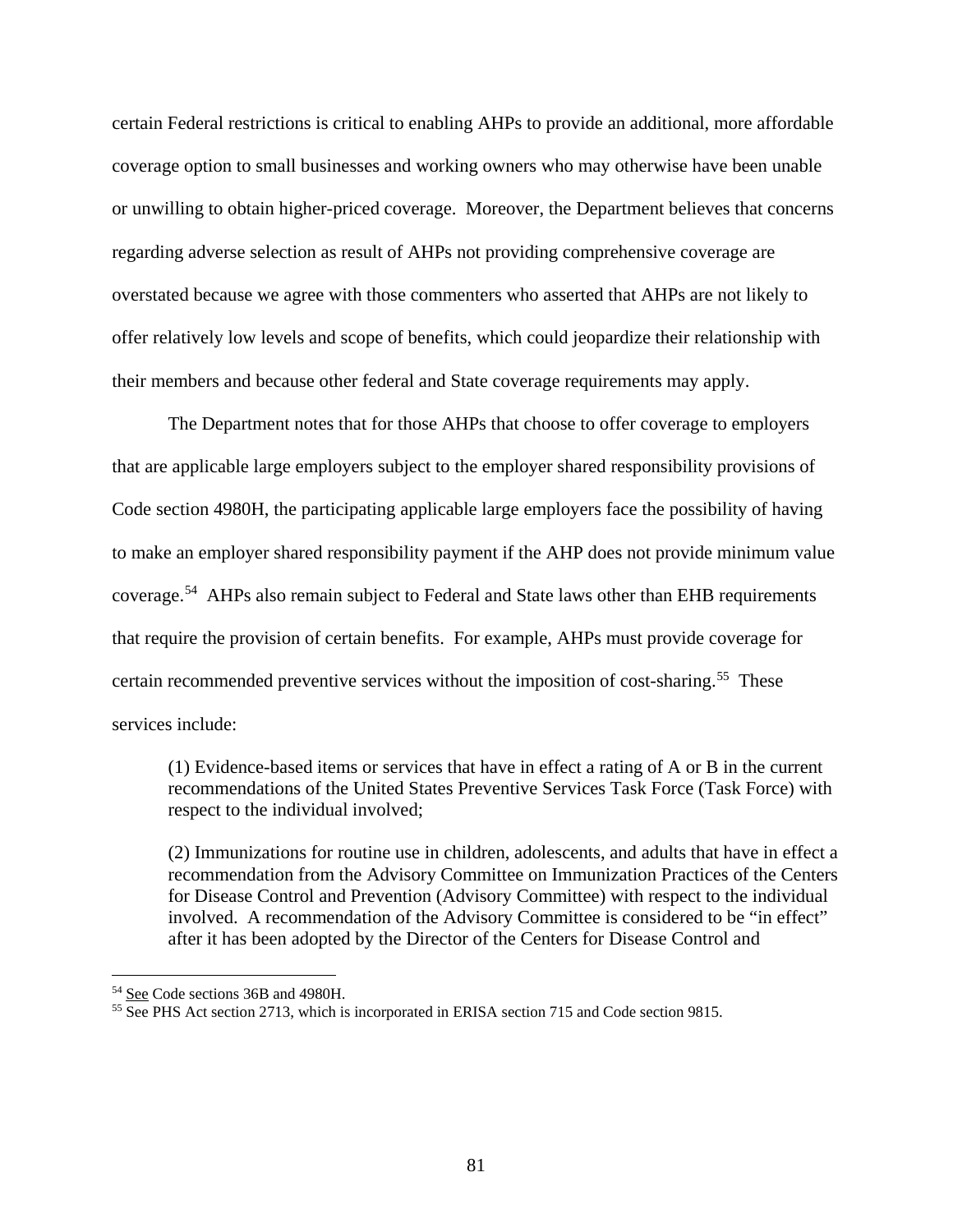Prevention. A recommendation is considered to be for routine use if it appears on the Immunization Schedules of the Centers for Disease Control and Prevention;

(3) With respect to infants, children, and adolescents, evidence-informed preventive care and screenings provided for in the comprehensive guidelines supported by the Health Resources and Services Administration (HRSA); and

(4) With respect to women, evidence-informed preventive care and screening provided for in comprehensive guidelines supported by HRSA (not otherwise addressed by the recommendations of the Task Force).

In addition, Title VII of the Civil Rights Act (as amended by the Pregnancy

Discrimination Act and administered by the Equal Employment Opportunity Commission

(EEOC)) generally provides that pregnancy-related expenses for employees and their spouses

must be reimbursed in the same manner as those incurred for other medical conditions.<sup>56</sup>

Many AHPs, or the insurance coverage that insures them, will also be subject to State benefit mandates. The State of Pennsylvania, for example, requires policies issued in the large group market to cover in-patient and out-patient services for severe mental illness, inpatient and outpatient services for substance use disorders, autism services, childhood immunizations, and mammography.<sup>[57](#page-81-1)</sup> These types of State mandates may apply to fully-insured AHPs through the health insurance policies they purchase. In addition, under ERISA's provisions saving State

<span id="page-81-0"></span><sup>56</sup> 29 CFR 1604.110(b); EEOC Enforcement Guidance: Pregnancy and Related Issues, No. 915.003 (June 25, 2015), available at https://www.eeoc.gov/laws/guidance/pregnancy\_guidance.cfm. Moreover, the protections of the Newborns' and Mothers' Health Protection Act contained in section 9811 of the Code, 711 of ERISA, and section 2725 of the Public Health Services Act generally provides, if plans cover hospital stays in connection with childbirth, that plans must provide hospital stays of at least 48 hours (or 96 hours in the case of a caesarian section) following delivery.

<span id="page-81-1"></span><sup>&</sup>lt;sup>57</sup> See 40 P.S. sections 764g, 908-2, 764h, 3502, 764c. (For a list of state benefit mandates, <u>see generally</u> the Center for Consumer Information & Insurance Oversight Information on Essential Health Benefits (EHB) Benchmark Plans available at https://www.cms.gov/cciio/resources/data-resources/ehb.html; or see

http://www.ncsl.org/research/health/state-ins-mandates-and-aca-essential-benefits.aspx#State\_EHB\_2016).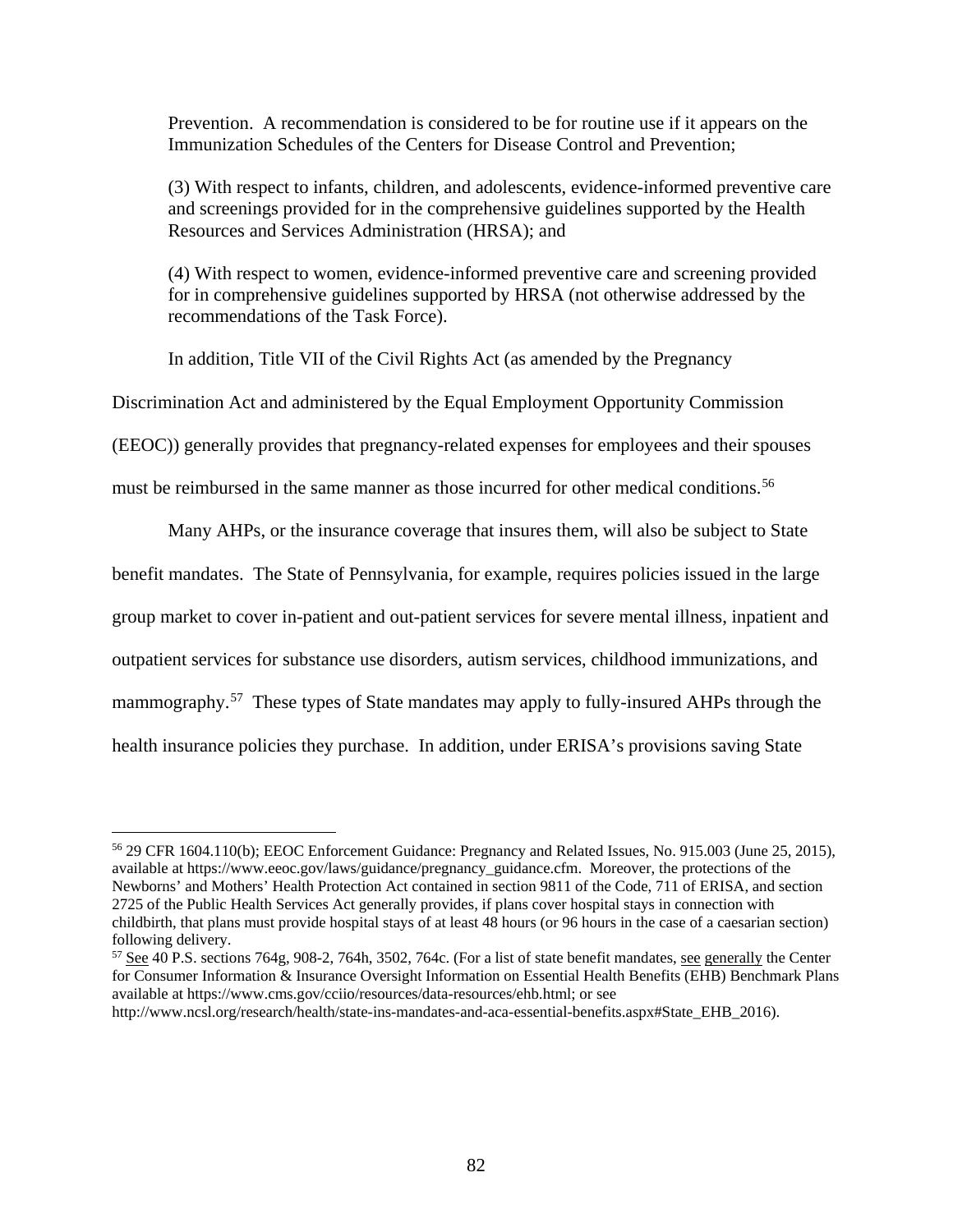regulation of MEWAs from preemption, States may also extend benefit mandates to self-insured AHPs.

Some commenters also expressed concern that the maximum out of pocket limit (MOOP) under PHS Act section 2707(b) (incorporated into ERISA section 715) and the prohibition of lifetime and annual dollar limits under PHS Act section 2711 (also incorporated into ERISA section 715) only apply with respect to EHBs. These commenters were generally concerned that in the absence of these protections, AHPs would impose burdensome cost-sharing requirements or annual and lifetime limits for critical benefits, such as mental health care, substance-use disorder services, prescription drugs, and maternity services, in an effort to drive down costs, as had happened in the pre-ACA insurance market.

While group health plans that are offered in the large group market or are self-insured are exempt from the requirement to offer EHBs, all non-grandfathered group health plans are subject to the MOOP and the prohibition on annual and lifetime dollar limits on EHBs. Accordingly, to the extent a plan covers EHBs, the MOOP and annual and lifetime dollar limits provisions apply.[58](#page-82-0) As such, if an AHP covers a benefit that would be considered an EHB, the AHP must count an individual's out-of-pocket spending for in-network provision of that benefit toward the MOOP; any EHBs in excess of the MOOP must be covered without cost-sharing.<sup>[59](#page-82-1)</sup> Similarly, if

<span id="page-82-0"></span><sup>58</sup> For more information regarding the application of the MOOP and prohibition of lifetime and annual limits for plans not subject to the requirement to provide EHBs, see 29 CFR 2590.715-2711(c); See also Q10 of Frequently Asked Questions on Essential Health Benefits Bulletin, available at

<span id="page-82-1"></span>

https://www.cms.gov/CCIIO/Resources/Files/Downloads/ehb-faq-508.pdf.<br><sup>59</sup> See Frequently Asked Questions about Affordable Care Act Implementation, Part XII, Q2 (February, 22, 2014), available at https://www.dol.gov/sites/default/files/ebsa/about-ebsa/our-activities/resource-center/faqs/aca-partxii.pdf and https://www.cms.gov/CCIIO/Resources/Fact-Sheets-and-FAQs/aca\_implementation\_faqs12.html and Frequently Asked Questions about Affordable Care Act Implementation, Part XVIII Q2, (January 9, 2014),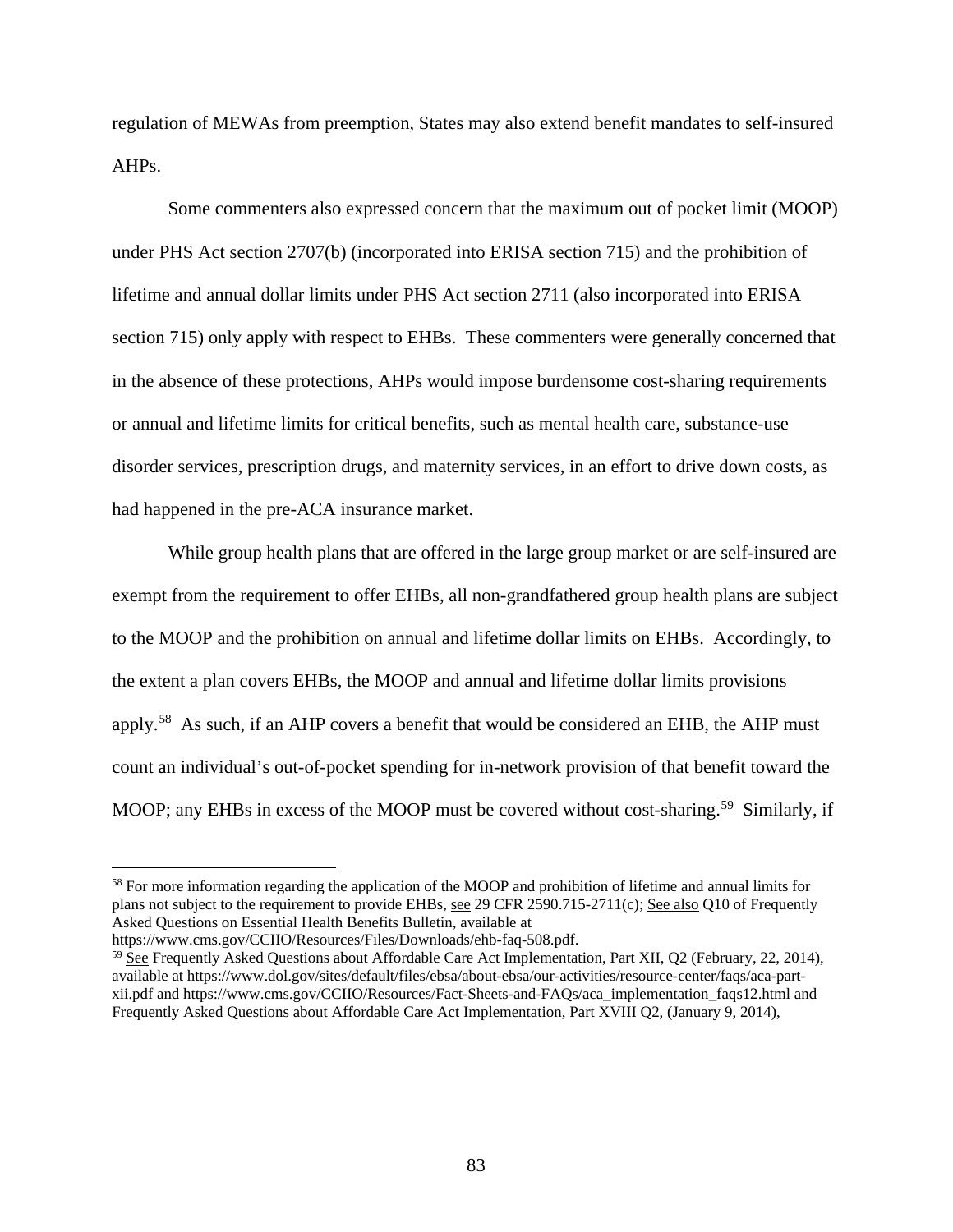an AHP covers any benefits that would be considered an EHB, all such benefits must be covered without any annual or lifetime dollar limit.

# **5. Application of ERISA Group Health Plan Requirements to AHPs**

An AHP sponsored by a bona fide group or association under this final rule is a group health plan and an employee welfare benefit plan under ERISA. Accordingly, the AHP is subject to all ERISA provisions applicable to group health plans and employee welfare benefit plans, including Title I of ERISA.

Some commenters expressed concerns about the Proposed Rule on the broad assumption that AHPs would be exempt from various consumer protections included in ERISA and other Federal laws, including changes made by the ACA, and that the rule would lead to a diminution in rights and protections for AHP participants. As the Department explained in the Proposed Rule, the primary purpose of allowing more flexibility for groups or associations to sponsor AHPs is to expand access to affordable health coverage, especially among small employers and working owners – many of whom currently do not provide health benefits to their workers – by removing undue restrictions on the establishment and maintenance of AHPs. However, as noted above, an AHP offered by a bona fide group or association under this final rule remains a group health plan under ERISA and participants in AHPs are entitled to the same protections under ERISA that are available to participants in single employer group health plans.

Some commenters requested that the Department provide clarification with respect to the application of the Paul Wellstone and Pete Domenici Mental Health Parity and Addiction Equity

available at https://www.dol.gov/sites/default/files/ebsa/about-ebsa/our-activities/resource-center/faqs/aca-partxviii.pdf and https://www.cms.gov/CCIIO/Resources/Fact-Sheets-and-FAQs/aca\_implementation\_faqs18.html.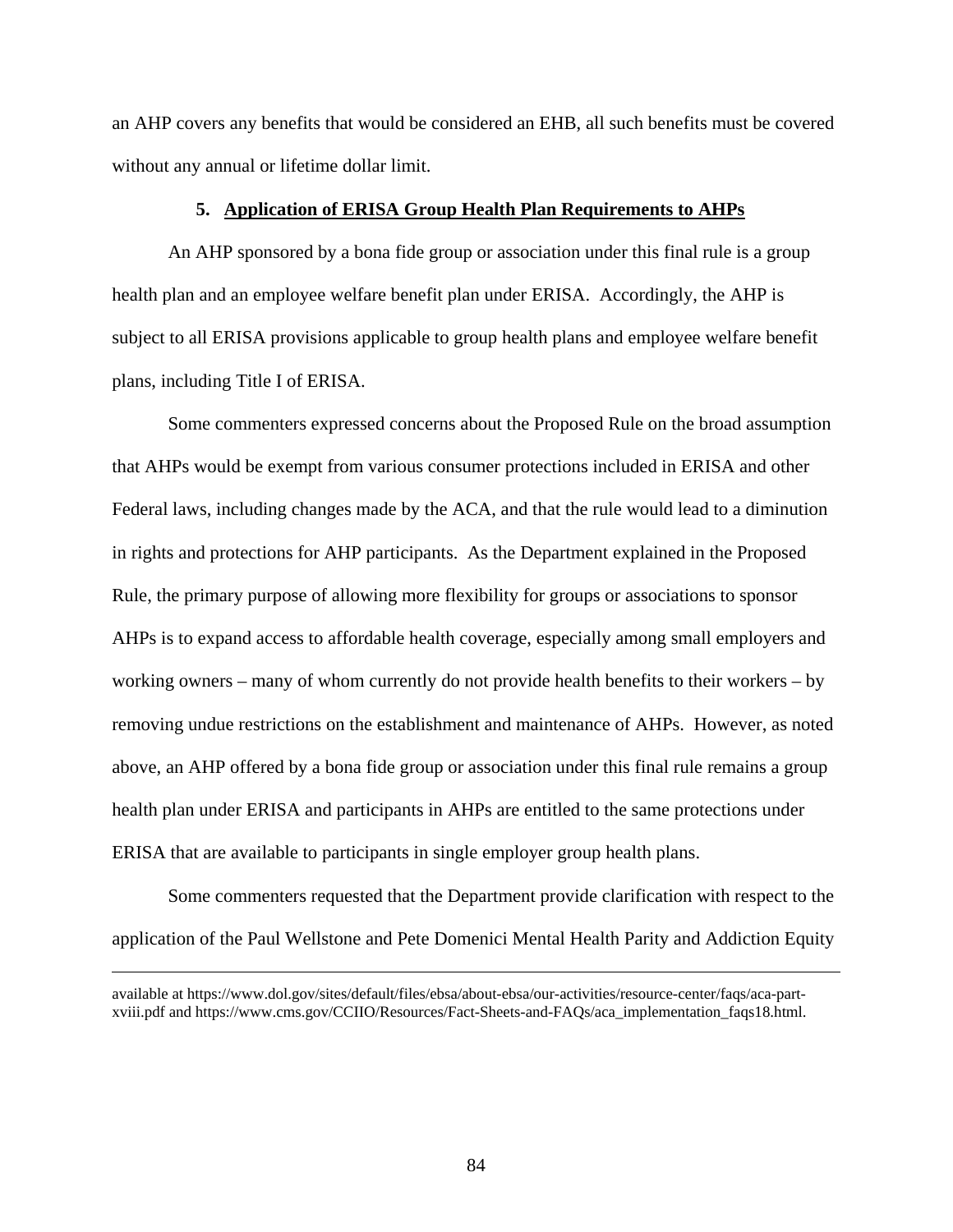Act of 2008 (MHPAEA) and the COBRA continuation coverage requirements. Specifically, because these requirements include an exemption for employers with a certain number of employees, commenters inquired whether it was the total number of employees of the separate participating member-employers or the number of employees of employers, collectively, participating in the bona fide group or association that matters for purposes of determining whether the requirements apply to an AHP.

Generally, MHPAEA requires that financial requirements and treatment limitations for mental health and substance use disorder benefits must be no more restrictive than those placed on medical and surgical benefits. MHPAEA provides an exemption for group health plans for "any plan year of a small employer."<sup>60</sup> Under ERISA section  $712(c)(1)(B)$ , a small employer is defined as an employer who employed between 2 (or 1 in the case of an employer residing in a State that permits small groups to include a single individual) and 50 employees on business days during the preceding calendar year. As one commenter observed, because the ERISA provisions of MHPAEA provides a definition of a "small employer" that makes no reference to the separate definition of an "employer" under ERISA section 3(5), some AHP operators may try to argue that the definition refers to the common law definition of employer, rather than the definition in ERISA section 3(5), and that an AHP is, therefore, exempt if all the participating employer-members meet the definition of "small employers."

MHPAEA amended ERISA, the Code, and the PHS Act and is subject to joint interpretive jurisdiction by the Departments of Labor, the Treasury, and HHS (collectively, the

<span id="page-84-0"></span> $60$  ERISA section 712(c)(1).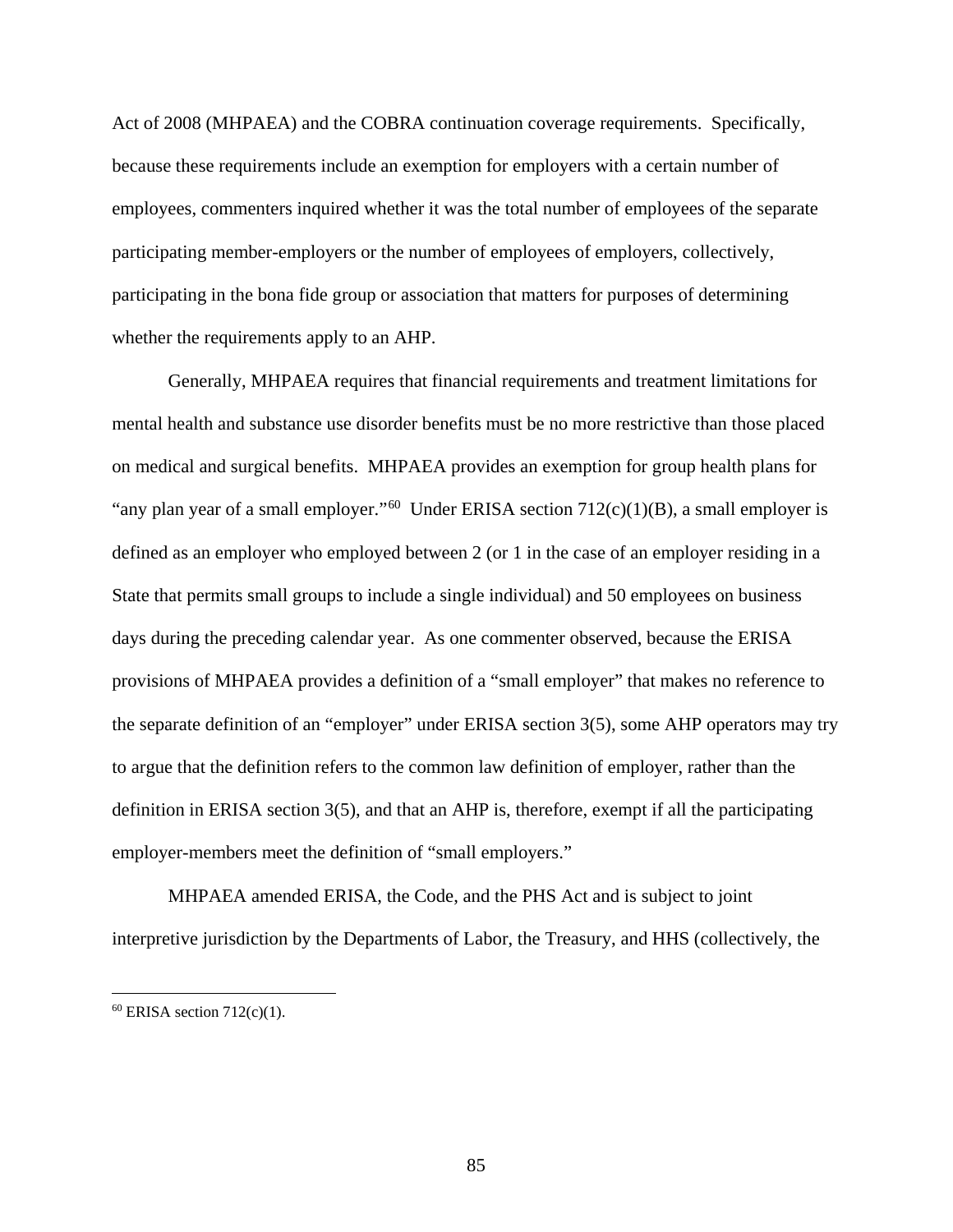Departments).<sup>[61](#page-85-0)</sup> For purposes of ERISA, the Department interprets the term "small employer," as specified in ERISA section  $712(c)(1)(B)$  to mean an "employer" of a certain size, using the ERISA definition of "employer" in section 3(5). The Department has consulted with HHS, which has advised the Department that it uses the same interpretation for purposes of applying the MHPAEA small employer exemption in the PHS Act.<sup>[62](#page-85-1)</sup> Accordingly, for a bona fide group or association, the determination of whether MHPAEA applies under ERISA and the PHS Act depends on the size of the AHP, which generally would be based on the number of employees employed in the aggregate during the preceding calendar year by the employer members of the bona fide group or association. This interpretation is consistent with the approach described earlier in this preamble of treating AHPs like large employers.

COBRA provides for a temporary continuation of group health coverage that would otherwise be lost due to certain life events, but does not apply to a group health plan for any calendar year if "all employers maintaining such plan normally employed fewer than 20 employees" on a typical business day during the preceding calendar year."[63](#page-85-2) Commenters asked for clarification on how the law would apply to those employers with fewer than 20 employees that joined a bona fide group or association whose member employers, collectively, employ 20 or more employees. The coverage provisions of the COBRA continuation coverage requirements are within the interpretive jurisdiction of Treasury and the IRS. The Department

<span id="page-85-0"></span><sup>&</sup>lt;sup>61</sup> See HIPAA section 104. See also Memorandum of Understanding 64 FR 70164 (Dec. 15, 1999).

<span id="page-85-2"></span><span id="page-85-1"></span> $62$  The Code does not reference the ERISA definition of employer. For purposes of determining applicability of, and potential for excise taxes under, the Code, interested parties should contact the Internal Revenue Service. <sup>63</sup> ERISA section 601.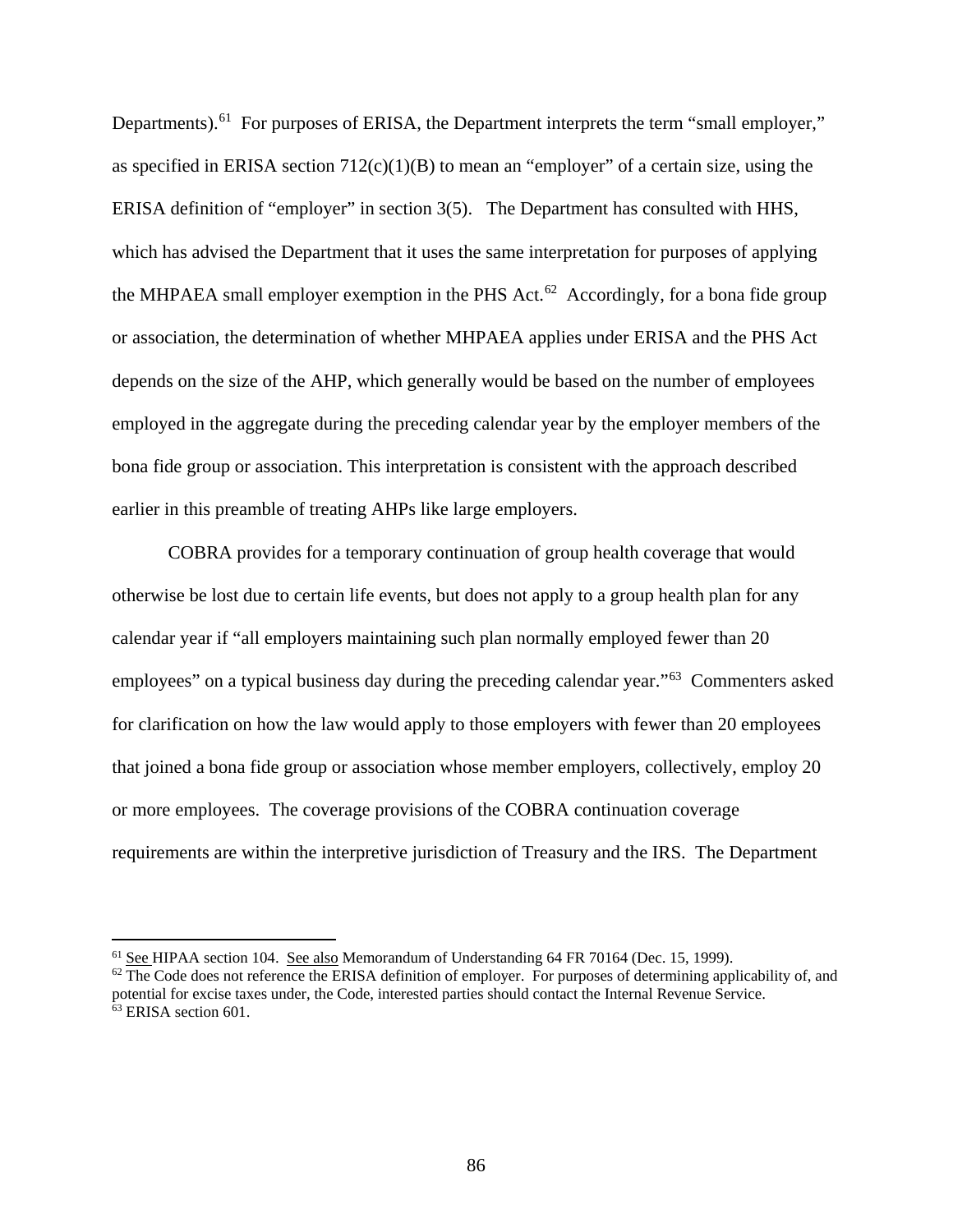will consult with Treasury and the IRS and anticipates future guidance on the application of COBRA to such plans.

# **6. Application of Federal Laws Other than ERISA to AHPs**

### a. Application of Federal Healthcare Laws

Numerous commenters requested that the Department provide clarifications with respect to the application of a wide variety of Federal laws and regulations that are not grounded in ERISA but may implicate or apply to AHPs. Examples include the employer shared responsibility provisions, premium tax credit eligibility rules, network adequacy standards, the Pregnancy Discrimination Act of 1978, other federal nondiscrimination laws, and Medicare secondary payer rules.

The Department considers these comments to be beyond the scope of this rulemaking. In setting out additional criteria for determining whether an employer group or association can act as an employer within the meaning of ERISA section 3(5) for purposes of sponsoring a single group health plan for its employer-members, the intent of this final rule is to expand the number of organizations that are eligible to sponsor an AHP. However, many AHPs currently exist and therefore the interaction between AHPs and the various laws and regulations discussed by these commenters are not a consequence of this rule. Further, these laws and regulations are not within the Department's interpretive jurisdiction and therefore any guidance provided would be outside the scope of its regulatory authority.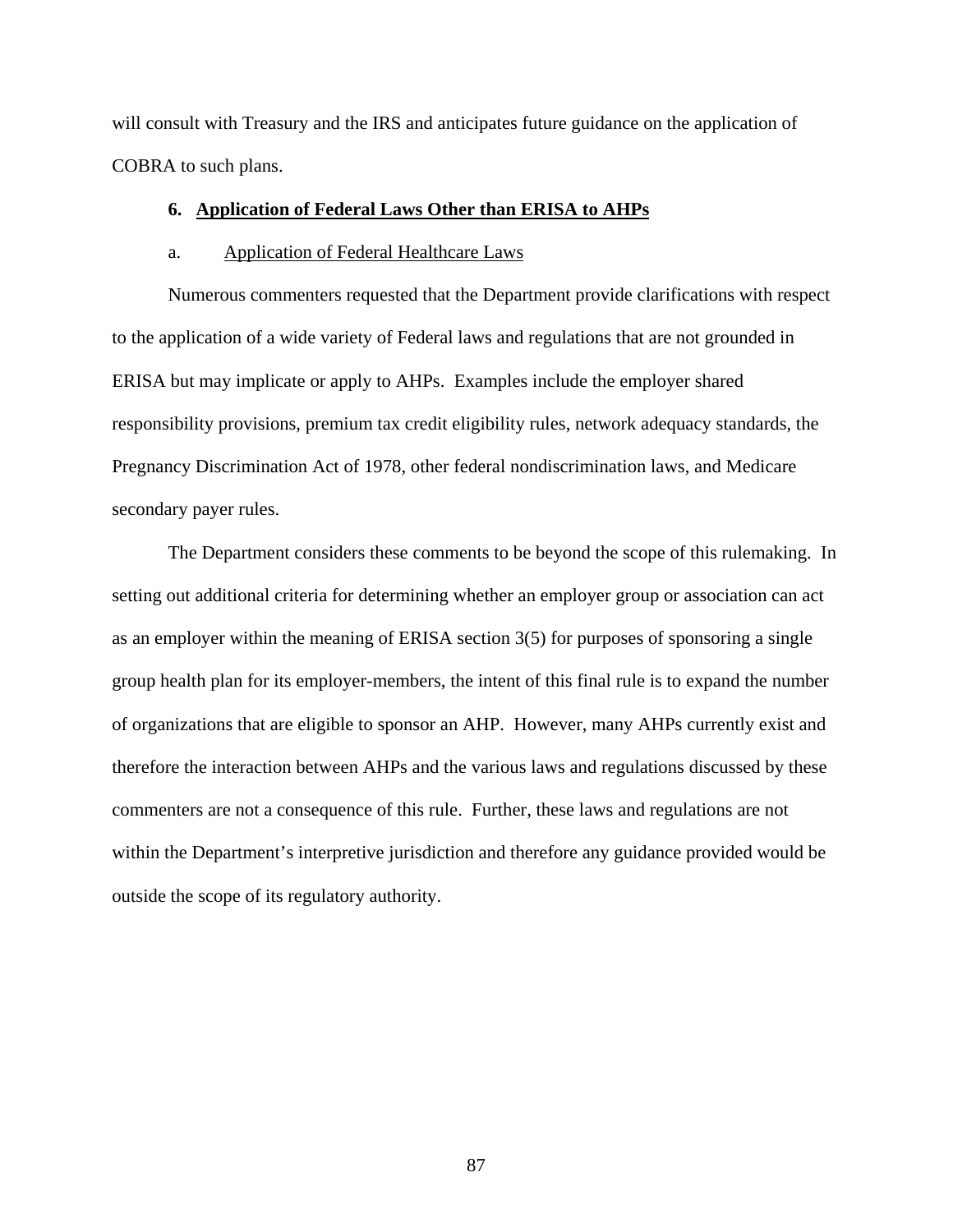### b. Use of Voluntary Employees' Beneficiary Associations (VEBAs)

A VEBA is a type of tax-exempt organization that could be used by employee welfare benefit plans, including multiple employer welfare benefit plans, to hold plan assets.<sup>64</sup> The VEBA rules are administered by the IRS and are outside the interpretive jurisdiction of the Department. Some commenters argued that conditions in the Proposed Rule conflict in several ways with IRS guidance regarding the use of VEBAs, and expressed concern that the differences could limit the expansion of AHPs. The commenters noted in particular that VEBA regulations may require that membership consist of individuals who are employees and who have an employment-related common bond, and the way for a fund covering employees who work for multiple employers to meet this requirement is for the employees participating in a VEBA to work for employers in the same line of business in the same geographic locale. This differs from the Proposed Rule, which allowed employer groups to be in the same industry or the same geographic locale. They also noted that an organization including working owners who did not have common law employees may not meet VEBA requirements under which no more than 10% of the VEBA members can be sole proprietors and other working owners. The commenters requested that the Department work with the IRS on harmonizing the VEBA requirements with those of AHPs. Commenters also suggested that IRS issue guidance treating membership in a group or association sponsoring an AHP pursuant to the Department's rule as similar to membership in a labor union by employees, and to regard employer participation in the group or

<span id="page-87-0"></span> $64$  See Code section 501(c)(9). An organization described in Code section 501(c)(9) is exempt from tax under Code section 501(a).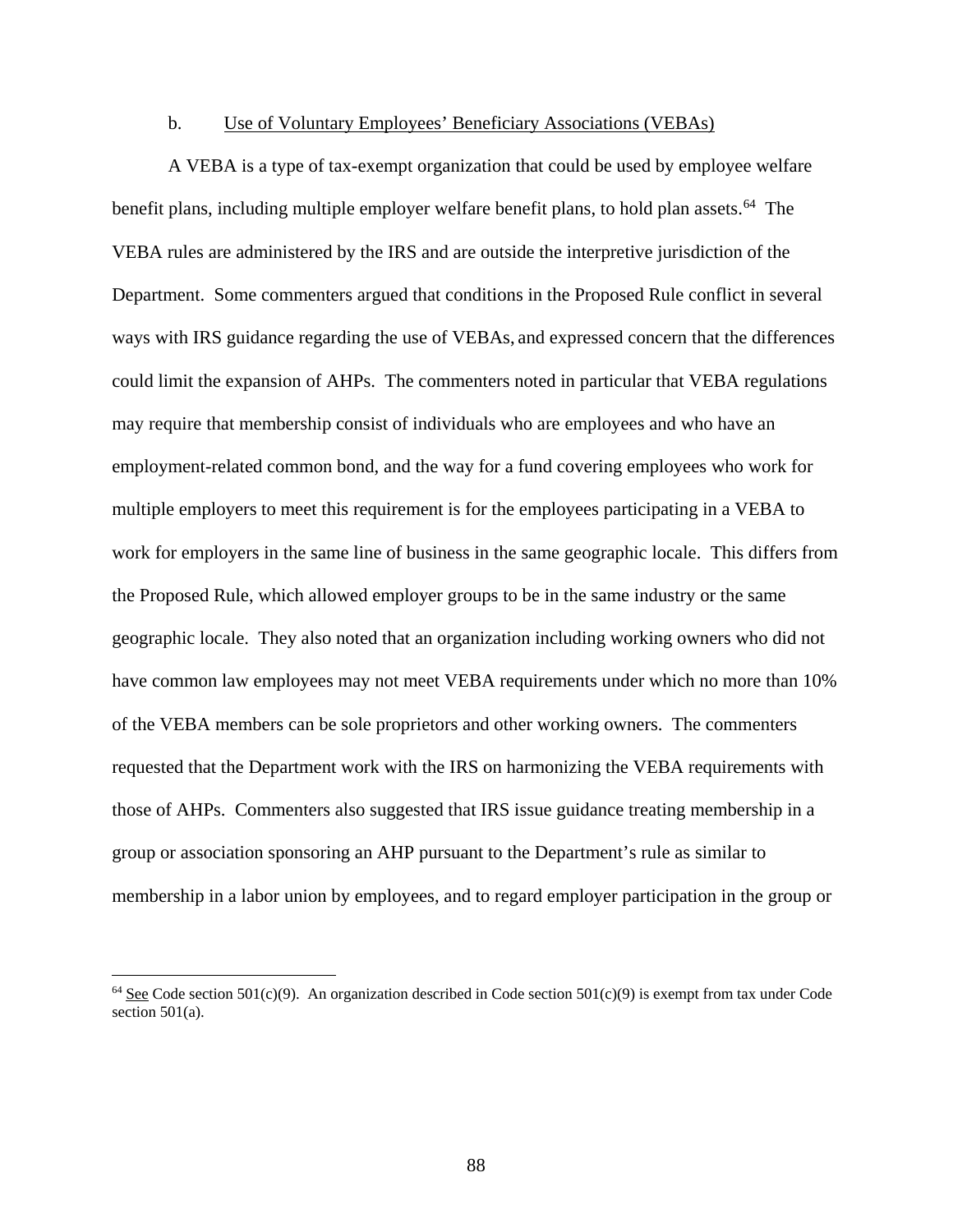association as having a sufficient employment-related common bond to use a VEBA trust in connection with the AHP.

 The Department acknowledges that applicable IRS guidance regarding the use of VEBAs sets out different criteria for employer groups and associations that seek to establish and use those arrangements than this final rule sets out for sponsorship of a group health plan under ERISA. Although VEBAs are often a convenient way for multiple employers to fund certain employee welfare benefits in a tax-advantaged environment, VEBAs are not the sole vehicle for funding of multiple employer plans. To the extent that an employer group or association that offers an AHP chooses to use a VEBA in connection with the AHP, the arrangement must comply with applicable VEBA requirements. For more information on the use of VEBAs and the process for obtaining an IRS determination on VEBA status under Code section 501(c)(9), see 26 CFR 1.501(c)(9)-1 through -8, and Revenue Procedure 2018-5 (or latest update).

# c. AHPs and Joint Employer Status under Federal Laws

Commenters requested that the Department should include language to ensure that employers, including franchisors whose franchisees participate in an AHP, are not considered joint employers under ERISA or the Fair Labor Standards Act (FLSA). Similarly, commenters requested clarification that a person or entity who contracts with individuals as independent contractors does not, by participating in an AHP with independent contractors, facilitating formation or operation of an AHP by independent contractors, or promoting an AHP for those independent contractors, become the employer of the independent contractors. The commenters argued that the question of who is an "employer" or "joint employer" carries significant legal consequences because of the increasing prevalence of independent contractor and other thirdparty relationships in today's workplace, such as those between a business and a contractor's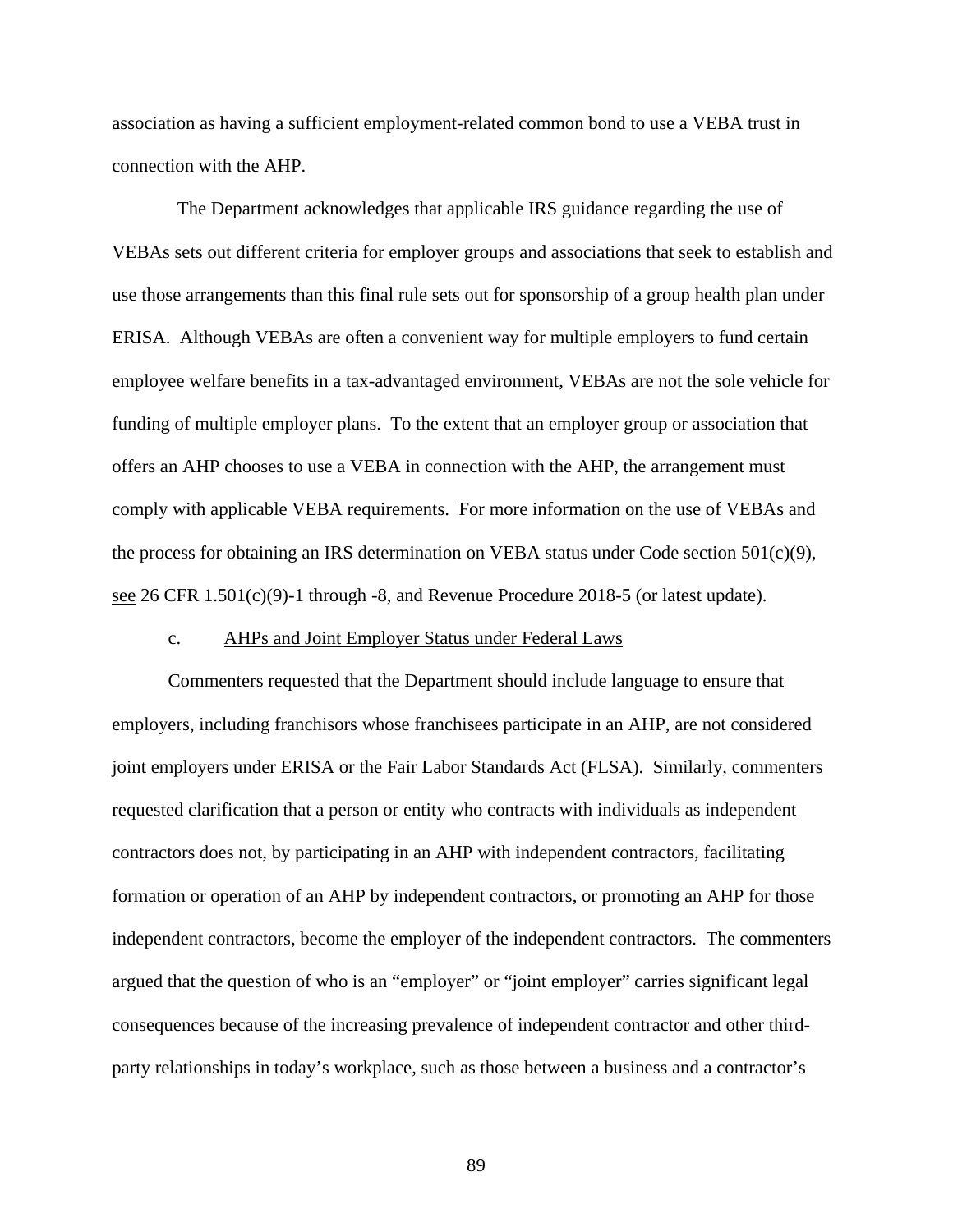employees, or between a corporate parent and its franchisees' workers. The commenters said that the legal test for employment or joint employment under the FLSA has become less clear, with many tests for employer or joint employer liability looking to a variety of factors. There may also be increased risk of joint liability under ERISA section 510 for a franchisor. Commenters claimed that the potential increased risk for expanded employer or joint-employer liability could limit the expansion of AHPs. Some commenters requested, on similar grounds, that we clarify that franchisors assisting in the start-up and ongoing administration of an AHP involving their franchisees and entities providing similar assistance in connection with AHPs for independent contractors would not be grounds for finding joint employer status.

The employer group or association provision in ERISA section 3(5) merely authorizes separate employers to maintain a single plan to provide benefits to their separate employees. It does not impose any independent employer obligation upon businesses with respect to the employees of other employers that obtain benefits under the plan. Participation in an AHP does not involve any agreement between employers to share employee services, or any sharing of direct or indirect control of an employee or independent contractor or his or her employment. By participating in an AHP, the individual participating employers also are not acting directly or indirectly in the interest of the other individual employers in relation to an employee, or in the interest of any independent contractor who may participate in the AHP as a working owner. Although the group itself may be acting in the interest of the participating employers in sponsoring the AHP, that is not analogous to one individual employer acting in the interest of another individual employer with respect to an employee or in the interest of an independent contractor. The individual employers are not, by reason of participating in the AHP, involved in hiring, firing, disciplining, setting rates or methods of pay, maintaining records, controlling, or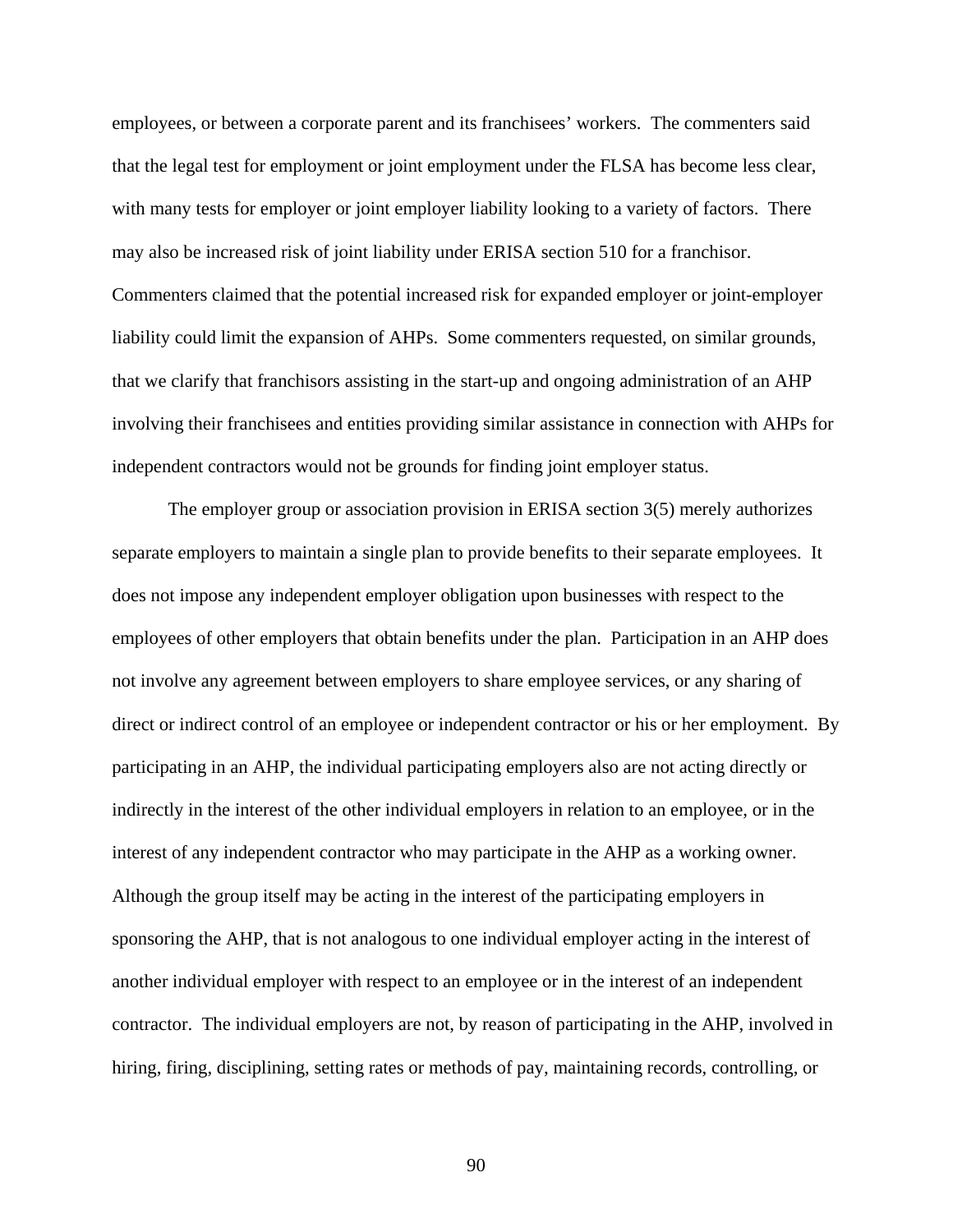directing and supervising the work of the other participating employers' employees or of independent contractors. Therefore, nothing in the final rule is intended to indicate that participating in an AHP sponsored by a bona fide group or association of employers gives rise to joint employer status under any federal or State law, rule, or regulation. The final rule also should not be read to indicate that a business that contracts with individuals as independent contractors becomes the employer of the independent contractors merely by participating in an AHP with those independent contractors, who would participate as working owners, if applicable, or promoting participation in an AHP to those independent contractors, as working owners.

#### **7. ERISA Preemption and State Regulation of AHPs**

The Department received many comments, including from State insurance regulators, expressing the view that it is very important that the final rule not undermine or impair the current ERISA preemption provisions that broadly permit States to regulate AHPs under State insurance laws and regulation. The commenters expressed concern about a history of abuses involving unlicensed entities that compete with State-licensed health insurance issuers, but are exempt from many of the solvency standards and consumer protections that apply to traditional issuers in the State-regulated individual and small-group markets. These commenters argued that AHPs operating in multiple States should be required to abide by the regulations of each of the States in which the plan is providing health care coverage, and not just the State in which the group or association or their AHP is deemed to be domiciled.

Commenters expressed concerns about potential abuses that could arise if AHPs were exempt from consumer protections that apply to entities marketing and selling insurance in their States. The commenters cited cases of healthcare arrangements purporting to be AHPs that left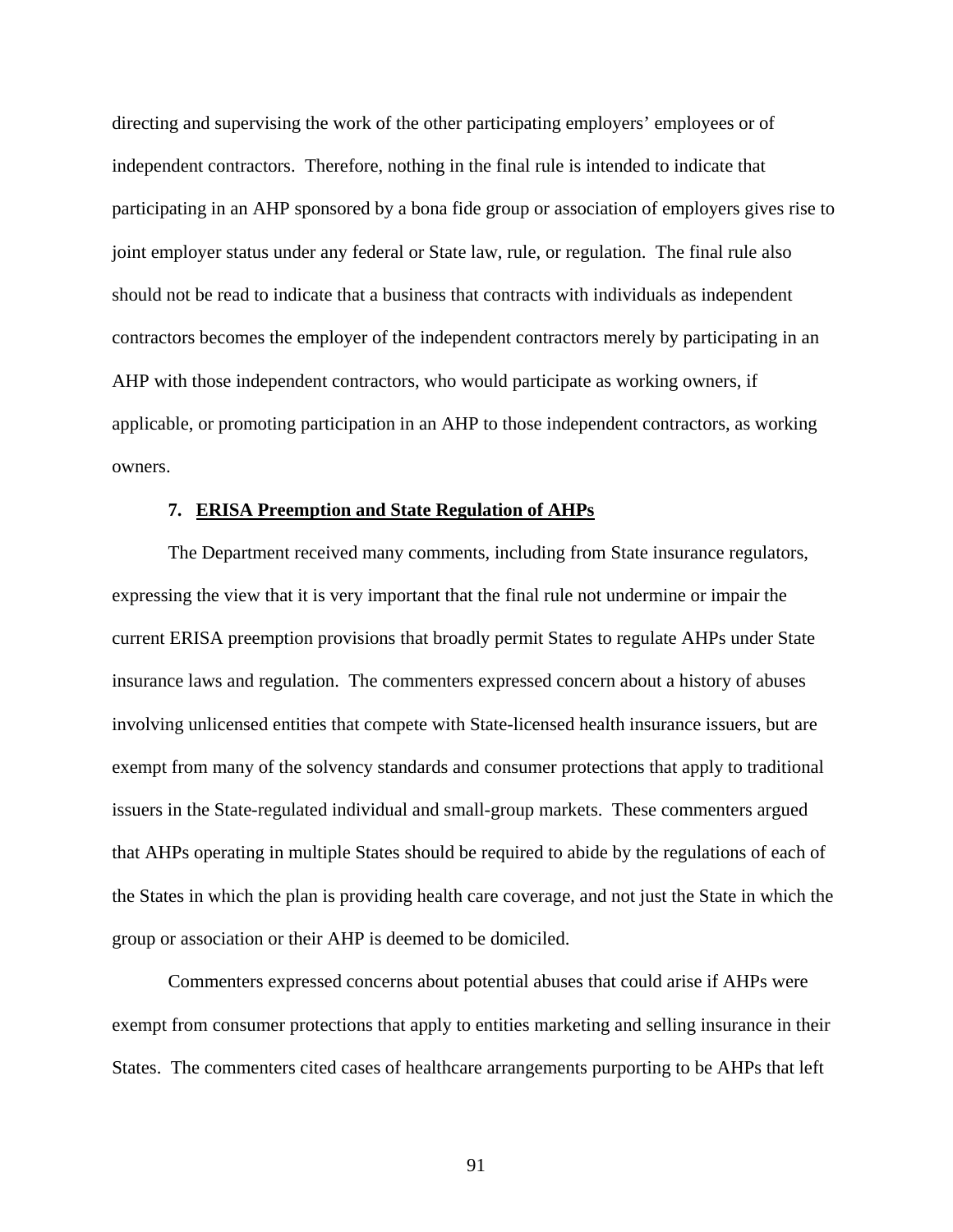State residents with unpaid claims for their healthcare when the purported AHP failed, or the operators of the arrangement left the State. Some commenters stated that the States have a relatively strong oversight record and existing mechanisms to protect against fraud. These commenters noted that State officials and the insurance agents they regulate serve as "eyes on the ground" to detect and report fraudulent schemes in their local markets. Another commenter suggested that the final rule should distinguish self-insured AHPs, which have historically presented problems in the market, from fully-insured AHPs, which are backed by licensed health insurance issuers and subject to oversight by State insurance commissioners and HHS. A few commenters asked that the Department promulgate a rule under ERISA section 520 which authorizes the Department to make persons operating AHPs subject to otherwise preempted State insurance laws to prevent fraud and abuse, before we finalize the AHP regulation, in order to give the Department an additional oversight and enforcement tool.

The main point of these commenters was that the Department should make it clear that the final rule in no way limits the ability of States under State insurance laws to regulate AHPs, health insurance issuers offering coverage through AHPs, and insurance producers marketing that coverage to employees. In particular, they requested that the Department make a clear and unequivocal statement that States retain full authority to set and enforce solvency standards for all AHPs, and comprehensive licensure requirements and oversight for non-fully-insured AHPs including benefit, rating and consumer protection standards, and laws specifying who is eligible to apply for licensure.

The Department agrees that the final rule does not modify or otherwise limit existing State authority as established under section 514 of ERISA. If an AHP is fully insured, ERISA section  $514(b)(6)(A)(i)$  provides that State laws that regulate the maintenance of specified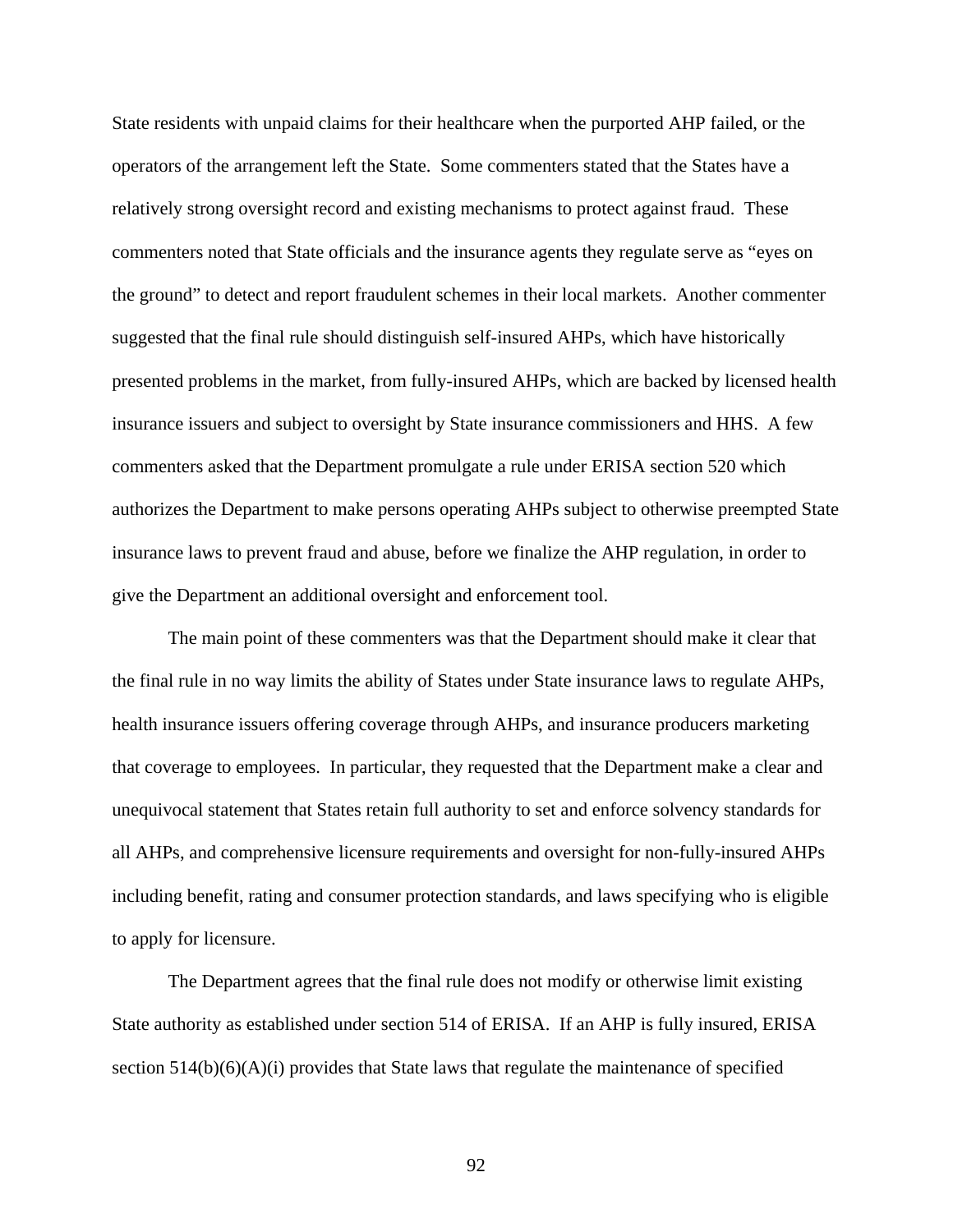contribution and reserve levels (and that enforce those standards) may apply, and State insurance laws are generally saved from preemption when applied to health insurance issuers that sell policies to AHPs and when applied to insurance policies that AHPs purchase to provide benefits. In addition, in the case of fully-insured AHPs, it is the view of the Department that ERISA section 514(b)(6) clearly enables States to subject AHPs to licensing, registration, certification, financial reporting, examination, audit and any other requirement of State insurance law necessary to ensure compliance with the State insurance reserves, contributions and funding obligations. Furthermore, under this framework, if an AHP established pursuant to this final rule is not fully insured, then, under section  $514(b)(6)(A)(ii)$  of ERISA, any State law that regulates insurance may apply to the AHP to the extent that such State law is "not inconsistent" with ERISA.

Some commenters oppose continued application of State insurance laws, stating that navigating the varying or contradictory standards of multiple States has made it difficult for AHPs to actually operate across State lines. For example, some expressed concern about State MEWA statutes that prohibit participation across different industries, prohibit self-employed individuals from being covered by MEWAs, and prohibit MEWAs from operating in the State if established solely for the purpose of obtaining or providing insurance. Some commenters noted that several States currently prohibit AHPs from self-insuring. These commenters say that the varying State laws prevent AHPs from providing uniform insurance and healthcare coverage across State lines. Some of these commenters support broader Federal oversight and regulation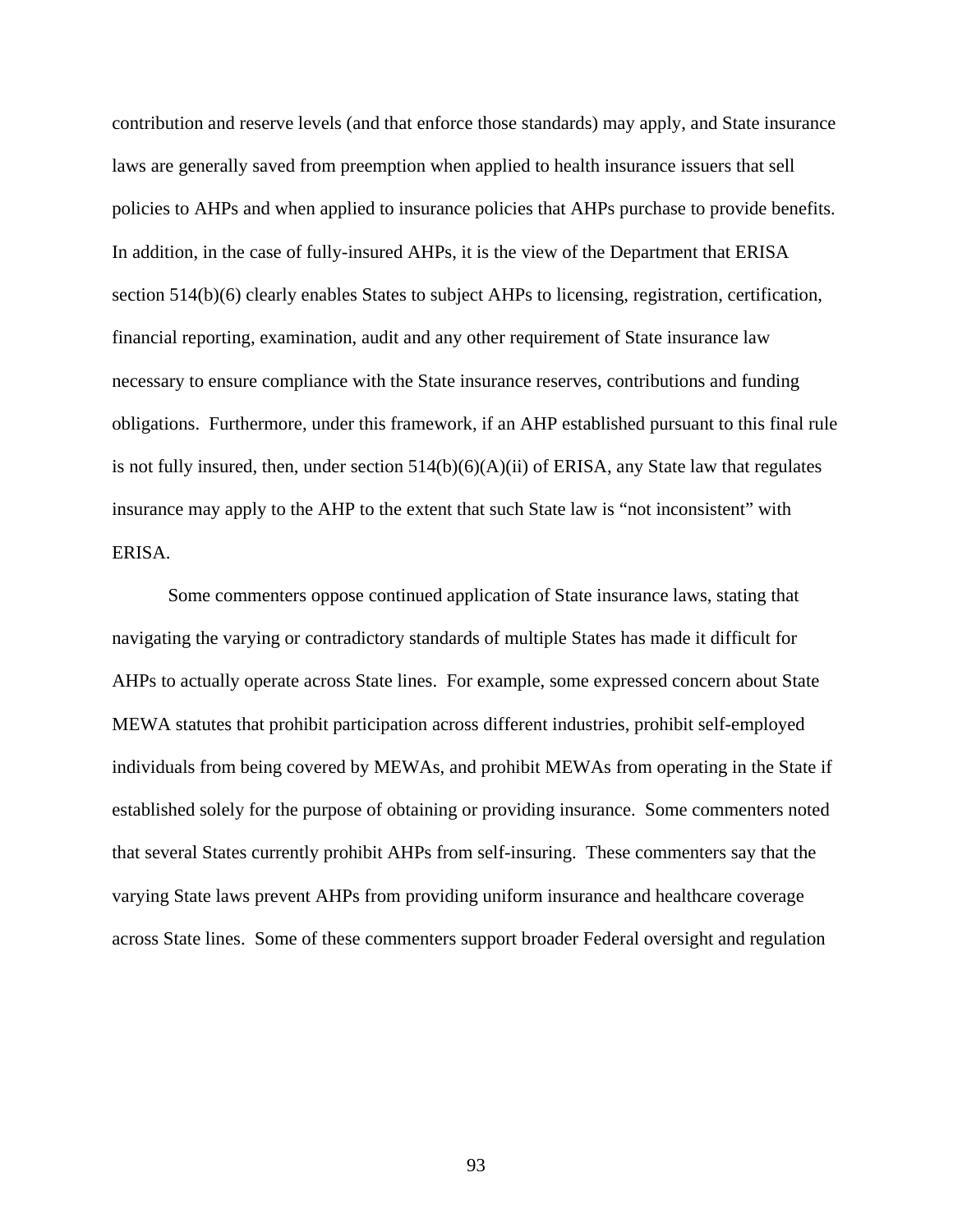of self-insured AHPs rather than joint Federal-State regulation.<sup>[65](#page-93-0)</sup> Others support applying only the laws of one State, such as the State in which the AHP is domiciled.

Several commenters asserted that the Proposed Rule was unclear or in direct conflict with State law, such as group size calculations used to determine the applicability of pooling, loss ratio, community rating, and essential health benefit requirements. These commenters requested that the Department render an opinion, or opinions, as to whether such laws (such as benefit mandates, rating rules, and licensing and registration requirements, among others) would be superseded by or because of the final rule.

The Department declines the invitation of the commenters to opine on specific State laws. The provisions in ERISA section 514 are clear and well established, and both the Department's interpretations and federal court rulings generally have upheld such State laws when they have been challenged as preempted by ERISA. The final rule is not the appropriate vehicle to issue opinions on whether any specific State law or laws would be superseded because of the final rule.

Several commenters recommended that the final rule establish competency standards for persons offering or operating AHPs, and minimum funding requirements for self-insured AHPs.

<span id="page-93-0"></span><sup>&</sup>lt;sup>65</sup> One commenter recommended that the Department establish a federal oversight board to, among other things, review and approve benefit designs for AHPs and to establish caps on annual premium rate increases. According to this commenter, such a federal board also could provide notice to participants if there are material changes in benefit levels or coverage under the AHP. A different commenter recommended that the Department establish a high-risk pool or other reinsurance mechanism to provide support to the individual and small group markets that would be affected by the final rule. The Department lacks the statutory authority to establish an oversight board of the type described by the commenters. It also lacks the statutory authority to establish a high-risk pool or other reinsurance mechanism. Further, even if such steps were within the Department's authority, the suggested actions are beyond the scope of this rulemaking, and at least some of the concerns underlying the comments may be better addressed through application of existing State insurance laws or amendments of State insurance laws.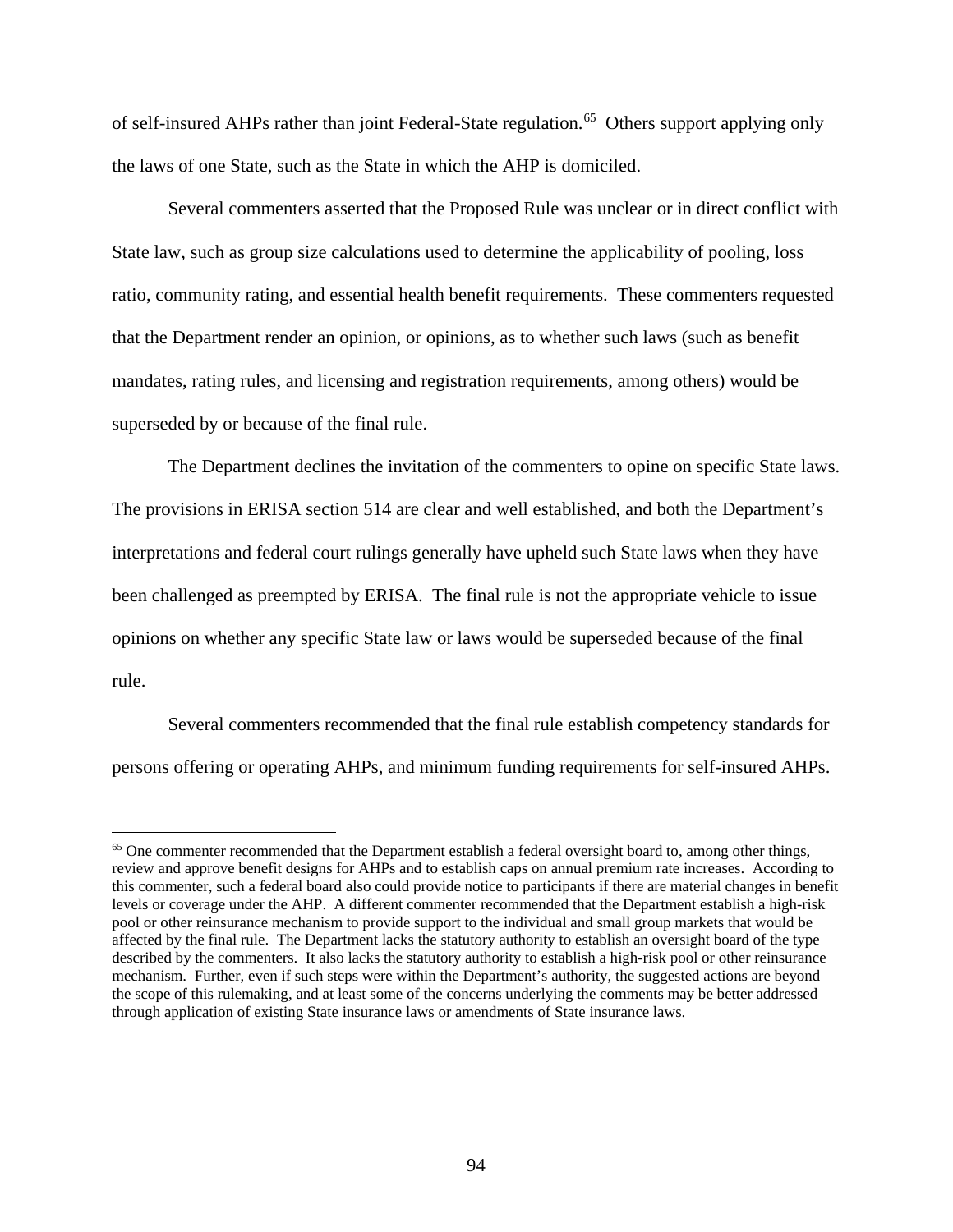A few commenters encouraged the Department to require a criminal background check of each fiduciary of any self-insured AHP, and a cap on broker compensation for self-insured AHPs. Other commenters suggested that the final rule require self-insured AHPs to meet risk-based capital requirements to ensure the group or association has the capital necessary to support overall business operations, and to engage an insurance underwriter.

As noted above, some commenters called for an increased federal role in regulating AHPs as an alternative to state insurance regulation. One commenter stated that while the states should be responsible for enforcement of standards provided in the final rule, the Department should have the authority to intervene. Other commenters emphasized the need for increased coordination between the states and DOL to evaluate the financial resources of AHPs and protect consumers against fraud and abusive practices. Other commenters noted that DOL should take enforcement action against AHPs that fail to file timely and complete M-1 forms with the Department, and one commenter suggested that all self-insured AHPs should be required to register with the federal government.

Among the commenters arguing for an increased federal role, some urged the Department to use its authority under section 514(b)(6)(B) of ERISA to exempt AHPs from aspects of State insurance law. Most of these commenters focused on the potential benefits of uniform standards, and the need for interstate AHPs to be free of potentially overlapping, cumbersome, different, or contradictory patchworks of regulations that, they asserted, could be so detrimental to the operation of multi-state AHPs as to prevent them. Some commenters suggested that the Department could replace state protections by crafting an exemption with additional federal consumer protections that AHPs must comply with as a condition of the exemption.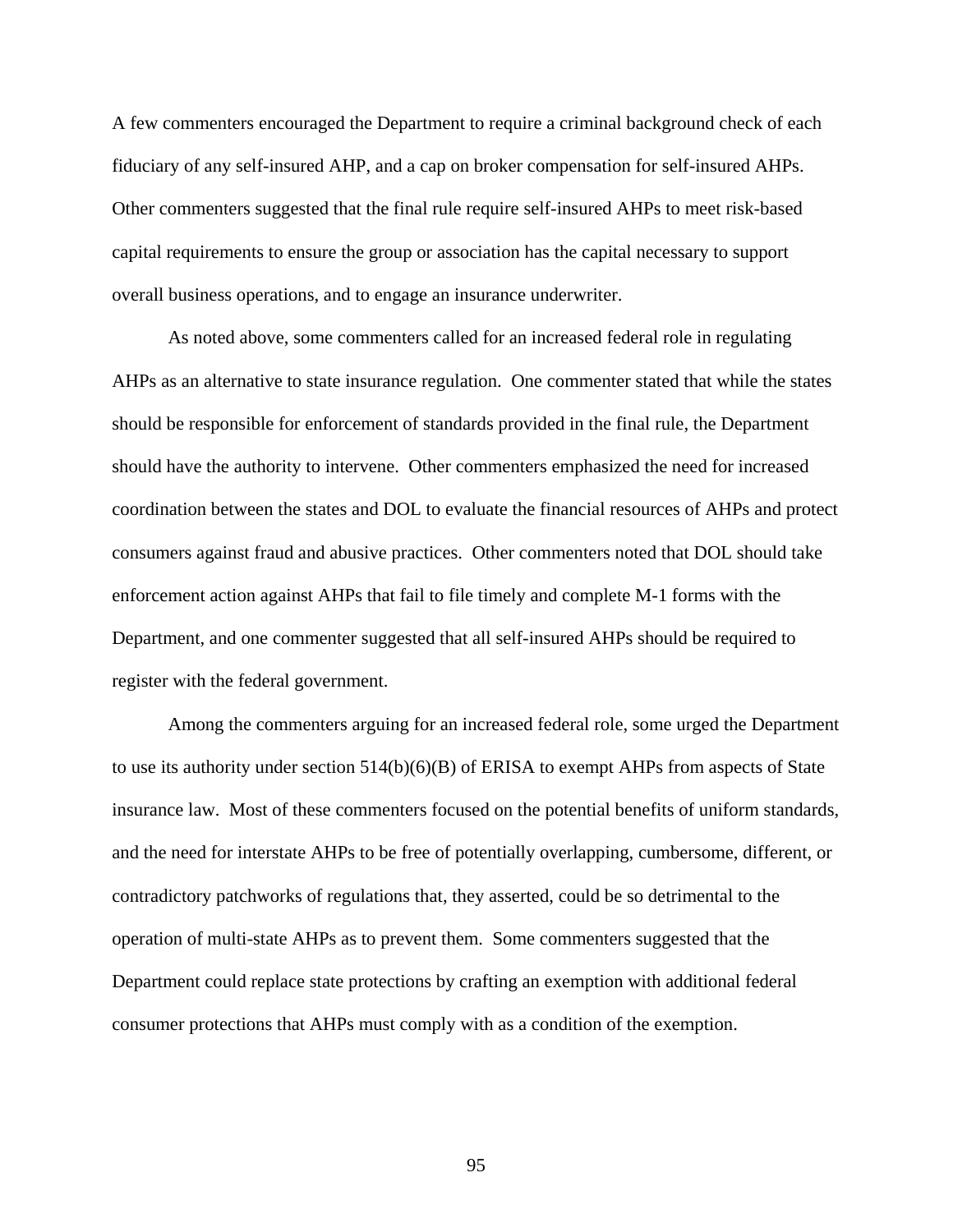ERISA section  $514(b)(6)(B)$  provides that the Department may prescribe regulations under which non-fully-insured MEWAs that are employee benefit plans may be granted exemptions, individually or by class, from certain State insurance regulations. ERISA section 514(b)(6)(B) does not, however, give the Department unlimited exemption authority. Significantly, ERISA section  $514(b)(6)(B)$  does not give the Department any authority to exempt any fully-insured AHP from any state insurance laws that can apply to a fully-insured MEWA plan under ERISA section 514(b)(6)(A). Furthermore, section 514(b)(6)(B) does not allow the Department to exempt self-insured AHPs from state insurance laws that can be applied to fullyinsured AHPs, i.e., laws related to reserve and contribution requirements that must be met in order for the fully-insured MEWA plan to be considered able to pay benefits in full when due, and provisions to enforce such standards. Notwithstanding these limitations, ERISA section 514(b)(6) provides a potential future mechanism for preempting state insurance laws that go too far in regulating non-fully-insured AHPs in ways that interfere with the important policy goals advanced by this final rule. But, as noted in the Proposed Rule, doing so at this time lies outside the scope of this proceeding.

While no state is required by Federal law to take legislative action in order to regulate AHPs, many states regulate AHPs and other MEWAs under their general insurance statutes while others have chosen to adopt MEWA-specific insurance laws. For example, under some state insurance laws, a self-insured MEWA is subject to the state's general insurance laws and regulations applicable to licensed health insurance issuers unless the state has adopted a specific MEWA licensing law. To guard against fraud and abuse, a number of States provide that selfinsured MEWAs must be licensed, registered, have a minimum number of participating employers, obtain an actuarial opinion that the MEWA can meet promised benefits and require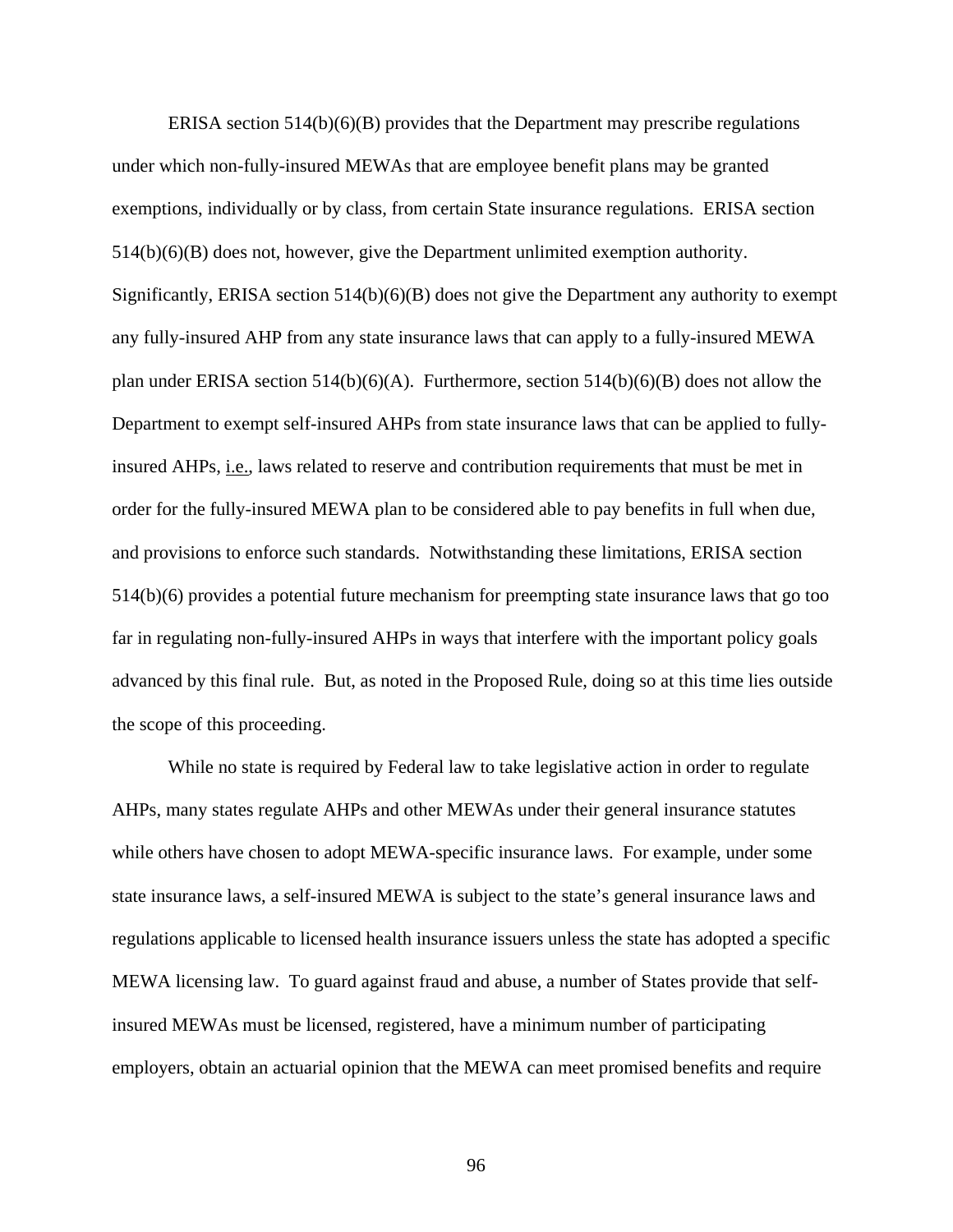that the MEWA keep a minimum level of reserves.<sup>[66](#page-96-0)</sup> DOL anticipates close cooperation with State regulators to guard against fraud and abuse.

### **8. ERISA Fiduciary Status and Responsibilities of AHP Sponsors**

Several commenters asked the Department to provide guidance on fiduciary liabilities and responsibilities of a bona fide group or association that sponsors an AHP and clarify that any individual charged with the operation or management of an AHP is considered a fiduciary under ERISA. They stressed that it is important for groups and associations that sponsor an AHP to understand that they are obligated to protect the interests of the participants of the plan, and may be held individually liable if they fail to do so. Some of the commenters also requested the Department to clarify who will be responsible for ensuring compliance with ERISA and other federal requirements, such as COBRA compliance, ERISA reporting and disclosure requirements, compliance with certain requirements under the Code, compliance with the nondiscrimination requirements under paragraph (d) of this final rule and all of the other responsibilities that come with the maintenance of a single large employer plan.

An AHP offered by a bona fide group or association under the final rule is subject to all of the ERISA provisions applicable to group health plans, including the fiduciary responsibility and prohibited transaction provisions in Title I of ERISA. The Department notes that the bona fide group or association that sponsors the AHP assumes and retains responsibility for operating and administering the AHP, including ensuring compliance with these requirements.<sup>[67](#page-96-1)</sup>

<span id="page-96-1"></span><span id="page-96-0"></span><sup>&</sup>lt;sup>66</sup> See e.g., CA Ins. Code, Art. 4.7; TX Ins. Code sec. 3.95-2; Rev. Code of WA sec 48.125.020.<br><sup>67</sup> Some commenters suggested that the final rule should set limits on compensation that may be received by plan fiduciaries and brokers. The Department declines this suggestion, and notes that the fiduciary responsibility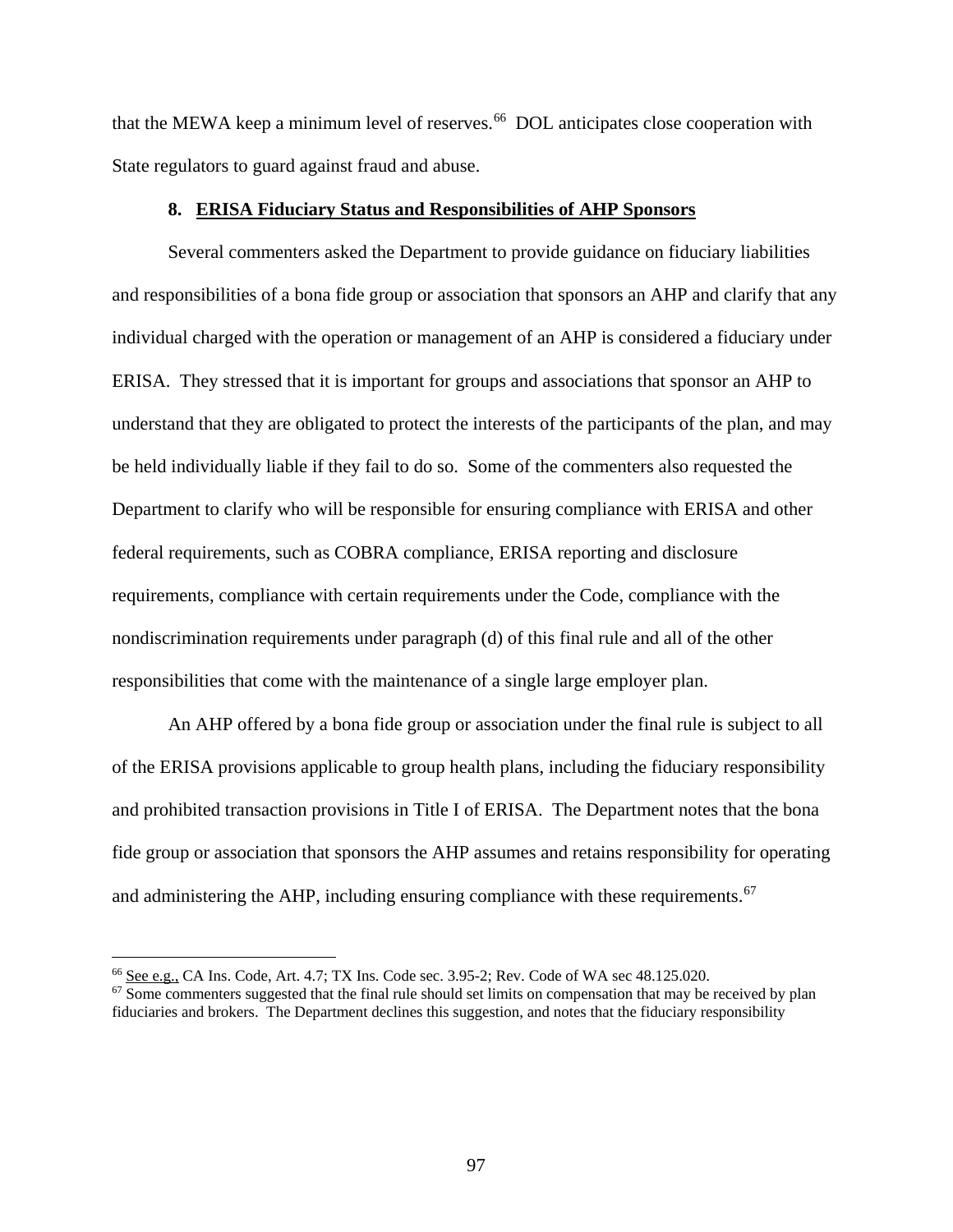Several commenters requested that the Department clarify that all notice requirements applicable to ERISA group health plans apply to AHPs, including the Summary of Benefits and Coverage (SBCs) and Summary Plan Description (SPDs), as well as notices under FLSA section 18B, which is imposed on the employer, rather than the plan. Commenters also requested that the Department require AHPs to disclose to employer groups and potential beneficiaries if they do not provide specific consumer protections or benefits the covered customers would have otherwise received in the traditional insurance market, including a comparison to EHBs, whether dollar limits apply to any benefit, whether the plan provides minimum value, and the right to receive coverage on the health insurance Exchanges. Other commenters requested that the Department coordinate with State regulators regarding the content of any notices to avoid confusion and excessive administrative costs.

As group health plans, AHPs are subject to the disclosure requirements of Title I of ERISA. This includes the requirement to provide an SPD, Summary of Material Modifications (SMMs) and Summaries of Material Reductions in Covered Services or Benefits (SMRs). [68](#page-97-0) The AHP's SPD must disclose, in a manner calculated to be understood by the average plan participant, the participants' rights and obligations under the plan. The SPD must include, among other requirements, a description of the cost-sharing provisions, limits on benefits, and the extent to which preventive services, prescription drugs, and medical tests, devices and

<span id="page-97-0"></span>provisions in Part 4 of ERISA already establish rules and requirements for service provider compensation and other expenses of administering a plan, including a requirement that service providers receive no more than reasonable compensation for their services. See ERISA section 408(b)(2) and 29 CFR 2550.408b-2. <sup>68</sup> See 29 CFR 2520.104b-2, 2520.104b-3(a), (d)(3).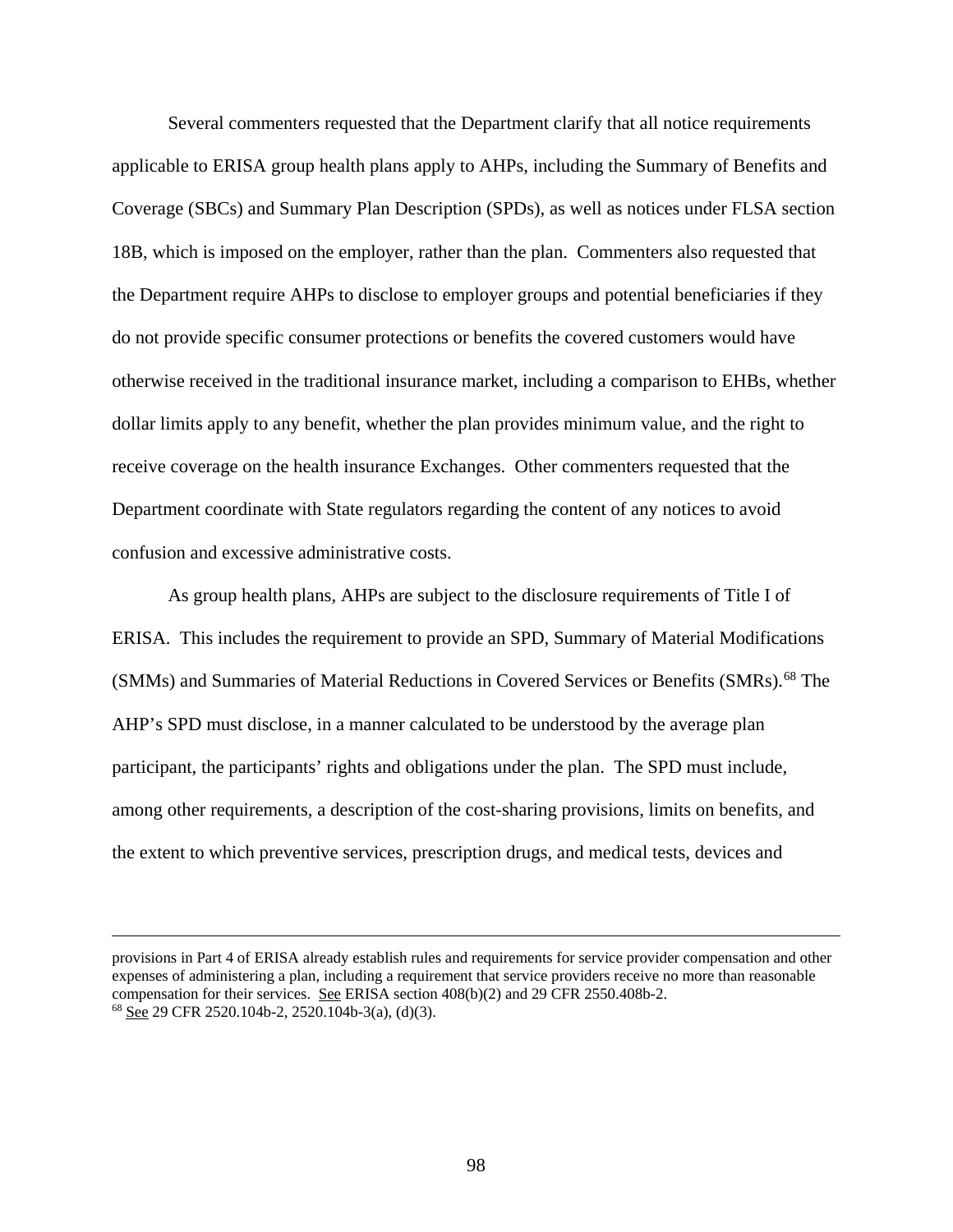procedures must be covered under the plan.<sup>[69](#page-98-0)</sup> The AHP must also furnish a Summary of Benefits and Coverage and Uniform Glossary under PHS Act section 2715, as incorporated into ERISA by section 715. PHS Act section 2715 requires plans and issuers to provide to applicants, enrollees and policyholder or certificate holders a Summary of Benefits and Coverage (SBC) that describes the benefits and coverage under the plan. The current SBC template requires a plan to disclose whether it meets minimum value standards, how it covers benefits, including prescription drugs, maternity care, mental health and substance abuse services, and any limitations, exceptions and other important information (such as dollar limits).

The AHP also must describe services that it does not cover or excludes. The SBC must be provided to participants and beneficiaries as part of any written application materials distributed to participants and beneficiaries, or (if no written application materials are distributed) no later than the first date a participant is eligible to enroll in coverage. This ensures that participants and beneficiaries have the opportunity to familiarize themselves with the terms of their coverage before they enroll. The SBC must also be provided by the first day of coverage if there are changes; upon special enrollment; upon renewal, reissuance or reenrollment (either when application materials are provided or no later than 30 days prior) and within seven business days upon request.<sup>[70](#page-98-1)</sup> The AHP is subject to a fine if it fails to provide the SBC as required by law. 26 CFR 54.9815–2715(e); 29 CFR 2590.715-2715(e); and 45 CFR 147.200(e). Similarly, those employers who participate in an AHP and are subject to the FLSA must provide a notice at

<span id="page-98-0"></span><sup>69</sup> 29 CFR 2520.102-3(j)(3).

<span id="page-98-1"></span><sup>&</sup>lt;sup>70</sup> Special rules for duplication apply. See 26 CFR 54.9815–2715(a)(1)(iii); 29 CFR 2590.715-2715(a)(1)(iii), and 45 CFR 147.200(a)(1)(iii).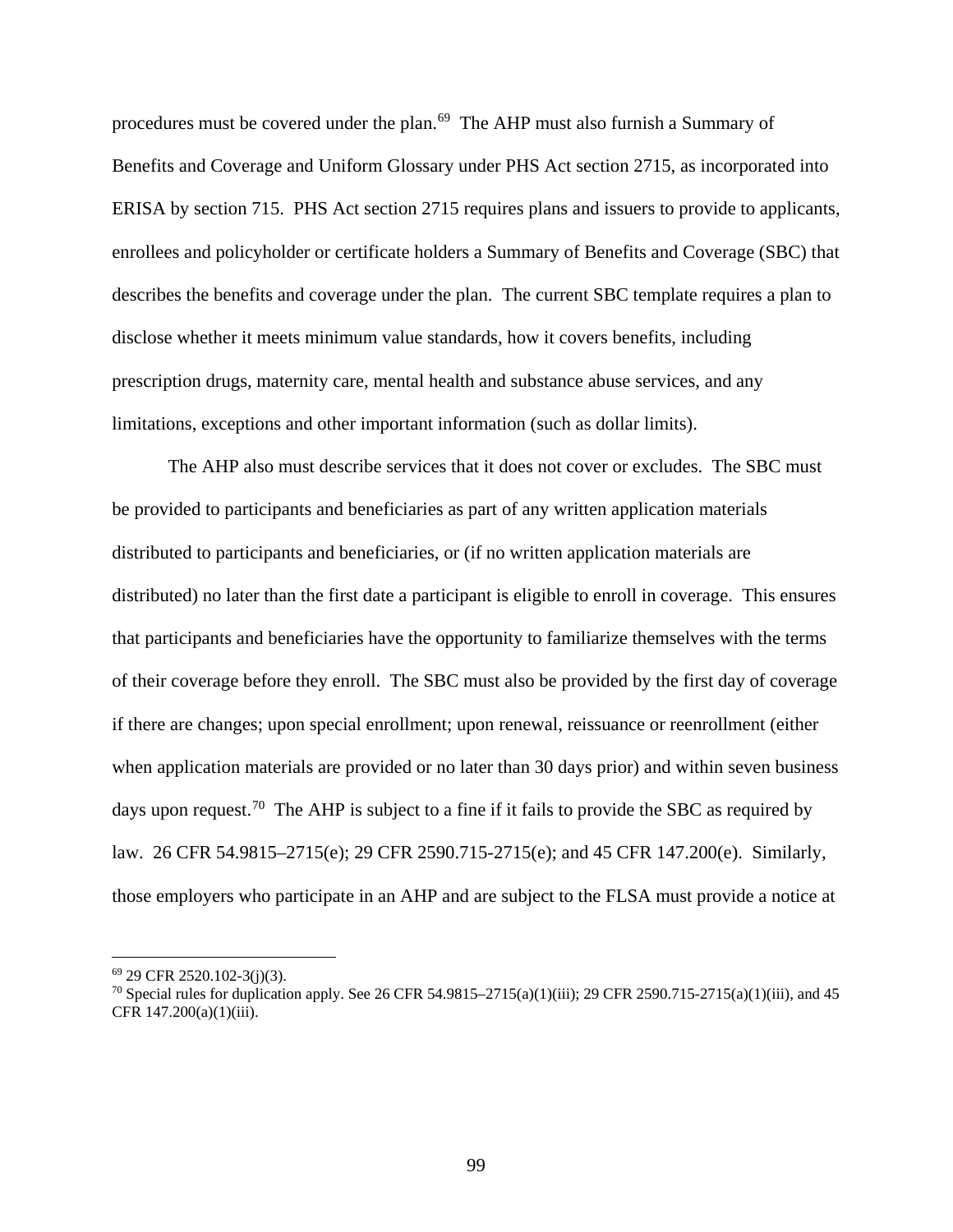the time of hiring notifying an employee of the existence of an Exchange, the availability of premium tax credits if the employer plan fails to cover 60% of the total allowed costs and that if the employee purchases a qualified health plan through the Exchange, he or she may lose the employer contribution to any health benefit plan, which may be excludable from income. FLSA section 18B. As ERISA-covered group health plans, AHPs are subject to numerous other disclosure requirements.<sup>[71](#page-99-0)</sup>

In addition, AHPs are MEWAs and, as such, are subject to existing federal regulatory standards governing MEWAs. Sponsors of AHPs will need to exercise care to ensure compliance with those standards, including those established in the ACA.

The ACA also expanded reporting and required registration for MEWAs with the Department. MEWA registration requirements require plan and non-plan MEWAs to file Form M-1s under ERISA section 101(g) and 29 CFR 2520.101-2. All AHPs under the final rule will be MEWAs and, as MEWAs, required to file the Form M-1 regardless of the plan size or type of funding. Further, all employee welfare benefit plans that are MEWAs subject to the Form M-1 requirements, including AHPs under the final rule, will be required to file the Form 5500, regardless of the plan size or type of funding. In addition, the ACA added new criminal penalties under ERISA section 519 for any person who knowingly submits false statements or makes false representations of fact about the MEWA's financial condition, the benefits it provides, or its regulatory status as a MEWA in the marketing of a MEWA. The ACA also

<span id="page-99-0"></span><sup>71</sup> See, e.g., ERISA sections 104(b), 502(c), 503, 712(a)(4) and 715; PHS Act sections; 2719; 2719A; 29 CFR 2520.104b-1, 2560.503-1, 2590.712(d)(3) and 2590.715-2719. To assist with compliance, a summary of EBSA's reporting and disclosure requirements for employee benefits plans may be found at www.dol.gov/sites/default/files/ebsa/about-ebsa/our-activities/resource-center/publications/reporting-anddisclosure-guide-for-employee-benefit-plans.pdf.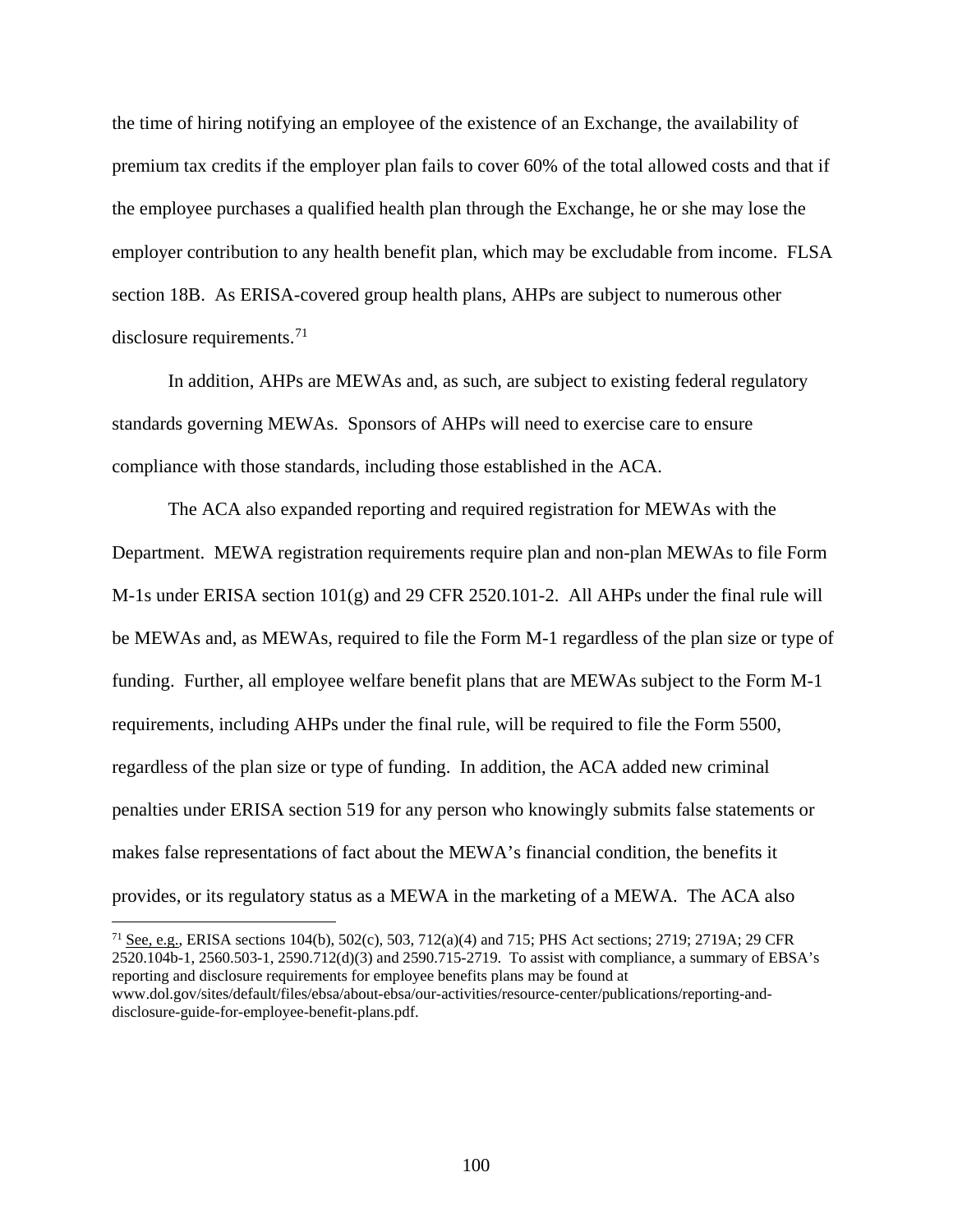amended ERISA section 501(b) to impose criminal penalties on any person who is convicted of violating the prohibition in ERISA section 519.

Thus, as ERISA-covered plans and MEWAs, AHPs will be subject to comprehensive disclosure requirements. In light of these existing requirements, the Department does not believe adding new, and potentially redundant, disclosure requirements on AHPs of the sort suggested by some commentators is necessary or advisable at this time based on the record before the Department. Thus, the final rule does not include any special disclosure requirements on bona fide groups or associations of employers that sponsor AHPs or on AHPs established pursuant to the final rule. As noted elsewhere in this document, the Department intends to work with state insurance regulators on overall implementation of the final rule, including the interaction of any applicable state insurance law disclosure requirements with the disclosure requirements applicable to group health plans, such as  $AHPs$ , under Title I of ERISA.<sup>[72](#page-100-0)</sup>

### **C. Economic Impact and Paperwork Burden**

#### *1. Summary*

 $\overline{a}$ 

This final rule is intended to facilitate the creation and maintenance of AHPs to offer more affordable health insurance to small businesses, including working owners. Millions of Americans are working owners of small businesses, employees of small businesses, or are family members of such working owners or employees. Too many have unaffordable options for health insurance or lack health insurance altogether. By revising the Department's rules and promoting

<span id="page-100-0"></span>**<sup>72</sup>** The Department intends to reexamine existing reporting requirements for AHPs/MEWAs, including the Form M-1 and possibly the Form 5500, and may be asked to propose class or individual prohibited transaction exemptions for AHPs that want to use affiliates to serve as their administrative service providers or act as issuers providing benefits under the AHP.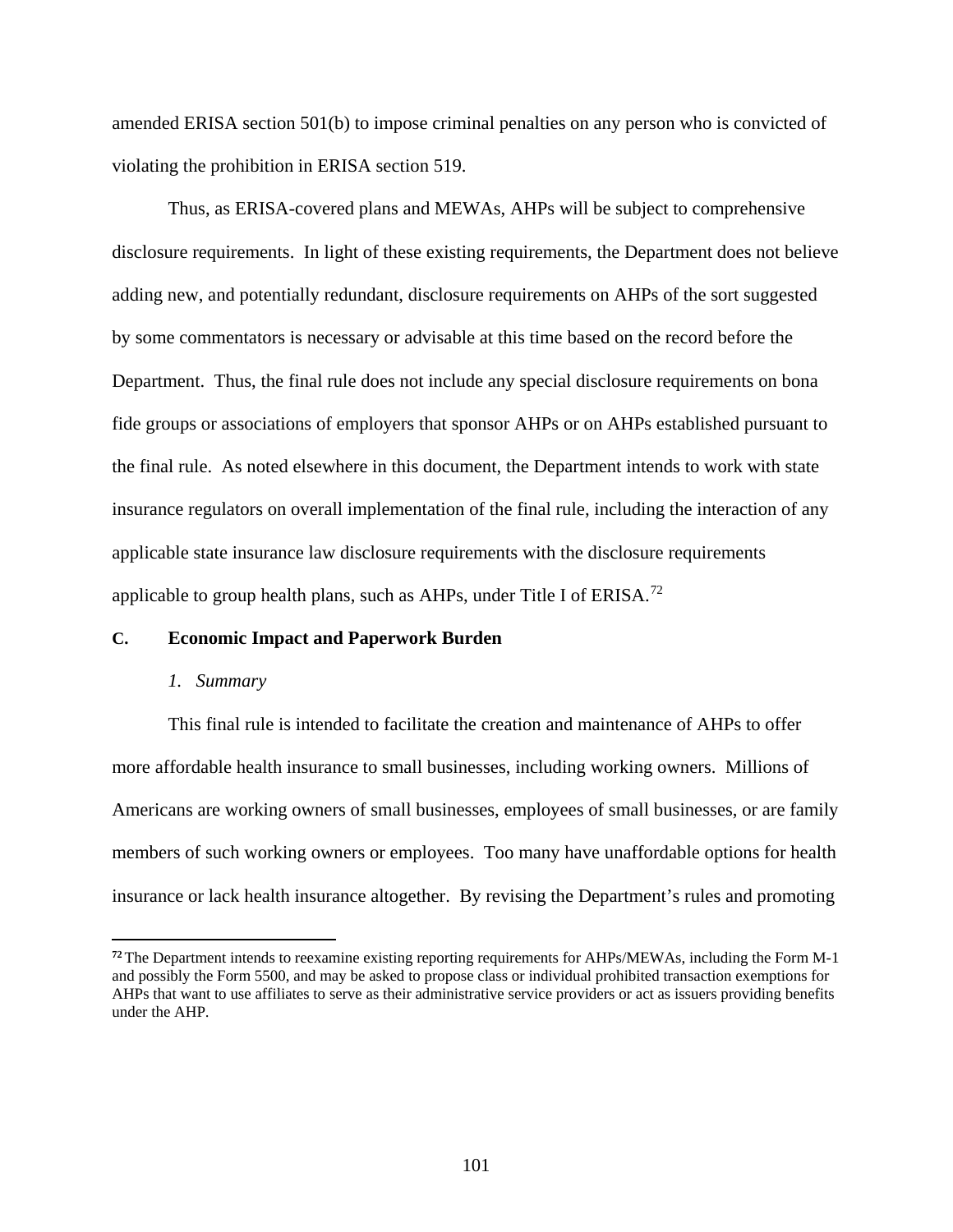formation of AHPs for small businesses and working owners, this final rule will make affordable health insurance available to many of these people, including a substantial number who would otherwise be uninsured.

Many employer groups or associations have a thorough knowledge of the economic challenges that their members face. Using this knowledge and the regulatory flexibility provided by this final rule, AHPs may tailor health coverage to better meet the needs of their members at lower and more actuarially fair prices<sup>[73](#page-101-0)</sup> than plans currently available in the small group and individual health insurance markets under the ACA and state laws applicable to those markets. Thus, this final rule will increase the choice of affordable health coverage available to many small businesses, including working owners. Small businesses may use some of the economic gains that they will reap from affordable AHP health coverage to raise pay, hire more employees, and invest in new equipment, structures, and intellectual property, all of which contributes to economic growth.

AHPs will pursue economies of scale by encouraging more small businesses and working owners to band together to (1) make health coverage design and purchasing decisions; and (2) provide administrative functions. Like large health insurance issuers, AHPs with large shares in local healthcare markets may exercise bargaining power with local healthcare providers and achieve economies of scale in purchasing healthcare services. AHPs sponsored by geographically-based, multi-industry organizations, which the final rule authorizes, are more

<span id="page-101-0"></span> $73$  For purposes of this document, "actuarially fair" generally means that coverage is priced so that the premium paid by an individual or business reflects the risks associated with insuring the particular individual or business covered by that policy.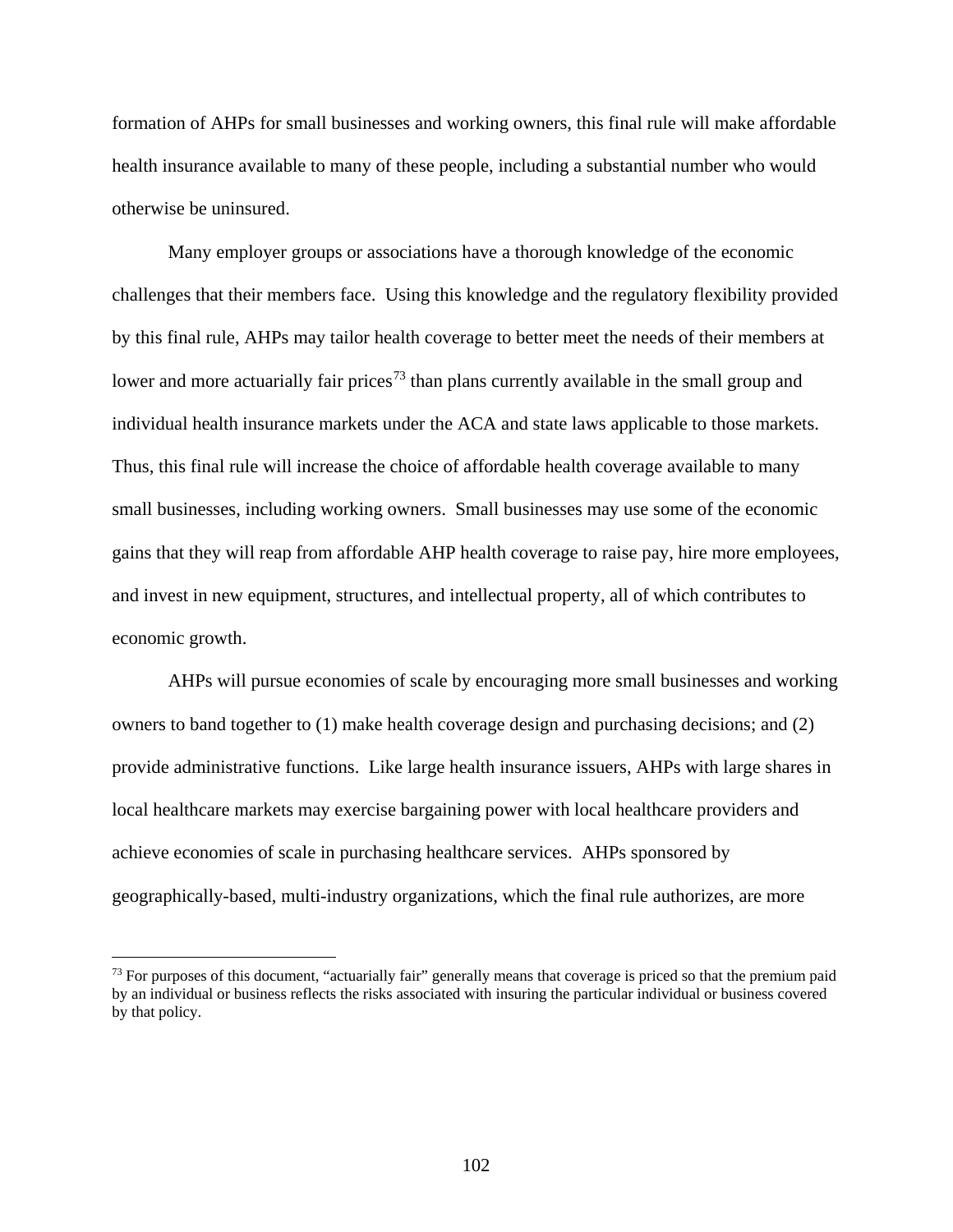likely than AHPs sponsored by industry-based organizations with widely scattered memberships, which the Department's current pre-rule guidance allows (and this new regulation will continue to permit), to garner sufficient numbers of insured in local healthcare markets to achieve such economies of scale.

There are many well-established, geographically-based organizations, such as local chambers of commerce, that lend themselves to sponsoring AHPs, but generally cannot under the Department's pre-rule guidance. Such organizations can, and sometimes do, help their members purchase health insurance policies in the individual and small group markets. However, the ACA and state laws and regulations governing individual and small group markets limit both the propensities of such organizations to undertake group purchasing of health insurance and the economies of scale that such organizations can achieve from group purchasing. This final rule will enable such geographically-based organizations to sponsor AHPs that will provide or purchase health insurance for their small business members through the more lightly regulated large group market. Moreover, the final rule will also encourage newly formed employer organizations to sponsor AHPs, and will enable AHPs to extend membership to working owners.

Fully-insured and self-insured AHPs established under this final rule generally will be subject to federal benefit mandates that apply to the large group insurance and self-insured ERISA-covered markets, respectively.<sup>[74](#page-102-0)</sup> AHPs established under this rule will also be subject to substantial nondiscrimination rules. State laws and regulations may, to a varying degree, impose

<span id="page-102-0"></span> $74$  This discussion of "economic impact and paperwork burden" addresses AHPs that enjoy sufficient participation to constitute large groups. Such large AHPs are expected to account for the overwhelming majority of AHP enrollment. Smaller AHPs' impacts would be different and are not considered here.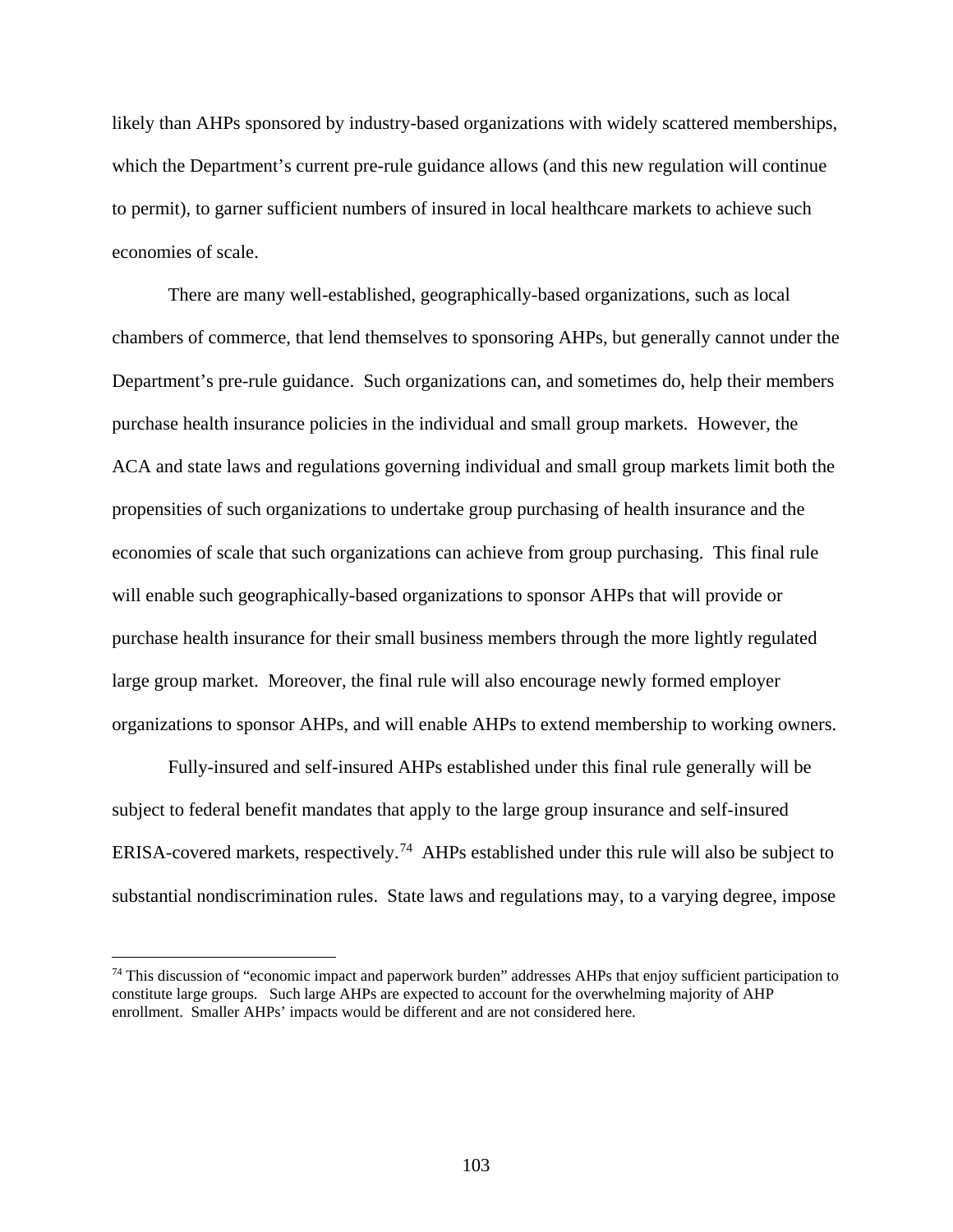additional benefit mandates and pricing restrictions. At the same time, however, AHPs formed under this rule will not be subject to federal mandates (e.g., the ACA's ten categories of EHBs) and federal pricing rules (e.g., modified community rating rules) that apply exclusively to the individual and small group insurance markets. Placing AHPs in the same regulatory environment as large employers will help small employers to tailor their benefits packages resulting in plan designs that more accurately reflect the coverage and pricing that some small businesses and their employees may value.

Relative to health insurance issuers in the individual and small group markets under ACA and state laws applicable to those markets, AHPs established under this final rule can use their regulatory flexibility to design more tailored, less comprehensive health coverage and set more actuarially fair prices that generally are lower for lower risk groups and higher for higher risk ones, provided the prices comply with applicable nondiscrimination standards. This regulatory flexibility in design and pricing will necessarily lead to some favorable risk selection toward AHPs and adverse selection against individual and small group markets.

To the extent that small businesses that use AHPs avoid paying forced cross subsidies to the ACA-compliant individual and small group markets (and thereby reap economic gains), premiums in those ACA-compliant markets will increase. Individual policy holders with household incomes at or below 400 percent of the federal poverty level generally will be protected from these premium increases  $(i.e., by premium tax credits)$ , but higher-income individuals and small businesses that lack attractive, affordable AHP options will not. Facing premium increases, small businesses and working owners that remain in the ACA-compliant individual and small group markets may drop insurance or be less able to invest, hire, and grow.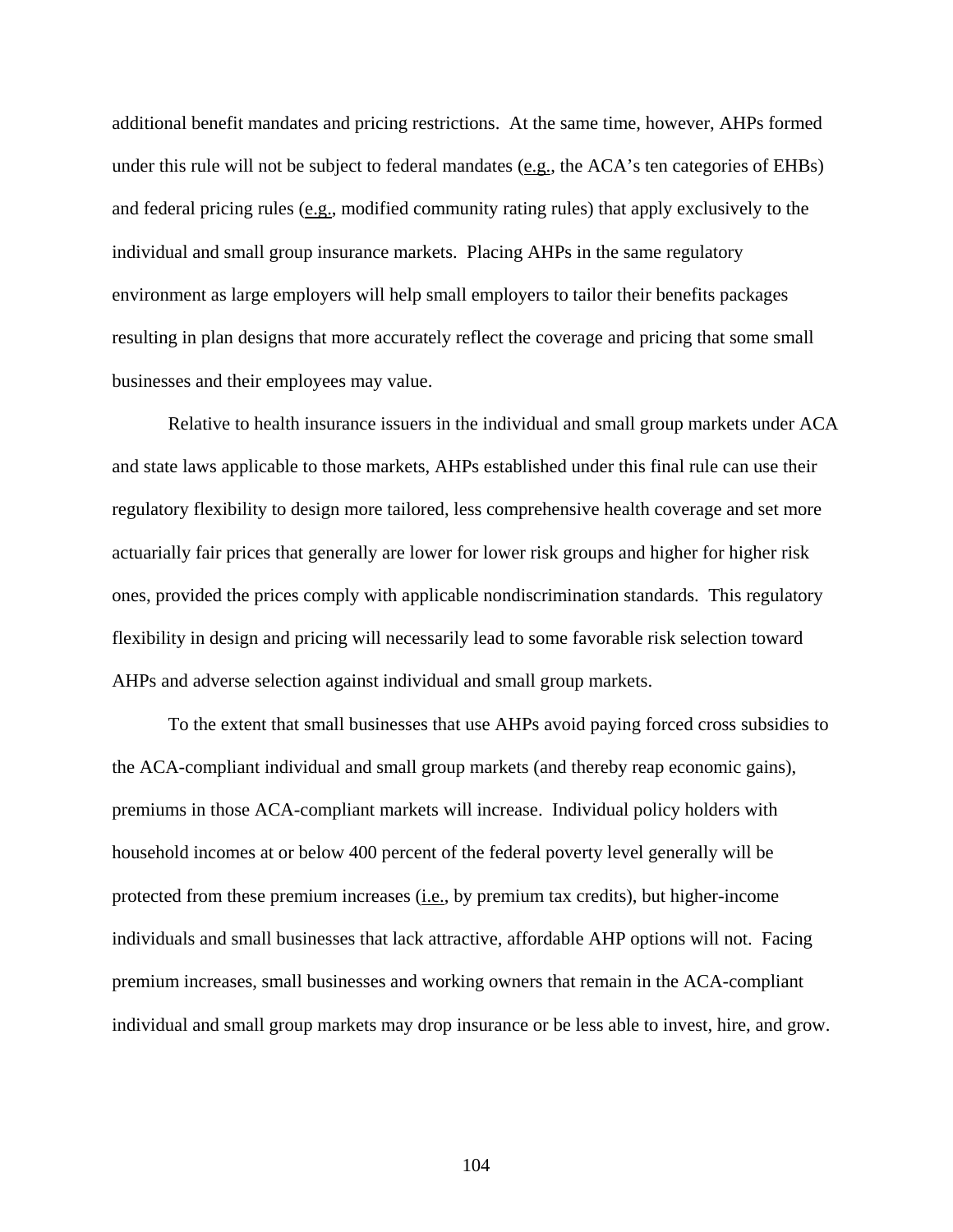In the past, some AHPs and other MEWAs suffered from mismanagement and abuse, leading to unpaid claims and loss of coverage. Congress, the Department, and states have made progress combatting MEWA abuse and will continue their efforts as AHPs become more prevalent in response to this rule. AHPs with tighter ties to, and that are more controlled by, employer members are likely to be more insulated from mismanagement and abuse. The final rule requires certain minimum such ties and control in order to reduce operational risks. Nonetheless, risks remain.

The final rule in effect broadens the flexibility of states to tailor their laws and regulations to their local market conditions and policy preferences. The ACA has constrained this flexibility with respect to health insurance in the individual and small group markets. AHPs present an opportunity for states to make affordable health coverage options that the ACA has otherwise foreclosed available to small businesses, including working owners. States' long experience regulating individual and small group markets and close-in knowledge of local market conditions position states to optimize AHPs' role.

Overall, and as discussed more fully below, the Department has concluded that this rule delivers social benefits that justify any attendant social costs.

# *2. Relevant Executive Orders*

Executive Orders 12866 and 13563 direct agencies to assess all costs and benefits of available regulatory alternatives and, if regulation is necessary, to select regulatory approaches that maximize net benefits (including potential economic, environmental, public health and safety effects; distributive impacts; and equity). Executive Order 13563 emphasizes the importance of quantifying both costs and benefits, of reducing costs, of harmonizing rules, and of promoting flexibility.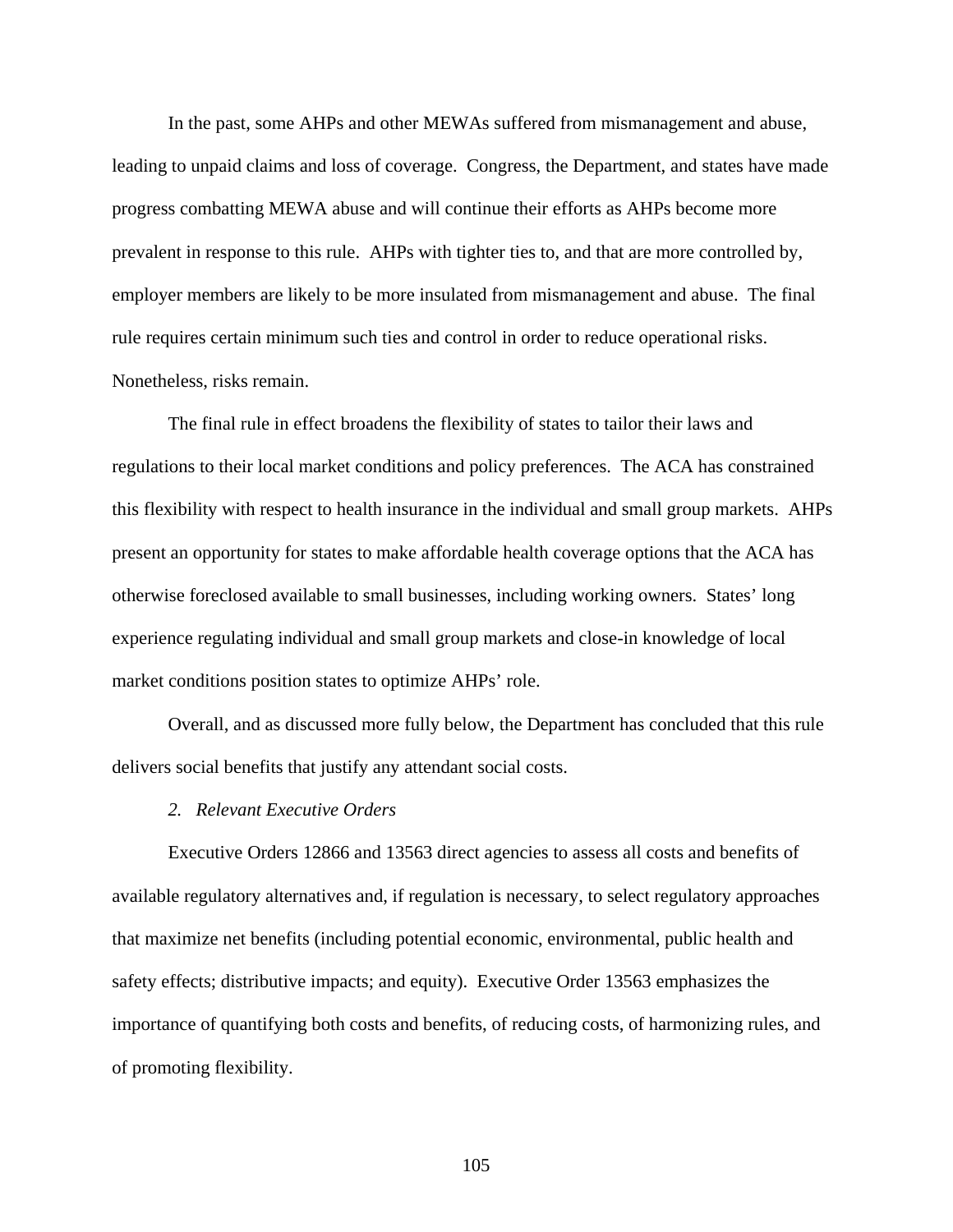Under Executive Order 12866 (58 FR 51735), "significant" regulatory actions are subject to review by the Office of Management and Budget (OMB). Section 3(f) of the Executive Order defines a "significant regulatory action" as an action that is likely to result in a rule (1) having an annual effect on the economy of \$100 million or more in any one year, or adversely and materially affecting a sector of the economy, productivity, competition, jobs, the environment, public health or safety, or State, local or tribal governments or communities (also referred to as "economically significant"); (2) creating a serious inconsistency or otherwise interfering with an action taken or planned by another agency; (3) materially altering the budgetary impacts of entitlement grants, user fees, or loan programs or the rights and obligations of recipients thereof; or (4) raising novel legal or policy issues arising out of legal mandates, the President's priorities, or the principles set forth in the Executive Order. It has been determined that this final rule is economically significant within the meaning of section 3(f)(1) of the Executive Order. Therefore, OMB has reviewed the rule pursuant to the Executive Order.

The background to the rule is discussed earlier in the preamble. This discussion assesses the rule's expected impacts.

### *3. Introduction and Need for Regulation*

Presently, U.S. households obtain health benefits from a number of different private and public sources. Essentially all individuals age 65 or older are covered by Medicare; many poor individuals under age 65 are covered by Medicaid; and 60 percent of individuals under age 65 have employer-sponsored coverage. Nearly all large employers offer health coverage to their employees, but only about one-third of employers with fewer than 50 employees do. Thirtyseven percent of individuals under age 65 obtain coverage from private employers with 50 or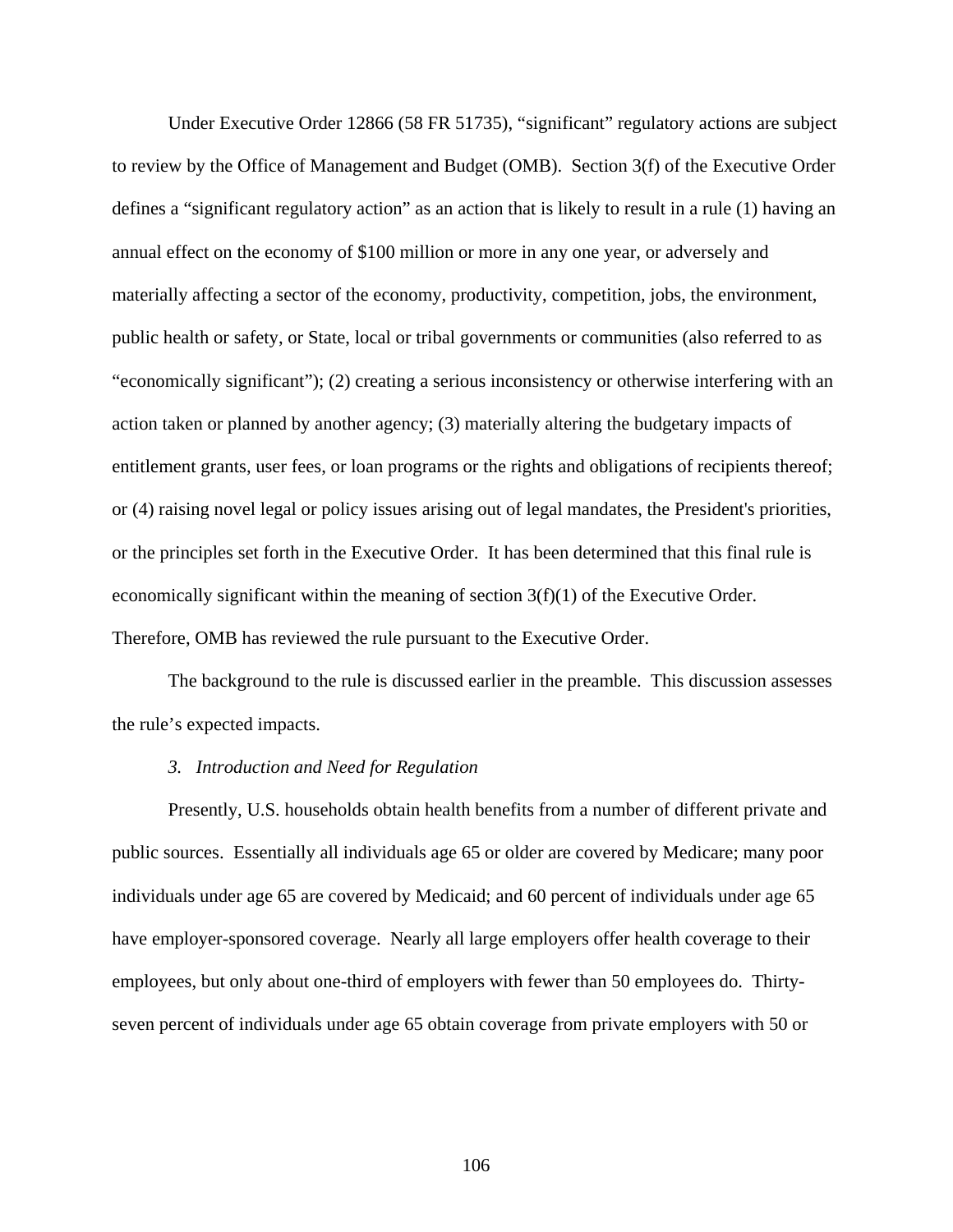more employees, nine percent from smaller private employers and 13 percent from governmental employers. Another nine percent purchase individual policies.<sup>[75](#page-106-0)</sup>

Today, businesses generally purchase health insurance in one of three market segments, depending on their size. These segments are: (1) the individual market, which includes working owners if they are not covering employees and therefore cannot establish a group health plan, other individuals, and their families; (2) the small group market, for small employers; and (3) the large group market, which generally includes employers with more than 50 employees. Many large employers self-insure rather than purchase group insurance in the large group market.

Relative to large employers, small businesses purchasing health insurance in the individual and small group markets generally face at least two inherent economic disadvantages. First, owing to their small size, working owners and other small businesses lack very large employers' potential for administrative efficiencies and negotiating power. Second, unlike large businesses, individual small businesses do not constitute large, naturally cohesive risk pools. Any single small business's claims can spike abruptly due to one serious illness. Relative to large employers, small businesses also face more rigorous regulatory requirements. The ACA imposes requirements in the individual and small group health insurance markets that do not apply in the large group market or to self-insured plans. For example, the ACA imposes adjusted community rating rules and mandates coverage of ten categories of EHBs.<sup>[76](#page-106-1)</sup> These requirements, which aimed to make comprehensive coverage affordable for individuals and

<span id="page-106-0"></span><sup>75</sup> Population statistics are from DOL calculations based on the Abstract of Auxiliary Data for the March 2016 Annual Social and Economic Supplement to the Current Population Survey, U.S. Department of Labor. Employer statistics are from the Medical Expenditure Panel Survey, Insurance Component, available at https://meps.ahrq.gov/data\_stats/summ\_tables/insr/national/series\_1/2016/tia2.pdf.

<span id="page-106-1"></span><sup>76</sup> See PHS Act sections 2701, 2702, and 2707(a).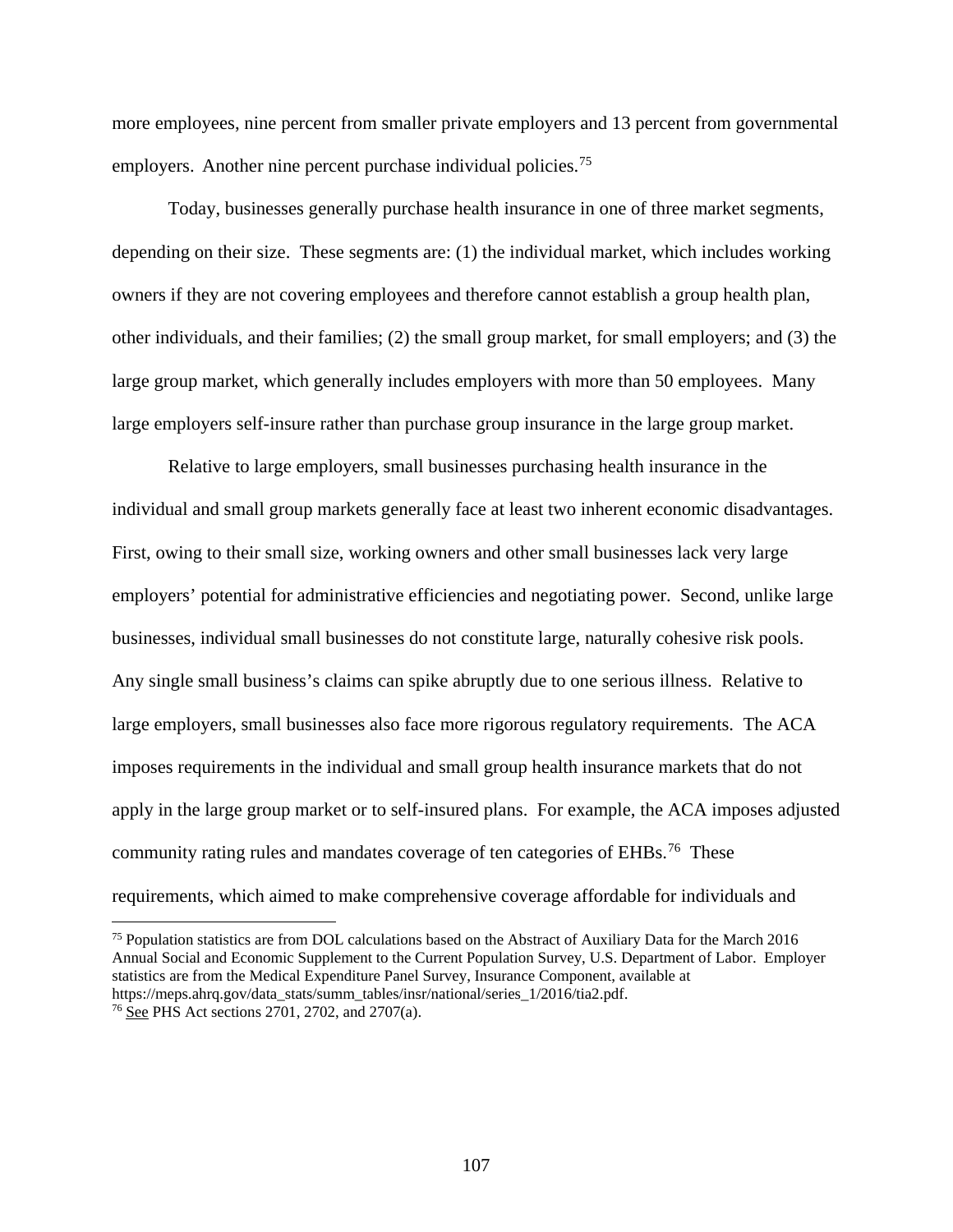small businesses with high expected or actual claims, generally have caused adverse selection by limiting choice and raising premiums for those who do not expect to have high medical needs.

While some AHPs exist today, before the issuance of this final rule, their reach was limited by the Department's prior interpretation of the conditions when an AHP constitutes an employer-sponsored plan under ERISA. Under the prior interpretation, eligible group or association members had to share a common interest (usually, in practice, operate in the same industry) and genuine organizational relationship, join together for purposes other than providing health coverage, exercise control over the AHP, and have one or more employees in addition to the business owner in order for the group or association to qualify as bona fide. Absent any one of these criteria, AHPs were treated not as single, large-group plans, but as issuers or distributers of separate individual, small-group, and/or large-group policies to participating members, based on the status or size of the member. The prior interpretation precluded an AHP's potential advantage of allowing small businesses and working owners to tailor benefit packages under largely the same rules available to large employer plans. Instead, the prior interpretation forced AHPs not meeting the requirements of the prior interpretation to subject their members to different rules, depending on the members' status as an individual working owner, or small or large employer, diminishing any potential for administrative cost savings. Accordingly, after consideration of public comments on the Proposed Rule, the Department is publishing this final rule, which broadens the conditions under which an AHP will be treated as a single large group plan. As a result, the number of small businesses eligible to participate in such AHPs will increase, and many Americans will have new, affordable employment-based health coverage options.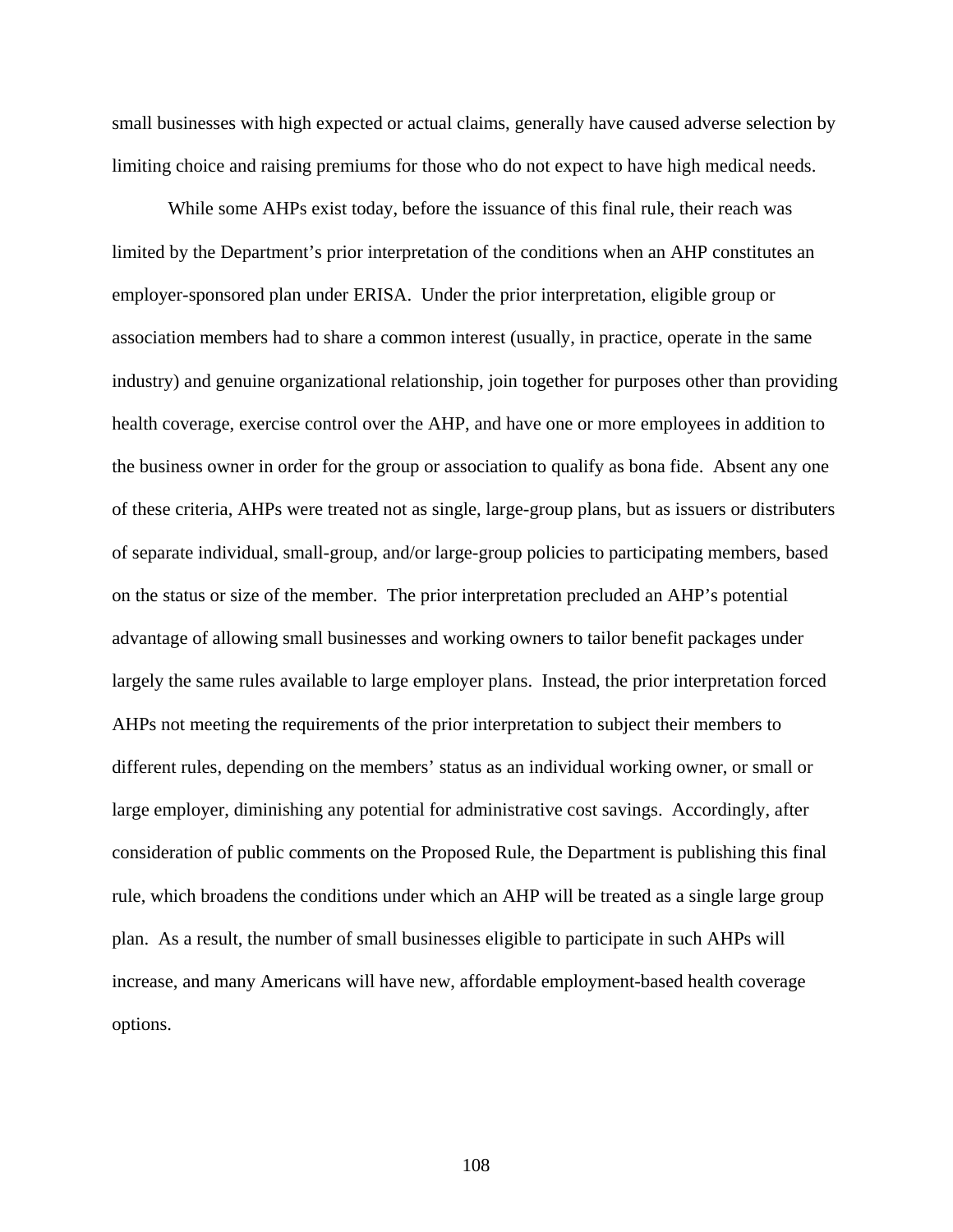The final rule generally does this in four important ways. First, it relaxes the requirement that group or association members share a common interest, as long as they operate in a common geographic area, in order for the group or association to qualify as bona fide. Second, it confirms that groups or associations whose members operate in the same trade, industry, line of business or profession can sponsor AHPs under the final rule, regardless of geographic distribution. Third, it clarifies the existing requirement that bona fide groups or associations sponsoring AHPs must have at least one substantial business purpose unrelated to the provision of benefits. Fourth, it permits AHPs that meet the final rule's new requirements to enroll working owners without employees. Consequently, for example, the final rule would newly allow a local chamber of commerce that meets the other conditions in the rule to offer AHP coverage to all of its members, including self-employed working owners, based on having their principal places of business within a single state or metropolitan area. This rule does not supplant the Department's previously issued sub-regulatory guidance, which in effect generally permits an AHP to condition each employer member's premiums on its employees' collective health status factors, as long as such rating complies with the HIPAA nondiscrimination requirements, including the requirement that it does not single out one or more individuals based on their health. On the other hand, an AHP providing health coverage under this final rule must not treat the employees of an employer member as a distinct group of similarly-situated individuals based on the employees' health factors. (Such an AHP may, however, treat employees of subsets of employer members as distinct groups of similarly situated individuals based on bona fide employmentbased classification based on other, non-health factors, such as its industry or location, or its employees' ages or genders, or occupations.)

*4. Increased Choice*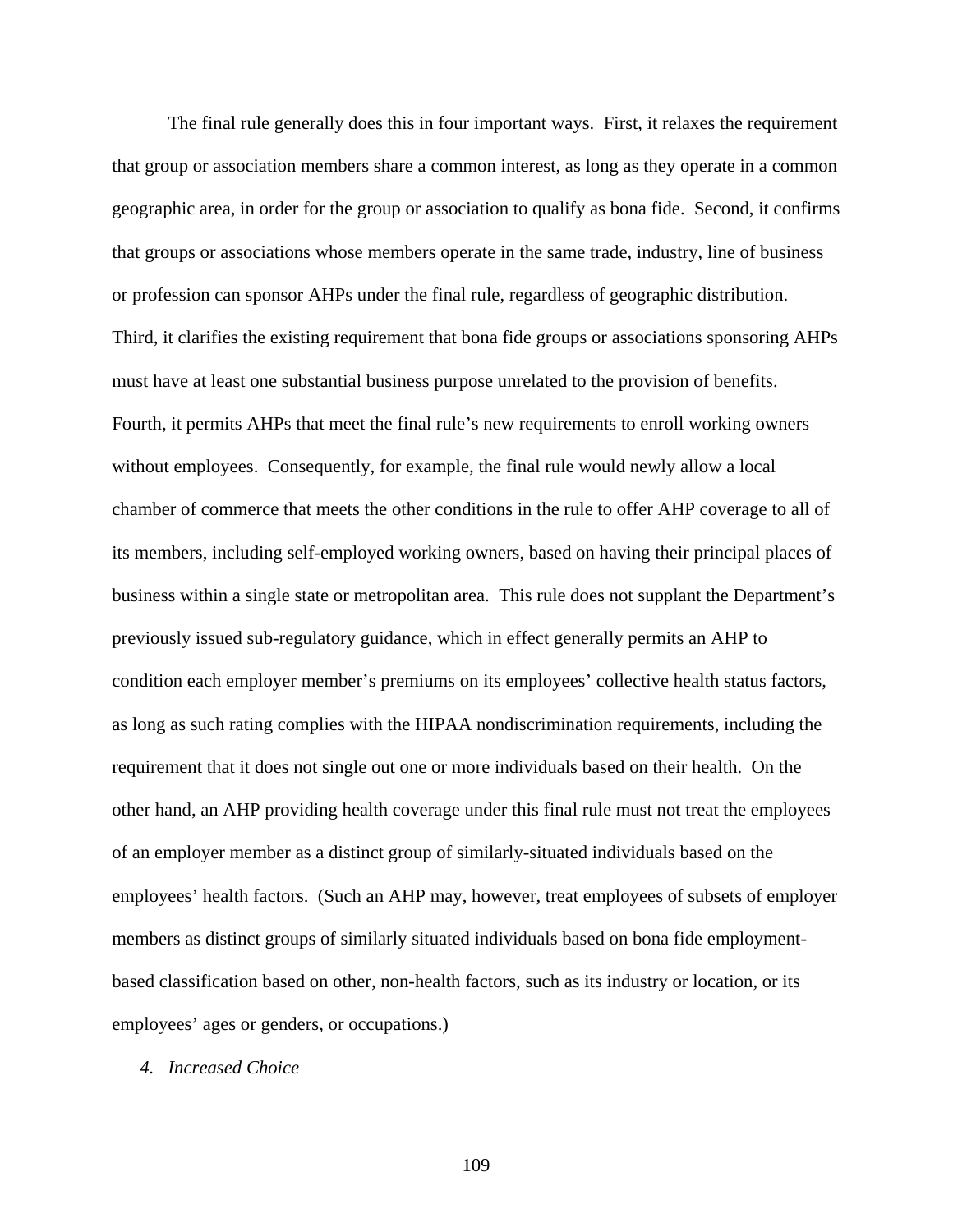Under this final rule, AHPs will be able to offer many small businesses more attractive and affordable health coverage options than are currently available to them in the ACAcompliant individual and small group markets. These options will include tailored plans that omit certain benefits that some small businesses and their employees may prefer to forgo in return for reduced cost. Small businesses taking advantage of these tailored options may accrue economic advantages for themselves and their employees.

Absent this final rule, many small businesses' health coverage choices would be more limited. Under existing ACA federal and state rules, non-grandfathered individual and small group insurance policies generally must provide coverage for ten categories of EHB, and meet certain other benefit standards, for example with respect to actuarial value, and network adequacy. These limits, which are not applicable to large employer plans, hamper the ability of many small employers to offer benefits packages tailored to their needs. Under this final rule, AHPs generally will be subject to the same, more flexible rules to which large employer plans are subject, consistent with leveling the federal regulatory playing field between small and large employers. The Department notes, however, that AHPs and large employers differ with respect to their economic incentives, and the Department does not expect that their behavior will be the same. For instance, AHPs generally will have incentives to tailor benefits to appeal to lower-risk groups – an incentive that large employers generally do not share, as discussed below.

AHPs established under this final rule will be able to match more closely the preferences of many small businesses and often of their employees for the design and price of health coverage than health insurance issuers can in ACA-compliant individual and small group markets. Such closer matches generally will improve the welfare of AHP members. For example, a working owner opting for less comprehensive coverage can devote the attendant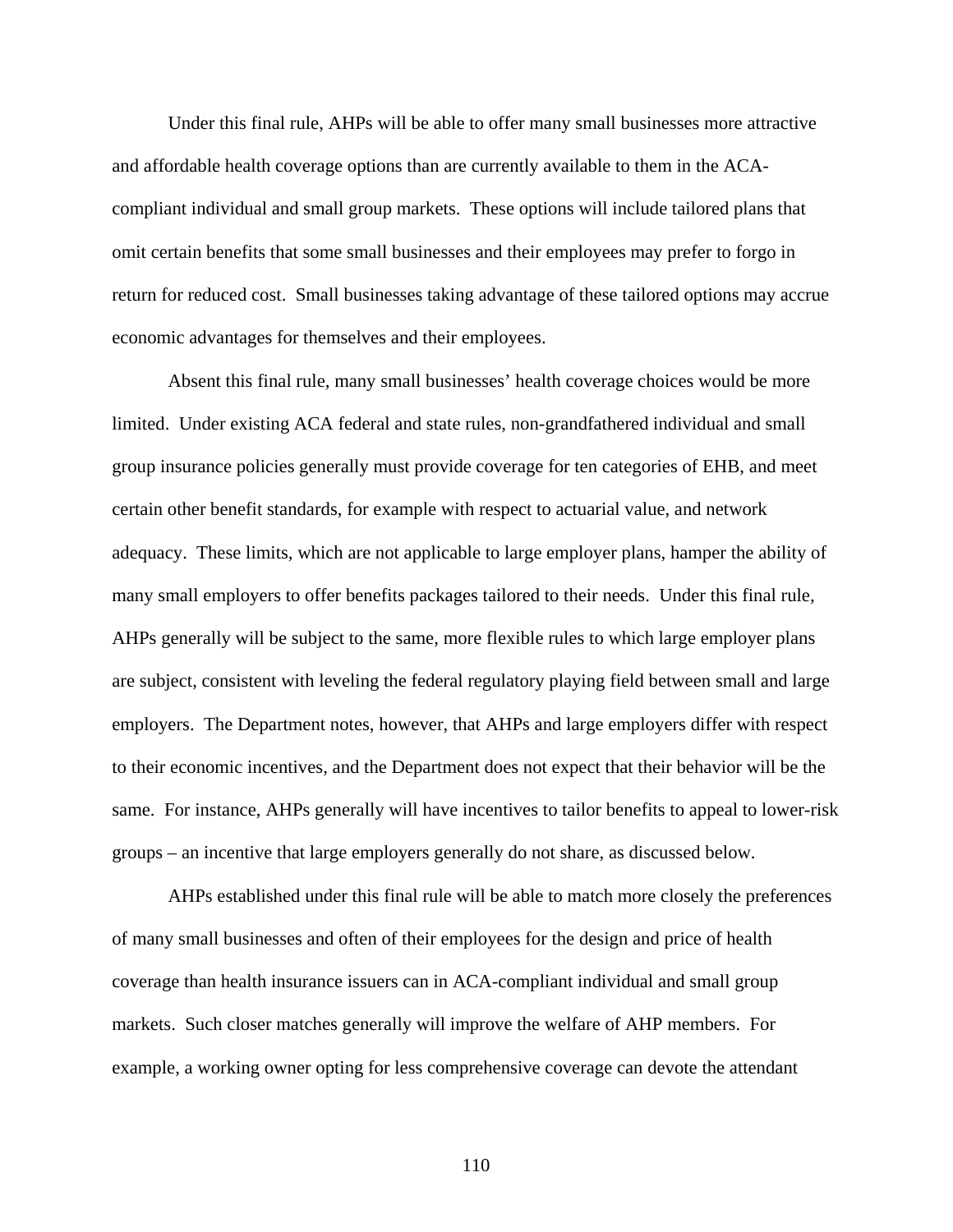savings to uses he or she values more, and will be less apt to overuse medical care (although possibly at more risk of forgoing beneficial care). The same can be said of small business employees whose employer switches from an ACA-compliant small group policy to more affordable AHP coverage that better matches employer and employee preferences on the optimal mix of wages and health benefits and the composition of health benefits.

Some comments expressed concern that AHPs, by offering more tailored, less comprehensive coverage that appeals mostly to less costly groups, will raise the price of comprehensive policies for some small businesses that prefer them, and generally erode choice and affordability for consumers limited to the ACA-compliant individual and small group markets.<sup>77</sup> Some comments additionally expressed concern that AHPs, by offering less

<span id="page-110-0"></span><sup>&</sup>lt;sup>77</sup> The American Academy of Actuaries commented that "flexible benefit rules could allow AHPs to create plans more attractive to lower-cost groups, resulting in positive selection (and lower premiums) for AHPs and adverse election (and higher premiums) for ACA plans." The comment pointed to potentially less comprehensive coverage of rehabilitative and habilitative services (including chiropractic, physical therapy, and other therapies) and behavioral health services, and to narrower drug formularies. (See comment letter from the American Academy of Actuaries, February 9, 2018, (Comment # 106 on EBSA webpage last accessed at

https://www.dol.gov/sites/default/files/ebsa/laws-and-regulations/rules-and-regulations/public-comments/1210- AB85/00106.pdf).) According to another public comment, AHPs can be expected to behave like unregulated individual and small group issuers, in that they will "offer more limited coverage packages that appeal distinctively to particular demographics or health profiles." (See comment letter from Mark A. Hall, Professor of Law and Public Health, Wake Forest University School of Law, Feb 16, 2018, (Comment # 146 on EBSA webpage last accessed at https://www.dol.gov/agencies/ebsa/laws-and-regulations/rules-and-regulations/public-comments/1210-AB85).) Another commenter notes that "AHPs stand to gain from using [benefit design] to avoid very high-cost enrollees and attract people who cost less to cover." (See comment letter from the Center on Budget and Policy Priorities, March 6, 2018 (Comment # 537 on EBSA webpage last accessed at https://www.dol.gov/sites/default/files/ebsa/laws-andregulations/rules-and-regulations/public-comments/1210-AB85/00537.pdf).) According to another commenter, before the ACA required coverage of EHB, individual policies covered little or no maternity services, often excluded or limited mental health coverage, and often lacked pharmacy coverage. See comment letter from the Consumers Union, March 1, 2018 (Comment # 294 on EBSA webpage last accessed at https://www.dol.gov/sites/default/files/ebsa/laws-and-regulations/rules-and-regulations/public-comments/1210- AB85/00294.pdf). One existing AHP publicly markets its ability "to design plan and deductible options, and keep

costs low since MEWAs are not subject to some of the Affordable Care Act's (ACA) mandated benefits." See MEWA FAQs question three from the Council of Smaller Enterprises available at:

http://www.cosemewa.com/~/media/Files/PDF/COSE/MEWA/2017/112116%20COSE%20Helath%20and%20Well ness%20Trust%20FAQ%20V3%20Dec%2014%20pdf.pdf?la=en.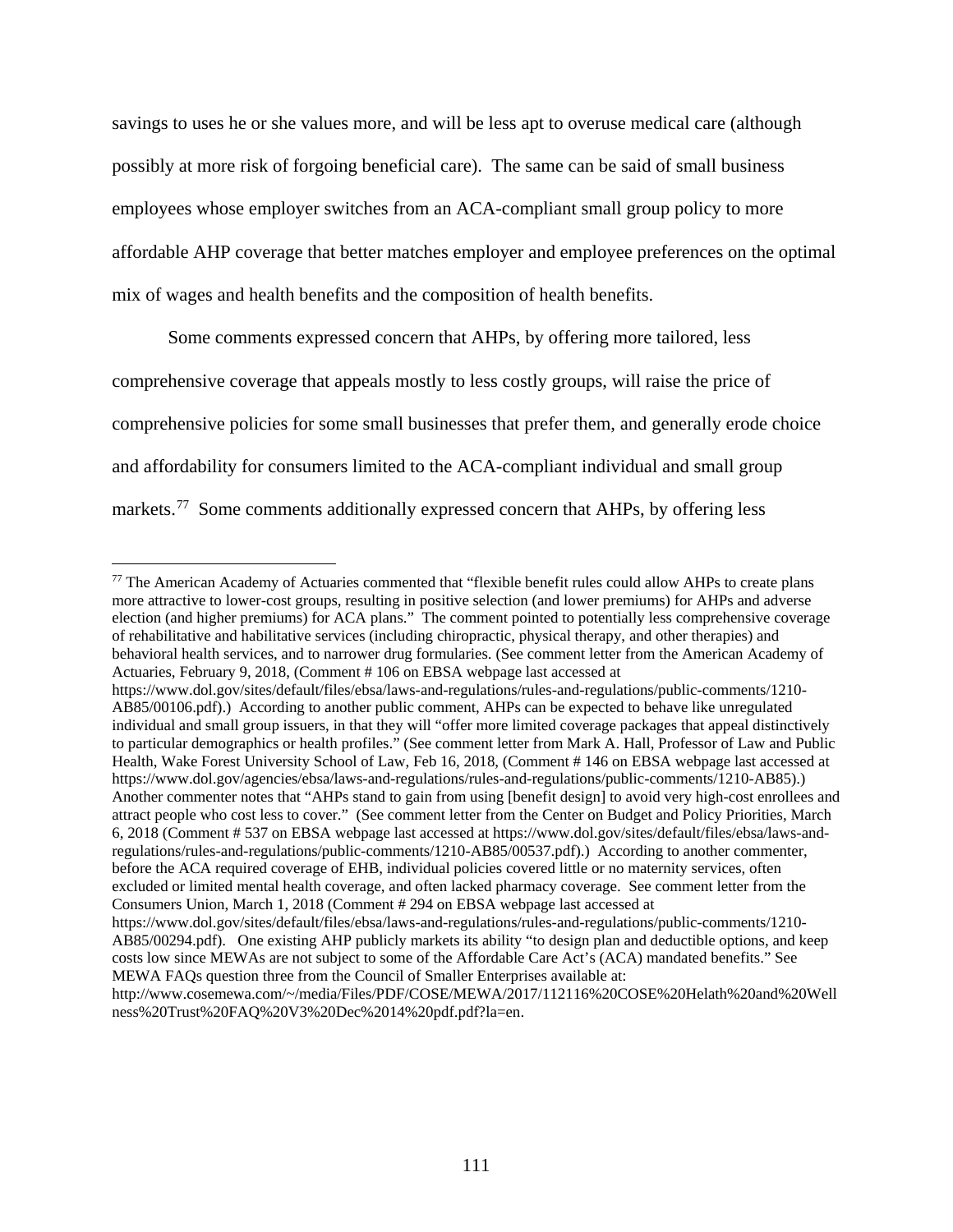comprehensive coverage and increasing the cost of more comprehensive coverage offered by others, will erode access to needed healthcare services. Some comments recommended that the Department address these concerns by requiring AHPs to cover EHB and satisfy other ACA and state benefit standards. Some comments expressed concern that AHPs would reduce choice for some small businesses by increasing premiums in individual and small group markets and possibly prompting some insurers to withdraw offers in those markets. Even some businesses joining AHPs may in fact have preferred offers that are no longer available because of AHPs. The Department believes that these concerns are justified by the economic advantages that will accrue to the small businesses to which AHPs will offer more attractive choices.[78](#page-111-0)

The Department notes that AHPs operating under this final rule, like other large group plans, though not subject to the requirement to cover EHB and other requirements applicable only to issuers in the small group and individual markets, are in fact subject to some other significant benefit mandates. These include, for example, a ban on charging participants and beneficiaries higher premiums because they have a pre-existing health condition; a ban on denying coverage of an otherwise covered but pre-existing health condition; a requirement that if the plan offers dependent coverage it must do so for dependent children up to age 26; a ban on annual or lifetime dollar limits on EHB that the plan covers; for non-grandfathered plans, a requirement to cover certain preventive health services without cost-sharing; special enrollment rights (for example, upon marriage or birth of a child); for non-grandfathered plans, caps on out-

<span id="page-111-0"></span> $78$  For some discussions of the potential benefits of increased choice of health plans, see Bundorf, M. Kate, Jonathan Levin, and Neale Mahoney. 2012. "Pricing and Welfare in Health Plan Choice." *American Economic Review*, 102 (7): 3214-48. https://www.aeaweb.org/articles?id=10.1257/aer.102.7.3214; and Dafny, Leemore, Kate Ho, and Mauricio Varela. 2013. "Let Them Have Choice: Gains from Shifting Away from Employer-Sponsored Health Insurance and toward an Individual Exchange." *American Economic Journal: Economic Policy*, 5 (1): 32-58.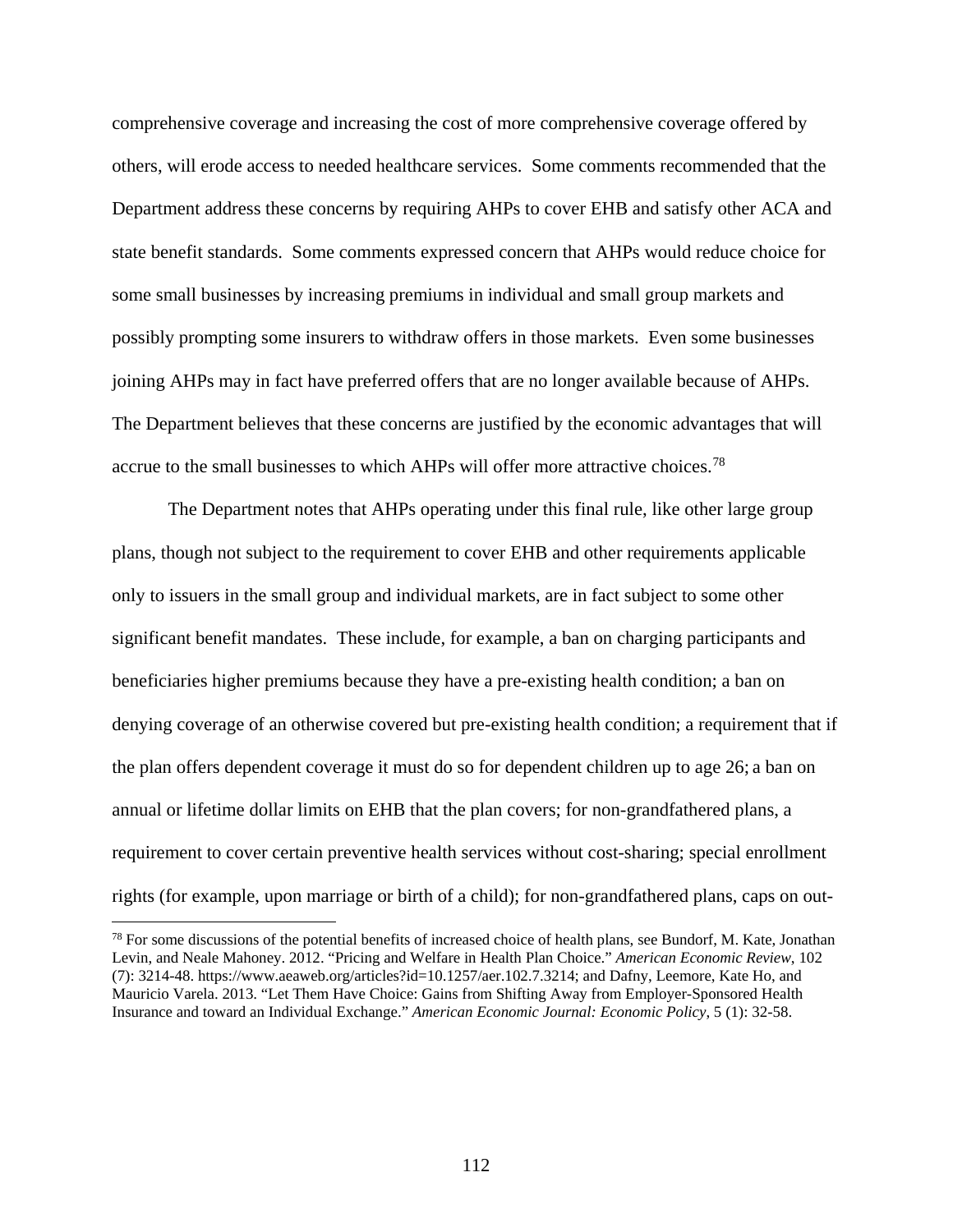of-pocket expenses for covered EHB; prohibitions on waiting periods for coverage that exceed 90 days; for non-grandfathered plans, additional protections for selection of in-network primary care providers, pediatricians, and OB/GYNs without referral and without prior authorization; non-grandfathered plan protections for coverage of emergency room services; protections for coverage of post-breast-cancer-surgery benefits; protections for the length of a hospital stay in connection with childbirth (if such stay is a covered benefit under the plan),<sup>[79](#page-112-0)</sup> and procedural protections governing appeals of denied health claims (for non-grandfathered health plans, this also includes external review). These mandates place significant constraints on AHP benefit designs, but leave ample room for AHPs to offer more tailored, less comprehensive, and more affordable health coverage than is available in ACA-compliant individual and small group markets.<sup>[80](#page-112-1)</sup>

This final rule in effect broadens states' flexibility to tailor their local market rules to their local market conditions and policy preferences. The ACA, in particular, had constrained that flexibility with respect to individual and small group insurance. Expanded AHPs under this rule present an opportunity for states to make available to their local small businesses affordable

<span id="page-112-0"></span><sup>79</sup> ERISA does not mandate coverage of maternity benefits. However, Title VII of the Civil Rights Act (as amended by the Pregnancy Discrimination Act and administered by the EEOC) generally applies to employers with 15 or more employees and provides that pregnancy-related expenses for employees and their spouses must be reimbursed in the same manner as those incurred for other medical conditions. Historically many individual insurance policies and some policies for very small plans limited or excluded coverage for maternity care, in order to limit adverse selection. AHPs covering employers with 15 or more employers would need to ensure compliance with Title VII in connection with such coverage, and, though not required to do so, may, for administrative simplicity and other reasons, offer maternity benefits to all participants and beneficiaries regardless of a member employer's size. Some AHPs covering only working owners and very small plans may exclude coverage of such services. For more information regarding Title VII, contact the EEOC. In addition, other State law provisions may apply.

<span id="page-112-1"></span><sup>&</sup>lt;sup>80</sup> One commenter acknowledged concerns that AHPs may offer less comprehensive benefits, but stated that legitimate membership organizations would not risk their goodwill and reputation with their members by offering substandard health plans.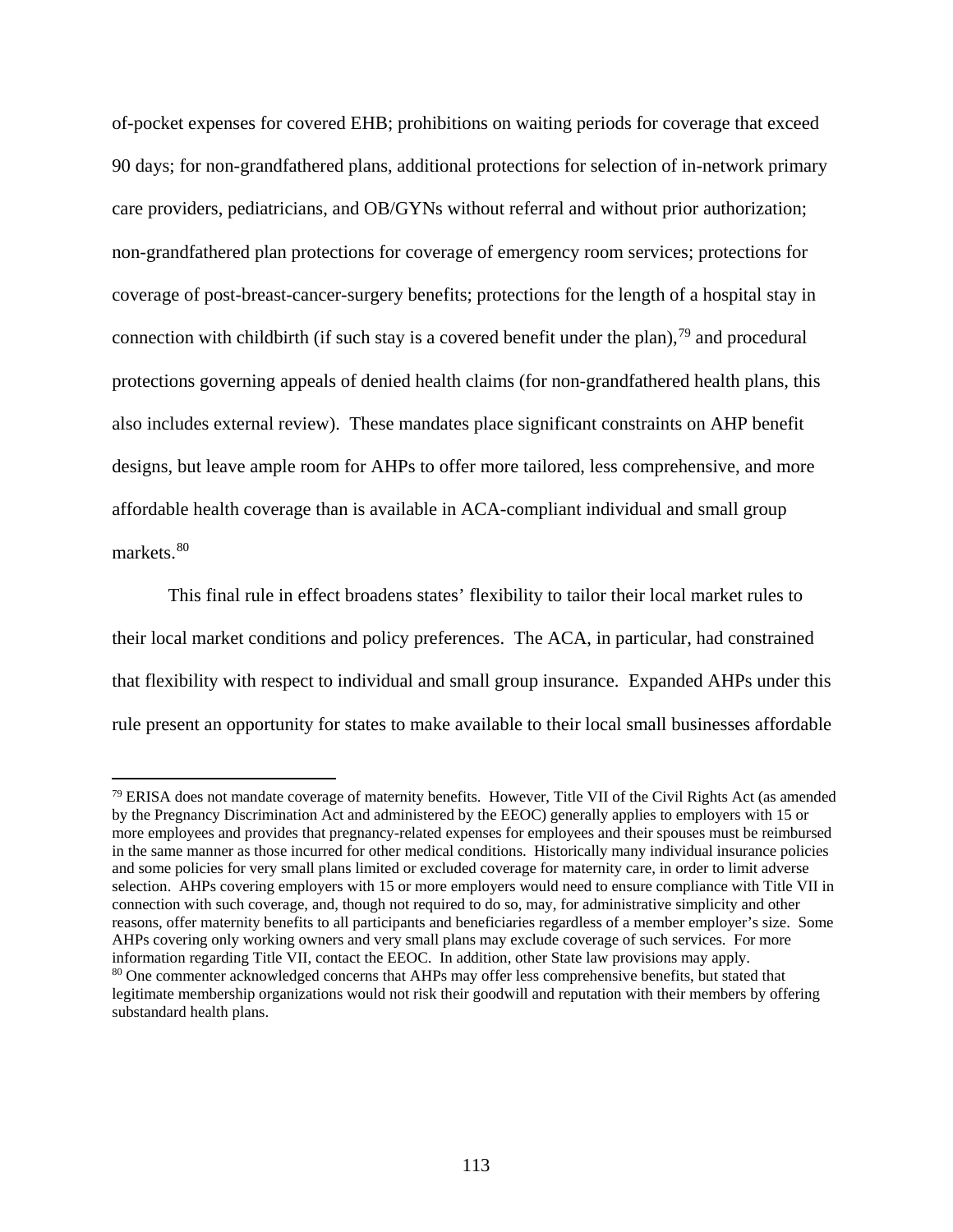health coverage options that the ACA had otherwise foreclosed. States' long experience regulating individual and small group markets and close-in knowledge of local market conditions position them to optimize AHPs' role.

Many AHPs will be subject to State benefit mandates. Pennsylvania, for example, requires policies issued in the large group market to cover in-patient and out-patient services for severe mental illness, inpatient and outpatient services for substance use disorders, autism services, childhood immunizations, and mammography.<sup>[81](#page-113-0)</sup> Where present and applicable, these types of State mandates will apply to fully insured AHPs through State regulation of the health insurance policies they purchase, or directly to self-insured AHPs as permitted under ERISA's MEWA preemption provisions. Moreover, under this final rule, States retain the authority to adopt minimum benefit standards, including standards similar to those applicable to individual and small group insurance policies under the ACA, for all AHPs. To the extent that States adopt such standards, AHPs generally will have less opportunity to expand choices of more affordable coverage options for many small businesses.

### *5. Economies of Scale*

 $\overline{a}$ 

Many AHPs will pursue advantages of economies of scale that small businesses do not currently enjoy. AHPs sponsored by pre-existing groups or associations that perform multiple functions for their members other than offering health coverage (such as chambers of commerce or trade associations) might have more potential to deliver administrative savings than those established for the principal purpose of offering health coverage. These existing organizations

<span id="page-113-0"></span><sup>&</sup>lt;sup>81</sup> See 40 P.S. sections 764g, 908-2, 764h, 3502, 764c. (For a list of state benefit mandates, <u>see generally</u> http://www.ncsl.org/research/health/state-ins-mandates-and-aca-essential-benefits.aspx#State\_EHB\_2016).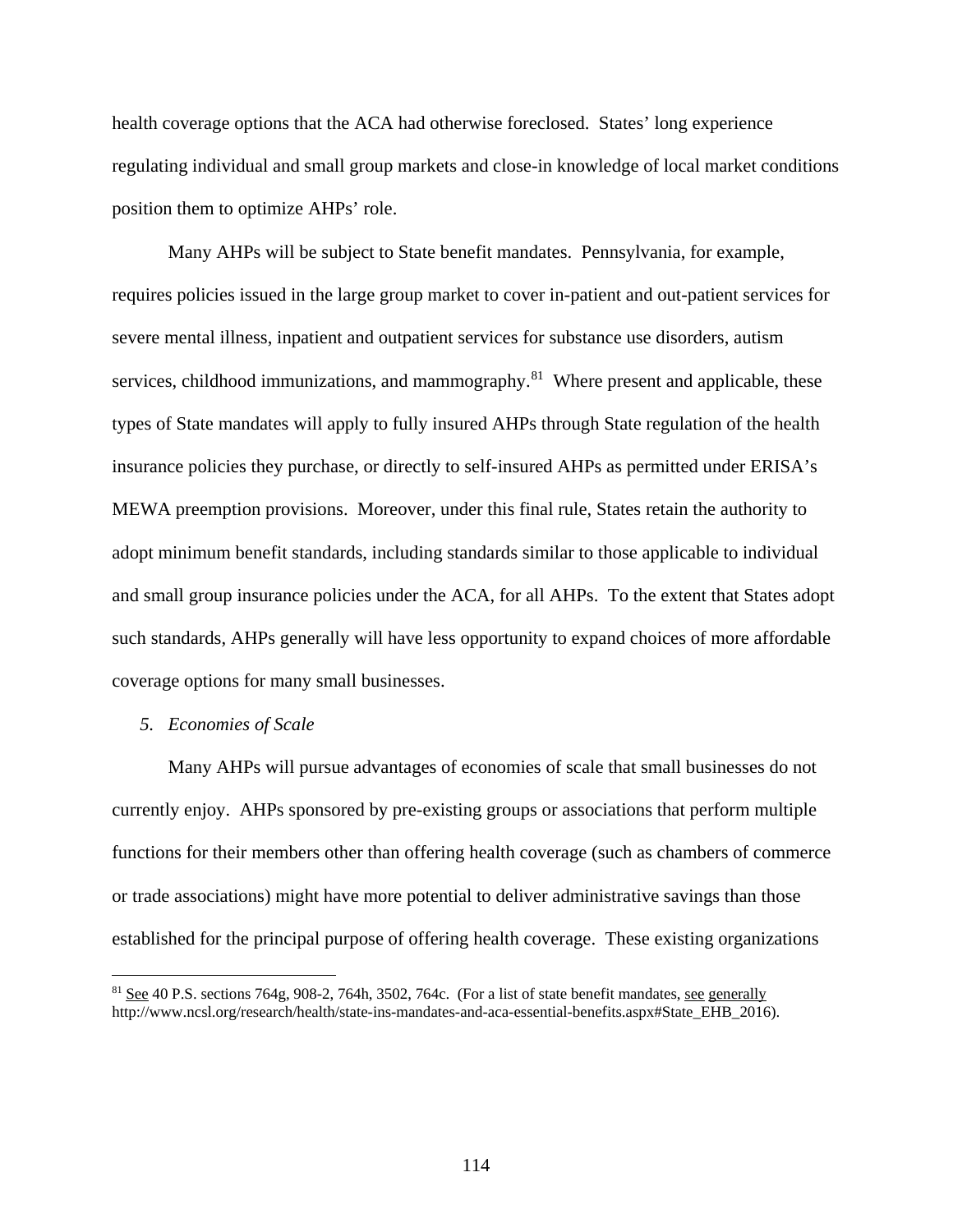may already have extensive memberships and thus may have fewer setup, recruitment, and enrollment costs than organizations newly formed to offer insurance. These existing organizations that have been limited in their ability to offer AHPs to some or all of their existing members (for example, to working owners or workers outside of a common industry) by the Department's prior interpretations could newly extend AHP eligibility to such members.

As with traditional insurers of individuals and small groups, AHPs' most promising potential for economies of scale may be an ability to negotiate discounts with healthcare providers. Such discounts may reflect a combination of (1) administrative efficiencies from economies of scale; (2) influence over providers' utilization decisions and practices; (3) reduction of any excess provider profits; and (4) sometimes modest cost-shifting to other payers who have less negotiating leverage.

Only large AHPs are likely to secure provider discounts similar to those that large health insurance issuers often can deliver to their individual and small group customers. Large issuers have the benefit of aggregating their purchasing power across all market segments in which they participate, potentially including private individual, small and large group insurance, large selfinsured employer customers, Medicare Advantage, and Medicaid. These latter segments often account for a disproportionately large fraction of provider utilization volume. AHPs generally will have more potential to negotiate provider discounts if they opt to keep their provider networks narrow, so as to concentrate use and scale among available providers. Geographicallybased AHPs, which this final rule allows for the first time, may be most likely to be able to secure provider discounts. On the other hand, AHPs' entry sometimes could dilute other payers'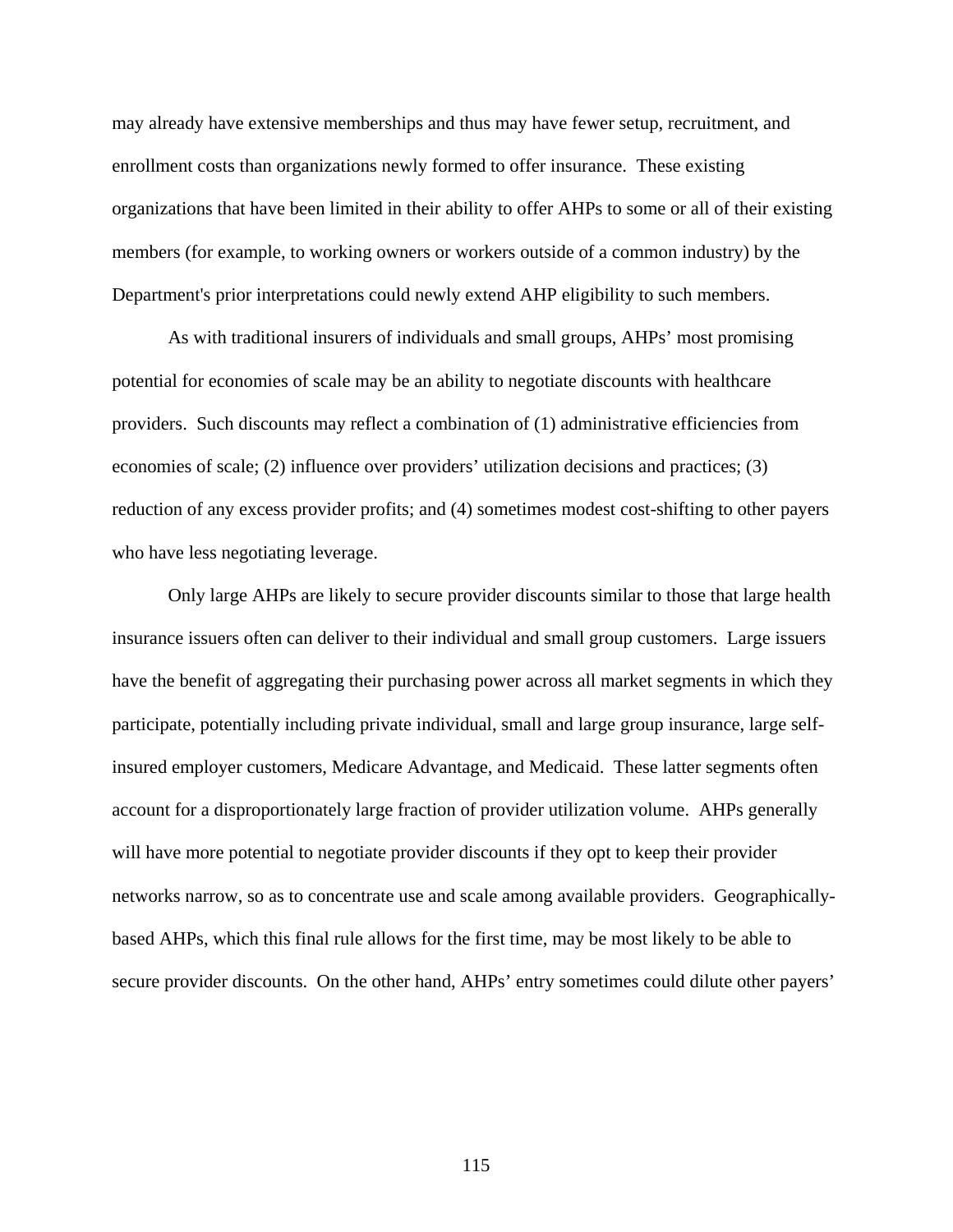abilities to obtain discounts,  $82$  thereby increasing costs for such payers' enrollees.

Accordingly, AHPs with large shares in local health markets will be best positioned to negotiate discounts with providers. Without the benefit of this final rule, AHP participation has been constricted to date—especially as common geography has not constituted an allowable basis to form an AHP—and as a result, prior AHPs generally have been unable to achieve large local participation. Among MEWAs operating as single large group health plans (hereafter, "plan MEWAs"), total enrollment averaged just 3,437 in 2016. Twenty-eight had more than 10,000 enrollees, and four had more than 50,000, but many of these were dispersed across multiple States.

This final rule, by enabling AHPs to be comprised of otherwise unrelated small employers and working owners who share a common geographic area, will open the door for more AHPs to claim large fractions of local markets and thereby pursue advantages of scale. There are many well established, geographically based organizations, such as local chambers of commerce, that lend themselves to sponsoring AHPs, but cannot under the Department's pre-rule guidance. Under that guidance, such organizations could, and sometimes did, help their members purchase health insurance in the individual and small group markets. However, ACA and State laws and regulations governing individual and small group markets limit both the propensities of such organizations to undertake group purchasing of health insurance and the

<span id="page-115-0"></span><sup>&</sup>lt;sup>82</sup> For a discussion of market concentration and issuers' market power see Sheffler, Richard M. and Daniel Arnold. "Insurer Market Power Lowers Prices in Numerous Concentrated Provider Markets." Health Affairs 36, no. 9 (2017).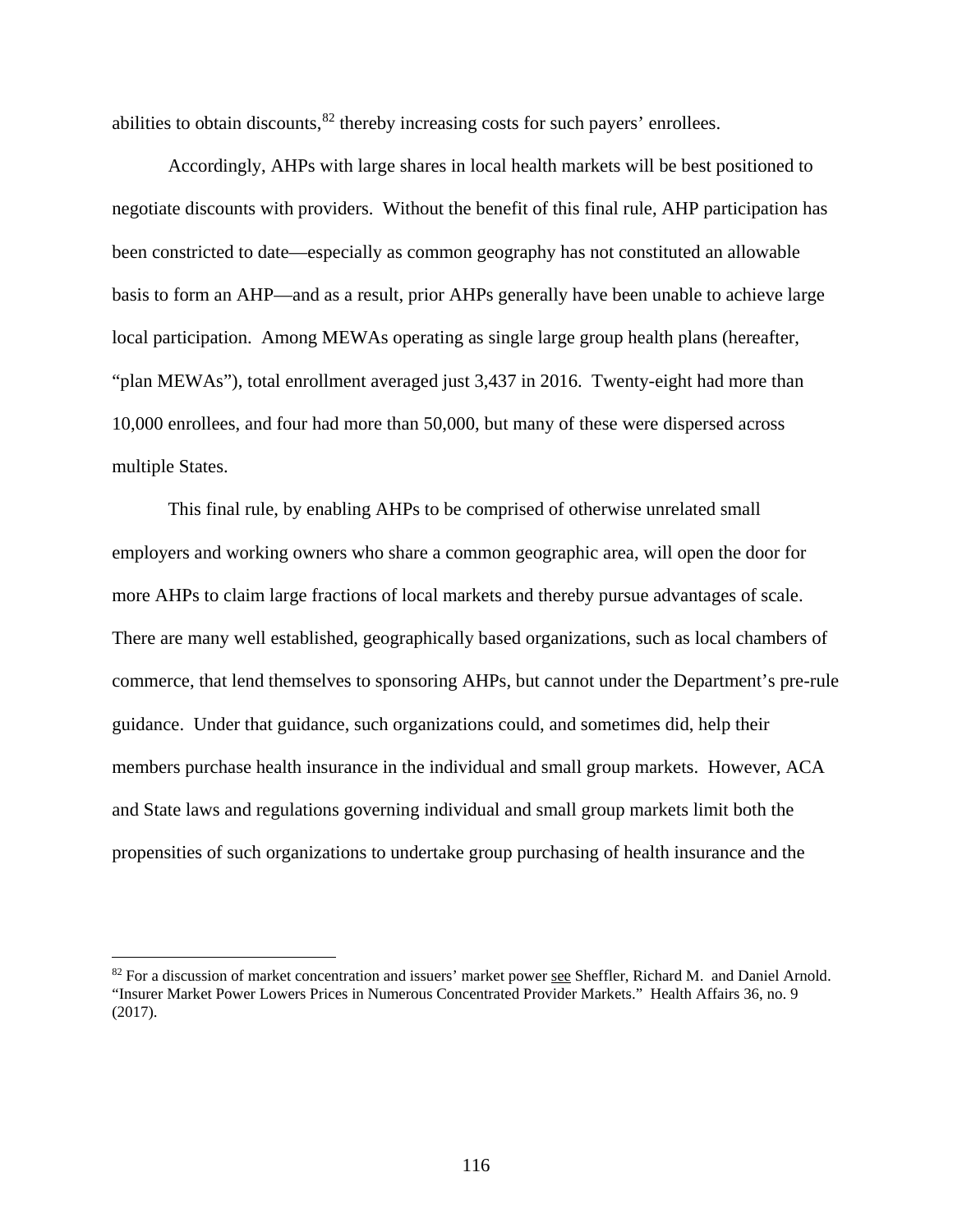economies of scale that such organizations can achieve from group purchasing. This final rule will enable such geographically-based organizations to sponsor AHPs (plan MEWAs).

The large group market's regulatory flexibility is likely to encourage and enable more existing organizations to pursue more potential scale advantages for small business members. These might include some MEWAs that currently do not constitute single large group plans but instead encompass multiple plans, each sponsored separately by a participating employer (hereafter "non-plan MEWAs"). In 2016, one non-plan MEWA covered more than 50,000 enrollees in Connecticut. A second covered more than 100,000 across 22 States and more than  $20,000$  in Tennessee alone.<sup>83</sup> These and other heretofore non-plan MEWAs might qualify to become AHPs with large local market shares under this final rule. The final rule will also encourage the establishment of new organizations to sponsor AHPs, and will enable both existing and new AHPs to extend membership to working owners.

Under favorable conditions, AHPs may achieve other economies of scale. For example, small group and individual insurance sometimes can be beset by high distribution costs, reflecting for example commissions paid to agent and brokers who sell policies, possibly amplified by churning of small businesses into or out of the market or between issuers. AHPs, unlike large employer plans, must themselves incur some cost to distribute insurance to large numbers of small businesses. However, relative to traditional health insurance issuers and agents, some AHPs might reduce these costs, for example if they are able to take economic advantage of members' existing ties to the sponsoring group or association and/or if they are

<span id="page-116-0"></span><sup>83</sup> DOL calculations based on Form M1 Filings.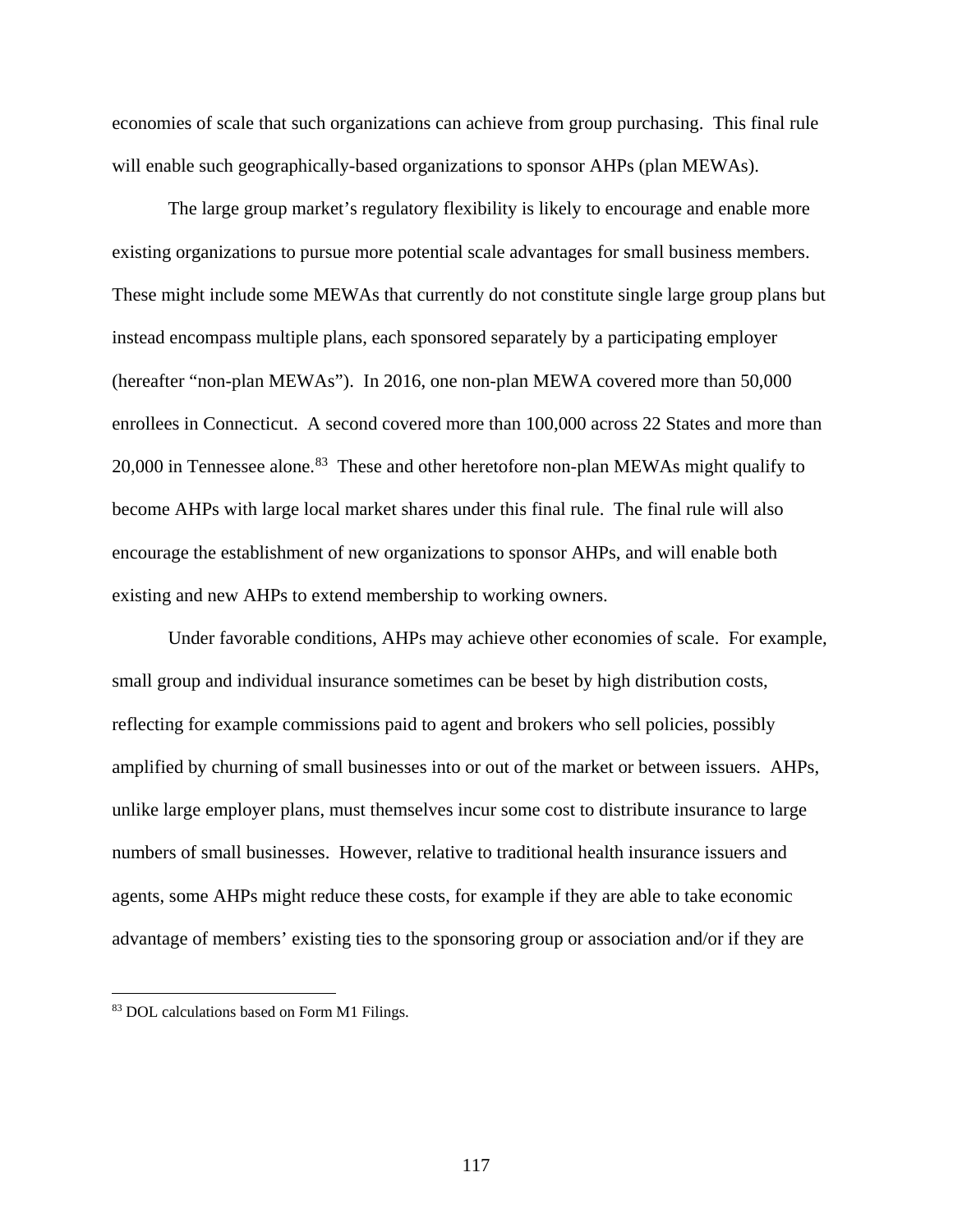more able or inclined than traditional issuers and agents to minimize churn. Little hard data exists on the degree to which such scale advantages might flow to future AHPs, due to a rapidly changing marketplace and the restrictive requirements imposed on AHPs before this rule. Several commenters argued that these advantages have been elusive in the past, and under this rule are likely to be small and available only under certain favorable conditions. One such public comment stated that where available, "administrative savings of more than 2-3 percent appear to be highly unlikely…."<sup>[84](#page-117-0)</sup> Administrative savings of 2-3 percent of total insurance premiums is nonetheless significant.

A 2011 report<sup>[85](#page-117-1)</sup> found that in Washington State, issuers<sup>[86](#page-117-2)</sup> average loss ratio was a bit higher (and administrative costs therefore likely lower) for AHP-affiliated small groups than for community-rated small groups. However, the report notes that this difference is "consistent" with the larger average size of AHP-affiliated small groups. For similarly sized small groups, issuers' loss ratios were similar for the AHP and community-rated segments. It is difficult to infer from this data point whether Washington State AHPs enjoy true administrative efficiencies relative to traditional individual and small group issuers. On one hand, the same report indicates that AHP premiums were substantially lower than the premiums that issuers charged small businesses outside of AHPs. If AHPs' premiums are lower and loss ratios are the same, then all else equal, AHPs' administrative costs are likely to be lower, if measured in dollars per member.

<span id="page-117-1"></span>Insurance in Washington State-Final Report," (September 30, 2011),

<span id="page-117-0"></span><sup>84</sup> See comment letter from Mark A. Hall, Professor of Law and Public Health, Wake Forest University School of Law, Feb 16, 2018 (Comment # 146 on EBSA webpage last accessed at https://www.dol.gov/agencies/ebsa/lawsand-regulations/rules-and-regulations/public-comments/1210-AB85).<br><sup>85</sup> Chollet, D., Mathematica Policy Research, "Association Health Plans and Community-Rated Small Group Health

http://www.statecoverage.org/files/Mathematica\_assoc\_healthplans\_WA.pdf.

<span id="page-117-2"></span><sup>86</sup> Washington State generally requires AHPs to be insured, rather than self-insured.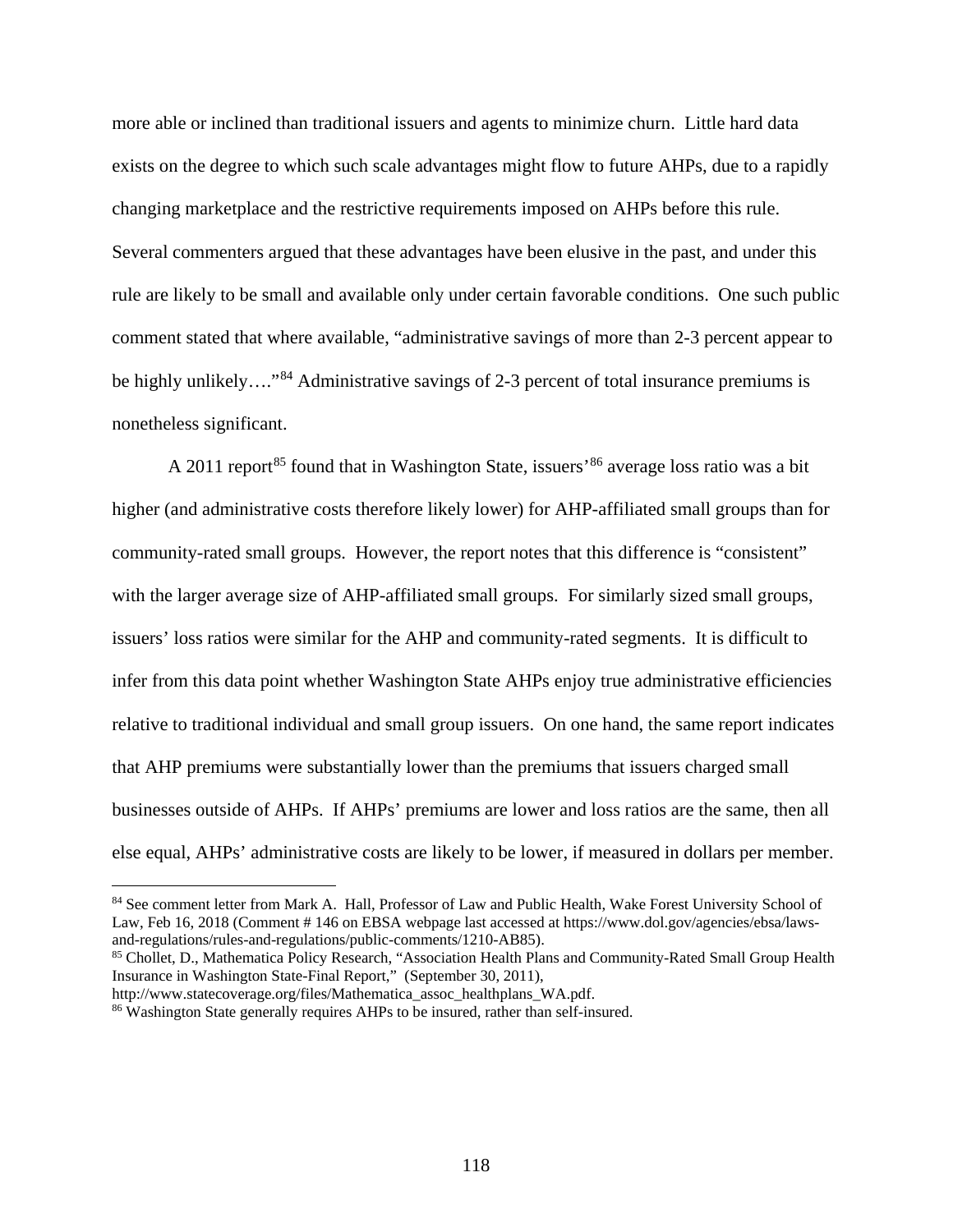Lower administrative costs might be evidence of greater administrative efficiency, but alternatively might be explained by the lighter regulatory load on AHPs, or by a difference in the administrative demands associated with insuring the AHPs' population (which might use less healthcare) or providing AHP benefits (which might be less comprehensive). In addition, it is unclear whether these loss ratios take into account administrative costs that may reside with the group or association rather than with the issuer.

Large AHPs sometimes may achieve savings by offering self-insured coverage. Because large group plans in and of themselves constitute large and potentially stable risk pools, it often is feasible for them to self-insure rather than to purchase fully-insured large group insurance policies from licensed health insurance issuers. Large risk pools' claims experience generally varies only modestly from year to year, so well-run large group plans can set premiums and operate with little risk of financial shortfalls. By self-insuring, AHPs sometimes may avoid the transaction cost associated with buying large group insurance from an issuer and the cost associated with the issuer's profit margin. They sometimes may avoid the potentially significant cost to comply with State rules that apply to large group issuers, including for example premium taxes, benefit mandates, market conduct rules, and solvency standards. Under this final rule, however, States retain authority to extend such rules to self-insured AHPs, and AHPs will be subject to ERISA requirements that demand sound financial management.<sup>[87](#page-118-0)</sup>

<span id="page-118-0"></span><sup>&</sup>lt;sup>87</sup> Self-insurance entails operational risk. Self-insured AHPs sometimes may face more operational risk than selfinsured large employers, for two reasons. First, for a given size, an AHP's claims may be more volatile than a large employers' insofar as the AHP is more exposed to unanticipated favorable or adverse selection. Second, while premiums generally represent the totality of an AHP's available revenue, a large employer may be able to tap other revenue sources to cover claims volatility, as it would any other unexpected business expense. AHPs' efforts to manage these operational risks will limit the savings available from self-insurance.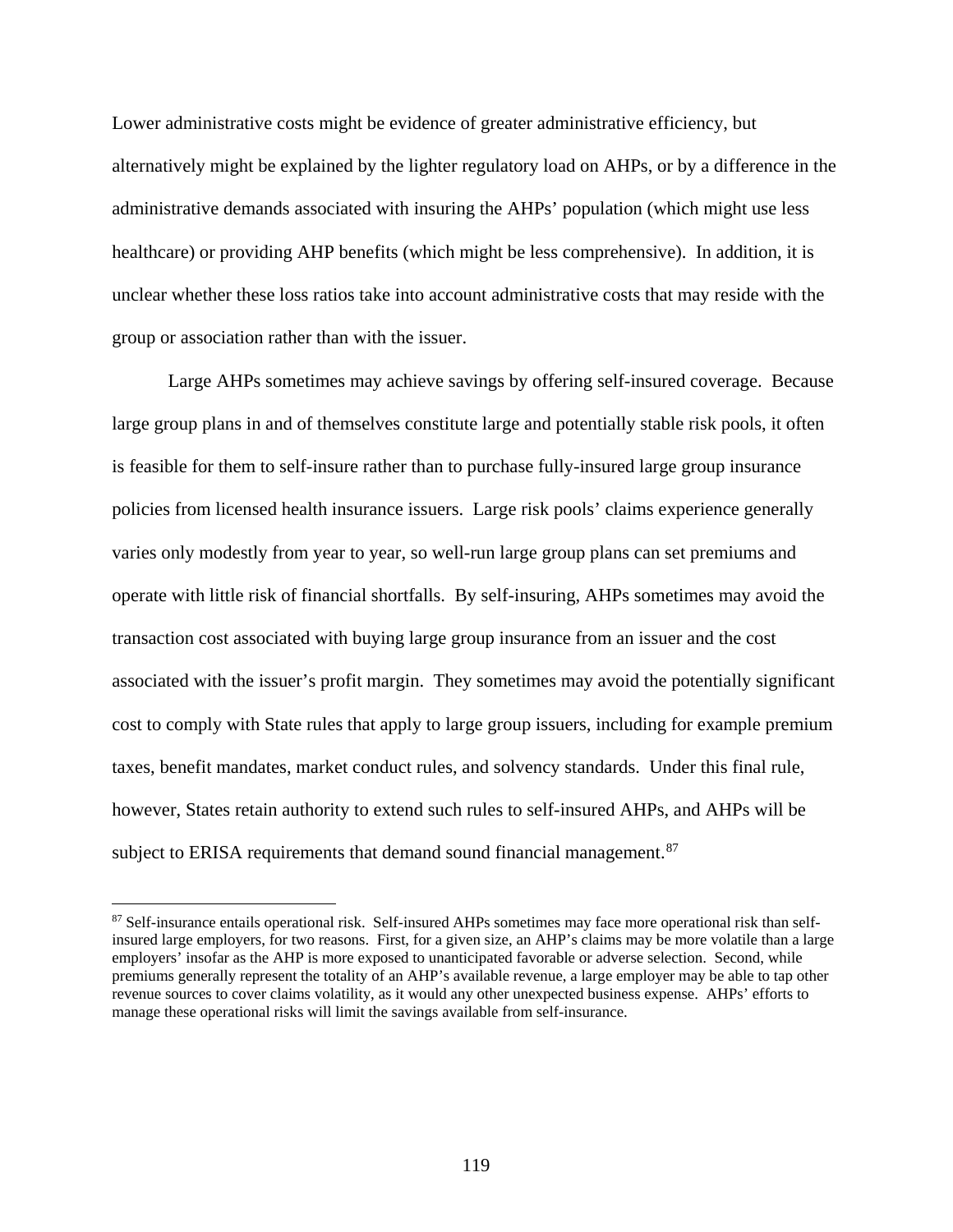While some AHPs may achieve significant administrative efficiencies for their small business members from economies of scale, the magnitude of such savings is likely to be smaller than the savings AHPs can deliver by offering more tailored, less comprehensive benefits, offering actuarially fair price discounts to low-risk groups, and assembling favorable risk pools. Some AHPs will successfully deliver economic value to their members even if these AHPs have relatively high administrative costs. Consequently, while some AHPs may deliver significant savings for their members from economies of scale, other AHPs may not deliver such savings or may even increase administrative costs.

#### *6. Risk Segmentation*

As noted above, AHPs established under this final rule will enjoy regulatory flexibility to design more tailored, less comprehensive health coverage and price it in a more actuarially fair manner than health insurance issuers can in the ACA-compliant individual and small group markets. Thus, AHPs will be able to offer lower premiums to many small businesses by offering actuarially fair price discounts to lower risk groups, consistent with applicable nondiscrimination provisions.

AHPs' exercise of their relative flexibility will lead to some degree of favorable risk selection toward AHPs and adverse selection against individual and small group markets. This risk segmentation will increase premiums somewhat in ACA-compliant individual and small group markets. The Department's Proposed Rule identified these considerations, reviewed mixed evidence on the likelihood and extent of risk segmentation, and predicted that the proposal's nondiscrimination rules together with AHPs' potential to deliver savings from scale advantages would substantially limit, but not entirely eliminate, such risk segmentation. Some commenters, however, asserted that even with the benefit mandates that apply in the large group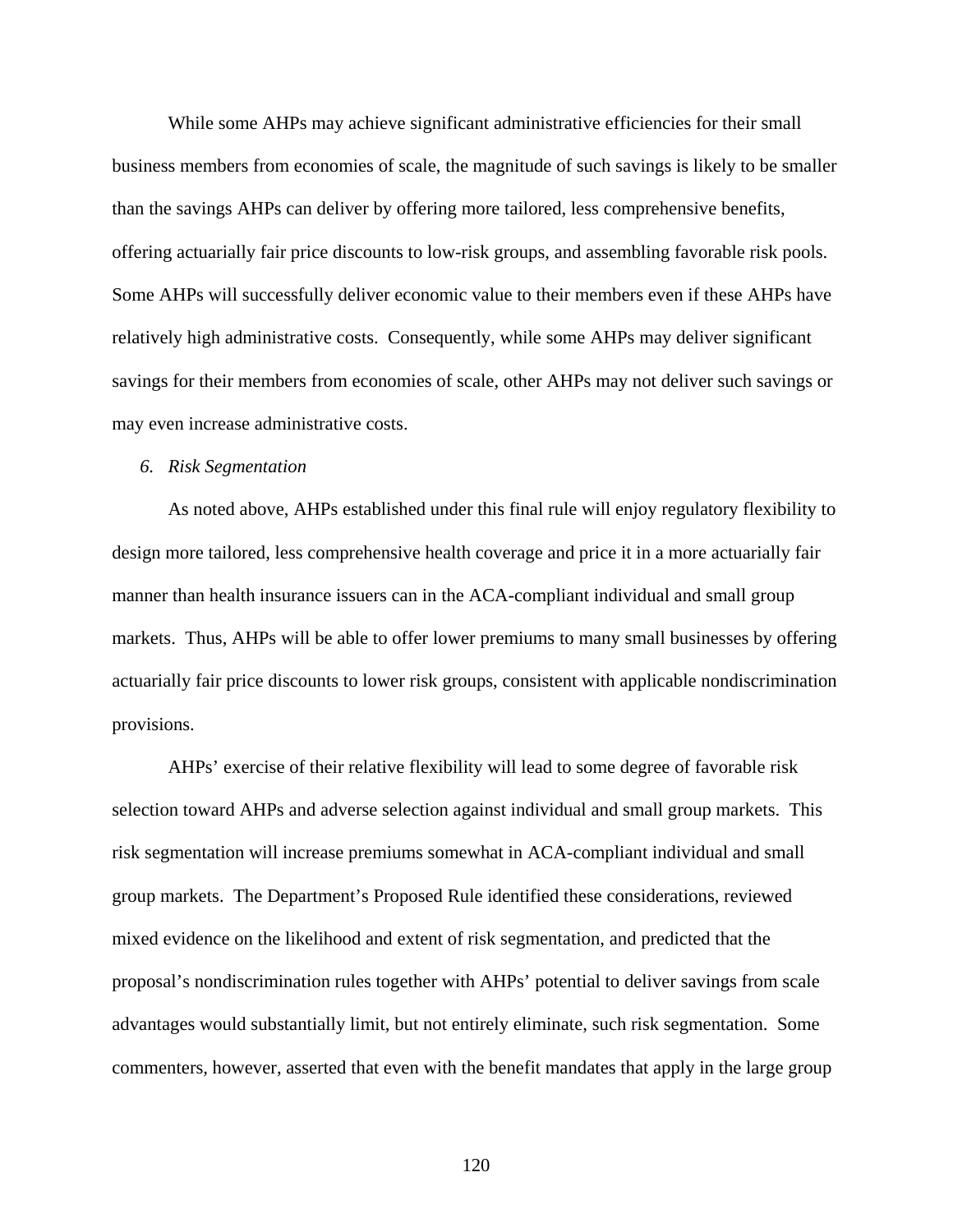market and the nondiscrimination rules included in this final rule, many AHPs, by design and/or in response to market forces, unless prevented by State regulation, will assemble disproportionately favorable risk pools and thereby subject local individual and small group markets to adverse selection and premium increases. After evaluating these comments, the Department believes that AHPs' scale advantages generally will be insufficient to limit risk segmentation. This final rule's nondiscrimination provisions will reduce, but not eliminate, AHPs' risk-segmentation effects.

Under this final rule, AHPs' ability to segment risks will be limited by a number of forces. An AHP that forms under this final rule, and that may enroll otherwise unrelated small businesses and working owners, cannot adjust employer members' premiums based on their respective employees' health status. States may take additional steps to limit AHPs' risk segmentation effects, which would limit the ability to set actuarially fair prices and might limit AHP formation. AHPs are controlled by their members and, therefore, in some cases, AHPs' belief that their members are better off and their reputation is enhanced by offering broader benefit packages with more community-rated prices, may weigh against the competitive pressure to calibrate benefits and prices to avoid bad risks. Likewise, very large AHPs' size sometimes may itself blunt this pressure. Finally, risk selection efforts are subject to increasing costs and diminishing returns.

Nevertheless, AHPs established under the final rule will, within the general rules applying to large group plans and the specific nondiscrimination provisions in this final rule, by escaping some ACA pricing restrictions and forced cross-subsidies, will tend to segment risks. Relative to ACA-compliant issuers in the individual and small group markets, AHPs can offer more actuarially fair (and potentially much lower) prices to lower risk groups based, for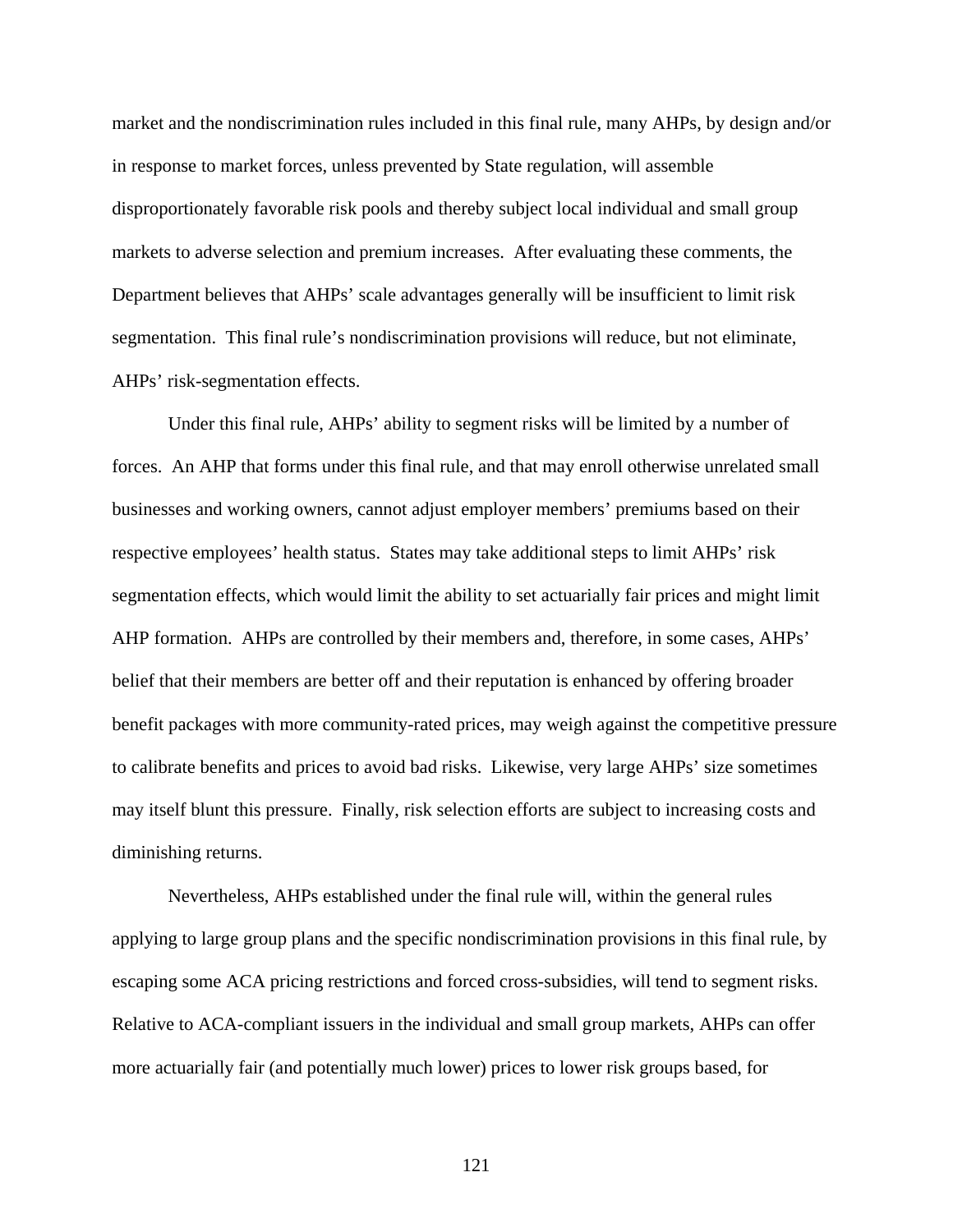example, on age, gender, or industry. Moreover, AHPs additionally can design health coverage to attract lower risk groups. At the same time, the Department finds that risk segmentation will be limited for reasons discussed above and further in this section. While under this final rule AHPs and large employer plans will have a similar federal regulatory environment, their economic incentives will be different. Large employers design and price health benefit offers to recruit and retain productive workers and to maximize those workers' productivity. Consequently, large employers typically offer heavily subsidized comprehensive health coverage for employees and their families. In contrast, AHPs will design and price offers for their members in competition with more heavily regulated individual and small group issuers, and possibly with one another. This favors actuarial pricing that accurately reflects risk differences between, for example, genders, age groups, and industries, and more tailored, often less comprehensive benefits, insofar as such pricing and benefits will attract favorable risk pools and facilitate lower premiums.

Some groups or associations may prefer to provide comprehensive benefits at community rates that do not discriminate among members by age or gender. Such groups or associations might be motivated by a sense of obligation toward or solidarity among members, such as workers with a common trade. Trade unions historically have negotiated comprehensive multiemployer benefit arrangements with large numbers of small and medium sized companies, with costs allocated based on hours worked rather than on actuarial factors. On the other hand, AHPs may be more vulnerable than union-negotiated arrangements to competition from other groups or associations more willing to use actuarial pricing and/or benefit limitations to provide potential savings for many of the same members. Such competitive pressure may force groups or associations to adopt actuarial pricing reflecting risk and limited benefits as defenses against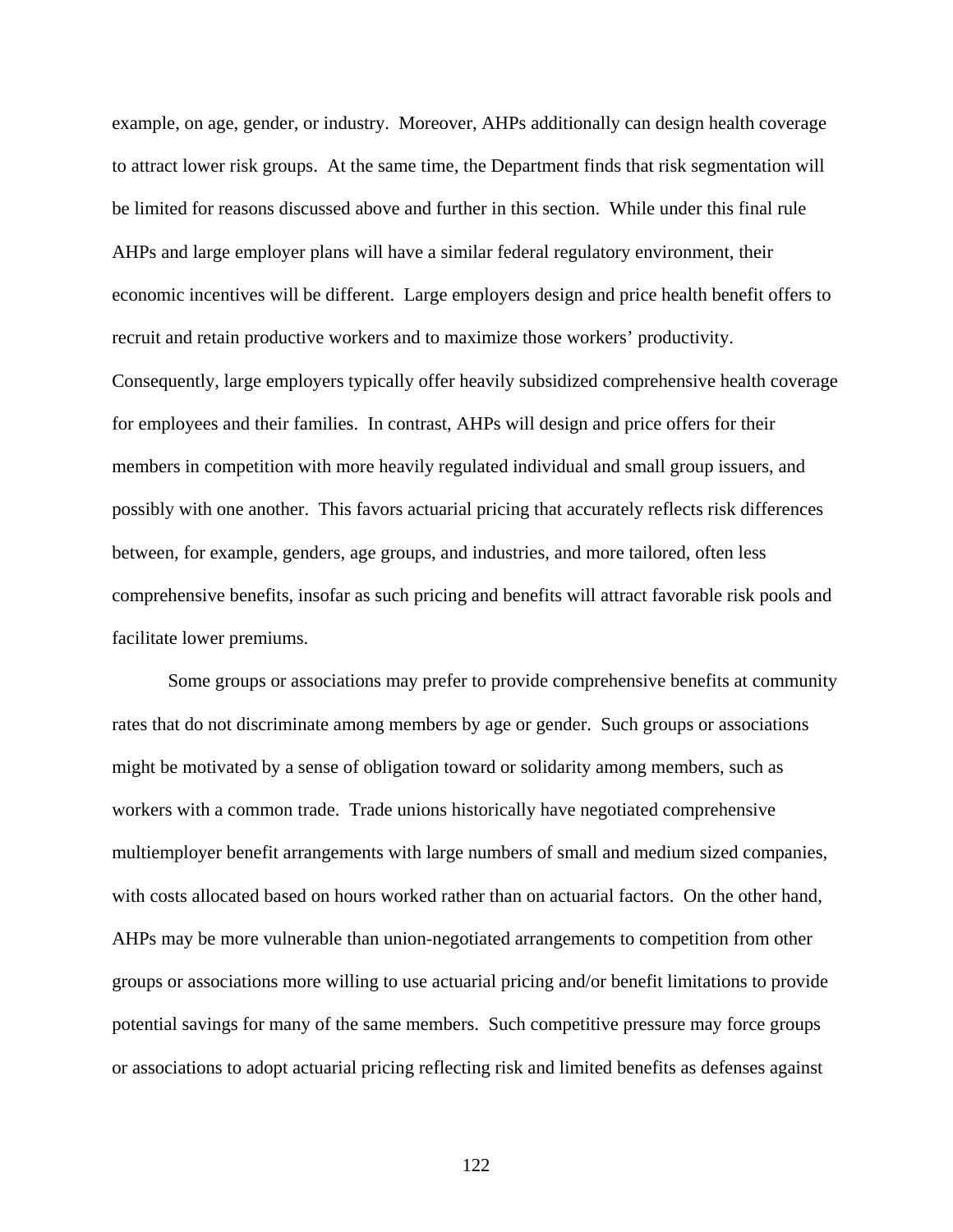adverse selection. Groups or associations that naturally comprise relatively favorable and homogenous risk pools may be best able to sustain nondiscrimination in rate setting, because they will enjoy savings that can be shared widely, and can spread thinly across young and healthy members the costs attributable to the few needing expensive care. Such AHPs, however, while refraining from discrimination internally, could increase adverse selection against local individual and small group markets.

AHPs historically have utilized actuarial pricing. According to comments, existing AHPs often rate employer members based on health factors such as claims, and need flexibility to do so to ensure their success. Nearly all AHPs in Washington State experience rate.<sup>88</sup> AHPs operating under this new rule may not adjust prices actuarially for health status, but only for non-health factors such as age, gender, and industry. AHPs that under this rule extend eligibility to working owners may face even greater competitive pressure to limit benefits, because individual markets generally are more susceptible than small group markets to adverse selection.

<span id="page-122-3"></span>One comment<sup>[89](#page-122-1)</sup> provided a conceptual framework for assessing the implications of AHPs' relative pricing flexibility and predicted that AHPs would segment risks under the Proposed Rule. The comment calls attention to certain factors related to rating,  $90$  plan design,  $91$ 

<span id="page-122-0"></span><sup>88</sup> Chollet, D., Mathematica Policy Research, "Association Health Plans and Community-Rated Small Group Health Insurance in Washington State-Final Report," (September 30, 2011),

http://www.statecoverage.org/files/Mathematica\_assoc\_healthplans\_WA.pdf.

<span id="page-122-1"></span><sup>89</sup> See comment letter from the American Academy of Actuaries, February 9, 2018, (Comment # 106 on EBSA webpage last accessed at https://www.dol.gov/sites/default/files/ebsa/laws-and-regulations/rules-andregulations/public-comments/1210-AB85/00106.pdf).

<span id="page-122-2"></span> $90$  With respect to rating, the comment identifies six factors: (1) age, (2) industry/occupation, (3) geography, (4) gender, (5) group size, and (6) separateness of the risk pool. The comment indicates that relative to individual and small group issuers, AHPs "could offer lower premiums to younger adults and higher, less attractive premiums to older people," but also might set premiums for newborns substantially higher than for older children (the ACA requires all children under 14 to be rated together). The comment continues that AHPs' unique ability to vary rates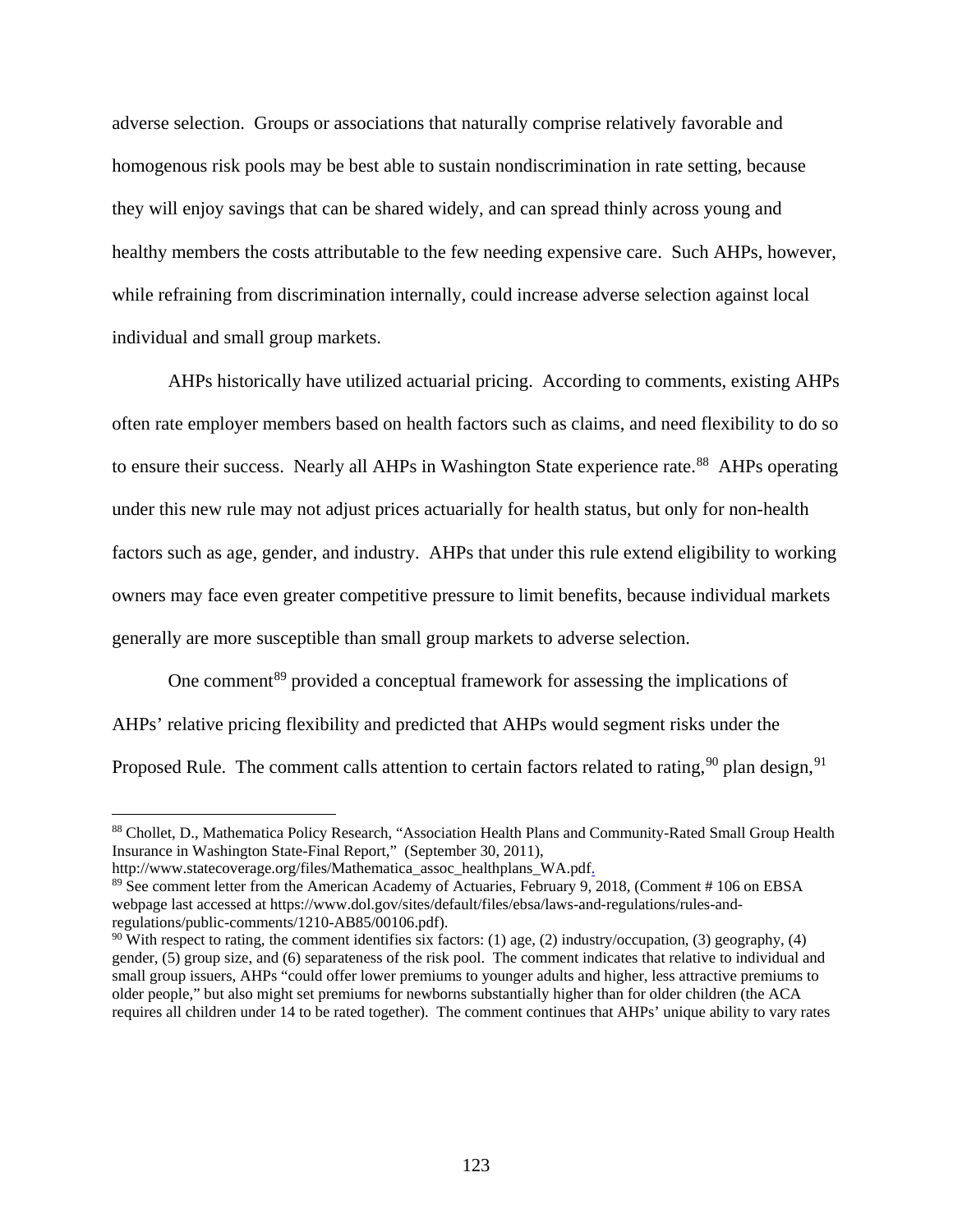and other considerations.<sup>92</sup> One comment points out that the flexibility AHPs will have to, for example, cover certain trade groups, will result in the ability to offer more affordable care to those groups than individual and small group issuers. AHPs also may offer substantially lower premiums to younger men and substantially higher premiums for younger women.<sup>[93](#page-123-1)</sup> One comment points to market experience as evidence that AHPs could threaten risk pools. The comment argues that AHPs' scale advantages will be insufficient to offset their large incentives to avoid worse health risks. The comment cites a market collapse in Kentucky in the 1990s to illustrate concerns about market dynamics and regulation.<sup>[94](#page-123-2)</sup>

by industry or occupation will advantage them over issuers. Geographically, health insurance issuers must all rate evenly within the same state-specified zones, but AHPs could use different zones and might, for example, split a state zone into smaller segments to reflect cost differences. AHPs might additionally set higher rates for smaller groups (of say, fewer than 10), and for women of child-bearing age.

<sup>&</sup>lt;sup>91</sup> With respect to plan design, the comment notes that AHPs might limit covered services, network size or composition, or impose higher cost sharing (which, if the plan is not grandfathered, would still be subject to the limitations on out-of-pocket costs imposed by PHS Act 2707), all of which could contribute to favorable risk selection.

<span id="page-123-0"></span><sup>&</sup>lt;sup>92</sup> The comment emphasizes that AHPs' success and effects could vary widely depending on the local regulatory environment, and on the AHP's ability to compete with local issuers on dimensions including reputation, provider networks (and associated provider discounts), care management, and administration.

<span id="page-123-1"></span><sup>&</sup>lt;sup>93</sup> See comment letter from BlueCross BlueShield, March 6, 2018 (Comment # 549 on EBSA webpage last accessed at https://www.dol.gov/sites/default/files/ebsa/laws-and-regulations/rules-and-regulations/publiccomments/1210-AB85/00549.pdf). According to the comment, all else equal, AHPs may rate the engineering services industry 9 percent lower than issuers operating under individual and small group market rules, and may rate the taxicab industry 15 percent higher. AHPs may rate men in their 20s more than 40 percent lower than would be consistent with individual and small group market rules, and may rate women in their late 20s and 30s more than 30 percent higher. This suggests, for example, that AHPs are likely to enroll more male than female working owners, disproportionately leaving women (and their maternity-related costs) in local individual markets.

<span id="page-123-2"></span><sup>&</sup>lt;sup>94</sup> See comment letter from Mark A. Hall, Professor of Law and Public Health, Wake Forest University School of Law, Feb 16, 2018, (Comment # 146 on EBSA webpage last accessed at https://www.dol.gov/agencies/ebsa/lawsand-regulations/rules-and-regulations/public-comments/1210-AB85). According to the comment, Kentucky implemented market reforms but exempted AHPs from these reforms, including rating reforms. This resulted in healthy people seeking coverage through associations, which were not community rated. This left unhealthy people to seek coverage in the regulated markets. Carriers began canceling health insurance policies and fleeing the state, leaving a decimated market. The same commenter expressed concerns that AHPs cannot duplicate large employers' advantages with respect to the composition and stability of risk pools, because each small business will select insurance options based on its own anticipated medical needs and premium offers.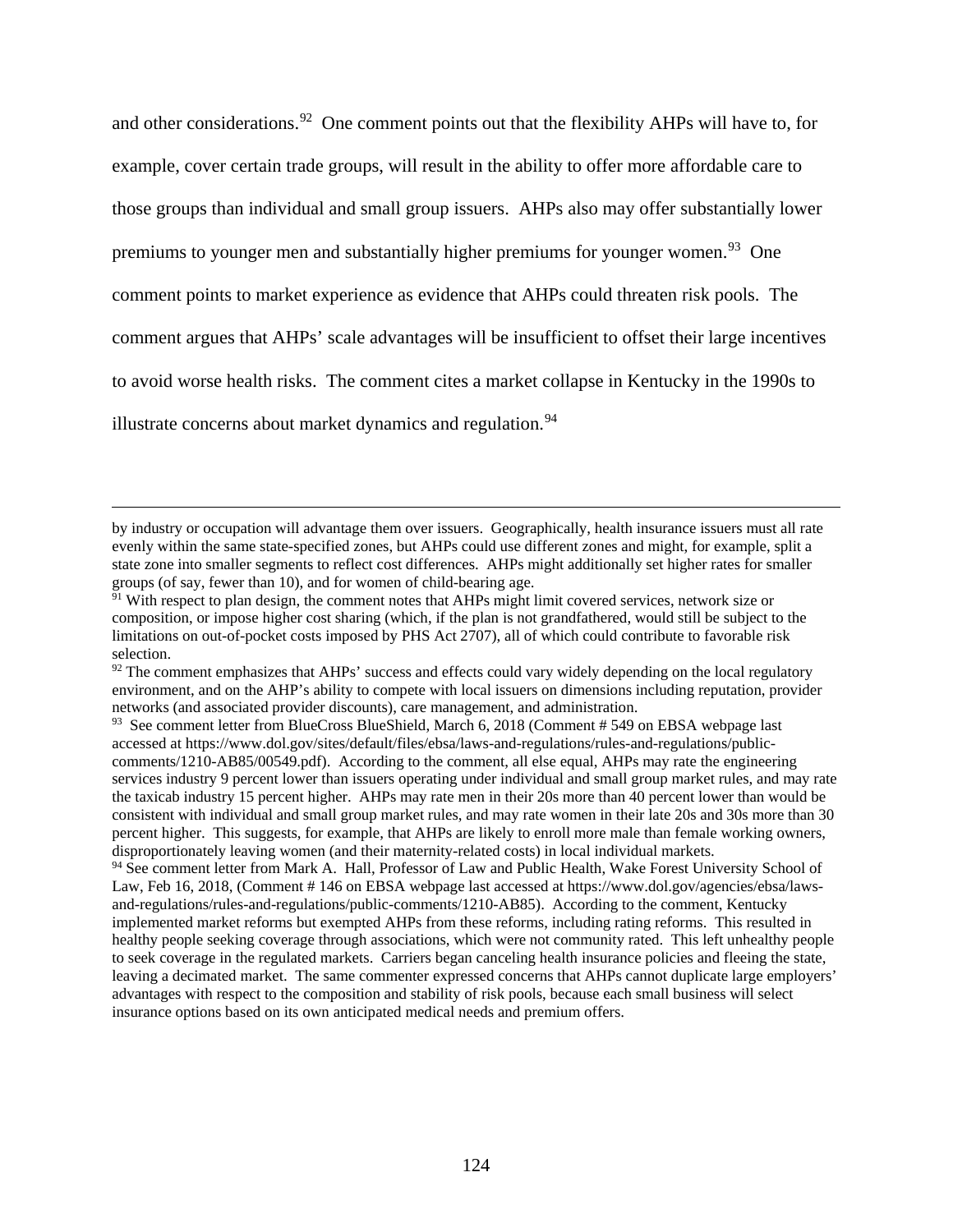A publicly available report estimated that under the Department's proposal, nationwide by 2022 AHPs would increase overall premiums in individual markets by between 2.7 percent and 4.0 percent, and in small group markets by between 0.1 percent and 1.9 percent.<sup>95</sup> (A more recent report estimated that AHPs, together with the separate proposal to expand short-term, limited duration insurance policies, would increase premiums in individual and small group markets by from 2 percent to 3 percent.<sup>96</sup>) A separate estimate predicted that AHPs available to all Washington, DC employers would increase premiums in the local individual market by 5 percent and small group market by 10 percent, or possibly by more if high cost employers do not consider joining AHPs.<sup>97</sup> Yet another predicts that premiums in Massachusetts' combined individual and small group markets could increase by more than 10 percent in the first year.<sup>[98](#page-124-3)</sup> If the first of these sets of estimates is correct, individuals remaining in the individual and small group markets could see a combined premium increase of between \$7.7 billion and \$14.1 billion, due to the reduction in cross subsidization. This would also be the amount of the cross-

<span id="page-124-0"></span><sup>&</sup>lt;sup>95</sup> Avalere Health, Association Health Plans: Projecting the Impact of the Proposed Rule at 3, 5-7 (Feb. 28, 2018), available at http://go.avalere.com/acton/attachment/12909/f-052f/1/-/-/-/-

<sup>/</sup>Association%20Health%20Plans%20White%20Paper.pdf.

<span id="page-124-1"></span><sup>96</sup> U.S. Congressional Budget Office, "Federal Subsidies for Health Insurance Coverage for People Under Age 65: 2018 to 2028." https://www.cbo.gov/system/files/115th-congress-2017-2018/reports/53826-

healthinsurancecoverage.pdf. The Department did not rely on the information contained in the CBO report, which was released after the comment period had closed, to reach its conclusions regarding the effects of the final rule on premiums, but notes that the CBO's findings are consistent with other evidence available to the Department.

<span id="page-124-2"></span> $\frac{97}{97}$  See letter from Oliver Wyman to Mila Kofman, February 21, 2018 regarding "the potential impact of association health plans in the District of Columbia." The Department notes that the DC market is unusual and might not be an appropriate reference to understand national implications. The DC Exchange covers approximately 17,000 people of whom 80 percent of are unsubsidized (almost the opposite of the rest of the country). Consequently AHPs' effects may be less acute on a national level than in DC.

<span id="page-124-3"></span><sup>98</sup> See comment letter from the Massachusetts Division of Insurance and Massachusetts's State-Based Marketplace, March 6, 2018 (Comment # 600 on EBSA webpage last accessed at:

https://www.dol.gov/sites/default/files/ebsa/laws-and-regulations/rules-and-regulations/public-comments/1210- AB85/00600.pdf.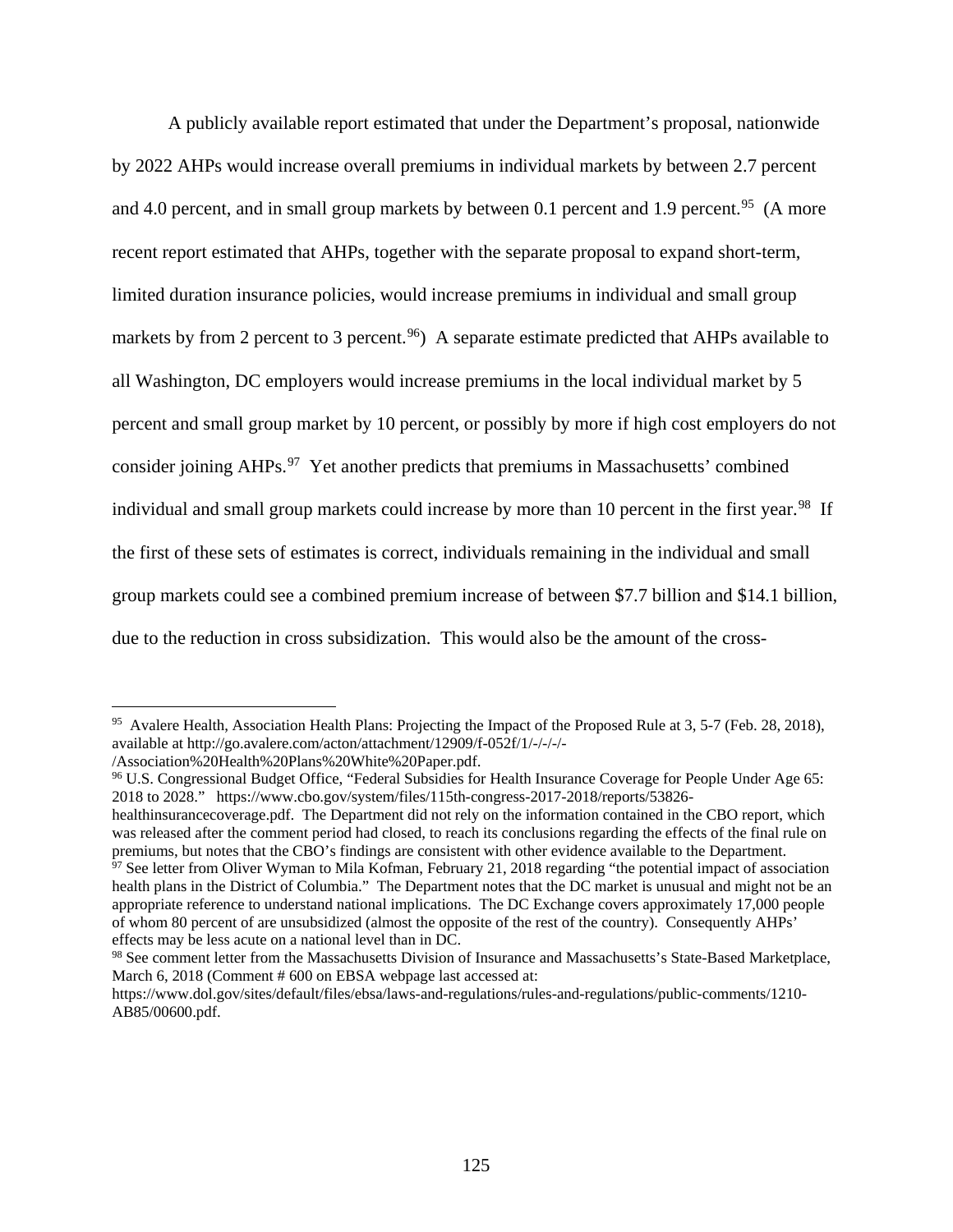subsidization those leaving to join an AHP were providing in those markets and they will now be able to retain.<sup>[99](#page-125-0)</sup>

Some analysts examining federal AHP legislation considered in the early 2000s likewise pointed to the potential for risk segmentation, but disagreed over the likely magnitude. One report concluded that premiums for firms in State-regulated markets would increase by 23 percent.<sup>100</sup> A different study of separate but largely similar legislation predicted that these premiums would increase by just 2 percent.<sup>101</sup> It is unclear whether the disagreement is attributable to differences in AHPs' expected size or expected degree of favorable selection, or other factors. However, the relevance of the reports is diminished by the fact that they were written well before the passage of legislation such as the ACA and the substantial changes to the health markets that have occurred in the interim.

<span id="page-125-0"></span><sup>99</sup> These estimates use the Avalere Health report for estimates of the 2022 changes in premiums, and the number of individuals leaving the individual and small group markets to join an AHP. The Department estimates that there are about 25 million individuals with coverage in the individual market and 25 million individuals in the small group markets. The CBO estimates that by 2022 there will be 5 million fewer individuals in the individual market and 2 million few individuals in the employer-based market due to the repeal of the individual mandate. As not all individuals leaving the employer market place are in the small group market an estimate of one million is used for the number of individuals no longer being covered in the small group market due to the repeal of the individual mandate. The following calculations where used to obtain the estimates. For the individual market: low estimate, (25,000,000-5,000,000-710,000)\*(\$14,900\*(1-(1/1.027))); high estimate, (25,000,000-5,000,000- 1,110,000)\*(\$15,000\*(1-(1/1.04))). For the small group market: low estimate, (25,000,000-1,000,000- 1,650,000,000)\*(\$8,100\*(1-(1/1.001))); high estimate, (25,000,000-1,000,000-3,200,000)\*(\$8,300\*(1-(1/1.019))).

<span id="page-125-1"></span><sup>&</sup>lt;sup>100</sup> Karen Bender and Beth Fritchen, "Impact of Association Health Plan Legislation on Premiums and Coverage for Small Employers," Mercer Risk, Finance and Insurance report prepared for the National Small Business Association, 2003.

<span id="page-125-2"></span><sup>&</sup>lt;sup>101</sup> James R. Baumgardner and Stuart A Hagen, "Predicting Response to Regulatory Change in the Small Group Health Insurance Market: The Case of Association Health Plans and Healthmarts," *Inquiry* 2001/2002, 38(4), 351- 364.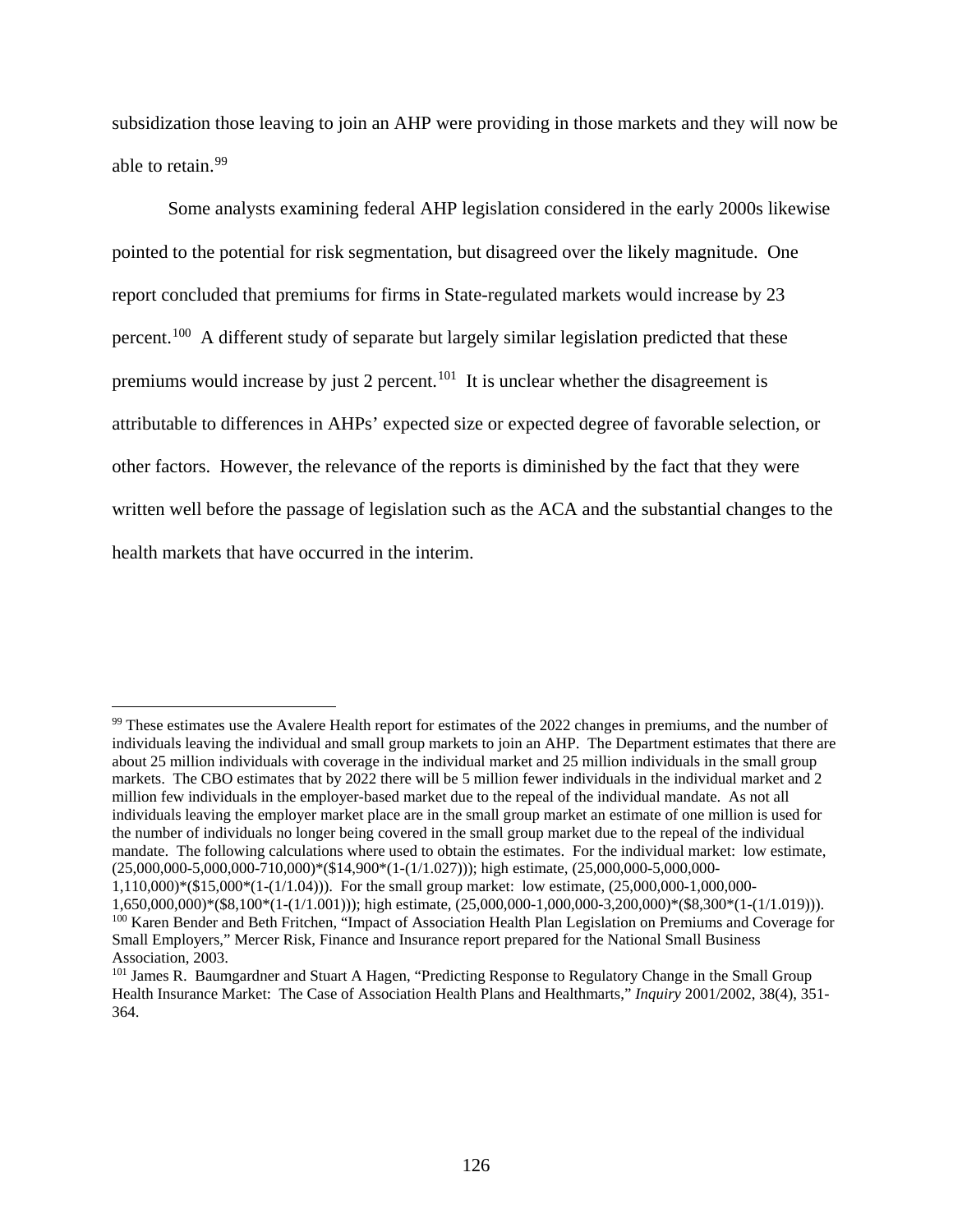A more recent report<sup>[102](#page-126-0)</sup> discussing the impact of AHPs on the individual and small group market notes that States may require AHPs to comply with "key insurance market standards and practices" that limit risk segmentation, such as State individual and small group market rules. The report notes that such steps could protect local markets from adverse selection, but would also diminish AHPs' ability to deliver choice and savings for their local members.

While some comments and other evidence support the conclusion that AHPs' flexibility under this rule will lead to risk segmentation, the comments do not allow the Department to predict its extent. Furthermore, many comments also affirm that this rule's application of nondiscrimination rules to AHPs established under this final rule will reduce its degree. Experience in Oregon under the ACA suggests that AHPs operating under the Department's prerule guidance have taken advantage of available flexibility to vary individual small businesses' premiums to reflect their respective expected costs more widely and based on more factors than permitted in individual and small group markets.<sup>103</sup> However, AHPs that gain large group status only under this final rule will not retain flexibility to adjust individual member employers' rates based on health status.

AHPs' potential to attract a favorable risk pool is limited by a number of factors, and AHPs themselves sometimes may suffer some degree of adverse selection. The nondiscrimination provisions of this final rule limit AHPs' ability to set actuarially appropriate prices. In addition, AHPs' efforts to select favorable risks generally would yield diminishing

<span id="page-126-0"></span><sup>&</sup>lt;sup>102</sup> Georgetown University Health Policy Institute, Center on Health Insurance Reforms," State Options to Protect Consumers and Stabilize the Market: Responding to President Trump's Executive Order on Association Health Plans," December 2017.

<span id="page-126-1"></span><sup>&</sup>lt;sup>103</sup> Kevin Lucia, Sandy Ahn, and Sabrina Corlette, "Federal and State Policy Toward Association Health Plans in Oregon," Robert Wood Johnson Foundation and Urban Institute, October 2014.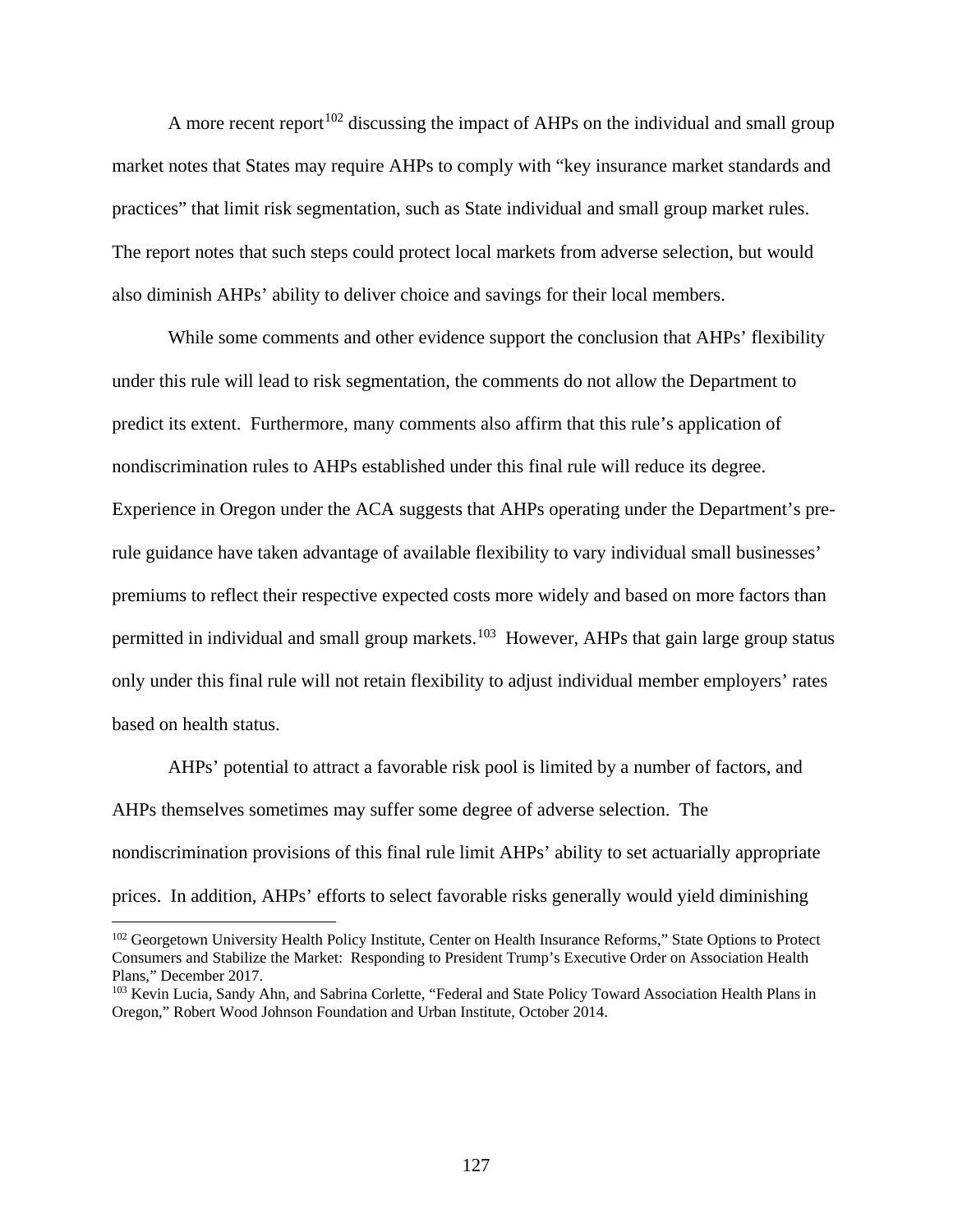returns; that is, there is a point beyond which additional selection efforts would themselves cost more than could be justified by any savings from attendant selection results. AHPs under this final rule generally may not condition employer members' eligibility, benefits, or premiums on their employees' health factors. AHPs generally can condition these things on many other factors, including for example age, gender, industry, occupation, and geographic location. These factors do not fully correlate with health status, however, and there may be declining returns and/or increasing administrative costs associated with more aggressive and granular use of these factors to select risk. A similar argument may apply with respect to AHPs' use of benefit design or tailored marketing to select risks.

AHPs that are barred from adjusting employer members' rates based on health status (namely, those that qualify as large group plans under this final rule but not under the Department's pre-rule guidance) are likely to face some potential for adverse selection, particularly where competing with other AHPs and/or other non ACA-compliant plans for some of the same enrollees. At least one comment notes that AHPs, while vulnerable to adverse selection, would be without applicable "offsetting stabilization mechanisms" such as the "subsidies, risk adjustment, reinsurance, open enrollment provisions, and coverage mandate" that the ACA provided in individual and small group markets.<sup>104</sup> To limit AHPs' vulnerability to adverse selection, this final rule allows them to exclude working owners and to limit annual open

<span id="page-127-0"></span><sup>&</sup>lt;sup>104</sup> See comment letter from Aetna, March 6, 2018 (Comment # 472 on EBSA webpage last accessed at https://www.dol.gov/sites/default/files/ebsa/laws-and-regulations/rules-and-regulations/public-comments/1210- AB85/00472.pdf).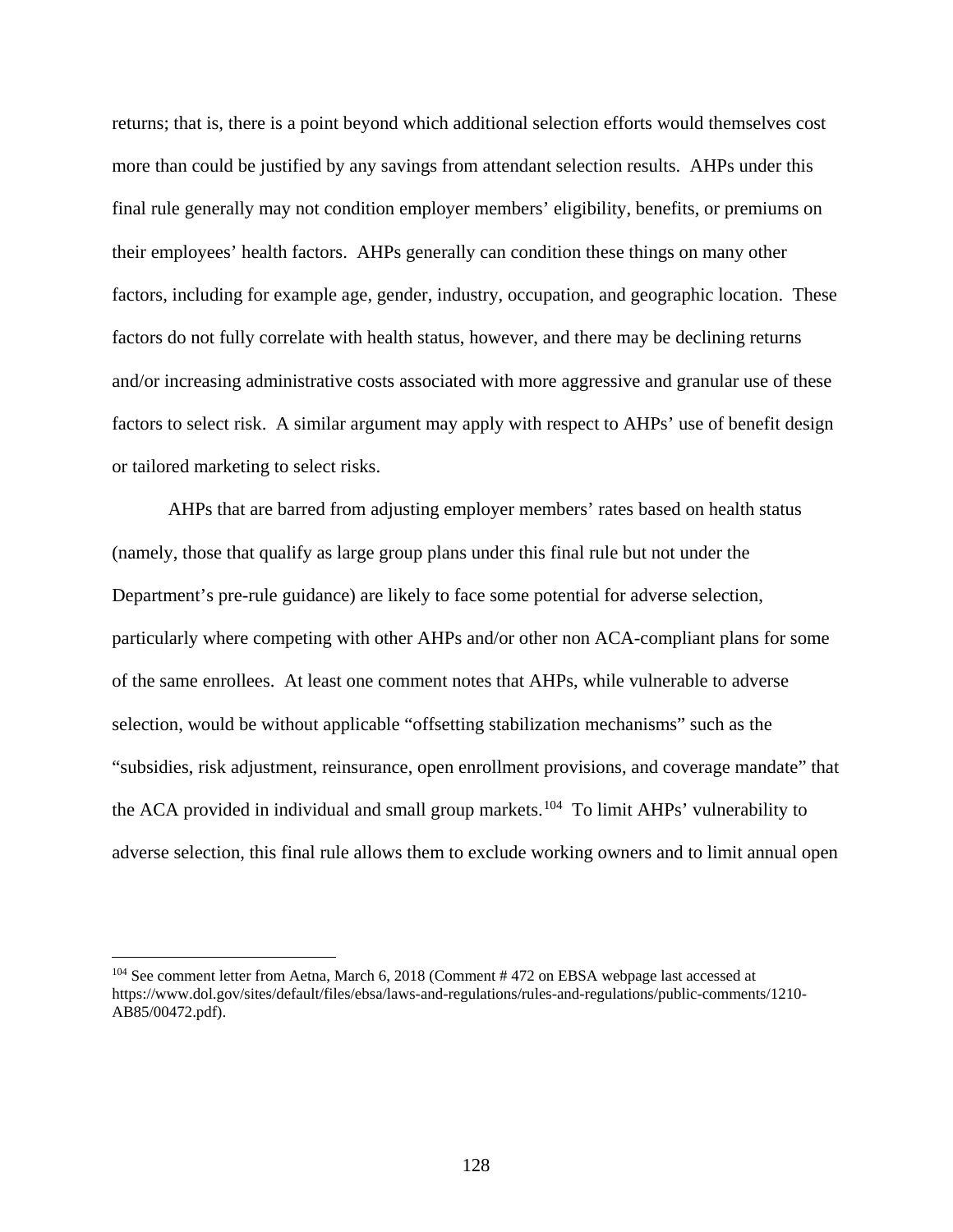enrollment opportunities<sup>[105](#page-128-0)</sup> as suggested by some commenters. AHPs also may pursue a strategy of limiting benefits in order to protect against adverse selection.

Comments also demonstrate that successful AHPs can coexist with stable and viable individual and small group markets, even if those AHPs operate under looser rules, are able to set more actuarially fair prices, and realize some degree of favorable selection relative to local small group markets. Comments and other public evidence suggest that such conditions now prevail in some form in Oregon and Washington State, for example.<sup>[106](#page-128-1)</sup>

A 2014 report examines Oregon's AHP market.<sup>[107](#page-128-2)</sup> Before the ACA, Oregon exempted AHP coverage from individual and small group market rules. Oregon later eliminated this exemption, but AHPs that qualify as single, large group plans under ERISA remained outside the relevant rules, and many Oregon AHPs claimed this status, the report says. These AHPs tended

<span id="page-128-2"></span><span id="page-128-1"></span><span id="page-128-0"></span><sup>&</sup>lt;sup>105</sup> The Department notes that, of course, AHPs must provide special enrollment periods under certain circumstances. For example, current employees and their dependents that have experienced a loss of coverage must have an opportunity to enroll in the plan under a special enrollment period if they are otherwise eligible to enroll and the coverage was previously offered at a time when the employee had other health coverage. Additionally, special enrollment periods must be provided for certain dependent beneficiaries who experience a qualifying life event such as marriage, birth, or adoption. See ERISA section 701(f) and 29 CFR 2590.701-6. In addition, a group health plan, and health insurance issuer offering group health insurance coverage, must not apply any waiting period that exceeds 90 days. See PHS Act section 2708 and ERISA section 715. See also 29 CFR 2590.715-2708. <sup>106</sup> See comment letter from State of Washington, Office of Insurance Commissioner, March 6, 2018 (Comment # 531 on EBSA webpage last accessed at https://www.dol.gov/sites/default/files/ebsa/laws-and-regulations/rules-andregulations/public-comments/1210-AB85/00531.pdf; See also comment letter from Forterra Inc., on behalf of its parent company, the Association of Washington Business, March 6, 2018 (Comment #577 on EBSA webpage last accessed at https://www.dol.gov/sites/default/files/ebsa/laws-and-regulations/rules-and-regulations/publiccomments/1210-AB85/00577.pdf; See also Chollet, D,. Mathematica Policy Research, "Association Health Plans and Community-Rated Small Group Health Insurance in Washington State-Final Report," at p. 20 (September 30, 2011), http://www.statecoverage.org/files/Mathematica\_assoc\_healthplans\_WA.pdf; See also comment letter from the Robert Wood Johnson Foundation, March 3, 2018 (Comment #334 on EBSA webpage last accessed at https://www.dol.gov/sites/default/files/ebsa/laws-and-regulations/rules-and-regulations/public-comments/1210- AB85/00334.pdf; See also Kevin Lucia, Sandy Ahn, and Sabrina Corlette, "Federal and State Policy Toward Association Health Plans in Oregon," Robert Wood Johnson Foundation and Urban Institute, October 2014. <sup>107</sup> Kevin Lucia, Sandy Ahn, and Sabrina Corlette, "Federal and State Policy Toward Association Health Plans in Oregon," Robert Wood Johnson Foundation and Urban Institute, October 2014.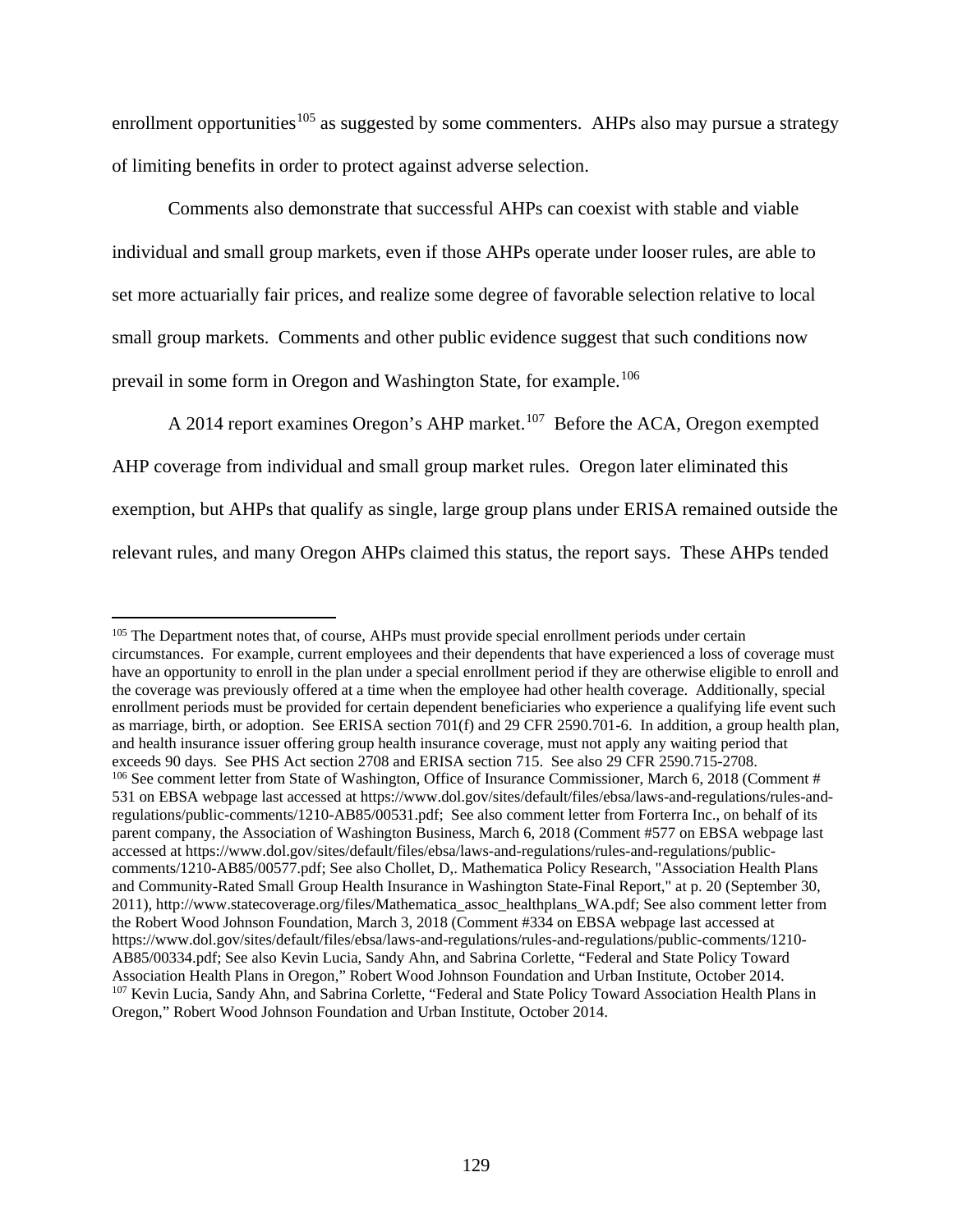to rate employer members on health status or claims experience, and other factors not allowed in individual or small group markets, and such pricing flexibility gave AHPs "a competitive edge … particularly with healthy small groups." The report predicted that AHPs would grow.

A 2011 report<sup>[108](#page-129-0)</sup> documented AHPs' "robust" role in Washington's markets in the years leading up to the passage of the federal ACA. Washington, unlike many other States (and notwithstanding the Department's contrary past guidance with respect to MEWA's status under  $ERISA<sup>109</sup>$  $ERISA<sup>109</sup>$  $ERISA<sup>109</sup>$ , historically had recognized AHPs sponsored by associations formed for the purpose of providing insurance. It required AHPs to be insured (rather than self-insured), but exempted issuer sales through AHPs from small group rating rules, allowing them to rate on claims experience, health status, gender, non-standard age factors, and other variables that were prohibited in the community-rated small group market. AHPs operated both within and across industries, and covered both large and small employers. In 2008 AHPs claimed approximately one-half of Washington's small group market and more than one-third of its combined small and large group market. For small groups, the report found that AHP premiums (\$246 per member per month) were lower than community rated premiums (\$316 per member per month). This difference "likely" is attributable mostly to risk segmentation favoring AHPs over communityrated small group markets and "the larger size of AHP small groups relative to community rated

<span id="page-129-0"></span><sup>&</sup>lt;sup>108</sup> Chollet, D., Mathematica Policy Research, "Association Health Plans and Community-Rated Small Group Health Insurance in Washington State-Final Report," (September 30, 2011),

http://www.statecoverage.org/files/Mathematica\_assoc\_healthplans\_WA.pdf;

<span id="page-129-1"></span><sup>&</sup>lt;sup>109</sup> Under that guidance, AHPs sponsored by associations formed for the purpose of providing health coverage generally did not constitute single, large group plans under ERISA. Instead under ERISA such arrangements generally constituted MEWA encompassing multiple separate plans sponsored by the MEWAs participating employers. Prior to the implementation of the ACA, this status under ERISA did not prevent states from recognizing such AHPs as large groups under state law or otherwise excepting them from state rules that governed small group insurers.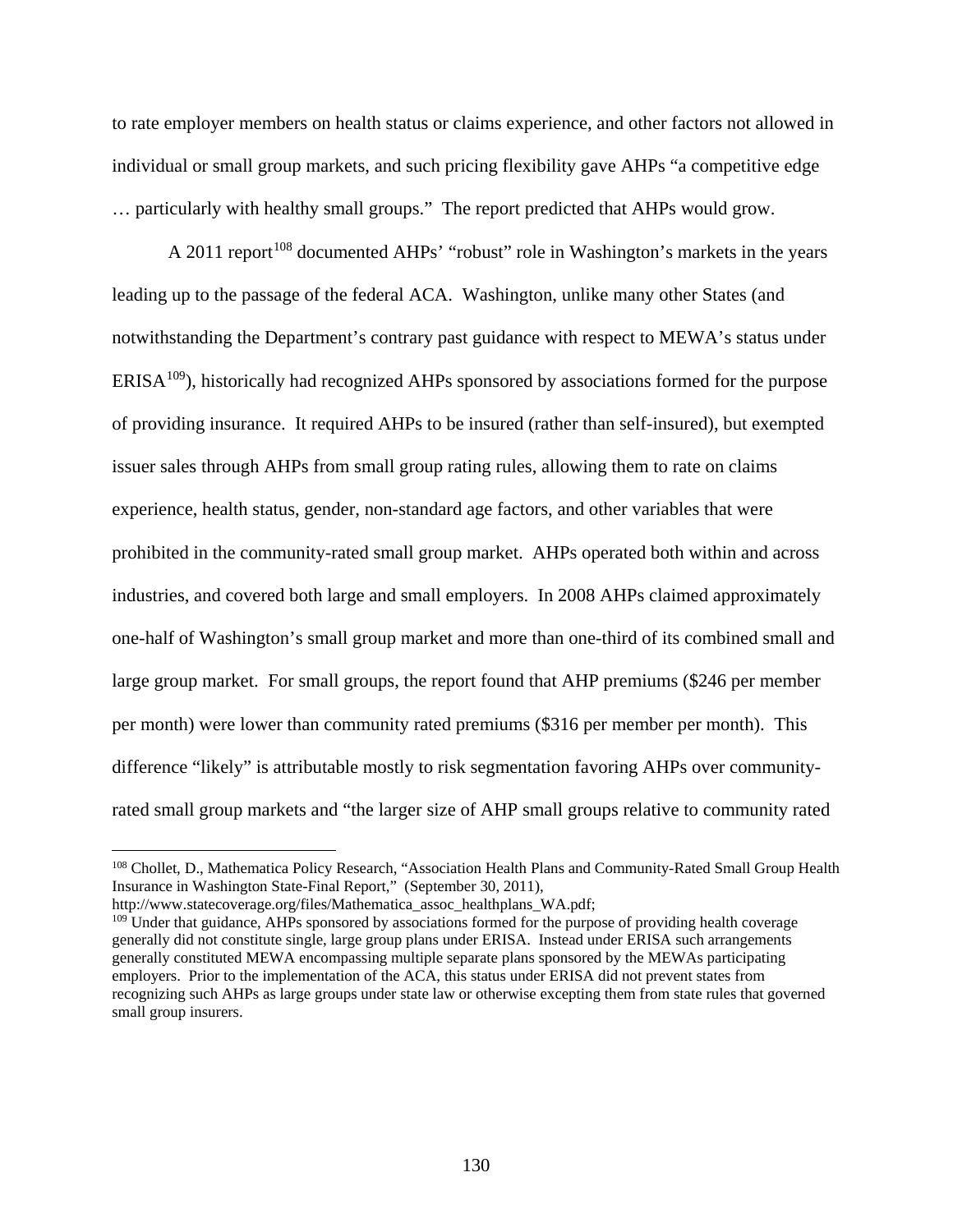small groups,"<sup>[110](#page-130-0)</sup> and partly to less comprehensive benefits, the report says. The medical loss ratio was a bit higher (and administrative costs therefore likely lower) for AHP small groups than for community rated small groups, but the report notes that this difference is "consistent" with (and so might be attributable to) the larger average size of AHP small groups. This suggests that AHPs enjoyed either no or little administrative cost advantage over unaffiliated small groups. AHPs tended to rate based on health status (60 percent of enrollees) and/or claims experience (87 percent of enrollees). AHP growth in Washington was more than offset by contraction of other group coverage.[111](#page-130-1) AHPs' historically substantial market share in Washington State stands as evidence that they delivered economic advantage to many small businesses there relative to choices available in community rated small group markets. However, it is likely that some or much of this advantage came at the expense of other small businesses that paid higher prices in community-rated markets, or went without insurance.

Washington AHPs' experience may differ from new AHPs' experience under this final rule, for many reasons. For example, Washington's experience generally is limited to the small group market, while new AHPs can offer coverage to working owners who may now be purchasing in individual markets, where the potential both for savings for AHP enrollees and

<span id="page-130-1"></span><span id="page-130-0"></span><sup>110</sup> This may affect premiums in two ways. First, per-member administrative costs may decrease with (small) group size. Second, very small groups generally subject insurers to more adverse selection than somewhat larger groups. <sup>111</sup> From 2005 to 2008, enrollment in AHPs increased 11 percent, while enrollment in the large group and community rated small group market decreased nearly 12 percent resulting in an overall decline in group coverage during this period. As a result, 87,000 fewer workers and dependents (-5.2 percent) were enrolled in any insured group coverage in 2008 than in 2005. Source: Chollet, D., Mathematica Policy Research, "Association Health Plans and Community-Rated Small Group Health Insurance in Washington State-Final Report," (September 30, 2011), http://www.statecoverage.org/files/Mathematica\_assoc\_healthplans\_WA.pdf. For reference, at the same time nationally, the number of private employees enrolled in their employers' insurance plans grew from 61 million to 63 million. See *Medical Expenditure Panel Survey, Insurance Component, 2016 Chartbook*, U.S. Agency for Healthcare Quality and Research, September 2017, https://meps.ahrq.gov/data\_files/publications/cb21/cb21.pdf.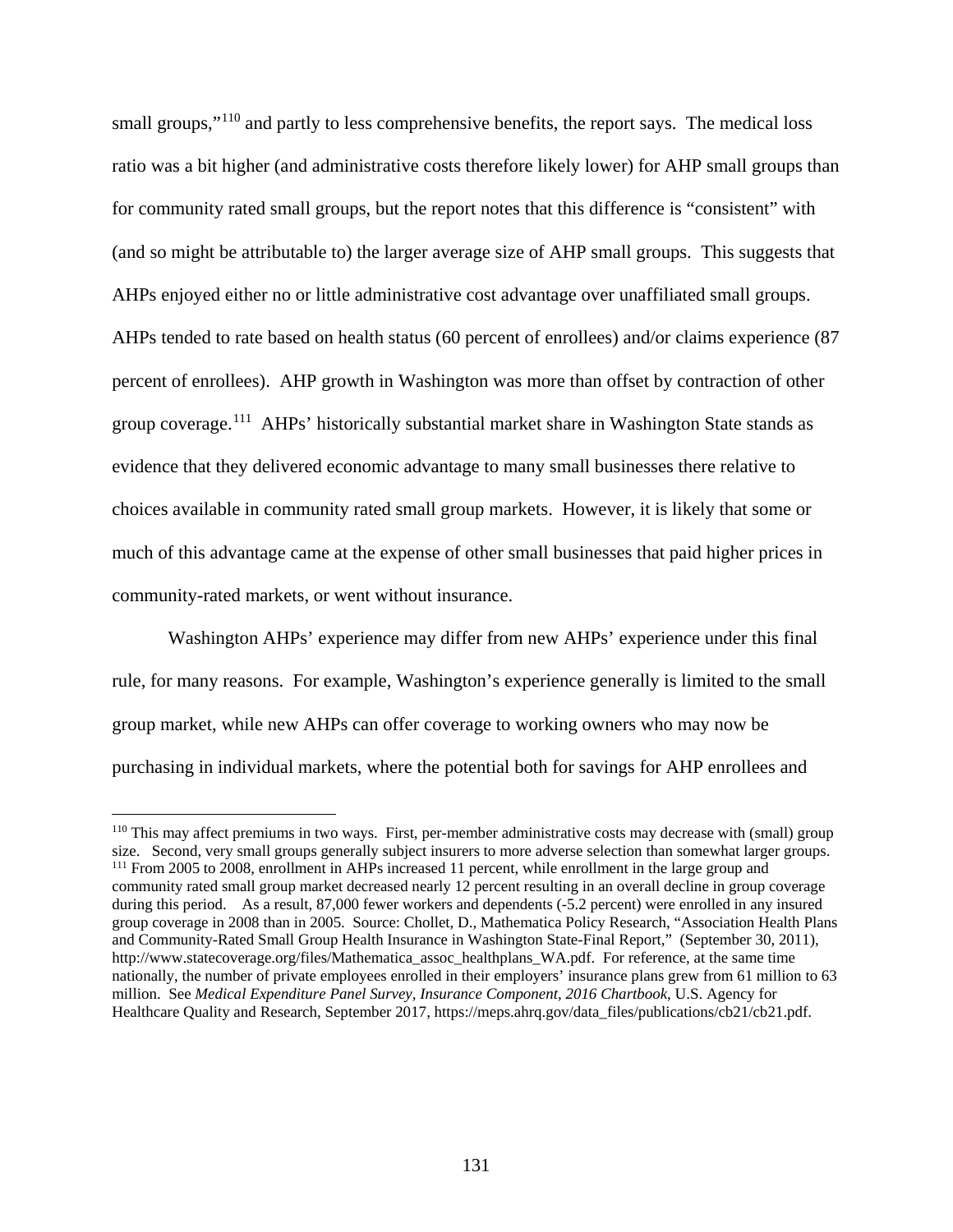adverse selection against other risk pools will be different and possibly greater. In addition, while Washington AHPs have rated members based on health status, AHPs operating under this final rule cannot, so such AHPs' potential to offer targeted savings and select risk relative to small group markets are more limited.

The impact of this final rule on State individual and small group risk pools is highly dependent on State regulatory practices. States under this final rule retain broad authority to pursue steps to optimize AHPs' role in their local markets.

In response to requests in comments on the Proposed Rule, this final rule makes clear that AHPs can attach rewards and penalties to individual enrollees' participation in wellness programs. These rewards and penalties are separate from (and may add to or offset) pricing differences based on risk factors such as age, gender or industry. Under federal rules, financial rewards or penalties can be as much as 30 percent of an enrollee's total premium, or 50 percent where the additional 20 percentage points are associated with tobacco use. Wellness programs must be designed to promote health, and not to penalize or screen out individuals in poor health. Their rewards must be reasonably available to all. In practice, however, some permissible program designs and practices nonetheless may tend to deliver fewer rewards or more penalties to less healthy individuals, who, relative to healthier individuals, may on average find participation to be more costly or less appealing. Consequently, while AHPs operating under this new rule may not condition premiums on health status, some AHPs' wellness programs in practice may have a disparate negative impact on those in poorer health. Such wellness programs sometimes could yield additional favorable selection toward AHPs.

The Department believes that the provisions of this rule and States' broad authority to adjust local rules, combined with the attendant benefits of extending insurance to small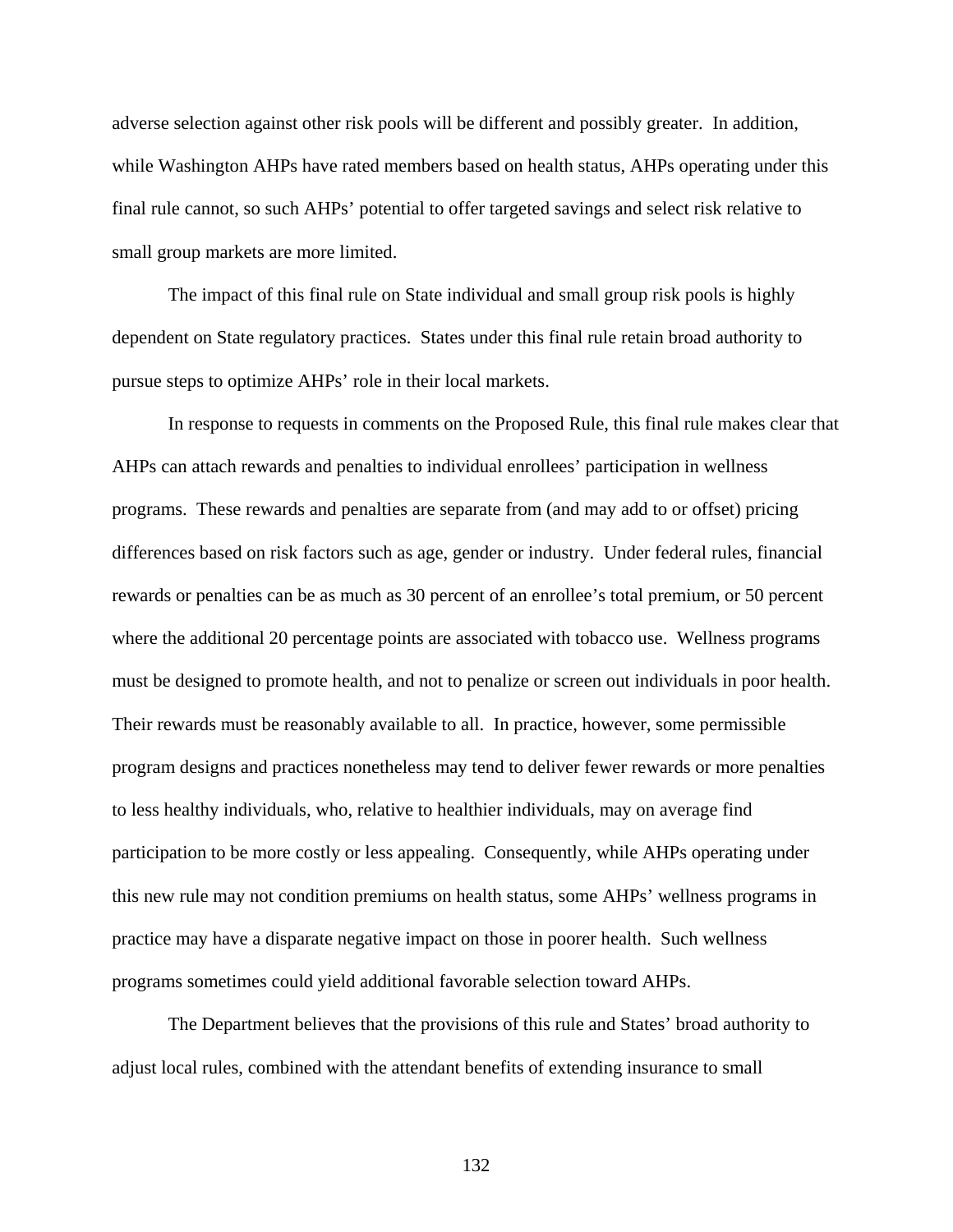businesses and working owners, strike the right balance to both limit and justify consequent adverse selection against local markets.

# *7. Individual and Small Group Markets*

 $\overline{a}$ 

The Department separately considered AHPs' potential impacts on both the individual and small group markets. With respect to individual markets, many of those insured there now might become eligible for AHPs.<sup>112</sup> AHPs operating under this final rule could enroll both working owners and the employees of small businesses that do not currently offer insurance but elect to join AHPs and begin offering insurance. The latter group has grown as small firms' propensity to offer health coverage for employees has declined substantially from 47 percent of establishments in 2000 to 29 percent in 2016.<sup>[113](#page-132-1)</sup> Of the 25 million U.S. individuals under age 65 who were insured in individual markets in 2015, approximately 3 million were working owners or dependents thereof, and an additional 12 million were employees of small businesses or dependents thereof. With respect to small group markets, essentially all insured businesses might become eligible for AHPs. In 2015, firms with fewer than 50 employees insured 25

<span id="page-132-0"></span><sup>&</sup>lt;sup>112</sup> Under the rule, working owners must earn wages or self-employment income from the trade or business for providing personal services to the trade or business and either (1) work at least 20 hours per week or at least 80 hours per month providing personal services to the trade or business, or (2) earn income from the trade or business that at least equals the working owner's cost of coverage for the working owner and any covered beneficiaries in the group health plan sponsored by the group or association in which the individual is participating. <sup>113</sup> Agency for Healthcare Research and Quality, Center for Financing, Access and Cost Trends. Medical Expenditure Panel Survey-Insurance Component, 2012-2016. Medical Expenditure Panel Survey Private Sector

<span id="page-132-1"></span>Insurance Component, Table II.A.2. In 2016, among employees of firms with fewer than 50 employees, just one in four were enrolled in insurance on the job. Nearly one-half worked at firms that did not offer insurance. Agency for Healthcare Research and Quality (AHRQ), 2016 Medical Expenditure Panel Survey Insurance Component (MEPS-IC) Tables. Nonetheless, just 18 percent of small firm employees were uninsured. Many obtained insurance from a spouse's or parent's employer. The Department's calculations are based on the Abstract of Auxiliary Data for the March 2016 Annual Social and Economic Supplement to the Current Population Survey, U.S. Department of Labor.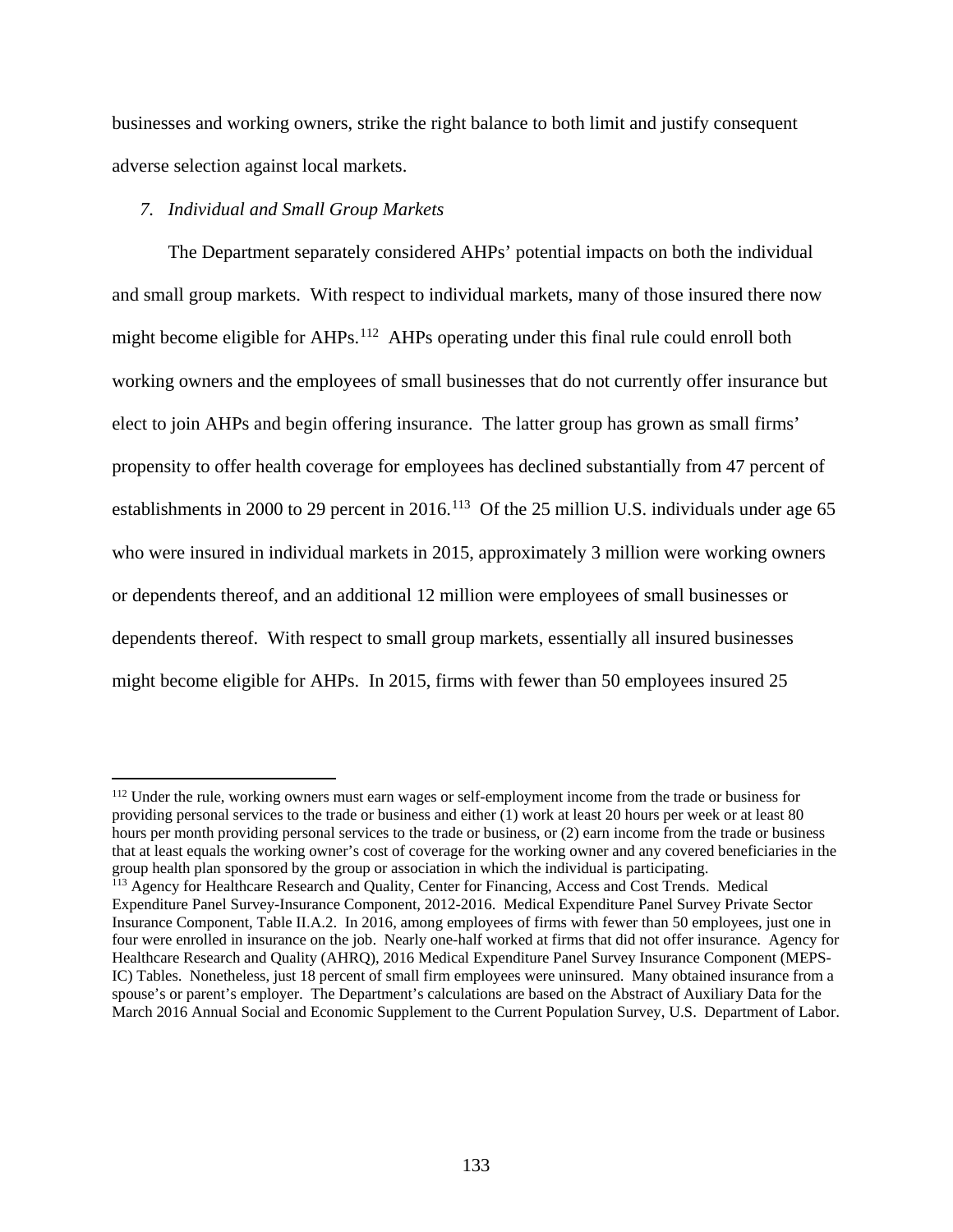million workers and dependents.<sup>[114](#page-133-0)</sup> While all of these individuals could become eligible for AHPs under this final rule, some are more likely than others to become eligible, and among those who do become eligible, some are more likely than others to enroll.

The Proposed Rule described some relevant features of individual and small group markets under the ACA and existing State rules. Here the Department presents considerations raised by subsequent developments, comments on the Proposed Rule, and other newly identified information. Importantly, it considers the role of individual market subsidies, the reduction of the individual shared responsibility payment to \$0 for those who do not have minimum essential coverage and do not have an exemption beginning in 2019, and the role of other (non-AHP) non ACA-compliant plans in individual and small group markets.

AHPs' impact on local individual markets is likely to differ based on market subsegments and the effect of State regulation. To the extent not prevented by State rules, AHPs are likely to result in some adverse selection and associated premium increases in the individual and small group markets. States' approaches are likely to vary widely and to range from steps that maximize AHPs' flexibility<sup>[115](#page-133-1)</sup> and impacts to those that minimize them.<sup>[116](#page-133-2)</sup>

<span id="page-133-0"></span><sup>&</sup>lt;sup>114</sup> These estimates were derived from the Abstract of Auxiliary Data for the March 2016 Annual Social and Economic Supplement to the Current Population Survey, U.S. Department of Labor. The Department revised its methodology in estimating the universe of potential individuals affected by the regulation between the proposed and final rule. The initial estimates did not restrict the definition of working owners to those working at least 20 hours per week, and so this restriction was added, which reduced the number of working owners and their dependents from 20 million in the proposal to 15 million in the final. Additionally, in the Proposed Rule, current source of insurance for dependents of working owners and employees at small firms not offered insurance were only counted if they were the same as family member identified as having potential AHP access. For the final rule, dependents' source of insurance is counted whether or not their insurance matches.

<span id="page-133-2"></span><span id="page-133-1"></span><sup>115</sup> For example, Iowa recently enacted legislation lowering barriers for certain AHPs. See Iowa SF2349 – An Act Relating to Health Plans Established by Associations of Employers or Sponsored by Certain Agricultural Organizations, enacted on April 2, 2018.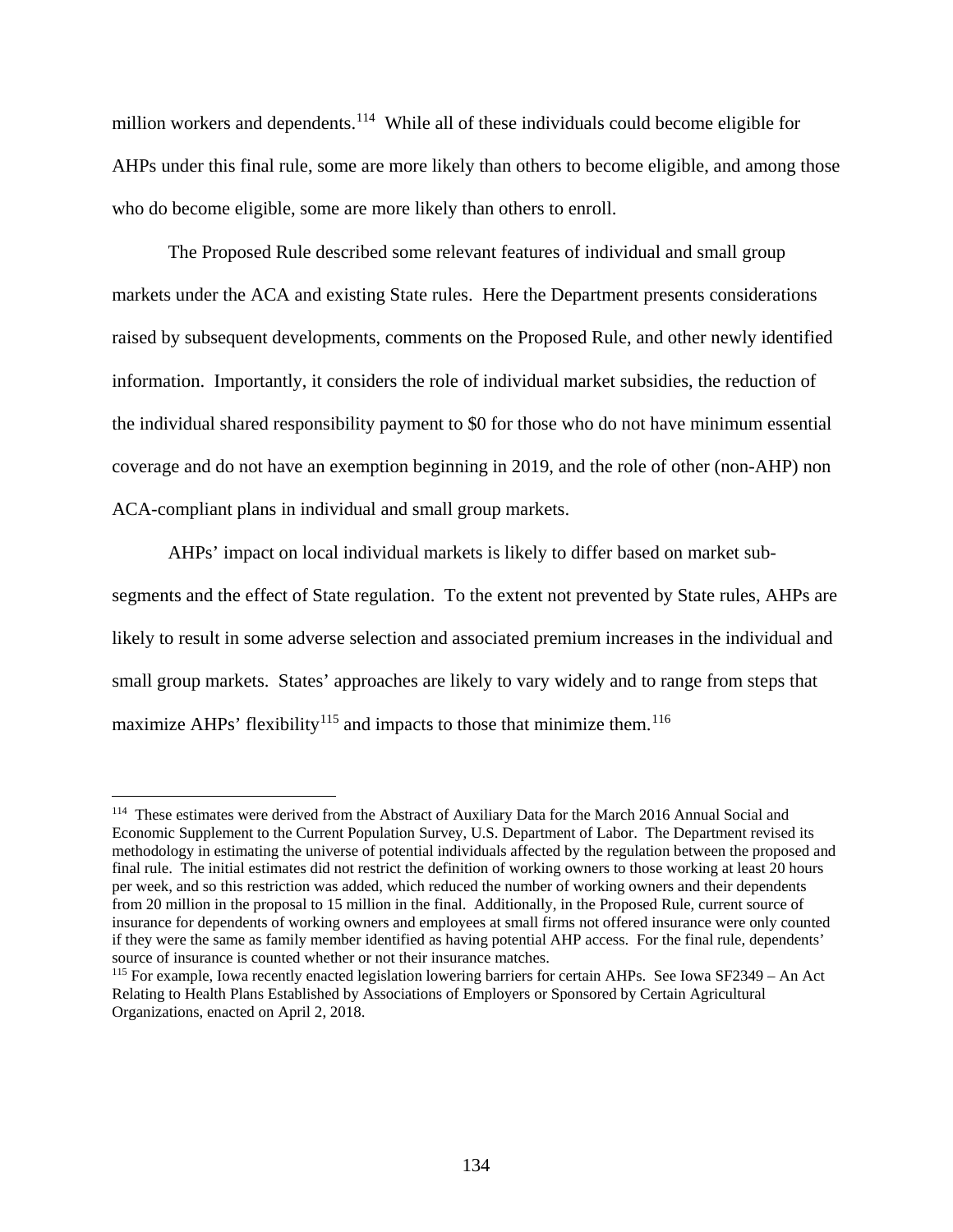With respect to individual markets, as discussed earlier, consequent to this final rule premiums are likely to increase modestly on average. The increases might vary widely across local markets. As noted above, in 2015, approximately 3 million individual market enrollees were working owners or their dependents. It is likely that under this final rule AHPs will offer insurance to many of these individuals. AHP coverage offers generally are likely to be most affordable and attractive to categories of individuals with lower expected claims, such as young single men, and for the 1 million of the 3 million working owners with incomes too high to qualify for subsidies on the Exchanges (more than four times the poverty threshold).

Also as noted above, about 12 million people insured in individual markets were employees of small private businesses or dependents thereof. Among those, some strong candidates for AHP enrollment are those with incomes too high to qualify for premium tax credit subsidies whose small employers already offer them insurance, who number 800,000. Another 1.4 million have offers from small employers but lower incomes. To the extent that their offers are affordable and provide minimum value, such individuals are ineligible for ACA subsidies on Exchanges and therefore likely to be strong candidates for AHP enrollment. The remaining 9 million are currently without offers from their small employers, and consequently would gain AHP eligibility if their small employers join an AHP to begin offering health coverage to these employees. However, a majority of these 9 million are eligible for subsidies on exchanges.<sup>117</sup>

<sup>116</sup> For example, Massachusetts historically has limited AHPs flexibility. See comment letter from the Massachusetts Division of Insurance and Massachusetts's State-Based Marketplace, March 6, 2018 (Comment # 600 on EBSA webpage last accessed at: https://www.dol.gov/sites/default/files/ebsa/laws-and-regulations/rules-and-

<span id="page-134-0"></span> $117$  DOL calculations based on the Abstract of Auxiliary Data for the March 2016 Annual Social and Economic Supplement to the Current Population Survey, U.S. Department of Labor.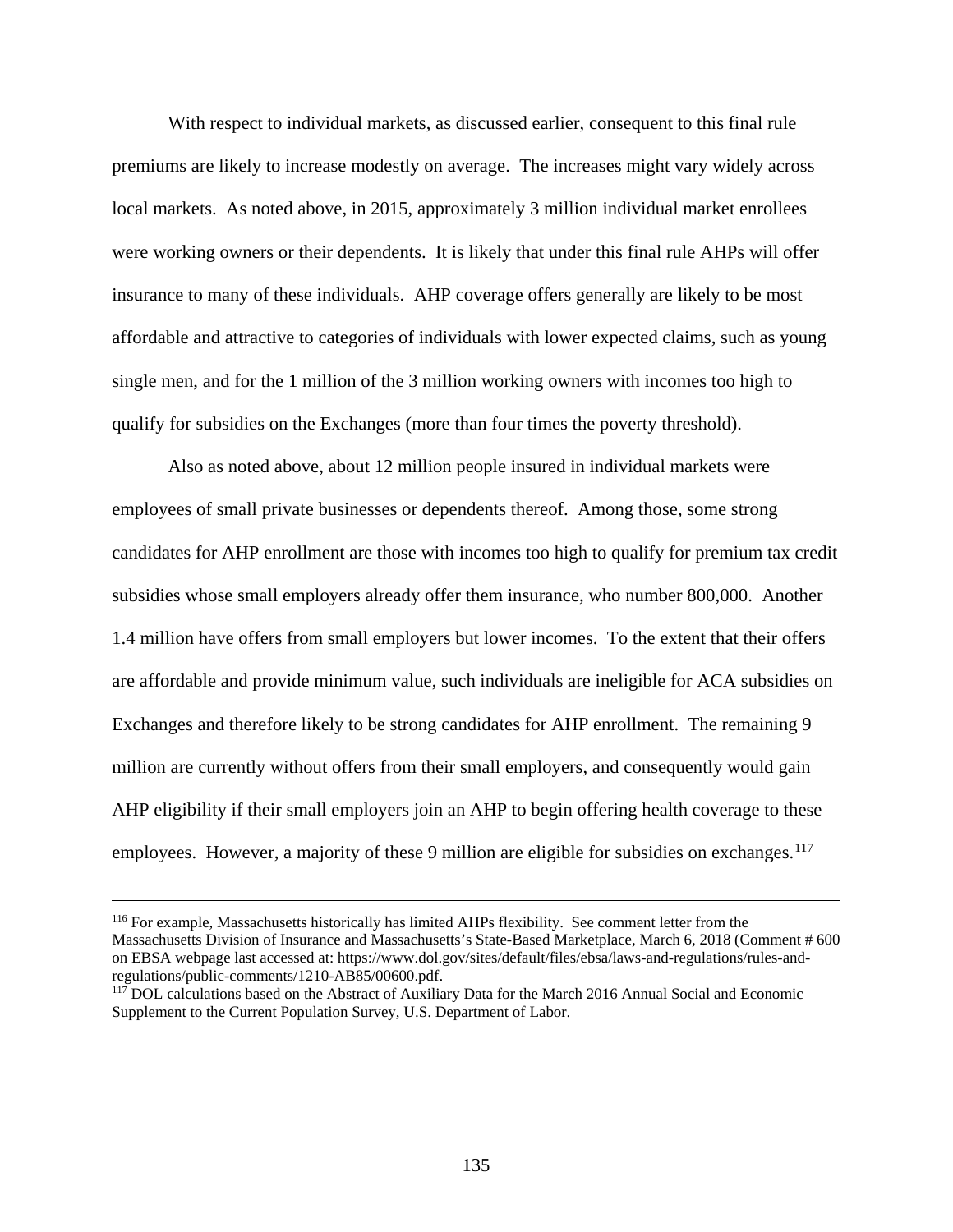Small employers generally are less likely to begin offering coverage to employees whose demand for such an offer is weak because they currently have access to subsidized comprehensive coverage. Because of this, AHPs will likely enroll only a portion of all current individual market enrollees with connections to small businesses. Notwithstanding these limitations, in light of the very large numbers of Americans who work for small employers, who are working owners, or who are dependents of employees of small employers or working owners, the Department expects AHPs to deliver health insurance to millions of people.

Recent economic research shows that small businesses with 49 or fewer employees have a high after-tax price elasticity for offering employer-sponsored health insurance to their employees. For small businesses, a one percent reduction in the after-tax price would cause a 0.82 percent increase in the likelihood of offering employer-sponsored health insurance, the research found. For medium-sized business with 50 to 499 employees, a one percent reduction in the after-tax price would cause a 0.35 percent increase in the likelihood of offering employersponsored health insurance. For large businesses with 500 or more employees, however, the after-tax price elasticity for offering employer-sponsored health coverage is not statistically different from zero. The high after-tax price elasticity for small businesses cannot be directly applied to project a potential net increase in offers under the final rule, for two reasons. First, AHP coverage is likely to differ from ACA-compliant small group coverage not only with respect to price but also with respect to benefit design and comprehensiveness. Second, AHPs will set different premiums for different members conditional on cost related factors such as age, gender, and industry, so it is unclear whether the employers most inclined to respond to price decreases will see large or small decreases, or no decreases. Nonetheless, this research does corroborate the proposition that lower premiums from the expansion of AHP plans under the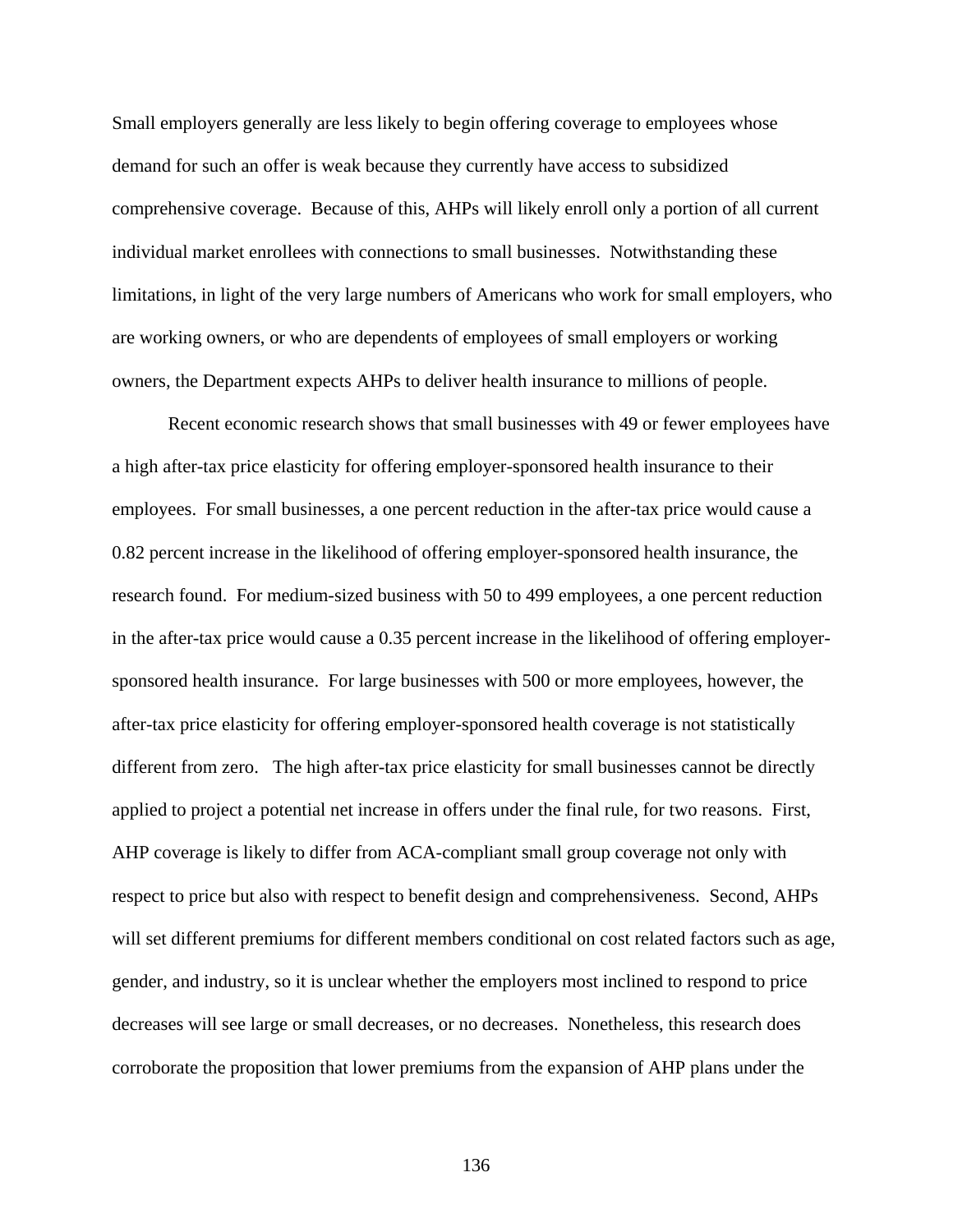final rule will cause some small businesses that do not currently offer employer-sponsored health coverage through the ACA-compliant small-group market to begin offering employer-sponsored health coverage to their employees through AHPs. The Department did not rely on this research to reach any conclusions regarding the effects of the final rule on the likelihood that small businesses would begin offering health coverage through AHPs. Instead, the Department includes this information as a supplement to corroborate its findings.

A publicly available report estimated that between 2.4 million and 4.3 million individuals would move from the individual and small group markets combined, and enroll in AHPs by 2022 under a moderate enrollment scenario, between 710,000 and 1.1 million of which would move from the individual market.<sup>118</sup> This estimate also projected significant premium decreases by moving to AHPs (between \$1,900 to \$4,100 lower than the yearly premiums in the small group market and \$8,700 to \$10,800 lower than the yearly premiums in the individual market by 2022, depending on the generosity of AHP coverage offered). This translates into aggregate premium decreases of between \$9.3 billion and \$25.1 billion, with the former corresponding to more generous AHP benefits. The Department does not have sufficient data to assess the accuracy of these estimates.

<span id="page-136-0"></span><sup>&</sup>lt;sup>118</sup> The report estimates that the Proposed Rule will result in a projected to shift of between 710,000 and 1.1 million individuals out of the individual market, and 1.7 million to 3.2 million out of the small group market by 2022. It estimates that 2.4 million individuals would move from the individual and small group markets combined and enroll in AHPs under a low enrollment scenario, while 4.3 million would move to AHPs under a high enrollment scenario. See Avalere Health, Association Health Plans: Projecting the Impact of the Proposed Rule at 3, 5-7 (Feb. 28, 2018), available at http://go.avalere.com/acton/attachment/12909/f-052f/1/-/-/-/-

<sup>/</sup>Association%20Health%20Plans%20White%20Paper.pdf. These figures do not appear to include otherwise uninsured individuals but are estimates of movement to AHPs from both the individual and small group markets.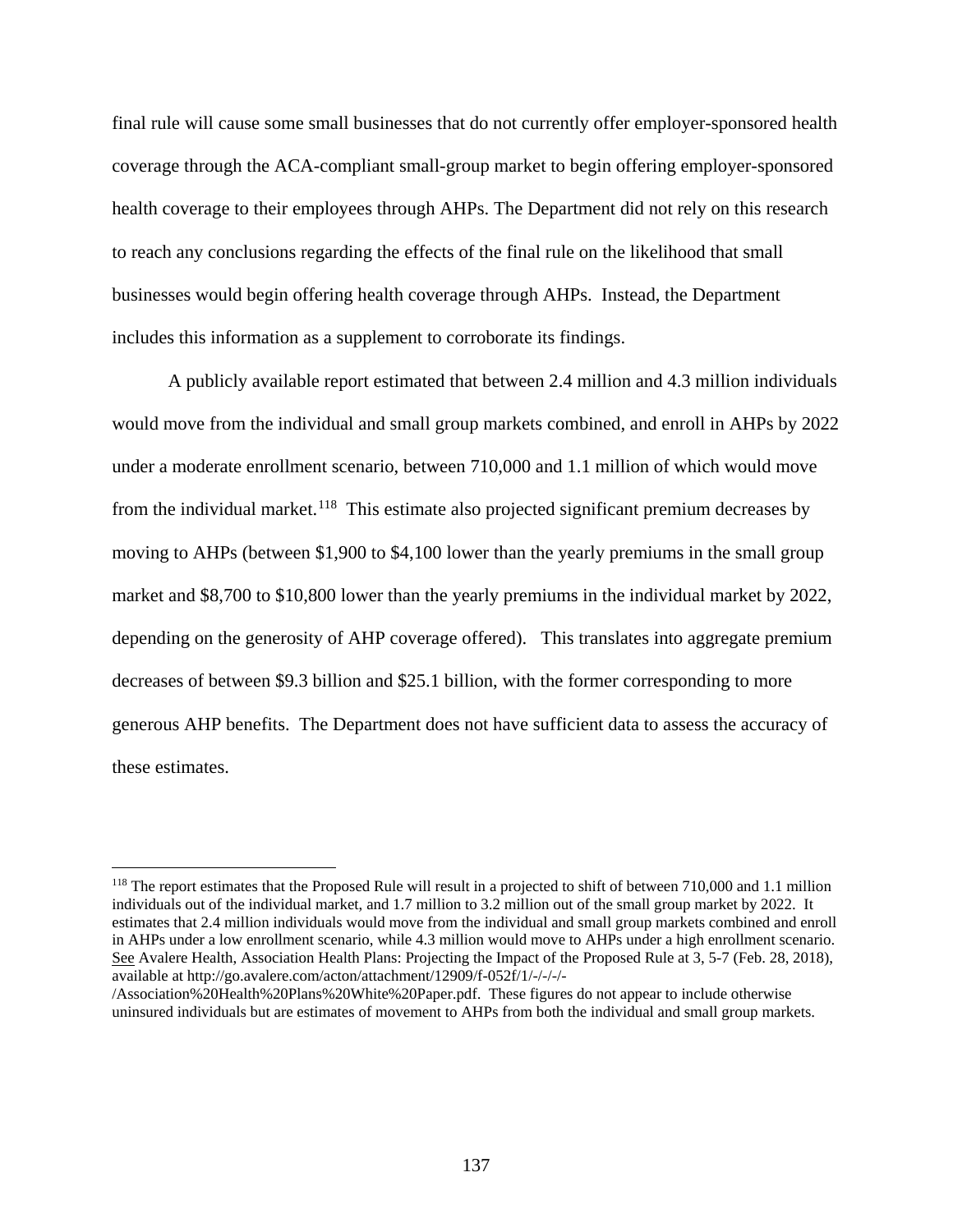A large majority of individuals insured on Exchanges will have some insulation from any premium increases resulting from the exit of individuals to AHPs, because the ACA provides a tax credit that in effect caps the premiums that those eligible taxpayers with household incomes at or below 400 percent of the federal poverty level must pay on Exchanges for coverage in a benchmark "silver" plan with an actuarial value of approximately 70 percent. That cap rises with income, to about \$9,400 for a family of 4 at 400 percent of the federal poverty level. Consequently such a family enrolling in the benchmark plan and facing a potential premium increase from a base of \$9,400 or more would be largely insulated from that increase.

Not all exchange participants will be fully insulated from increases in individual market premiums. This includes individuals with household incomes above 400 percent of the federal poverty level (for a family of four, with an annual household income of approximately \$100,000 or more), individuals whose current premiums are below the applicable cap (they are exposed to premium increases up to the cap), and individuals who elect plans that cost more than the benchmark plan. Further, those insured in the small group and individual markets outside the Exchanges might also have premium increases. The Department estimates that 6 million individuals insured in individual markets in 2015 have household incomes above 400 percent of the federal poverty level and either have no connection to a small business or work for a small employer that does not offer them insurance. These individuals could be exposed to premium increases as a result of the implementation of AHPs, and generally are unlikely to qualify for AHP enrollment. The Department estimates that an additional 2 million insured in individual markets in 2015 have household incomes above 400 percent of the federal poverty level and either connection to working ownership or offers from small employers. These individuals are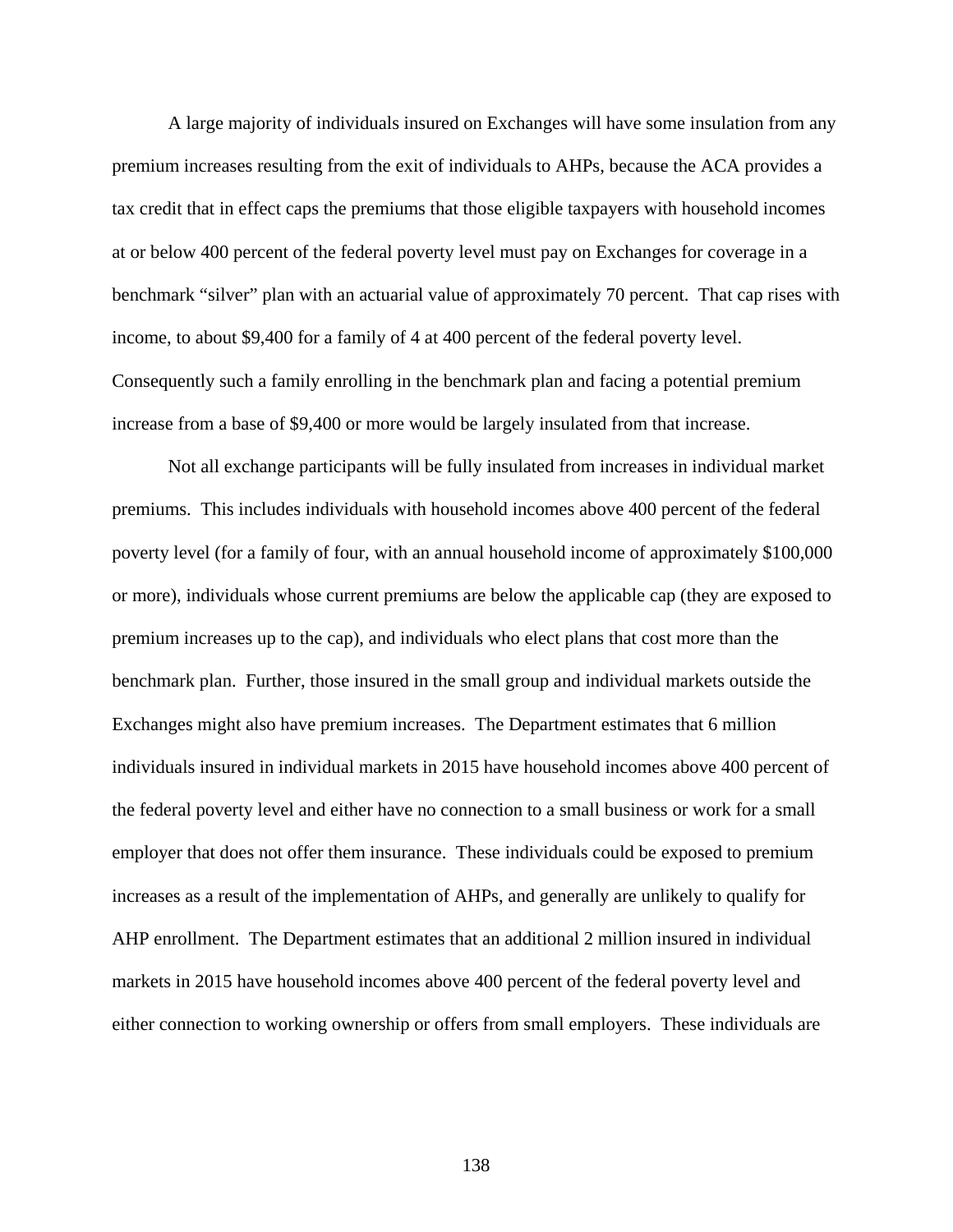relatively likely to qualify for AHP enrollment but could be exposed to premium increases if they remain in the individual market.<sup>[119](#page-138-0)</sup>

Some individuals facing premium increases may elect to go without insurance. This is especially true because Public Law 115-97, enacted December 22, 2017, will reduce to 0 percent the individual shared responsibility payment for failure to maintain minimum essential coverage or have an exemption effective beginning in 2019.<sup>120</sup> AHPs under this rule are likely to extend coverage to some individuals who otherwise would have dropped coverage in response to the reduction of the individual shared responsibility payment. On the other hand, some individuals who face premium increases as a result of this final rule and who might have retained coverage to avoid the individual shared responsibility payment might instead drop coverage. At the same time, the reduction of the individual shared responsibility payment to \$0 might prompt some individuals who would have joined AHPs to remain uninsured instead.

With respect to small group markets, as with individual markets, this rule can be expected to increase premiums modestly on average, and those increases will vary across local markets. One estimate finds that between 1.7 million and 3.2 million enrollees will migrate from small group markets to AHPs by 2022.[121](#page-138-2)

 $\overline{a}$ 

<span id="page-138-1"></span><sup>120</sup> The reduction to \$0 of the individual shared responsibility payment in 2019 is projected to decrease individual market insurance coverage by 3 million in 2019 and 5 million by 2027. See Congressional Budget Office, "Repealing the Individual Health Insurance Mandate: An Updated Estimate" (November 2017), www.cbo.gov/publication/53300.

<span id="page-138-0"></span> $119$  It is likely that many (but not all) of these, especially working owners with low expected claims, will gain access to affordable, attractive offers from AHPs.

<span id="page-138-2"></span><sup>&</sup>lt;sup>121</sup> Avalere Health, Association Health Plans: Projecting the Impact of the Proposed Rule at 3, 5-7 (Feb. 28, 2018), available at http://go.avalere.com/acton/attachment/12909/f-052f/1/-/-/-/- /Association%20Health%20Plans%20White%20Paper.pdf.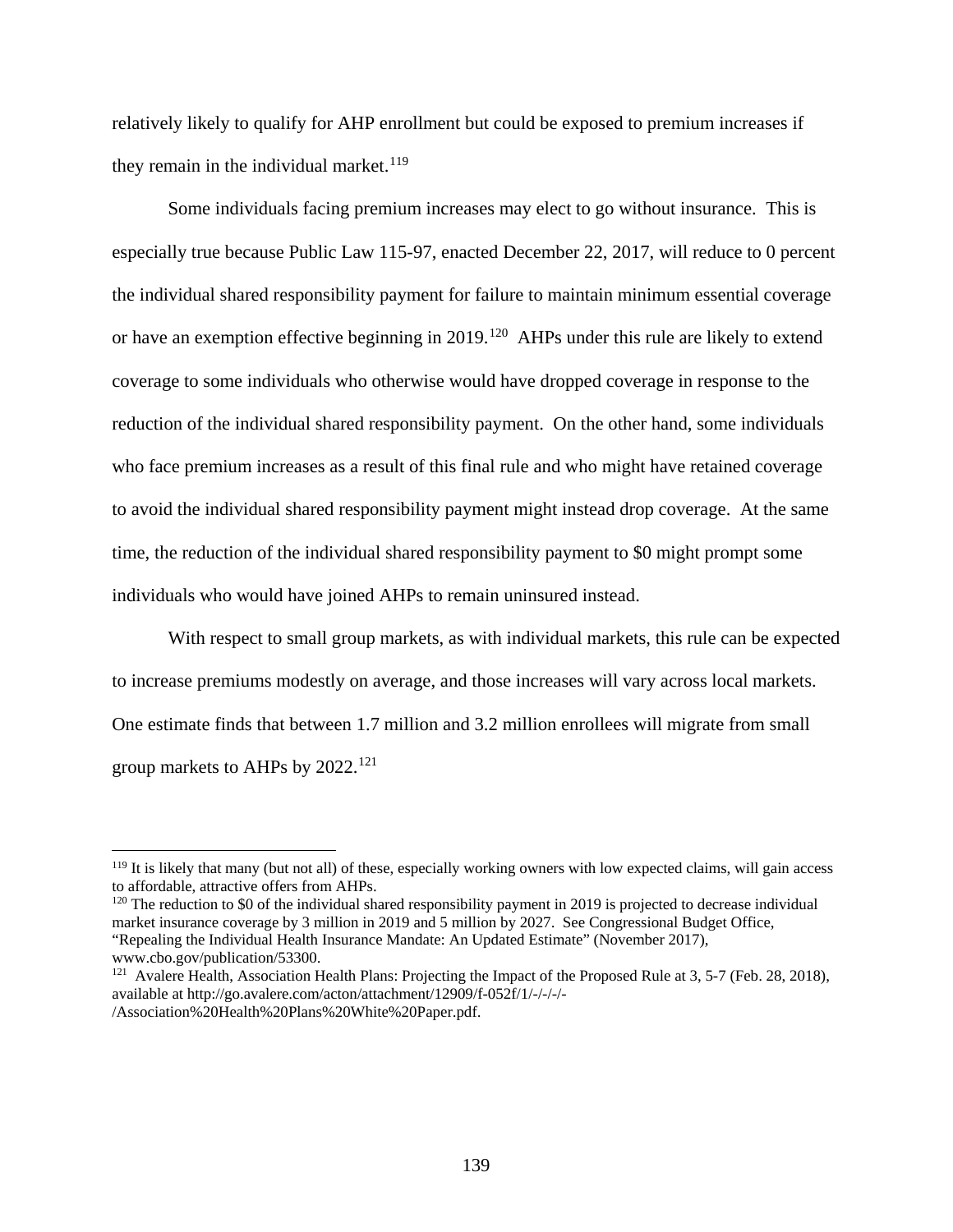A recent report examined small group market experience under the ACA.<sup>[122](#page-139-0)</sup> The report identified movement between the small group and individual markets, as small employers begin to offer or stop offering insurance to their employees in response to changing government policies and local individual and small group market conditions. Overall offer rates have declined, but less than stakeholders predicted. Premium increases on average (3.1 percent annually between 2011 and 2015) have been moderate and in-line with large employer markets and Medicare. Relative to individual markets, where the ACA compressed rates substantially, forcibly reducing premiums for many high-risk families and thereby increasing premiums for many lower-risk ones, rates in small group markets changed little, for several reasons. First, risk itself generally varies less among small groups (or at least among larger small groups) than among individuals and families. Second, the report asserts that in many places the ACA's small group rules have not been fully implemented as scheduled. Issuers and small employers in many locations so far have been allowed and have opted to retain non ACA-compliant, so-called "grandmothered" policies<sup>[123](#page-139-1)</sup> whose prices are lower for low-risk groups than would be the case in the ACA-regulated small group market. Third, even under the ACA and other laws, small employers have more access than individuals to options outside of ACA regulated markets, and some have pursued these options. The options include "level funded" arrangements where the

<span id="page-139-0"></span><sup>&</sup>lt;sup>122</sup> See Sabrina Corlette, Jack Hoadley, Kevin Lucia, and Dania Palanker, "Small Business Health Insurance and the ACA: Views from the Market 2017," Robert Wood Johnson Foundation and Urban Institute, July 2017. For additional perspectives on small group markets under the ACA see Amy B. Monahan and Daniel Schwarcz, "Saving Small Employer Health Insurance," *Iowa Law Review* Vol. 98:1935, 2013; and Deborah Chollet, "Self-Insurance and Stop Loss for Small Employers," Mathematica Policy Research, June 30, 2012.

<span id="page-139-1"></span><sup>&</sup>lt;sup>123</sup> Issuers and small employers in many locations so far have been allowed to retain plans that, under certain circumstances, under a transitional policy, are not considered to be out of compliance with certain ACA market reforms, whose prices are lower for low-risk groups than would be the case for plans that comply with those ACA market reforms.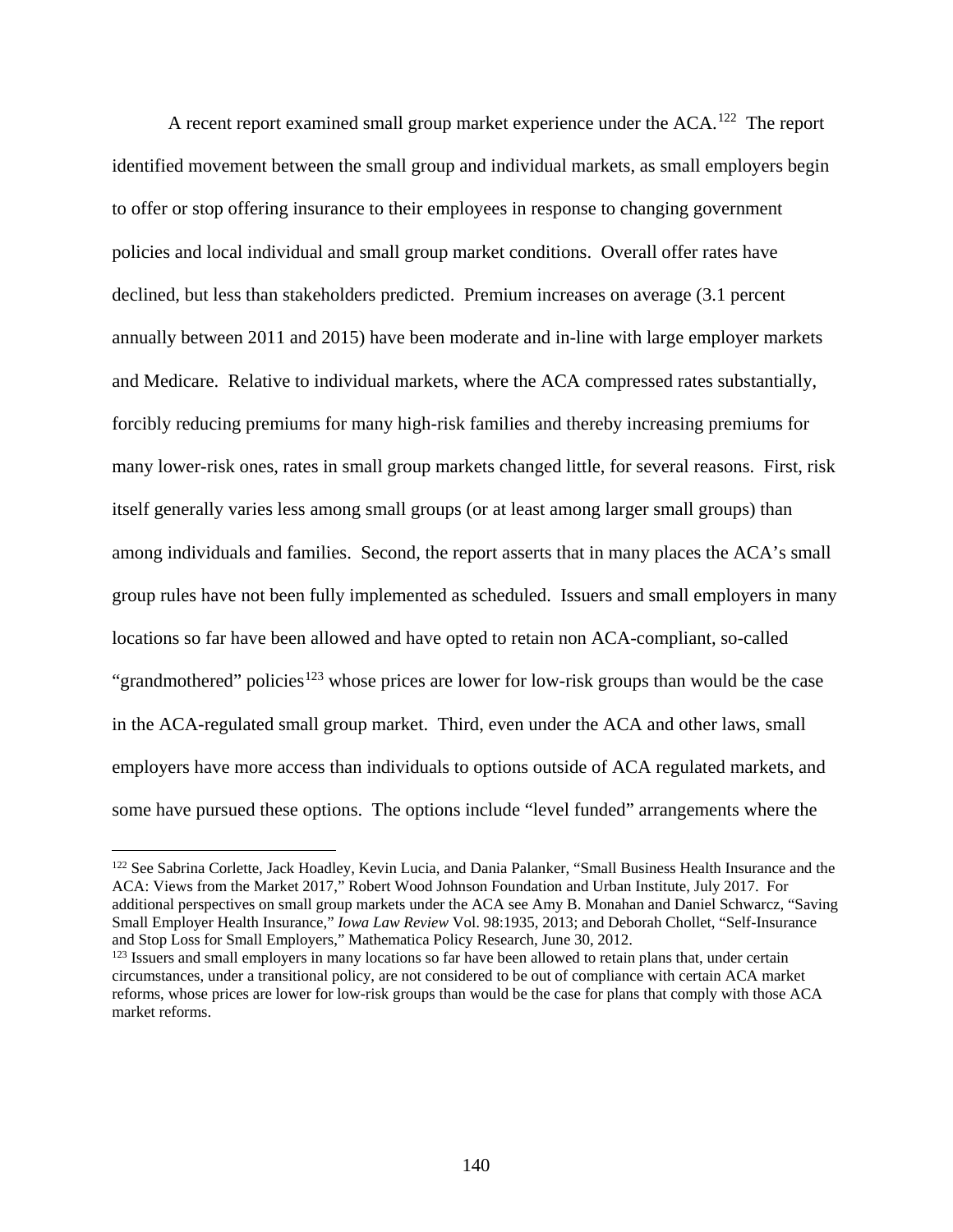plan or employer self-insures expected claims but purchases stop-loss insurance for most large claims; qualified small employer health reimbursement arrangements, which may provide reimbursement for any qualified medical expense, including premiums for individual market coverage, so long as certain requirements are met; purchase of insurance that constitutes excepted benefits such as indemnity coverage; and sometimes AHPs that qualified under the Department's pre-rule guidance as single, large group plans. For these reasons, in many small group markets, AHPs under this rule may be unlikely to increase significantly the degree of risk segmentation and premium dispersion that currently exists – though they may preserve segmentation that otherwise would have waned as ACA implementation continued. AHPs' effects might be larger where States more tightly regulate small group markets (unless such States also tightly regulate AHPs).

On May 23, 2018 after the comment period for the proposed rule had closed, the U.S. Congressional Budget Office (CBO) issued a report titled "Federal Subsidies for Health Insurance Coverage for People under Age 65: 2018 to 2028."[124](#page-140-0) In this report, the CBO analyzed the effects of the proposed rule for Association Health Plans issued on January 5, 2018 and the proposed rule for Short-Term, Limited Duration Insurance issued on February 21, 2018. The report states that "[i]n 2023 and later years, about 90 percent of the 4 million people purchasing AHPs and 65 percent of the 2 million people purchasing STLDI plans would have been insured in the absence of the proposed rules, CBO and JCT estimate. Because the people

<span id="page-140-0"></span><sup>&</sup>lt;sup>124</sup> U.S. Congressional Budget Office, "Federal Subsidies for Health Insurance Coverage for People Under Age 65: 2018 to 2028." https://www.cbo.gov/system/files/115th-congress-2017-2018/reports/53826 healthinsurancecoverage.pdf Estimates include the impacts of both the proposed AHP rule and the proposed Shortterm, limited duration rule.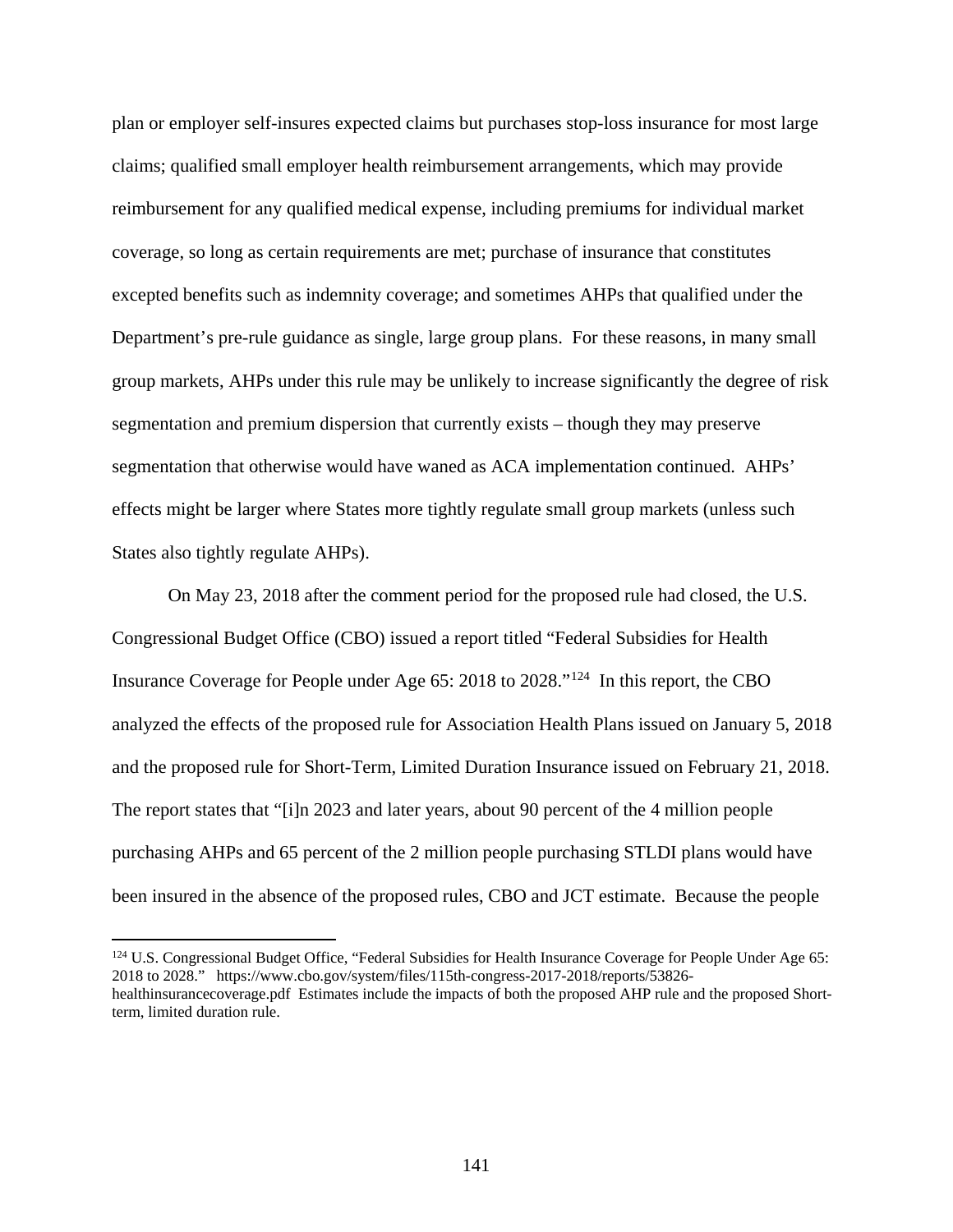newly enrolled in AHPs or STLDI plans are projected to be healthier than those enrolled in small-group or nongroup plans that comply with the current regulations governing those markets, their departure would increase average premiums for those remaining in other small-group or nongroup plans. As a result, premiums are projected to be 2 percent to 3 percent higher in most years." The Department did not rely on the information contained in the CBO report to reach its conclusions regarding the effects of the final rule on the insured persons, but notes that the CBO's findings are consistent with the Department's own findings.

## *8. Medicaid*

Under the ACA, Medicaid eligibility was expanded in many States. Some Medicaideligible workers may become eligible to enroll in AHPs under this final rule. Among 42 million individuals under age 65 enrolled in Medicaid or CHIP in 2015, 2 million were working owners or dependents thereof, and 13 million were employees of small businesses or dependents thereof.[125](#page-141-0) It is unclear how many Medicaid enrollees will gain AHP eligibility, or how many of those that do might elect to enroll in AHPs. Many will face strong economic incentives to continue relying exclusively on Medicaid, which generally charges no premium, imposes little or no cost sharing, and is comprehensive.

## *9. The Uninsured*

<span id="page-141-0"></span><sup>&</sup>lt;sup>125</sup> DOL calculations based on the Abstract of Auxiliary Data for the March 2016 Annual Social and Economic Supplement to the Current Population Survey, U.S. Department of Labor.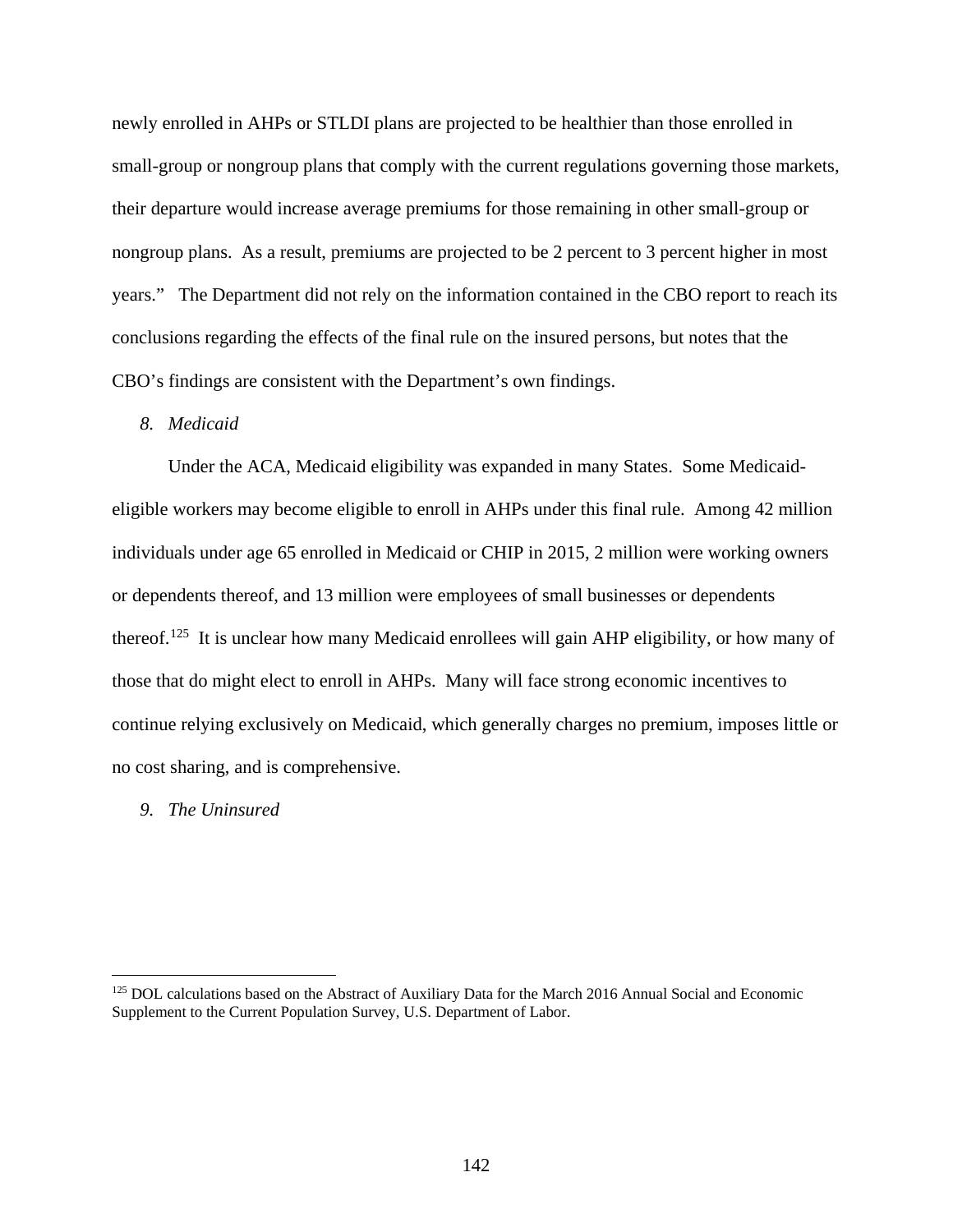Twenty-eight million individuals in the U.S. lacked health insurance coverage in  $2015$ <sup>126</sup> Of the 28 million uninsured, approximately 3 million are working owners or dependents thereof and an additional 12 million are employees of small businesses or dependents thereof.<sup>[127](#page-142-1)</sup> The reduction to \$0 beginning in 2019 of the individual shared responsibility payment is projected to increase the uninsured population by 4 million in 2019 and 13 million by  $2027$ .<sup>[128](#page-142-2)</sup> Because AHPs often can offer more affordable alternatives to individual and small group insurance policies, this rule is expected to extend insurance coverage to some otherwise uninsured individual families and small groups. On the other hand, some who face premium increases as a result of this final rule might choose to drop insurance coverage altogether.

The Department lacks data to quantify the effect of the final rule on the uninsured population. Publicly available estimates shed only limited light on the question. By one publicly available estimate, AHPs under the Proposed Rule by 2022 on net would add 130,000 individuals to the uninsured population.<sup>129</sup> However, it appears that this estimate may have neglected AHPs' potential to enroll individuals who would otherwise have been uninsured, focusing only on those who might drop insurance because of individual or small group market premium increases stemming from risk segmentation. Moreover, it is unclear whether this estimate took full account of the interactions among the proposed AHP rule, the ACA's

 $\overline{a}$ 

<span id="page-142-1"></span><sup>127</sup> DOL calculations based on the Abstract of Auxiliary Data for the March 2016 Annual Social and Economic Supplement to the Current Population Survey, U.S. Department of Labor.

<span id="page-142-0"></span><sup>&</sup>lt;sup>126</sup> DOL calculations based on the Abstract of Auxiliary Data for the March 2016 Annual Social and Economic Supplement to the Current Population Survey, U.S. Department of Labor.

<span id="page-142-2"></span><sup>&</sup>lt;sup>128</sup> Congressional Budget Office, "Repealing the Individual Health Insurance Mandate: An Updated Estimate" (November 2017), www.cbo.gov/publication/53300.

<span id="page-142-3"></span><sup>&</sup>lt;sup>129</sup> See Avalere Health, "Association Health Plans: Projecting the Impact of the Proposed Rule" at 3, 5-7 (Feb. 28, 2018), available at: http://go.avalere.com/acton/attachment/12909/f-052f/1/-/-/-/- /Association%20Health%20Plans%20White%20Paper.pdf.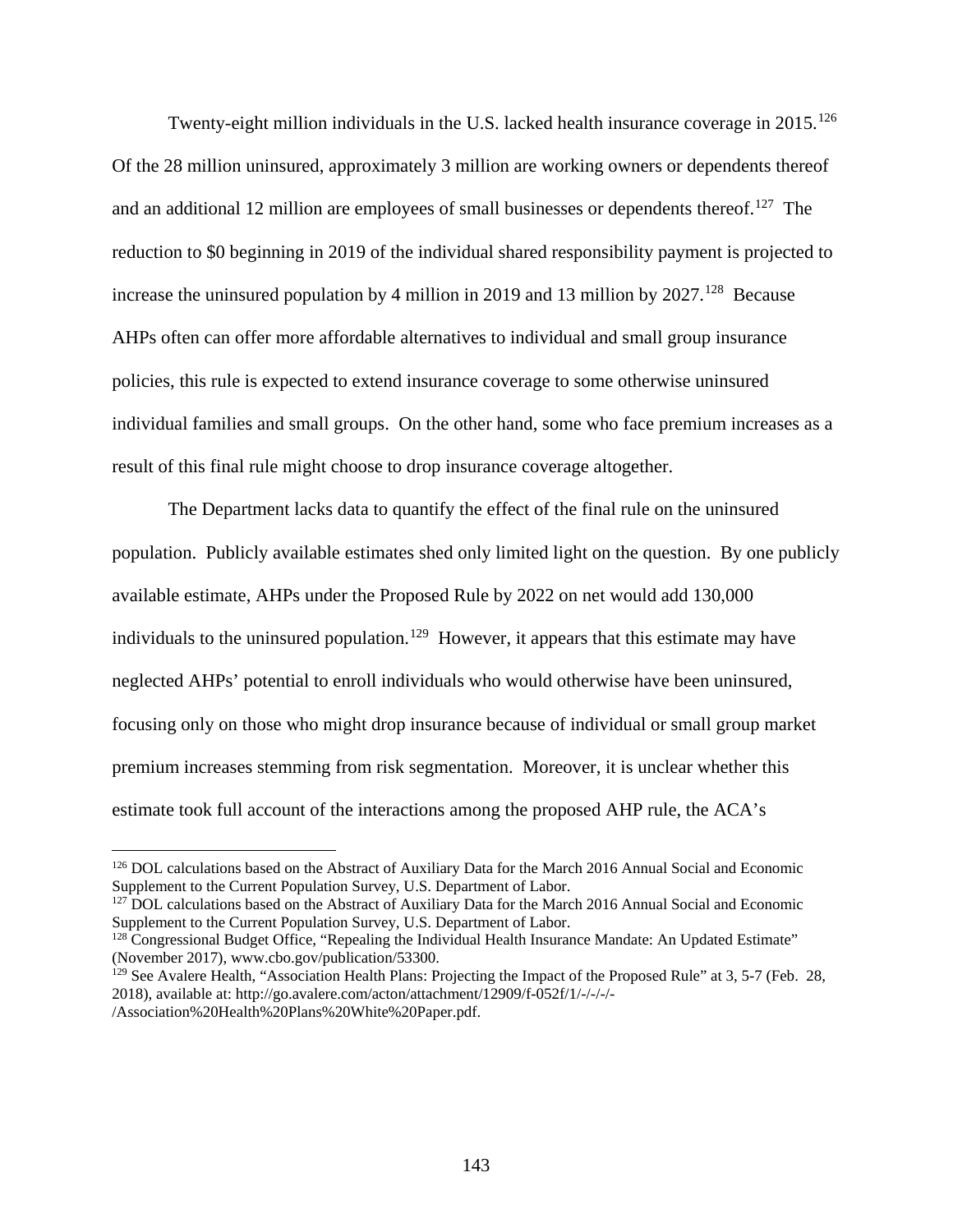continuing premium tax credit subsidies, and the reduction to \$0 of the ACA's individual shared responsibility payment in 2019. If the estimate did not fully account for these interactions, it is likely to be too pessimistic. Some individuals and small businesses whose premiums will increase because of AHPs' risk segmentation effects might drop insurance, but ACA subsidies could limit this potential. Likewise, AHPs are likely to enroll many individuals who otherwise would have dropped insurance in response to the reduction to \$0 of the individual shared responsibility payment in 2019. By another publicly available estimate, non ACA-compliant policies that resemble AHPs in some relevant respects might reduce the number of uninsured by 1.7 million.<sup>[130](#page-143-0)</sup> This facially more optimistic estimate may more fully reflect the interactions between expanded availability of AHP-like policies on the one hand, and subsidies and the individual shared responsibility payment reduction on the other. On the other hand, because this estimate pertains not to AHPs but to certain other non ACA-compliant policies, it is unclear whether or how it can be compared with the first estimate. In light of these uncertainties, the Department is unable to predict with confidence whether this final rule on net will reduce or increase the number of Americans without any health coverage.

AHPs are likely to influence the *composition* of the uninsured population such that it includes, for example, proportionately fewer working owners and individuals from low-risk demographics, and proportionately more individuals from high-risk demographics, than would otherwise be the case. Individuals who themselves expect to incur high health costs would be

<span id="page-143-0"></span><sup>&</sup>lt;sup>130</sup> See Linda J. Blumberg, Matthew Buettgens, and Robin Wang, "Updated: The Potential Impact of Short-Term Limited-Duration Policies on Insurance Coverage, Premiums, and Federal Spending," Urban Institute, March 2018, available at https://www.urban.org/sites/default/files/publication/96781/2001727\_updated\_finalized.pdf.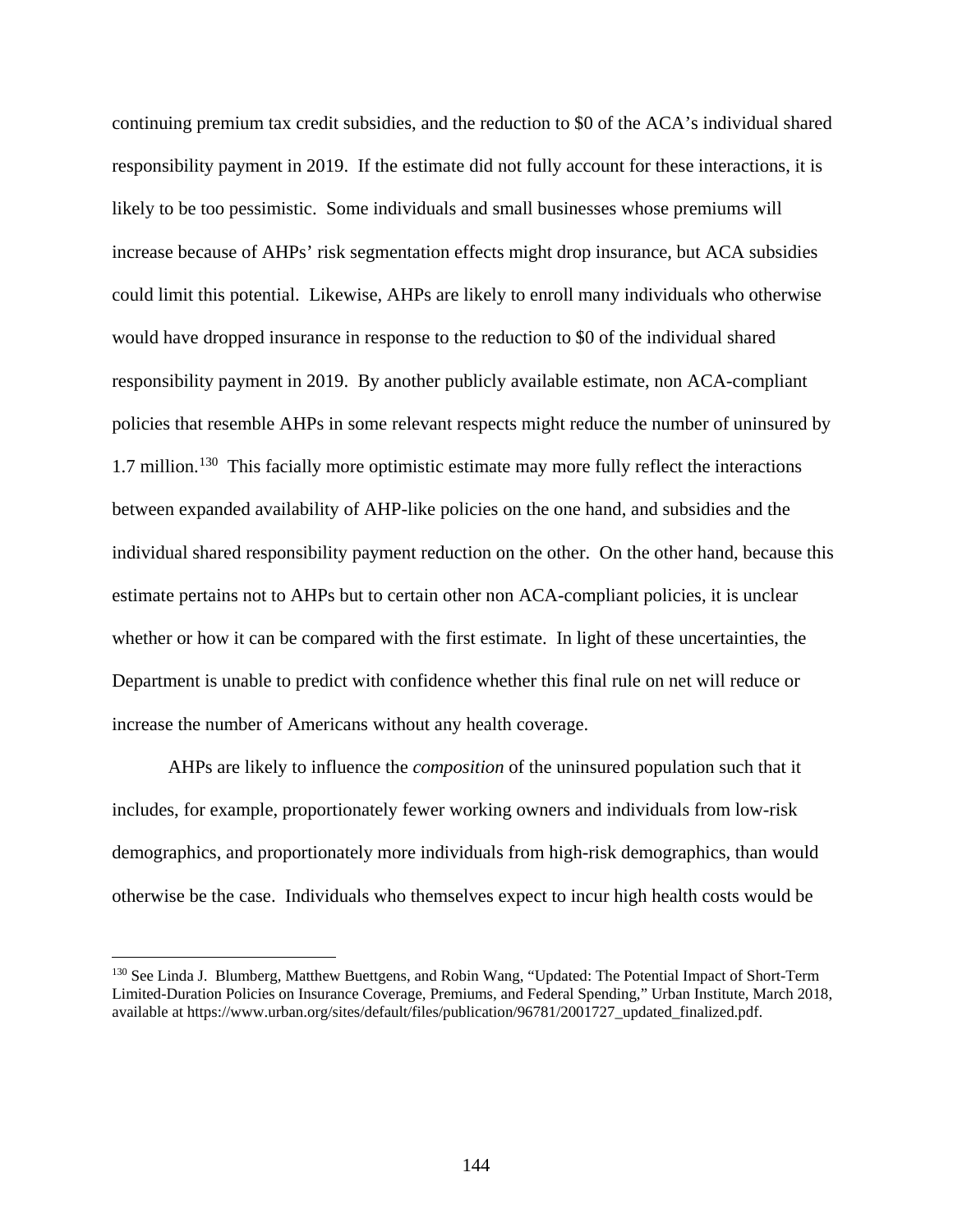less likely to drop insurance, however. Moreover, states may pursue steps to more generously subsidize high risk individuals.

Various studies of past federal and State reforms that tightened or loosened individual and small group market rules confronted a substantially different health insurance marketplace and hence are of only modest value in predicting the final rule's effects. The studies show that the changes may have changed the prices paid and policies selected by different businesses, somewhat improved access for targeted groups (potentially at others' expense), and/or prompted some individuals or small businesses to acquire or drop insurance, but had little *net* effect on coverage.[131](#page-144-0) AHPs' potential to expand coverage may be greater than this experience suggests, however. The final rule differs markedly from previous policy reforms that past studies examined. Furthermore, market conditions and the size and composition of the uninsured population are different today and may continue to be different. Generally it is likely that relative to past decades, fewer lower-income individuals are uninsured.<sup>[132](#page-144-1)</sup> Also as noted earlier, small firms' propensity to offer insurance to their employees has fallen, suggesting potential opportunities for AHPs to expand coverage.

As previously noted, CBO recently analyzed the effects for the proposed rule for

<span id="page-144-0"></span><sup>&</sup>lt;sup>131</sup> The regulatory impact analysis of the Proposed Rule cites evidence to this effect.

<span id="page-144-1"></span><sup>&</sup>lt;sup>132</sup> ACA Medicaid expansions and subsidies extended coverage to many more low income individuals. See Michael E. Martinez, Emily P. Zammitti, and Robin A. Cohen, "Health Insurance Coverage: Early Release of Estimates From the National Health Interview Survey, January–September 2017," U.S. Department of Health and Human Services, Centers for Disease Control and Prevention, National Center for Health Statistics, February 2018, https://www.cdc.gov/nchs/data/nhis/earlyrelease/insur201802.pdf; and Sara R. Collins, Munira Z. Gunja, Michelle M. Doty and Herman K. Bhupal, "First Look at Health Insurance Coverage in 2018 Finds ACA Gains Beginning to Reverse: Findings from the Commonwealth Fund Affordable Care Act Tracking Survey, February–March 2018," May 1 2018, http://www.commonwealthfund.org/publications/blog/2018/apr/health-coverageerosion?omnicid=EALERT1395236&mid=ainserro@ajmc.com.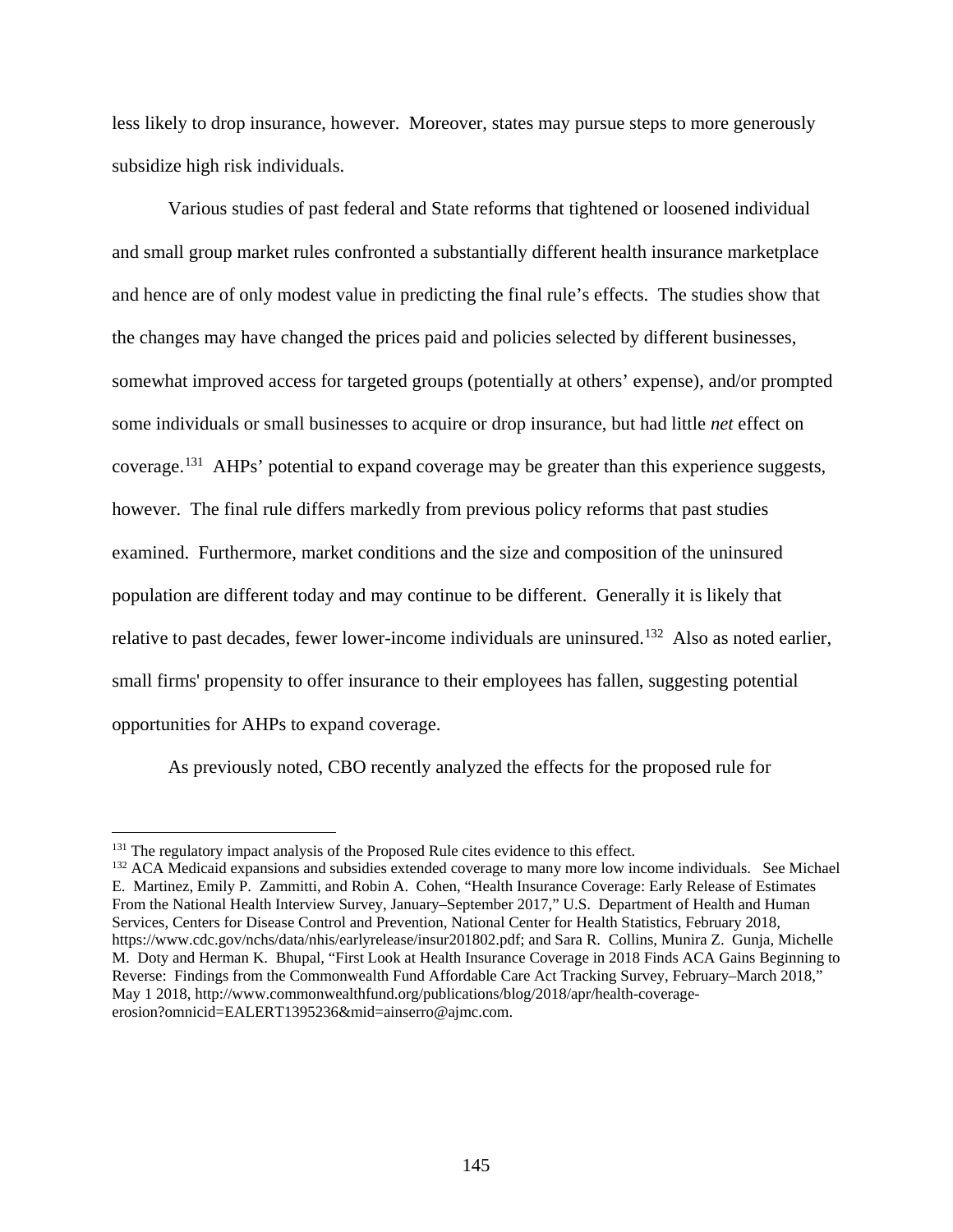Association Health Plans issued on January 5, 2018 and the proposed rule for Short-Term, Limited Duration Insurance (STLDI) issued on February 21, 2018. CBO stated that "[i]n 2023 and later years, about 90 percent of the 4 million people purchasing AHPs and 65 percent of the 2 million people purchasing STLDI plans would have insured in the absence of the proposed rules, CBO and JCT estimate." Thus, about 400,000, or 10 percent of the 4 million people purchasing AHPs, would come from the ranks of the uninsured. (It is unclear whether this latter estimate would have been higher or lower in the absence of the STLDI proposal, which is not part of this final rule but remains under consideration. Absent STLDI, some otherwise uninsured individuals who would have gained STLDI coverage might gain AHP coverage instead. On the other hand, some individuals facing premium increases or losing small employer offers consequent to AHPs who would have signed up for STLDI policies, absent such policies might drop insurance and become uninsured.) The Department did not rely on the information contained in the CBO report to reach its conclusions regarding the effects of the final rule on uninsured persons, but notes that the CBO's findings are consistent with the Department's own findings.

### *10. Operational Risks*

 $\overline{a}$ 

A number of comments on the Proposed Rule expressed concern that AHPs will be vulnerable to the same sorts of mismanagement and abuse that historically afflicted a large number of MEWAs.<sup>133</sup> They argued that the Proposed Rule, by relaxing the criteria for groups

<span id="page-145-0"></span><sup>&</sup>lt;sup>133</sup> See for example comment 680 from Marc I. Machiz, available at

https://www.dol.gov/sites/default/files/ebsa/laws-and-regulations/rules-and-regulations/public-comments/1210- AB85/00680.pdf.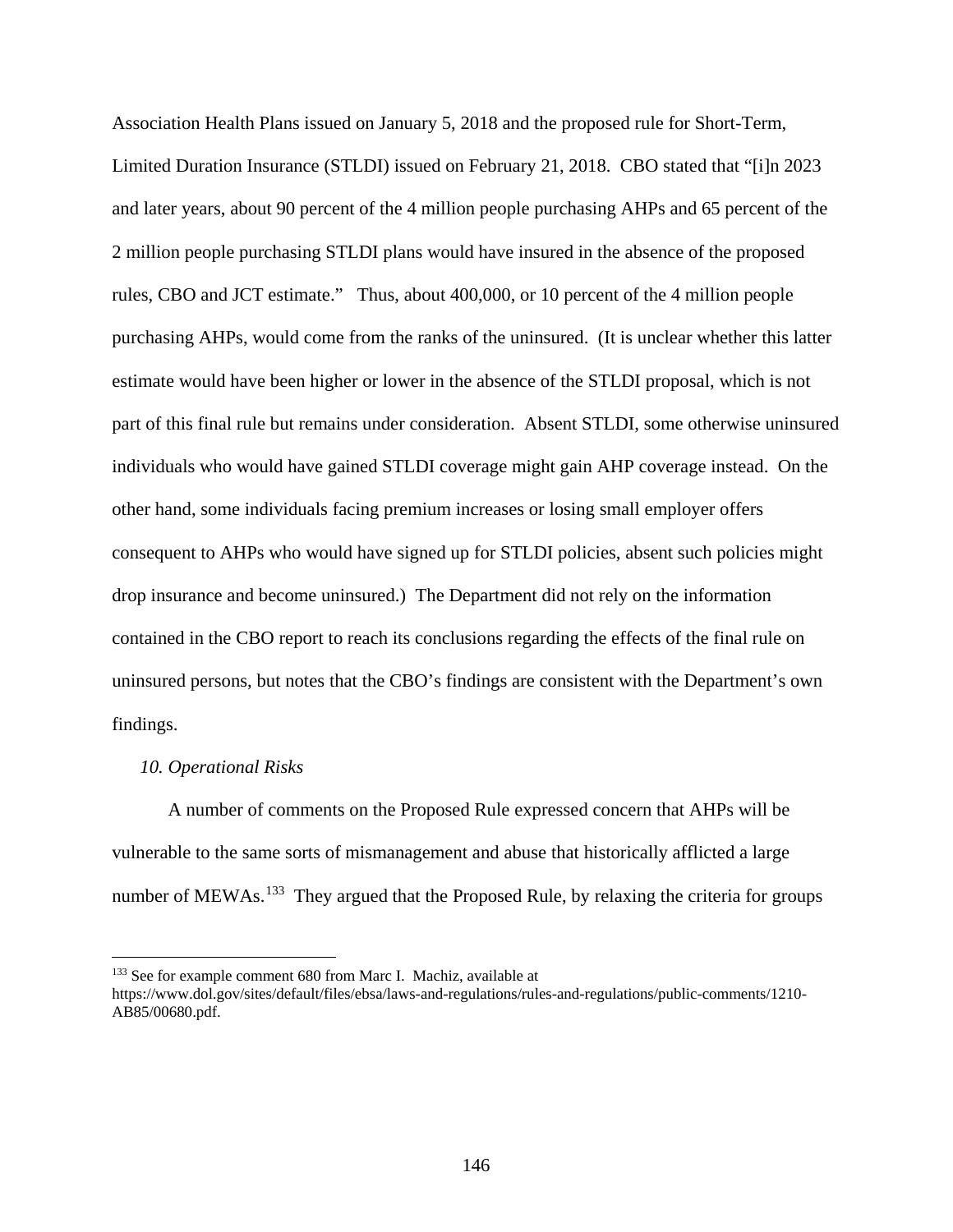or associations to sponsor plan MEWAs/AHPs, would contribute to such vulnerability, and questioned whether the Department and the States could sufficiently police AHPs. They questioned, for example, whether employer members can be expected to meaningfully control AHPs in cases where MEWA promoters pursuing profit launch new associations and, as founding association members, assume initial control of new AHPs. They contended that insurance markets that offer few affordable options for small businesses are fertile ground for problem MEWAs. They called on the Department to more closely examine its own experience policing MEWAs, and to factor that experience into its assessment of AHPs' potential impacts and into its deliberations about a possible final rule. Accordingly, this final rule reflects additional examination of the Department's experience policing MEWAs, and includes revised provisions that address many of the commenters' concerns.

ERISA generally classifies AHPs as MEWAs. Historically, some MEWAs have suffered from financial mismanagement or abuse, leaving participants and providers with unpaid benefits and bills.<sup>134</sup> Both the Department and State insurance regulators have devoted substantial resources to detecting and correcting these problems, and in some cases, prosecuting wrongdoers. Some of these entities attempt to evade oversight and enforcement actions by claiming to be something other than MEWAs, such as collectively-bargained multiemployer ERISA plans. To address this continuing risk, the ACA gave the Department expanded authority

<span id="page-146-0"></span><sup>&</sup>lt;sup>134</sup> For discussions of this history, <u>see</u>: (1) U.S. Gov't Accountability Office, GAO-92-40, "State Need Labor's Help Regulating Multiple Employer Welfare Arrangements.", March 1992, available at http://www.gao.gov/assets/220/215647.pdf; (2) U.S. Gov't Accountability Office, GAO-04-312, "Employers and Individuals Are Vulnerable to Unauthorized or Bogus Entities Selling Coverage." February 2004, available at http://www.gao.gov/new.items/d04312.pdf; and (3) Mila Kofman and Jennifer Libster, "Turbulent Past, Uncertain Future: Is It Time to Re-evaluate Regulation of Self-Insured Multiple Employer Arrangements?", Journal of Insurance Regulation, 2005, Vol. 23, Issue 3, p. 17-33.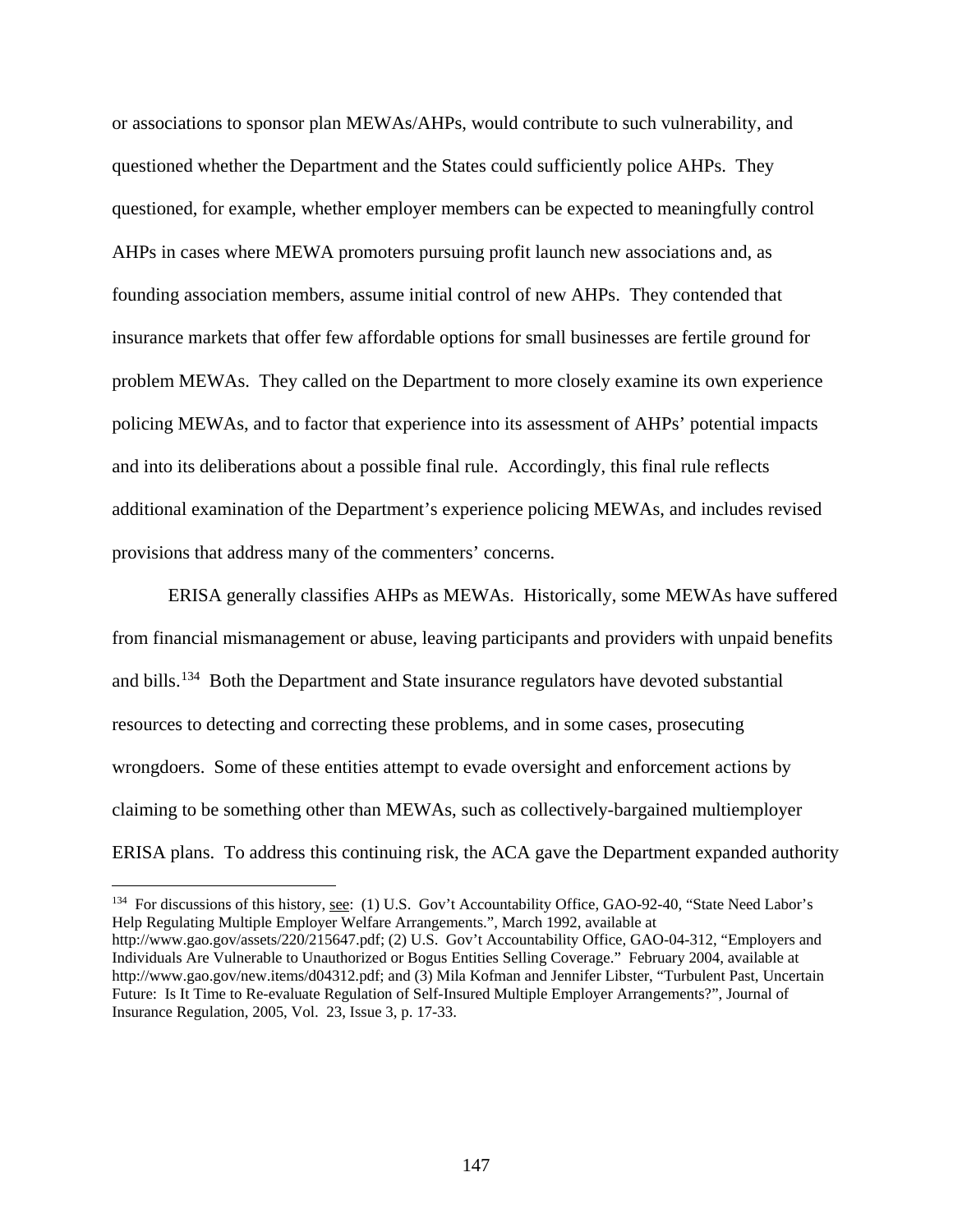to monitor MEWAs and intervene when MEWAs are at financial or operational risk, and both the Department's and the States' enforcement efforts are ongoing.

The Department stresses that AHPs are also subject to existing federal regulatory standards governing MEWAs, and sponsors of AHPs would need to exercise care to ensure compliance with those standards. The ACA's additional enforcement tools and improvements in the MEWA registration and reporting requirements were designed to reduce MEWA fraud and abuse. Under ERISA section 521, the Secretary may issue an ex parte cease and desist order if it appears to the Secretary that the alleged conduct of a MEWA is fraudulent, or creates an immediate danger to the public safety or welfare, or is causing or can be reasonably expected to cause significant, imminent, and irreparable public injury. As an example, a MEWA can be found to create an immediate danger "for failure to establish and implement a policy or method to determine that the MEWA is actuarially sound with appropriate reserves and adequate underwriting." 29 CFR 2560.521-1(b)(3). Section 521(e) of ERISA authorizes the Secretary to issue a summary seizure order if it appears that a MEWA is in a financially hazardous condition. Generally, any conduct by a fiduciary that meets the requirements for the issuance of a cease and desist or summary seizure is a violation of his fiduciary duties.

The ACA also expanded reporting and required registration for MEWAs with the Department. MEWA registration requirements require plan and non-plan MEWAs to file Form M-1 under ERISA section 101(g) and 29 CFR 2520.101-2 prior to operating in a State. Further, all employee welfare benefit plans that are MEWAs subject to the Form M-1 requirements are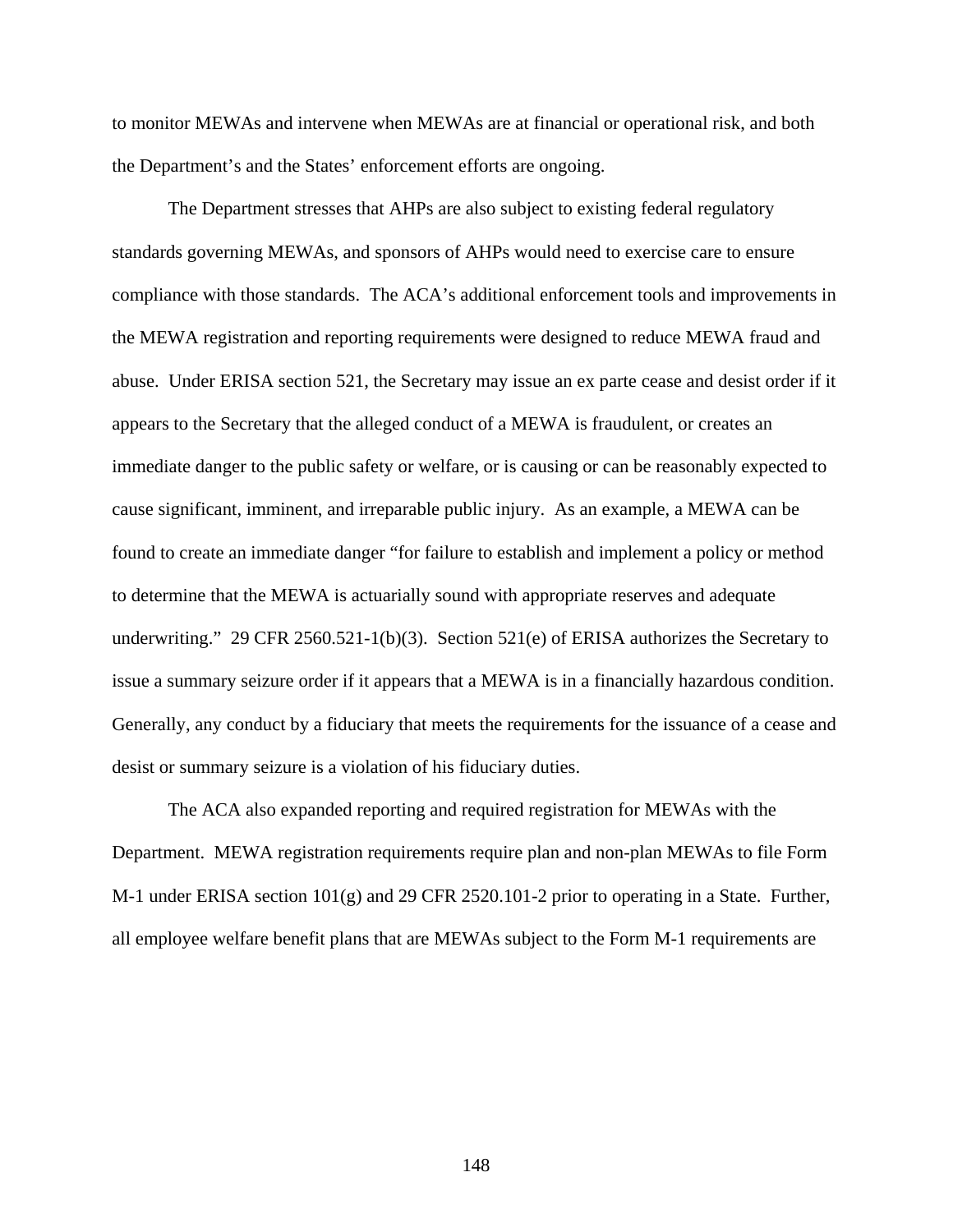required to file the Form 5500, regardless of the plan size or type of funding. <sup>[135](#page-148-0)</sup> In addition, the ACA added new criminal penalties under ERISA section 519 for any person who knowingly submits false statements or makes false representations of fact about the MEWA's financial condition, the benefits it provides, or its regulatory status as a MEWA in the marketing of a MEWA. The ACA also amended ERISA section 501(b) to impose criminal penalties on any person who is convicted of violating the prohibition in ERISA section 519.

The Department recently examined the universe of these reports for MEWAs (including AHPs) operating in each year from 2012 through 2016. According to this examination, in 2016, 536 MEWAs covered approximately 1.9 million employees. The vast majority of these MEWAs reported themselves as ERISA plans that covered employees of two or more employers. Nearly all of these covered more than 50 employees and therefore constituted large-group employer plans for purposes of the ACA. A small fraction reported as so-called ''non-plan'' MEWAs, that provided or purchased health or other welfare benefits for two or more ERISA plans sponsored by individual employers (most of which probably were small group plans for ACA purposes). Some of these might qualify to begin operating as ''plan-MEWAs'' (or AHPs) under this final rule, which is intended to facilitate the establishment of more new plan-MEWAs/AHPs, all of which would be required to report annually to the Department.

<span id="page-148-0"></span><sup>&</sup>lt;sup>135</sup> ERISA requires any plan MEWA/AHP (a MEWA that is also an ERISA plan) to file an additional report annually with the Department. This is the same annual report filed by all ERISA plans that include 100 or more participants or hold plan assets, filed using Form 5500. The Department has verified receipt of the required Form 5500 from approximately two-thirds of plan MEWAs filing Forms M-1. While more than 90 percent of 2012 Form M-1 filers reported that they were plan MEWAs, only a bit more than one-half of these entities also filed Form 5500 for that year. Among those that did, frequently some of the information reported across the two forms was inconsistent. These reporting inconsistencies raise questions about the reliability of MEWAs' compliance with ERISA's reporting requirements and the reliability of the information recounted here.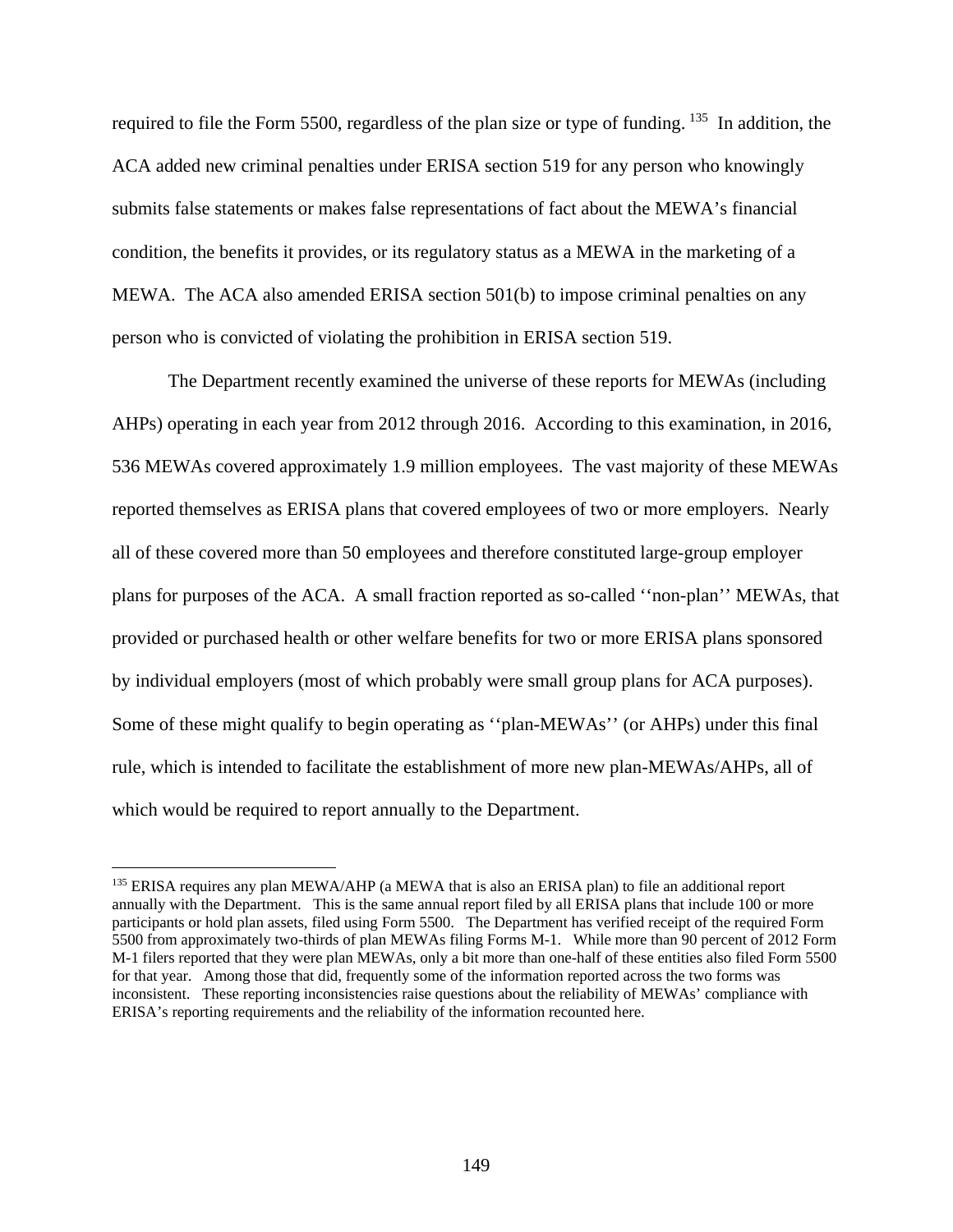A little more than one-half of reporting MEWAs operate in just one State, while a handful operate in all 50 States. In 2016, 58 MEWAs reported expanding operations into one or more new States. States with the most plan-MEWAs/AHPs in 2016 included California (122), Texas (98), Washington (95), New York (94), and Ohio (91). Only one had fewer than 20 (Hawaii had 17). Self-insured MEWAs generally are more vulnerable to financial mismanagement and abuse than fully-insured ones. MEWAs were most likely to be entirely or partly self-insured in certain western States including North Dakota (42 percent), Wyoming (41 percent), and Montana (37 percent). About one-fourth of reporting MEWAs are entirely or partly self-insured in all the States in which they operate, and another 4 percent are entirely or partly self-insured in some States. The remaining majority does not self-insure and instead is fully insured by issuers in all States in which they operate. Nearly all reporting MEWAs offered health coverage, and many offered other additional welfare benefits (such as dental, vision, life insurance, and/or disability insurance).

While plan MEWAs generally are required to file both Form M-1 and Form 5500, many fail to file both or report potentially inconsistent information across the two forms. Among plan MEWAs filing Form M-1 for 2015, approximately two-thirds can be linked readily with a corresponding Form 5500, suggesting that many either fail to file one or both forms, or file inconsistent identifying information that inhibits linking the two. Among those that can be linked, information provided sometimes is not consistent across the two forms. In addition, among self-insured MEWAs, 41 percent indicated that they had not obtained actuarial opinions about their financial stability. MEWAs must indicate on Form M-1 whether they are in compliance with a number of ERISA's minimum health plan standards and with ERISA's general requirement that plans hold assets in trust. As of 2016 nearly none reported lack of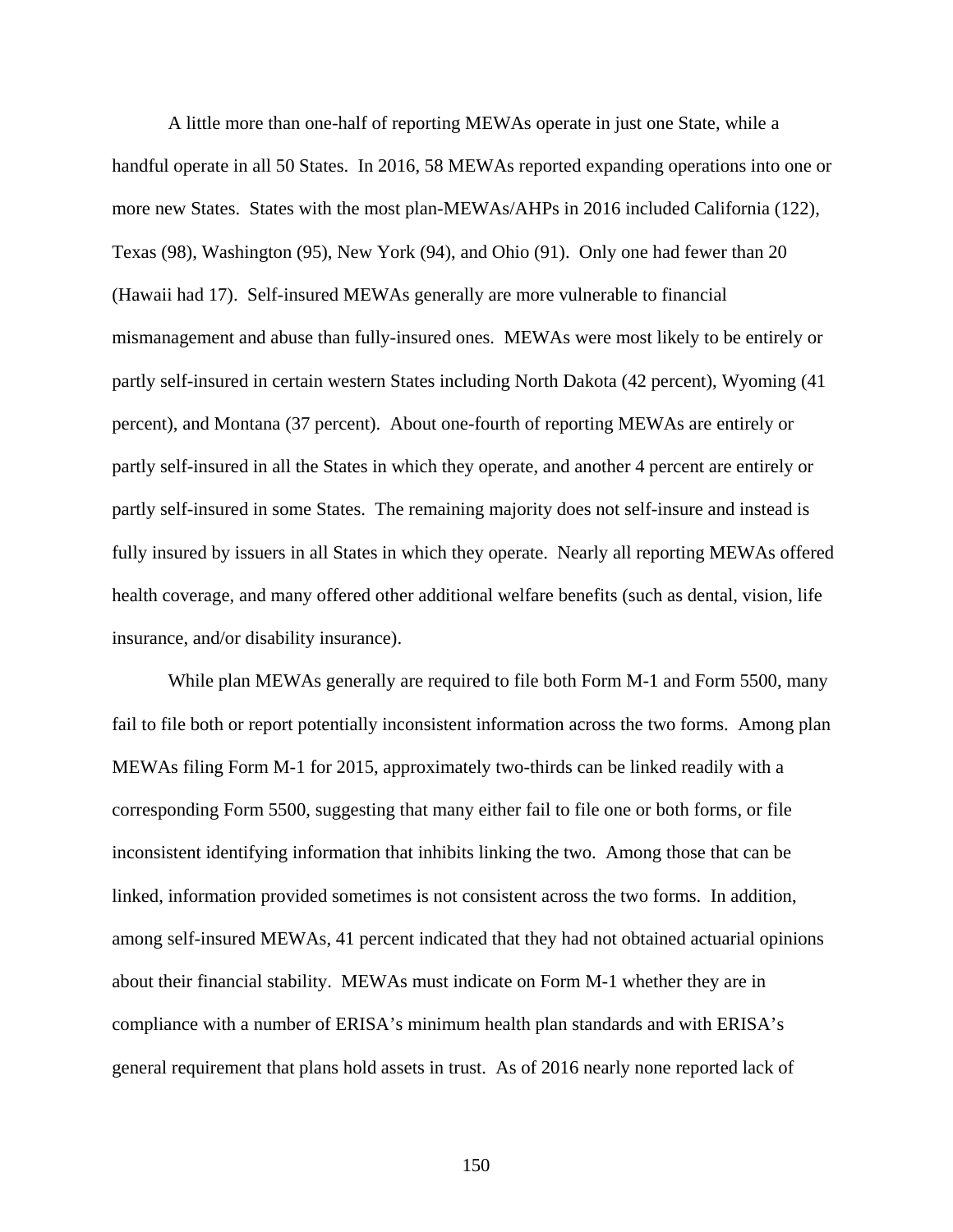compliance with the former, but 14 percent reported that they did not comply with the trust requirement. These apparent reporting and operational deficiencies underscore the need for the Department and States to allocate resources to effectively oversee AHP operations and prevent mismanagement and abuse.

Since 1985, the Department's records indicate that it has pursued a total of 968 civil enforcement cases involving MEWAs, affecting more than 3 million participants. Among these cases, 338 involved allegations of fiduciary violations, 215 involved allegations of prohibited transactions (generally involving financial conflicts of interest), and 301 yielded monetary restitution of more than \$235 million from the violations. (Many of these and other related cases involved other types of violations such as failure to follow plan terms or healthcare laws, provide plan benefits, or reporting and disclosure deficiencies.) The Department's enforcement efforts often were too late to prevent or fully recover major financial losses. The Department generally does not consistently measure or record those associated unpaid claims or their financial impacts on patients and healthcare providers. The Department additionally has pursued 317 criminal MEWA-related cases, resulting in 118 convictions and guilty pleas, and \$173 million in ordered restitution.<sup>[136](#page-150-0)</sup>

This rule includes provisions intended to protect AHPs against mismanagement and abuse. It requires the group or association to have a formal organizational structure with a governing body and by-laws or other similar indications of formality appropriate for the legal

<span id="page-150-0"></span><sup>&</sup>lt;sup>136</sup> Since 1985 EBSA's case information database system has experienced various upgrades and enhancements, impacting the collection of data on MEWA cases. Due to these changes over the more than 30 years, the reported number of MEWA cases may be slightly under or over estimated.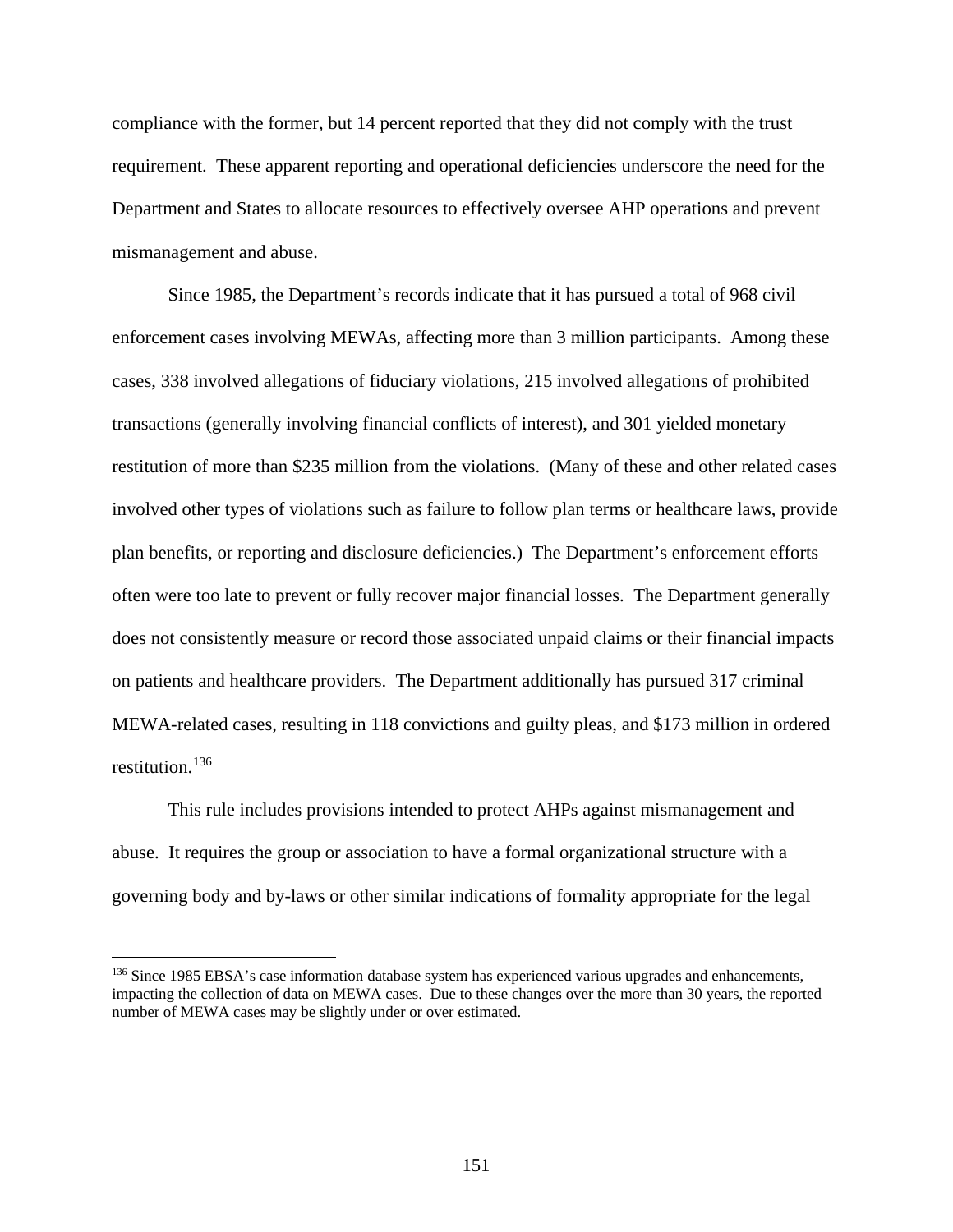form in which the group or association is operated. This requirement is intended to ensure that the organizations are bona fide organizations with the organizational structure necessary to act "in the interests" of participating employers with respect to employee benefit plans as ERISA requires. The rule also requires employer members to control the functions and activities of the group or association and the employer members that participate in the plan to control the plan. This requirement is necessary both to satisfy ERISA's requirement that the group or association must act directly or indirectly in the interest of employers in relation to the employee benefit plan to meet the definition of employer, and to prevent formation of commercial enterprises that claim to be AHPs but that operate like traditional issuers selling insurance in the employer marketplace and that may be vulnerable to abuse. In addition, the final rule allows only employer members to participate in the AHP, and health coverage must only be available to or in connection with a member of the group or association, in order for the group or association to qualify as bona fide. Together, these criteria are intended to ensure that groups or associations sponsoring AHPs are bona fide employment-based groups or associations and more likely to be resistant to abuse.

An AHP sponsored by a bona fide group or association under this final rule is a group health plan under ERISA. Accordingly, AHPs are subject to all of the provisions of Title I of ERISA applicable to group health plans. Therefore, participants and beneficiaries receiving their health coverage through AHPs are entitled to the same protections under ERISA that are available to participants in single employer group health plans. For example, AHPs may not exclude coverage for preexisting conditions, impose lifetime and annual dollar limits on essential health benefits, or discriminate based on health factors. AHPs that provide dependent coverage must permit dependents to remain enrolled until they reach the age of 26. AHPs may not rescind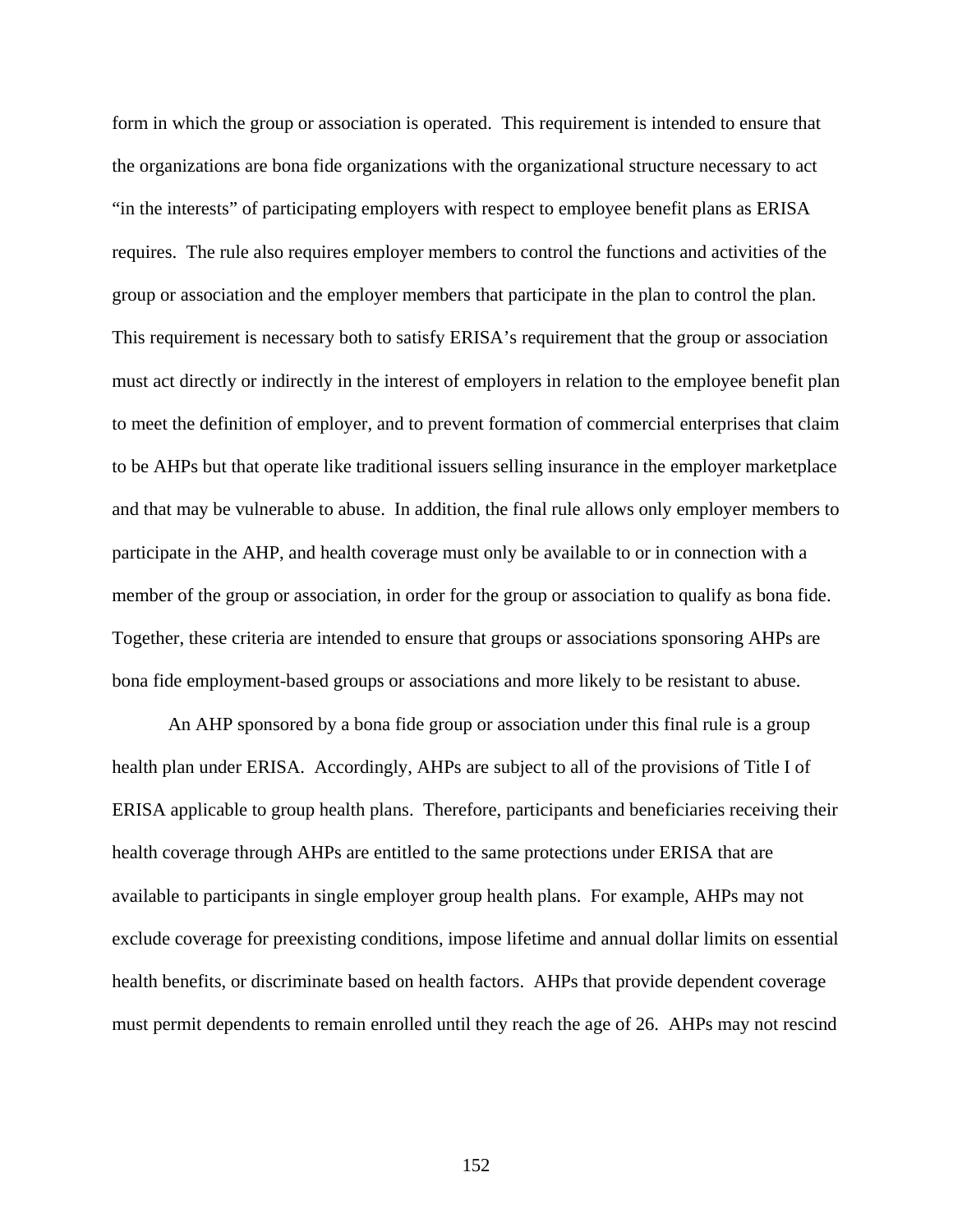a participant's or beneficiary's coverage except in the event of fraud or intentional misrepresentation of a material fact.

Nevertheless, the Department anticipates that the increased flexibility afforded AHPs under this rule will introduce increased opportunities for mismanagement or abuse, in turn increasing oversight demands on the Department and State regulators. A report responding to Executive Order 13813 notes that States can require self-insured AHPs to meet the same solvency and governance standards as issuers and to participate in guaranty funds that protect policyholders when issuers fail. States also can clarify or enact laws allowing their insurance departments to place AHPs into receivership if needed.<sup>[137](#page-152-0)</sup> In this regard, the Department affirms above in this preamble that the final rule does not modify or otherwise limit existing State authority as established under section 514 of ERISA. Section 514(b)(6) of ERISA gives the Department and State insurance regulators joint authority over MEWAs, including AHPs (which are a type of MEWA), to ensure appropriate consumer protections for employers and employees relying on an AHP for healthcare coverage. Nothing in the final rule changes this joint structure, or is meant to reduce the historically broad role of the States when it comes to regulating MEWAs.

### *11. Federal Budget Impacts*

<span id="page-152-0"></span><sup>&</sup>lt;sup>137</sup> Georgetown University Health Policy Institute, Center on Health Insurance Reforms, "State Options to Protect Consumers and Stabilize the Market: Responding to President Trump's Executive Order on Association Health Plans," December 2017.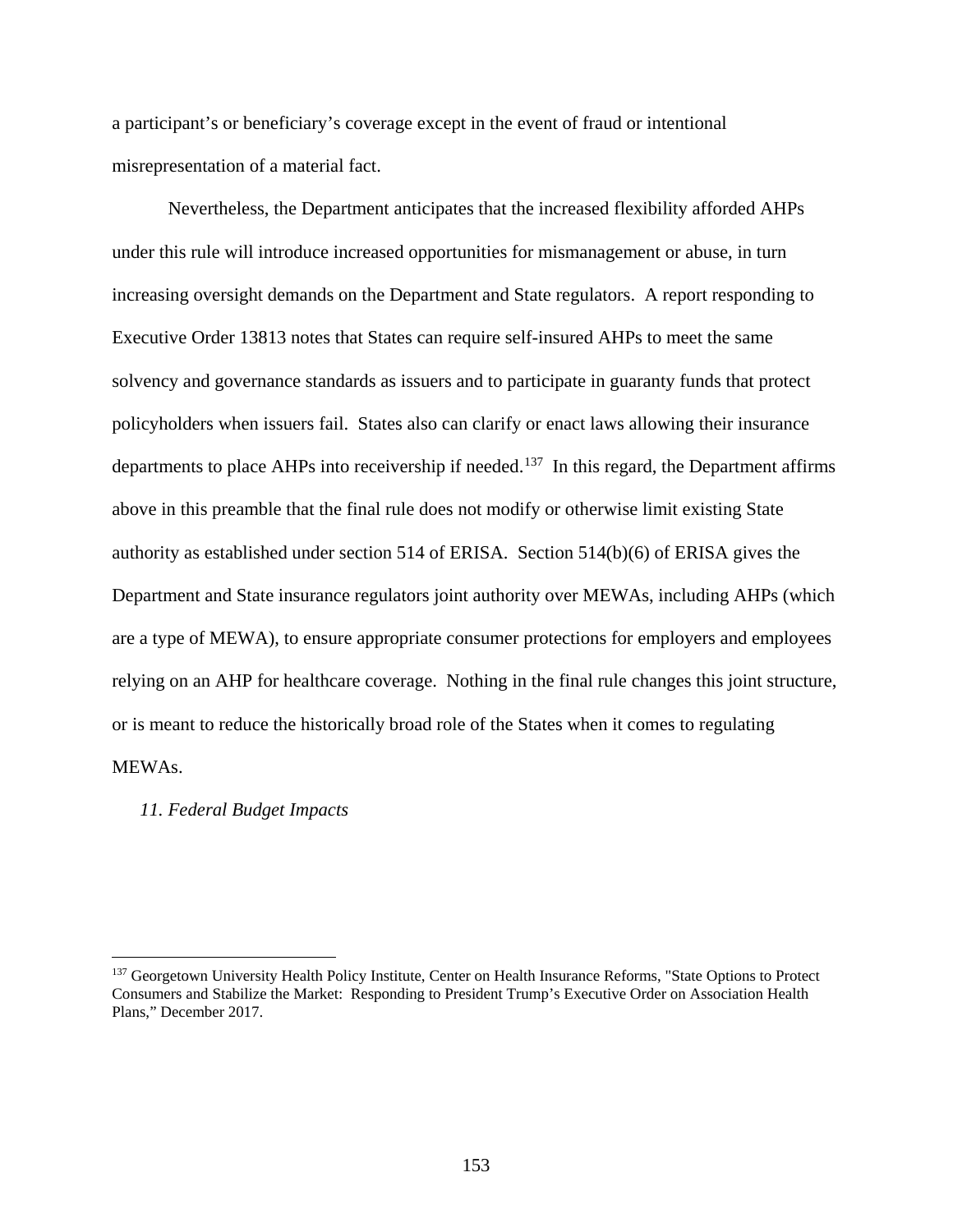The rule is likely to have both positive and negative effects on the budget, with some increasing and others reducing the deficit. On balance, the final rule's net impact on the federal budget is likely to be negative, increasing the deficit.

In 2005, the Congressional Budget Office (CBO) estimated the potential budget impacts of a 2005 legislative proposal to expand AHPs. As noted earlier, that legislative proposal predated the ACA and differed from this final rule, and the impacts of that proposal likely would differ from the impacts of this final rule in the market in 2018 and 2019. Under the 2005 legislation and contemporaneous law, many individuals joining AHPs previously would have been uninsured or purchased individual policies without the benefit of any subsidies; by joining AHPs they stood to gain potentially large subsidies in the form of tax exclusions. CBO predicted that the legislation, by increasing spending on employer-provided insurance, would reduce federal tax revenue by \$261 million over 10 years, including a \$76 million reduction in Social Security payroll taxes. CBO also predicted that AHPs would displace some Medicaid coverage and thereby reduce federal spending by \$80 million over 10 years. Finally, according to CBO, the legislation would have required the Department to hire 150 additional employees and spend an additional \$136 million over 10 years to properly oversee AHPs.<sup>[138](#page-153-0)</sup> Together these budget impacts would have increased the federal deficit by \$317 million over 10 years.

Today, many individuals who might have been uninsured in 2005 instead are enrolled in Medicaid or insured and receiving subsidies on Exchanges. When joining AHPs, these individuals in effect would trade existing subsidies for tax exclusions. Market forces generally

<span id="page-153-0"></span><sup>138</sup> CBO cost estimate, H.R. 525 Small Business Health Fairness Act of 2005. April 8, 2005. https://www.cbo.gov/sites/default/files/109th-congress-2005-2006/costestimate/hr52500.pdf.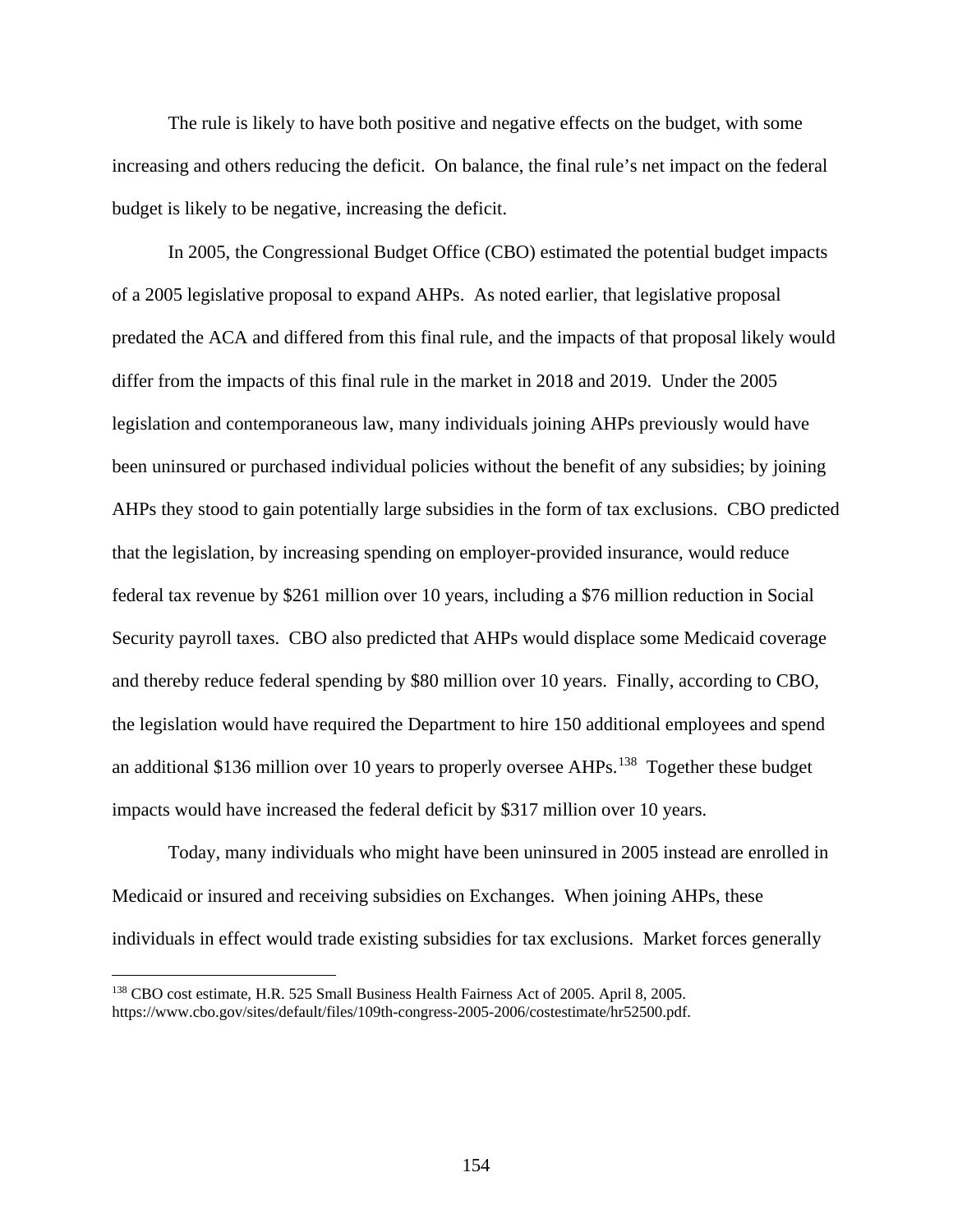favor individuals capturing the larger available subsidy, so it is more likely that higher income individuals will have an incentive to enroll in AHPs. To the extent that AHPs may increase premiums in Exchanges, subsidies paid there may also increase. This arguably could improve equity, insofar as transfers from taxpayers are likely to be more progressive than the crosssubsidies from low-risk individuals such transfers would replace. In 2017 approximately 8 million individuals insured on Exchanges received \$34 billion in tax credit subsidies.<sup>[139](#page-154-0)</sup> If, however, AHPs enroll some Medicaid enrollees or some individuals otherwise receiving large subsidies on individual Exchanges, savings from these impacts might offset a portion of these deficit increases.

### *12. Applicability Date*

 $\overline{a}$ 

As discussed later in the preamble, the final rule includes a phased or staged applicability date that provides prompt expansion of AHP availability while addressing certain concerns raised by commenters. The final rule allows fully insured plans to begin operating under the new rule on September 1, 2018. Existing self-insured AHPs can begin operating under the new rule on January 1, 2019, and new self-insured AHPs can begin on April 1, 2019. This phased approach will provide prompt relief to individuals seeking affordable health coverage through AHPs while allotting some additional time for the Department and State authorities to address concerns about self-insured AHPs' vulnerability to financial mismanagement and abuse.

<span id="page-154-0"></span><sup>&</sup>lt;sup>139</sup> U.S. Congressional Budget Office, "Federal Subsidies for Health Insurance Coverage for People Under Age 65: 2017 to 2027," September 2017.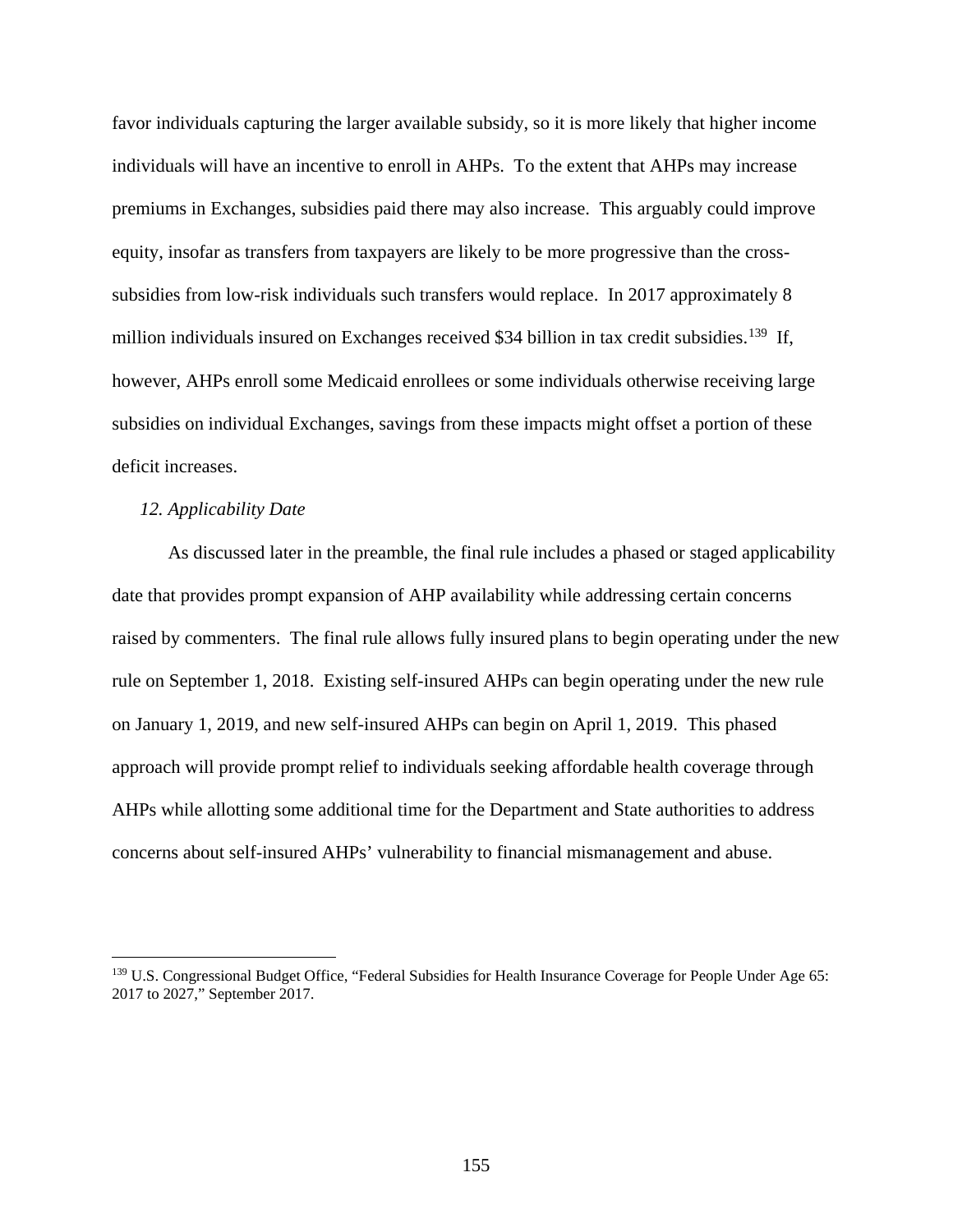Some comments urge quick action to make AHPs available. Many express impatience for more affordable alternatives to ACA-compliant small group and especially individual policies. These comments appear to be motivated by both the sharp premium increases and scarcity of choices that characterize certain local markets. Absent more affordable alternatives, many small businesses have opted to go without insurance. It is likely that, absent alternatives, more would drop insurance in 2019 as premiums continue to increase and the individual shared responsibility payment is reduced to \$0. Many of those who did not drop insurance would be forced to make other economic sacrifices to maintain coverage.

Other comments call for delay. Some comments say delay is needed to accommodate the annual cycle for insurance policy premium approvals by State insurance regulators. The cycle for calendar year 2019 in many States is already underway (March through May, according to one comment),  $140$  and the uncertain impact of the final rule on the individual market and small group market may or may not be factored into individual and small group ACA-compliant issuers' 2019 premiums for those markets. If AHPs enter markets in 2019 and ACA compliant issuers' rates for the individual and small group markets fail to account for associated adverse selection, those rates may be insufficient to cover the issuers' expenses. Some comments accordingly call for applicability of the final rule to be delayed until at least 2020.

Some comments urge delay to reduce risks of mismanagement and abuse. Effective AHPs need time to establish robust governance structures, financial arrangements, and

<span id="page-155-0"></span><sup>&</sup>lt;sup>140</sup> See comment letter from BlueCross BlueShield, March 6, 2018 (Comment # 549 on EBSA webpage last accessed at https://www.dol.gov/sites/default/files/ebsa/laws-and-regulations/rules-and-regulations/publiccomments/1210-AB85/00549.pdf).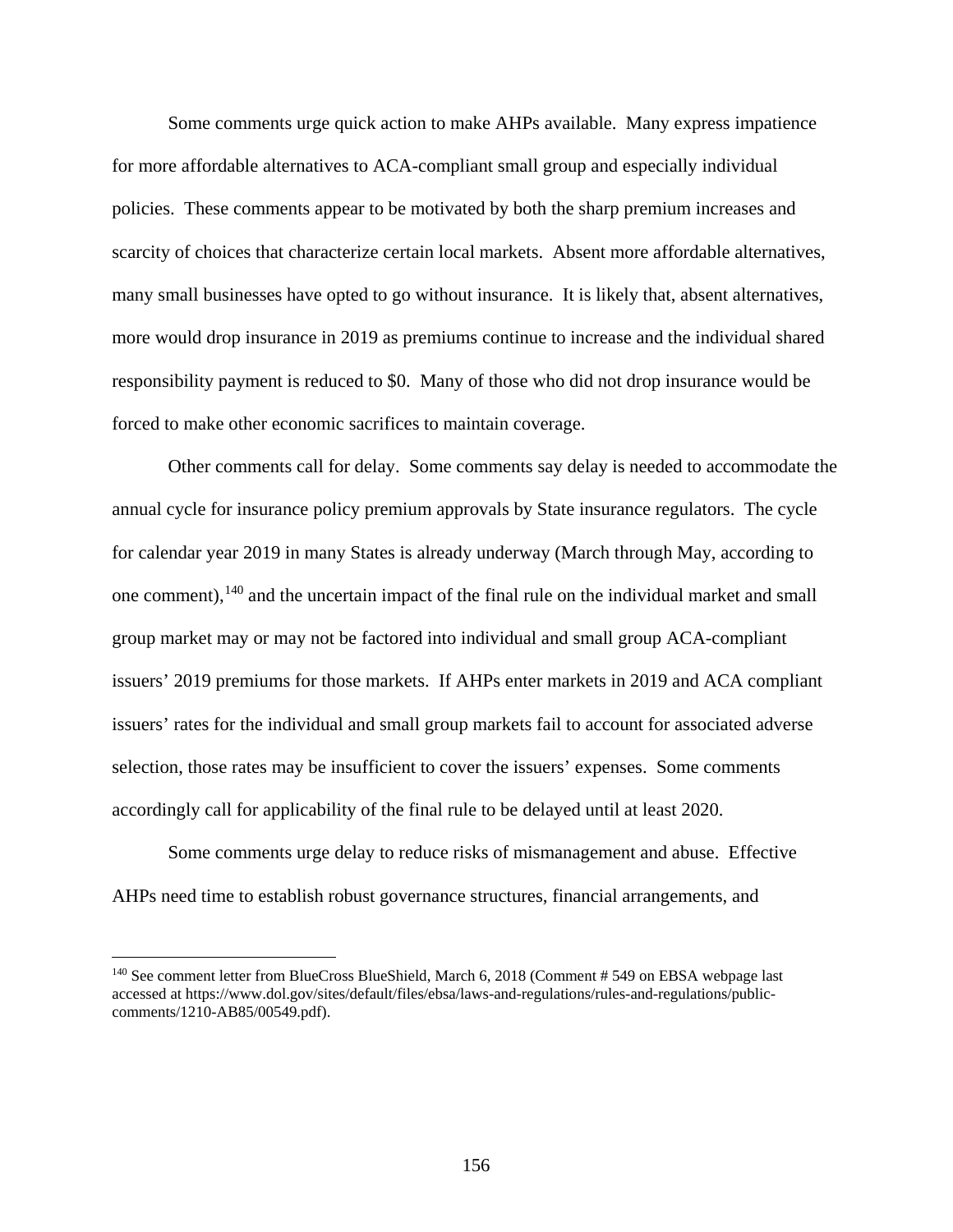businesses practices. Comments claim that any AHP that rushes to begin or expand operations in 2019 could pose risks. The Department and State authorities both need time to build and implement adequate supervision and possible infrastructure to prevent fraud and abuse and possibly to revise other relevant rules to optimize AHPs' role in local markets.<sup>[141](#page-156-0)</sup>

Commenters pointed out that State insurance regulators actively provide oversight and enforcement in the MEWA area to, among other things, prevent fraud, abuse, incompetence and mismanagement, and avoid unpaid health claims. Many States say they will need time for new AHP specific legislation and/or modification of existing regulations and expanded funding for enforcement programs. Commenters also said time will be needed for State regulators to coordinate with the Department on the scope of State authority to regulate, especially with respect to inter-state AHP operations.

Commenters also called for the Department to increase its enforcement activities. This increase would require Congress to appropriate additional funding for the Department's oversight of expanded AHPs and for the Department to expand staff and related enforcement support resources to meet that broader enforcement/oversight mission.

This final rule's phased applicability dates aim to balance the prompt promotion of more affordable health coverage options with caution about market and operational risks. Expanded AHP operations beginning on or after September 1, 2018 will be limited to fully insured AHPs because these AHPs are best positioned to take advantage of this earliest opportunity to offer

<span id="page-156-0"></span><sup>&</sup>lt;sup>141</sup> As noted above, the Department intends to reexamine existing reporting requirements for AHPs/MEWAs, including the Form M-1 and possibly the Form 5500, and may be asked to propose class or individual prohibited transaction exemptions for AHPs that want to use affiliates to serve as their administrative service providers or act as issuers providing benefits under the AHP.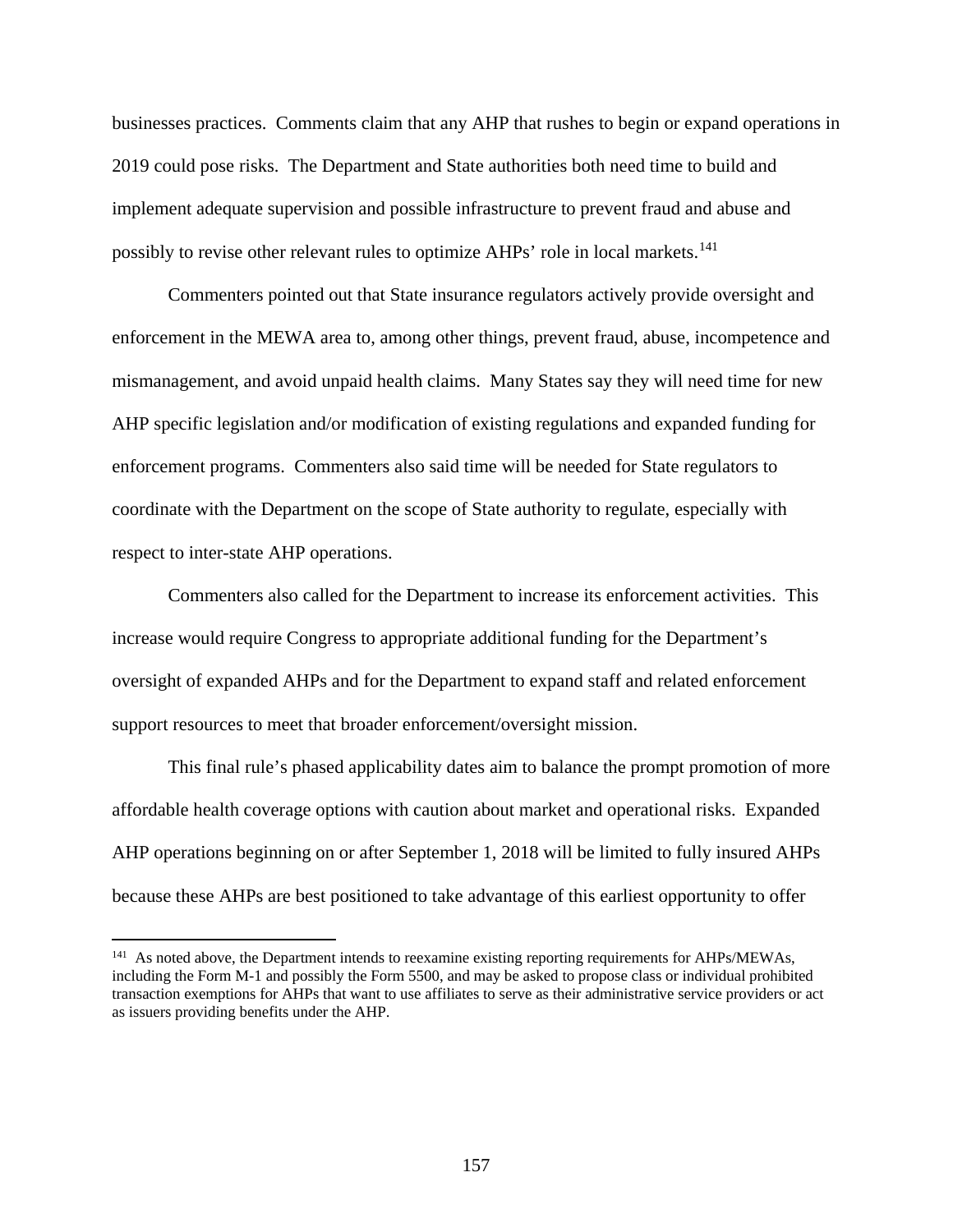coverage to individuals and small business and likely to be less susceptible to problems and more prepared to deliver reliable coverage in an orderly fashion. First, such AHPs must be fully insured and therefore protected by already established State oversight of large group issuers' financial stability and market conduct. Second, it is likely that many or most of the earliest AHP growth will build upon existing AHP or group and association operations. This might include for example: (1) an existing plan MEWA/AHP expanding availability to more industries and/or to working owners; (2) an existing non-plan MEWA that currently distributes small group policies to small businesses in multiple industries converting itself into a plan MEWA/AHP that offers large group polices covering the same and possibly additional businesses; and (3) an existing local group or association, such as a local chamber of commerce, that currently does not offer members health insurance partnering with a local large-group issuer to establish an AHP for its members.

Additional expanded AHP operations under this final rule will be limited to currently existing self-insured AHPs beginning on or after January 1, 2019. Starting then, such AHPs could, for example, expand availability to additional industries within a geographic location and/or to working owners without employees, subject to the provisions of this final rule. Existing self-insured AHPs already have been subject to ERISA's fiduciary standards of loyalty and care, and barred from engaging in financial conflicts of interest (except where permitted under an applicable prohibited transaction exemption). Moreover, this final rule leaves intact States' broad authority to oversee these AHPs. Therefore, self-insured AHPs that expand operations pursuant to this final rule's January 1, 2019 applicability date will be the same entities, overseen by the same federal and State authorities, as in the recent past. Extending these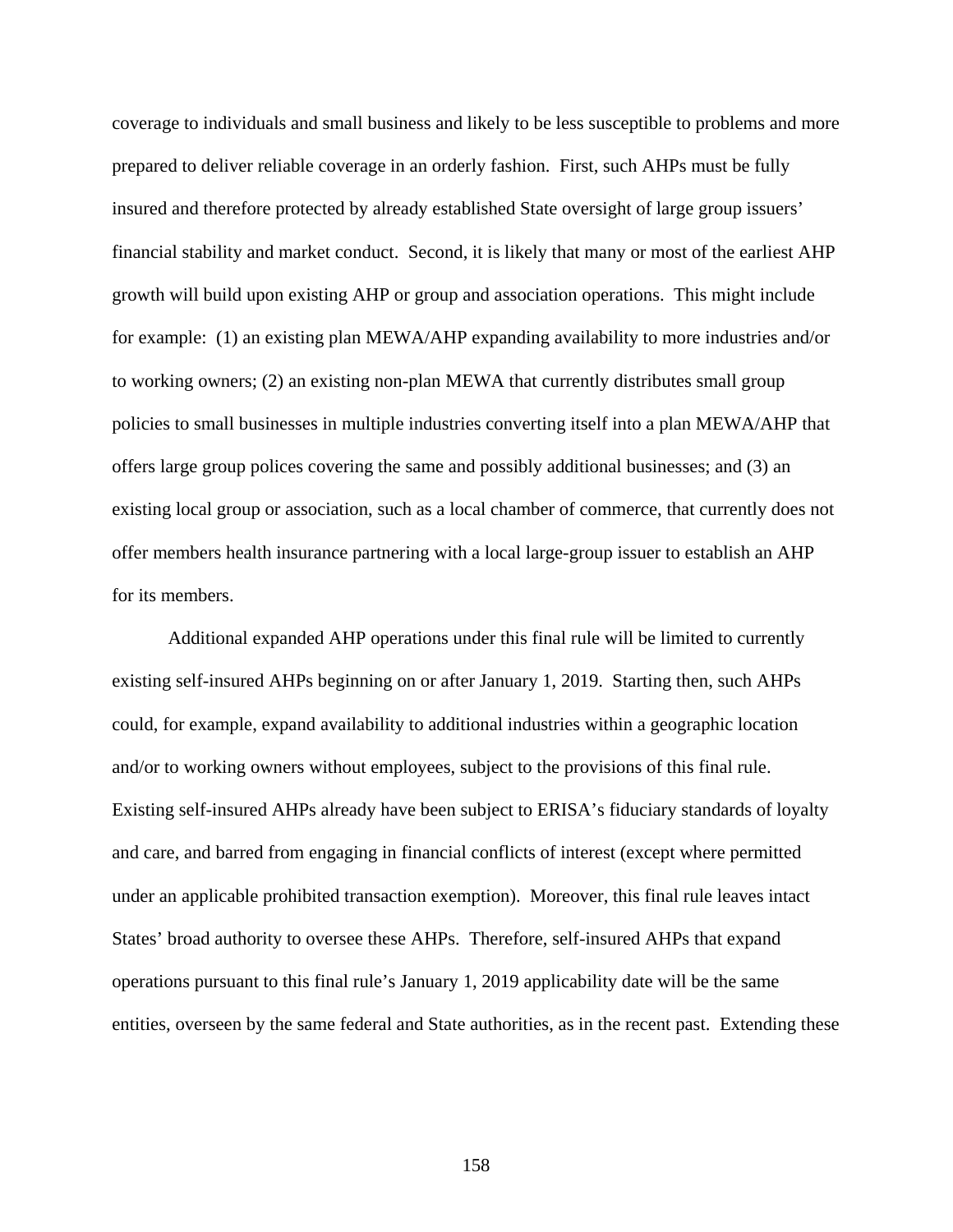entities' ability to offer more affordable health insurance to additional small businesses and working owners justifies any attendant extension of their operational risks.<sup>[142](#page-158-0)</sup>

The last expansion of AHP operations under this final rule applies to new self-insured AHPs' operations beginning on or after April 1, 2019. This modest delay of the applicability date for such AHPs is intended to enable and encourage them to fully prepare for sound operations and provide sufficient time for the Department and the States to implement a robust supervisory infrastructure and program. The Department intends to immediately increase its focus on compliance guidance and enforcement in collaboration with the States.

As noted later in this preamble, this final rule's prompt but phased applicability dates aim to balance quick access to affordable insurance with due caution about adverse market impacts and operational risks. Market forces may favor AHPs that grow fastest in areas where needs are greatest, but such needs magnify AHPs' potential to do both good and harm. The sequencing of applicability dates – fully insured AHPs first, existing self-insured AHPs second, new selfinsured AHPs last – responds to this tension by opening the door soonest for earlier growth by lower risk arrangements. Early availability of more affordable insurance for small businesses, especially for those who otherwise would forgo coverage, justifies any possible disruption to individual and small group issuers who have already begun setting 2019 rates and the markets in which they operate.

<span id="page-158-0"></span><sup>&</sup>lt;sup>142</sup> Some self-insured AHPs historically have subjected consumers to fraud, mismanagement, and abuse. Six in ten MEWAs that self-insure in all or some States in which they operated in 2016 reported obtaining opinions about their financial stability from independent actuaries.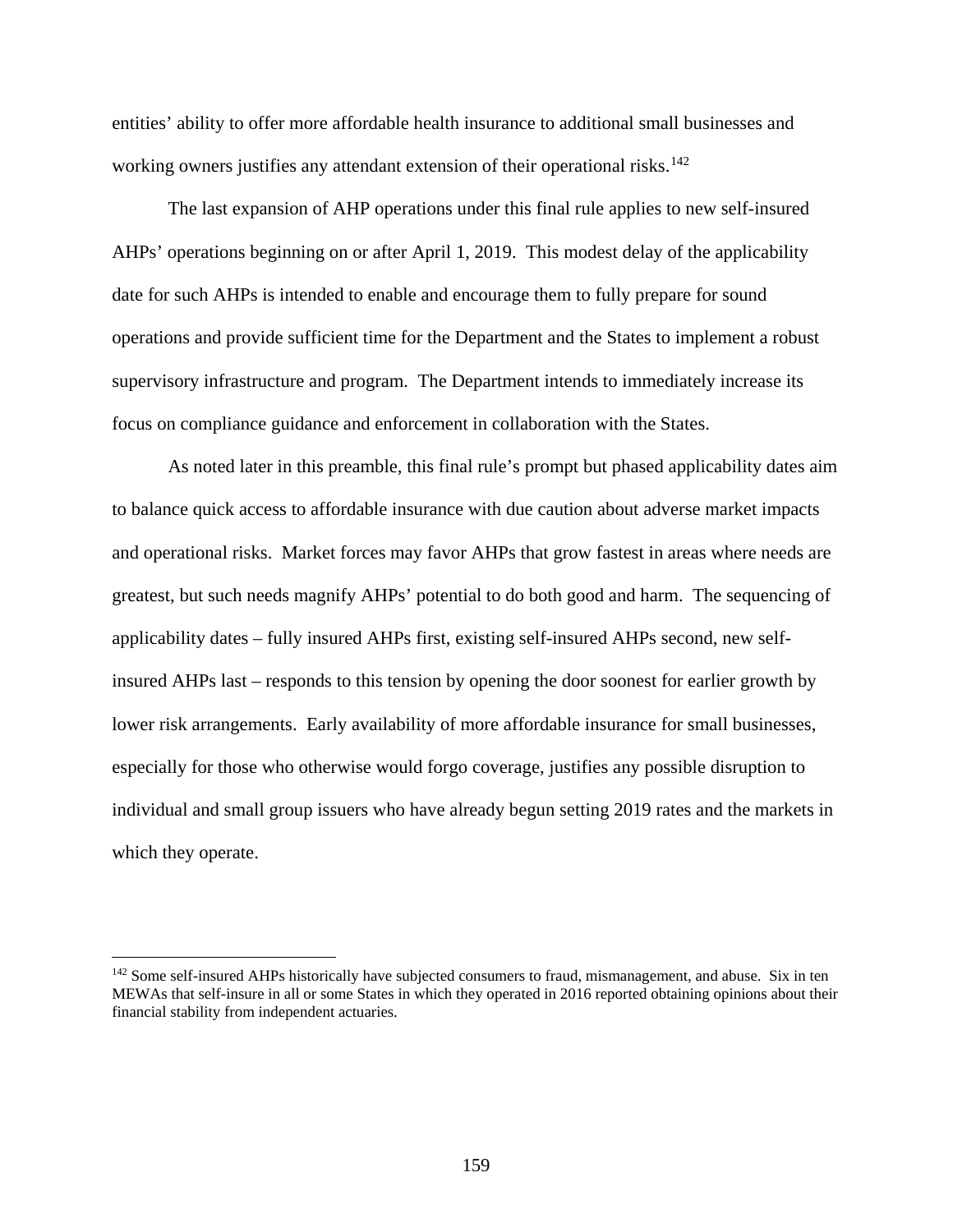Further, consistent with EBSA's longstanding commitment to providing compliance assistance to employers, plan sponsors, plan fiduciaries, other employee benefit plan officials and service providers in understanding and complying with the requirements of ERISA, the Department intends to provide affected parties with significant assistance and support during the transition period and thereafter with the aim of helping to ensure the important benefits of the final rule are implemented in an efficient and effective manner.

AHPs' growth and impacts are likely to be more gradual than the phased applicability dates alone would allow. Some comments suggest that many of the most substantial and fully insured AHPs are expected to choose to delay modifying their programs to reflect the new AHP rule and new enrollment activity until calendar year 2020 (the next rating cycle), when the rate environment is more settled and certain.

### *13. Regulatory Alternatives*

As required by EO 12866, the Department considered various alternative approaches in developing this final rule that are discussed below.

Retain the Department's existing AHP sub-regulatory guidance. As discussed above, in response to the Proposed Rule, several commenters requested the Department allow entities meeting the Department's previous sub-regulatory guidance defining the term "bona fide group or association of employers" to continue to rely on such guidance without meeting the criteria set forth in the new rule. They argued that existing AHPs that relied on the Department's pre-rule guidance on "bona fide group or association of employers" did not design their operations with the new requirements in mind. As a consequence, they may not be able to comply with the new conditions without reducing existing options for affordable healthcare. A primary rationale for the commenters was that some type of grandfathering would accommodate AHPs that have used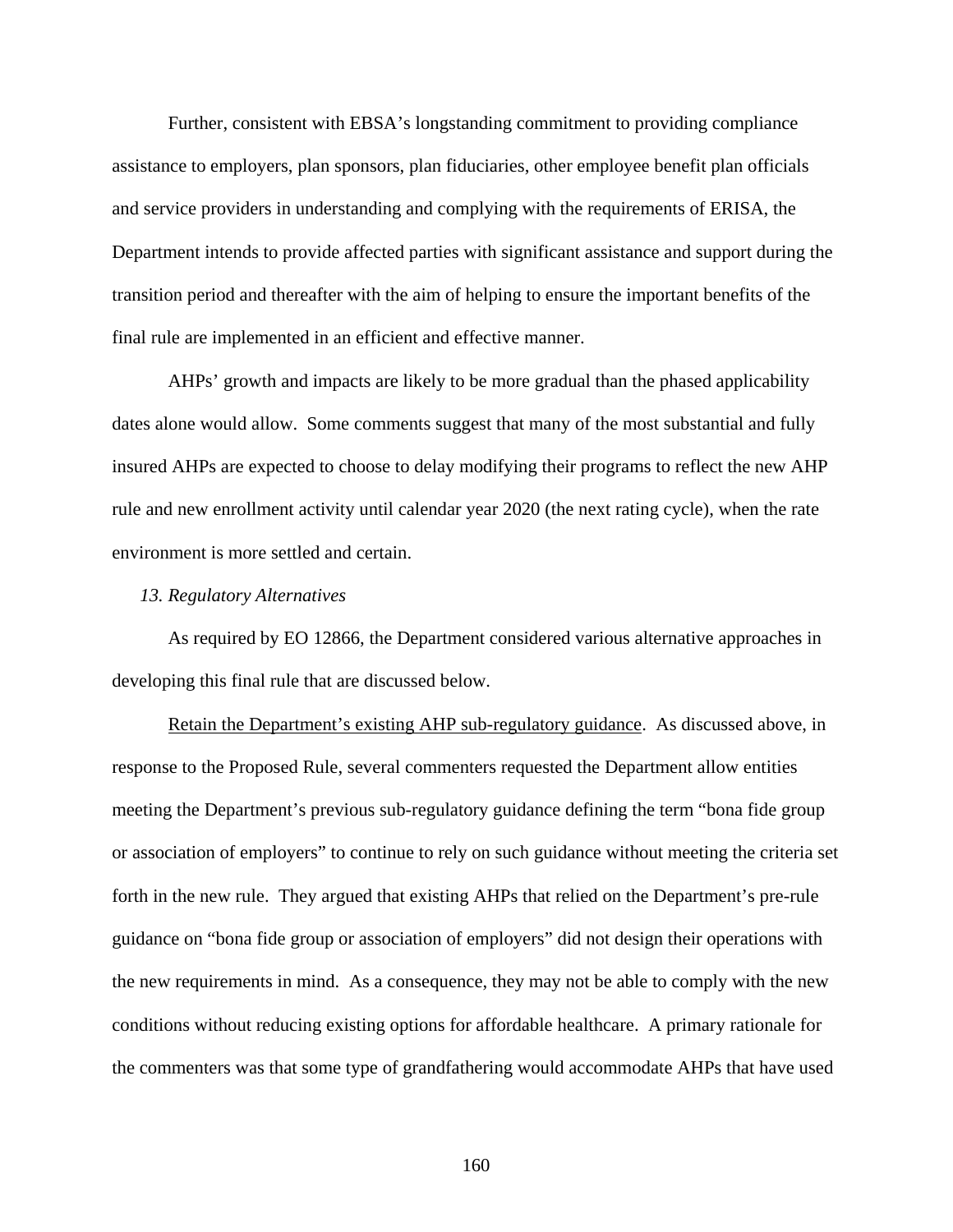experience-rating for each employer member in the past to prevent undue disruption and burdens associated with coming into compliance with new rules that are inconsistent with long-standing business practices.

Other commenters asserted that allowing new entities to satisfy the Department's prior guidance under a grandfathering approach potentially would result in more choice for small businesses by allowing them to choose from providing coverage in plans in the traditional health insurance market, the grandfathered AHP market, and the newly expanded AHP market under the final rule.

On the other hand, some commenters were opposed to the Department adding a grandfathering provision, because exempting groups or associations from the nondiscrimination requirements and allowing them to experience rate member employers would result in some entities offering coverage in ways that are inconsistent with the final rule and put new AHPs at a competitive disadvantage compared to grandfathered AHPs.

After considering these comments, the Department has determined that the requirements of the final rule do not supplant the Department's previously issued guidance. As stated above, the final rule expands the opportunities for employer groups or associations to form AHPs by establishing an alternative mechanism for meeting the "employer" requirements specifically by relaxing the commonality requirement, allowing the employer group or association to exist for a principal purpose of offering health coverage, and providing coverage to working owners without employees.

The Department intends for the criteria set forth in this final rule to provide an alternative basis for groups or associations to meet the definition of an "employer" under ERISA section 3(5). Accordingly, the final rule does not require employer groups and associations meeting the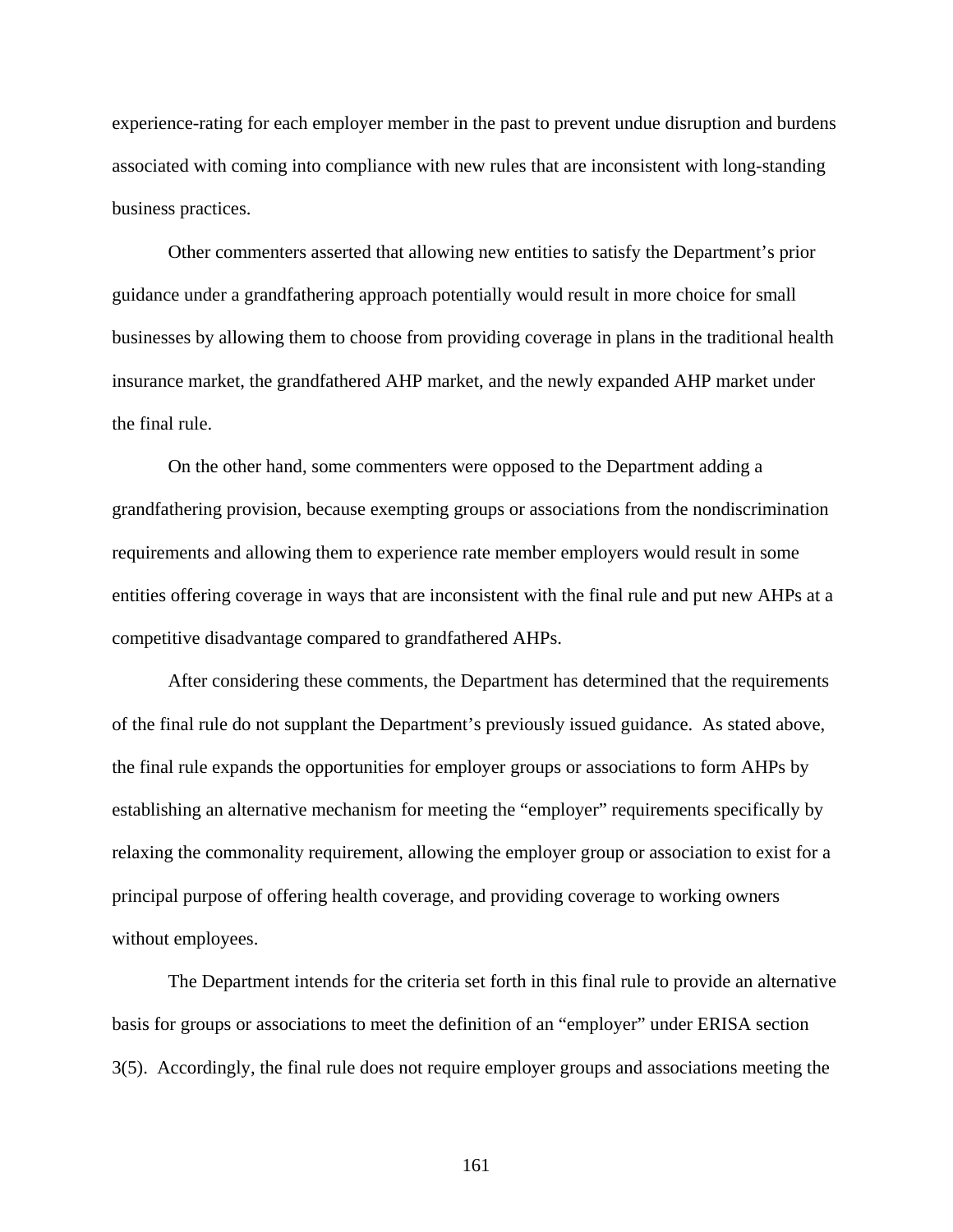criteria under the Department's prior AHP guidance to comply with the nondiscrimination provision of the final rule (although, of course, the HIPAA health nondiscrimination rules continue to apply to the AHP, as a group health plan). Therefore, such AHPs may treat each employer-member as a distinct group of similarly situated individuals to the extent permissible under current HIPAA health nondiscrimination rules based on the facts and circumstances of the particular situation. Allowing new AHPs to operate pursuant to either this new rule or the Department's pre-rule guidance, rather than simply grandfathering existing AHPs to continue operating as before, ensures that new AHPs can compete with existing ones on equal footing.

Modifying the control requirement*.* The proposal generally required that groups or association members control the AHP's functions and activities, including the establishment and maintenance of the group health plan in order for the group or association to qualify as bona fide. Such control under the proposal could be direct or indirect through the regular election of directors, officers, or other similar representatives that control the group or association and the establishment and maintenance of the plan.

A number of commenters supporting the Proposed Rule acknowledged that a control test is necessary to ensure that groups or associations act "in the interest" of participating employers in relation to the group health plan, as required by section 3(5) of ERISA. A number of commenters who generally opposed the proposal were skeptical that the proposed control test could adequately protect against fraudulent MEWAs and other entities that may not act in the best interest of the employer members. A few commenters opposed the proposed control test entirely. These commenters generally expressed apprehension about the logistics of requiring participating employer members to control the functions and activities of a large group or association.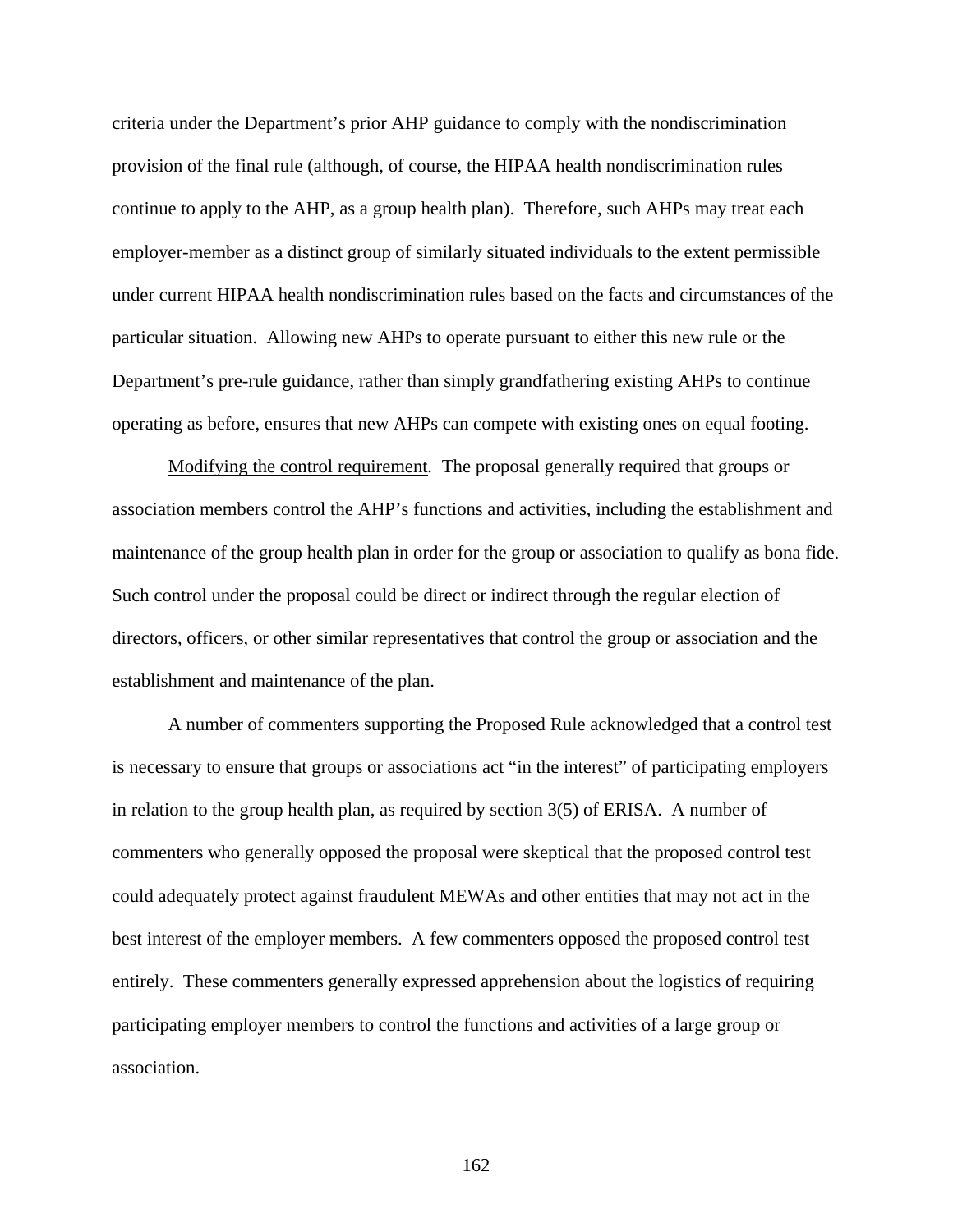After careful consideration of these comments, the Department has determined that the control test is necessary to satisfy the statutory requirement in ERISA section 3(5) that the group or association must act "in the interest of" the employer members in relation to the employee benefit plan in order to qualify as an employer. The control test is also necessary to prevent formation of commercial enterprises that claim to be AHPs but, in reality, merely operate similar to traditional insurers selling insurance in the group market.

The Department, however, slightly modified the language in the final rule to better align the control test with the Department's existing sub-regulatory guidance. Specifically, as revised, the control test provides that the functions and activities of the group or association must be controlled by its employer members in order for it to qualify as bona fide. The control test also requires the group or association's employer members that participate in the group health plan to control the plan. Control must be present both in form and in substance. The determination of whether control exists is based on a facts and circumstances test.

Subjecting AHPs to ACA individual and small group market rules*.* A number of public comments raised the risk that AHPs would exercise their flexibility in ways that harm local individual and small group markets. Some advocated a level playing field where AHPs compete with issuers under the same rules. However, AHPs' flexibility to offer products and premiums that more closely align with their members' preferences is a significant benefit for those members. That flexibility also frees AHPs from some regulatory overhead, and may enable some AHPs to achieve the scale necessary for administrative efficiency and market power. States retain discretion to regulate AHPs. For these reasons, this final rule does not subject AHPs to the ACA's individual and small group market rules.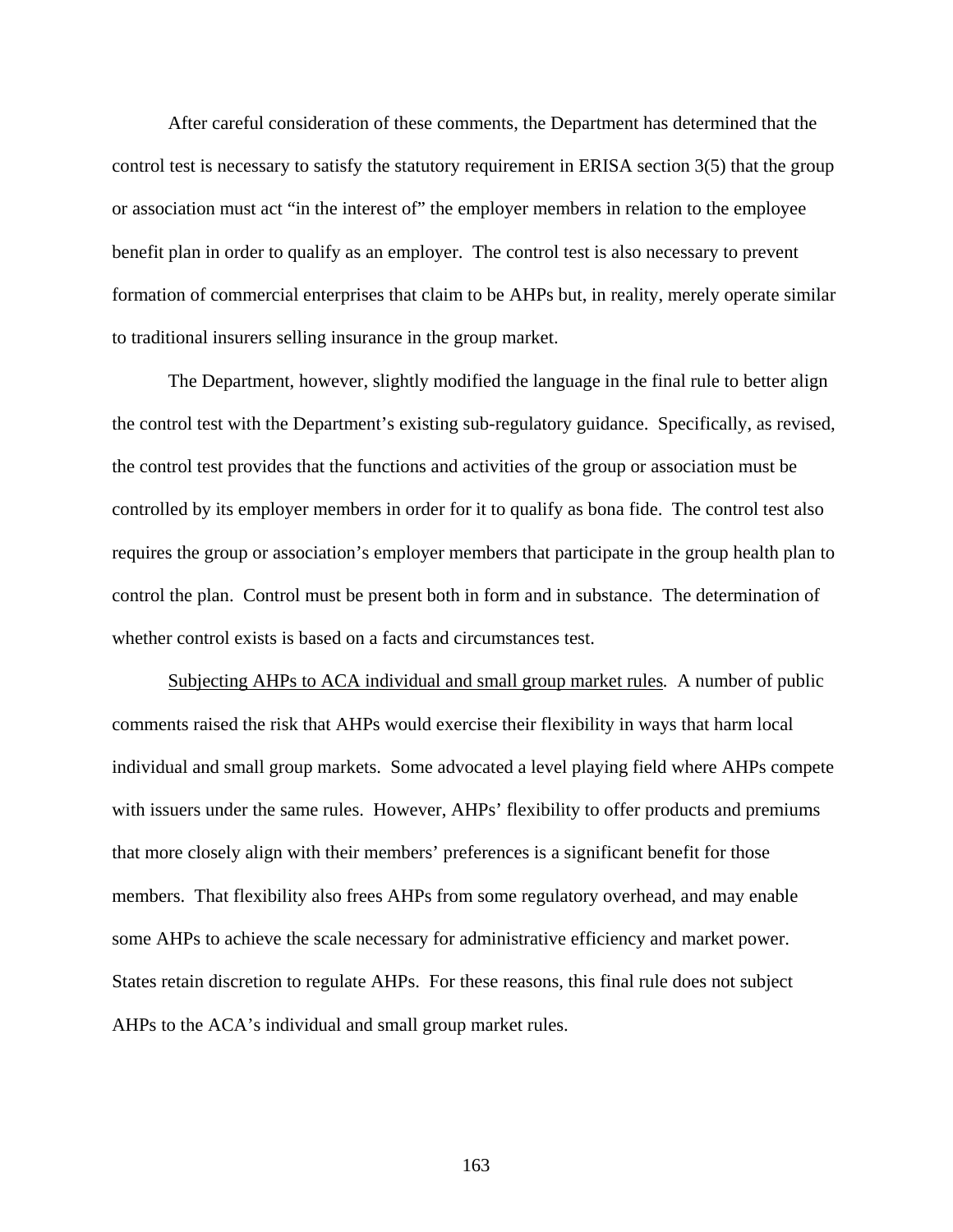Allowing new AHPs to exist for the sole purpose of providing insurance. The Proposed Rule stated that a bona fide group or association of employers may act as an employer sponsoring a group health plan if it exists for the purpose, in whole or in part, of sponsoring a group health plan that it offers to its employer members. This represents a departure from previously issued sub-regulatory guidance, which required a group or association to exist for purposes other than providing health benefits in order to act as an employer for purposes of sponsoring a group health plan.

As discussed earlier in this preamble, many commenters, including some who were otherwise supportive of the Proposed Rule, objected to this provision. Several commenters believed that, because most small businesses already have the opportunity to belong to a chamber of commerce or other professional group or association, allowing a group or association to be formed solely for the purpose of sponsoring a group health plan is unnecessary to achieve the Department's goals. Commenters believed that a proliferation of associations established for the exclusive purpose of sponsoring an AHP could diminish the value of existing trade and professional groups. Similarly, a proliferation of groups or associations could also diminish the market power of existing AHPs and those that may be formed by groups and associations that exist for other purposes. In particular, a proliferation of groups or associations could limit these entities' opportunities to achieve the economies of scale that make AHPs an attractive vehicle for providing affordable coverage in the first place. Commenters also argued that allowing groups and associations formed for the sole purpose of offering an AHP could invite unscrupulous promoters to enter the market with mismanaged and thinly funded AHPs that could engage in fraudulent and abusive practices.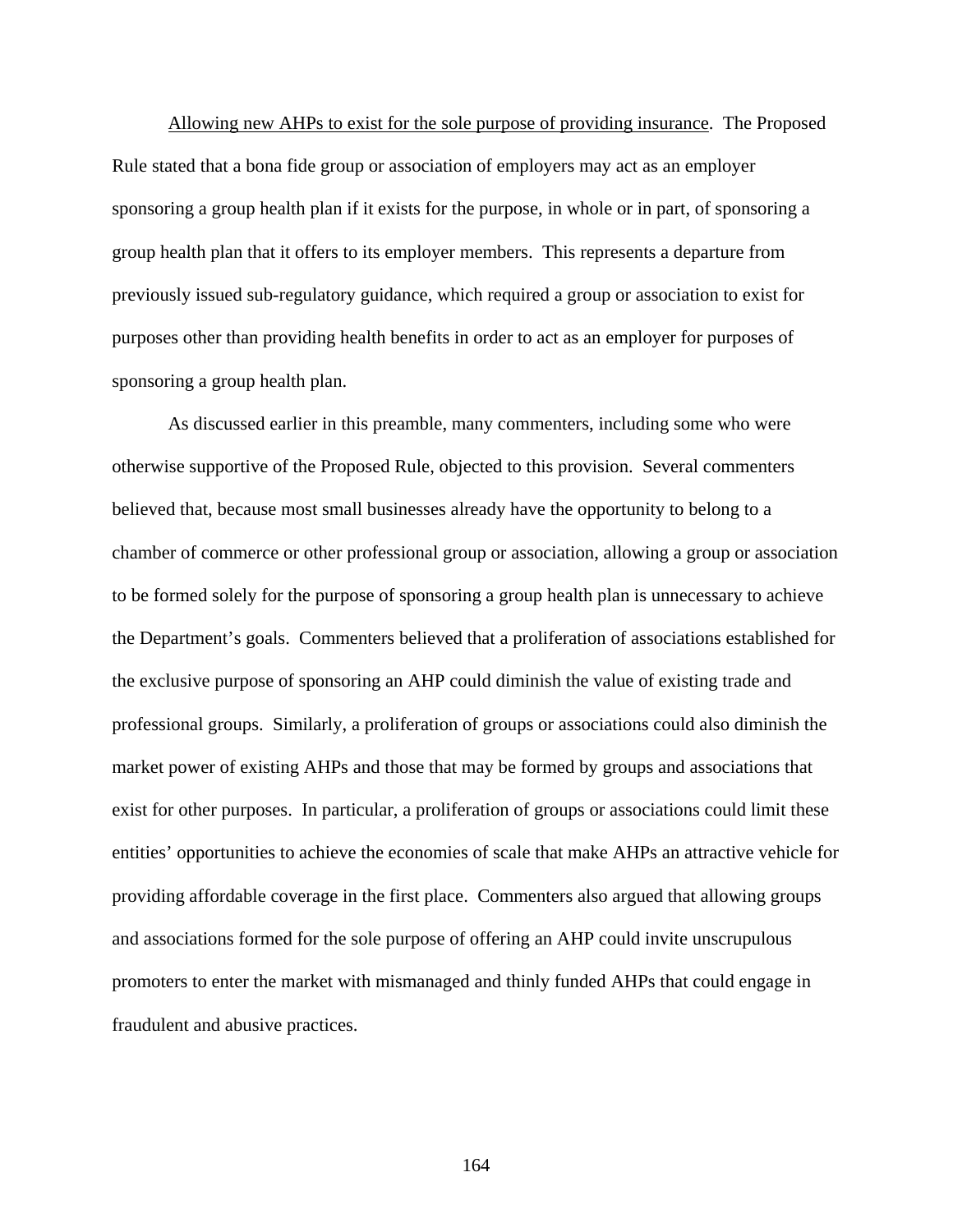Commenters offered numerous suggestions for alternative criteria determining a bona fide group or association of employers for purposes of the new rule with the aim that those eligible be limited to legitimate, well-managed, and well-intended organizations with the ability to properly operate an AHP. Some commenters supported retaining the requirement in the Department's prior guidance that the group or association exist for other purposes unrelated to the provision of benefits in order for the group or association to qualify as bona fide. Some suggested requiring a group or association to exist for a specified minimum length of time before it could sponsor an AHP. Others suggested requiring the group or association to meet certain criteria for tax-exempt organizations, have minimum revenues unrelated to AHP operations, or demonstrate by other means the capacity to oversee the administrative requirements associated with managing the complexities of an AHP.

After consideration of the public comments, the Department determined that some modification of this provision is appropriate, because the intent of this final rule is to expand access to AHP coverage options, while protecting plan participants and beneficiaries from imprudent, abusive, or fraudulent arrangements. Removing undue restrictions for existing groups and associations as well as for newly-formed groups and associations of employers and working owners is critical to achieving the Department's goal of expanding choice in health coverage options. But the Department shares concerns regarding operational risks such as fraud and insolvency that commenters believed would be more likely with respect to AHPs offered by newly-formed groups and associations that exist solely for the purpose of sponsoring an AHP. In addition, the Department's revisions of the final rule are responsive to concerns that, in the absence of some purpose other than providing health benefits, there may be insufficient basis for treating the group or association as the sort of employment-based group or association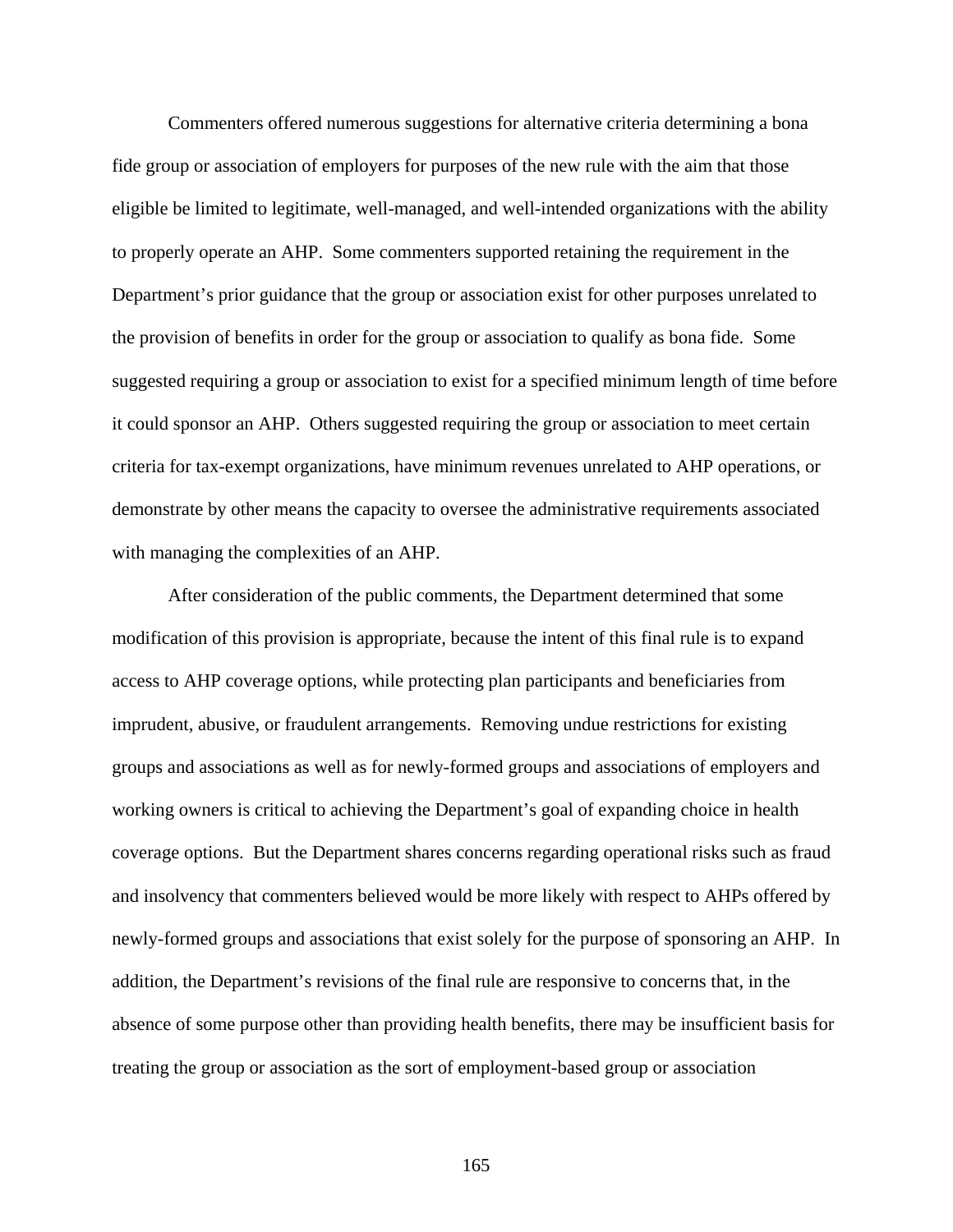contemplated by ERISA section 3(5). Accordingly, the Department is modifying this provision in the final rule to establish a general legal standard requiring a group or association of employers to have at least one substantial business purpose unrelated to offering and providing health care coverage or other employee benefits to its employer members and their employees, even if the primary purpose of the group or association is to offer such coverage to its members. Although the final rule does not define the term "substantial business purpose," the rule contains an explicit safe harbor under which a substantial business purpose is considered to exist in cases where the group or association can establish that it would be a viable entity even in the absence of sponsoring an employee benefit plan and states that a business purposes does not require a forprofit purpose. The Department believes these modifications assist substantially in drawing a clean line between entities that might exist only to underwrite and sell insurance, on the one hand, and those that qualify as an "employer" under section 3(5) of ERISA, on the other, because of their other substantial business purpose.

Determining Effective and Applicability Date*.* As discussed above, the Proposed Rule did not include a discussion of the effective and applicability date for the rule and exemptions. Nevertheless, the Department received a significant number of comments regarding the importance of properly timing implementation of the final rule. Some commenters suggested that the effective date of the final rule should be no less than a year after it is published in the Federal Register. Others suggested an effective date of January 1st of the first full calendar year to fall at least 12 months from the date of publication of the final rule. Still others urged an effective date of January 1, 2020, or later. Still others argued that the effective date should be no less than three years after publication of the final rule for self-insured AHPs with a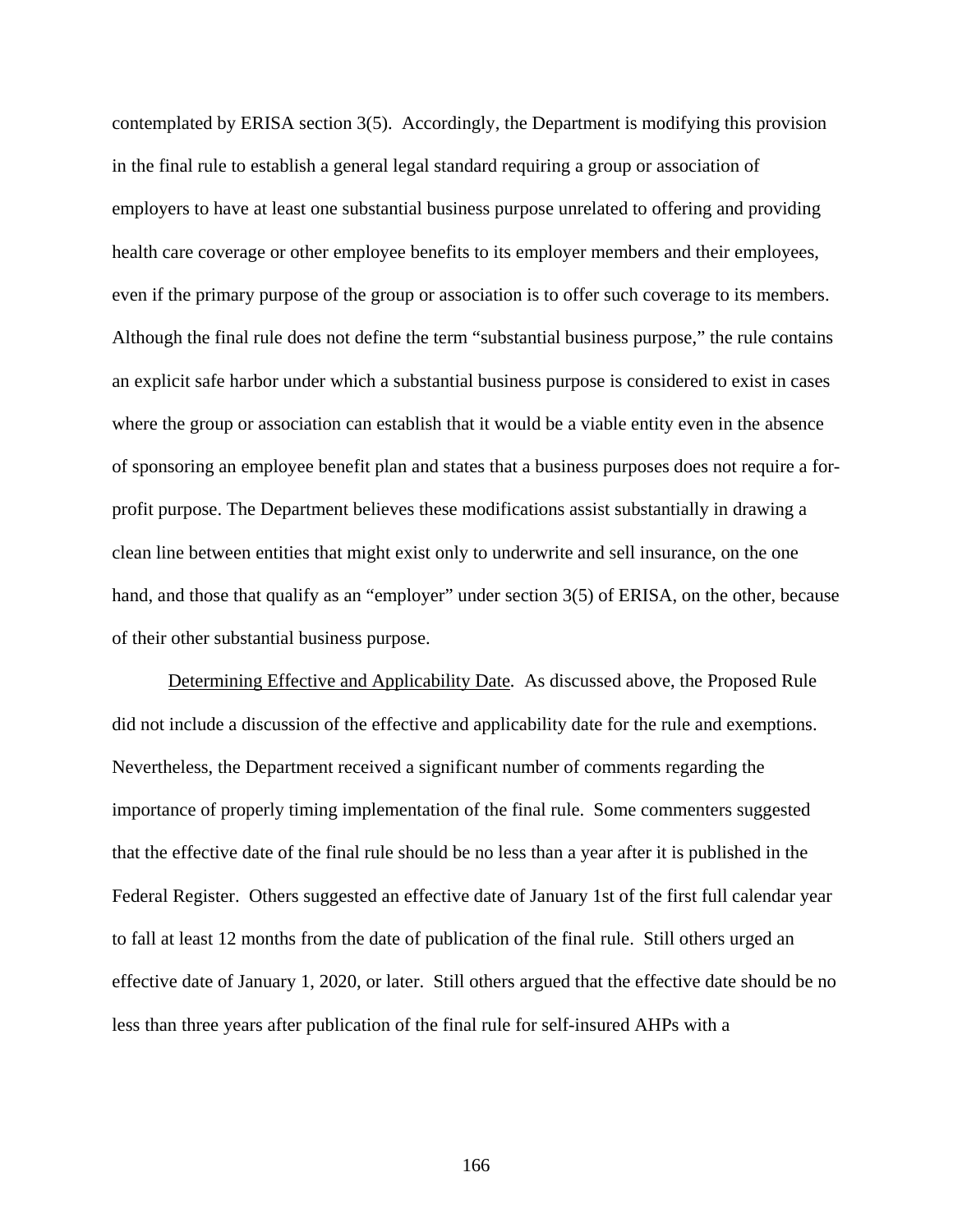grandfathering exemption date of December 31, 2017 that will allow existing bona fide AHPs to remain operational.

After careful consideration of the public comments, the Department has determined that it is important for the final rule to become effective on the earliest possible date to provide plans, plan fiduciaries, plan participants and beneficiaries, and other stakeholders with certainty that will allow them to allocate capital and other resources and make decisions to prepare to implement AHPs pursuant to the final rule.

The Department considered providing the same applicability date for fully insured and self-insured AHPs, but instead chose the following trifurcated applicability dates: September 1, 2018 for new fully insured arrangements; January 1, 2019, for existing self-insured plan MEWAs that meet the employer definition by satisfying the Department's existing subregulatory guidance and want to comply with the final rule; and April 1, 2019 for new selfinsured AHPs. The Department believes that this approach will allow AHPs in each category to become operational as soon as possible while providing adequate time for plans and their affected service providers to adjust to the final rule. The Department has concluded that a phased or staged compliance date would address the concerns raised in the comments while also facilitating an immediate expansion of AHP availability in the marketplace.

Omitting Working Owners from AHP Eligibility*.* The Department considered whether to omit from AHP eligibility working owners with no employees. Some commenters questioned whether their inclusion was consistent with ERISA's application to employers only. Some saw their inclusion as likely to produce too much adverse selection against local individual markets. Other commenters, however, argued that working owners currently are particularly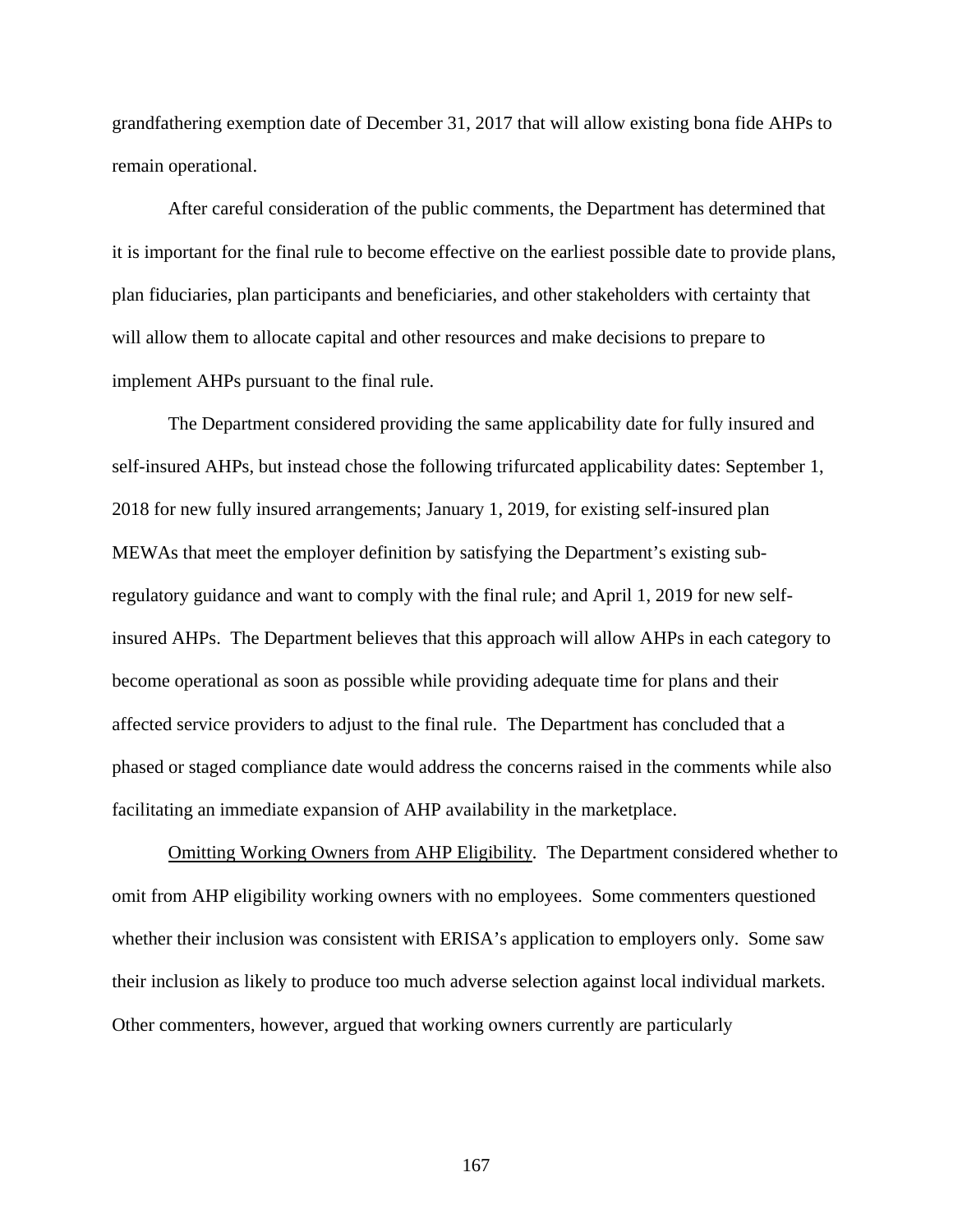disadvantaged by the limited choices and high prices that afflict many local individual markets, and consequently can gain much from AHP eligibility.

Under this final rule, AHPs can extend eligibility to both employers and working owners without employees. The Department separately considered eligibility for each, together with the respective separate implications for local small group and individual markets, and concluded that each was separately justified. The expansion of AHP opportunities for small employers under this rule will make more affordable choices available to many, including choices provided by geographically-based AHPs that benefit from large local market shares. This justifies any attendant adverse selection against local small group markets. Likewise, the extension of AHP eligibility and choices to working owners will make more affordable choices available to many, including some who otherwise would have dropped insurance altogether. Relative to small employers, the stakes for many working owners are likely to be higher. Working owners without employees currently are confined to local individual markets, many of which are beset by very limited choices and/or very high or rapidly increasing premiums. AHPs can offer many such working owners far more affordable alternatives. Relative to small group markets, such affected individual markets may be both more fragile and more susceptible to adverse selection, but the attendant risks for most individuals insured there are limited by the availability of subsidies for most individuals who purchase coverage on Exchanges. The availability of more affordable options for working owners justifies consequent cost increases for taxpayers and for affected individuals.

The final rule does not disturb states' authority to regulate AHPs in order to optimize their benefits for working owners and/or ameliorate any attendant negative consequences for local ACA-compliant individual markets.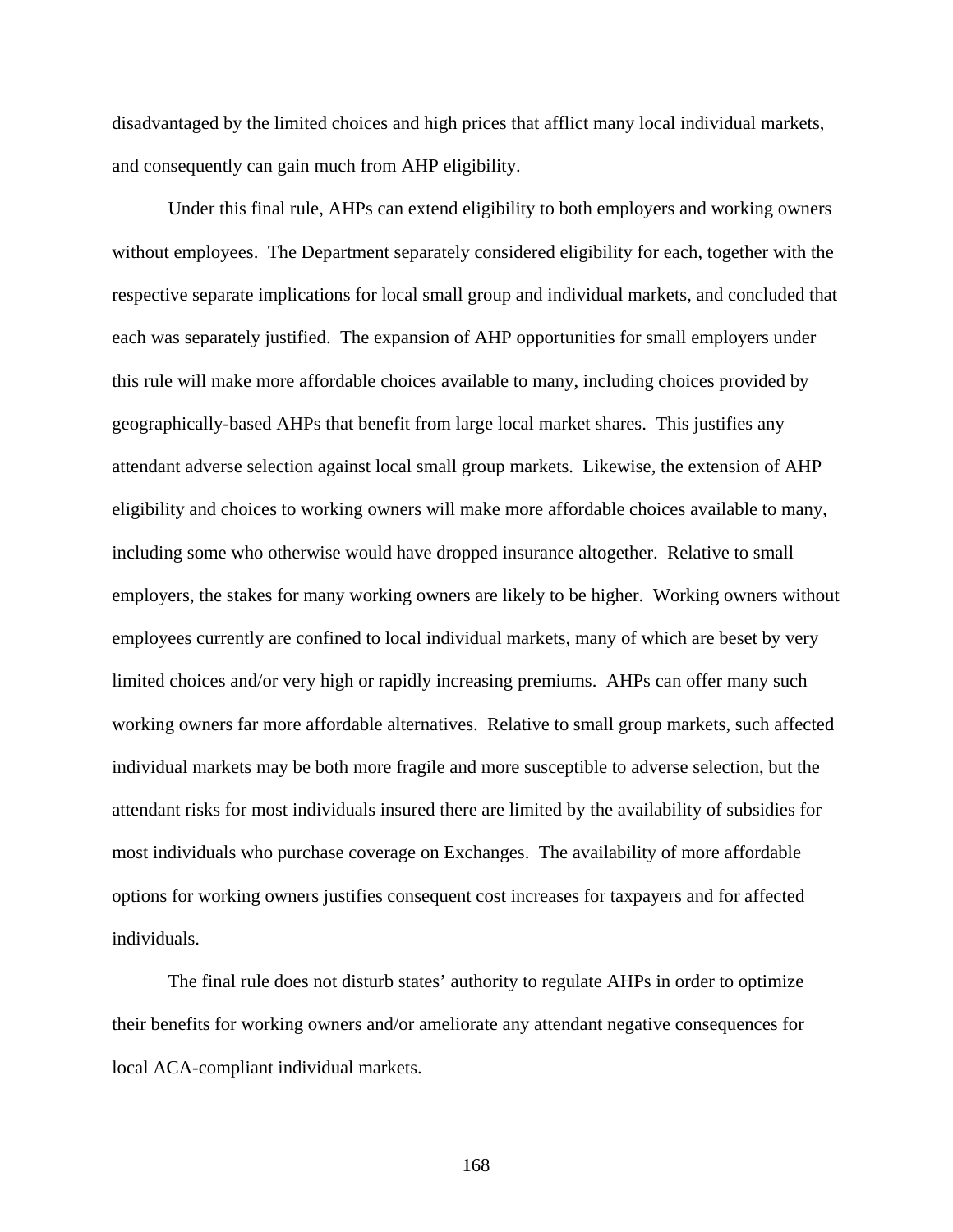#### Expanding or Omitting the Proposed Rule's Paragraph (d)(4) Nondiscrimination

Provision.As stated earlier in this preamble, the Proposed Rule included certain nondiscrimination requirements that built on the existing health nondiscrimination provisions applicable to group health plans under HIPAA, as amended by the ACA, referred to as the HIPAA health nondiscrimination rules.<sup>[143](#page-168-0)</sup> The proposal prohibited the group or association from treating member employers as distinct groups of similarly-situated individuals when applying the HIPAA health nondiscrimination rules for defining similarly-situated individuals if the group or association wishes to qualify as bona fide. Therefore, groups or associations that conditioned individual employer members' eligibility for benefits or premiums on their respective employees' health status could not qualify as bona fide.

The Department considered expanding or omitting this provision from the final rule. Some commenters criticized this provision as an undue obstacle to AHPs' proliferation and growth. Some expressed concern that the provision would expose AHPs to adverse selection, while some noted that some existing AHPs currently do condition employer members' eligibility for benefits and/or premiums on their employees' health status. Other commenters praised the provision as a necessary and justified check against AHPs' ability to segment good risks from ACA-compliant individual and small group markets. Some generally criticized discrimination based on health status as contrary to fairness and an obstacle to access and affordability to individuals with health problems who need insurance most. Some argued that this provision alone was inadequate to protect ACA-compliant markets from adverse selection and to preserve

<span id="page-168-0"></span><sup>143</sup> 29 CFR 2590.702(d)(3). See also 29 CFR 2590.702(d)(4) Example 5.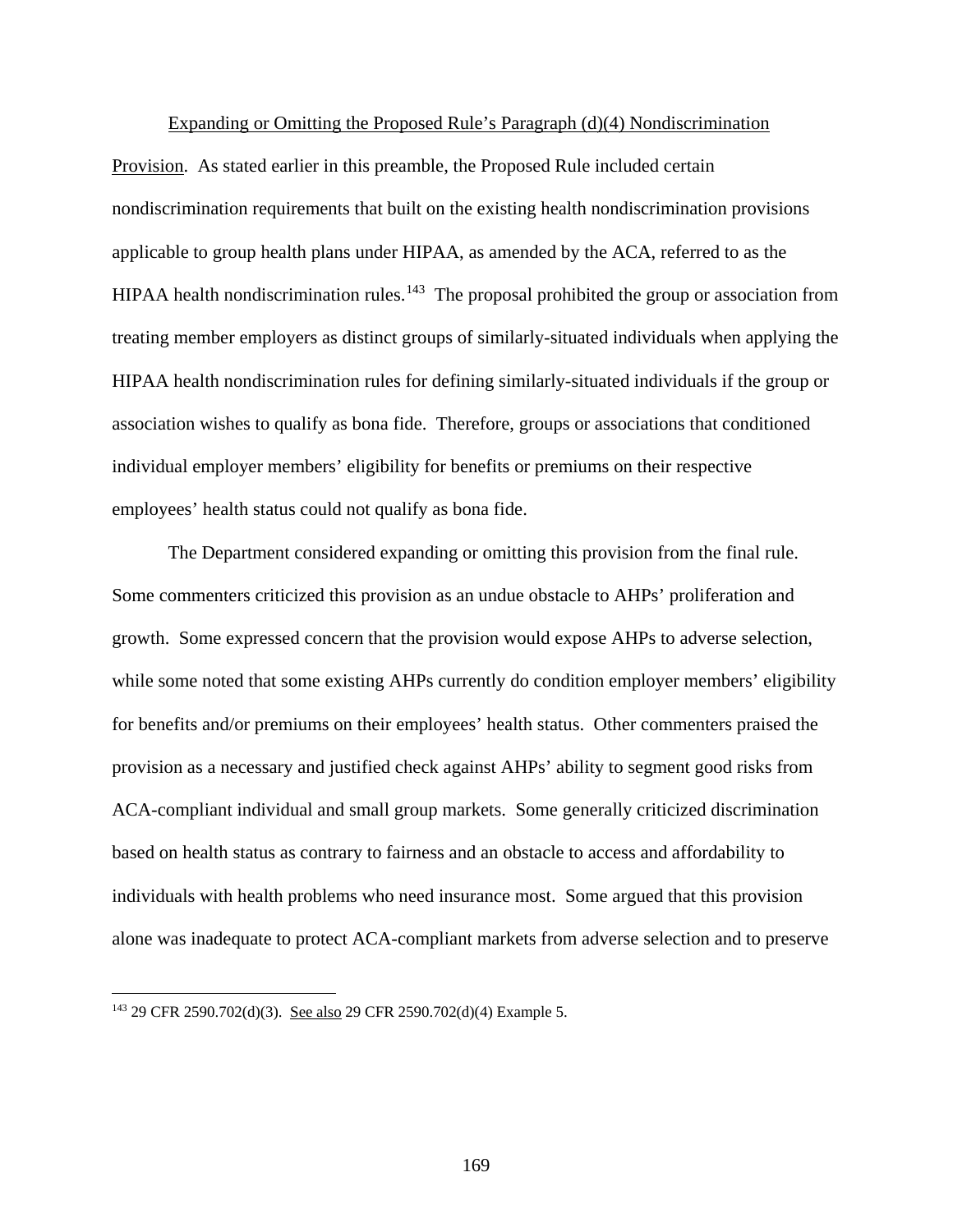fairness, access, and affordability for people with health problems, and that AHPs additionally should be subject to some or all of the ACA and state rules applicable to the individual and small group markets in which they operate.

After careful consideration of the comments, the Department agrees that it is unnecessary and would be counterproductive to outlaw currently existing lawful and successful AHP practices. Therefore, AHPs established under pre-rule guidance will retain the same flexibility as in the past to condition individual employer members' premiums on their respective employees' health status, to the extent permissible under the current HIPAA nondiscrimination rules based on the facts and circumstances of the particular situation.<sup>144</sup>

The Department notes that this final rule's nondiscrimination provisions will limit AHPs' flexibility to set actuarially fair prices, and will reduce risk segmentation that favors AHPs over individual and small group markets. This final rule newly authorizes multi-industry, geographically-based AHPs, and AHPs that include working owners. In combination, the flexibility to condition employer members' premiums on health status and the ability to claim a large local market share would pose a greater potential for adverse selection against ACAcompliant markets than that presented by existing AHPs. The Department further notes that this final rule's nondiscrimination provision will increase AHPs' exposure to adverse selection, and with it their propensity to defend against adverse selection by limiting some benefits.

However, after careful consideration of the comments, the Department decided the nondiscrimination provision in paragraph  $(d)(4)$  should be retained. As discussed in section

<span id="page-169-0"></span><sup>&</sup>lt;sup>144</sup> See discussion in section B.2.g. of the preamble, above, under the heading Nondiscrimination.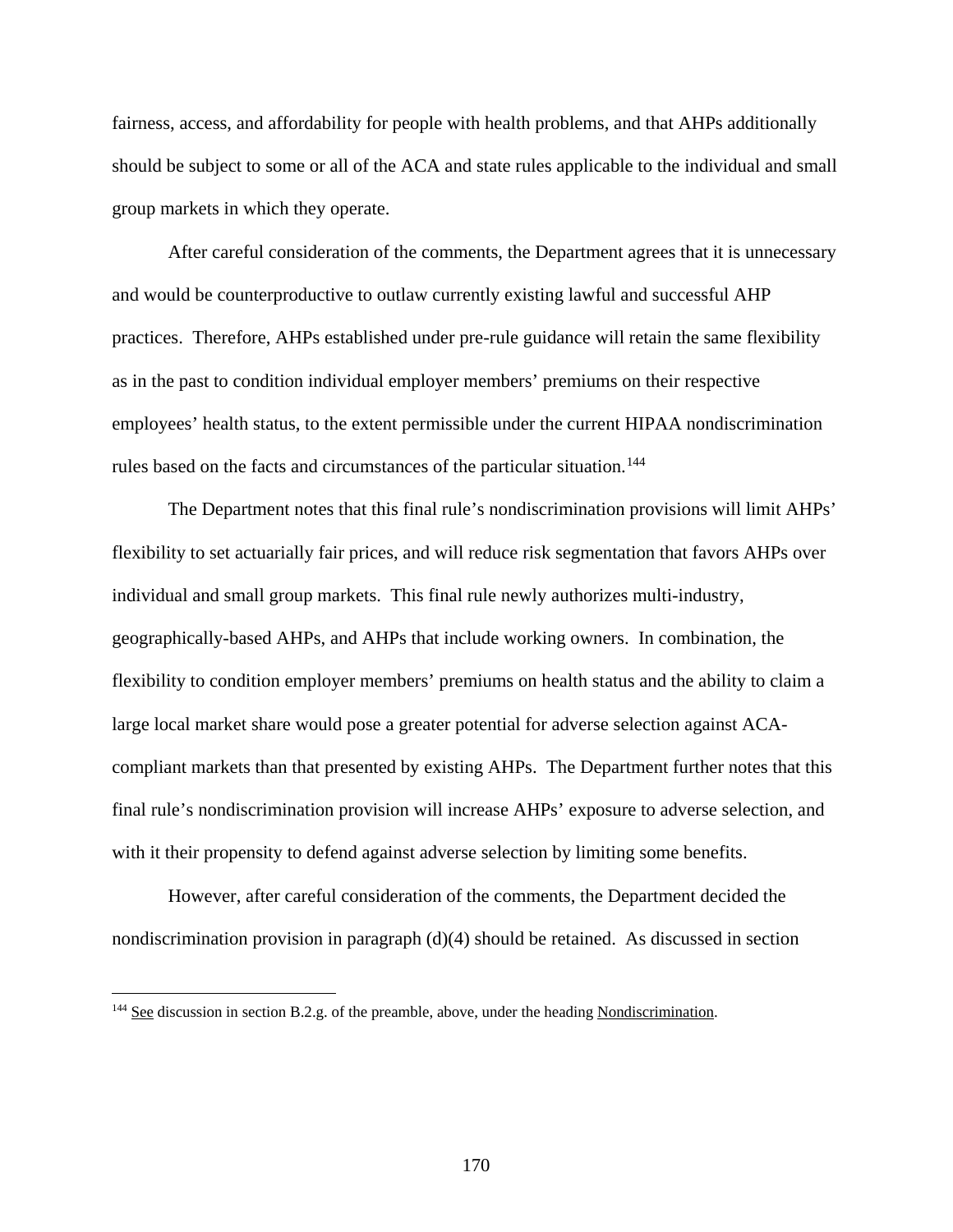B.2.g. of the preamble, above, under the heading Nondiscrimination, because the final rule relaxes the Department's pre-rule guidance on the groups or associations that may sponsor a single ERISA-covered group health plan, it is especially important to maintain paragraph (d)(4) as proposed. In the context of these new, broader arrangements, paragraph (d)(4) helps ensure that the group or association is distinguishable from commercial-insurance-type arrangements.

## *14. Conclusion*

The expansion of AHPs under this final rule will provide small businesses, including working owners, with additional and more affordable health insurance options that will more closely match their preferences. Many employees of small businesses will appreciate the more affordable health insurance provided through AHPs. Relative to ACA-regulated health insurance issuers in individual and small group markets, AHPs will be able to offer more affordable options by pursuing economies of scale and offering more tailored, often less comprehensive benefit packages that are priced in a more actuarially fair manner.

Increased regulatory flexibility will necessarily result in some segmentation of risk that favors AHPs over individual and small group markets. However, practical considerations and federal nondiscrimination rules will limit such segmentation. States may further limit risk segmentation. Favorable selection toward AHPs will help reduce premiums for many small businesses, but will increase premiums somewhat for individuals and other small business remaining in the ACA-compliant individual and small group markets. Subsidy-eligible taxpayers with household incomes at or below 400 percent of poverty purchasing coverage on Exchanges generally will be protected from these premium increases.

Operational risks demand increased federal and state oversight. Overall, this rule delivers social benefits that justify any attendant social costs.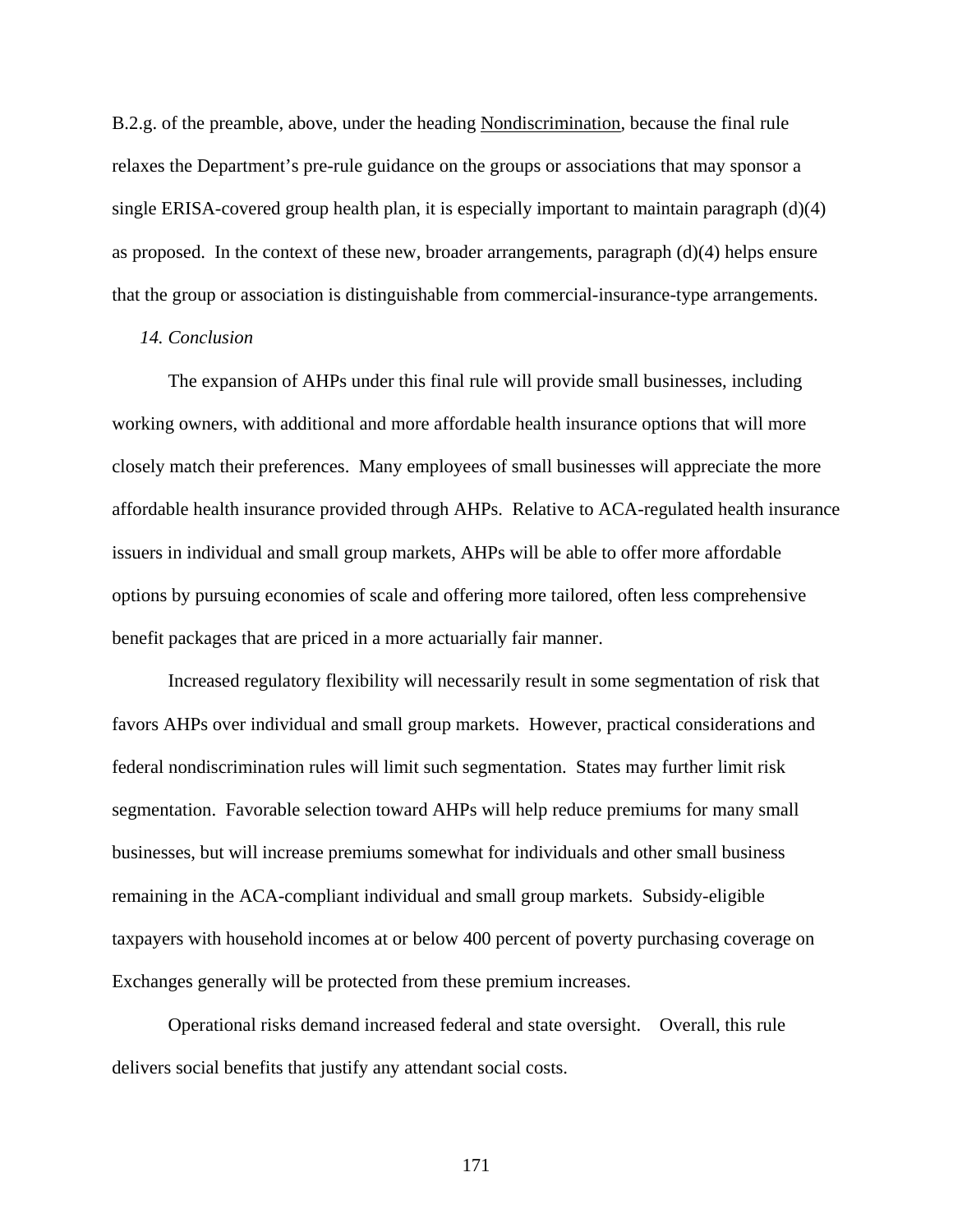### *15. Paperwork Reduction Act*

The final rule is not subject to the requirements of the Paperwork Reduction Act of 1995 (PRA 95) (44 U.S.C. 3501, et seq.), because it does not contain a collection of information as defined in 44 U.S.C. 3502(3).

### *16. Regulatory Flexibility Act*

The Regulatory Flexibility Act (5 U.S.C. 601, et seq.) (RFA) imposes certain requirements with respect to federal rules that are subject to the notice and comment requirements of section 553(b) of the Administrative Procedure Act (5 U.S.C. 551, et seq.) and which are likely to have a significant economic impact on a substantial number of small entities. Unless an agency certifies that a final rule is not likely to have a significant economic impact on a substantial number of small entities, section 604 of the RFA requires the agency to present a final regulatory flexibility analysis (FRFA) of the final rule. The Department has determined that this final rule, which would broaden the criteria for determining when employers may join together in a group or association to sponsor a group health plan under ERISA, is likely to have a significant impact on a substantial number of small entities. Therefore, the Department provides its FRFA of the final rule, below.

## *Need for and Objectives of the Rule*

This final rule is intended and expected to deliver benefits primarily to the employees of many small businesses and their families including many working owners, as well as many small businesses themselves. As discussed in more detail in section 2 of the RIA, this final rule would encourage the establishment and growth of AHPs. AHPs may offer many small businesses and working owners additional and more affordable health benefit options than otherwise are available to them in the individual and small group markets.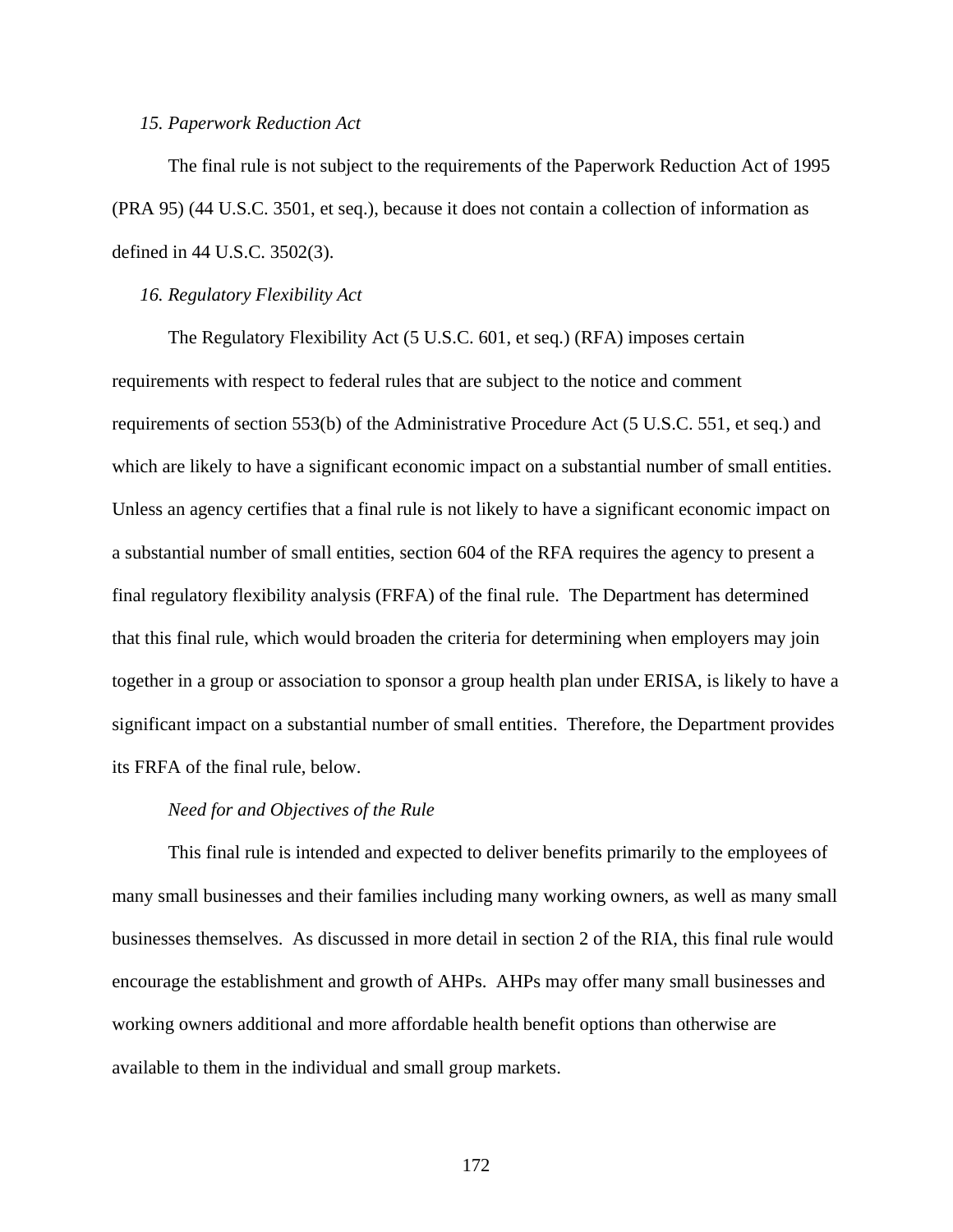# *Affected Small Entities*

The Small Business Administration estimates that 99.7 percent of employer firms meet its definition of a small business.<sup>[145](#page-172-0)</sup> The applicability of these final rules does not depend on the size of the firm as defined by the Small Business Administration. Small businesses, including sole proprietors can join AHPs as long as they are eligible to do so and the AHP sponsor meets the requirements of the final rule. The Department believes that the smallest firms, those with less than 50 employees, are most likely to benefit from the savings and increased choice derived from AHP coverage under the final rule and include some subset of:

- The 25 million individuals under age 65 who currently are covered in individual markets, including approximately three million who are sole proprietors or dependents thereof, and an additional 12 million who are employees of small businesses or dependents thereof;  $146$
- The 28 million individuals under age 65 who currently lack insurance, including three million who are sole proprietors or dependents thereof, and an additional 12 million who are employees of small businesses or dependents thereof;  $147$  and
- The 1.6 million private, small-firm establishments (those with fewer than 50) employees) that currently offer insurance and the four million that do not.<sup>[148](#page-172-1)</sup>

<span id="page-172-0"></span><sup>&</sup>lt;sup>145</sup> SBA Office of Advocacy Frequently Asked Questions.

<span id="page-172-1"></span>https://www.sba.gov/sites/default/files/FAQ\_Sept\_2012.pdf.<br><sup>146</sup> DOL calculations based on the Abstract of Auxiliary Data for the March 2016 Annual Social and Economic Supplement to the Current Population Survey, U.S. Department of Labor.

<span id="page-172-2"></span><sup>&</sup>lt;sup>147</sup> DOL calculations based on the Abstract of Auxiliary Data for the March 2016 Annual Social and Economic Supplement to the Current Population Survey, U.S. Department of Labor.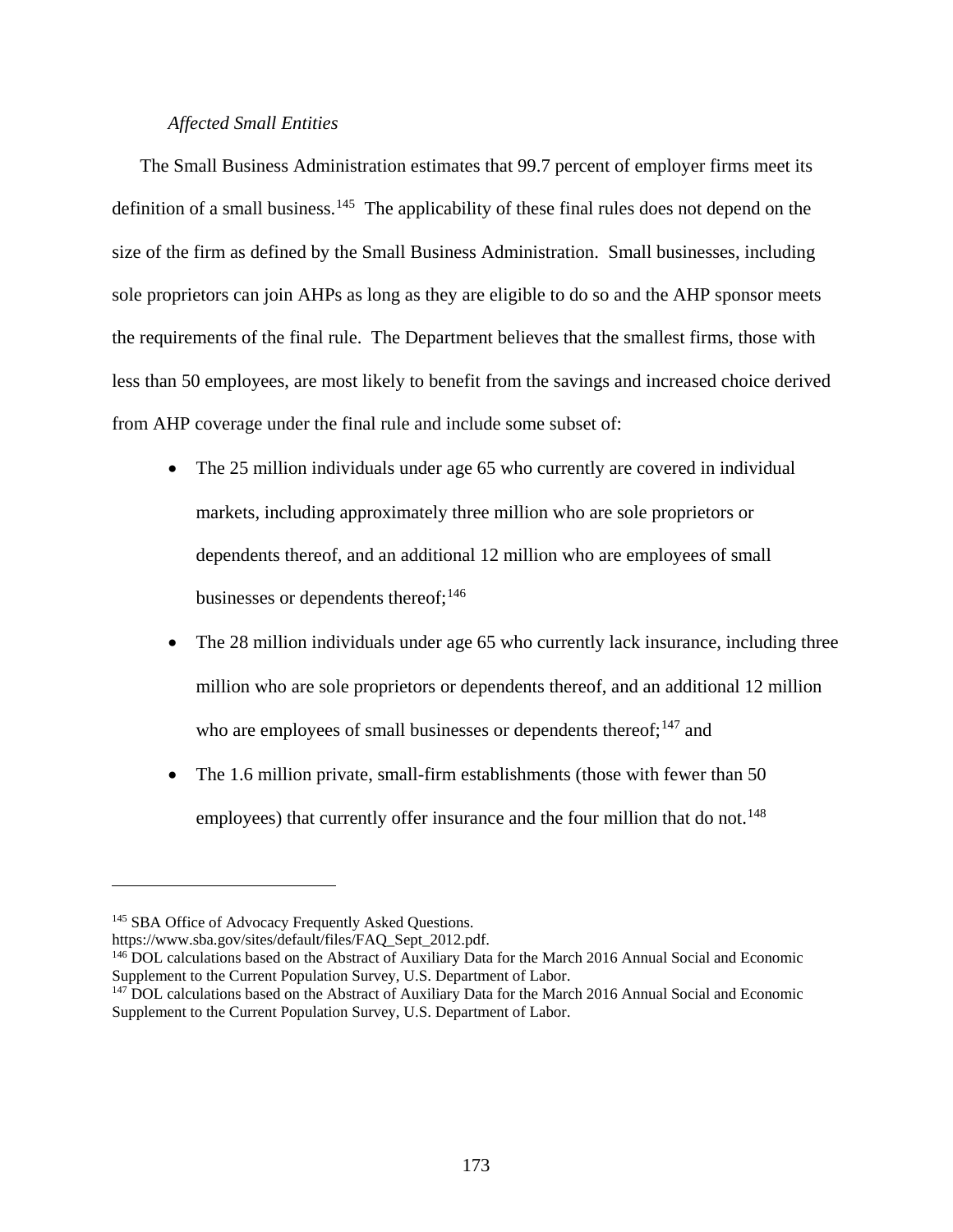# *Impact of the Rule*

 $\overline{a}$ 

As stated above, by expanding AHPs, this final rule would provide additional and more affordable health coverage options for many small businesses, thereby potentially yielding economic benefits for participating small businesses and their employees. The rule may impact individual and small group issuers whose enrollees might switch to AHPs; many of these issuers would likely be small entities. Some small businesses obtaining coverage in the small group health insurance market will experience an increase in premiums. Some of those will not receive attractive alternative offers from AHPs. Some of those may see decreased choice and may even stop offering insurance to their employees due to the premium increases or to issuers withdrawing some offers. The final rule allows states to continue to regulate AHPs, which can serve to mitigate any adverse impacts on small businesses due to the expansion of AHPs.

The RIA and preamble to the final rule includes a discussion of the changes to the Proposed Rule in response to comments. These changes include applying phased applicability dates, modifying the "control" requirement, allowing continued reliance on previous AHP rules so existing AHPs can continue to operate as they do today and new AHPs can form under the Department's previously issued guidance, lowering the hours worked threshold for working owners without employees to 20 hours per week, and requiring AHPs to be established and maintained for at least one substantial business purpose that is not sponsoring a group health

<sup>&</sup>lt;sup>148</sup> DOL calculations based on the Agency for Healthcare Research and Quality, Center for Financing, Access and Cost Trends. Medical Expenditure Panel Survey-Insurance Component, 2016. Medical Expenditure Panel Survey Private Sector Insurance Component, Table I.A.1 and Table I.A.2.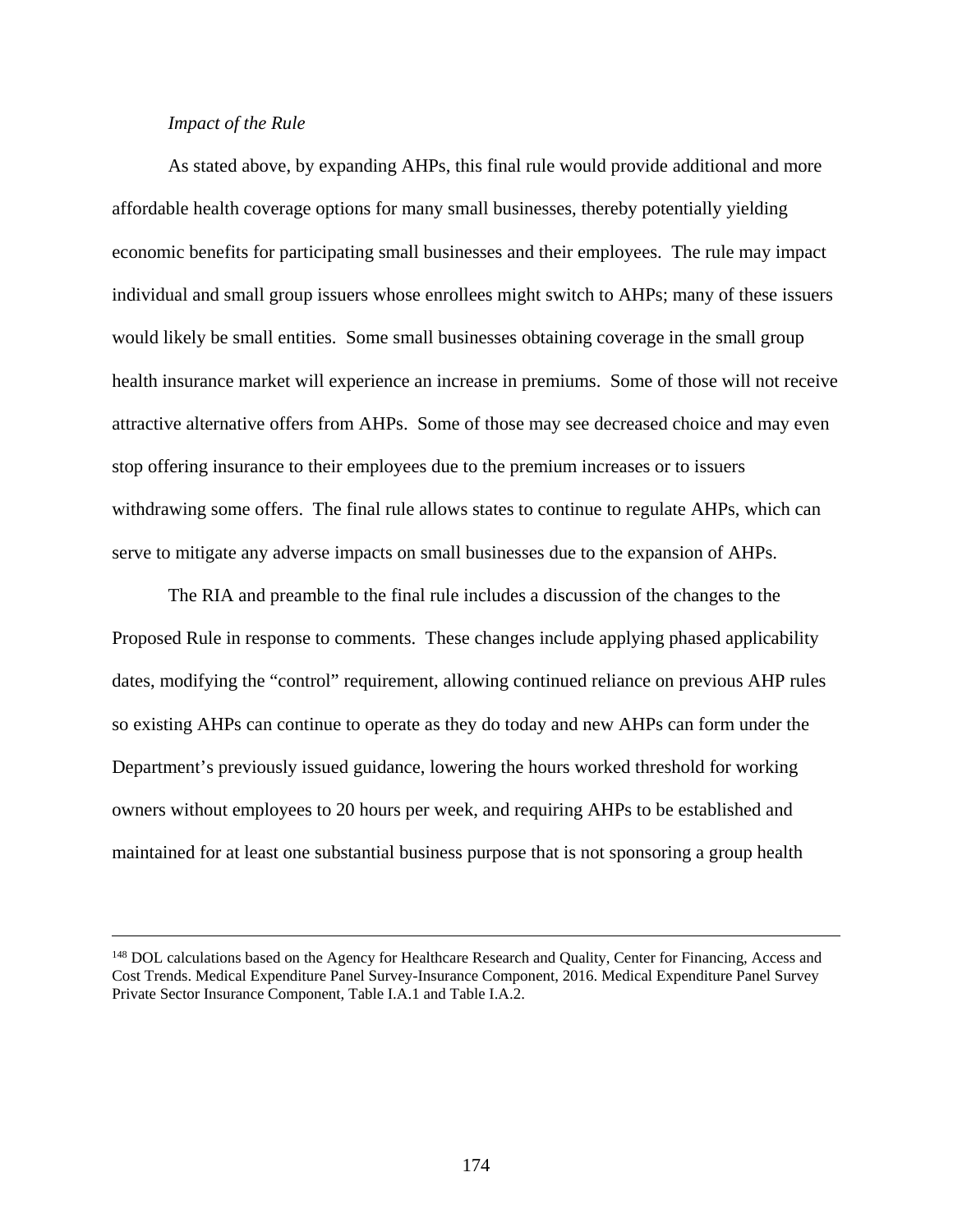plan. The "Regulatory Alternatives" section of the RIA above discusses significant regulatory alternatives considered by the Department.

## *Duplication, Overlap, and Conflict with Other Rules and Regulations:*

The final rule would not conflict with any relevant federal rules. As discussed above, the final rule would merely broaden the conditions under which a group or association can act as an "employer" under ERISA for purposes of offering a group health plan and would not change AHPs' status as large group plans and MEWAs, under ERISA, the ACA, and state law. In the final rule, the Department affirms that the rule does not modify existing State authority as established under ERISA section 514(b)(6), which gives the Department and state insurance regulators joint authority over MEWAs, including AHPs, to ensure appropriate consumer protections for employers and employees relying on an AHP for health coverage. Nothing in the final rule changes this joint structure, or is meant to reduce the historically broad role of the States when it comes to regulating MEWAs.

### *17. Congressional Review Act*

The final rule is subject to the Congressional Review Act (CRA) provisions of the Small Business Regulatory Enforcement Fairness Act of 1996 (5 U.S.C. 801, et seq.) and will be transmitted to Congress and the Comptroller General for review.

The final rule is a "major rule" as that term is defined in 5 U.S.C 804, because it is likely to result in an annual effect on the economy of \$100 million or more.

### *18. Unfunded Mandates Reform Act*

Title II of the Unfunded Mandates Reform Act of 1995 (Pub. L. 104–4) requires each federal agency to prepare a written statement assessing the effects of any federal mandate in a final agency rule that may result in an expenditure of \$100 million or more (adjusted annually for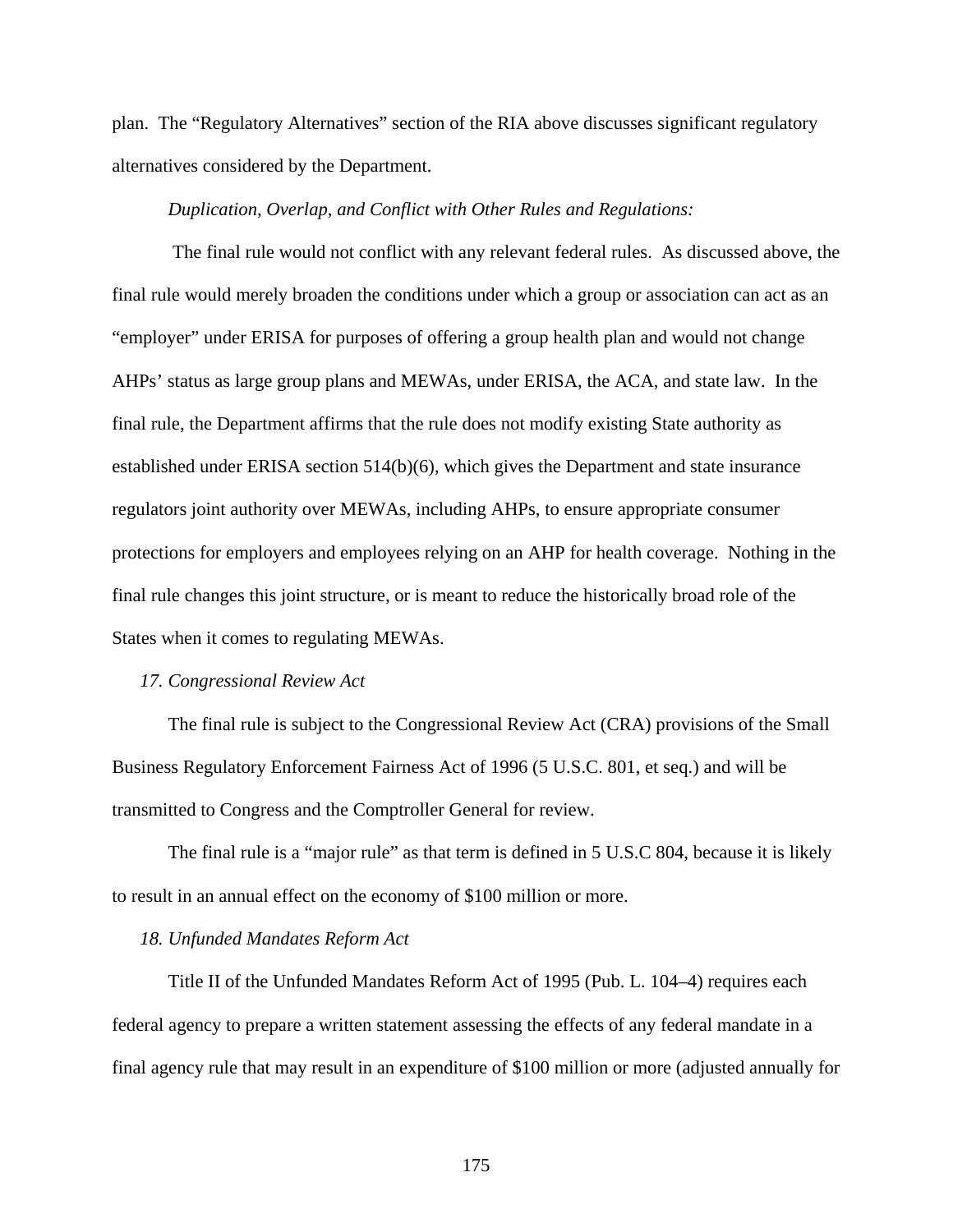inflation with the base year 1995) in any one year by state, local, and tribal governments, in the aggregate, or by the private sector. For purposes of the Unfunded Mandates Reform Act, as well as Executive Order 12875, this rule does not include any federal mandate that the Department expects would result in such expenditures by state, local, or tribal governments, or the private sector. The rule merely broadens the conditions under which AHPs will be treated as large group health benefit plans under ERISA, the ACA and state law.

## *19. Federalism Statement*

Executive Order 13132 outlines fundamental principles of federalism, and requires the adherence to specific criteria by federal agencies in the process of their formulation and implementation of policies that have "substantial direct effects" on the States, the relationship between the national government and States, or on the distribution of power and responsibilities among the various levels of government. Federal agencies promulgating regulations that have federalism implications must consult with state and local officials and describe the extent of their consultation and the nature of the concerns of state and local officials in the preamble to the final rule.

In the Department's view, this final rule would have federalism implications because they would have direct effects on the States, the relationship between the national government and the States, and on the distribution of power and responsibilities among various levels of government. The Department believes these effects are limited, insofar as the final rule would not change AHPs' status as large group plans and MEWAs, under ERISA, the ACA, and state law. As discussed above in this preamble, because ERISA classifies AHPs as MEWAs, they generally are subject to state insurance regulation. Specifically, if an AHP is not fully insured, then under ERISA section  $514(b)(6)(A)(ii)$  any state insurance law that regulates insurance may apply to the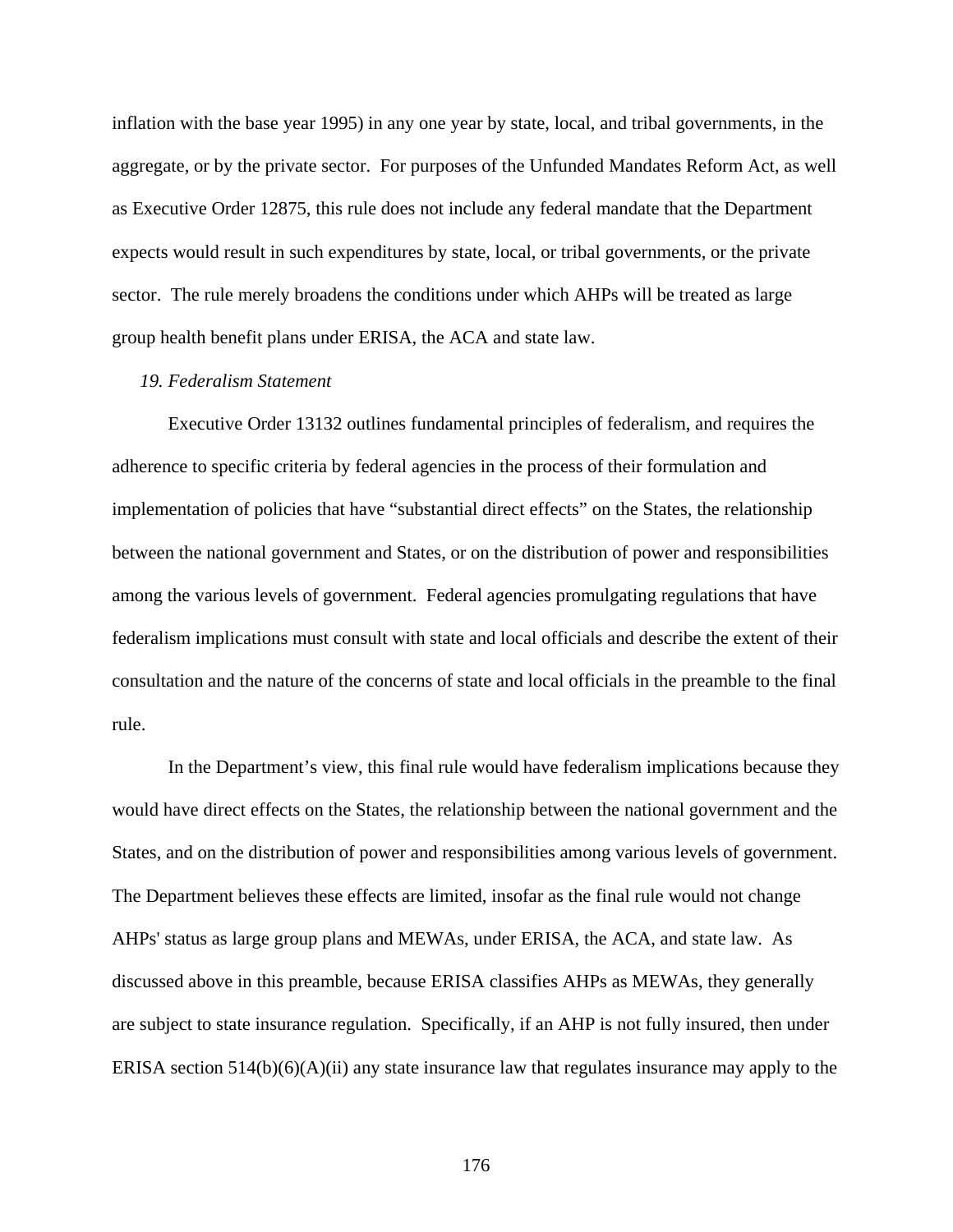AHP to the extent that such state law is not inconsistent with ERISA. If, on the other hand, an AHP is fully insured, ERISA section  $514(b)(6)(A)(i)$  provides that only those state insurance laws that regulate the maintenance of specified contribution and reserve levels may apply to the AHP, although the States, of course, retain regulatory authority over the insurance company itself and any policies it issues. The Department notes that state rules vary widely in practice, and many States regulate AHPs less stringently than individual or small group insurance.

In the course of developing this final rule, the Department consulted directly with a number of state officials, including state insurance department representatives and state-based Exchange representatives, as well as with the National Association of Insurance Commissioners.

The Department received many comments, including from several state insurance regulators, asserting that it is very important for the Department not to draft or implement the final rule in a manner that undermines or impairs the current ERISA preemption provisions that broadly permit states to regulate AHPs. They maintained that if the final rule prevents states from applying their insurance laws to AHPs, market fragmentation could result, because AHPs could be established in a state with less restrictive issuer and rating rules relative to other states. These commenters argued that AHPs operating in multiple states should be required to abide by the regulations of each of the states in which the plan operates, and not just the state in which the group or association or their AHP is deemed to be domiciled. Another commenter suggested that the final rule should distinguish self-insured AHPs, which have historically presented problems in the market, from fully-insured AHPs, which are backed by licensed insurance companies and subject to oversight by state insurance commissioners and HHS. A few commenters asked that DOL promulgate a rule under ERISA section 520 which authorizes the Department to make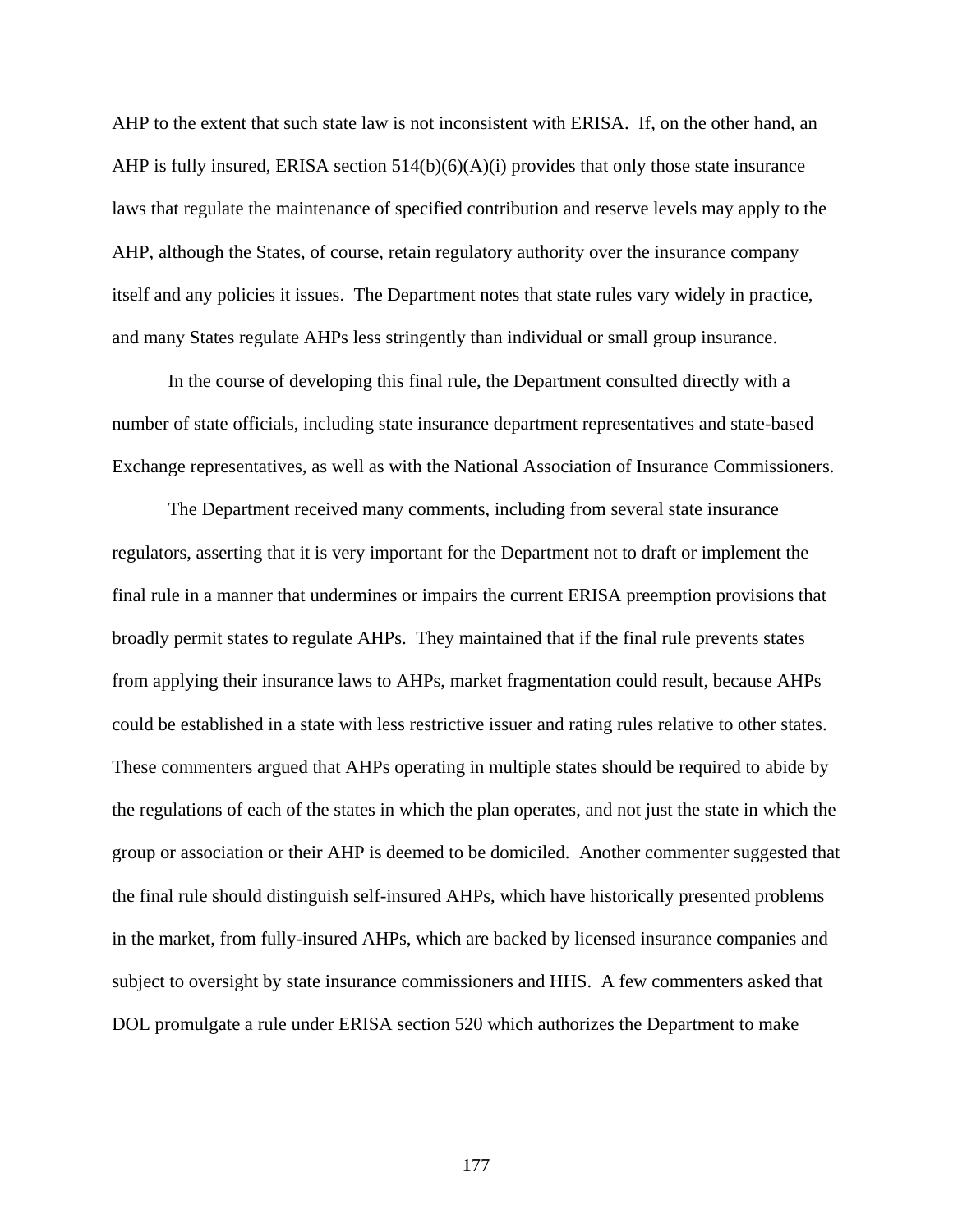persons operating AHPs subject to otherwise preempted state insurance laws to prevent fraud and abuse.

The main point of these commenters is that the Department should make a clear and unequivocal statement in the final rule that States retain full authority to set and enforce solvency standards for all AHPs, and comprehensive licensure requirements and oversight for non-fullyinsured AHPs including benefit, rating and consumer protection standards, and laws specifying who is eligible to apply for licensure. The Department agrees that the final rule does not modify existing state authority. ERISA section 514(b)(6) gives the Department and state insurance regulators joint authority over MEWAs, including AHPs (which are a type of MEWA), to ensure appropriate regulatory and consumer protections for employers and employees relying on an AHP for healthcare coverage. The Department therefore states in this final rule that nothing in the rule changes this joint structure, or is meant to reduce the historically broad role of the States when it comes to regulating MEWAs, including AHPs.

Thus, under this framework, if an AHP established pursuant to this final rule is not fully insured, any state law that regulates insurance may apply to the MEWA to the extent that such state law is "not inconsistent" with ERISA. If an AHP is fully insured, state laws that regulate the maintenance of specified contribution and reserve levels (and that enforce those standards) may apply to the MEWA, and state insurance laws are generally saved from preemption when applied to insurance companies that sell policies to AHPs and to insurance policies that AHPs purchase to provide benefits. In addition, with respect to fully-insured AHPs, the Department's view is that ERISA section 514(b)(6) clearly enables states to subject such AHPs to licensing, registration, certification, financial reporting, examination, audit and any other requirement of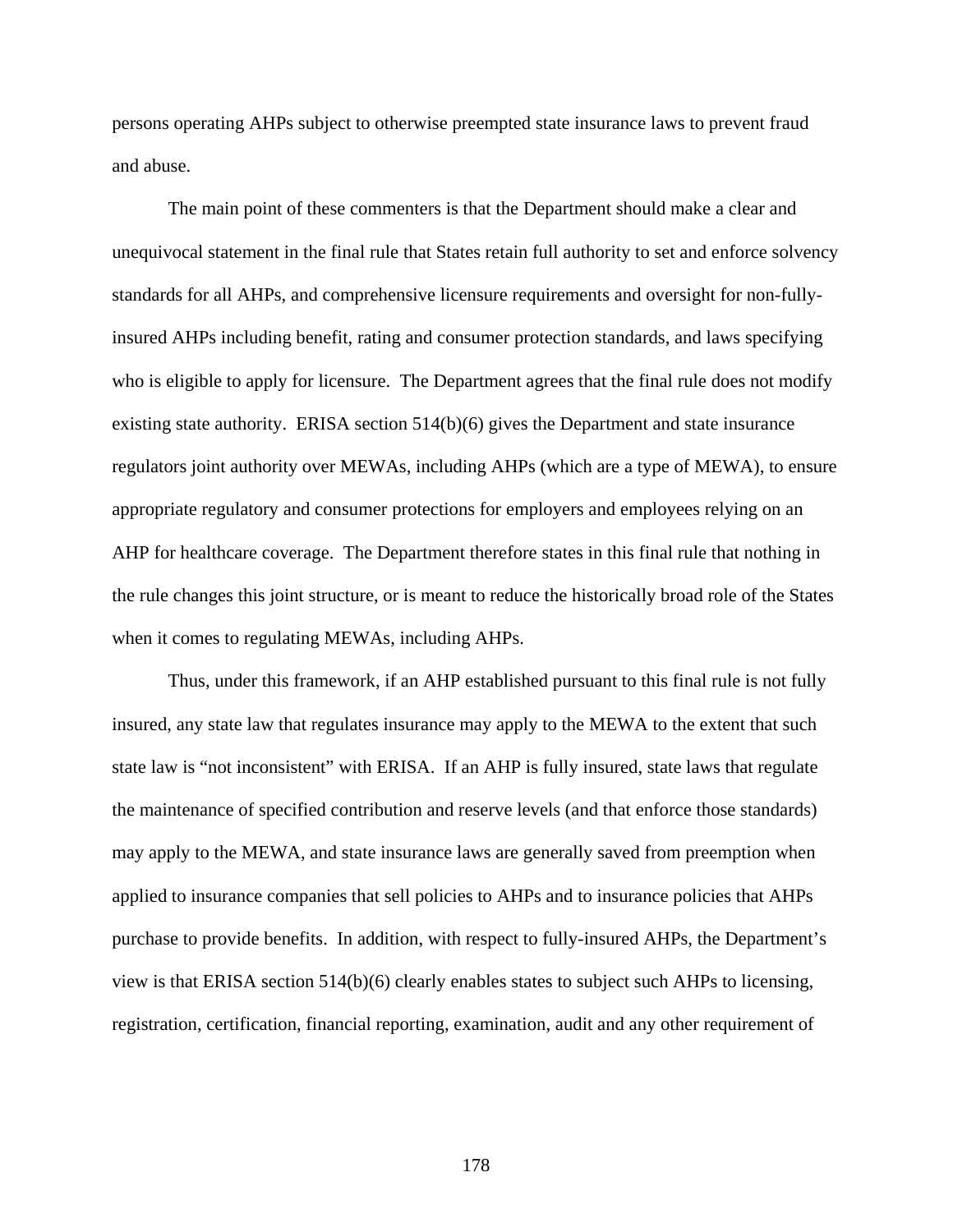State insurance law necessary to ensure compliance with the State insurance reserves, contributions and funding requirements.

## 20. *Executive Order 13771 Reducing Regulation and Controlling Regulatory Costs*

Executive Order 13771, titled Reducing Regulation and Controlling Regulatory Costs, was issued on January 30, 2017. This rule is expected to be an EO 13771 deregulatory action, because it will expand small businesses' access to more lightly regulated and more affordable health insurance options, by removing certain restrictions on the establishment and maintenance of AHPs under ERISA.

### **D. Effective Date, Applicability Dates and Severability**

Although the Proposed Rule did not contain a separate discussion of an effective date or applicability date for the final rule, the Department received a significant number of comments regarding the importance of properly timing implementation of the final rule. The comments supporting delay pointed to a number of challenges in moving forward with new AHPs on an expedited schedule. For example, some asserted that early applicability dates would be poor matches for state timelines for setting premium rates. According to some commenters, the annual cycle for insurance policy premium approvals supports an applicability date after January 1, 2019. According to one commenter, in many states, the critical period for 2019 pricing is March through May of 2018. As a result, the impact of this rule may or may not be factored into 2019 premiums. Similarly, some commenters suggested that many fully-insured AHPs and the largest self-insured AHPs are expected to choose to delay modifying their programs until calendar year 2020, when the implications of the rule and the rate environment is more settled and certain. Commenters supporting delay also argued that the effect of an immediate effective date may be to encourage the establishment of AHPs that enter the market (both self- and fully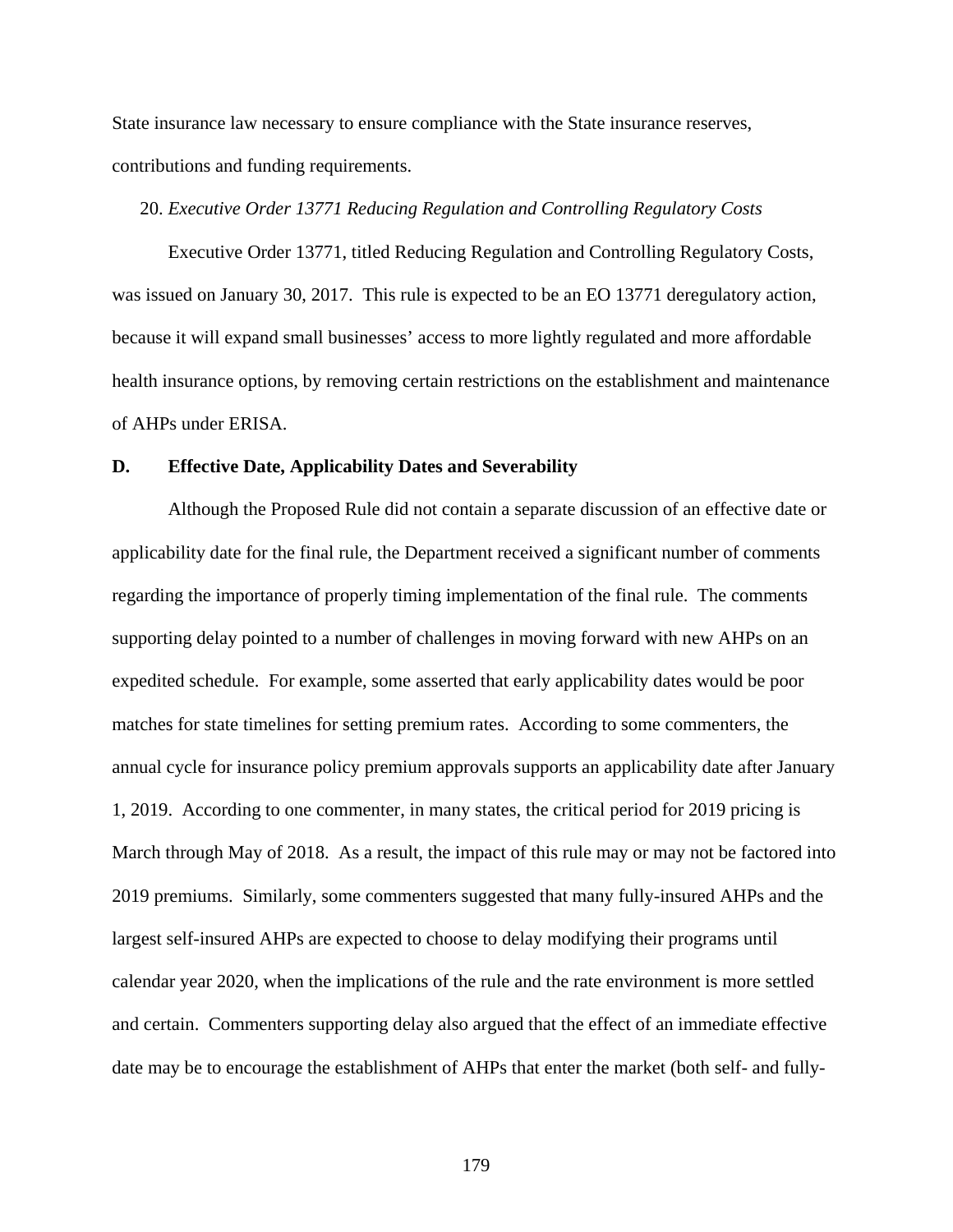insured arrangements) prematurely without the proper administrative processes necessary to avoid consumer harm (e.g., adequate reserves and appropriate premium structures). They expressed concern that this could result in an initial AHP implementation marked by a higher concentration of riskier, or even fraudulent, structures capturing the market.

Many commenters also noted that regulators, as well as AHPs, need time to prepare for change. For example, there will be a need to modify existing reporting requirements for AHPs and other MEWAs, including at least the Form M-1 and possibly the Form 5500. That will require APA rulemaking and/or Paperwork Reduction Act notice and comment processes that optimally would need to be completed in advance of the applicability date of the new AHP rule. Similarly, there may be a need for class or individual prohibited transaction exemptions in the case of AHPs that want to use affiliates to be administrative service providers to the AHP or to act as issuers providing benefits under the AHP. ERISA requires a notice and comment process for issuance of prohibited transaction exemptions, which necessarily takes time. Similarly, the final rule importantly depends on state insurance regulators for oversight and enforcement to, among other things, prevent fraud, abuse, incompetence and mismanagement, and avoid unpaid health claims. Some states say they will need time for new AHP-specific legislation and/or modification of existing regulations and enforcement programs.

The comments also included specific suggestions. For example, some said the applicability date of the new rule needs to be delayed for no less than a year after it is published in the Federal Register. Others suggested an applicability date of January 1 of the first full calendar year to fall at least 12 months from the date of publication of the final rule. Still others urged an applicability date of January 1, 2020, or later. Others argued that the applicability date should be delayed no fewer than three years for self-insured AHPs with a grandfathering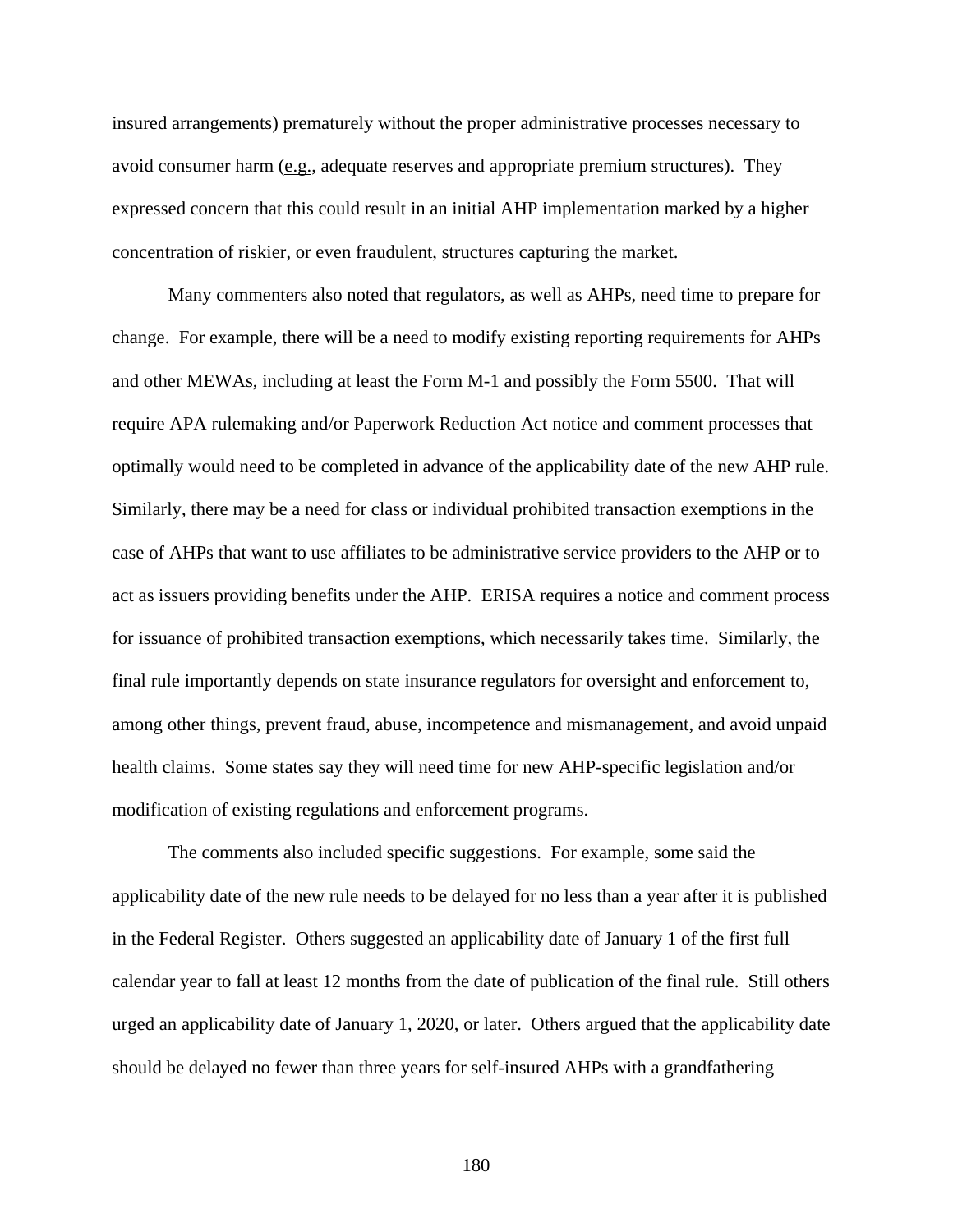exemption date of December 31, 2017 that will allow existing bona fide AHPs to remain operational. Some said the final rule should not become applicable until Congress has appropriated funding for DOL oversight of an expanded universe of AHPs. Some commenters expressed skepticism about the Department's ability to effectively police AHPs for abuse at current resource levels and stressed the need for increased resources and coordination between the States and the Department.

The Department has determined that a prolonged delay in applicability of the final rule is not in the public interest. As noted above, the Department received many comments from individuals in immediate distress due to the unavailability of affordable healthcare coverage and expressing the challenges they have faced since the enactment of the ACA. A significant number of commenters expressed serious concerns regarding the rising cost of health insurance. Many of them were small business owners that currently do not offer health insurance to their employees and who cited ever-increasing costs as the primary reason for their inability to provide their employees and their families with affordable health coverage. Even business owners that do provide health coverage stressed that the premiums are exceedingly costly, and the increases in premiums are frequent and unsustainable. Many self-employed individuals, for example real estate agents, stated that they are forced to purchase insurance in a volatile individual insurance market, which tends to offer fewer choices at much higher costs. These business owners said they wanted access to AHPs at the earliest possible date to obtain more affordable healthcare coverage for themselves and their employees.

These concerns were also important in the Department's consideration of the request for a public hearing by some commenters who opposed the proposal. The Department was not persuaded that a public hearing is necessary or appropriate in connection with this rulemaking.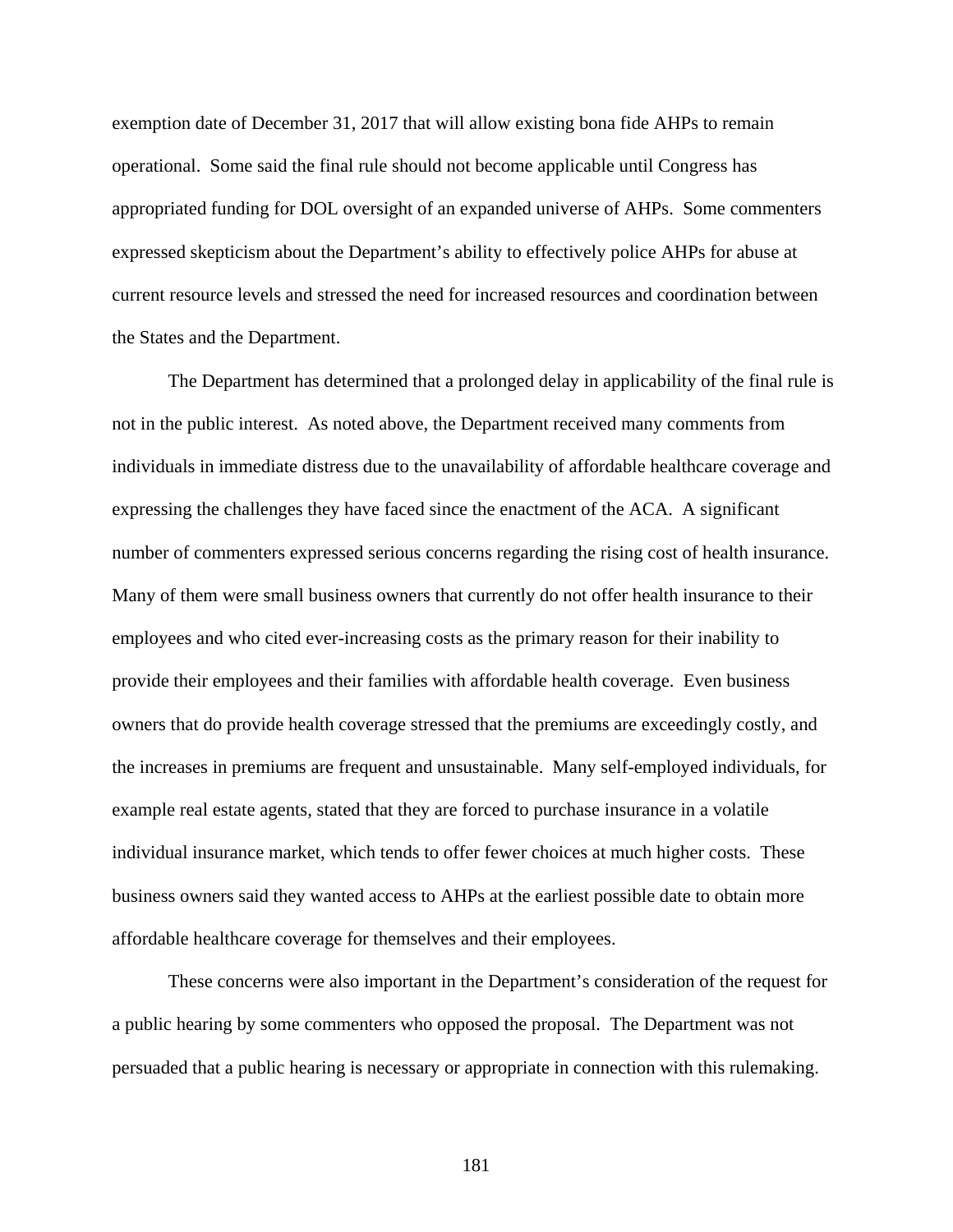A substantial and comprehensive public record has already been established through the comment process, which generated over 900 comment letters, many of which included substantial attachments and citations to reports and other data. The Department does not believe that a public hearing would meaningfully add data and information germane to the examination of the merits of the proposal or would provide substantive factual information that would assist the Department in improving the rule in material ways. Furthermore, the Department believes that it has made changes to the rule and included clarifications in this preamble that address the important issues raised by parties who requested a hearing. The Department believes that the scope and depth of the public record that has been developed also belies arguments by some that a 60 day comment period was not a sufficient period of time to provide the data needed to support their arguments against the proposal.

After careful consideration of the public comments, the Department has determined that it is important for the final rule to become effective on the earliest possible date to provide certainty regarding the Department's interpretation for affected entities, with a staged series of applicability dates for pre-existing and new AHPs to respond to implementation issues. Accordingly, the final rule is effective [INSERT DATE 60 DAYS AFTER PUBLICATION IN THE FEDERAL REGISTER], however see below for a discussion of the staggered applicability dates.

The Department acknowledges the issues raised about insurance rate setting processes, state regulator and DOL preparedness for oversight roles, and steps other stakeholders may need to take to revise governing structures, memberships, and benefit offerings. At the same time, the Department needs to balance these concerns against the immediate need for improved options for healthcare coverage. The Department believes that a staged applicability process is an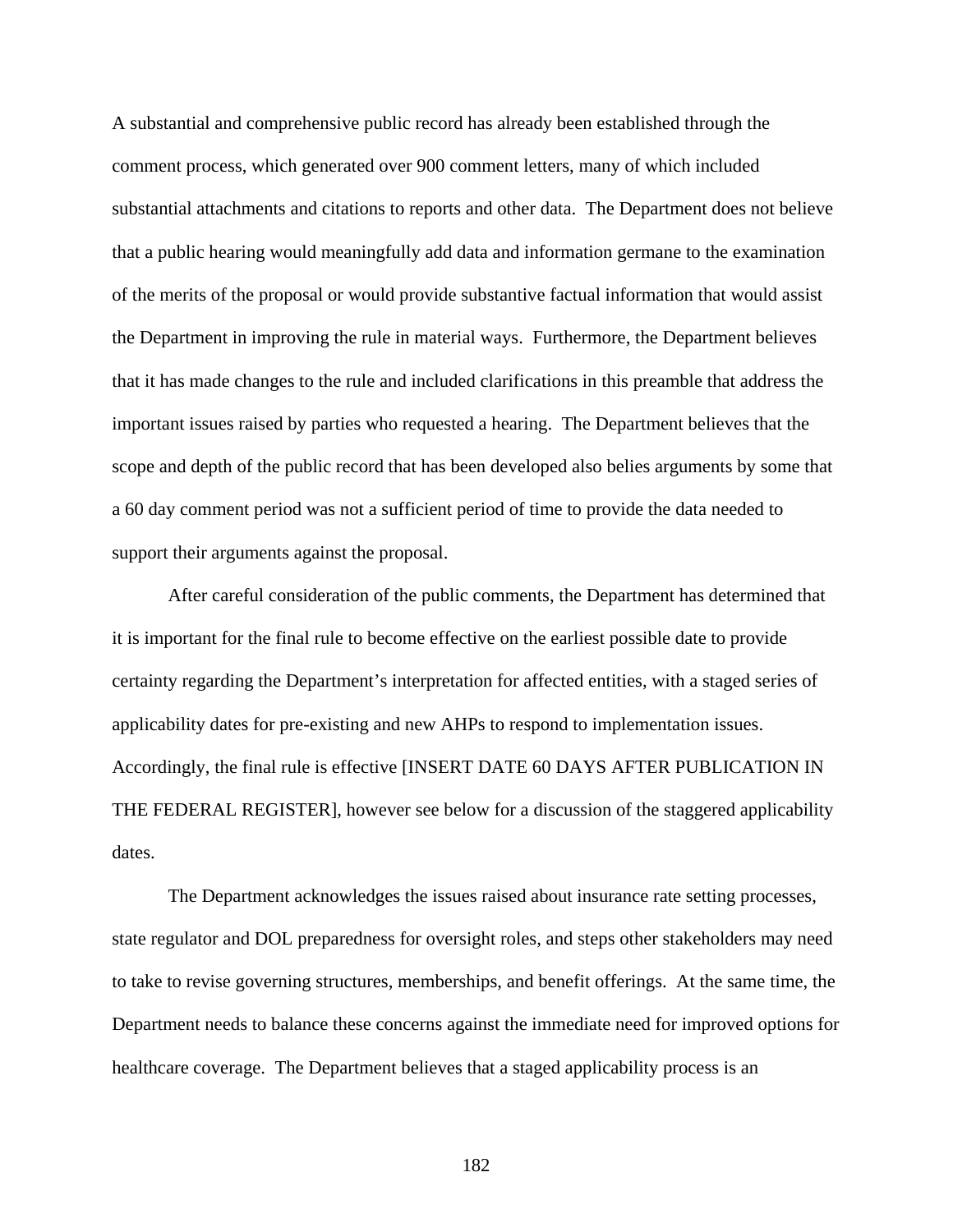appropriate way to respond to those concerns in light of the public demand for help. Specifically, September 1, 2018 is the applicability date for fully-insured AHPs; January 1, 2019 is the applicability date for existing self-insured AHPs that are in compliance with the Department's previous sub-regulatory guidance on bona fide groups or associations, and that choose to expand the group or association and its plan pursuant to the terms of the final rule (e.g., in order to expand to a broader group of individuals, such as working owners without employees); and April 1, 2019 is the applicability date for new self-insured AHPs formed pursuant to the final rule.

The Department expects fewer oversight and operational issues for fully-insured AHPs. This is, in part, because many fully-insured AHPs already exist. Issuers have already developed products and services tailored to those plans. Application of state insurance regulations presents fewer issues because of the existing state rules that govern insurance companies and the policies they sell to employment-based group health plans. And fully-insured AHPs have traditionally been least likely to experience fraud. Allowing existing self-insured AHPs formed under the Department's pre-rule guidance next to expand consistent with the final rule similarly involves employment-based group health plans that currently exist and with respect to which state insurance regulators have had regulatory authority for many years. The Department does not believe that changes to those existing and already regulated AHPs should present immediate or acute new challenges for state regulators. Delaying the applicability of the final rule for new self-insured AHPs until nearly a year after publication of the final rule in the Federal Register is consistent with and adequate to the objective of managing implementation of the final rule in a way that allows stakeholders, including states and state insurance regulators, an appropriate amount of time to tailor their groups or associations, plans, and regulations. This is true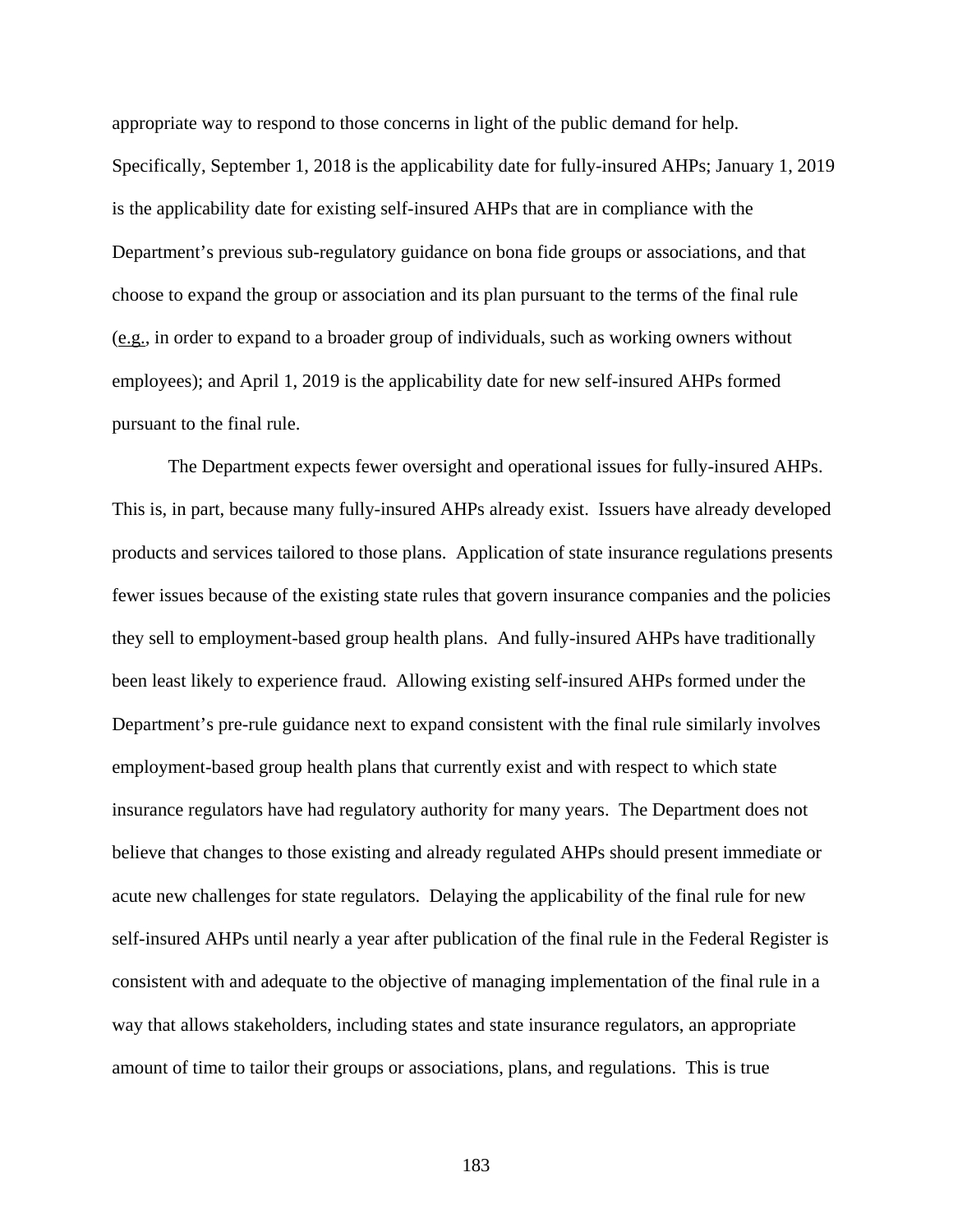especially because self-insured AHPs, while offering very important benefits when properly managed, have historically been at greater risk of fraud, and are also less common than fullyinsured AHPs at this time. Thus, State regulators may benefit from extra time to strengthen their enforcement programs where self-insured AHPs are concerned. Furthermore, a special applicability date is not needed for existing AHPs operating as multiple employer plans pursuant to pre-rule advisory opinions issued by the Department because this rule is an alternative to, and does not preclude employer groups or associations from relying on, the Department's pre-rule advisory opinions either before or after the effective date of this final rule. This final rule also does not incorporate the Department's pre-rule advisory opinions into this regulation, and, accordingly, does not change the legal force of any advisory opinions issued by the Department under ERISA.<sup>149</sup> The Department has procedures to answer inquiries from individuals or organizations regarding other circumstances in which the Department will view a person as an employer under ERISA section 3(5) that is able to sponsor a group health plan. We invite individuals who seek clarification regarding whether a group or association is an employer under previously-issued subregulatory guidance (e.g., whether there is a sufficiently close nexus between the employers to maintain a multiple employer plan) to seek informal compliance assistance or request a formal advisory opinion.<sup>[150](#page-183-1)</sup>

The Department has a longstanding practice of providing compliance assistance to employers, plan sponsors, plan fiduciaries, other employee benefit plan officials and service

 $\overline{a}$ 

<span id="page-183-1"></span><span id="page-183-0"></span><sup>149</sup> ERISA Advisory Opinion Procedure 76-1, Section 10. (available at FR Doc. 76-25168 and www.dol.gov/agencies/ebsa/employers-and-advisers/guidance/advisory-opinions/filing-requests-for-erisa-aos). <sup>150</sup> Id.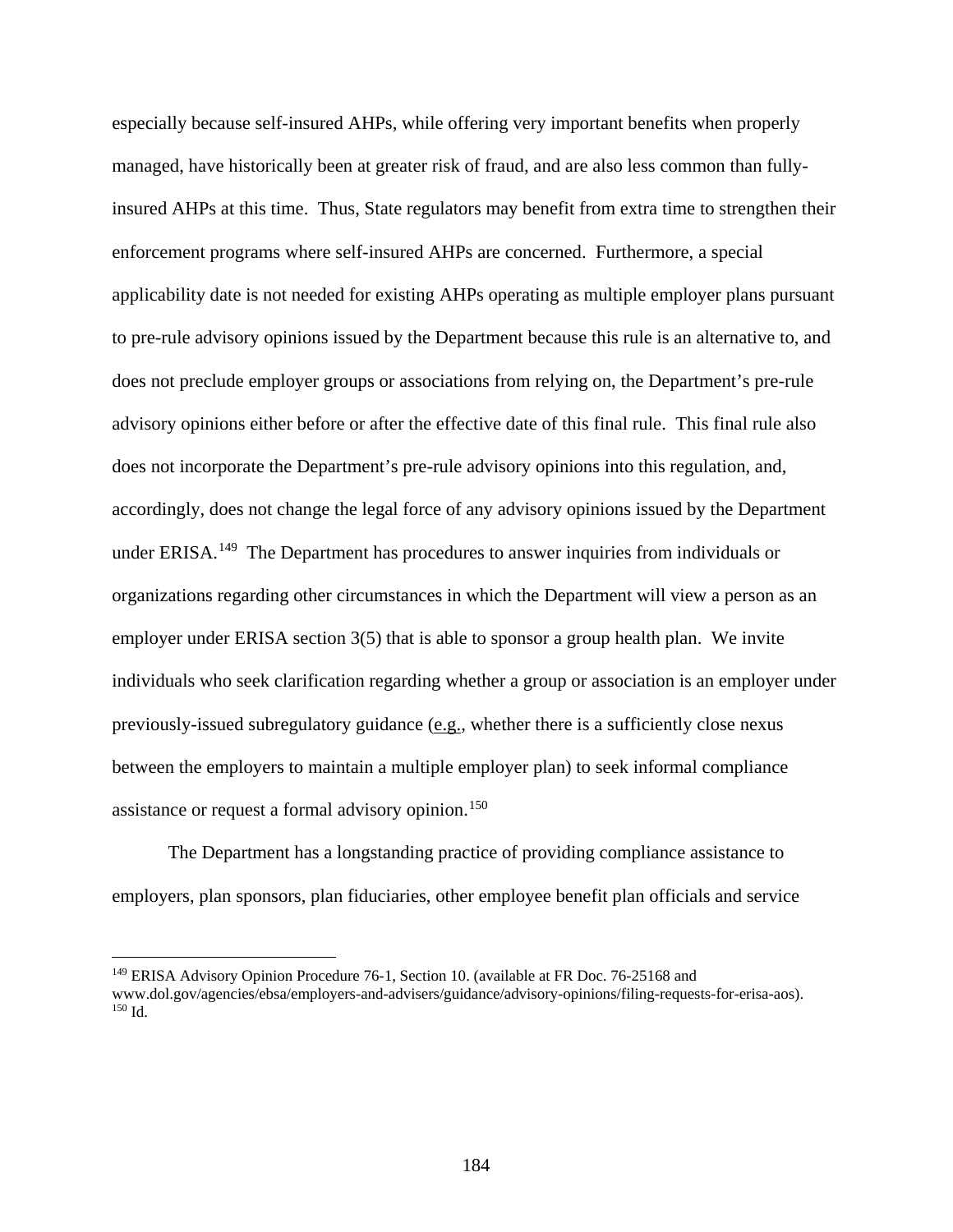providers to foster understanding and compliance with the requirements of ERISA. Consistent with that practice, the Department intends to provide affected parties with significant assistance and support to promote the efficient and effective implementation of the final rule. The Department also intends to examine the current Form M-1 for appropriate changes to address reporting and disclosure issues and other general improvements in information collection related to AHPs under the final rule. As discussed earlier in this preamble, MEWA registration requirements require plan and non-plan MEWAs to file the Form M-1 under ERISA section 101(g) and 29 CFR 2520.101-2. All AHPs under the final rule will be required to file the Form M-1 regardless of the plan size or type of funding. The Department will also be working with other federal and state regulators to prepare for the new plan structures. Groups or associations should also seek qualified legal counsel to determine whether any proposed structure or operations may create potential prohibited transactions. In that case, the group or association may apply to the Department under ERISA section 408(a) for an exemption from the prohibited transaction provisions to avoid ERISA personal liability for the prohibited transaction and civil penalty assessments.

The Department acknowledges commenters' concerns about whether it has the tools and capacity to adequately oversee an expanded AHP marketplace and protect the public from harms that have materialized in the past from fraudulent and poorly operated MEWAs, including many that were not AHPs and some that were or claimed to be AHPs. However, the Department has a long history of regulating ERISA-covered group health plans, including plan-MEWAs, and AHPs under the final rule will be in that category. Significantly, recent changes in federal law equipped the Department with new "cease and desist" authority to quickly intervene in cases when MEWAs (including AHPs) pose a risk the public. This new authority augments the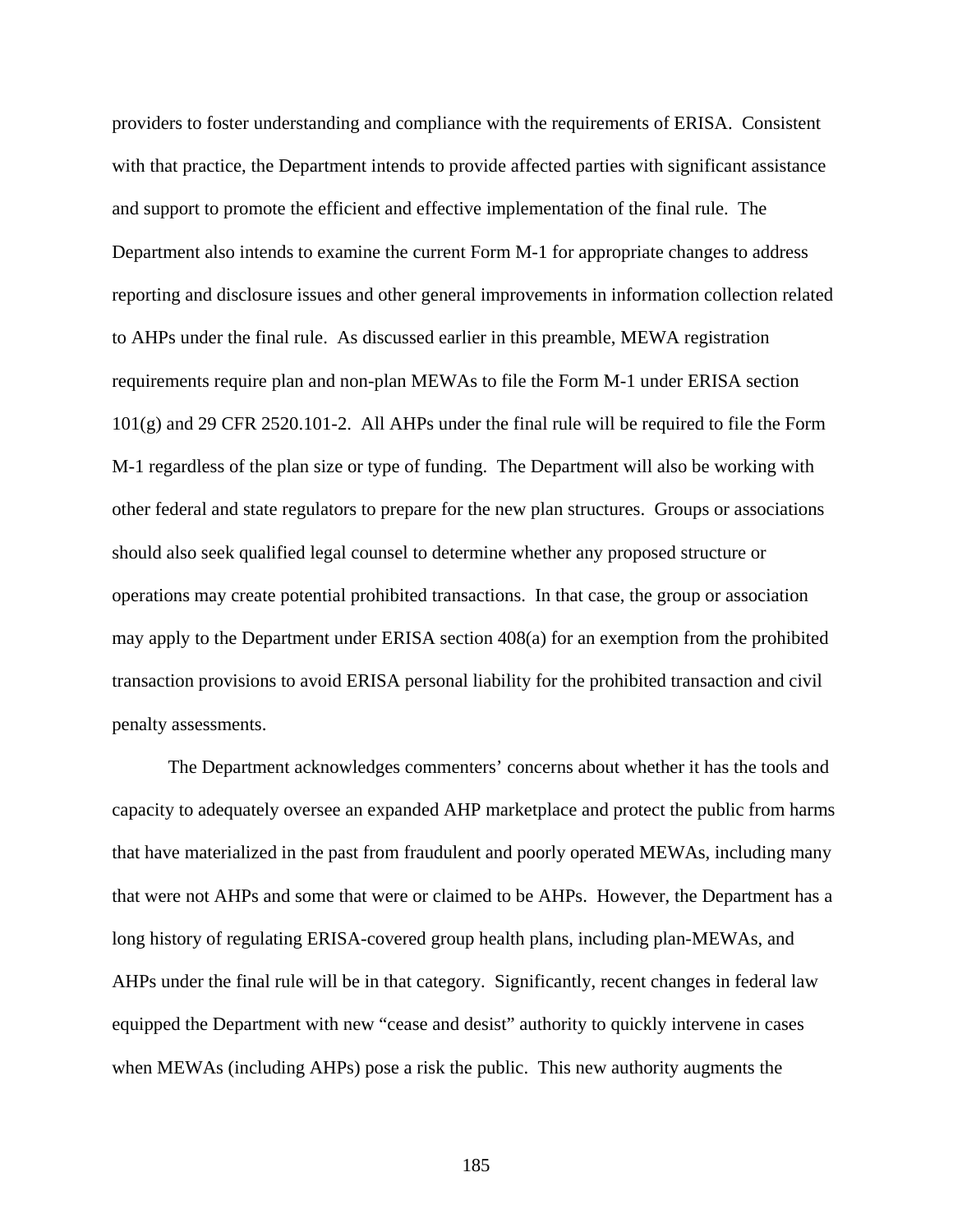criminal penalties for healthcare fraud enacted as part of HIPAA. Further, as noted elsewhere in this preamble, the States' traditional oversight and police authority over MEWAs (and AHPs) is not diminished by or because of this final rule. This decision was deliberate, in recognition by the Department of the vast expertise of the States in combating MEWA fraud and mismanagement, and is supported by the majority of public commenters. Even more so than in the past, the Department intends to coordinate and work with the States in exercising the joint oversight responsibilities conferred by section 514 of ERISA. The Department presently has written agreements in place with 34 States to foster cooperative enforcement efforts. The Department will review these agreements to make sure they continue to serve their purpose under the final rule. Further, as necessary and feasible, more agreements with other States will be put into place in concert with the delayed applicability dates in the final rule. In addition, the Department intends to review existing reporting requirements for AHPs to enhance the oversight capability of federal and State regulators. New reporting requirements would focus on capturing data to minimize the risk of unpaid claims. In concert with any new reporting requirements, the Department, if necessary, will consider imposing AHP-specific audit requirements with conditions that are designed to identify and minimize potential risks for AHP's failing to pay health claims when due.

Finally, the final rule includes a severability provision that provides that if any of the provisions in the final rule are found to be invalid or stayed pending further agency action, the remaining portions of the rule would remain operative and available for qualifying employer groups or associations. For example, a ruling by a federal court that the "working owners" provision in section 2510.3-5(e) is void will not impact the ability of an employer group or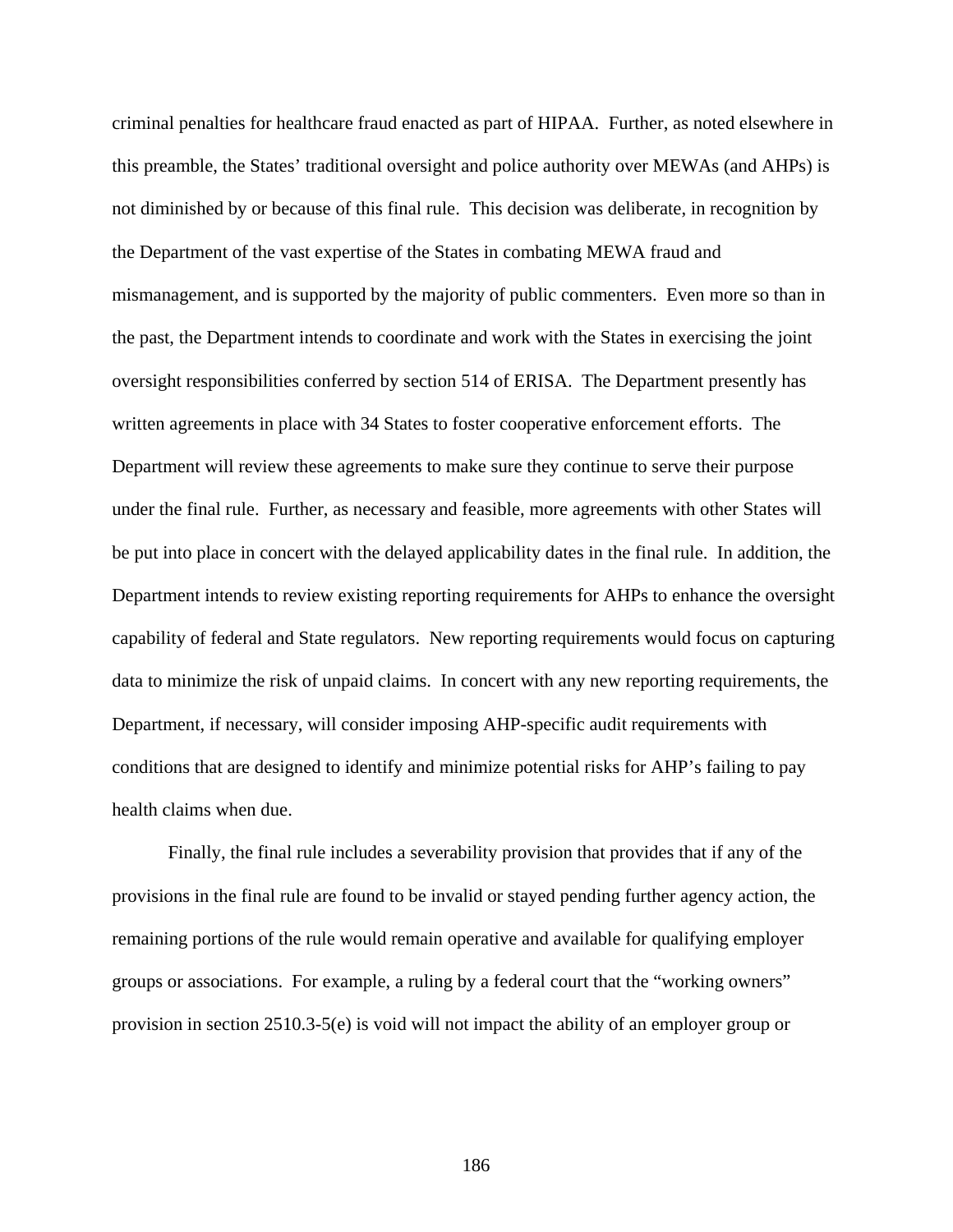association to meet the "commonality of interest" requirement in section 2510.3-5(c) by being

located in the same geographic locale.

## **List of Subjects in 29 CFR Part 2510**

Employee benefit plans, Pensions.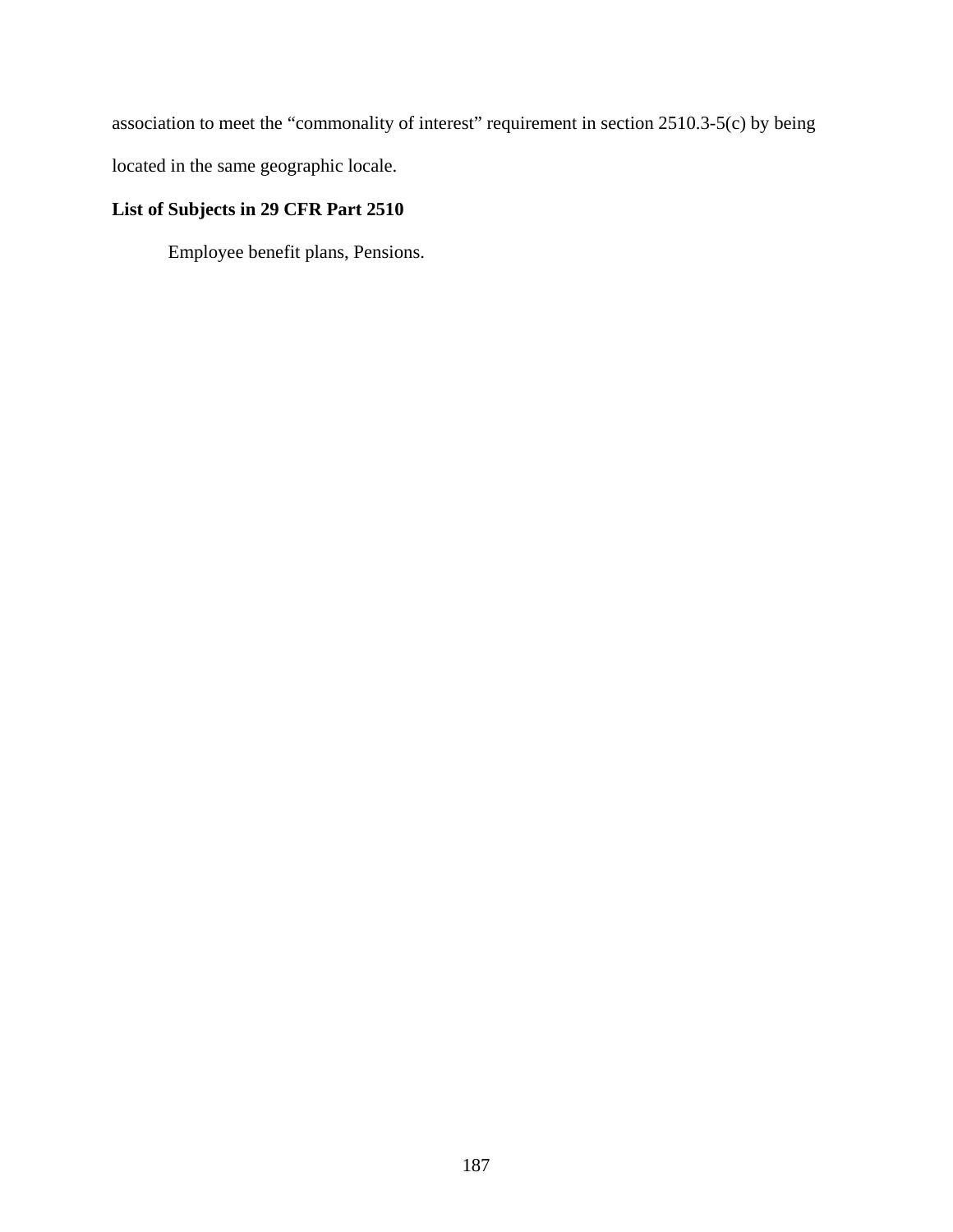For the reasons stated in the preamble, the Department of Labor amends 29 CFR part 2510 as follows:

## **PART 2510 – DEFINITIONS OF TERMS USED IN SUBCHAPTERS C, D, E, F, G, AND L OF THIS CHAPTER**

1. The authority citation for part 2510 is revised to read as follows:

Authority: 29 U.S.C. 1002(2), 1002(5), 1002(21), 1002(37), 1002(38),

1002(40), 1031, and 1135; Secretary of Labor's Order No. 1-2011, 77 FR 1088 (Jan. 9, 2012); Sec. 2510.3-101 also issued under sec. 102 of Reorganization Plan No. 4 of 1978, 43 FR 47713 (Oct. 17, 1978), E.O. 12108, 44 FR 1065 (Jan. 3, 1979) and 29 U.S.C. 1135 note. Sec. 2510.3-38 is also issued under sec. 1, Pub. L. 105-72, 111 Stat. 1457 (1997).

2. Section 2510.3–3 is amended by revising paragraph (c) introductory text to read as follows:

## **§ 2510.3–3 Employee benefit plan.**

\* \* \* \* \*

(c) Employees. For purposes of this section and except as provided in § 2510.3-5(e): \* \* \* \* \*

3. Section 2510.3-5 is added to read as follows:

## **§ 2510.3-5 Employer***.*

(a) In general. The purpose of this section is to clarify which persons may act as an "employer" within the meaning of section 3(5) of the Act in sponsoring a multiple employer group health plan. Section 733(a)(1) defines the term "group health plan," in relevant part, as an employee welfare benefit plan to the extent that the plan provides medical care to employees or their dependents through insurance, reimbursement, or otherwise. The Act defines an "employee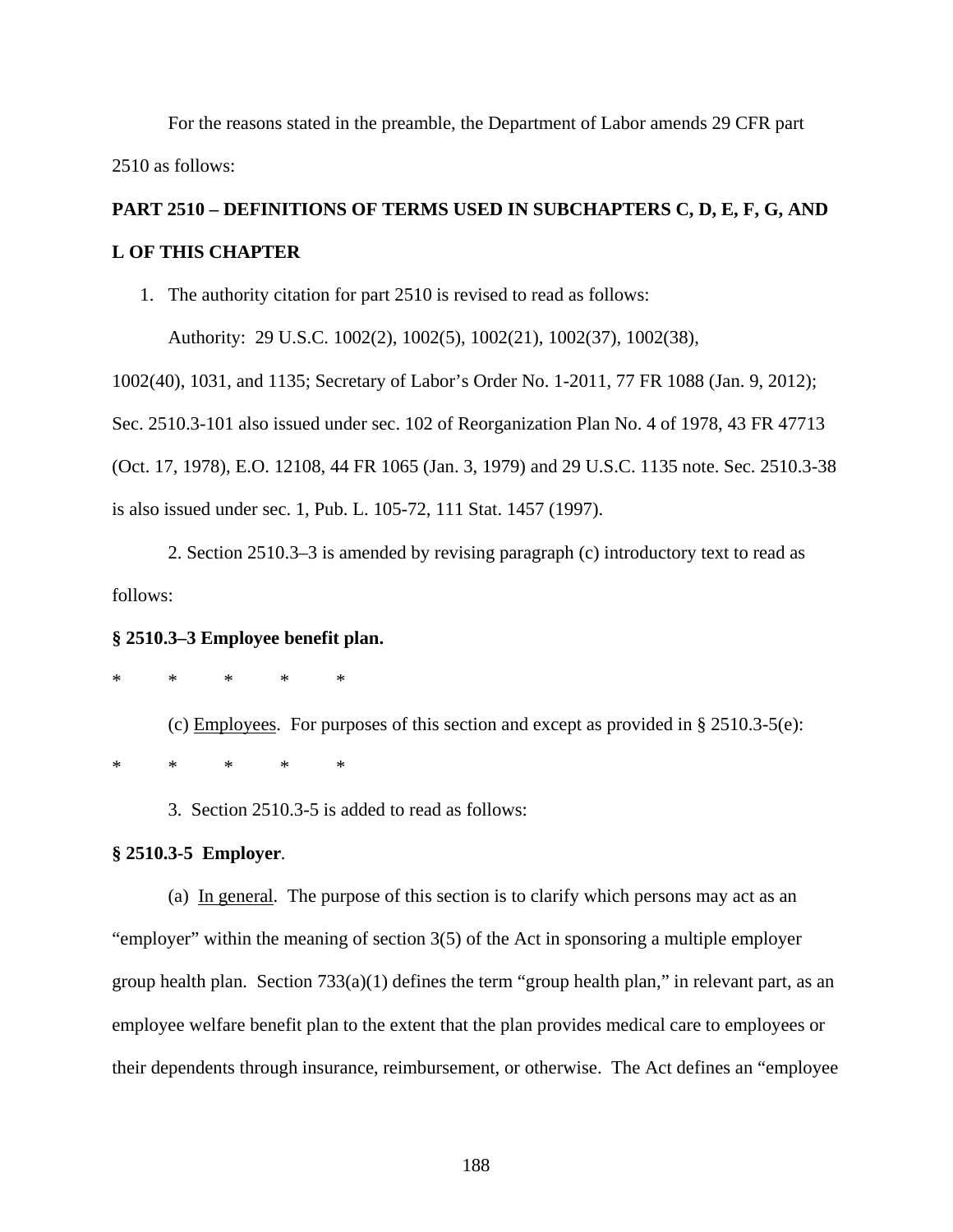welfare benefit plan" in section 3(1), in relevant part, as any plan, fund, or program established or maintained by an employer, employee organization, or by both an employer and an employee organization, for the purpose of providing certain listed welfare benefits to participants or their beneficiaries. For purposes of being able to establish and maintain a welfare benefit plan, an "employer" under section 3(5) of the Act includes any person acting directly as an employer, or any person acting indirectly in the interest of an employer in relation to an employee benefit plan. A group or association of employers is specifically identified in section 3(5) of the Act as a person able to act directly or indirectly in the interest of an employer, including for purposes of establishing or maintaining an employee welfare benefit plan. A bona fide group or association shall be deemed to be able to act in the interest of an employer within the meaning of section 3(5) of the Act by satisfying the criteria set forth in paragraphs (b) through (e) of this section. This section does not invalidate any existing advisory opinions, or preclude future advisory opinions, from the Department under section 3(5) of the Act that address other circumstances in which the Department will view a person as able to act directly or indirectly in the interest of direct employers in sponsoring an employee welfare benefit plan that is a group health plan.

(b) Bona fide group or association of employers. For purposes of Title I of the Act and this chapter, a bona fide group or association of employers capable of establishing a group health plan that is an employee welfare benefit plan shall include a group or association of employers that meets the following requirements:

(1) The primary purpose of the group or association may be to offer and provide health coverage to its employer members and their employees; however, the group or association also must have at least one substantial business purpose unrelated to offering and providing health coverage or other employee benefits to its employer members and their employees. For purposes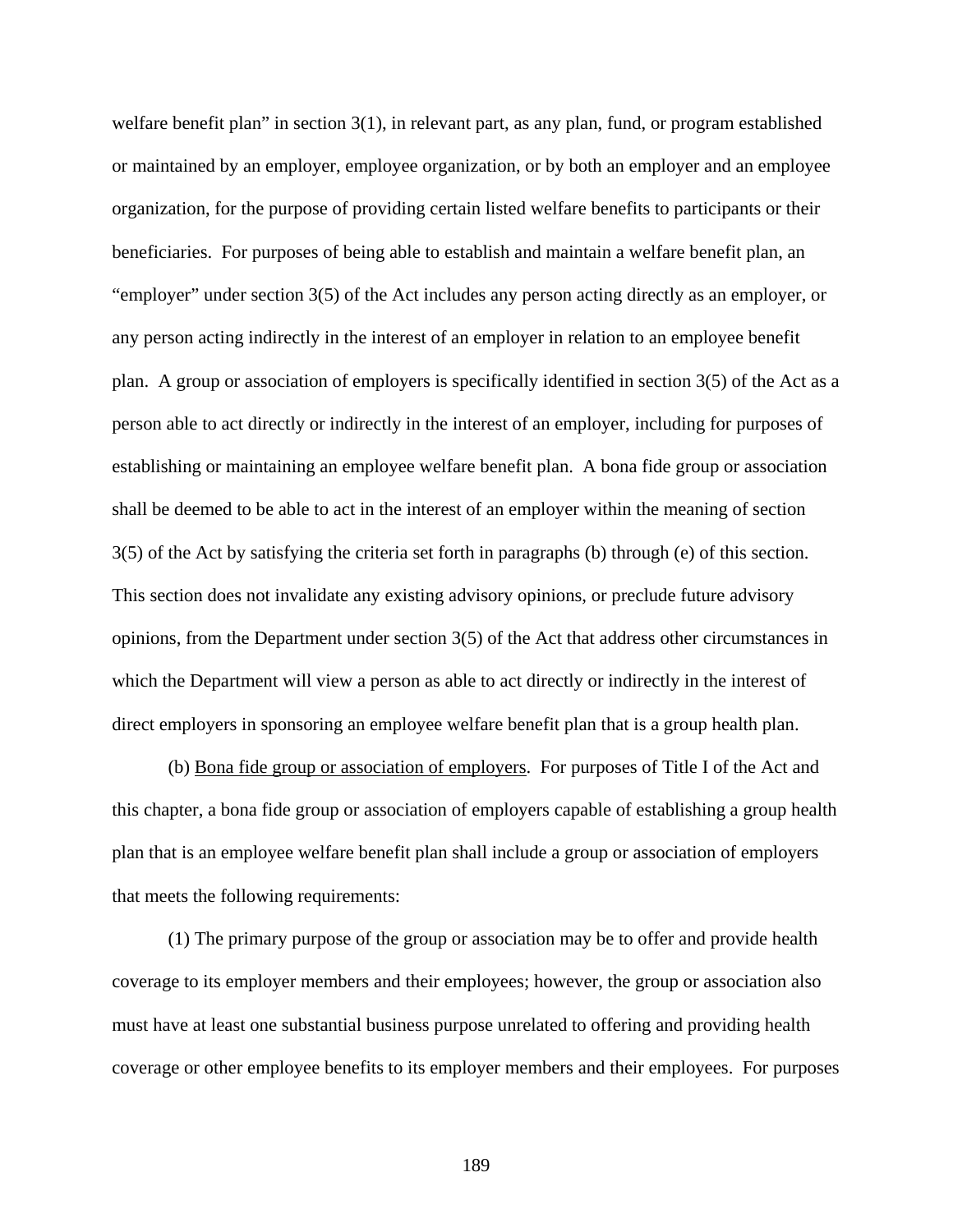of satisfying the standard of this paragraph (b)(1), as a safe harbor, a substantial business purpose is considered to exist if the group or association would be a viable entity in the absence of sponsoring an employee benefit plan. For purposes of this paragraph (b)(1), a business purpose includes promoting common business interests of its members or the common economic interests in a given trade or employer community, and is not required to be a for-profit activity;

(2) Each employer member of the group or association participating in the group health plan is a person acting directly as an employer of at least one employee who is a participant covered under the plan,

(3) The group or association has a formal organizational structure with a governing body and has by-laws or other similar indications of formality,

(4) The functions and activities of the group or association are controlled by its employer members, and the group's or association's employer members that participate in the group health plan control the plan. Control must be present both in form and in substance,

(5) The employer members have a commonality of interest as described in paragraph (c) of this section,

(6)(i) The group or association does not make health coverage through the group's or association's group health plan available other than to:

(A) An employee of a current employer member of the group or association;

(B) A former employee of a current employer member of the group or association who became eligible for coverage under the group health plan when the former employee was an employee of the employer; and

(C) A beneficiary of an individual described in paragraph  $(b)(6)(i)(A)$  or  $(b)(6)(i)(B)$  of this section (e.g., spouses and dependent children).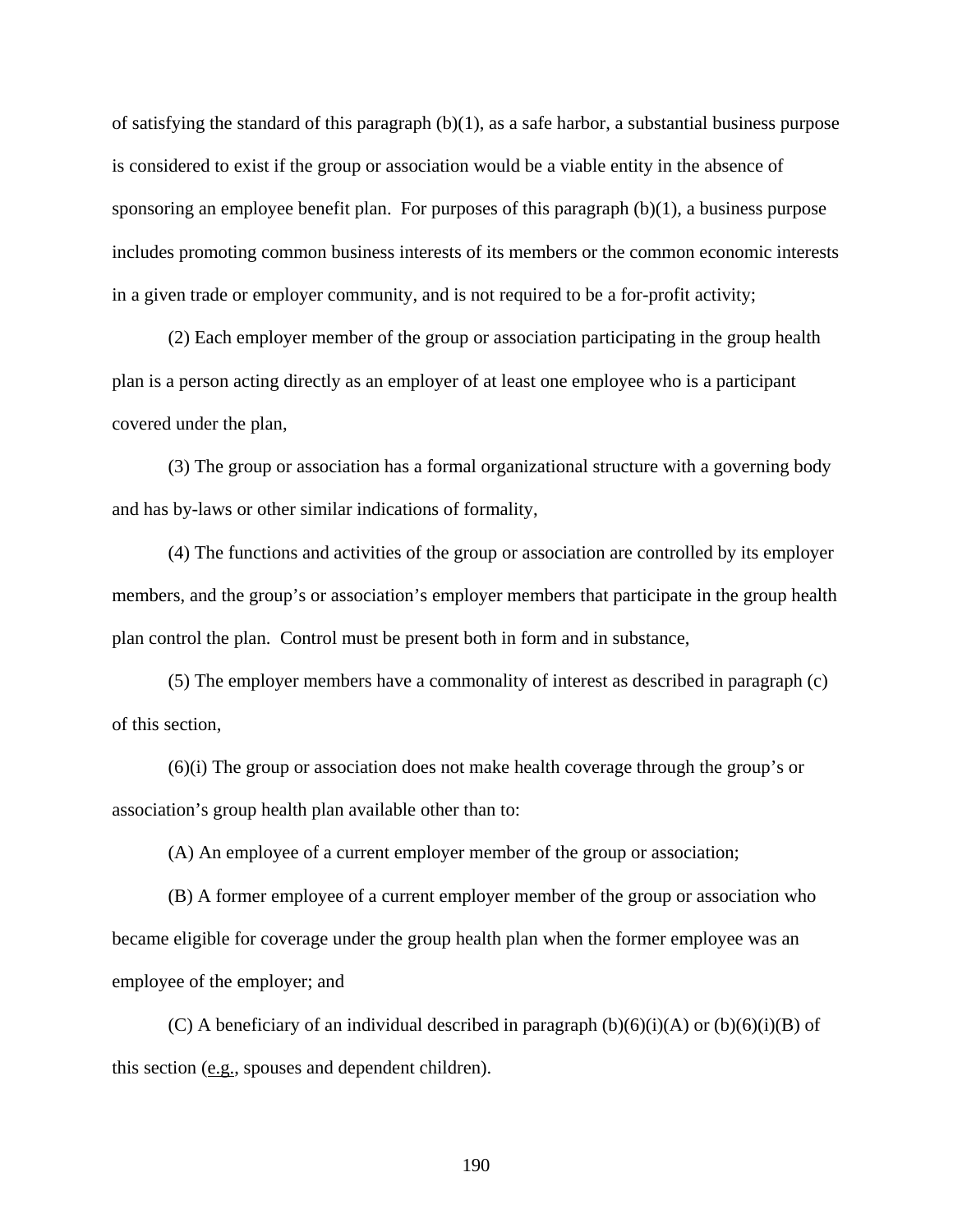(ii) Notwithstanding paragraph  $(b)(6)(i)(B)$  of this section, coverage may not be made available to any individual (or beneficiaries of the individual) for any plan year following the plan year in which the plan determines pursuant to reasonable monitoring procedures that the individual ceases to meet the conditions in paragraph (e)(2) of this section (unless the individual again meets those conditions), except as may be required by section 601 of the Act.

(7) The group or association and health coverage offered by the group or association complies with the nondiscrimination provisions of paragraph (d) of this section.

(8) The group or association is not a health insurance issuer described in section 733(b)(2) of the Act, or owned or controlled by such a health insurance issuer or by a subsidiary or affiliate of such a health insurance issuer, other than to the extent such entities participate in the group or association in their capacity as employer members of the group or association.

(c) Commonality of interest—(1) Employer members of a group or association will be treated as having a commonality of interest if the standards of either paragraph  $(c)(1)(i)$  or  $(c)(1)(ii)$  of this section are met, provided these standards are not implemented in a manner that is subterfuge for discrimination as is prohibited under paragraph (d) of this section:

(i) The employers are in the same trade, industry, line of business or profession; or

(ii) Each employer has a principal place of business in the same region that does not exceed the boundaries of a single State or a metropolitan area (even if the metropolitan area includes more than one State).

(2) In the case of a group or association that is sponsoring a group health plan under this section and that is itself an employer member of the group or association, the group or association will be deemed for purposes of paragraph  $(c)(1)(i)$  of this section to be in the same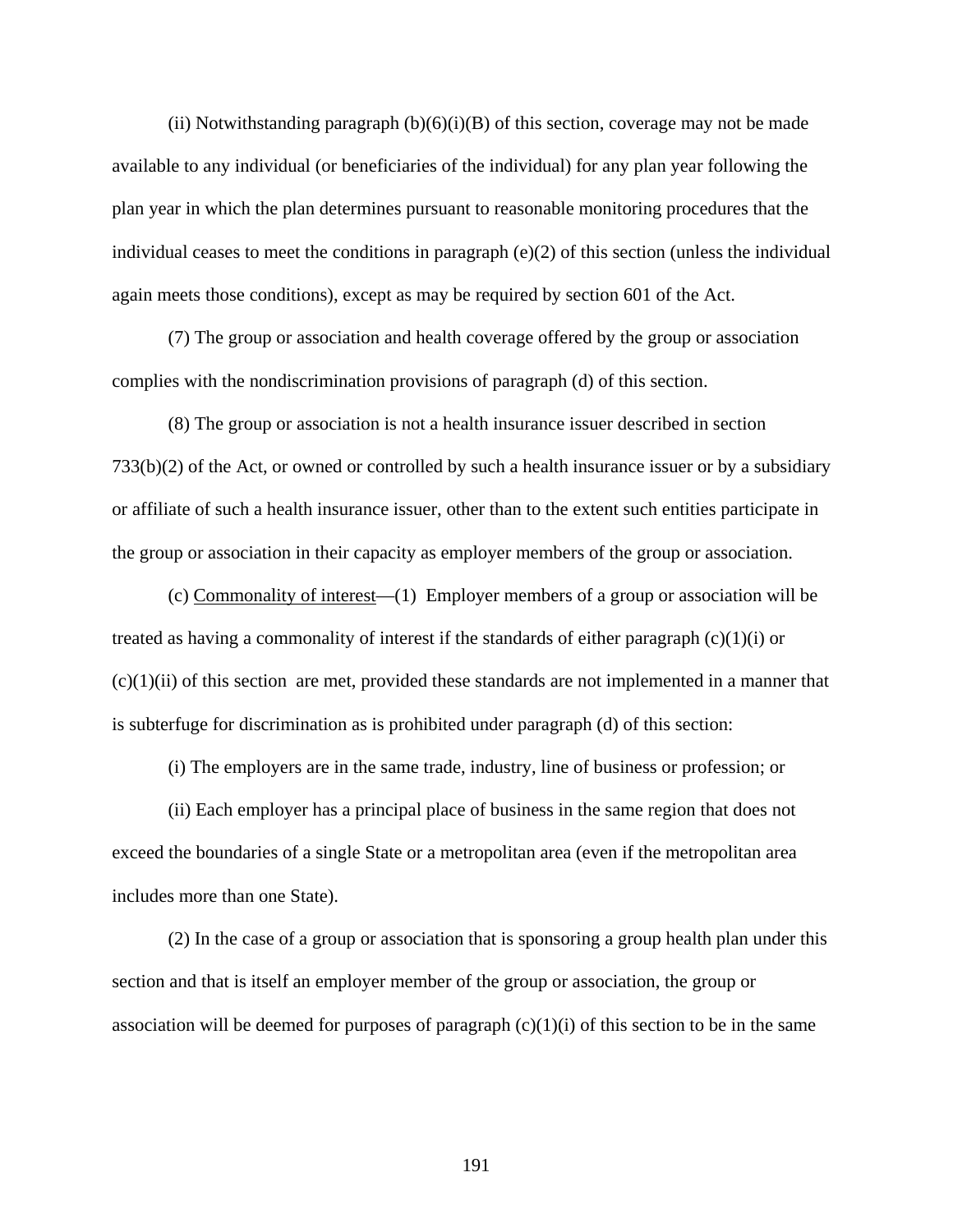trade, industry, line of business, or profession, as applicable, as the other employer members of the group or association.

(d) Nondiscrimination. A bona fide group or association, and any health coverage offered by the bona fide group or association, must comply with the nondiscrimination provisions of this paragraph (d).

(1) The group or association must not condition employer membership in the group or association on any health factor, as defined in § 2590.702(a) of this chapter, of any individual who is or may become eligible to participate in the group health plan sponsored by the group or association.

(2) The group health plan sponsored by the group or association must comply with the rules of § 2590.702(b) of this chapter with respect to nondiscrimination in rules for eligibility for benefits, subject to paragraph (d)(4) of this section.

(3) The group health plan sponsored by the group or association must comply with the rules of § 2590.702(c) of this chapter with respect to nondiscrimination in premiums or contributions required by any participant or beneficiary for coverage under the plan, subject to paragraph (d)(4) of this section.

 $(4)$  In applying the nondiscrimination provisions of paragraphs  $(d)(2)$  and  $(3)$  of this section, the group or association may not treat the employees of different employer members of the group or association as distinct groups of similarly-situated individuals based on a health factor of one or more individuals, as defined in § 2590.702(a) of this chapter.

(5) The rules of this paragraph (d) are illustrated by the following examples:

Example 1. (i) Facts. Association  $\underline{A}$  offers group health coverage to all members. According to the bylaws of Association A, membership is subject to the following criteria: all members must be restaurants located in a specified area. Restaurant B, which is located within the specified area, has several employees with large health claims. Restaurant B applies for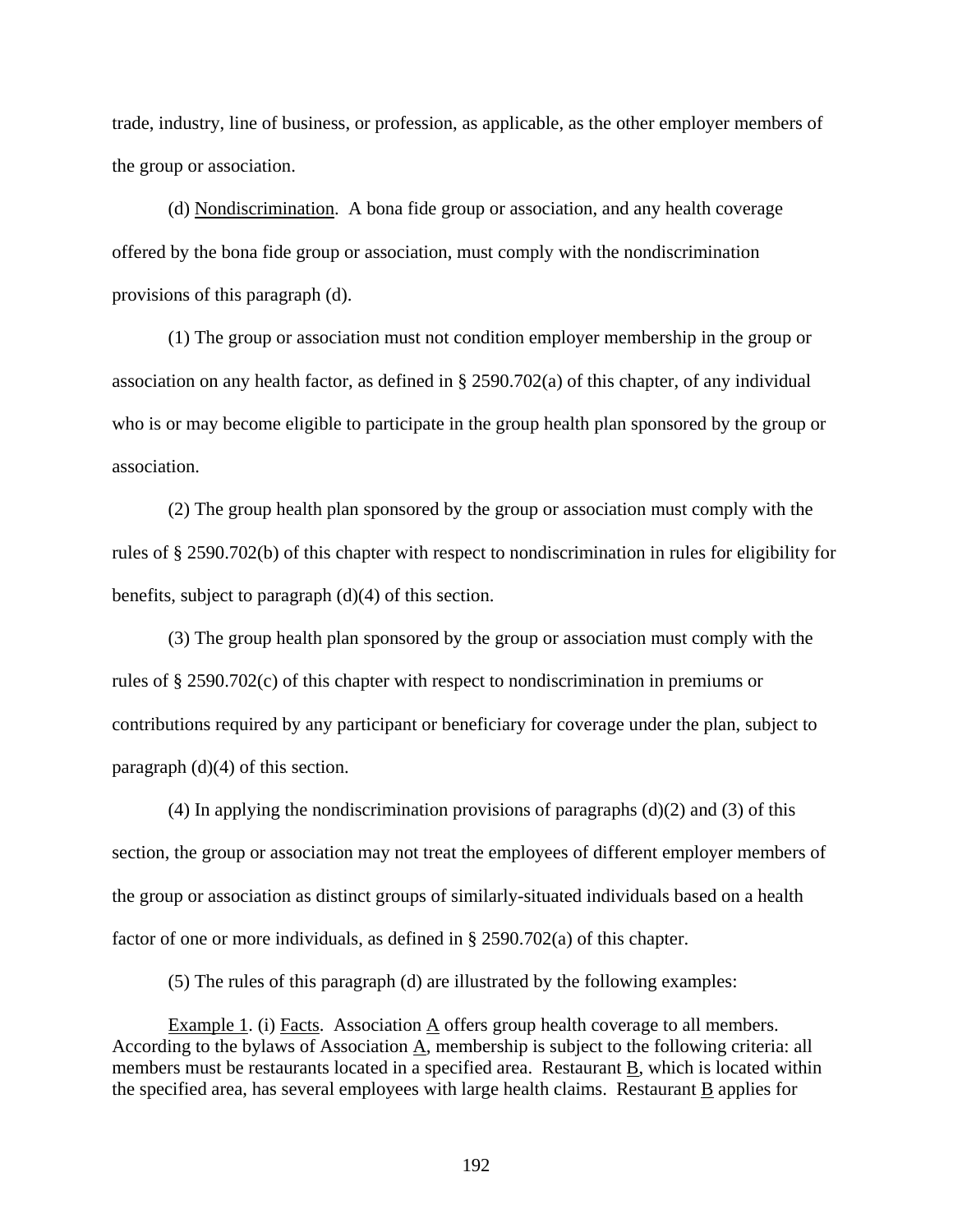membership in Association  $\underline{A}$ , and is denied membership based on the claims experience of its employees.

(ii) Conclusion. In this Example 1, Association  $\underline{A}$ 's exclusion of Restaurant  $\underline{B}$  from Association A discriminates on the basis of claims history, which is a health factor under §  $2590.702(a)(1)$  of this chapter. Accordingly, Association  $\underline{A}$  does not satisfy the requirement in paragraph (d)(1) of this section, and, therefore would not meet the definition of a bona fide group or association of employers under paragraph (b) of this section.

Example 2. (i) Facts. Association C offers group health coverage to all members. According to the bylaws of Association C, membership is subject to the following criteria: all members must have a principal place of business in a specified metropolitan area. Individual D is a sole proprietor whose principal place of business is within the specified area. As part of the membership application process, Individual  $\underline{D}$  provides certain health information to Association C. After learning that Individual D has diabetes, based on D's diabetes, Association C denies Individual D's membership application.

(ii) Conclusion. In this Example 2, Association C's exclusion of Individual D because D has diabetes is a decision that discriminates on the basis of a medical condition, which is a health factor under § 2590.702(a)(1) of this chapter. Accordingly, Association C does not satisfy the requirement in paragraph (d)(1) of this section and would not meet the definition of a bona fide group or association of employers under paragraph (b) of this section.

Example 3. (i) Facts. Association F offers group health coverage to all plumbers working for plumbing companies in a State, if the plumbing company employer chooses to join the association. Plumbers employed by a plumbing company on a full-time basis (which is defined under the terms of the arrangement as regularly working at least 30 hours a week) are eligible for health coverage without a waiting period. Plumbers employed by a plumbing company on a part-time basis (which is defined under the terms of the arrangement as regularly working at least 10 hours per week, but less than 30 hours per week) are eligible for health coverage after a 60-day waiting period.

(ii) Conclusion. In this  $Example 3$ , making a distinction between part-time versus fulltime employment status is a permitted distinction between similarly-situated individuals under § 2590.702(d) of this chapter, provided the distinction is not directed at individuals under § 2590.702(d)(3) of this chapter. Accordingly, the requirement that plumbers working part time must satisfy a waiting period for coverage is a rule for eligibility that does not violate § 2590.702(b) and, as a consequence, satisfies paragraph (d)(2) of this section.

Example 4. (i) Facts. Association G sponsors a group health plan, available to all employers doing business in Town H. Association G charges Business I more for premiums than it charges other members because Business I employs several individuals with chronic illnesses.

(ii) Conclusion. In this Example 4, the employees of Business I cannot be treated as a separate group of similarly-situated individuals from other members based on a health factor of one or more individuals under paragraph (d)(4) of this section. Therefore, charging Business I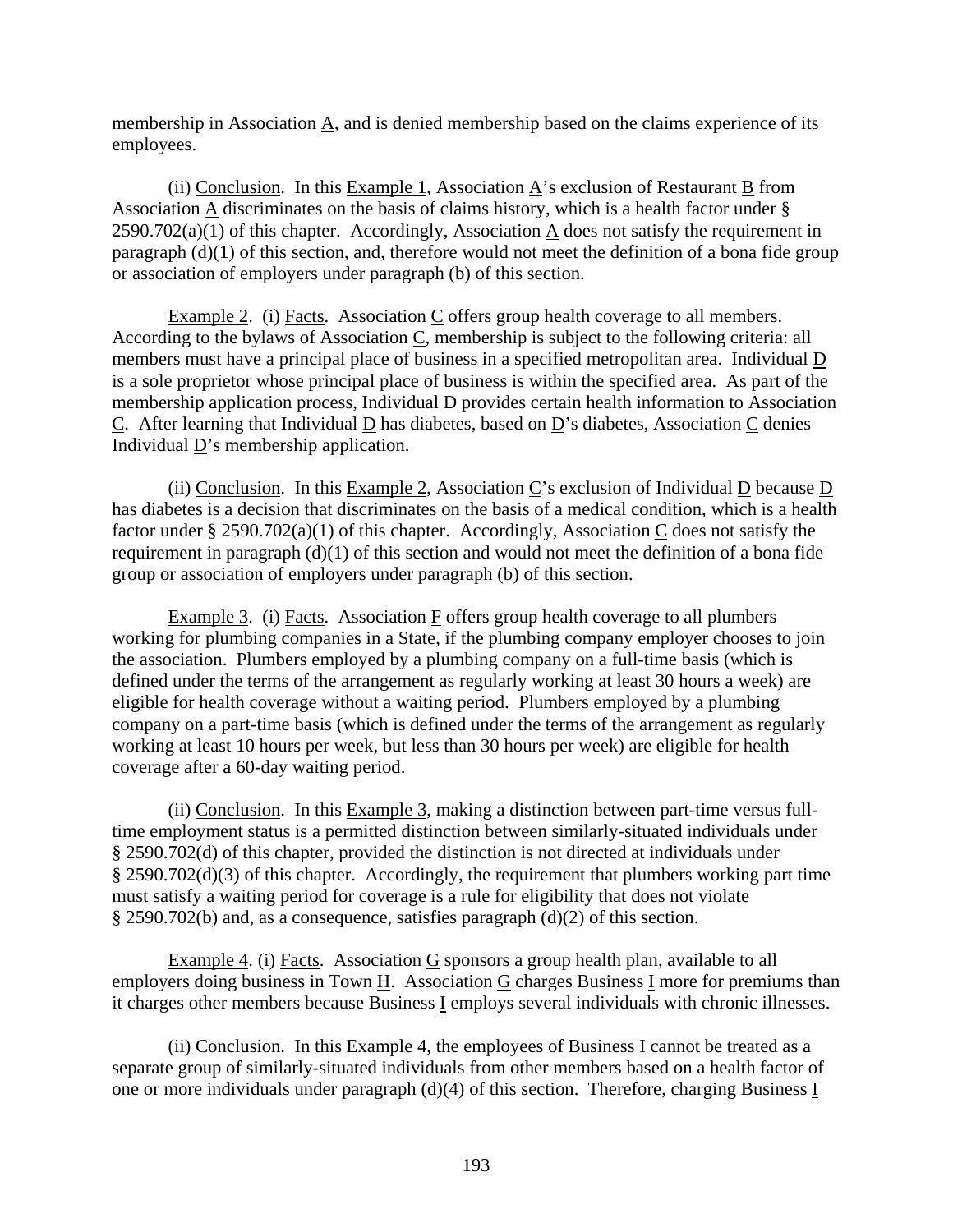more for premiums based on one or more health factors of the employees of Business I does not satisfy the requirements in paragraph (d)(4) of this section.

Example 5. (i) Facts. Association  $I$  sponsors a group health plan that is available to all members. According to the bylaws of Association J, membership is open to any entity whose principal place of business is in State  $K$ , which has only one major metropolitan area, the capital city of State K. Members whose principal place of business is in the capital city of State K are charged more for premiums than members whose principal place of business is outside of the capital city.

(ii) Conclusion. In this Example 5, making a distinction between members whose principal place of business is in the capital city of State K, as compared to some other area in State  $K$ , is a permitted distinction between similarly-situated individuals under § 2590.702(d) of this chapter, provided the distinction is not directed at individuals under § 2590.702(d)(3) of this chapter. Accordingly, Association J's rule for charging different premiums based on principal place of business satisfies paragraph  $(d)(3)$  and  $(d)(4)$  of this section.

Example 6. (i) Facts. Association L sponsors a group health plan, available to all its members. According to the bylaws of Association L, membership is open to any entity whose principal place of business is in State M. Sole Proprietor N's principal place of business is in City O, within State M. It is the only member whose principal place of business is in City O, and it is otherwise similarly situated with respect to all other members of the association. After learning that Sole Proprietor N has been diagnosed with cancer, based on the cancer diagnosis, Association L changes its premium structure to charge higher premiums for members whose principal place of business is in City O.

(ii) Conclusion. In this Example 6, cancer is a health factor under § 2590.702(a) of this chapter. Making a distinction between groups of otherwise similarly situated individuals that on its face is based on geography (which is not a health factor), but that is directed at one or more individuals based on a health factor (cancer), is in this case a distinction directed at an individual under § 2590.702(d)(3) of this chapter and is not a permitted distinction. Accordingly, by charging higher premiums to members whose principal place of business is City O, Association L violates § 2590.702 $(c)$  of this chapter and, consequently, the conditions of paragraphs  $(d)(3)$ and (d)(4) of this section are not satisfied.

Example 7. (i) Facts. Association P is an agriculture industry association. It sponsors a group health plan that charges employers different premiums based on their primary agriculture subsector, defined under the terms of the plan as: crop farming, livestock, fishing and aquaculture, and forestry. The distinction is not directed at individual participants or beneficiaries based on a health factor.

(ii) Conclusion. In this Example 7, the premium distinction between members is permitted under paragraphs (d)(3) and (d)(4) because it is not based on a health factor and is not directed at individual participants and beneficiaries based on a health factor.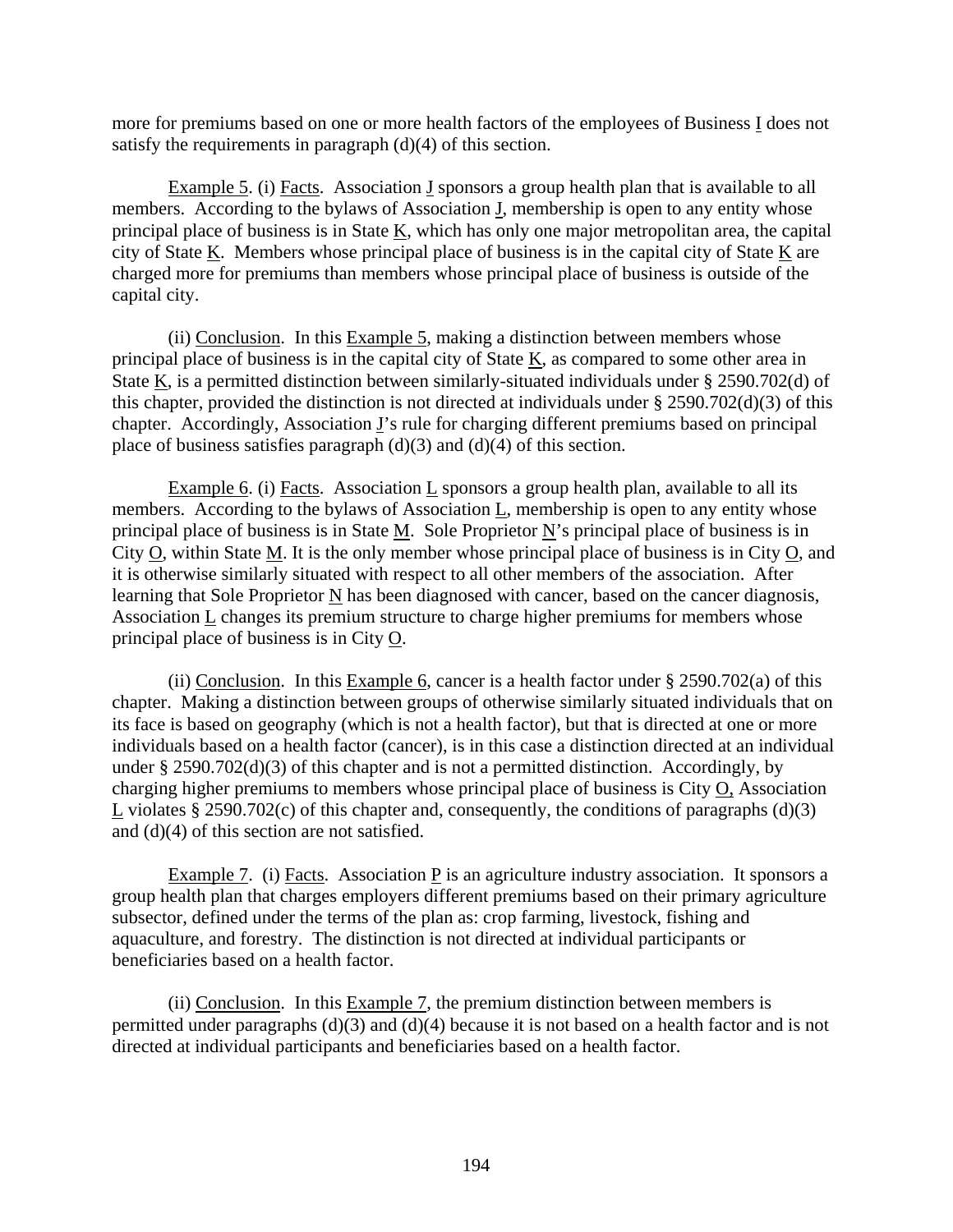Example 8. (i) Facts. Association Q is a retail industry association. It sponsors a group health plan that charges employees of employers different premiums based on their occupation: cashier, stockers, and sales associates. The distinction is not directed at individual participants or beneficiaries based on a health factor.

(ii) Conclusion. In this Example  $8$ , the premium distinction is permitted under paragraph (d)(3) and (d)(4) of this section because it is not based on a health factor and is not directed at individual participants and beneficiaries based on a health factor.

Example 9. (i) Facts. Association R sponsors a group health plan that is available to all employers with a principal place of business in State S. Employers are charged different premiums based on their industry subsector, defined under the terms of the plan as: construction, education, health, financial services, information services, leisure and hospitality, manufacturing, transportation, natural resources, and other. In addition, within any employer, employees are charged different premiums based on part-time versus full-time status (part time status is defined, under the terms of the plan, as regularly working at least 40 hours, but less than 120 hours, per month). These distinctions are not directed at individual participants or beneficiaries based on a health factor.

(ii) Conclusion. In this Example 9, the premium distinctions between employer members of a State AHP based on industry, and between employees of employer members who are working part-time versus full-time, are permitted under paragraphs  $(d)(3)$  and  $(d)(4)$  of this section because these distinctions are not based on a health factor or directed at individual participants and beneficiaries based on a health factor.

Example 10. (i) Facts. Association T sponsors a group health plan that offers a premium discount to participants who participate in a wellness program that complies with section 2590.702(f) of this chapter.

(ii) Conclusion. In this Example 10, providing a reward (such as a premium discount or rebate, a waiver of all or part of a cost-sharing mechanism, an additional benefit, or any financial or other incentive, as well as avoiding a penalty such as the absence of a premium surcharge or other financial or nonfinancial disincentive) in return for adherence to a wellness program that satisfies conditions of § 2590.702(f) of this chapter is permissible under this paragraph (d).

(e) Dual treatment of working owners as employers and employees -- (1) A working

owner of a trade or business without common law employees may qualify as both an employer and as an employee of the trade or business for purposes of the requirements in paragraph (b) of this section, including the requirement in paragraph (b)(2) that each employer member of the group or association participating in the group health plan must be a person acting directly as an employer of one or more employees who are participants covered under the plan, and the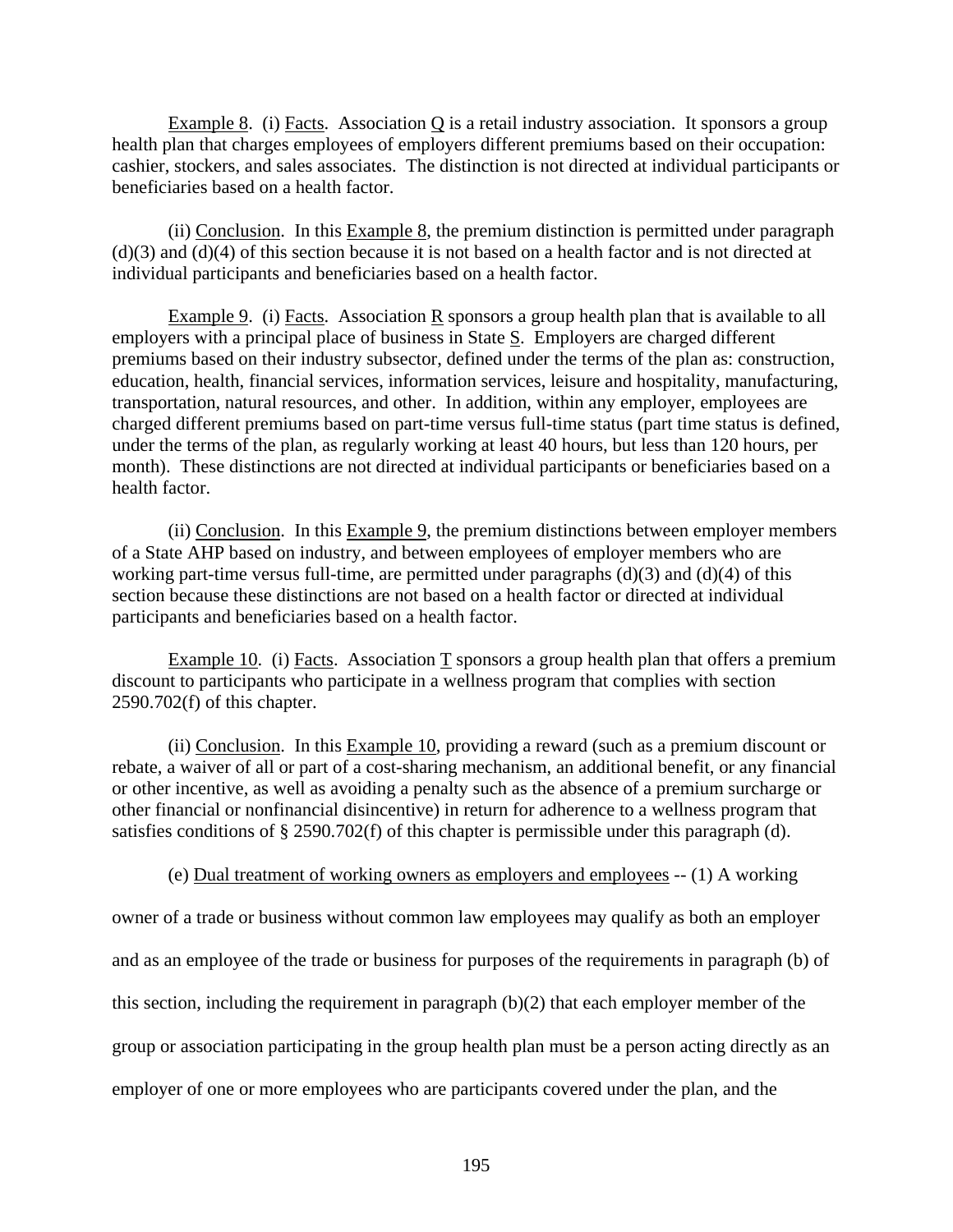requirement in paragraph (b)(6) that the group or association does not make health coverage offered to employer members through the association available other than to certain employees and former employees and their beneficiaries.

(2) The term "working owner" as used in this paragraph (e) of this section means any person who a responsible plan fiduciary reasonably determines is an individual:

(i) Who has an ownership right of any nature in a trade or business, whether incorporated or unincorporated, including a partner and other self-employed individual;

(ii) Who is earning wages or self-employment income from the trade or business for providing personal services to the trade or business; and

(iii) Who either:

(A) Works on average at least 20 hours per week or at least 80 hours per month providing personal services to the working owner's trade or business, or

(B) Has wages or self-employment income from such trade or business that at least equals the working owner's cost of coverage for participation by the working owner and any covered beneficiaries in the group health plan sponsored by the group or association in which the individual is participating.

(3) The determination under this paragraph must be made when the working owner first becomes eligible for coverage under the group health plan and continued eligibility must be periodically confirmed pursuant to reasonable monitoring procedures.

(f) Applicability dates—(1) This section is applicable on September 1, 2018, for employee welfare benefit plans that are fully insured and that meet the requirements for being an association health plan sponsored by a bona fide group or association of employers pursuant to paragraphs (b) through (e) of this section.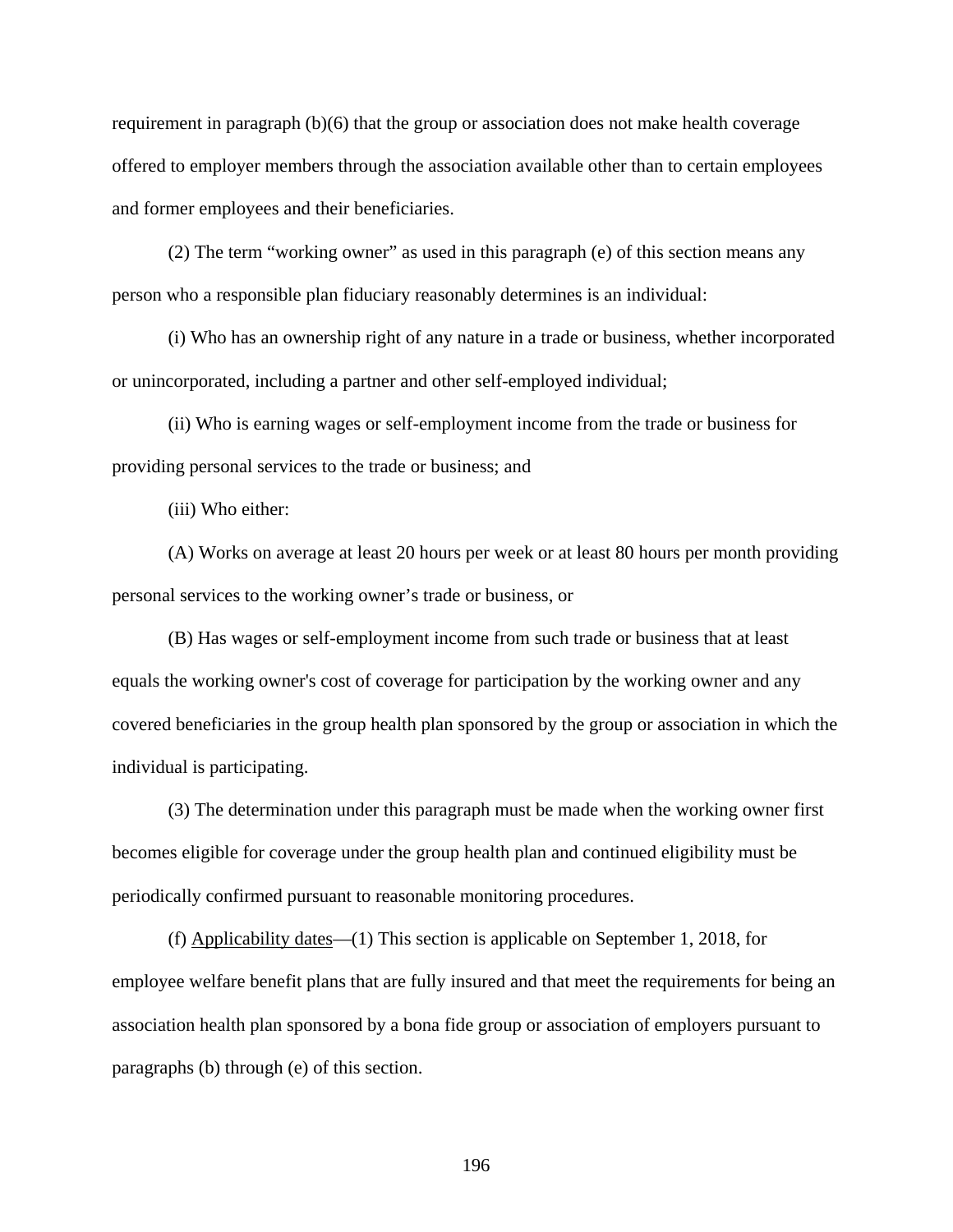(2) This section is applicable on January 1, 2019, for any employee welfare benefit plan that is not fully insured, is in existence on [INSERT DATE OF PUBLICATION IN THE FEDERAL REGISTER], meets the requirements that applied before [INSERT DATE OF PUBLICATION IN THE FEDERAL REGISTER], and chooses to become an association health plan sponsored by a bona fide group or association of employers pursuant to paragraphs (b) through (e) of this section  $(e.g., in order to expand to a broader group of individuals, such as$ working owners without employees).

(3) This section is applicable on April 1, 2019, for any other employee welfare benefit plan established to be and operated as an association health plan sponsored by a bona fide group or association of employers pursuant to pursuant to paragraphs (b) through (e) of this section.

(g) Severability. If any provision of this section is held to be invalid or unenforceable by its terms, or as applied to any person or circumstance, or stayed pending further agency action, the provision shall be construed so as to continue to give the maximum effect to the provision permitted by law, unless such holding shall be one of utter invalidity or unenforceability, in which event the provision shall be severable from this section and shall not affect the remainder thereof.